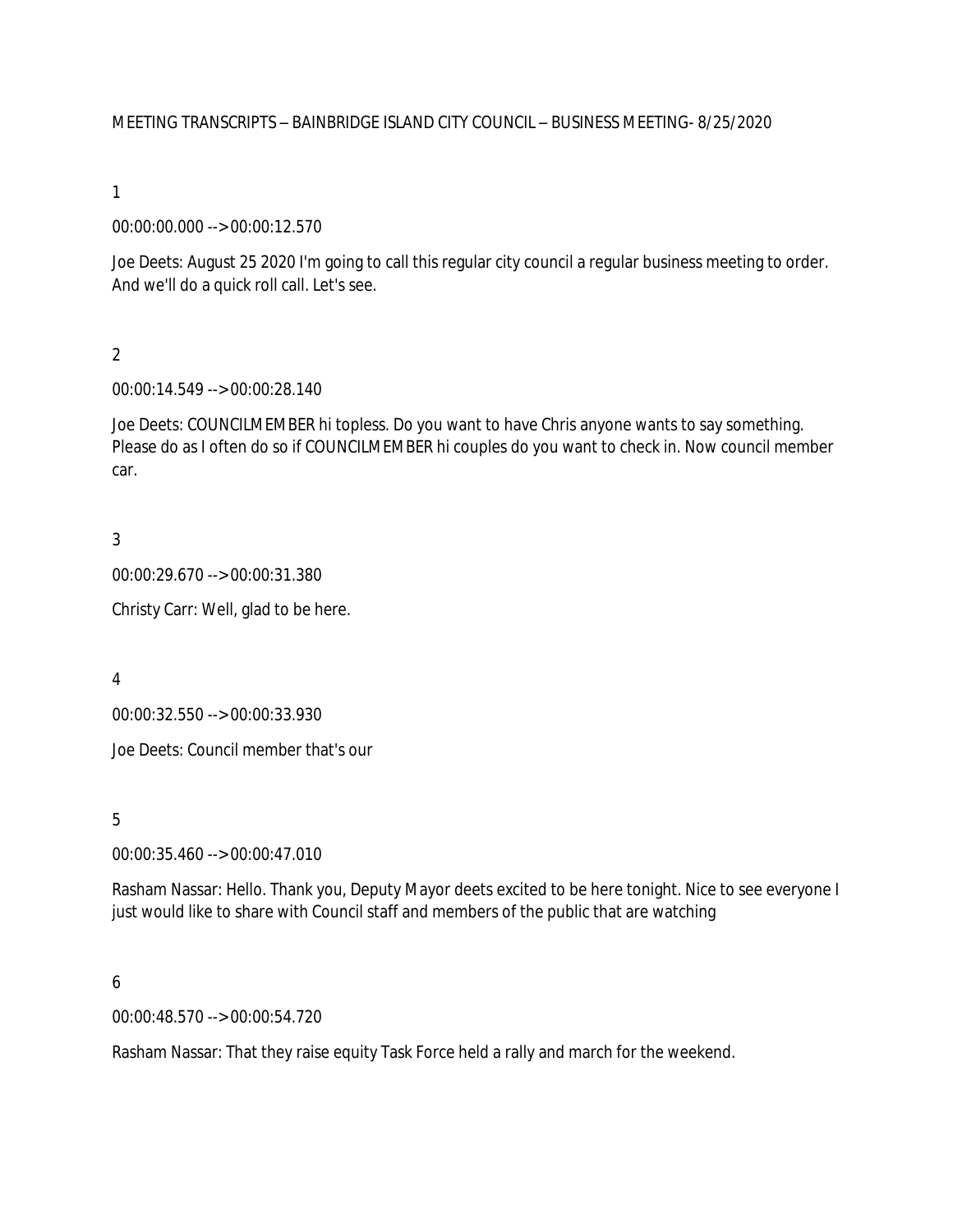00:00:56.220 --> 00:01:13.260

Rasham Nassar: Began at the corner of three or five and Winslow way. It was very well attended, in my opinion, and after the rally at the corner there was a march to city hall, followed by some

8

00:01:13.980 --> 00:01:27.450

Rasham Nassar: Brief speeches by some of our Task Force members. Just want acknowledge the task force for hosting this very important event for keeping the spirit of the movement alive and for represent representing the city. Very well.

9

00:01:28.680 --> 00:01:33.270

Rasham Nassar: Otherwise, I'm happy to be here tonight, looking forward to a productive and successful meeting. Thank you.

10

00:01:34.140 --> 00:01:35.280

Joe Deets: Great. Hey,

11

00:01:36.810 --> 00:01:43.500

Joe Deets: I'm here, you're here. Well, let me just, I'll just continue doing the roll call. And then I'm going to hand it over to you. Please. Councilmember Pollock.

### 12

00:01:45.390 --> 00:02:02.730

Joe Deets: Any opening words wisdom. Other words, okay, and then I'll just acknowledge myself comes from over deeds Deputy Mayor and what did I do unfortunately I missed that march, because I was at the whole rain forest hiking to blue glacier.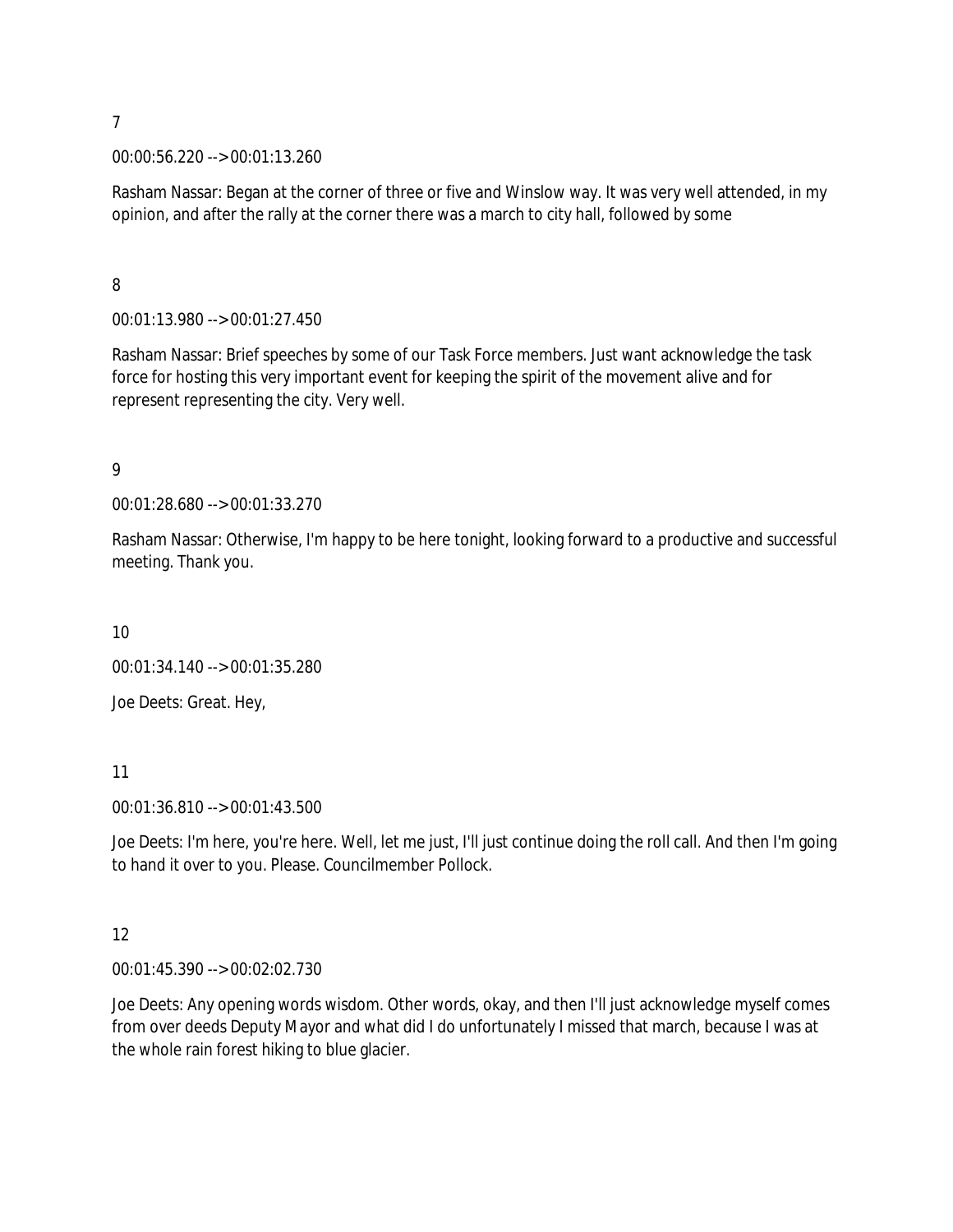### 00:02:04.080 --> 00:02:12.810

Joe Deets: Three day 36 mile hike and it was totally awesome. So with that, I'm going to hand this over to mayor Snyder.

### 14

00:02:14.700 --> 00:02:26.490

Leslie Schneider: All right, thank you for that. And sorry for being Wow, I can't believe I'm a minute, or a minute and a half late, I just got kind of focused on something. Anyway, so I

## 15

00:02:28.830 --> 00:02:38.610

Leslie Schneider: I want to share that we are missing a council member tonight, you may have already heard this, but COUNCILMEMBER Medina is not attending tonight.

# 16

00:02:40.170 --> 00:02:53.520

Leslie Schneider: Very, very sadly. He had his mother passed away and has had an out of town trip to of course be with the family and take care of things there. And we just wish him all the all the best and

# 17

00:02:54.480 --> 00:03:05.460

Leslie Schneider: He just needs some time as we all would if we were in a similar situation. So, um, otherwise I am very glad to be here tonight and

## 18

00:03:06.630 --> 00:03:07.860

Leslie Schneider: Great to see you all.

19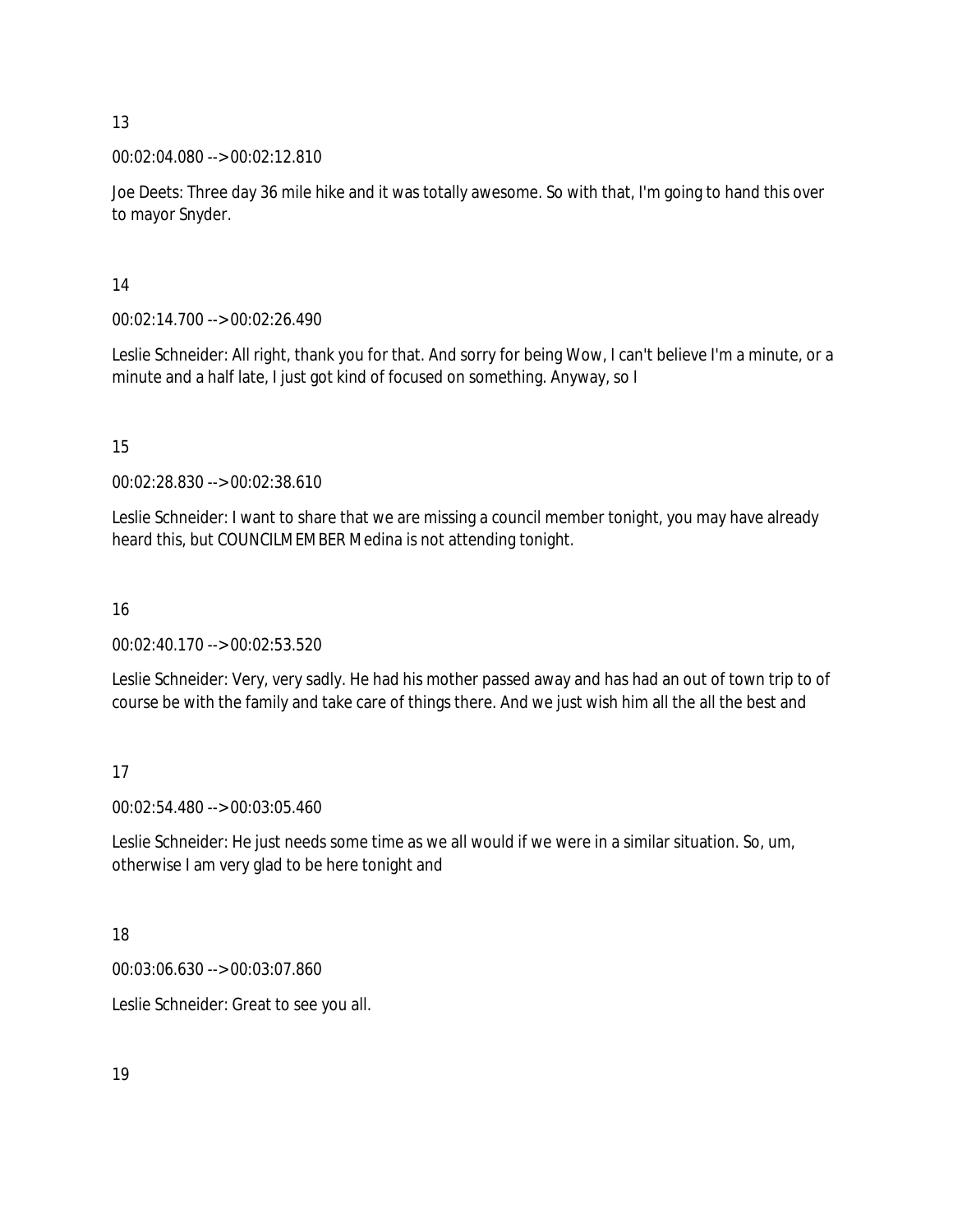00:03:09.120 --> 00:03:17.280

Leslie Schneider: So did we call to order the meeting already Deputy Mayor. Excellent. Okay, and

20

00:03:19.410 --> 00:03:25.380

Leslie Schneider: So we also we have the city manager with us and the city attorney.

21

00:03:26.700 --> 00:03:32.640

Leslie Schneider: I'm sure we may have some other staff as time as time goes on and city manager. Welcome back.

#### 22

00:03:34.200 --> 00:03:36.510

Leslie Schneider: We appreciate you being here. It's wonderful to see you again.

23

00:03:37.590 --> 00:03:39.660

Morgan Smith: Thank you. I'd like to just say,

#### 24

00:03:40.110 --> 00:03:54.450

Morgan Smith: I wasn't aware that COUNCILMEMBER Medina wouldn't be here tonight, and I think the city attorney would like to speak with you about the implications of an item on your consent agenda that requires all council members to be present. So maybe now before we go into the agenda setting.

25

00:03:55.710 --> 00:03:57.270

Leslie Schneider: That sounds good city attorney.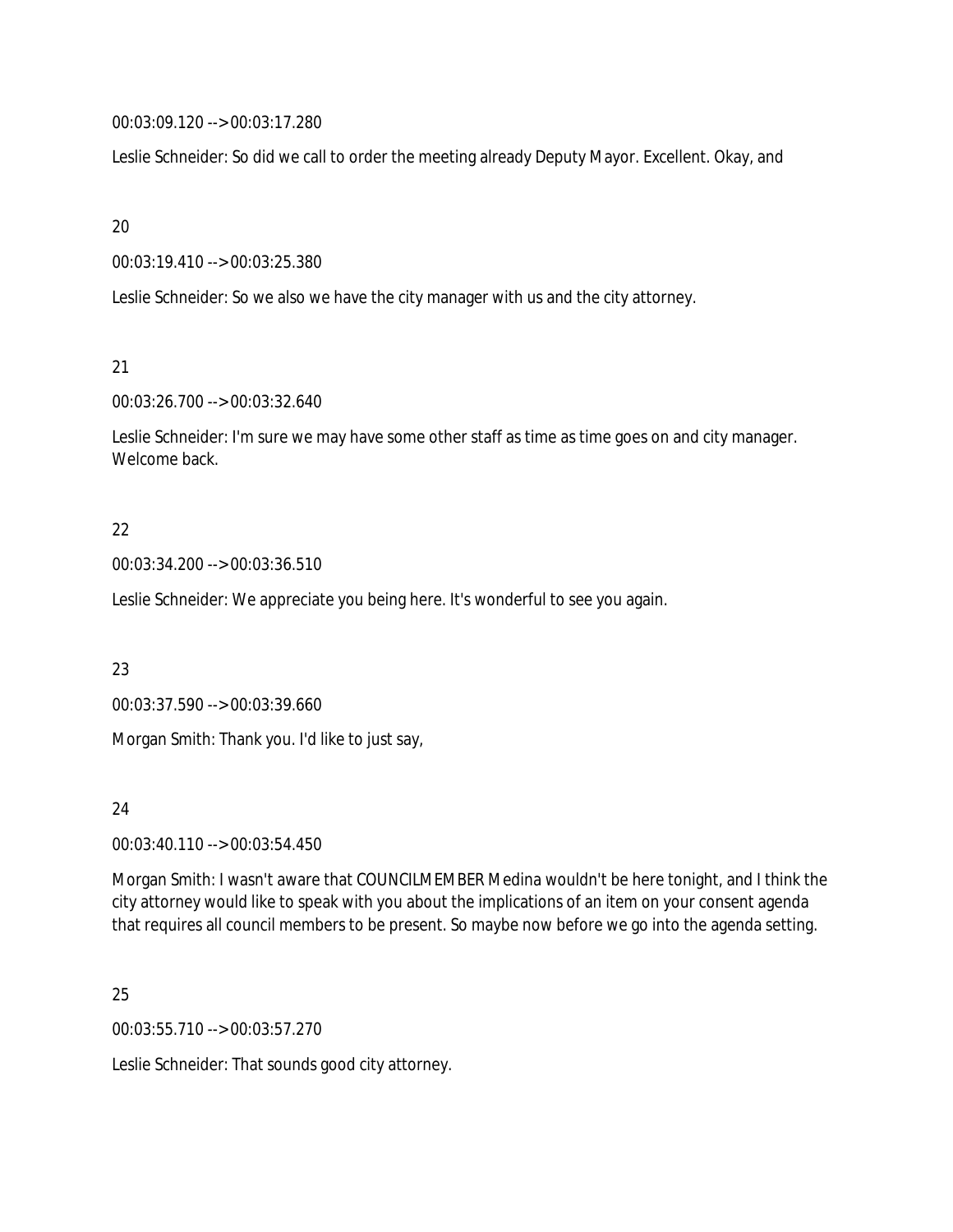00:03:58.260 --> 00:04:01.230 Joe Levan: Yes. So item 11 E is

27

00:04:02.820 --> 00:04:14.670

Joe Levan: 1111 he is appointments ethics board and based on the ethics program the way it is, is written as revised by the Council, there needs to be

28

00:04:16.620 --> 00:04:20.880

Joe Levan: It says nomination Shelby presented meetings with the Council, in which all seven council members are present.

## 29

00:04:21.900 --> 00:04:32.520

Joe Levan: Unless exceptional circumstances exists such as the Council, they can see or other good cause. And then the confirmation has to happen by a vote for at least five council members so

30

00:04:33.150 --> 00:04:44.520

Joe Levan: That would mean that this would be unless the Council wants to to to to indicate this is a good cause which that would, that could happen, potentially the counselors fight pass up by emotion otherwise.

# 31

00:04:45.450 --> 00:04:52.110

Joe Levan: This that the appointments to the ethics board would need to be moved out to a future meeting when all seven members are are present.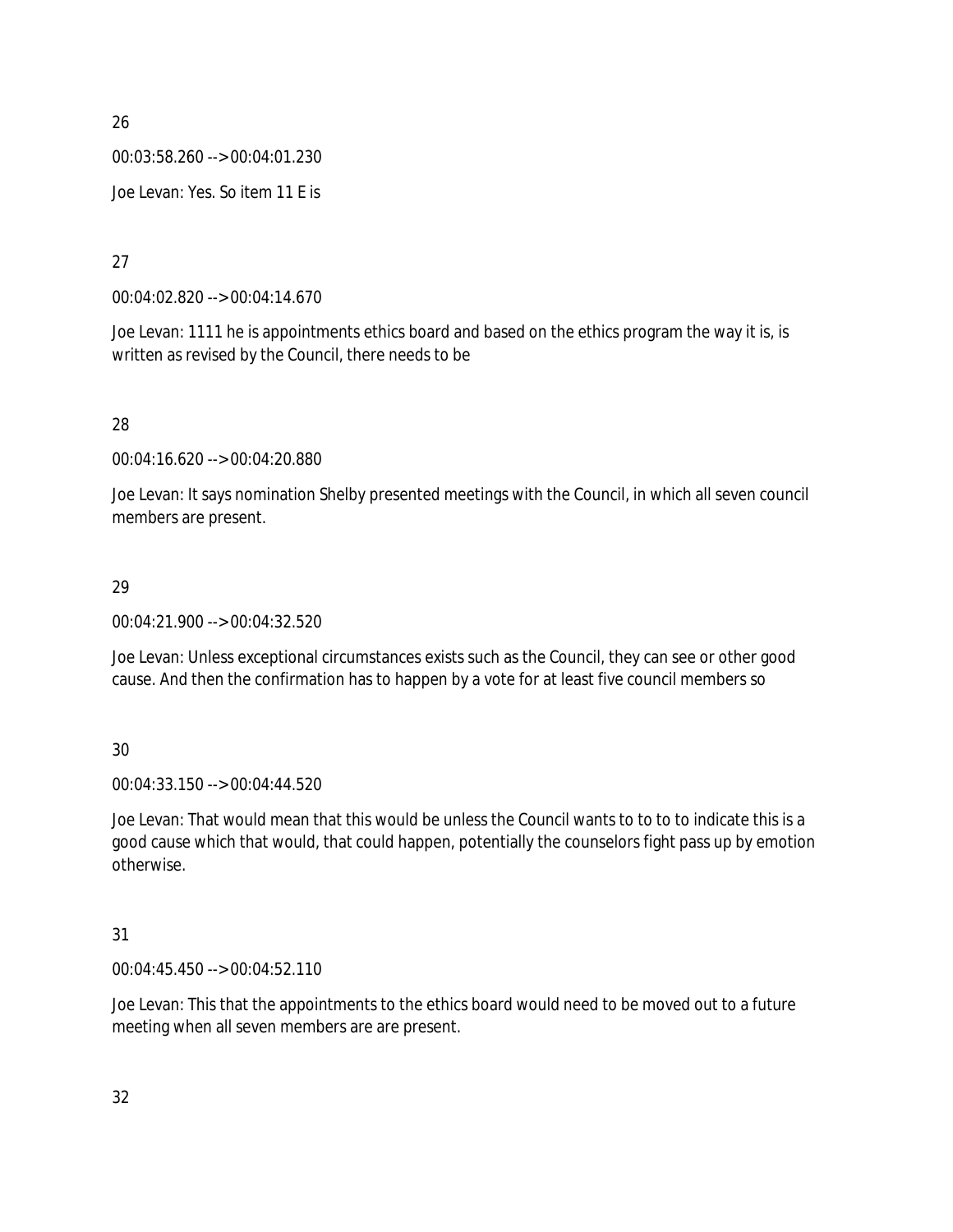00:04:53.190 --> 00:05:01.020

Leslie Schneider: And we could probably choose to do that at next week's meeting. Right. It's a study session, but we've agreed that we can on

## 33

00:05:02.310 --> 00:05:18.540

Leslie Schneider: With some exceptions. We can we can do things like that. Right. Yes. Okay. So, I mean, it doesn't change the schedule for anything. If we just move it to. If we move it to next week. I mean, we do want that group to get going as quickly as possible.

### 34

00:05:21.150 --> 00:05:25.860

Joe Levan: Yeah, it's, you know, there's been a passage of time already. So it's certainly there's

## 35

00:05:27.150 --> 00:05:39.000

Joe Levan: Would just be an additional week you know there are alternative because the reference in the ethics program is to good cause. So, the Council could as I said by motion indicated this constitutes good cause.

## 36

00:05:40.560 --> 00:05:47.550

Joe Levan: For the death in the family, or you could just wait till next week. So all seven council members are available or

## 37

00:05:47.760 --> 00:05:48.270

Chicken.

#### 38

00:05:49.500 --> 00:05:57.330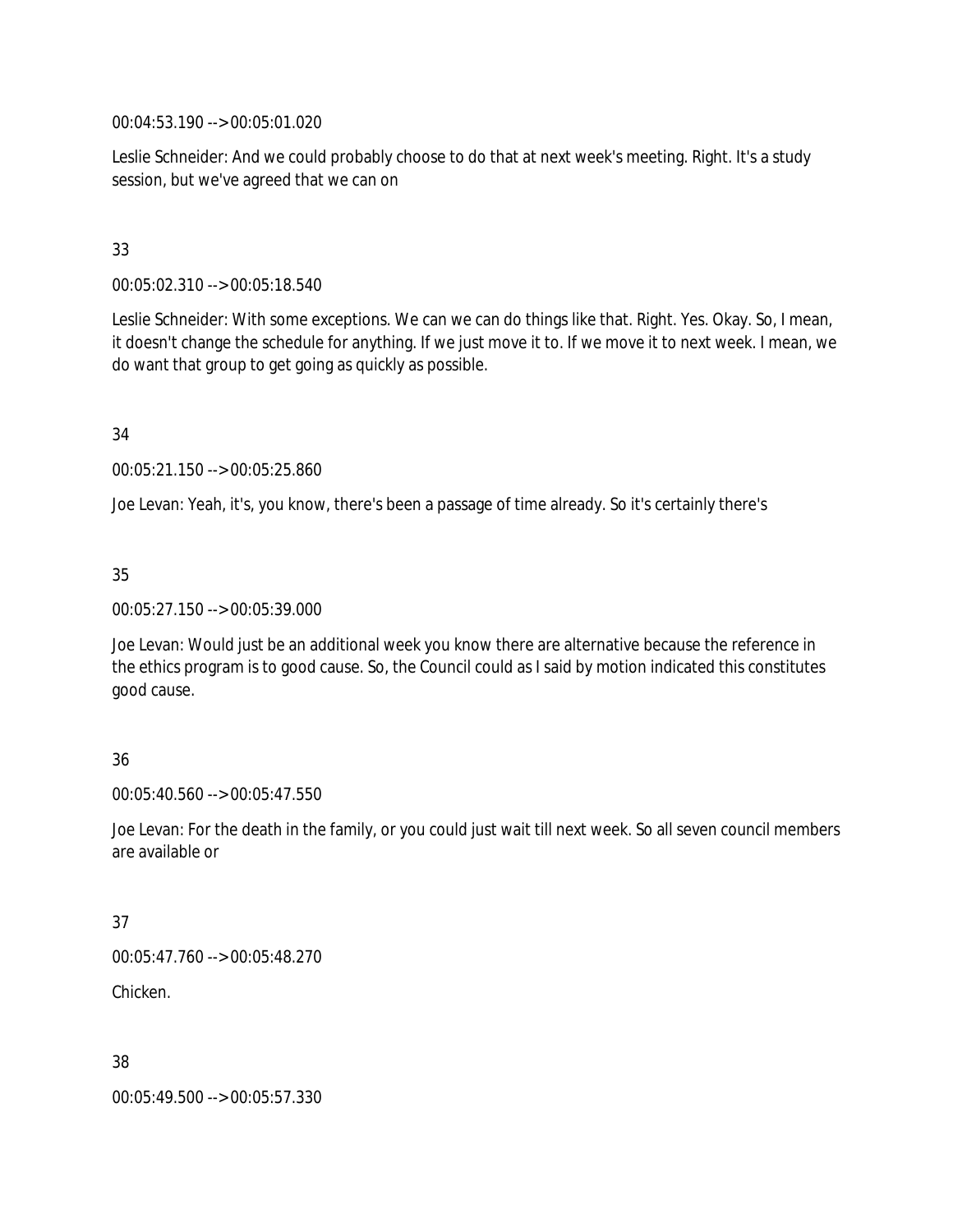Leslie Schneider: Council members. If you haven't, if you have a different thought on the urgency of this, let me know. Otherwise, I think it would be all right to wait until next week.

39

00:05:58.800 --> 00:05:59.250

Leslie Schneider: And then

40

00:05:59.760 --> 00:06:13.710

Joe Levan: Keep in mind, the way it's on the consent agenda that 11 he is appointments, you have explored in the Historic Preservation Commission. So this would just affect obviously the ethics board, not the Historic Preservation Commission so you get to that you

41

00:06:13.800 --> 00:06:14.160

Joe Levan: Know what

42

00:06:14.400 --> 00:06:25.890

Leslie Schneider: Do we, do we need to officially pull that item from the consent agenda. I guess not. Because both of them are involved in, we still want the historic preservation to go forward. Right.

43

00:06:26.250 --> 00:06:31.170

Joe Levan: Yeah, so you would want it, you would want to pull the appointments to the ethics board off the consent agenda.

44

00:06:31.440 --> 00:06:31.770

Okay.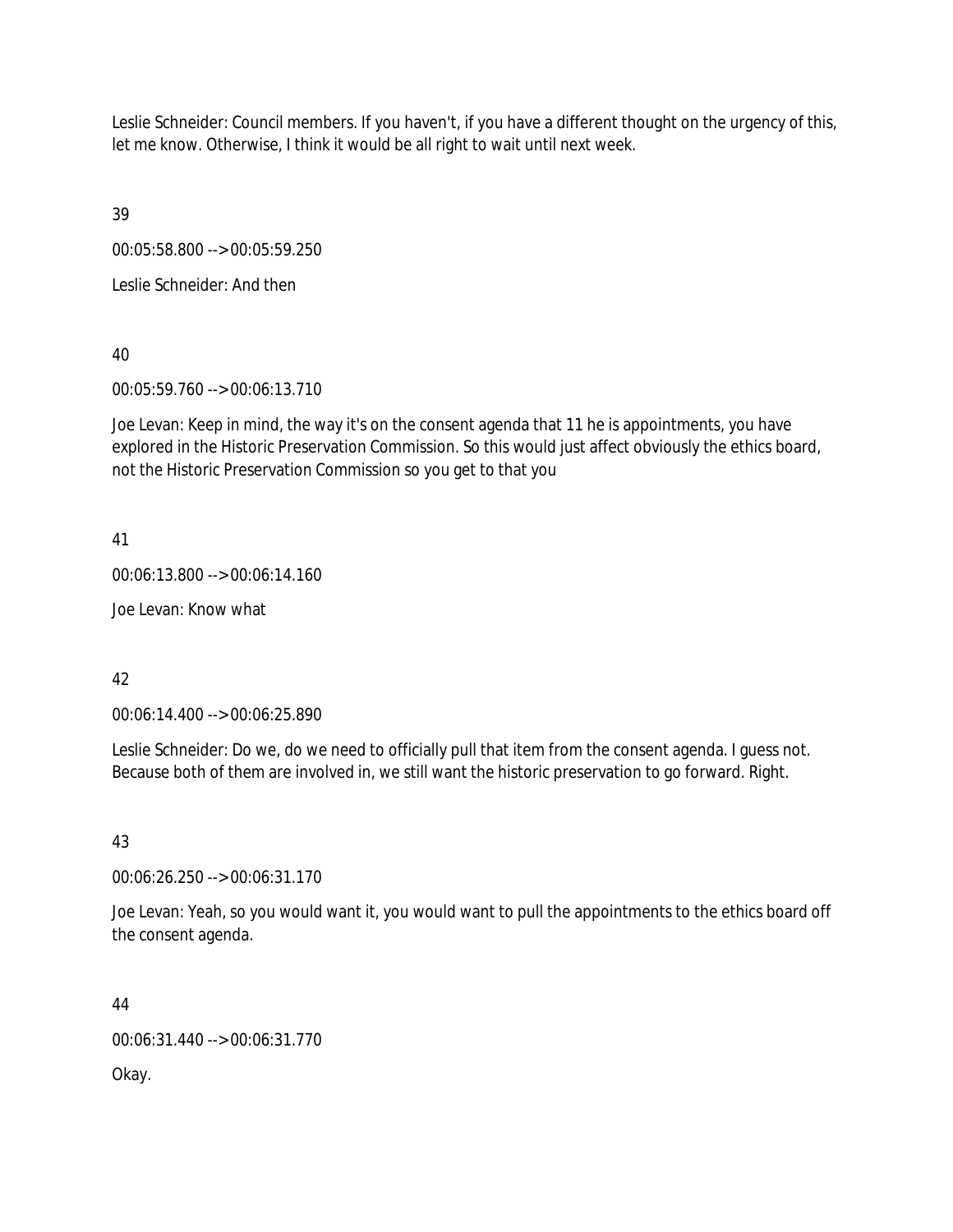00:06:33.240 --> 00:06:34.620

Leslie Schneider: Okay. Sounds good.

#### 46

00:06:35.220 --> 00:06:42.120

Joe Levan: But just you wouldn't pull all of it, you would just to pull the appointment of the ethics board and you keep the Historic Preservation Commission on the consent agenda.

47

00:06:43.500 --> 00:06:44.820

Leslie Schneider: All right, great. Thank you.

48

00:06:46.050 --> 00:06:47.190

Leslie Schneider: Okay, so

#### 49

00:06:48.570 --> 00:06:58.860

Leslie Schneider: Um, we are now on item to approval of the agenda. So if someone could make a motion that reflects what the city attorney just requested and then if we have any others.

#### 50

00:07:00.240 --> 00:07:03.300

Leslie Schneider: That would be great. So COUNCILMEMBER nisar

51

00:07:06.420 --> 00:07:07.410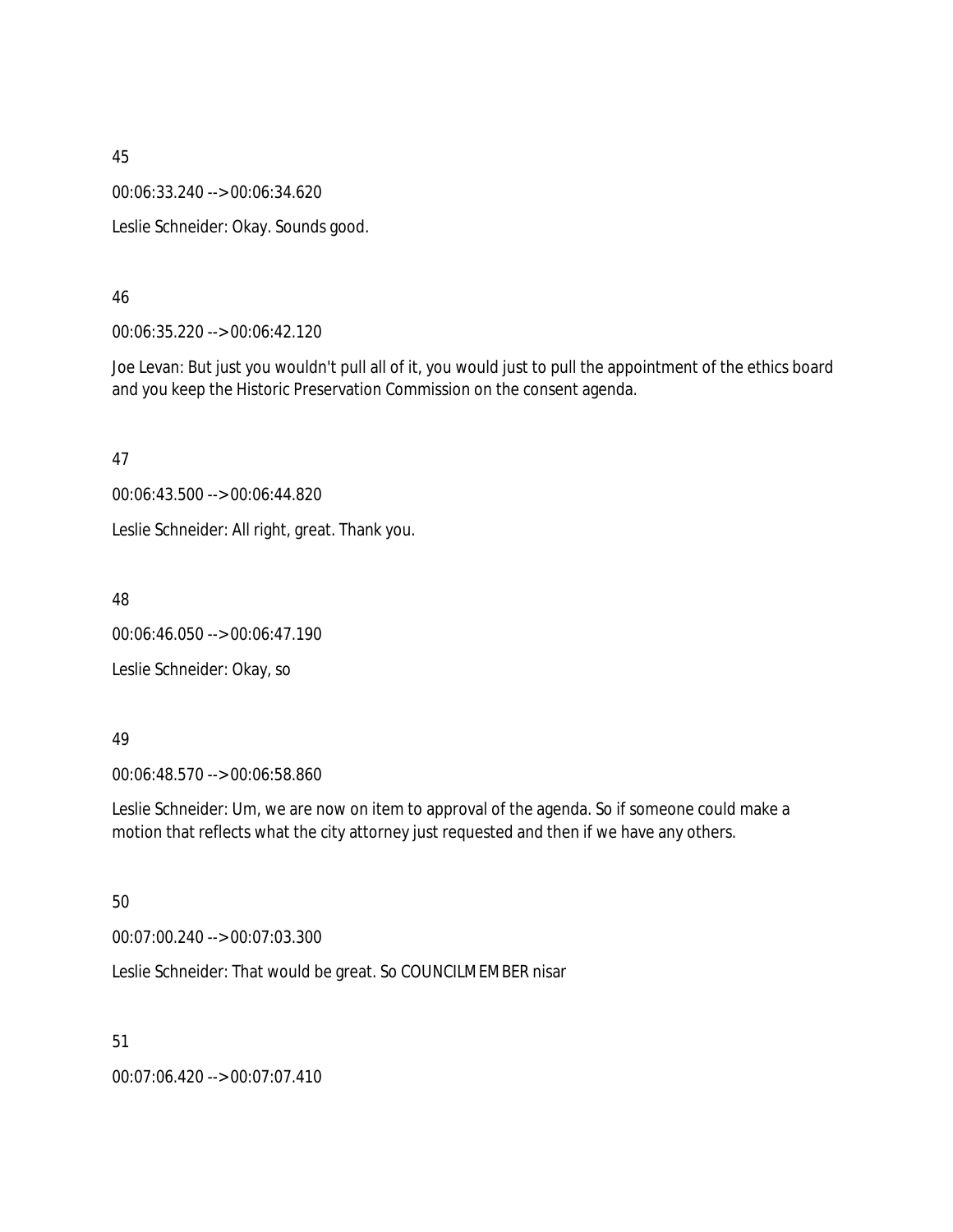Rasham Nassar: Sure, all

### 52

00:07:10.860 --> 00:07:27.510

Rasham Nassar: I don't know that I need to move to to pull something from the consent agenda city attorney. I'll just request that we pull item 11 he but only the first portion of 11 he that relates to the appointments of the ethics board from tonight's consent agenda.

### 53

00:07:31.290 --> 00:07:33.150

Leslie Schneider: Deputy Mayor. Second to that.

### 54

00:07:34.260 --> 00:07:36.360

Leslie Schneider: Are there any so I guess.

55

00:07:37.470 --> 00:07:38.580

Leslie Schneider: Um,

## 56

00:07:47.310 --> 00:07:55.650

Leslie Schneider: So I guess we just take a quick vote on that amendment and and then we'll move on. So all if there's no more discussion. All those in favor please say aye.

## 57

00:07:56.910 --> 00:08:05.670

Leslie Schneider: And any opposed. All right. Thank you. Are there any other discussions or amendments on the agenda.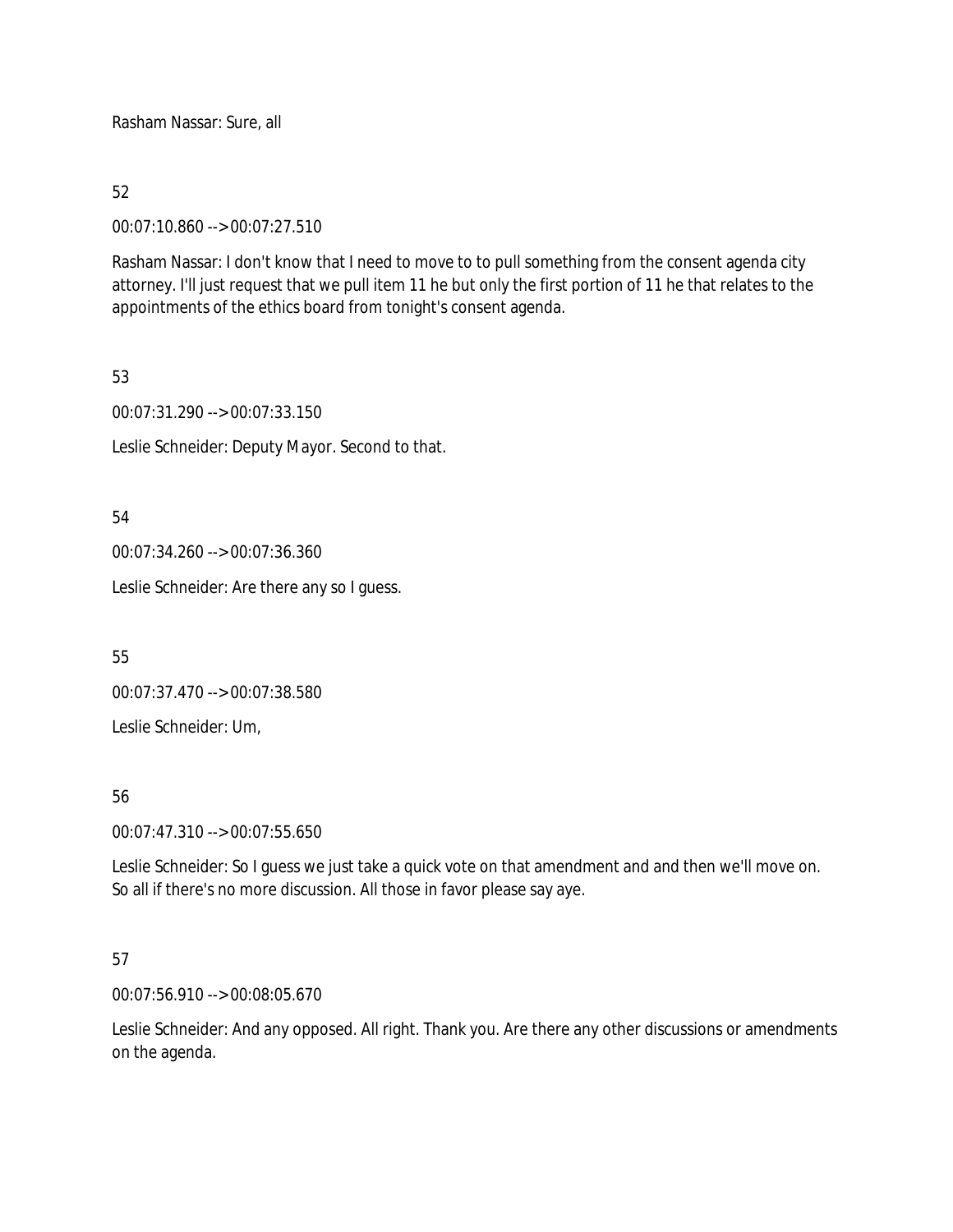00:08:07.080 --> 00:08:18.030

Rasham Nassar: I I have requested edition for Council consideration tonight. But real quick. Can we just get clarification from the city attorney that we don't actually need a formal motion to pull a night in from consent.

# 59

00:08:20.130 --> 00:08:25.410

Joe Levan: Well, the other way you could have done it as a way to the consent agenda item on the agenda.

# 60

00:08:25.980 --> 00:08:41.610

Joe Levan: And then pull that particular provision and then adopt the consent agenda as as revised but what we've done through that motion is now you've pulled the appointment from the consent agenda. So it's not on the Consent Agenda anymore. So when you get to the contention item.

61

00:08:41.970 --> 00:08:42.360

Rasham Nassar: I can

62

00:08:42.600 --> 00:08:44.190

Joe Levan: Just vote on it as you would normally

# 63

00:08:44.550 --> 00:08:46.860

Rasham Nassar: Okay, that was my previous understanding. Okay.

64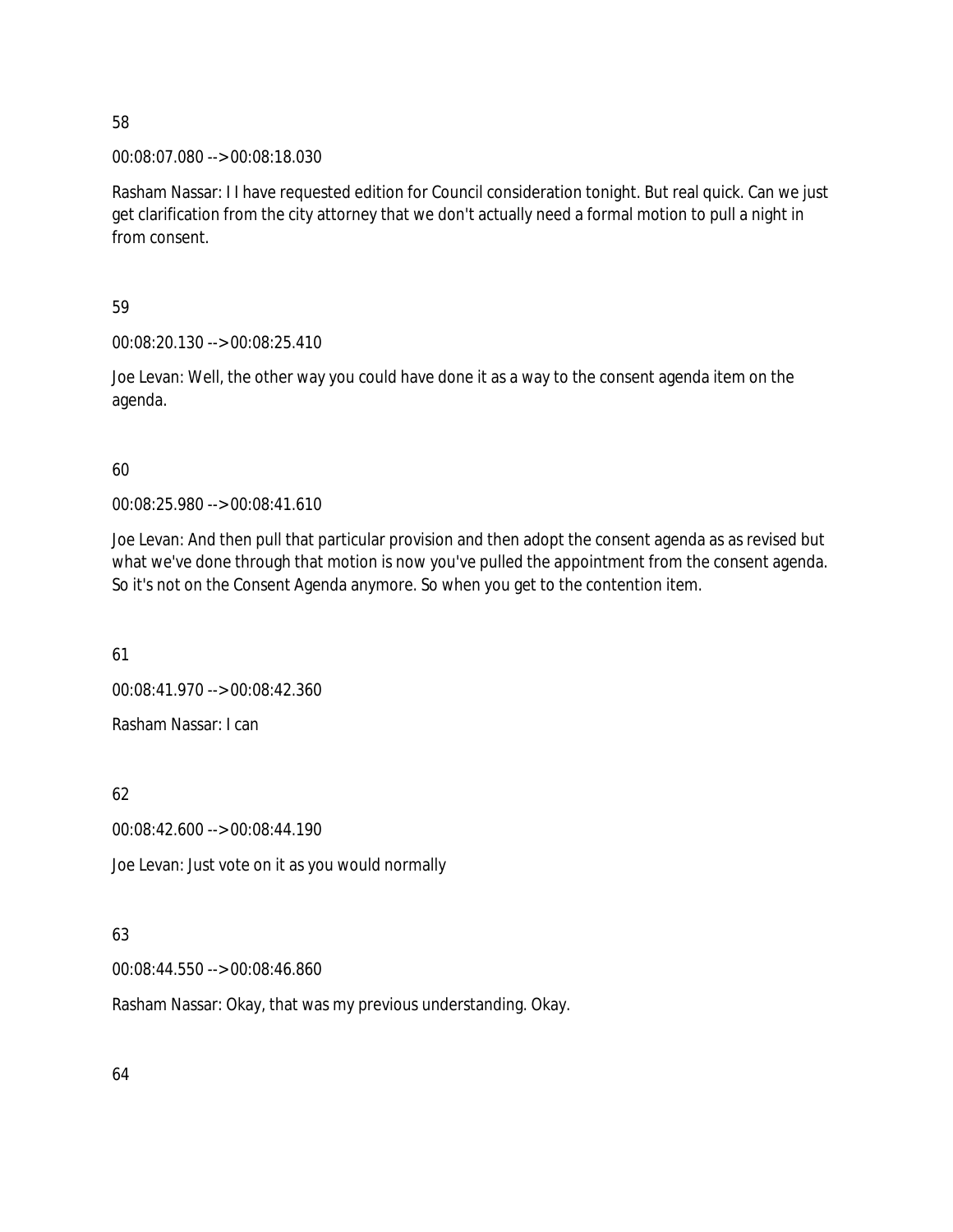00:08:46.920 --> 00:08:47.880

Rasham Nassar: Thanks for the clarification.

65

00:08:48.000 --> 00:08:48.990

Joe Levan: What the mayor would do is

66

00:08:50.250 --> 00:08:56.910

Joe Levan: We give you those those a vote on the amendment to the agenda if there's any other amendments, then you would have another vote.

#### 67

00:08:58.050 --> 00:09:00.150

Rasham Nassar: And accordingly. Now, I understand.

68

00:09:00.750 --> 00:09:02.400

Rasham Nassar: So okay, so on to my

#### 69

00:09:03.210 --> 00:09:10.590

Rasham Nassar: Requested item. This was this really to an email that was circulated by the city clerk to Council yesterday, August 24

#### 70

00:09:11.250 --> 00:09:17.580

Rasham Nassar: And it is a request for Council to add to tonight's agenda the recommended appointment to the race equity task force.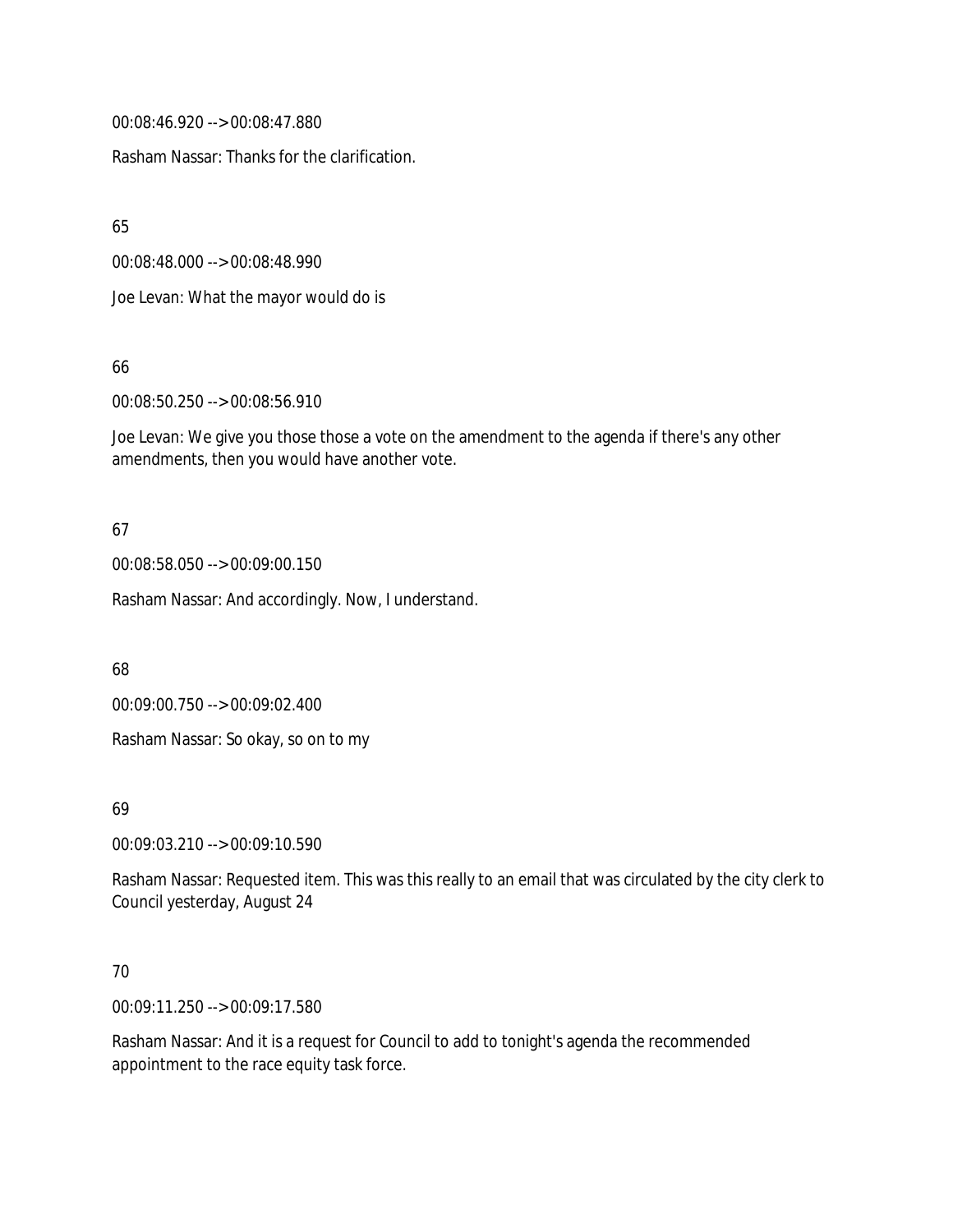00:09:18.540 --> 00:09:36.660

Rasham Nassar: I offered a brief explanation relating to time issues and staff constraints that led to the exclusion of this item from the published agenda. It had originally it was originally intended to be published in the agenda for confirmation by the Council on the 25th, but

72

00:09:37.710 --> 00:09:52.710

Rasham Nassar: Again time constraints and some staffing issues necessitated the removal of that from the publication of the agenda, with the caveat. And the mayor and I discussed that we would ask the Council to add it to tonight's agenda.

# 73

00:09:54.150 --> 00:10:02.310

Rasham Nassar: Also with the circulation of all of the necessary accompanying materials to counsel prior to the meeting tonight.

74

00:10:05.340 --> 00:10:07.350

Leslie Schneider: Great. So do we have a second for that.

## 75

00:10:10.740 --> 00:10:19.110

Leslie Schneider: Deputy Mayor seconds that. So is there any further discussion or we could add that on adding that to our agenda this evening, um,

# 76

00:10:21.480 --> 00:10:27.720

Leslie Schneider: I'll ask on that in a minute. So, all those in favor please say, Aye. And, any opposed.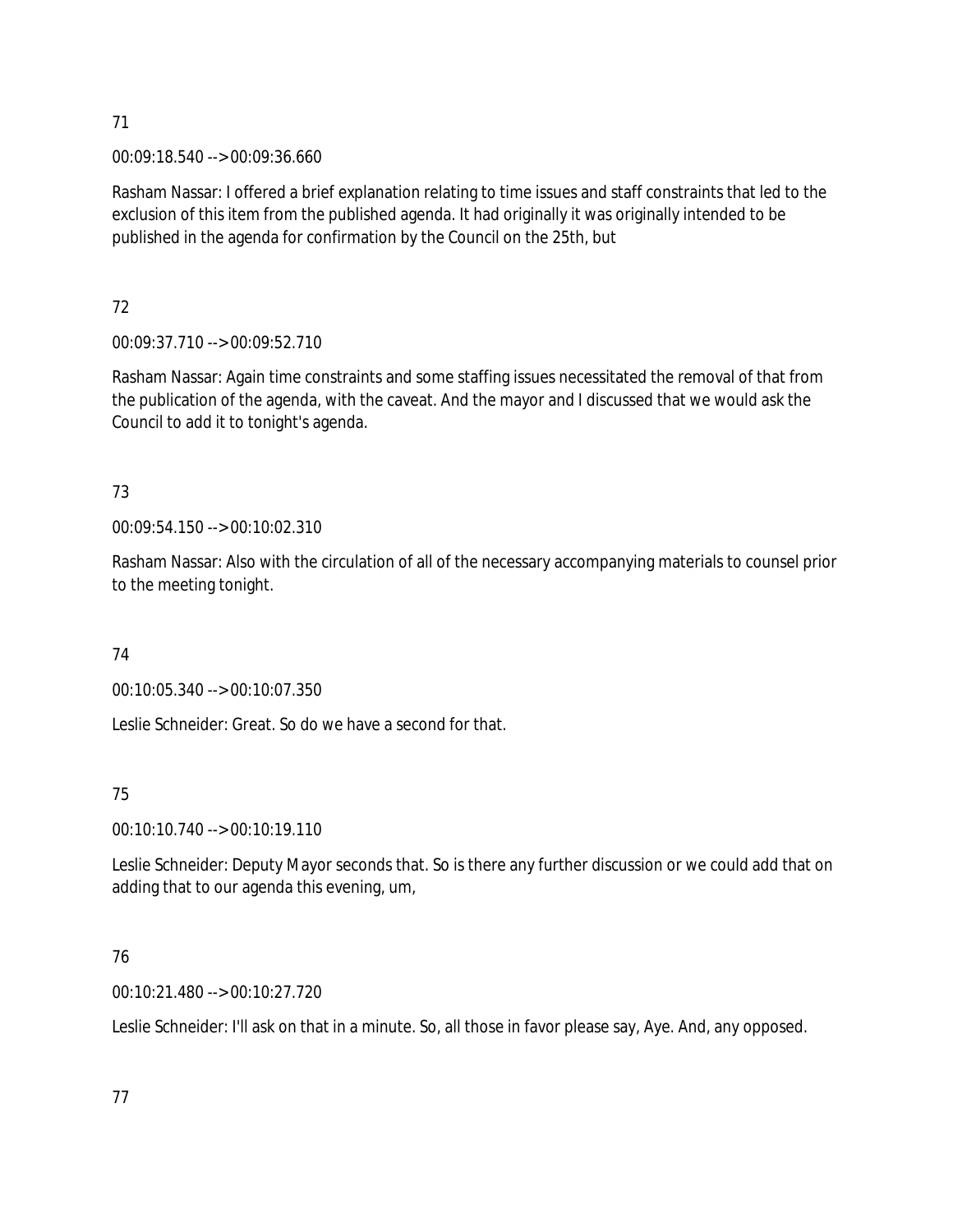00:10:29.790 --> 00:10:32.310

Leslie Schneider: All right, that passes unanimously were on

78

00:10:32.490 --> 00:10:33.720

Leslie Schneider: Council member nisar

79

00:10:33.840 --> 00:10:40.830

Leslie Schneider: We would just be adding that as a specific item. Right. Where do you have a proposal for you what that

### 80

00:10:42.270 --> 00:10:42.780

Rasham Nassar: Um,

81

00:10:46.350 --> 00:10:50.730

Rasham Nassar: I, I suppose it might fit best as

82

00:10:51.750 --> 00:10:54.180

Rasham Nassar: New Business under the new item.

## 83

00:10:55.740 --> 00:11:13.110

Rasham Nassar: 10 A. I mean, it's really up to your discretion discretion chairs to where you would like it to appear. We could place it under unfinished business behind the race equity cast forces. Agenda Item nine A just to have those items appear in coordination, but, um, it's really up to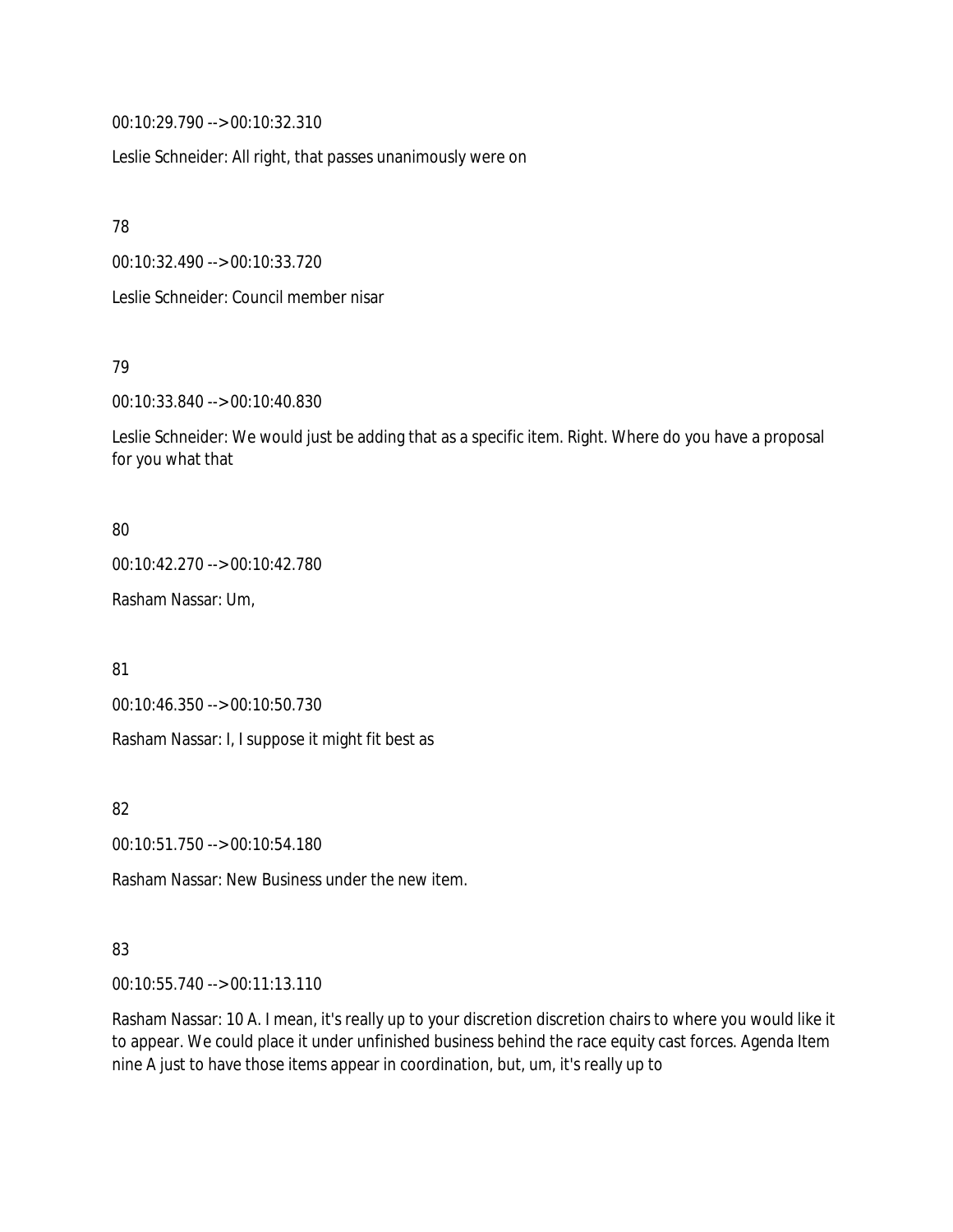### 00:11:14.280 --> 00:11:19.440

Leslie Schneider: I think that's, I think that's great. Let's keep those items together. So, okay.

85 00:11:20.490 --> 00:11:21.180 Leslie Schneider: I will

#### 86

00:11:21.990 --> 00:11:27.000

Leslie Schneider: I will give you I will call on you and you can introduce those great

#### 87

00:11:30.420 --> 00:11:31.140 Leslie Schneider: Okay.

#### 88

00:11:31.380 --> 00:11:35.190

Leslie Schneider: Are there any other items to discuss about the agenda.

#### 89

00:11:37.620 --> 00:11:39.720

Leslie Schneider: Alright um COUNCILMEMBER car.

#### 90

00:11:41.700 --> 00:11:56.790

Christy Carr: Thank you. I just actually wanted to clarify. I don't think that Council Member knows, our main emotion. I think she requested that that item be changed. And I don't know if that matters, but just for the record. That was a request and not emotion, but we voted on it as emotion.

#### 84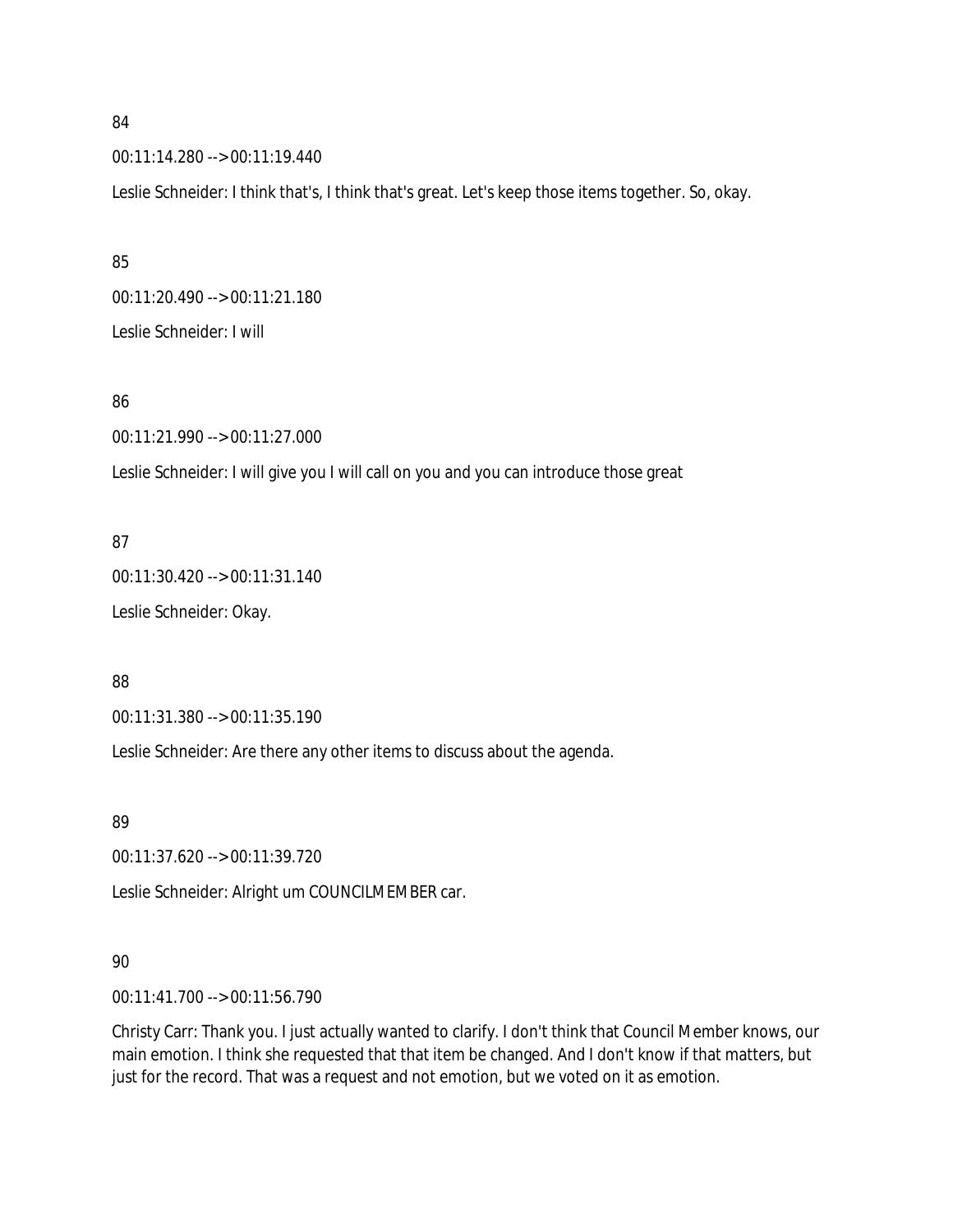00:11:57.900 --> 00:12:00.750

Christy Carr: I don't know if it matters. I just thought it was worth pointing out

### 92

00:12:01.140 --> 00:12:07.860

Leslie Schneider: I know that's where I stumbled a little bit earlier. I think we don't actually need emotion. We just need to get Council majority to

### 93

00:12:09.030 --> 00:12:14.490

Leslie Schneider: To get these additional items on to the agenda. I'm not sure what the formality is

#### 94

00:12:19.170 --> 00:12:29.670

Leslie Schneider: But I think we're what's clear is that we do when we walk something on to an agenda for full consideration by Council, we do need a majority, so I guess technically that should be emotion.

## 95

00:12:32.760 --> 00:12:41.580

Leslie Schneider: All right, so if we could get some it if there's anyone who can make a motion to approve this agenda as modified or

#### 96

00:12:41.670 --> 00:12:44.040

Joe Deets: I moved to approve the agenda is modified

97

00:12:45.480 --> 00:12:50.040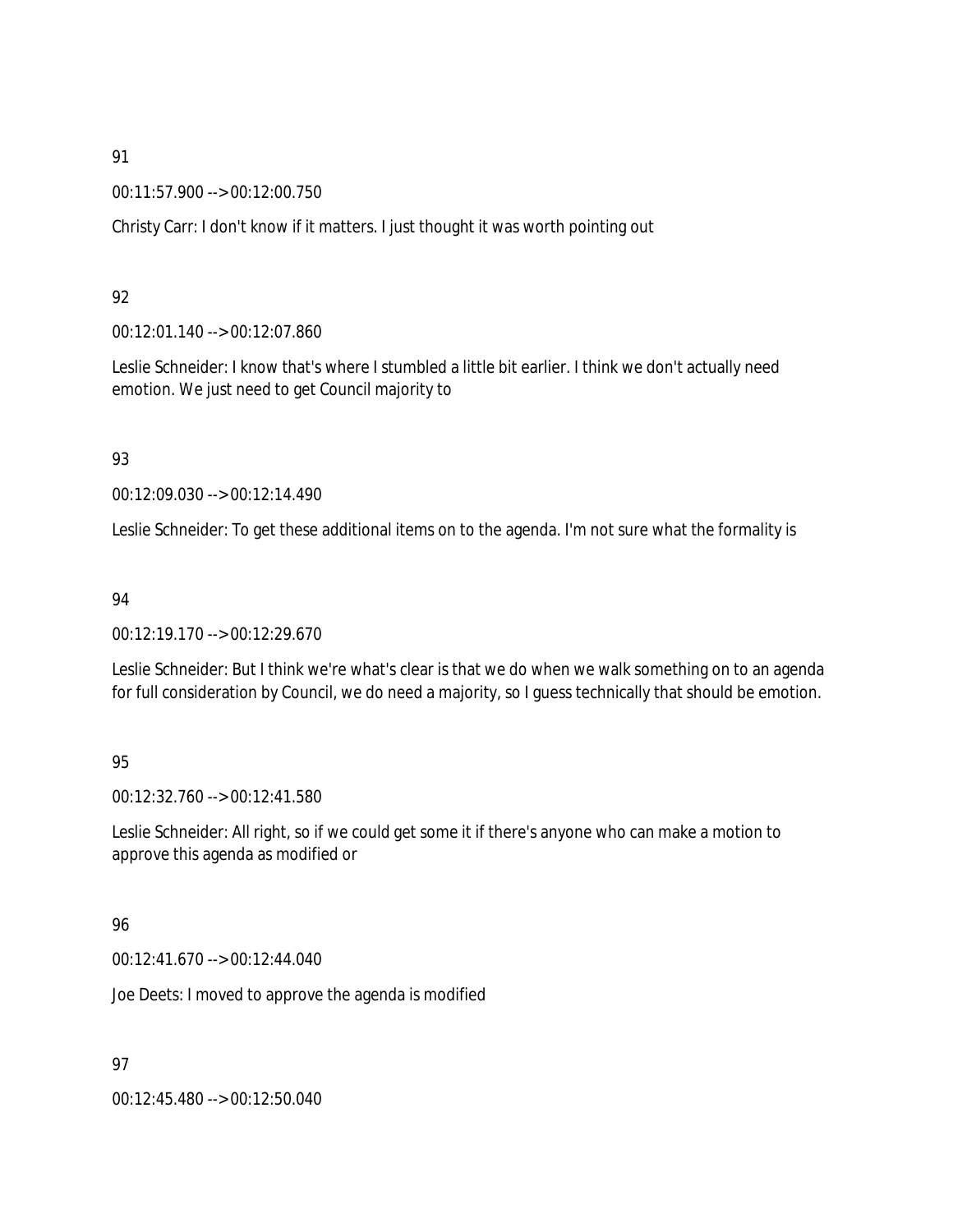Leslie Schneider: And COUNCILMEMBER Pollock seconds that all those in favor please say aye.

98

00:12:51.000 --> 00:12:52.950 Leslie Schneider: Aye. Any opposed.

99

00:12:54.150 --> 00:12:55.980

Leslie Schneider: Alright that passes unanimously.

100

00:12:57.750 --> 00:12:58.500

Leslie Schneider: And

101

00:12:59.730 --> 00:13:05.610

Leslie Schneider: Is there anyone tonight that has a conflict of interest with any of the items on our agenda.

## 102

00:13:08.280 --> 00:13:21.210

Leslie Schneider: Okay. See none, we can move forward to public comment. And I'm going to switch over to the attendees panel here. Alright, so there on the printed agenda or the

# 103

00:13:22.980 --> 00:13:32.850

Leslie Schneider: In the agenda packet. There is a downloadable instructions for doing public comment. Basically you just have to know to raise your hand. As a participant and then you will be

104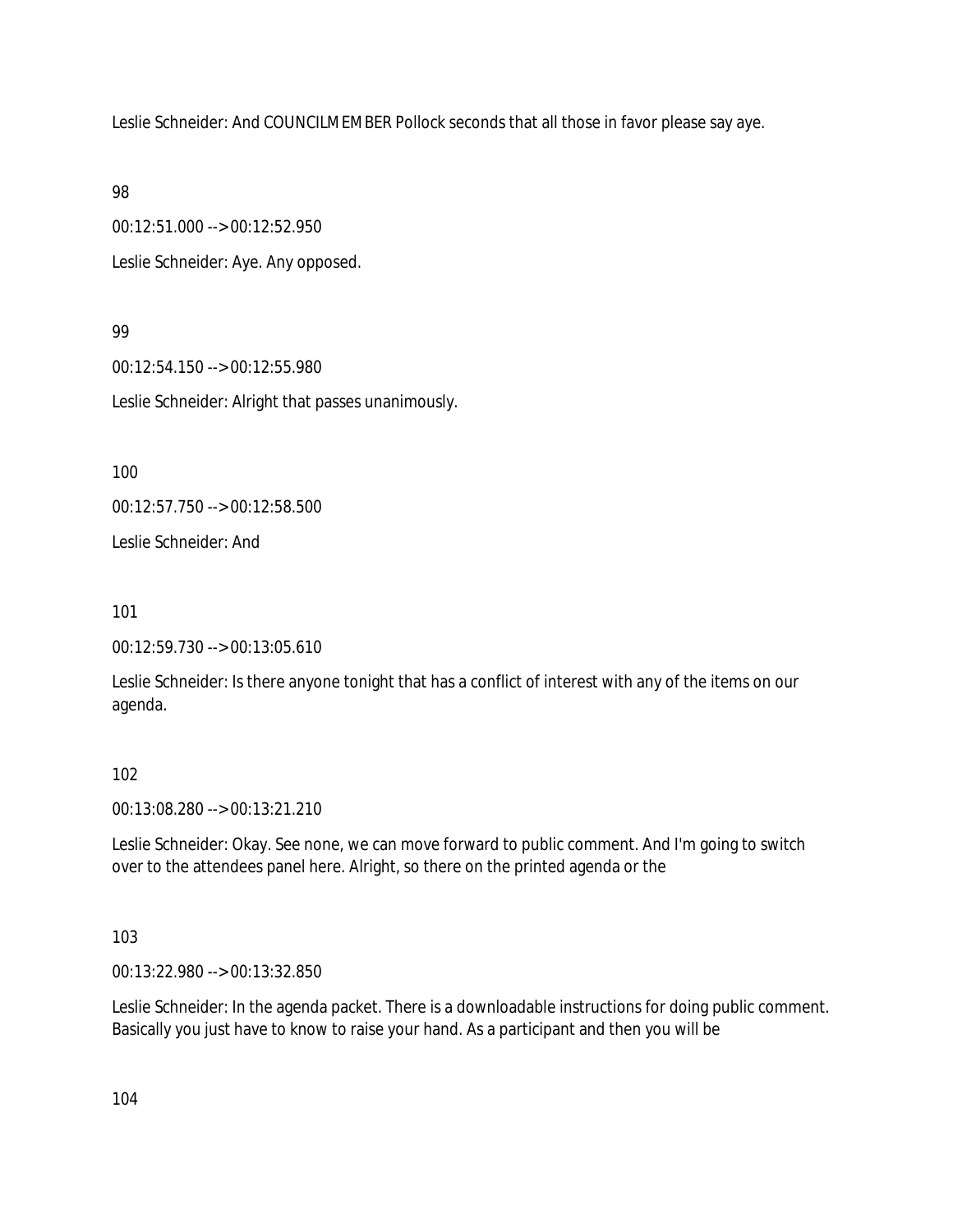00:13:34.380 --> 00:13:42.690

Leslie Schneider: You. I will call on you in the order that I see the hands raised and you'll have three minutes to give your public comment and

105

00:13:43.770 --> 00:13:46.140

Leslie Schneider: You just need to kind of wait for the

106

00:13:47.160 --> 00:13:54.930

Leslie Schneider: The city clerk to unmute you. Or, and then you may have to unmute yourself. I don't know, there's sort of a. But anyway, watch for that.

107

00:13:55.410 --> 00:14:17.430

Leslie Schneider: And we, the deputy mayor is going to have a sign that is going to give you some fair warning about when when you have 30 seconds left, and then to please wrap up your comments as quickly as possible. Okay. Susan will Mont you are first please state your name and the street you live on.

108

00:14:21.930 --> 00:14:24.660

Susan Wilmot: I'm on mute. Okay, I'm unmuted. I believe

109

00:14:24.900 --> 00:14:26.040

Leslie Schneider: Yeah, thank you.

110

00:14:26.100 --> 00:14:38.040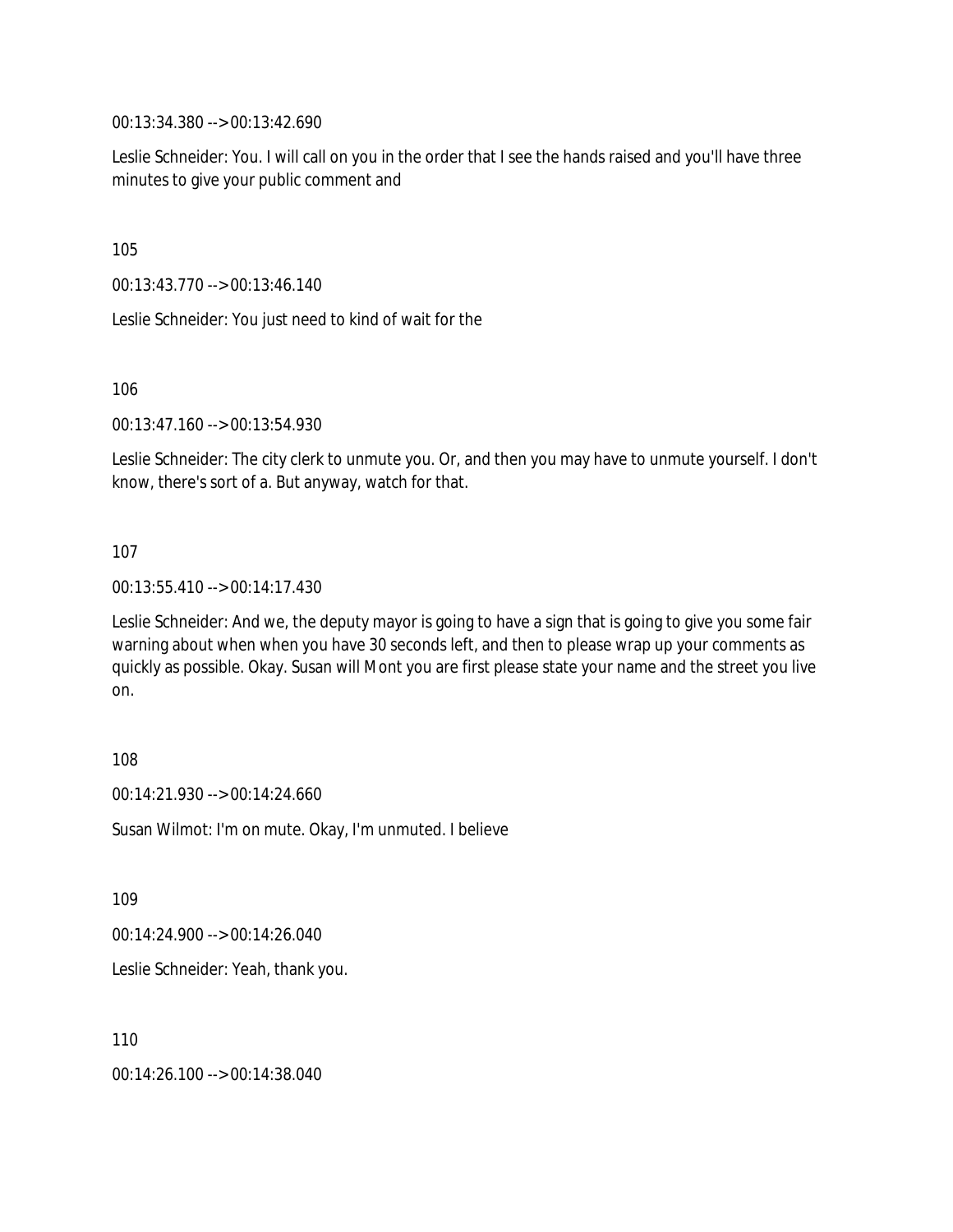Susan Wilmot: My name is Susan Walmart. I live on Old Mill Road, I am on the race equity Task Force, but my public comment is about our hospital and healthcare situation right now and it isn't a dire crisis.

111

00:14:38.490 --> 00:14:44.340

Susan Wilmot: I am, as you know, I'm also on a member of and on the board of UFC W local

112

00:14:44.880 --> 00:14:54.570

Susan Wilmot: Which represents the healthcare workers and the nurses that work at the hospital and I'm calling it Harrison, because they changed the name to St. Michael's recently. And it's kind of confusing for some people.

#### 113

00:14:55.170 --> 00:15:06.780

Susan Wilmot: Yesterday I was on a conference call with workers and today we held a press conference and and since March workers at Harrison have been raising read slides about safety at the hospital and no one has listened

114

00:15:07.320 --> 00:15:20.280

Susan Wilmot: Despite donations of pee pee. They're still required to reuse masks. I saw that the city put up the Department of Health update but update. I got a few minutes ago, is we have 33 workers.

115

00:15:21.030 --> 00:15:30.630

Susan Wilmot: Union members that have a coven have tested positive and 15 patients on the hospital has not held up the responsibility. Their accountability.

116

00:15:31.050 --> 00:15:44.760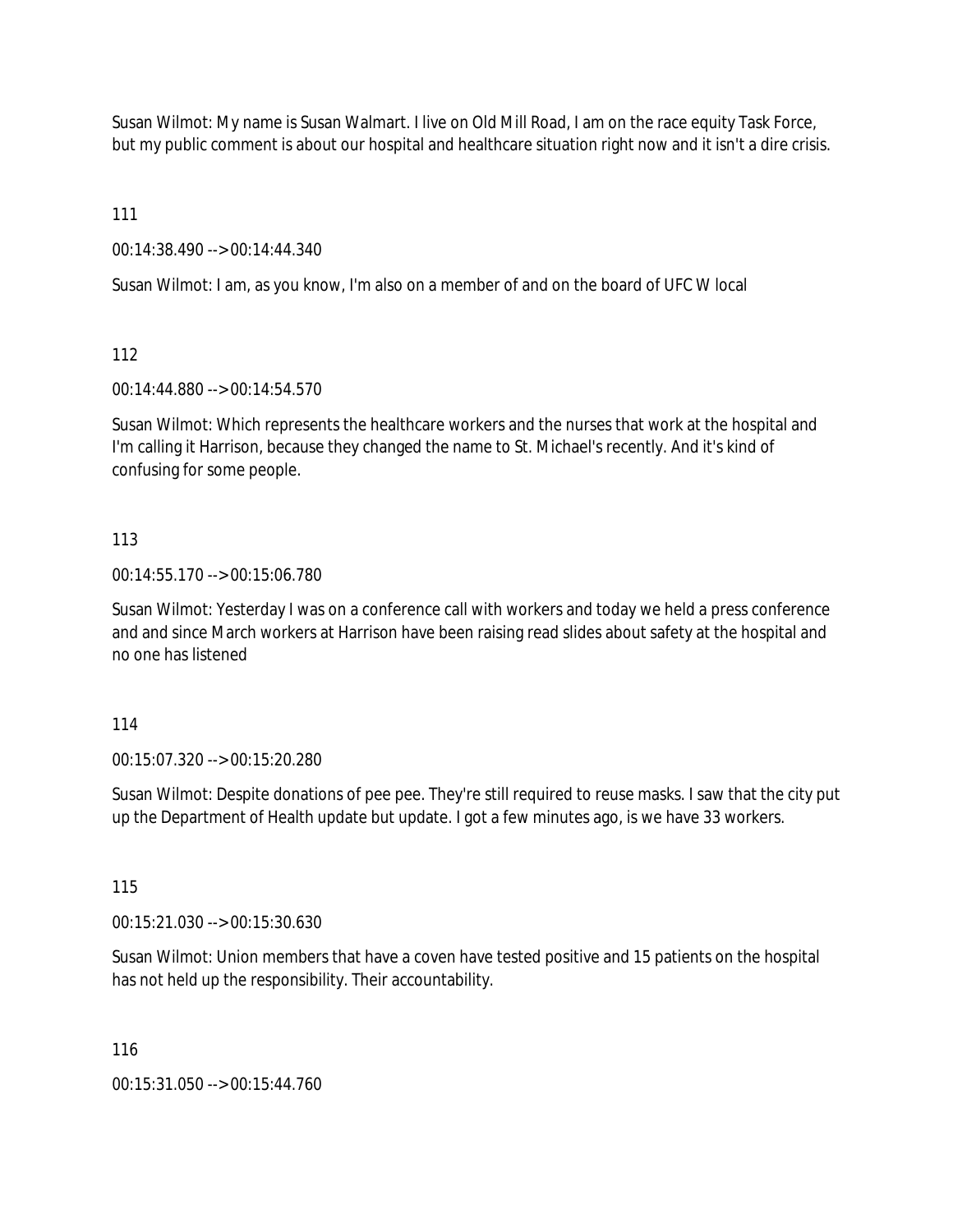Susan Wilmot: And I talked to a union rep just recently just a little while ago who contacted most of the quarantine workers today, some are gasping for air right now. One was admitted to the hospital today and

117

00:15:45.630 --> 00:15:52.560

Susan Wilmot: The workers are asking the Department of Health and I urge you to back us in this and contact the department of health and your capacity.

118

00:15:53.850 --> 00:16:04.620

Susan Wilmot: For the workers needs at that they did that, they demand. They need rapid testing for all workers. They need a 24 hour notification of potential exposure.

119

00:16:05.160 --> 00:16:12.750

Susan Wilmot: They need paid administration leave for testing and quarantine whether they have symptoms or not. And they need Safe Staffing right now.

120

00:16:12.990 --> 00:16:23.010

Susan Wilmot: There is illegal staffing going on right now workers have been required to work before they got their testing results on after they were exposed

121

00:16:23.610 --> 00:16:32.760

Susan Wilmot: And also they have not contacted patients who have been there and public who have been there. There's no contract contact tracing going on.

122

00:16:33.390 --> 00:16:54.090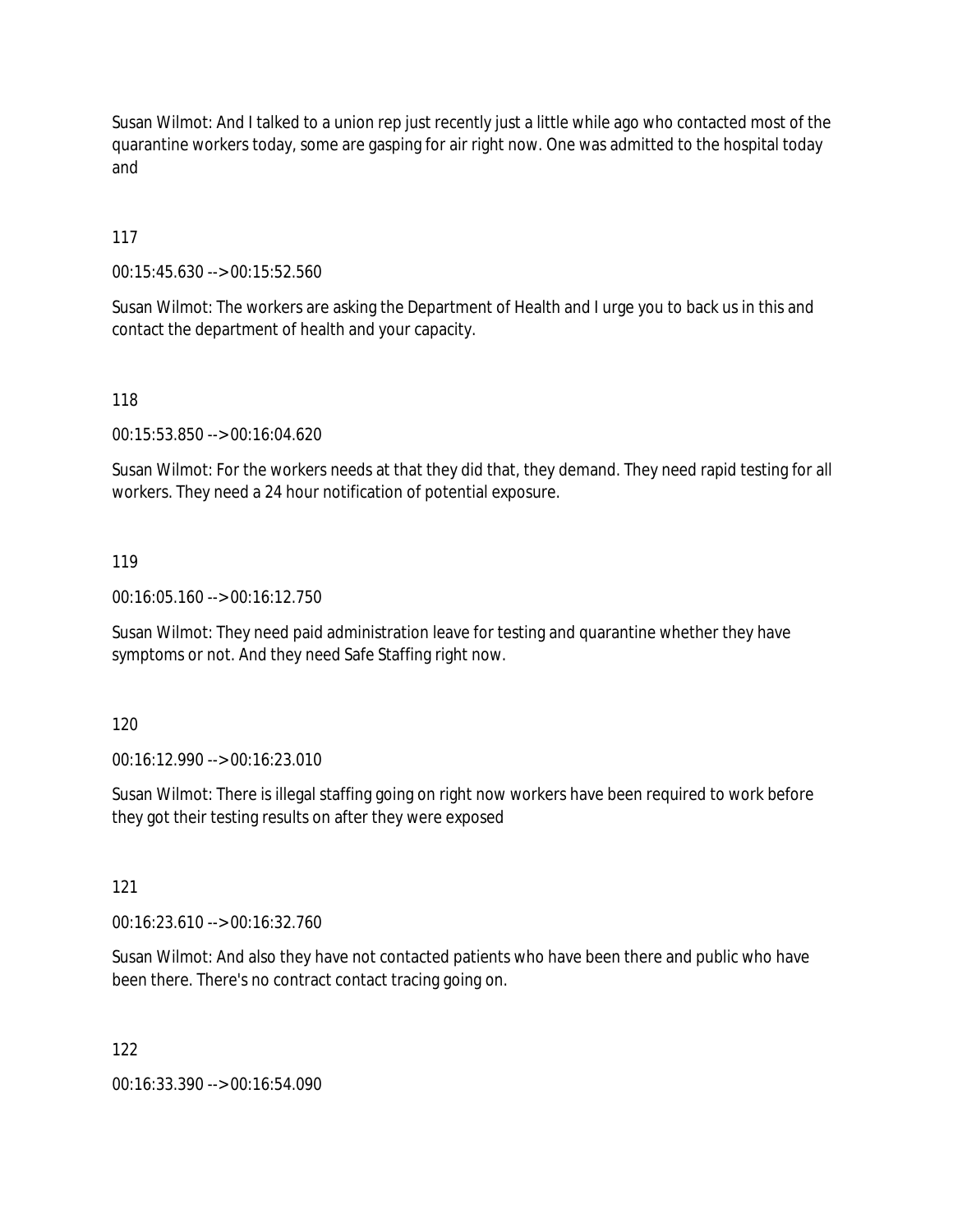Susan Wilmot: We're urging anybody in the public who visited there to contact us to contact the Union to contact the department of health, let them know you were there, get your testing and this is our health care system. Hope help us hold them accountable and there's no tracing going on. There's

123

00:16:55.380 --> 00:17:09.900

Susan Wilmot: Um, we're trying to organize to help these workers that are in quarantine there's going to be more we're looking for people to help us with this. So please contact UFC W 21 contact me, contact the Department of Health, and please city council.

124

00:17:10.230 --> 00:17:18.600

Susan Wilmot: Advocate on our behalf, because this is our monopoly of our healthcare system at work. This is they are burying things. They're not telling the truth. Thank you.

125

00:17:21.000 --> 00:17:22.950

Leslie Schneider: Okay, thank you, Susan.

126

00:17:24.720 --> 00:17:27.360

Leslie Schneider: I think that's something that will need to follow up on

127

00:17:29.190 --> 00:17:33.330

Leslie Schneider: Appreciate that. JOHN Switzerland, you are up next.

128

00:17:36.540 --> 00:17:47.790

Jon Quitslund: Good evening counsel john quips limbed I live on Sullivan road in the Crystal Springs neighborhood. I'm speaking as an individual member of the planning commission with reference to the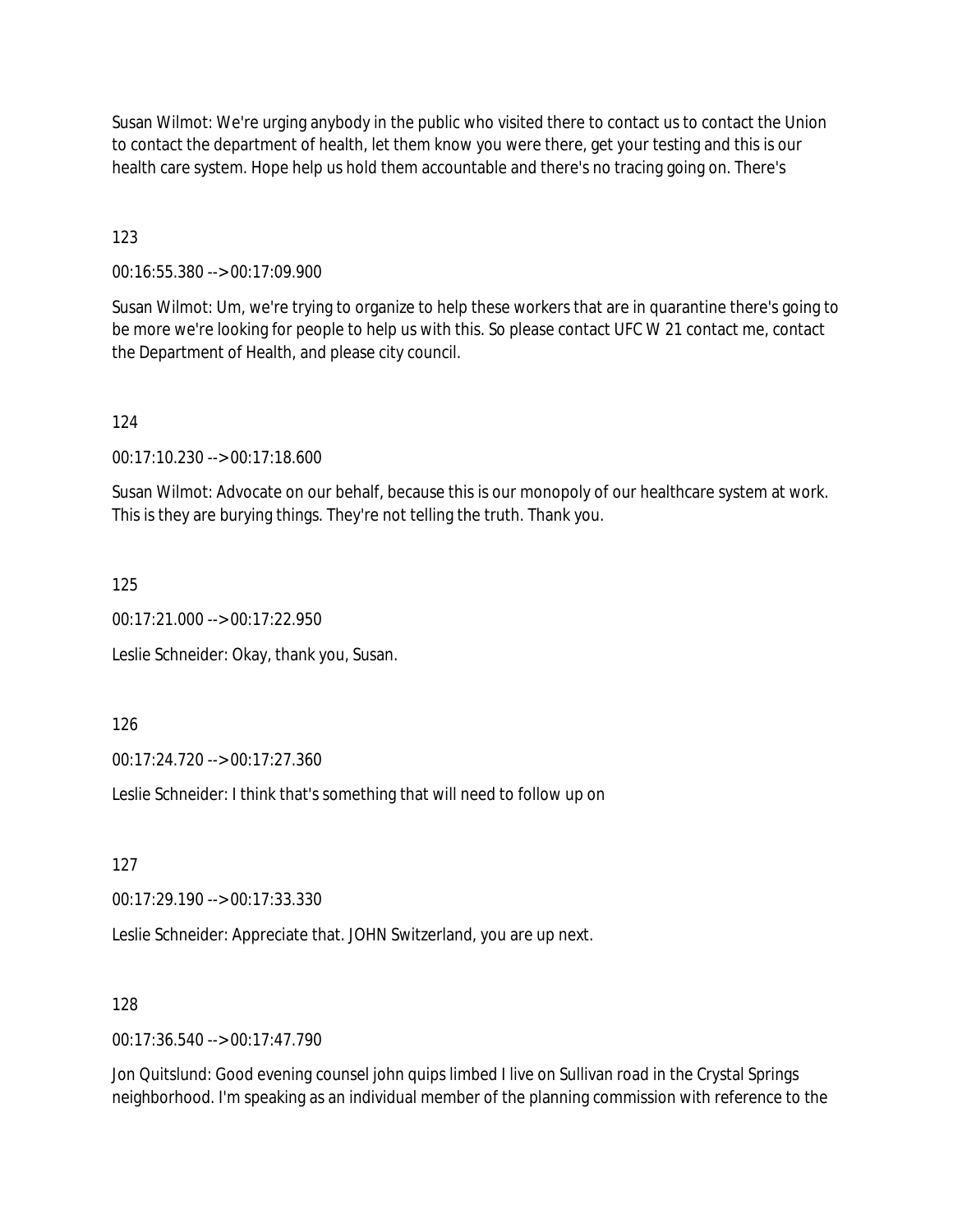00:17:48.930 --> 00:18:00.600

Jon Quitslund: racial equity lens that is proposed and I look forward to your discussion of that. I just wanted to speak very briefly. This has great potential in

130

00:18:01.680 --> 00:18:11.820

Jon Quitslund: its application to the work of the planning commission and I'm all in favor of the steps recommended, including the training. I think

131

00:18:13.200 --> 00:18:15.690

Jon Quitslund: Equity is not a mysterious concept.

132

00:18:16.740 --> 00:18:23.520

Jon Quitslund: We we we know equity when we see it. The problem is we don't always recognize inequity.

133

00:18:25.380 --> 00:18:36.030

Jon Quitslund: In our own matrix of activities and responsibilities and that's where, that's why the lens is important and it's it's

134

00:18:37.110 --> 00:18:39.450

Jon Quitslund: It will come into play positively, I believe.

135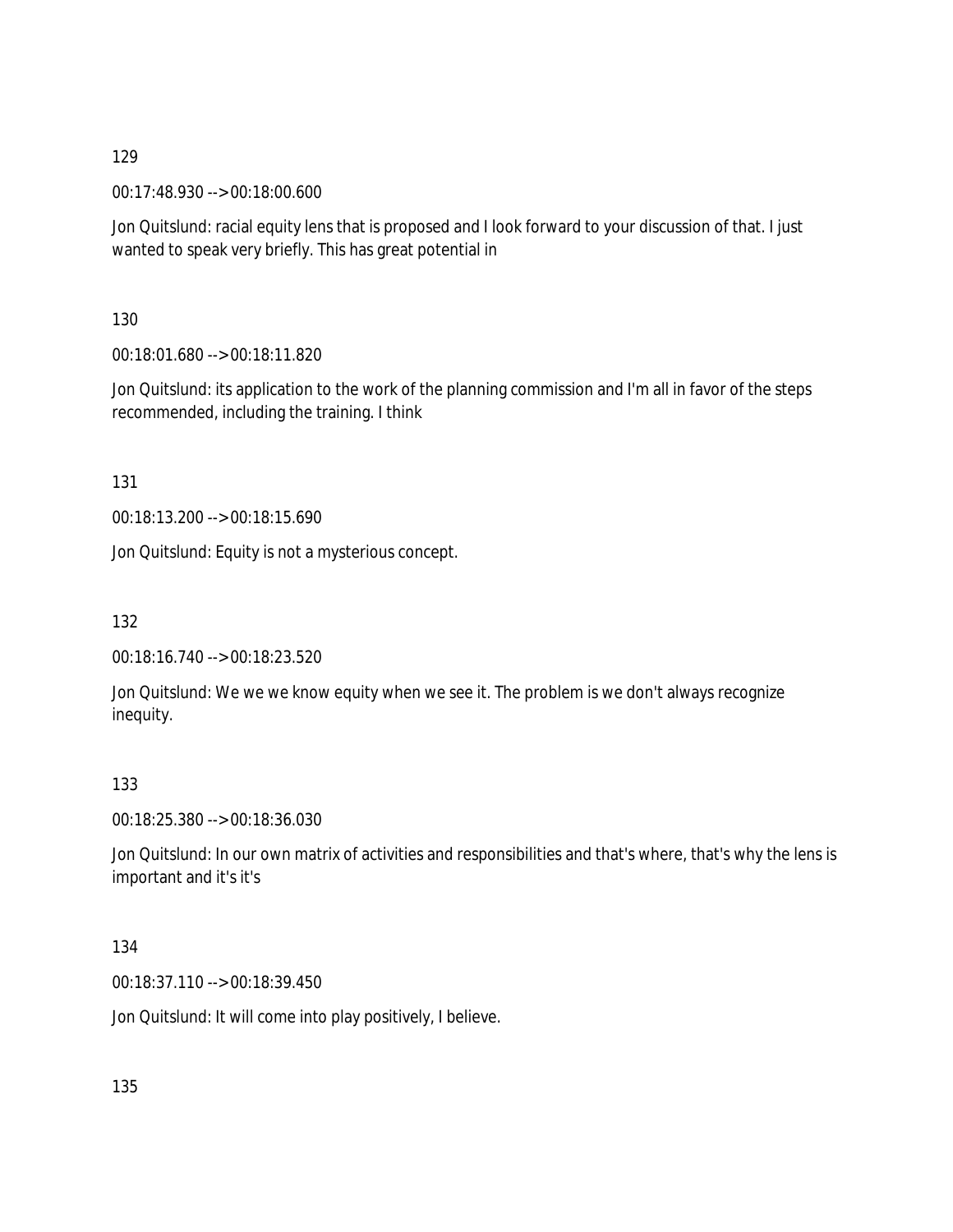00:18:40.830 --> 00:18:48.510

Jon Quitslund: And it's something for the whole public to be to become acquainted with as an important part of our

136

00:18:50.190 --> 00:19:00.990

Jon Quitslund: Social Contract. So I'm just looking forward to your engagement with this and going forward. So thanks very much to the race equity Task Force and

137

00:19:03.480 --> 00:19:10.260

Jon Quitslund: I will be seeing more of this development as a member of the planning commission. Looking forward to it.

138

00:19:12.540 --> 00:19:14.100

Leslie Schneider: Great, thank you very much. JOHN

139

00:19:15.210 --> 00:19:18.180

Leslie Schneider: Sal Rosalia you are up next.

140

00:19:22.860 --> 00:19:27.570

Salvatore DeRosalia: Hello, my name is Sal. De Rosa. Leah and I live off of Madison Avenue on Bainbridge Island.

141

00:19:29.610 --> 00:19:31.860

Salvatore DeRosalia: So first couple things I want to say is one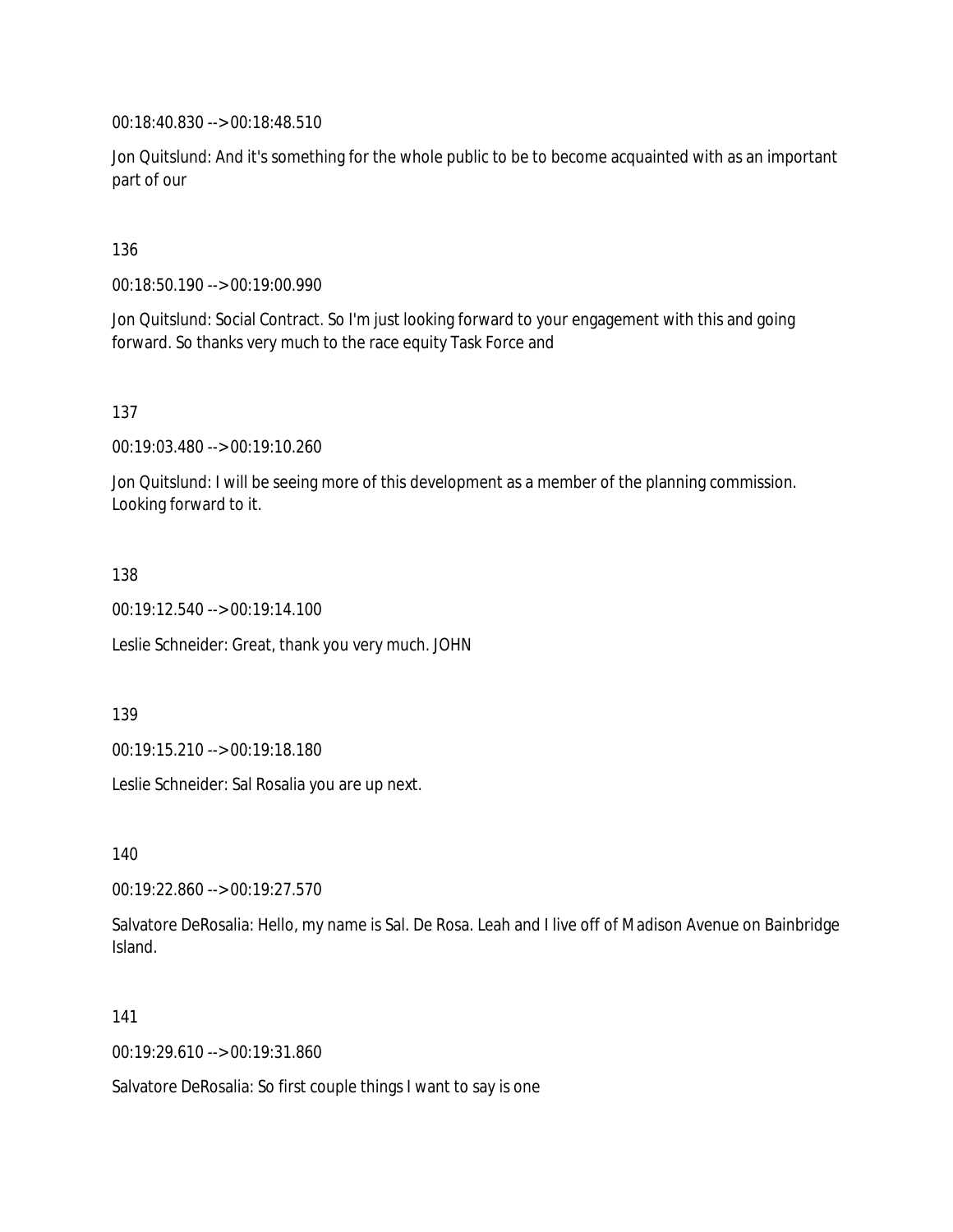00:19:32.310 --> 00:19:41.220

Salvatore DeRosalia: I also worked for Wake Up Bainbridge, and we cover what Sue was just talking about. And we have been covering it for the past few days, she's talking about the outbreak of Harrison and St. Michael's

143

00:19:41.670 --> 00:19:48.720

Salvatore DeRosalia: And I just want to plus one. Just about everything she said it's it's real, it's really serious and

144

00:19:49.200 --> 00:19:54.690

Salvatore DeRosalia: There seems to be some real misinformation going on and and I know that it may seem like it's

145

00:19:55.020 --> 00:20:03.690

Salvatore DeRosalia: In Bremerton, and that doesn't affect us. But we have health care workers for Bainbridge Island fire department for the ambulance Association and god knows how many other places on the island.

146

00:20:04.200 --> 00:20:07.650

Salvatore DeRosalia: That go to and from Harrison or Bremen, or whatever, want to call it.

147

00:20:08.070 --> 00:20:19.110

Salvatore DeRosalia: on a very regular basis. And then they come back to being rich Island. We also have people who go there as patients and people visit them and they come back to Bainbridge Island. So this absolutely concerns us, and I hope that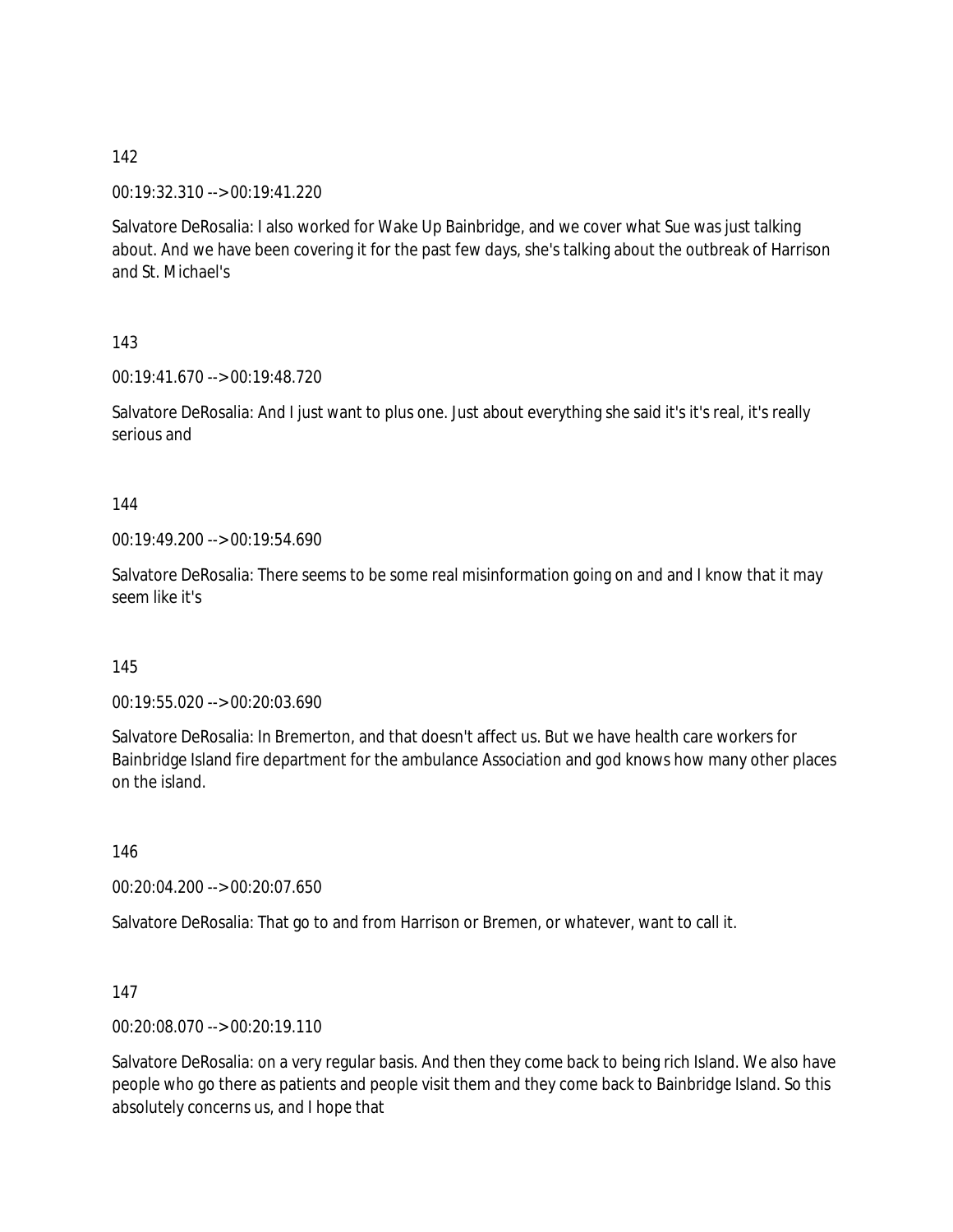00:20:19.830 --> 00:20:31.050

Salvatore DeRosalia: That that the Council or whoever heard that gets activated enough to make some phone calls and we apply pressure to the organizations or places that need the pressure so that they provide the people what they need.

149

00:20:31.890 --> 00:20:36.390

Salvatore DeRosalia: The other thing I want to say is thank you john for for talking about race equity in regards to the planning commission

150

00:20:37.080 --> 00:20:47.520

Salvatore DeRosalia: And I definitely plus one that as well. So my comments today are one about the race equity Task Force. I want to thank them publicly for the job that they've been doing for the past year plus

151

00:20:48.180 --> 00:20:56.130

Salvatore DeRosalia: In spite of some, you know, not really being set up for success and some big barriers, I think that the people who remain there really sought through

152

00:20:56.430 --> 00:21:03.270

Salvatore DeRosalia: And the people who didn't remain they did the work that they could do and then they move from they moved on but I really want to just take a moment to thank

153

00:21:03.990 --> 00:21:11.220

Salvatore DeRosalia: The Brenda's the James the sous the savannahs the Nikki's who are on it in the beginning. And I know I'm missing people but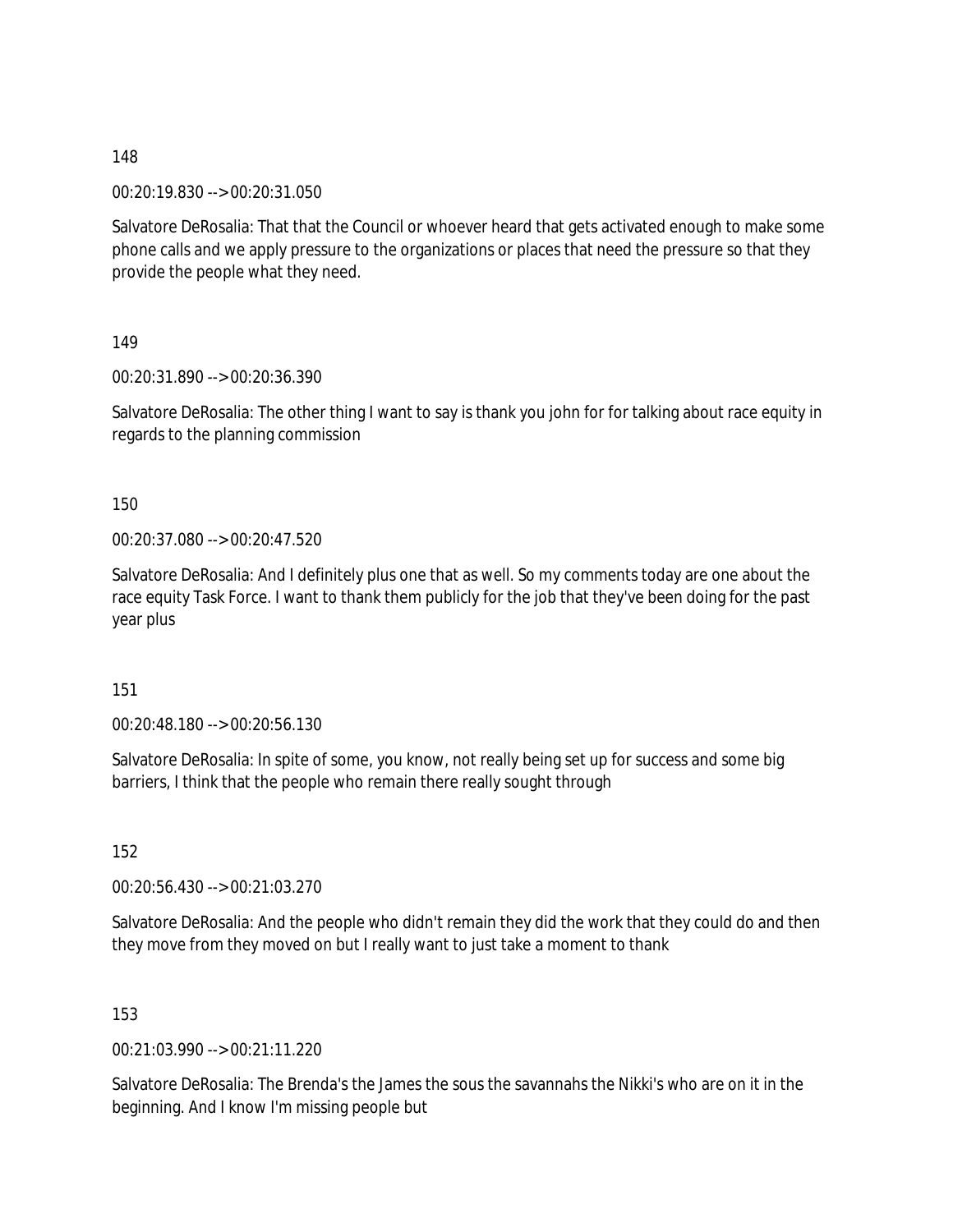00:21:11.520 --> 00:21:17.130

Salvatore DeRosalia: But like they gave their life and they they put themselves in a situation that was really messed up and uncomfortable.

155

00:21:17.820 --> 00:21:24.840

Salvatore DeRosalia: And they've been able to see their way through it. For the most part, and I just really hope that everybody acknowledges them for the job that they're doing because

156

00:21:25.110 --> 00:21:32.100

Salvatore DeRosalia: They've really had to create something out of almost nothing. And I just can't thank them enough for what they do, even if we disagree. Sometimes

157

00:21:32.460 --> 00:21:39.090

Salvatore DeRosalia: And the other thing I want to say is, you guys are going to talk about El tech funding and I found out from somebody that a couple years ago there was

158

00:21:39.420 --> 00:21:48.810

Salvatore DeRosalia: Something got past where we're private companies such as myself or any other organization company could apply for L tech funding so long as it's suited the requirements.

159

00:21:49.110 --> 00:21:55.050

Salvatore DeRosalia: Of, you know, advertising or trying to promote tourism to something to people over 50 miles away.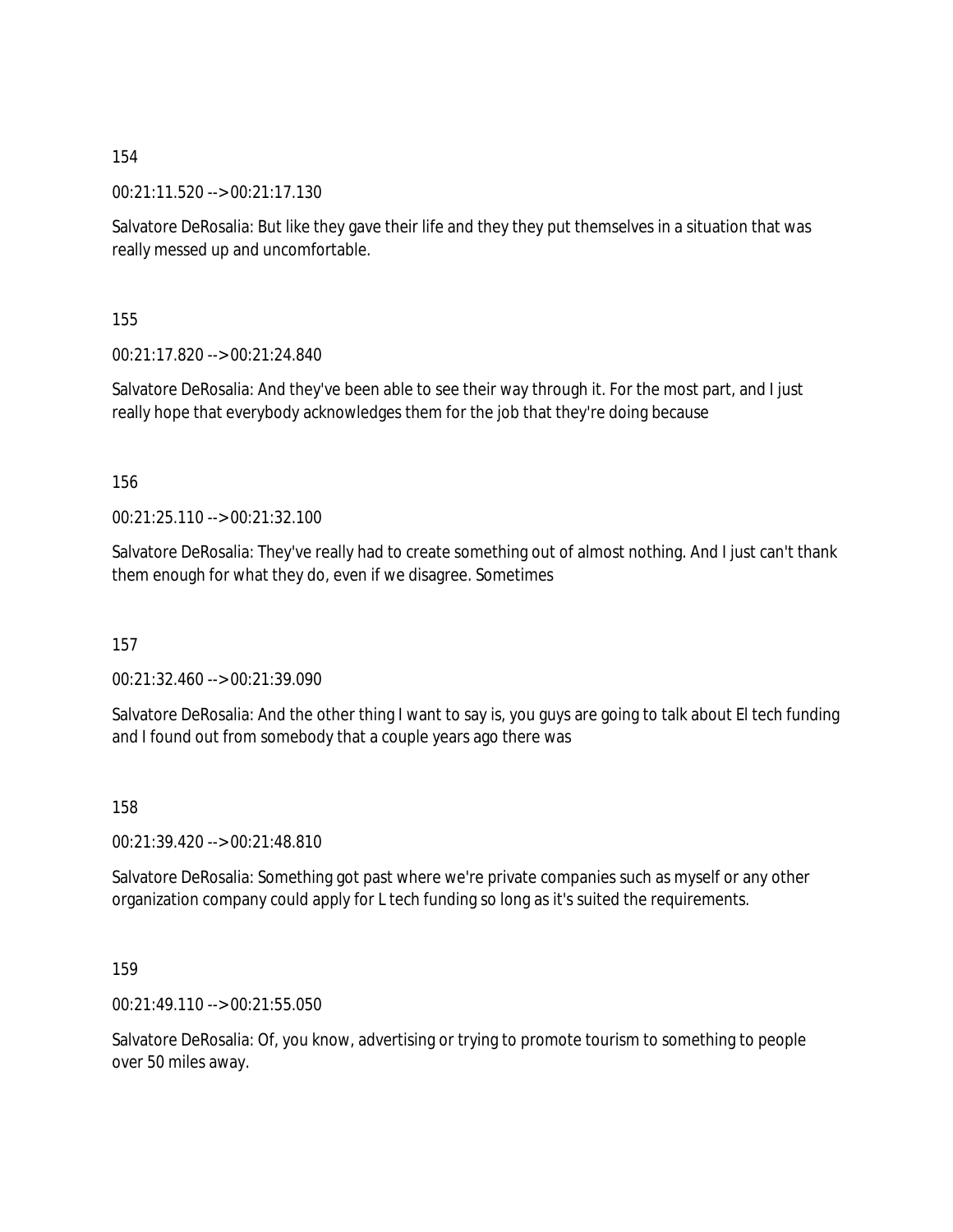00:21:55.650 --> 00:22:04.710

Salvatore DeRosalia: My business absolutely qualifies for that. I think that my business does more promotion for people 50 miles away from Bainbridge than probably any other business on the island.

161

00:22:05.130 --> 00:22:11.040

Salvatore DeRosalia: And I not necessarily my business needs the money or wants it, but I would love for private organization or private companies.

162

00:22:11.310 --> 00:22:22.110

Salvatore DeRosalia: To be able to apply for and receive L tech funding if they are eligible and I believe that the city council has the ability to look at that and possibly change that so they can. Thank you very much. Two minutes 54 seconds.

163

00:22:24.390 --> 00:22:25.470

Leslie Schneider: Thank you very much. SOUND

164

00:22:27.030 --> 00:22:32.550

Leslie Schneider: Okay, Don Jana hope I'm pronouncing that right you are up.

165

00:22:34.560 --> 00:22:47.760

Dawn Janow: High Council on my name is Don Jana, and I live on terra lane on Bainbridge Island and I'm speaking to you tonight in my role as a commissioner and I'm just asking you to seriously consider funding the

166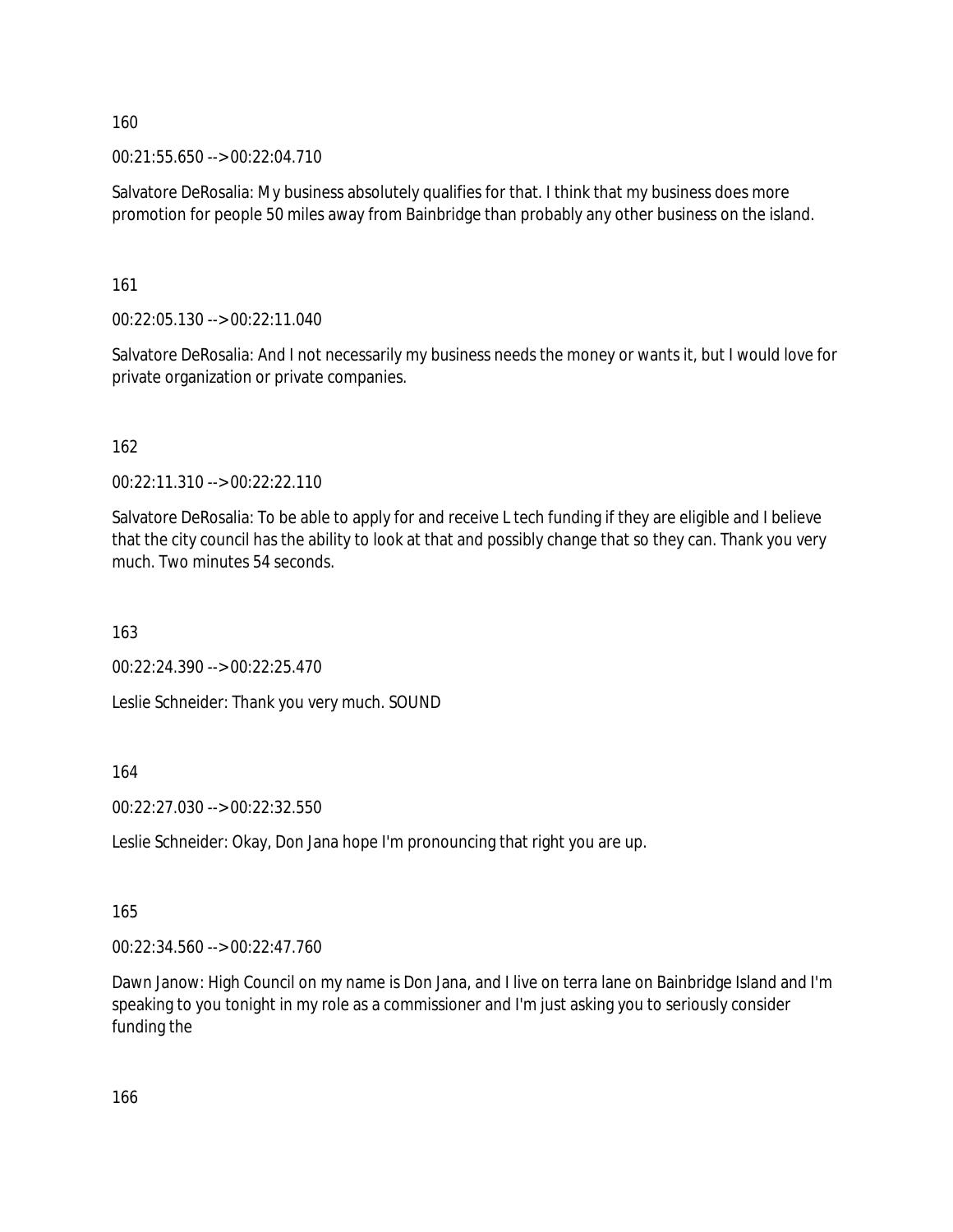00:22:48.510 --> 00:22:56.100

Dawn Janow: Request for the corresponding arts has done a tremendous job and I'm just you're advocating and hope you can access some of those

167

00:22:57.180 --> 00:22:59.700

Dawn Janow: Some of those funds to continue to help our families that are

168

00:23:04.770 --> 00:23:10.350

Leslie Schneider: Great, thank you very much done. Appreciate it. I'm Michael Smith, you are next.

169

00:23:13.830 --> 00:23:21.210

Michael Smit: Hi, my name is Michael Smith and I live on four acres drive. I just wanted to express my support for the race equity test course and

170

00:23:21.840 --> 00:23:31.380

Michael Smit: You know, I'm one of many people who are really paying attention to this issue and showing up to meetings to hear about it. So I'm excited to see what they have to present and I'm excited to see how the Council supports them. Thank you.

171

00:23:34.140 --> 00:23:43.710

Leslie Schneider: Great. Thank you, Michael. Um, I believe that's it. I don't see any more hands raised. Oh, we have one from James Friday. Please go ahead.

172

00:23:46.800 --> 00:23:49.050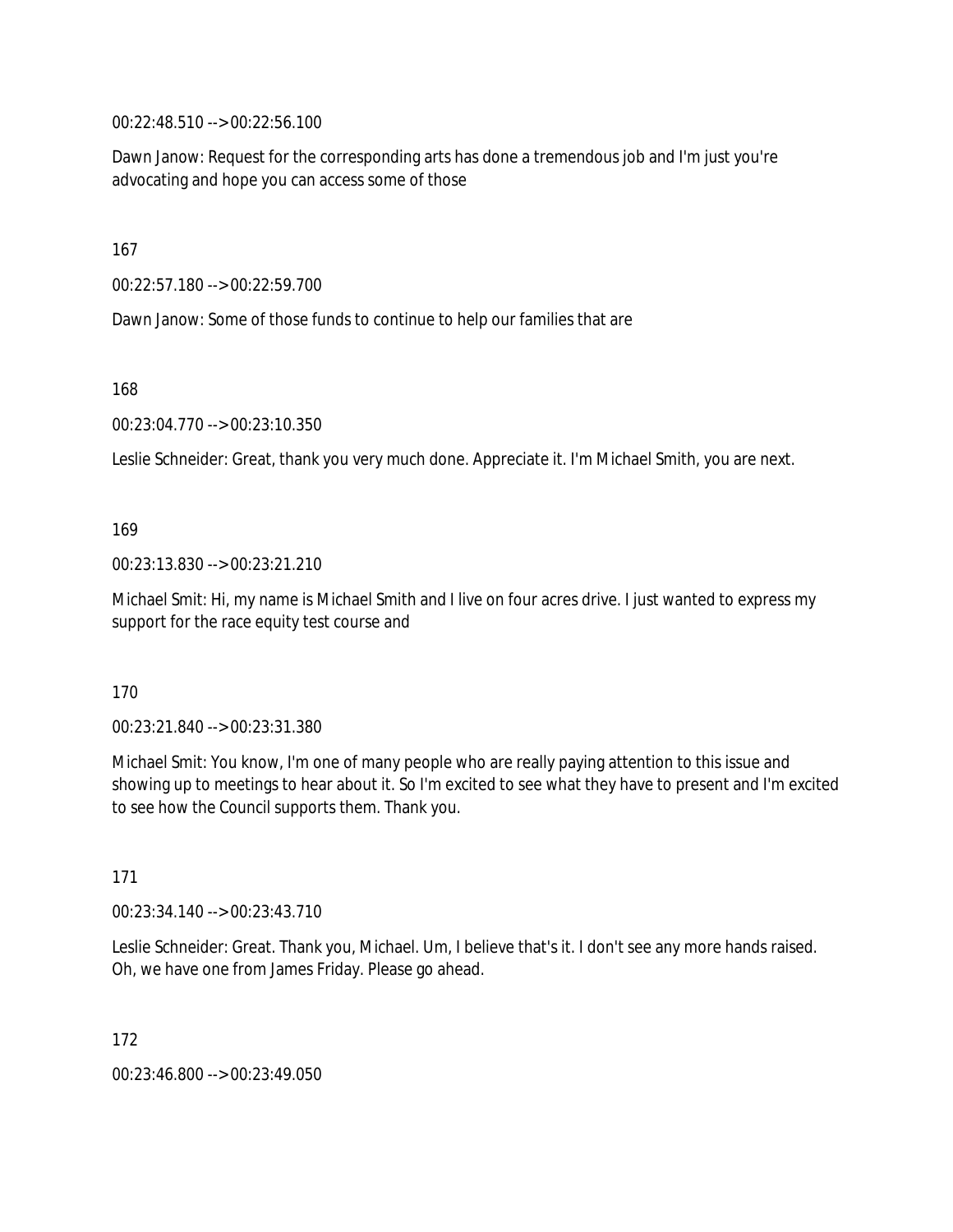James Friday: Oh, they're just wanted. Can everyone hear me.

173

00:23:50.490 --> 00:23:50.880

Leslie Schneider: Okay.

174

00:23:51.570 --> 00:23:58.140

James Friday: I want to say that, you know, things don't seem to be getting better in this country. They seem to be getting worse.

175

00:24:00.420 --> 00:24:04.980

James Friday: Last night I was a young man trying to get into a band with his kids and get shot.

176

00:24:06.990 --> 00:24:10.530

James Friday: I think the time is now for Bainbridge Island to set a standard

177

00:24:11.910 --> 00:24:20.640

James Friday: You know that we will not tolerate those types of behaviors on this Allen from our police force from our citizens from anyone.

178

00:24:22.650 --> 00:24:24.810

James Friday: It is very important.

179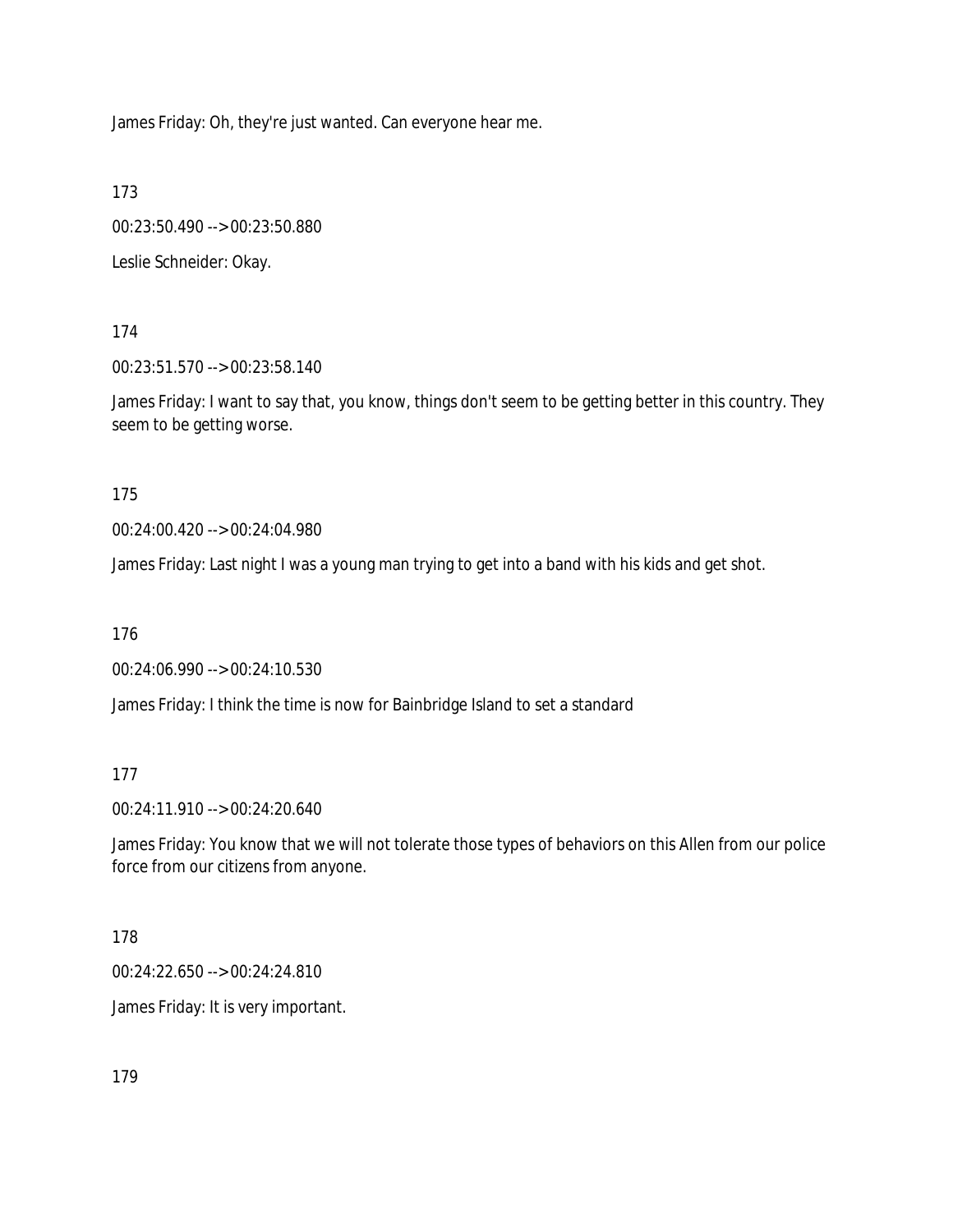00:24:26.010 --> 00:24:31.740

James Friday: That the race equity Task Force become a standing committee so that long after my 10 years

#### 180

00:24:32.880 --> 00:24:49.230

James Friday: This committee can survive and serve the public in the public's interest and the interest of all of the ethnic backgrounds and live your own sound and it's really difficult for me as an African American male

181

00:24:50.370 --> 00:25:03.330

James Friday: To deal with this on a daily basis and try to come to terms with this because, you know, some people go home at night and and they don't. It doesn't affect them. It affects me

182

00:25:05.220 --> 00:25:13.800

James Friday: I just want you to understand that I am committed with the race equity task force to ensure the Bainbridge Island can be a safe.

#### 183

00:25:17.700 --> 00:25:22.290

James Friday: Place for everyone to come and understanding that baby john understand

184

00:25:23.490 --> 00:25:28.950

James Friday: They understand the inequities of this of what the justice system looks like now.

185

00:25:30.000 --> 00:25:35.580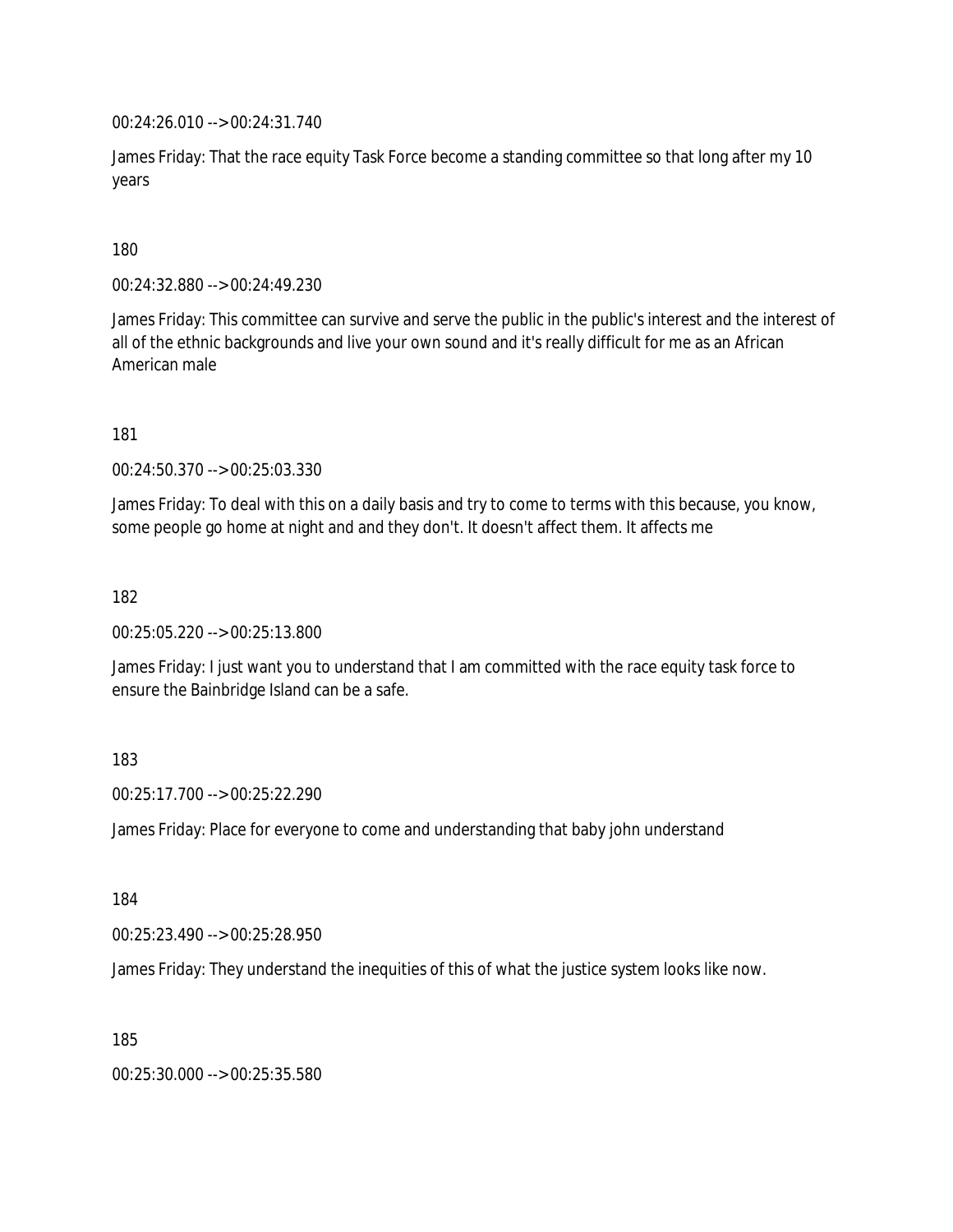James Friday: But we have an opportunity to change that. And we need to change that now.

186

00:25:38.520 --> 00:25:42.990

James Friday: My biggest word of tonight. It's just now not later now. Thank you.

187

00:25:46.050 --> 00:25:47.040 Leslie Schneider: Thank you, James.

188

00:25:49.800 --> 00:25:50.430

Leslie Schneider: Okay.

189

00:25:51.810 --> 00:25:53.370

Leslie Schneider: I don't see any other hands up.

#### 190

00:25:55.500 --> 00:26:05.130

Leslie Schneider: I'm going to switch back over to the panelists side here and we're going to move on to item for the mayor's report.

#### 191

00:26:09.060 --> 00:26:10.020

Leslie Schneider: And

#### 192

00:26:11.070 --> 00:26:19.650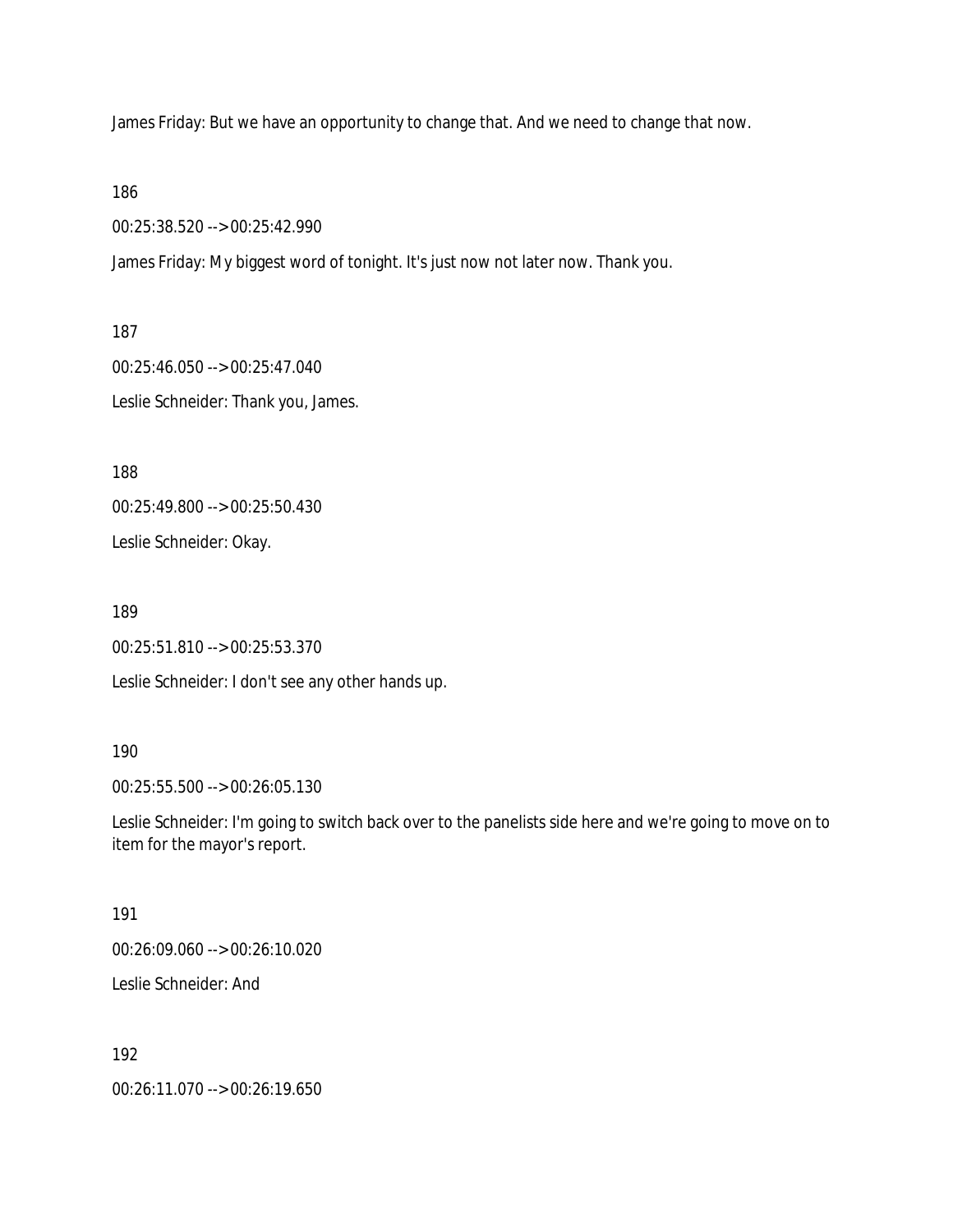Leslie Schneider: I'm going to use these few minutes on something a little different. A friend of mine who is much more tuned into community conversations on Facebook than I am.

193

00:26:20.250 --> 00:26:27.810

Leslie Schneider: Recently mentioned that many people on the island seem to not be clear on the Bainbridge structure of government call the Council manager form.

194

00:26:28.680 --> 00:26:33.540

Leslie Schneider: And in light of the city manager search underway right now, I'd like to dive into these differences, a bit

### 195

00:26:33.960 --> 00:26:42.300

Leslie Schneider: So in the Council manager form the mayor is one of the seven elected council members who was chosen by his or her peers on Council.

196

00:26:42.840 --> 00:26:51.420

Leslie Schneider: To be primarily the facilitator of Council meetings and then he or she also serves in ceremonial duties when the mayor when there is a mayor needed

197

00:26:51.900 --> 00:27:00.840

Leslie Schneider: And by practice or policy, the mayor and the Deputy Mayor are also looped into additional communications and the mayor often serves on regional boards.

198

00:27:01.290 --> 00:27:10.530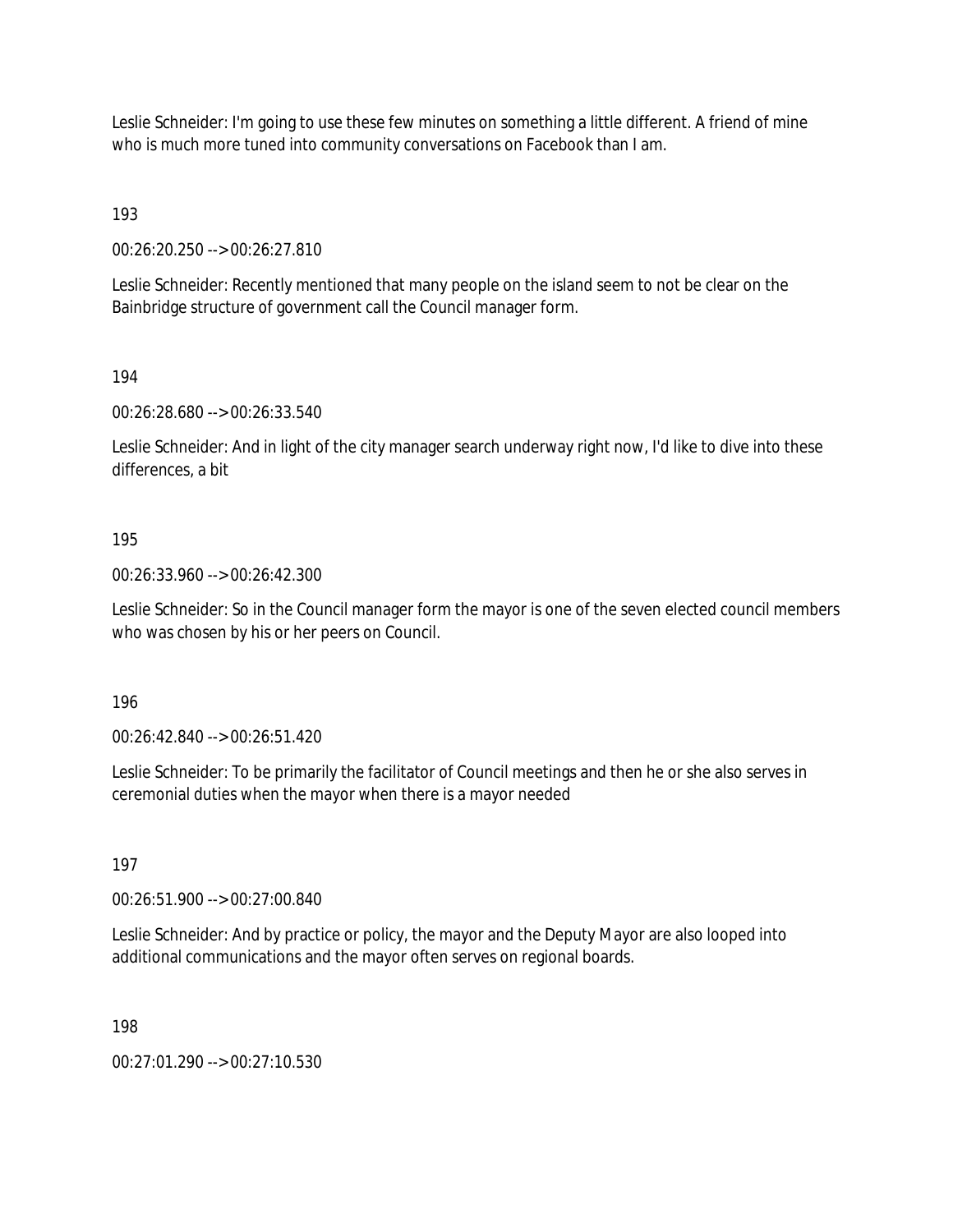Leslie Schneider: But there are very few quote unquote powers that the Bainbridge mayor has that might be expected from other mayor's in other types of government.

199

00:27:11.430 --> 00:27:17.220

Leslie Schneider: And then the Council appoints a professional city manager who's responsible for city administration.

# 200

00:27:17.850 --> 00:27:36.570

Leslie Schneider: And I'll quote from our local government research resource. Mrs. See the city manager provides policy advice directs the daily operations of city government handles personnel functions, including the power to appoint and remove employees and he's responsible for preparing the city budget.

# 201

00:27:37.770 --> 00:27:47.130

Leslie Schneider: I personally would like to add that the city manager also supports council and being prepared to have policy discussions and then implements those policy decisions that Council makes

# 202

00:27:48.270 --> 00:27:56.460

Leslie Schneider: This form of government is a bit unusual. So it's not it's not strange in my mind to learn that there are lots of people who don't

## 203

00:27:57.030 --> 00:28:16.110

Leslie Schneider: Understand that we are a bit different in Washington State 227 cities have a mayor Council structure where only have the Council manager structure. So, we are we are in that 25 less than 25% with our form of government.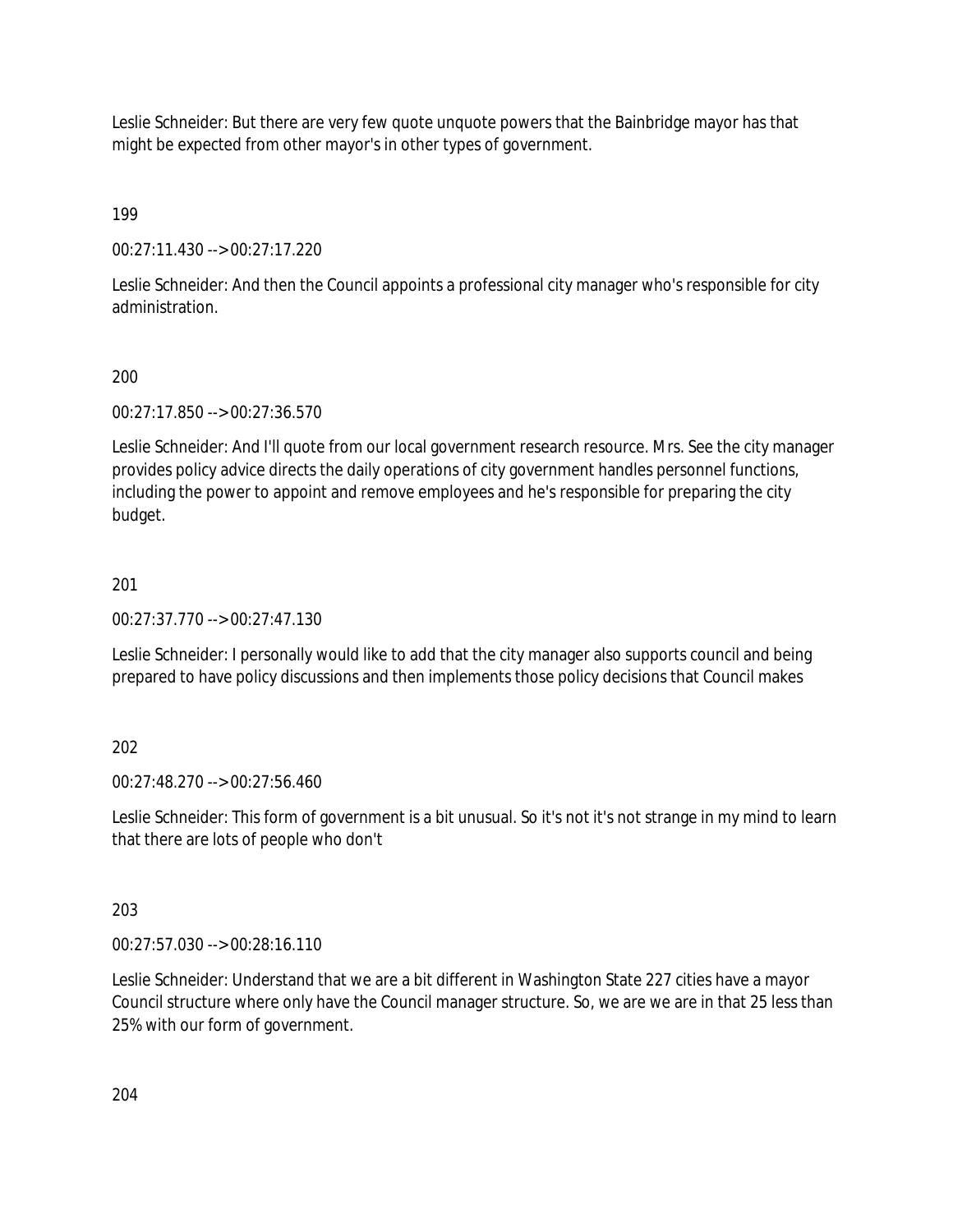00:28:17.400 --> 00:28:27.150

Leslie Schneider: Bainbridge Island originally operated under the mayor Council form of government and that was changed following the main 19th 2009 vote.

205

00:28:27.480 --> 00:28:32.370

Leslie Schneider: In which a majority of islanders expressed a preference for the Council manager form of government.

206

00:28:33.120 --> 00:28:42.210

Leslie Schneider: So I just want to thank you, all of you who have sent in your thoughts about the next ABOUT THE CITY MANAGER search and what you think is important in our next city manager.

207

00:28:42.750 --> 00:28:54.240

Leslie Schneider: For instance, there, there was one comment that recently said asked us to incorporate the city's recent commitments towards racial equity into the new city manager's position profile.

208

00:28:55.020 --> 00:29:07.980

Leslie Schneider: So keep them coming for a few more days and keep an eye out on our website for the for where you can both learn about the city. The, the process for choosing our city manager.

209

00:29:08.490 --> 00:29:18.300

Leslie Schneider: And also about how to give us feedback. And that's all I have right now, so I will turn it over to our current city manager.

210

00:29:20.820 --> 00:29:24.030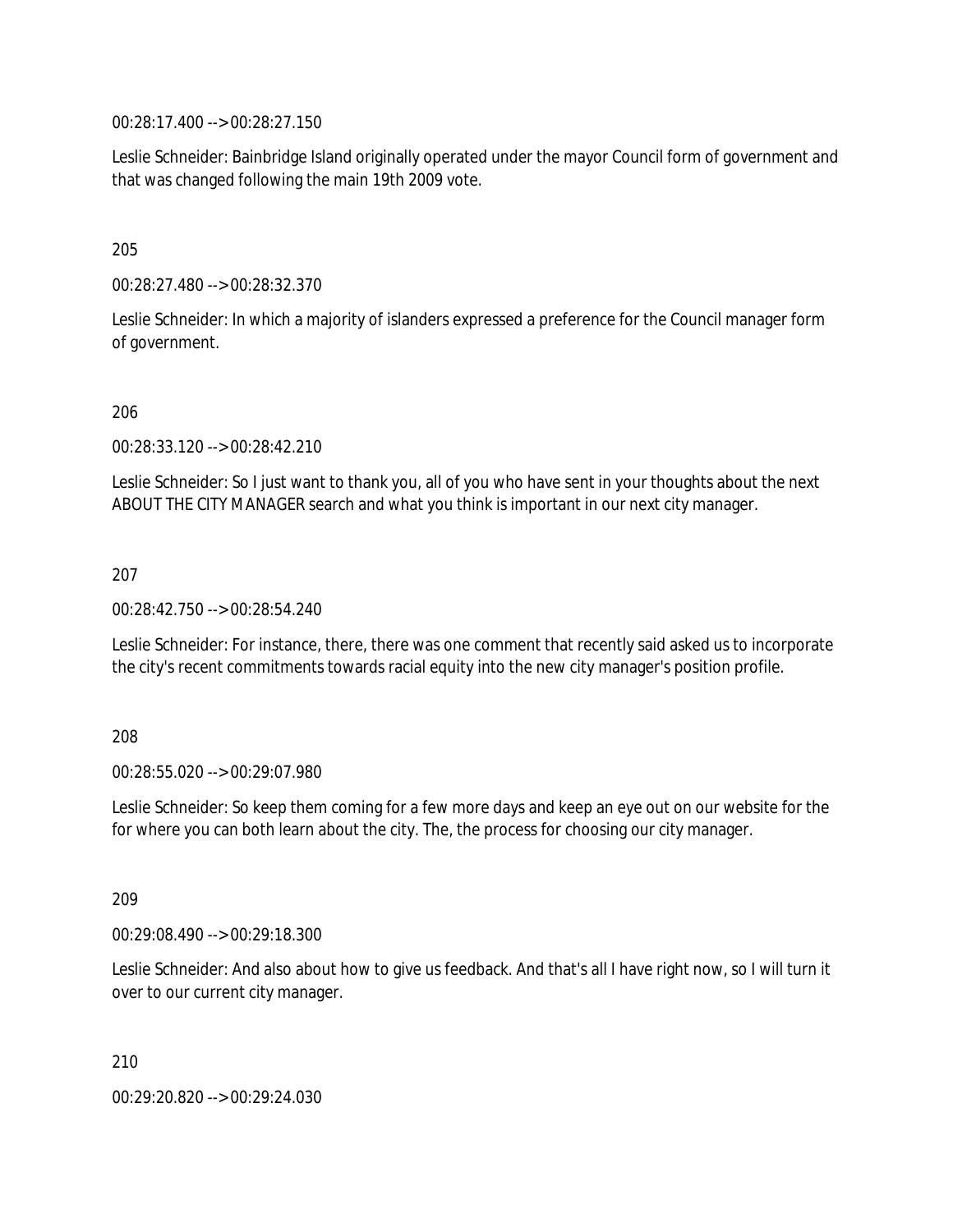Morgan Smith: Good evening council, just a couple of quick things to highlight tonight.

# 211

00:29:24.690 --> 00:29:34.140

Morgan Smith: One is that I hope everybody is aware in the community that the Washington State ferries has announced that they'll restore a two boats schedule, seven days a week.

# 212

00:29:34.710 --> 00:29:44.070

Morgan Smith: On our Seattle Bainbridge route and that's going to begin this coming Sunday, August 30 I know it's been a real hardship for folks to have to

## 213

00:29:44.670 --> 00:29:48.480

Morgan Smith: Rely on the one boat schedule for several months now. So that's a welcome sign

214

00:29:49.260 --> 00:29:57.720

Morgan Smith: And secondly, just a reminder to everybody that the sustainable transportation plan Online Open House is still live

## 215

00:29:58.080 --> 00:30:09.780

Morgan Smith: You can find it on the city's website, please visit that page. If you'd like to share your votes for the top values and priorities for how to get around on the island and we're looking forward to collecting the results and also

## 216

00:30:10.110 --> 00:30:21.420

Morgan Smith: The big ideas from people who have contributed their, their innovation and creativity. So that's all I have. And then just to make sure Council is aware, with respect to the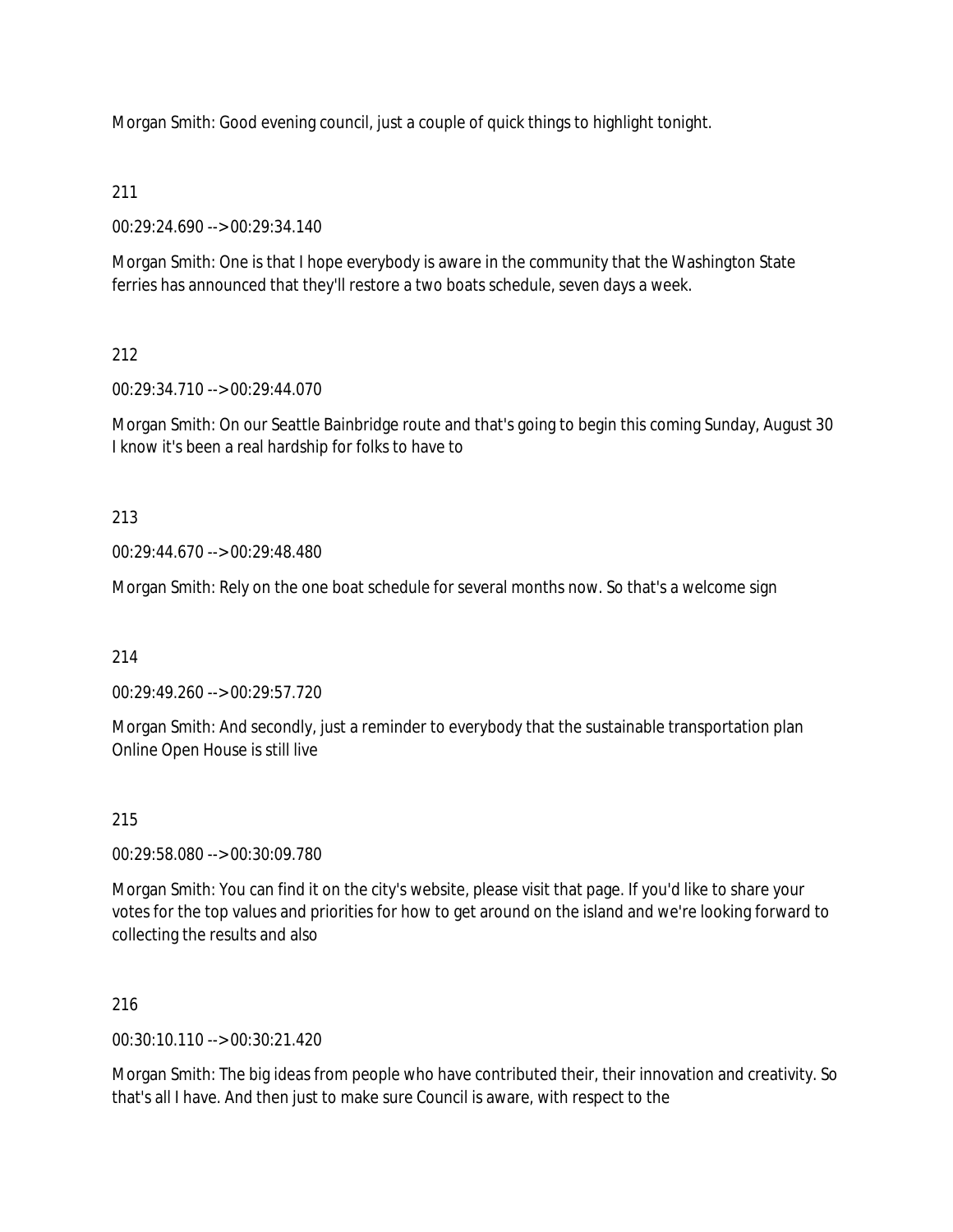00:30:22.350 --> 00:30:38.850

Morgan Smith: The outbreak at the hospital in Bremerton, I wanted to make sure you knew that the city's medical Reserve Corps has been the request was made and we responded to activate the MRC so that those trained folks can participate in contact tracing and the testing process.

218

00:30:42.210 --> 00:30:44.370 Leslie Schneider: Great, thank you very much. That's

219

00:30:46.230 --> 00:30:47.160

Leslie Schneider: That's hard to hear.

220 00:30:48.360 --> 00:30:48.840 12069478768: All right.

221 00:30:50.610 --> 00:30:51.330 12069478768: So what

222 00:30:52.320 --> 00:30:53.520 12069478768: Hang on just a second, we get

223

00:30:54.420 --> 00:31:03.480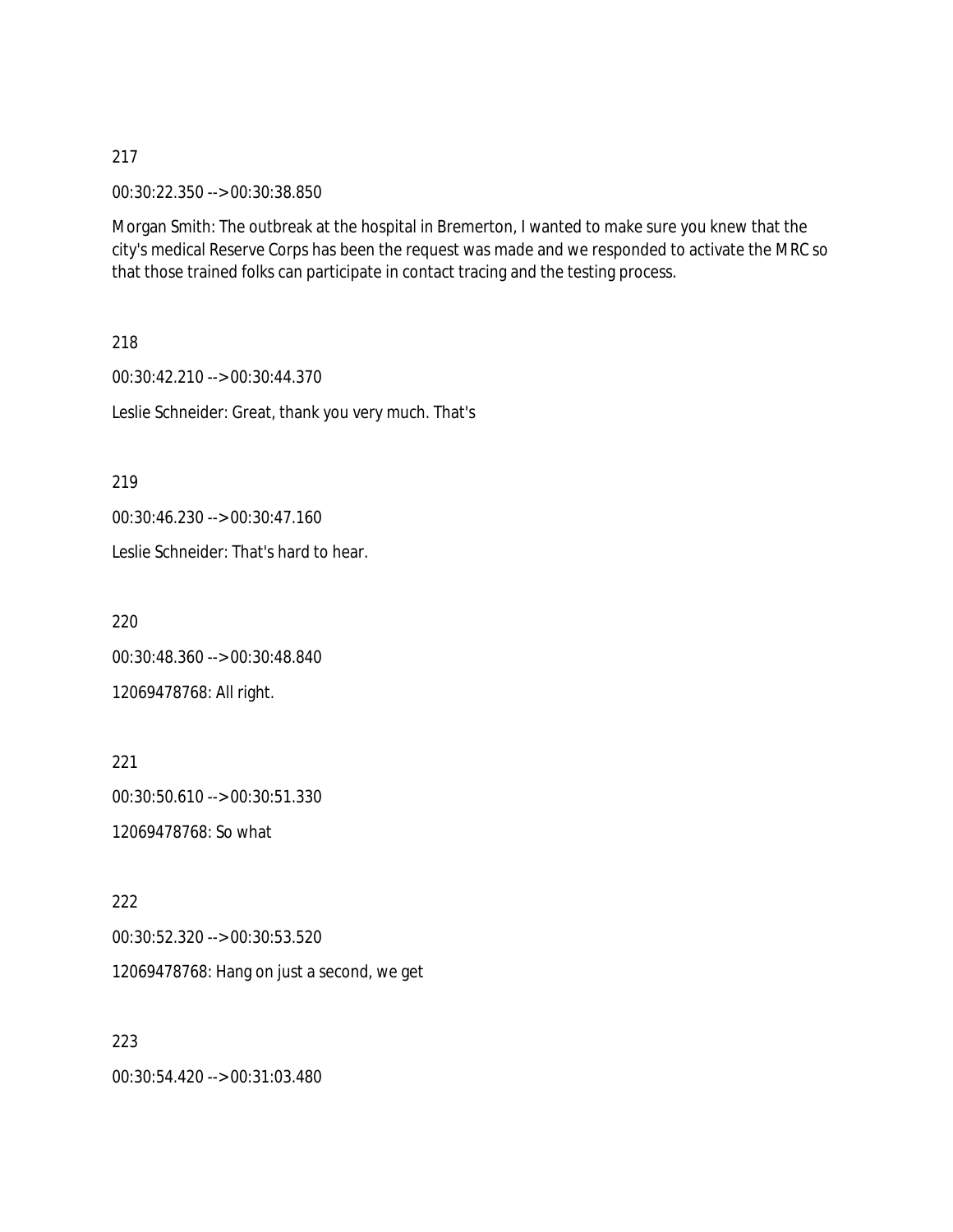Leslie Schneider: I'd like to move us on now to item six future Council agendas and city manager. We can come back to you on some

224

00:31:05.430 --> 00:31:12.930

Morgan Smith: We sketched out much of this at our last meeting a couple of weeks ago. And so the highlight for September is that there are quite a few

225

00:31:13.230 --> 00:31:22.020

Morgan Smith: Major land use topics coming before you that require public hearings. And so what we're doing is trying to make sure that we have the right timing and structure in place.

226

00:31:22.350 --> 00:31:30.330

Morgan Smith: To support your work on the green building Task Force recommendation which will receive first the first time next week at the study session.

227

00:31:30.660 --> 00:31:39.660

Morgan Smith: And then later in the month, we will have a published version of a draft ordinance based on your feedback and can set a public hearing for the first business meeting in October.

228

00:31:40.110 --> 00:31:47.130

Morgan Smith: We also will be talking with you next week about whether you would like to prepare to potentially extend the development moratorium.

229

00:31:47.610 --> 00:31:54.660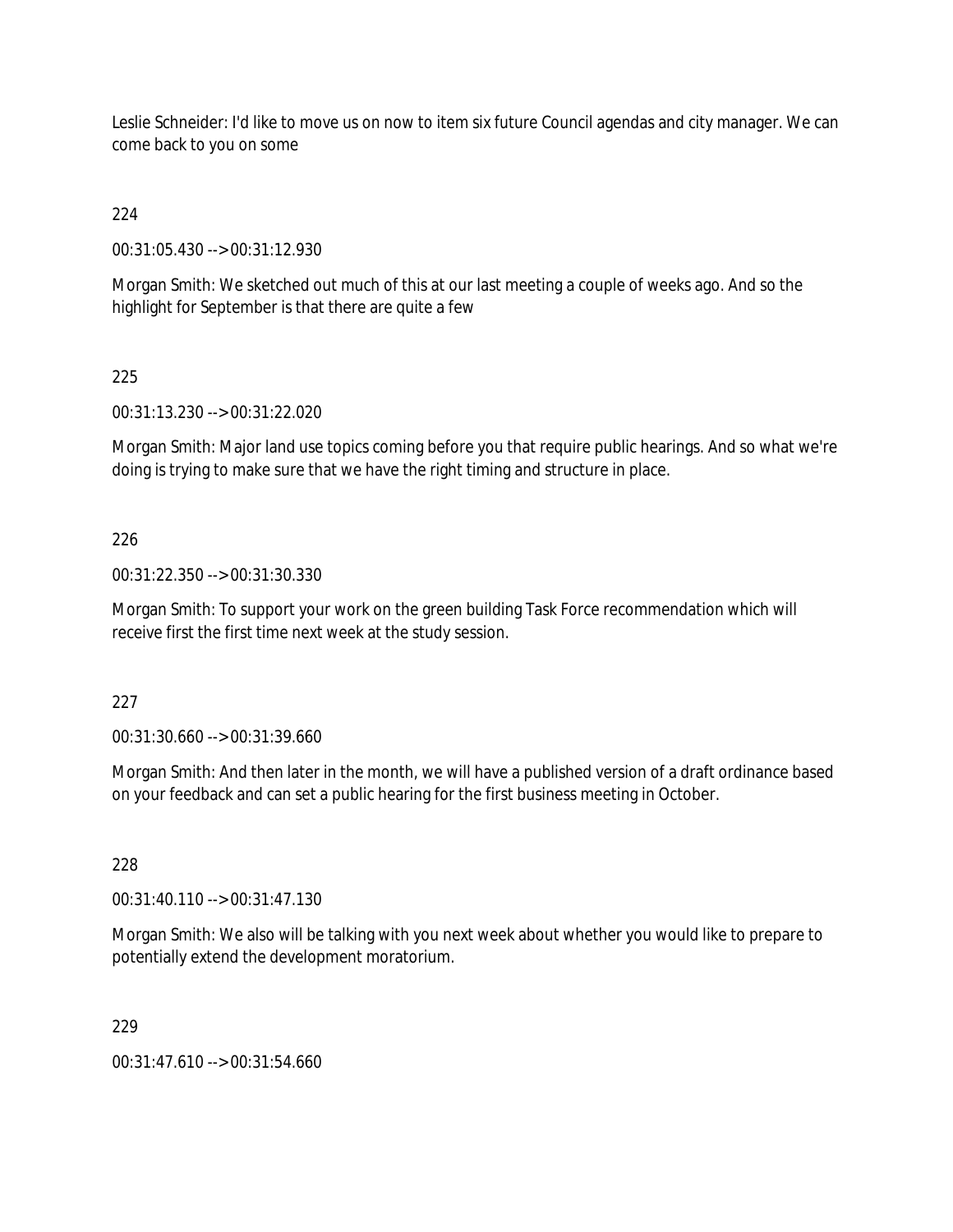Morgan Smith: And based on your response on next Tuesday on the first we will plan then if needed to take the steps.

230

00:31:54.990 --> 00:32:04.380

Morgan Smith: to publicize and hold a public hearing before the end of September, so that if you're interested in having that extension, it can be in place before the current

## 231

00:32:05.310 --> 00:32:20.430

Morgan Smith: Moratorium expires in early October. And then there are some actions related to the shoreline management plan and the interim Control Ordinance for for a ratio, you're going to set the public hearing tonight so

## 232

00:32:22.470 --> 00:32:25.740

Morgan Smith: I can look at specific agendas, if you like, or I'd be happy to answer questions.

233

00:32:29.580 --> 00:32:30.420

Leslie Schneider: Okay.

234

00:32:33.270 --> 00:32:42.480

Leslie Schneider: So, colleagues, if there are any items that you would like to ask questions about or suggest for future Council agendas, we can do that now.

### 235

00:32:45.780 --> 00:32:54.450

Morgan Smith: The other thing I wanted to highlight for September is that the month ends with a really significant event for the city, which is the delivery of the proposed budget.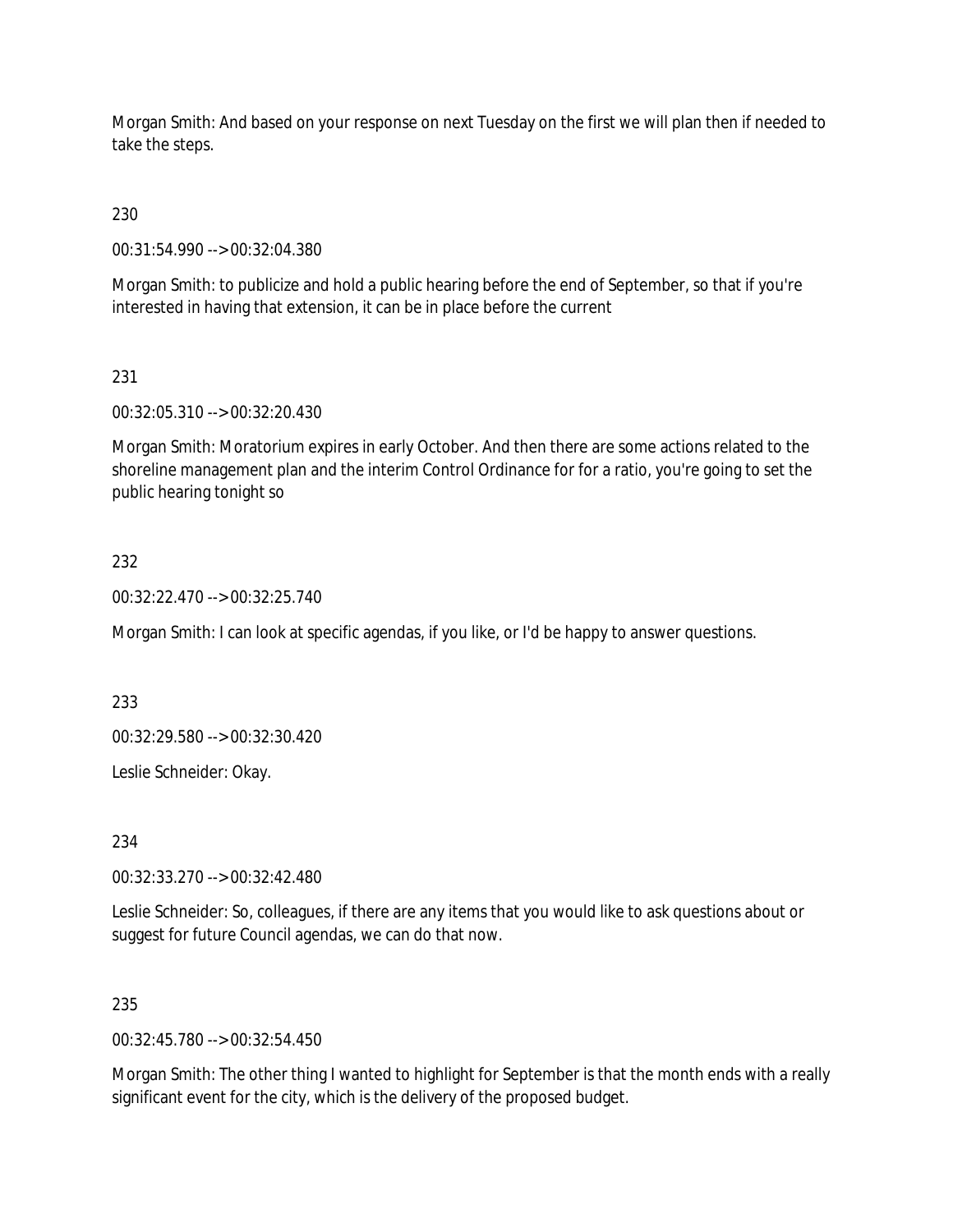00:32:54.750 --> 00:33:04.500

Morgan Smith: On September 22. So that will be the completion of the administration's initial work on the budget and then the Council will spend October and November.

237

00:33:05.550 --> 00:33:13.410

Morgan Smith: Revising discussing and finalizing the budget and the capital improvement plan that's that's within it. So,

238

00:33:15.330 --> 00:33:17.580

Leslie Schneider: Great, thank you. Councilmember car.

239

00:33:19.410 --> 00:33:20.040

Christy Carr: Thank you.

240

00:33:21.360 --> 00:33:34.410

Christy Carr: COUNCILMEMBER Pollock, and I were contacted with a request from the Blakely harbor harbor stewards to create boat speed and wink restrictions, similar to the islands. Other harbors, my understanding is that the harbor Stewart's have surveyed 45

241

00:33:34.860 --> 00:33:36.630

Christy Carr: Parcel owners and there's unanimous.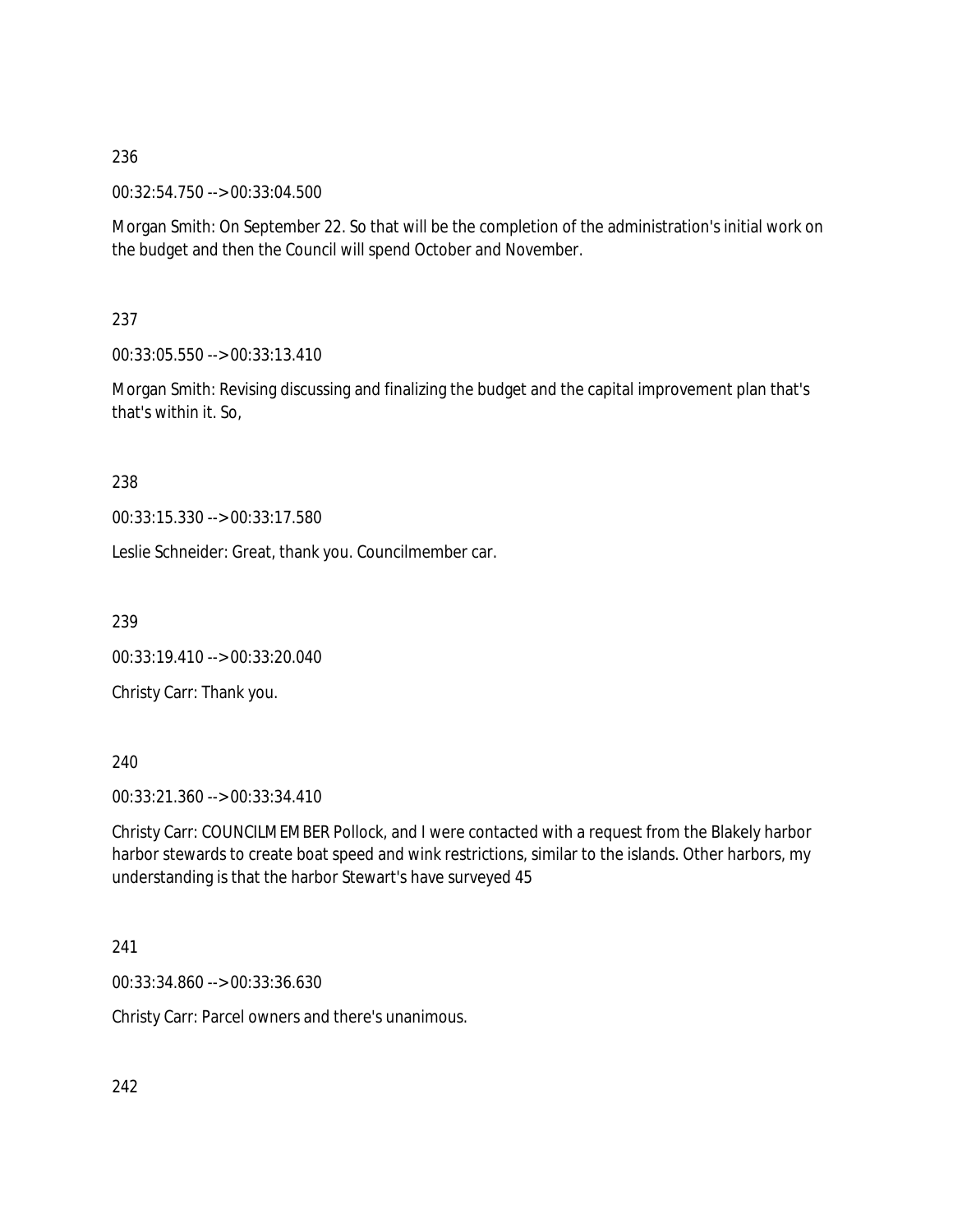00:33:36.630 --> 00:33:44.790

Christy Carr: Support for boat speed and weight restrictions, since it requires a change to the meaningful code. I like to request them to be put on a future Council.

243

00:33:45.870 --> 00:33:49.080

Christy Carr: Agenda for Council consideration and public input.

244

00:33:52.830 --> 00:33:53.370 Michael Pollock: Second,

245

00:33:54.780 --> 00:33:55.410 Leslie Schneider: Okay.

246 00:33:57.210 --> 00:33:57.990 Leslie Schneider: So,

247

00:33:59.370 --> 00:34:03.360

Leslie Schneider: Any, any other thoughts on that any reason why we

248

00:34:05.340 --> 00:34:07.950

Leslie Schneider: Why we shouldn't put it on. I'm just looking for any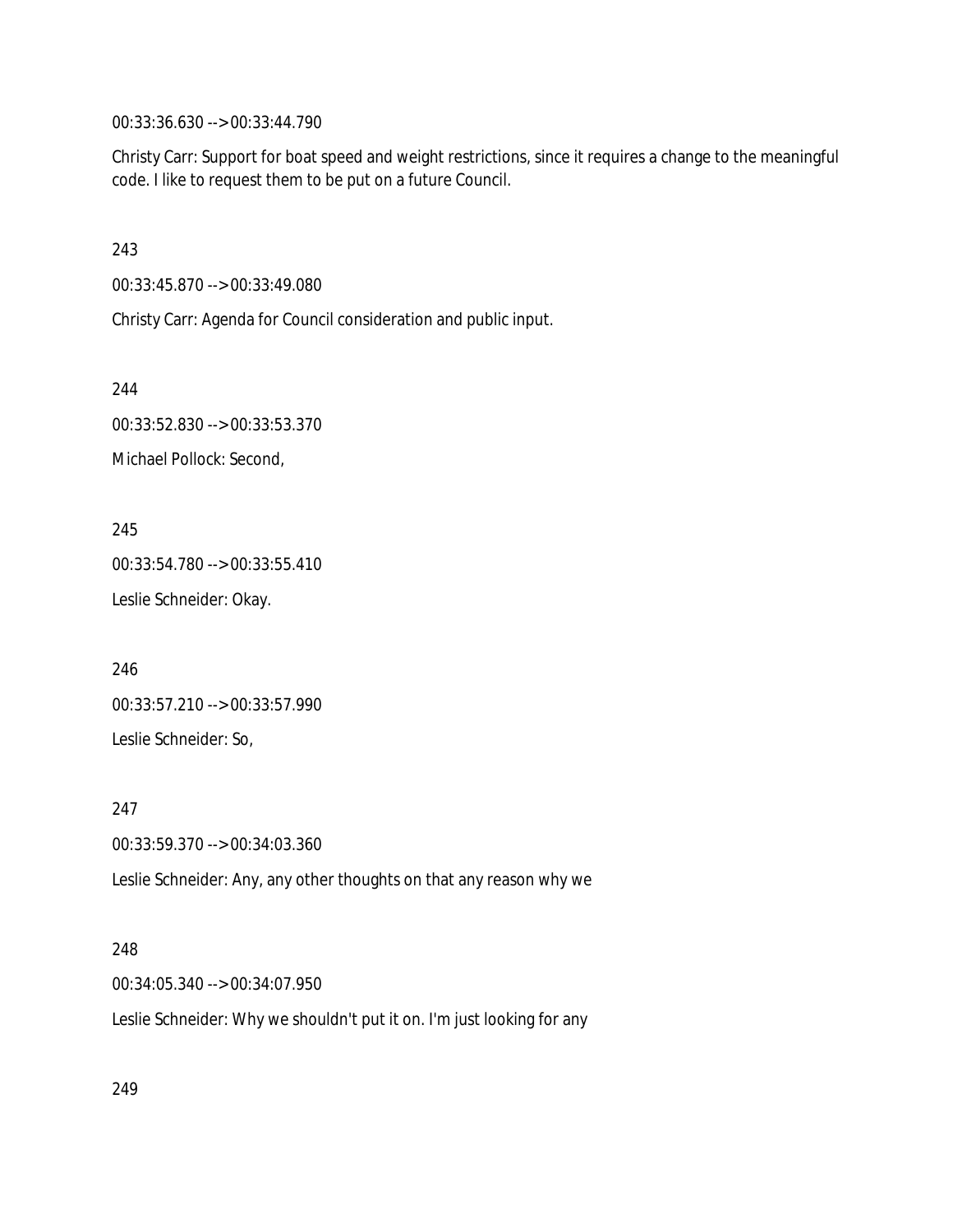00:34:09.090 --> 00:34:09.750

Leslie Schneider: City Manager.

250

00:34:10.350 --> 00:34:24.900

Morgan Smith: It just to be clear with the is the request to have it appear on an agenda with the implementation steps to consider or at a business meeting so that there can be public comment more as an as an initial step.

251

00:34:27.450 --> 00:34:31.830

Christy Carr: My thoughts would be as an initial step for an initial discussion by the Council, okay.

### 252

00:34:36.420 --> 00:34:42.120

Leslie Schneider: Um, so their comments on this particular item. Councilmember hey topless. Are you commenting on this item.

253

00:34:42.750 --> 00:34:47.970

Kirsten Hytopoulos: I'm just wondering why we have an open line in the room. Am I missing something.

254 00:34:49.290 --> 00:34:51.420 Leslie Schneider: Oh, good. Good point. Um,

255 00:34:51.630 --> 00:34:52.020 Rasham Nassar: Let's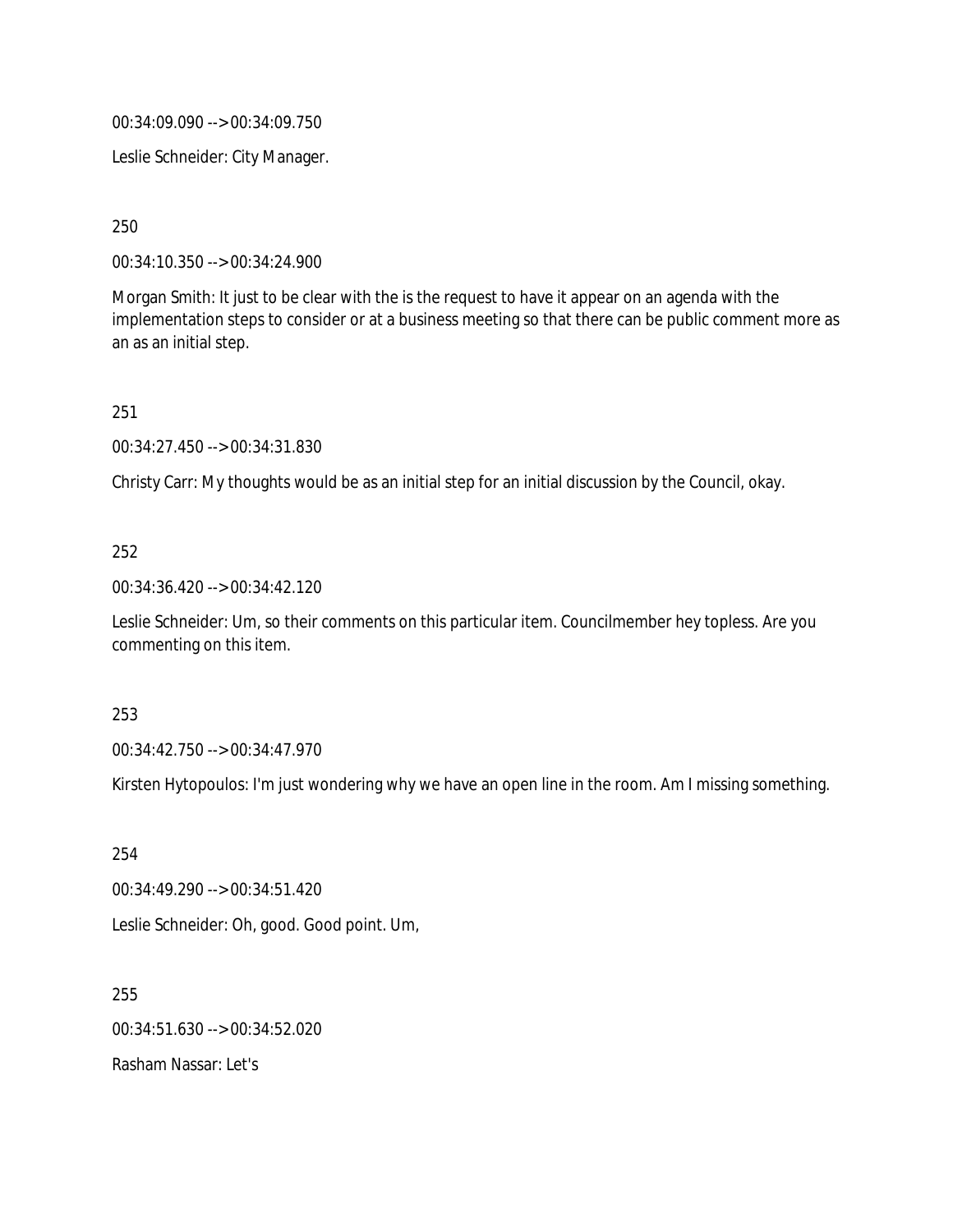00:34:52.050 --> 00:34:52.890 Try be wary.

257

00:34:54.000 --> 00:34:54.480

Rasham Nassar: I can

258

00:34:55.890 --> 00:34:56.190

Rasham Nassar: I know

### 259

00:34:56.550 --> 00:35:02.670

Rasham Nassar: I can explain that that that number belongs to Savannah Robles, dad, who's a member of the race equity task force.

## 260

00:35:02.940 --> 00:35:09.030

Rasham Nassar: Okay. Um, and the link. I think that she was provided brings her into the room. I don't know if Melanie

261

00:35:09.750 --> 00:35:10.830

Morgan Smith: Melanie, can you

262

00:35:12.090 --> 00:35:17.850

Morgan Smith: Say you understand what's happening. We're going to move you over to the attendee side until that topic is ready.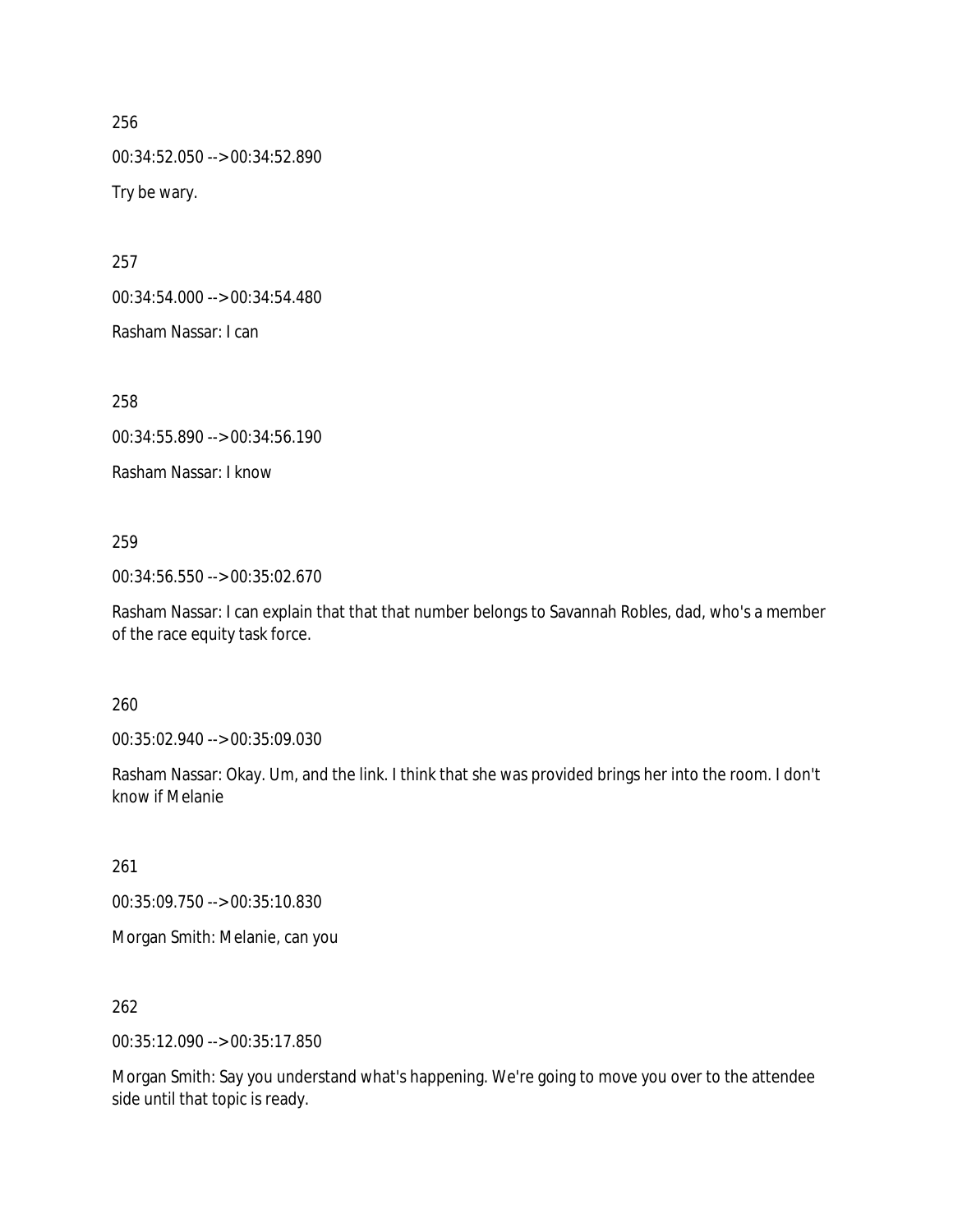00:35:23.160 --> 00:35:37.740

Leslie Schneider: All right, thank you. Councilmember I topless. I appreciate that. Okay, so we're going back to COUNCILMEMBER cars suggestion or request that we add an item to look at Harbor speeds. Is that right,

## 264

00:35:39.360 --> 00:35:50.760

Leslie Schneider: So maybe if I could just get a quick show of support for that. Make sure we have some council members who are willing to four council members. Great. Okay. So,

### 265

00:35:52.680 --> 00:35:55.200

Leslie Schneider: City Manager you clear on what kind of support.

266

00:35:56.730 --> 00:36:06.060

Morgan Smith: I just, I think I'll just take a second. So my understanding of this request is it's it's related to Blakely harbor because the other harbors already have an awake.

### 267

00:36:06.930 --> 00:36:15.480

Morgan Smith: Regulations and so we can short of the next business meeting. I think I can work with the mayor Deputy Mayor to pick any of the

### 268

00:36:15.930 --> 00:36:25.710

Morgan Smith: Upcoming business meetings. After that, because for just an initial discussion and public comment opportunity. I don't think there's much staff work needed. So is that meet the request.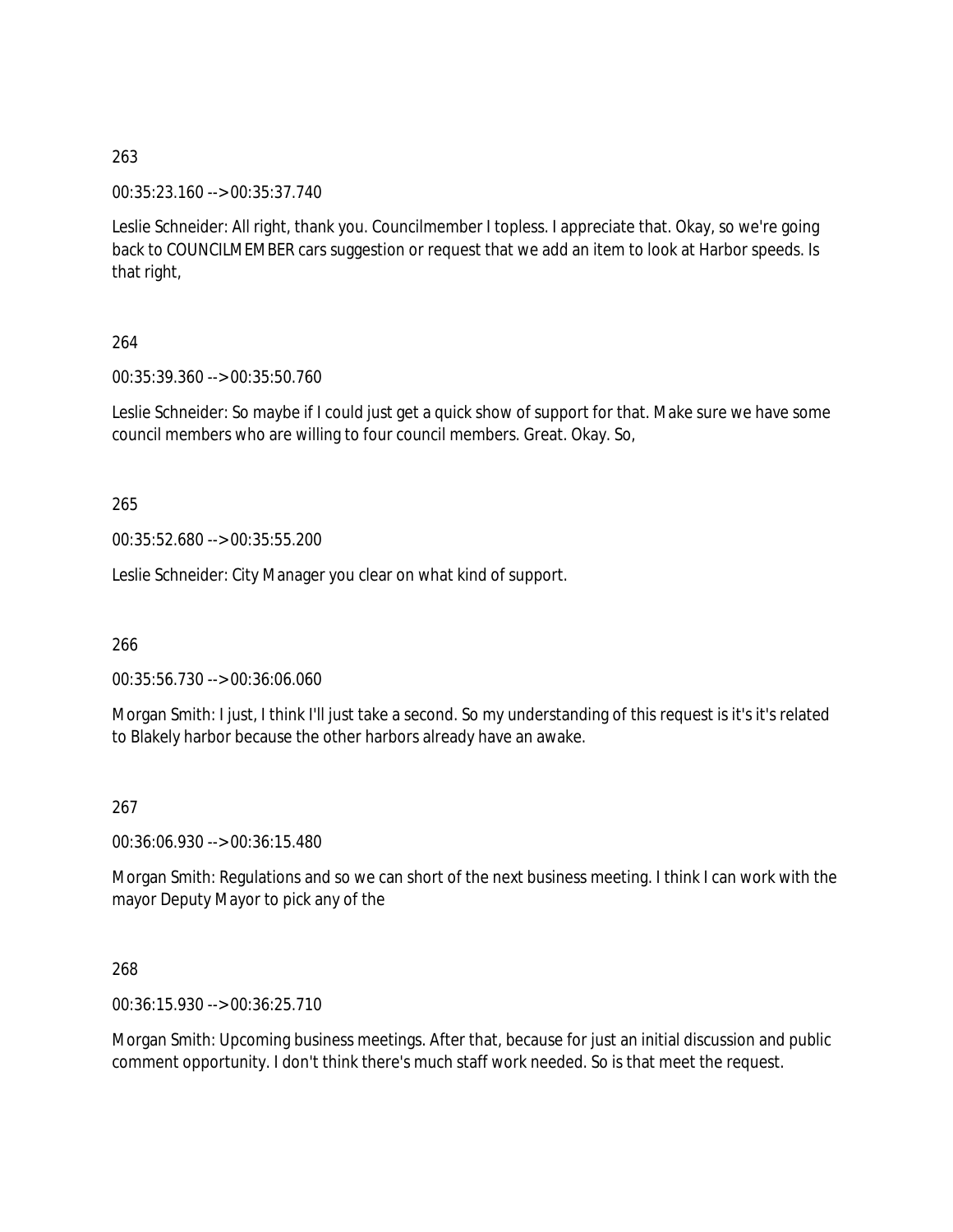00:36:26.250 --> 00:36:26.760 Christy Carr: Yes.

270

00:36:26.910 --> 00:36:27.840

Michael Pollock: Make you know

271

00:36:29.550 --> 00:36:34.500

Leslie Schneider: Okay, great. I'm COUNCILMEMBER hi topless your next

# 272

00:36:36.990 --> 00:36:42.840

Kirsten Hytopoulos: I'm Joe and I were just asked to try to put in a word to get the the

# 273

00:36:43.890 --> 00:37:02.640

Kirsten Hytopoulos: Climate Advisory Committee on a study session right after they their next if they were aiming for September, it'd be right after their next meeting, but it's looking like our study sessions in September will not fall. Do we have. Do we have a study session on the 30th coming up.

274

00:37:03.600 --> 00:37:03.750 Now,

275

00:37:04.860 --> 00:37:11.790

Kirsten Hytopoulos: Okay, okay. So this was just kind of putting it out there that these are not in front of us at the moment on this agenda setting conversation.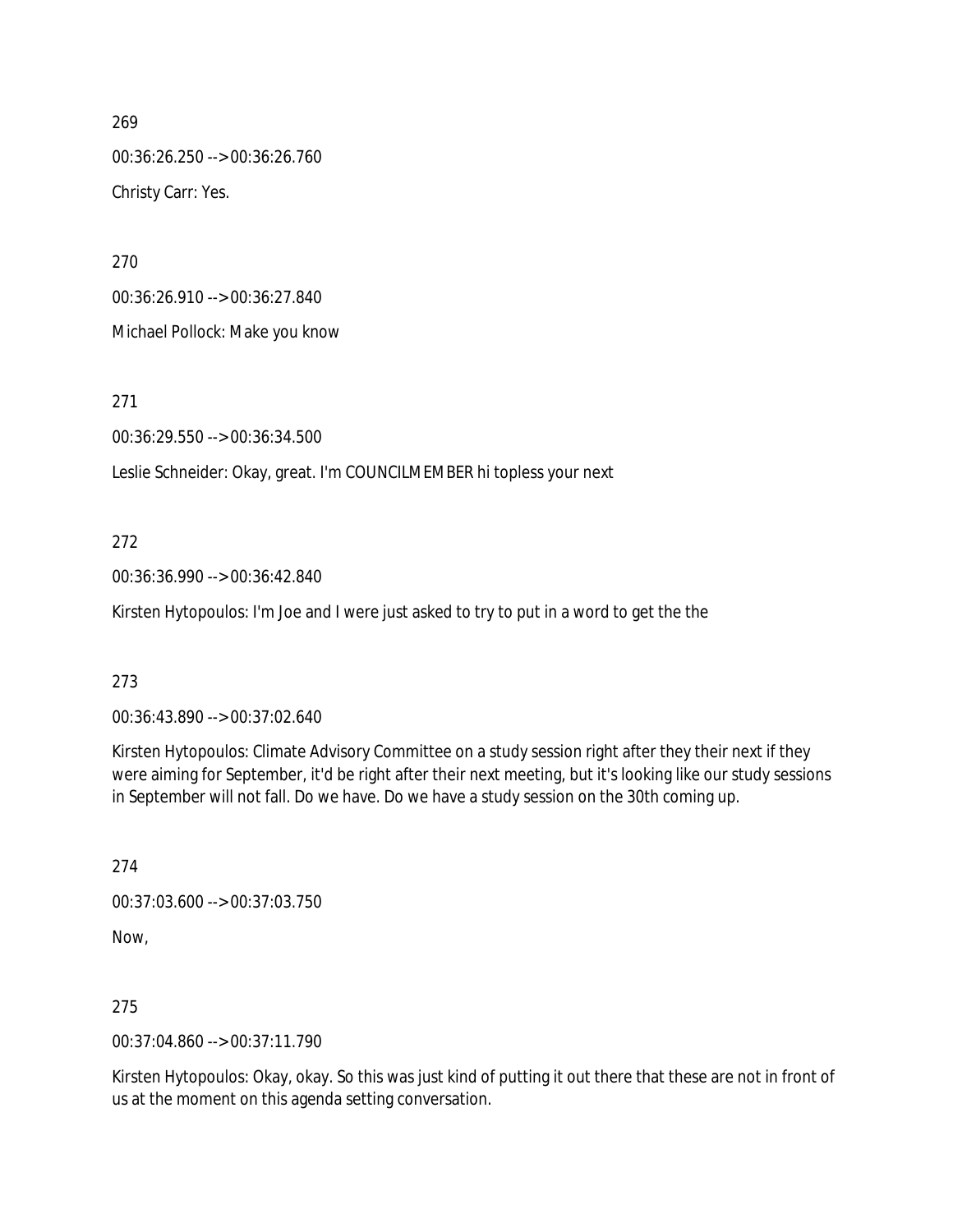00:37:12.090 --> 00:37:19.410

Kirsten Hytopoulos: But just putting it out there on their behalf, they would like to come to us right after their next meeting, which I think is the

277

00:37:20.100 --> 00:37:28.170

Kirsten Hytopoulos: Is it the 16th, they feel, they'll be ready to come to us, then, and you probably already aware of this, but I just want to put that out there since they've asked us to do that.

### 278

00:37:28.680 --> 00:37:38.280

Morgan Smith: We are we are working hard to get ready for them and know that councils eager to hear from them on their work. And ideally, that'll be as early in October, as possible.

279

00:37:40.860 --> 00:37:46.110

Leslie Schneider: All right, great. Um, it looks like that might be it for future Council agendas.

280

00:37:46.560 --> 00:37:47.040

Morgan Smith: Thank you.

281

00:37:47.760 --> 00:38:00.090

Leslie Schneider: Excellent. Thank you. So we can now move on to items, seven, eight, which is the proclamation declaring august 26 2020 as women's equality day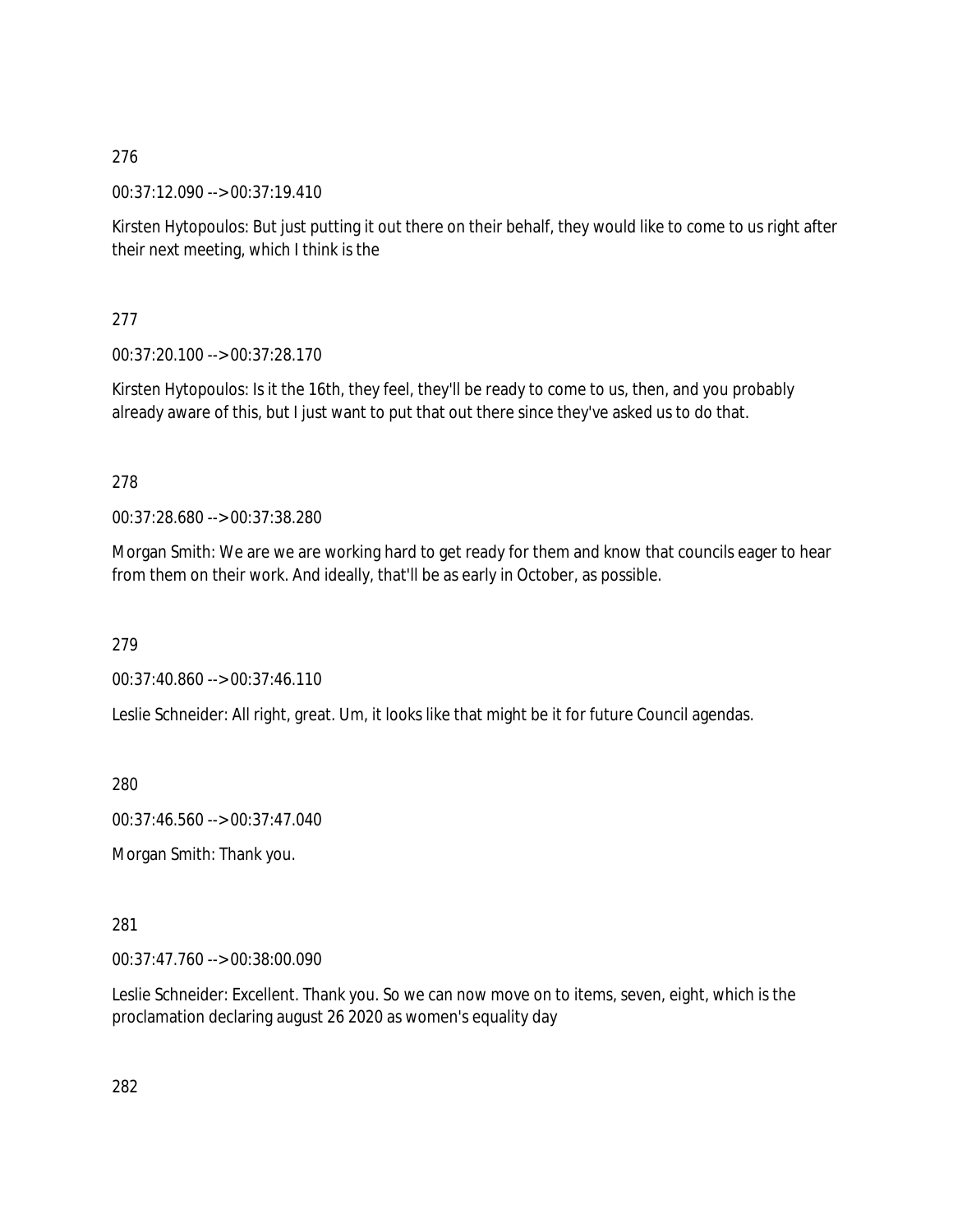00:38:00.900 --> 00:38:11.100

Leslie Schneider: And I have a proclamation here that I can read and I also just want to mention that a week ago when we did not have our normal council meeting we that was

### 283

00:38:11.730 --> 00:38:25.020

Leslie Schneider: The 100th anniversary of a vote on that pushed the the women's suffrage, the women's right to vote over the top and and made it a constitutional amendment.

284

00:38:25.680 --> 00:38:39.240

Leslie Schneider: So this is a proclamation by the mayor of the city of Bainbridge Island Washington declaring august 26 2020 as women's equality day in honor of the 100th anniversary of women attaining the right to vote nationwide.

### 285

00:38:40.110 --> 00:38:49.680

Leslie Schneider: Whereas Elizabeth Cady Stanton and others first seriously proposed women's right to vote at Seneca Falls, New York. On July 19 1848

### 286

00:38:50.340 --> 00:38:58.350

Leslie Schneider: And whereas Susan B. Anthony joined forces with Stan two men 1851 and they work together over the next half century for women's right to vote.

### 287

00:38:59.220 --> 00:39:09.600

Leslie Schneider: And whereas Carrie Chapman cat founder and early leader of the League of Women Voters entered the struggle later, it became a leader in the suffragist movement that helped lead it to victory.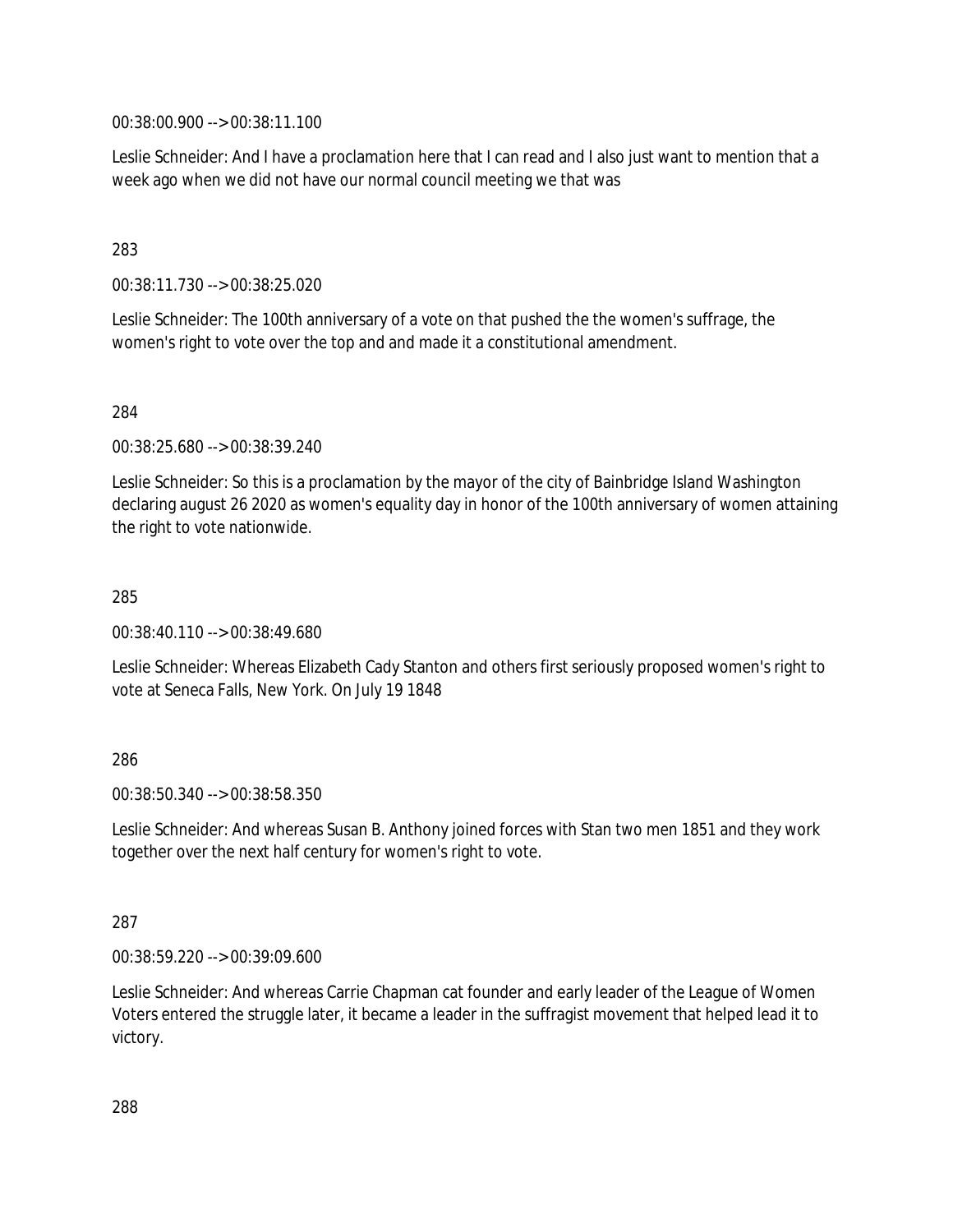00:39:10.410 --> 00:39:23.250

Leslie Schneider: And whereas these three women and so many more injured hardships of public humiliation terms in jail and ridicule and they did it so that women have yesterday, today and tomorrow can exercise their right to vote.

289

00:39:24.000 --> 00:39:33.900

Leslie Schneider: And whereas on August 26 1920 just days after Tennessee became the 36th and last needed state to ratify the amendment.

290

00:39:34.410 --> 00:39:39.450

Leslie Schneider: The United States Secretary of State signed the proclamation enacting the 19th amendment.

#### 291

00:39:40.410 --> 00:39:51.450

Leslie Schneider: Now, therefore I Leslie Schneider Mayor of the City of Bainbridge Island, on behalf of the city council do hereby proclaim august 26 2020 as women's equality day

#### 292

00:39:51.780 --> 00:39:59.880

Leslie Schneider: In the city of Bainbridge Island to celebrate passage of the 19th amendment to the US Constitution, which gave women the right to vote.

#### 293

00:40:02.520 --> 00:40:10.290

Leslie Schneider: All right. It was fun reading up about that sort of high stakes vote by

294

00:40:12.000 --> 00:40:19.620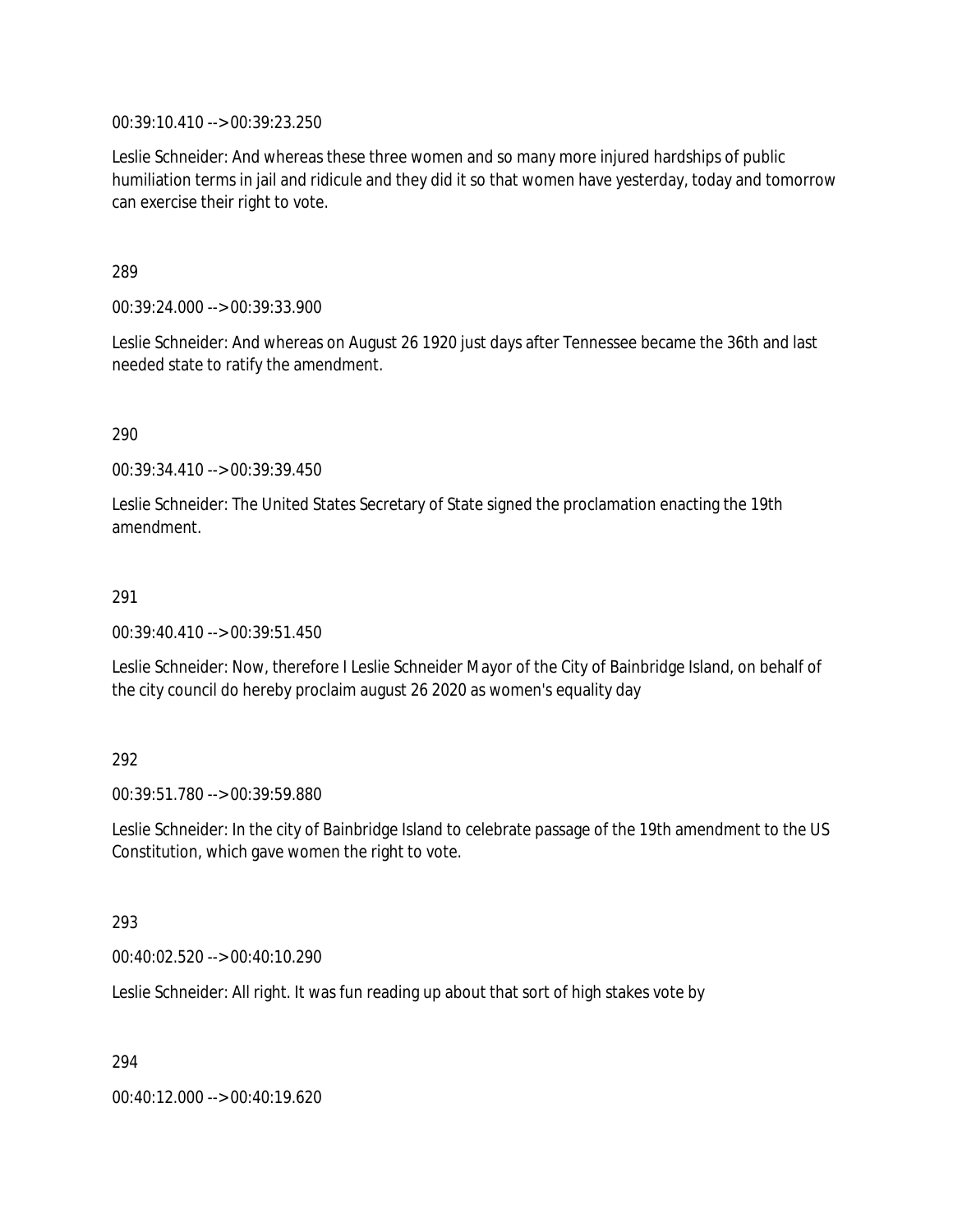Leslie Schneider: A STATE SENATOR whose mother sent him a note and said he should vote for women's suffrage. Listen to your mama.

295

00:40:21.480 --> 00:40:23.970

Leslie Schneider: Okay, we are now in Item eight, a

296

00:40:25.200 --> 00:40:32.640

Leslie Schneider: A PUBLIC HEARING FOR ordinance number 2020 dash 20 related to extending the interim zoning control on floor area ratio.

297

00:40:33.840 --> 00:40:47.490

Leslie Schneider: And Heather our Director of Planning, welcome. Thank you. Good evening, Council and thank you for that proclamation mayor. I enjoyed listening to that. Thank you for your research on that too. It was very interesting.

298

00:40:48.180 --> 00:40:54.030

Leslie Schneider: If you could get a little closer to your mic or something. We're having a look, you're. We can hear you but it's

299

00:40:55.110 --> 00:40:56.100

Leslie Schneider: A little bit of a stretch.

300

00:40:56.190 --> 00:40:57.360

Heather Wright: All right. Thank you. Is that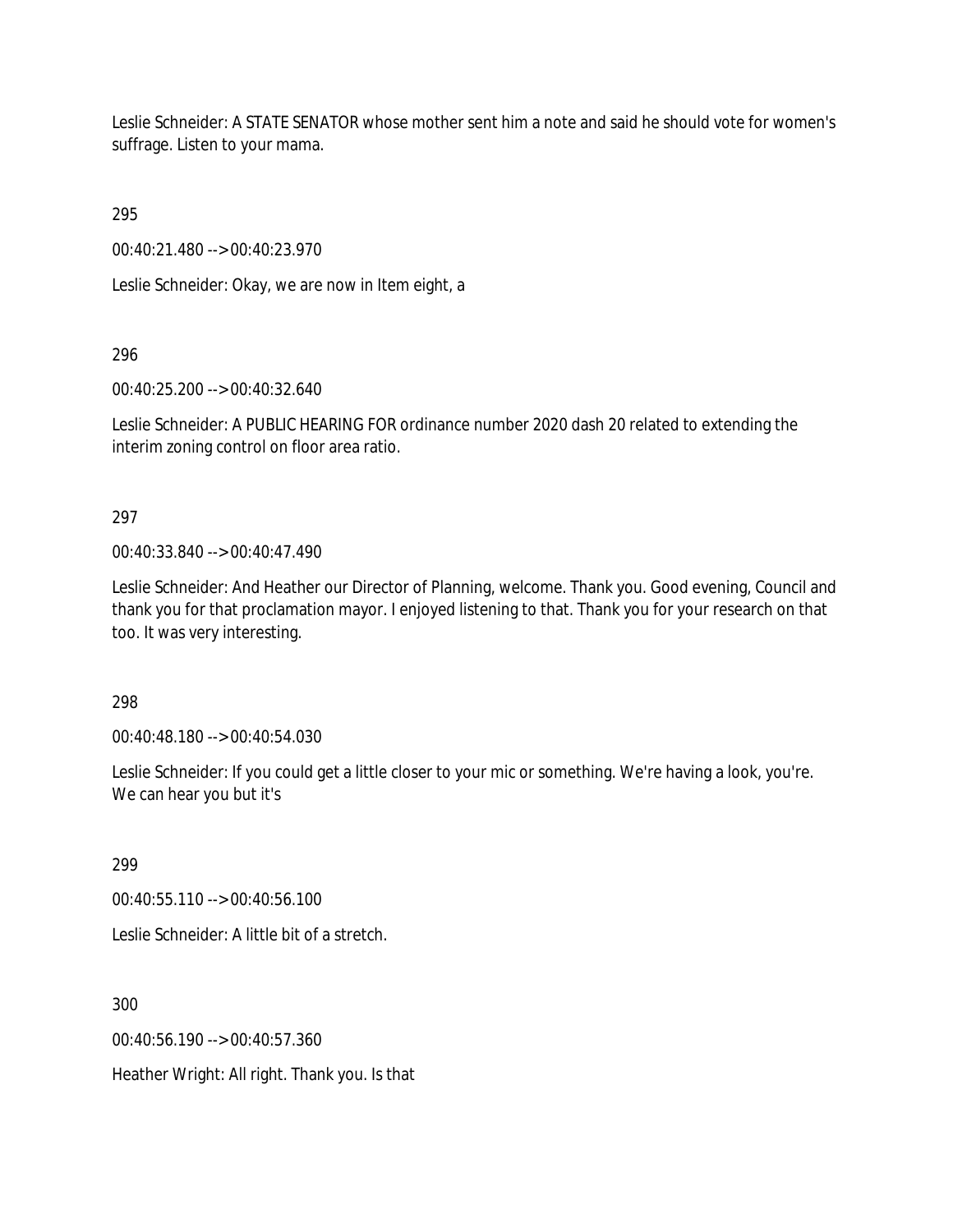00:40:57.390 --> 00:41:00.570

Leslie Schneider: Better. Right. So tonight we're holding a public

302

00:41:00.570 --> 00:41:17.790

Heather Wright: Hearing on ordinance 2020 dash 20 and that is to extend the interim control suspending some of the bonus density options for six months and under this extension, it would go until March 10 of 2021. And with that, I'd like to turn it over to the Council to discuss

303

00:41:20.640 --> 00:41:32.490

Leslie Schneider: Okay Council, we could have some quick discussion and and then open up the public hearing or we could do the public hearing that could inform our discussion. So I think we've done it both ways.

304

00:41:33.510 --> 00:41:36.750

Leslie Schneider: I would be happy to open up the public hearing if

305

00:41:37.890 --> 00:41:39.930

Leslie Schneider: If that works for everyone. Okay.

306

00:41:41.220 --> 00:41:42.150

Leslie Schneider: All right, so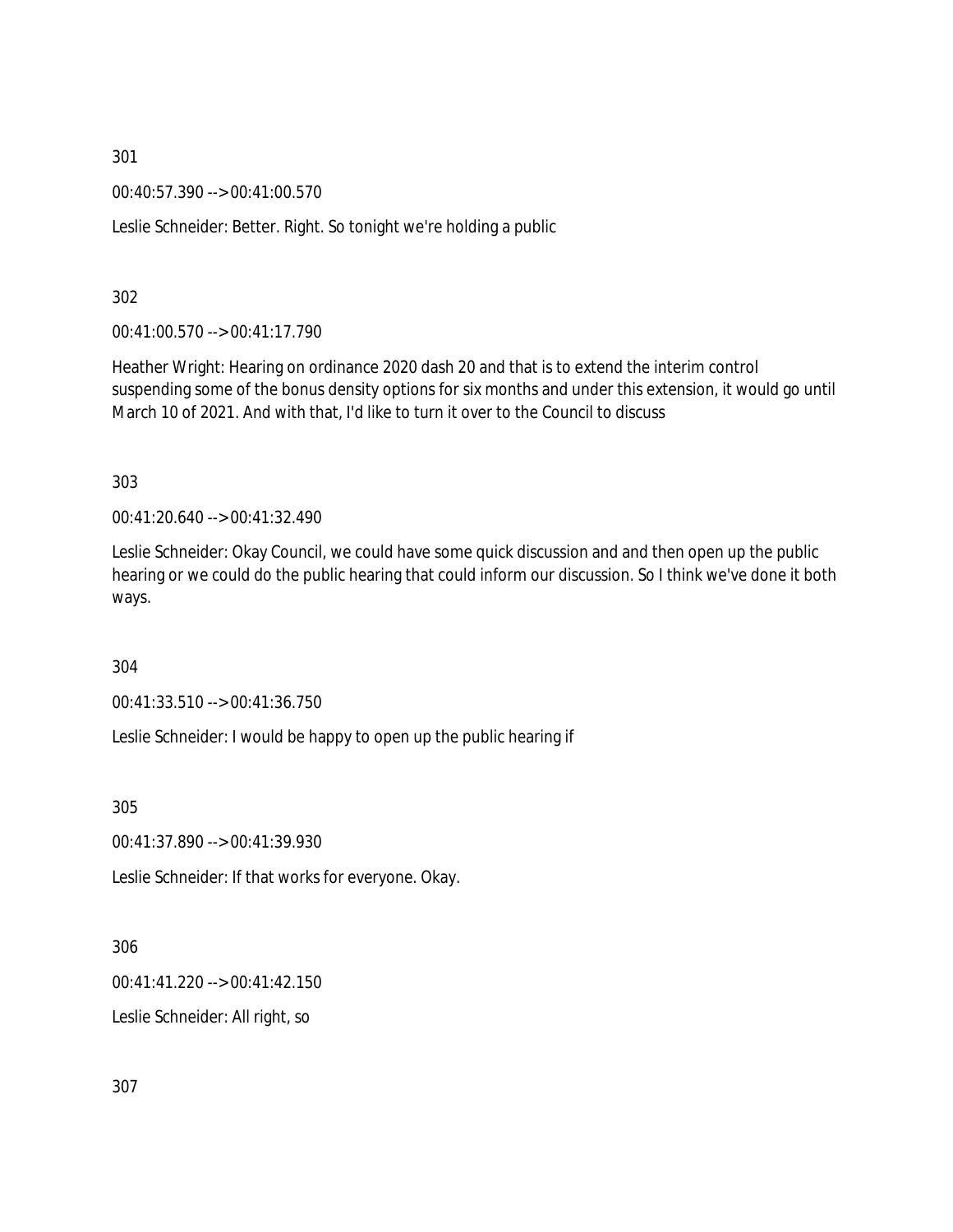00:41:44.400 --> 00:41:53.400

Leslie Schneider: I here by open up the public hearing for ordinance number 2020 dash 20 relating to extending the interim zoning control on floor area ratio.

308

00:41:54.690 --> 00:42:06.540

Leslie Schneider: And I'm going to go over to our attendees panel and I'm looking for hands raised for those who would like to make comment for this public hearing

309

00:42:09.690 --> 00:42:12.510

Leslie Schneider: I'm not seeing any hands yet I'll give it a few more seconds.

310

00:42:17.010 --> 00:42:21.300

Leslie Schneider: Okay, I think that with that I'm going to close the public hearing

#### 311

00:42:22.320 --> 00:42:32.070

Leslie Schneider: And we can return now to our to our conversation and then there will be a chance for us to vote for extending this interim zoning control.

312

00:42:36.690 --> 00:42:38.040

Leslie Schneider: Council member I topless.

313

00:42:43.380 --> 00:42:57.000

Kirsten Hytopoulos: I guess we have to extend because ultimately we're. This is pending our, you know, our long term work but it, it feels like this is just something that we should be making permanent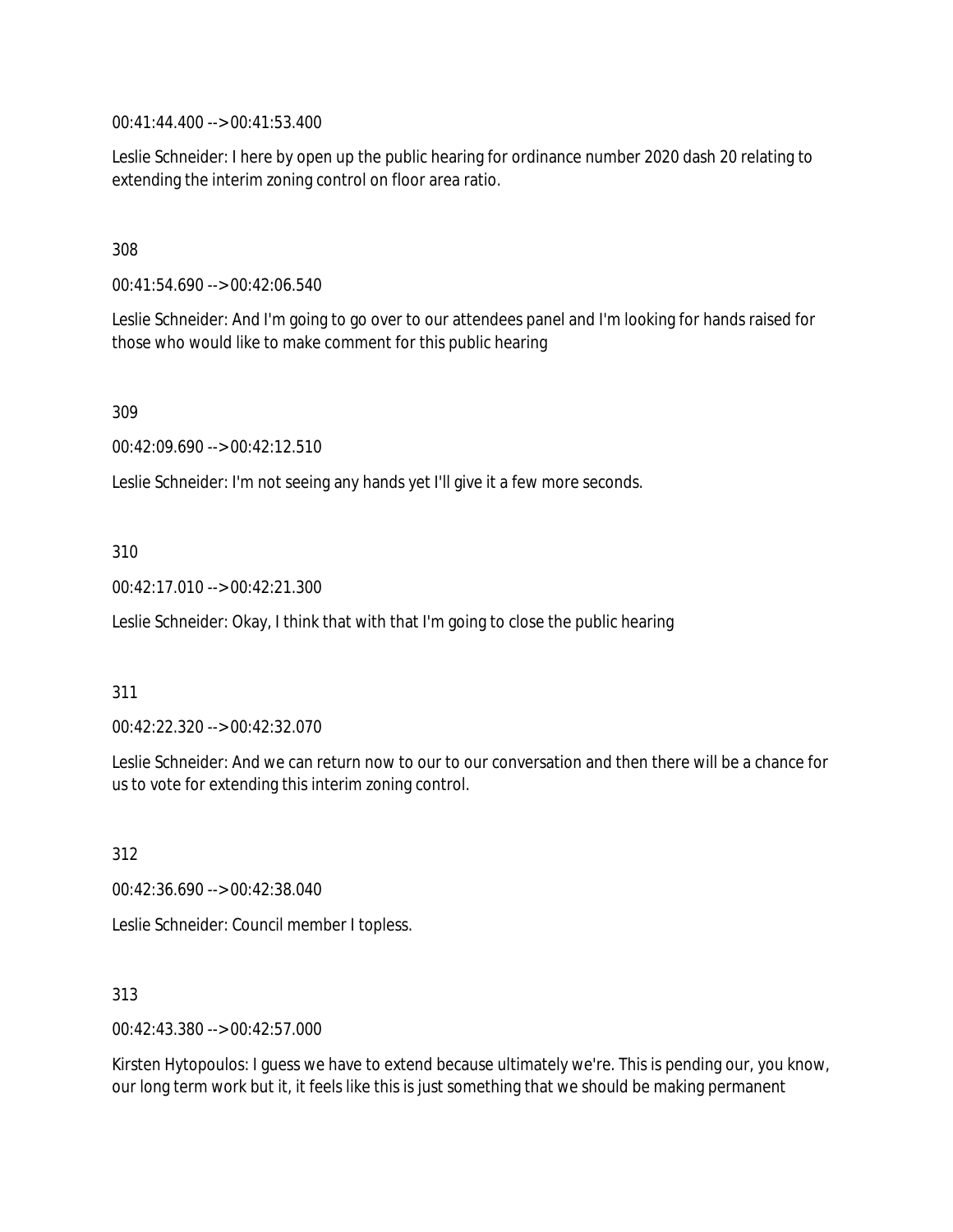00:42:58.020 --> 00:43:08.820

Kirsten Hytopoulos: Is the, I guess the question is, is just whether the permanent solution is just simply is that long term work and it's just such long term work. Is it is it really realistically a six months, a six month window.

315

00:43:10.710 --> 00:43:12.120

Kirsten Hytopoulos: Maybe I'm saying something stupid.

316

00:43:13.980 --> 00:43:15.990

Kirsten Hytopoulos: I guess it's not it's not as

317

00:43:17.580 --> 00:43:26.220

Kirsten Hytopoulos: Maybe I'm just going to say that and just see if anybody has anything else to add, it seems like it's it's sort of a simple change in a sense it's I don't think we're going to

318

00:43:26.670 --> 00:43:41.940

Kirsten Hytopoulos: We've excise something from this this this section of the code what it's going to be replaced with I feel is something like the very, very different. Maybe a complete rethink and it could be taking quite a while so I'm

319

00:43:43.920 --> 00:43:48.840

Leslie Schneider: It so it's my understanding that as an interim zoning control. We're just sort of temporarily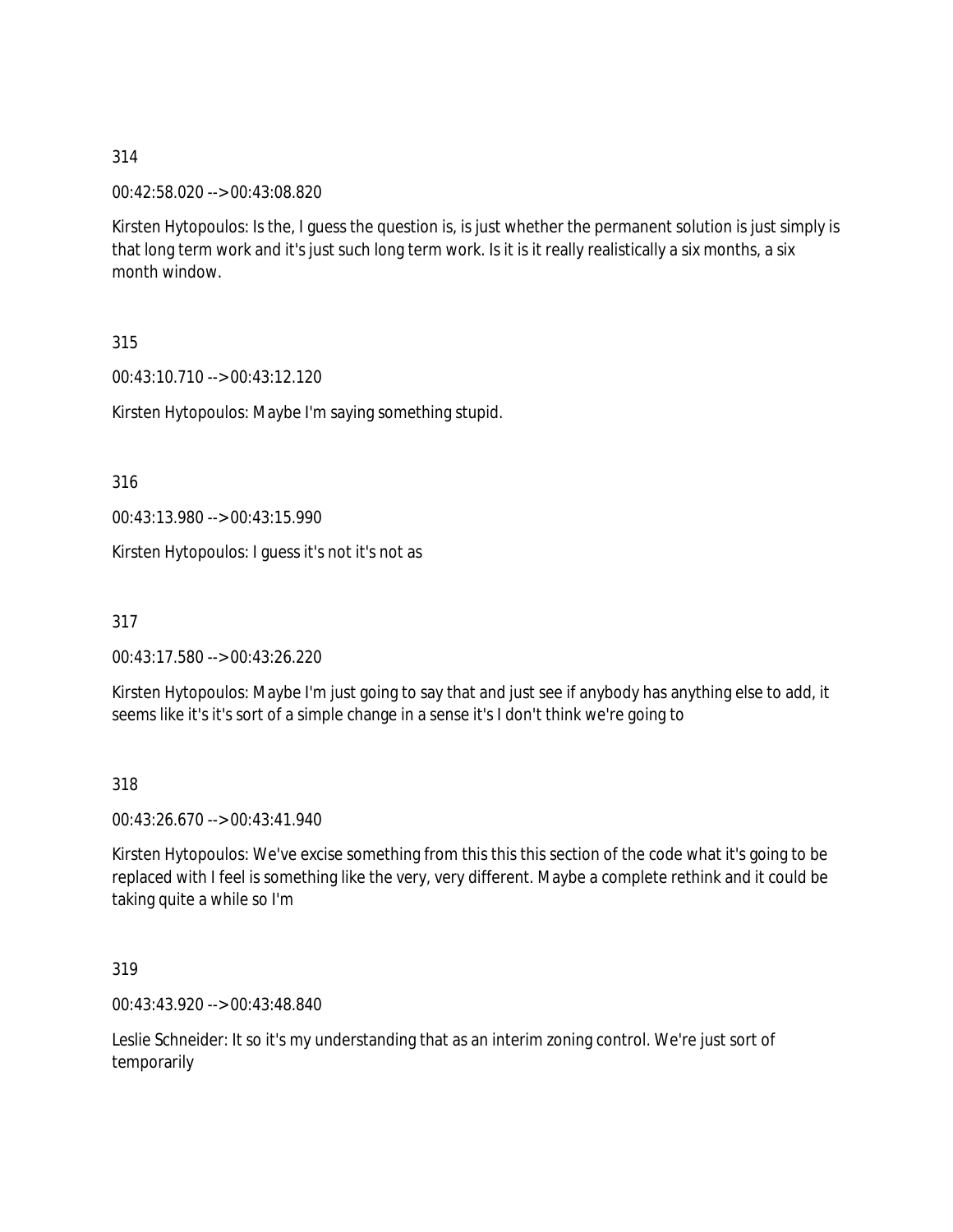00:43:50.550 --> 00:44:12.000

Leslie Schneider: Saying that we're not applying. We're not offering of the bonus far under the conditions there. But then the the work that we need to do with bring an ordinance to confirm, whatever that ordinance would do, is that correct, um, do you want. Should we check in with the city attorney.

321

00:44:14.640 --> 00:44:18.060

Leslie Schneider: Okay so city attorney. Is that something that you can

322

00:44:19.230 --> 00:44:26.250

Leslie Schneider: Help us with here what the next steps are during what is the work that Council needs to do during this in terms out in control.

323

00:44:26.970 --> 00:44:46.140

Joe Levan: And so with an interim zoning control that the Council imposed a temporary pause on the applicability of part of the existing code to relates to to bonus density. And as part of that, then I in terms of the process.

324

00:44:47.760 --> 00:44:54.060

Joe Levan: The city council tonight is the opportunity to extend that for six months and there's a work plan attached to the ordinance.

325

00:44:54.720 --> 00:44:59.100

Joe Levan: Because the work that was initially contemplated is not done yet. It's been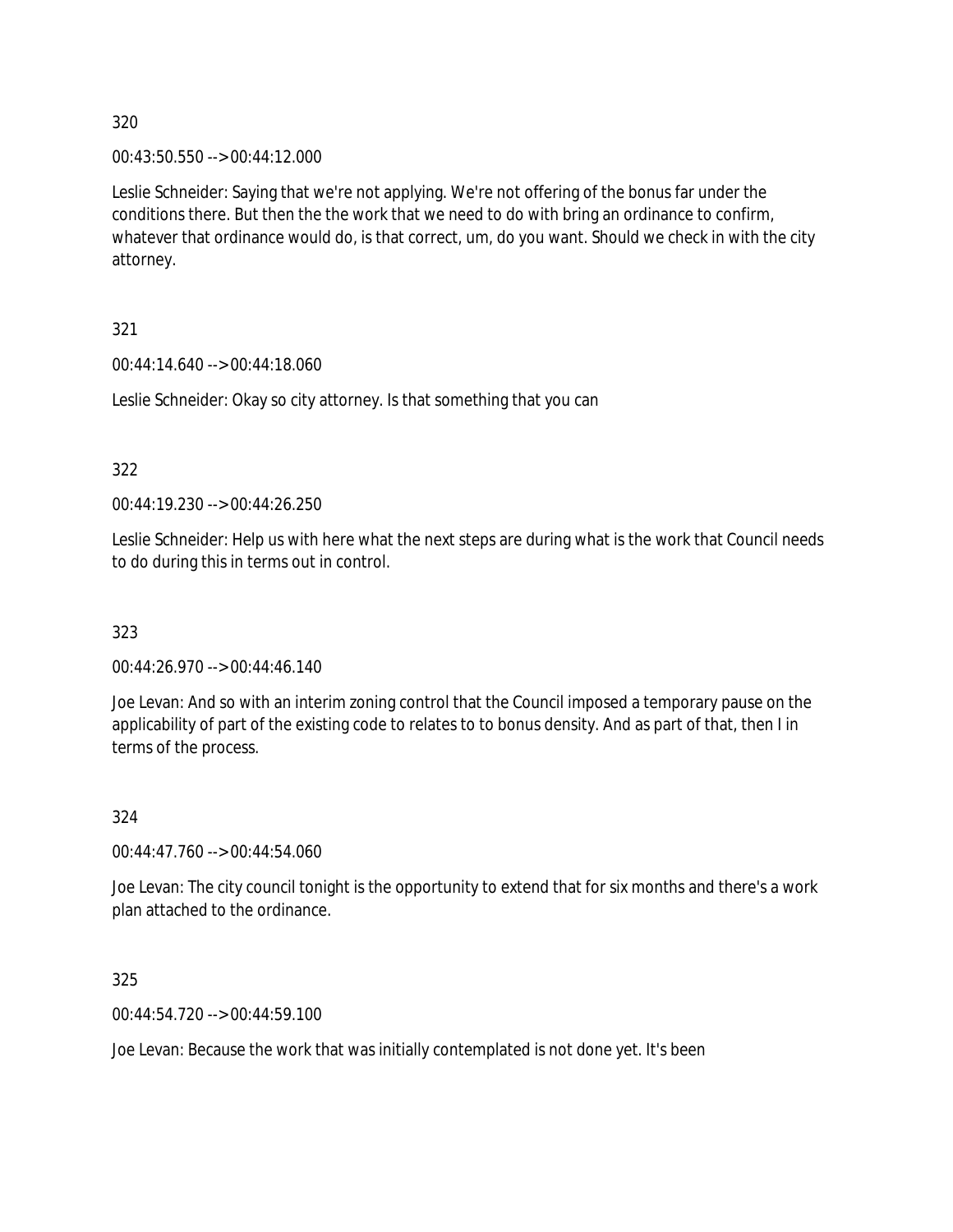00:44:59.760 --> 00:45:07.680

Joe Levan: The county council has referred the matter to the planning commission, the Planning Commission is continuing to do work on an ordinance to come back to the Council related to bonus density

327

00:45:08.160 --> 00:45:14.400

Joe Levan: So the idea would be to extend for six months to allow the opportunity for the planning commission to come back to the Council, with

328

00:45:15.030 --> 00:45:25.680

Joe Levan: A draft ordinance to consider a more permanent change to those regulations of the Council so desires. So that's, to your point, your specific point mayor about the

329

00:45:26.190 --> 00:45:36.540

Joe Levan: The, the internal controls in place to put a pause. So, the Council can consider these regulations and if the Council does want to change these regulations permanently that would come through a future ordinance to do so.

330

00:45:39.270 --> 00:45:42.630

Leslie Schneider: COUNCILMEMBER had Thomas, did you have any follow up questions or does that. Does that help

331

00:45:44.490 --> 00:45:55.740

Kirsten Hytopoulos: I, I could be, but I just thought the Planning Commission thought they were done with this. So I think maybe will be helpful to hear from Heather. I thought they thought they were done with this particular thing. And so if I'm wrong, it would just be helpful to know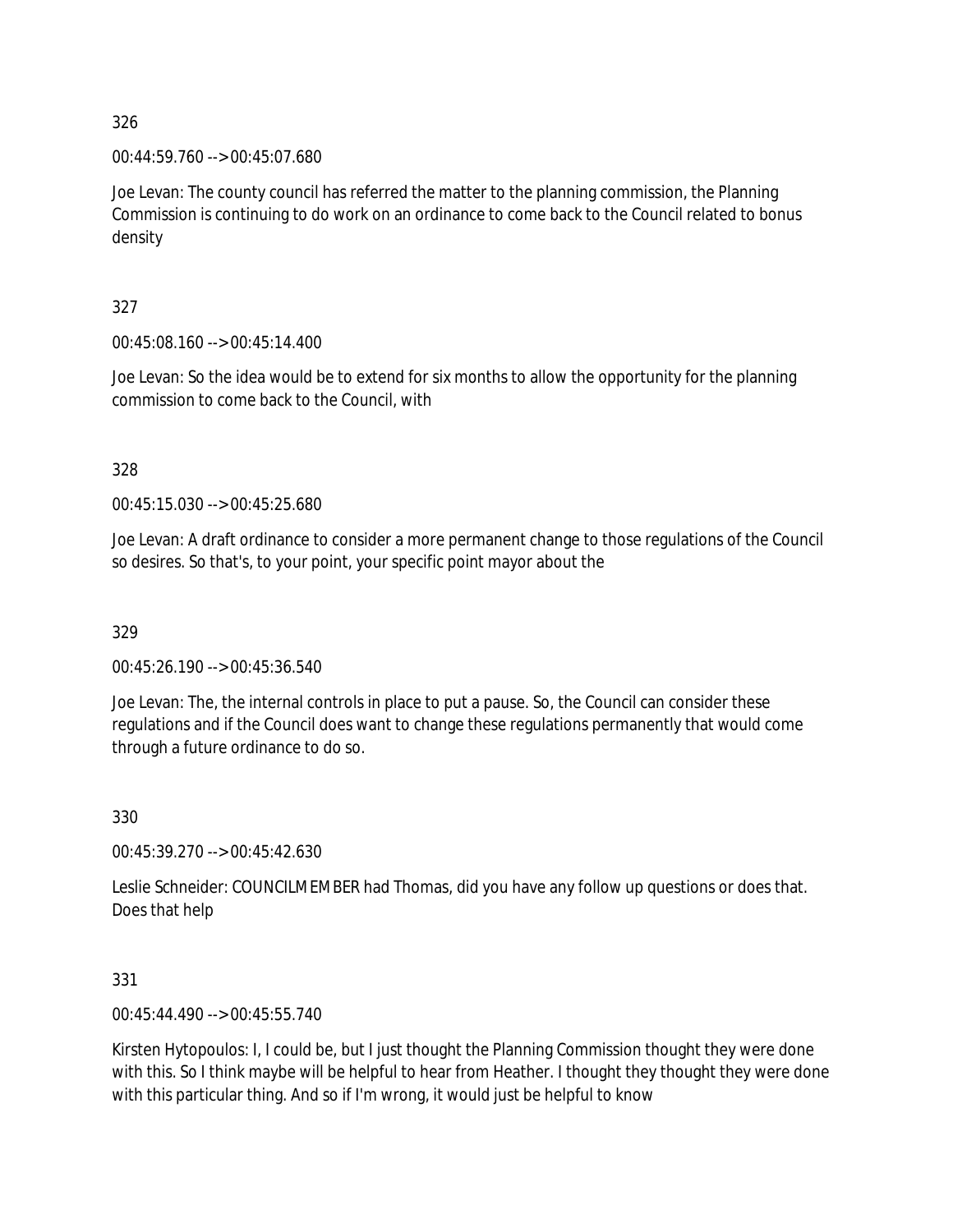00:45:56.370 --> 00:46:05.730

Heather Wright: Sure you're correct the planning commission has formulated a recommendation to the Council, but it has to come to them in the form of an ordinance.

333

00:46:06.240 --> 00:46:16.050

Heather Wright: Before it comes to the Council to hear in the form of an ordinance and we will be discussing with you all a more detailed or recommendation. I'm happy to share that with you as well.

334

00:46:16.560 --> 00:46:31.650

Heather Wright: But you're correct the planning commission is pretty close to having an ordinance to bring before you. But as I mentioned, it does require some staff and legal review and before we bring it back to planning commission in the form of an ordinance.

335

00:46:35.790 --> 00:46:37.290

Leslie Schneider: Great. I'm Deputy Mayor

336

00:46:37.710 --> 00:46:38.400

Joe Deets: Yeah, thank you.

337

00:46:39.450 --> 00:46:41.190

Joe Deets: I moved to adopt ordinance.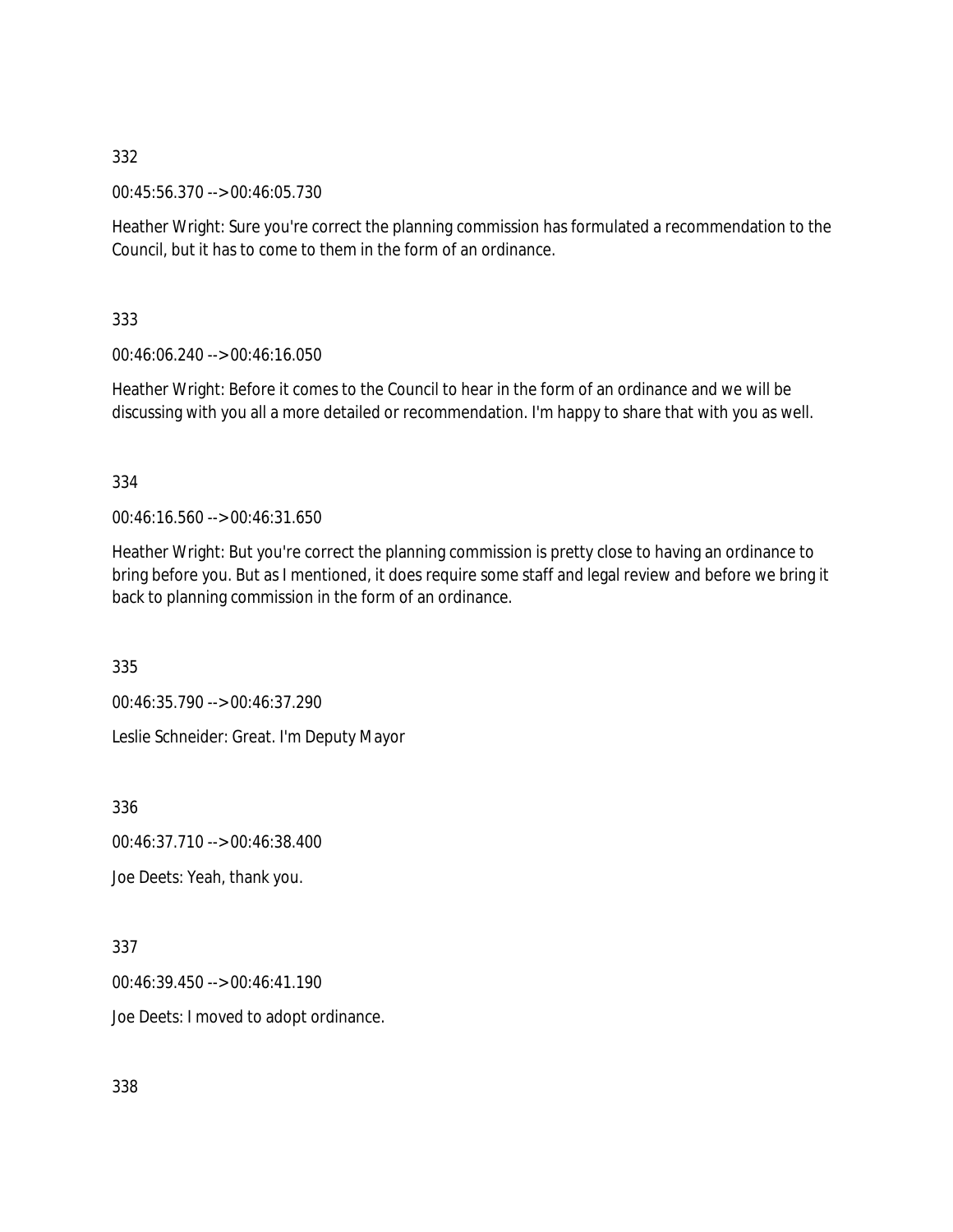00:46:42.570 --> 00:46:47.220

Joe Deets: Extending the interim can zoning control until March 10 2021

339

00:46:49.350 --> 00:46:51.270

Leslie Schneider: Tells me a republic Pollock seconds that

340

00:46:52.830 --> 00:46:54.360 Leslie Schneider: Is there any further discussion.

341 00:46:56.610 --> 00:46:58.890 Leslie Schneider: Okay, all those in favor please say aye.

342 00:47:00.300 --> 00:47:00.630 Christy Carr: Aye.

343 00:47:02.010 --> 00:47:03.180 Leslie Schneider: Any opposed.

344 00:47:04.500 --> 00:47:06.270 Leslie Schneider: All right, that passes unanimously.

345 00:47:06.540 --> 00:47:07.950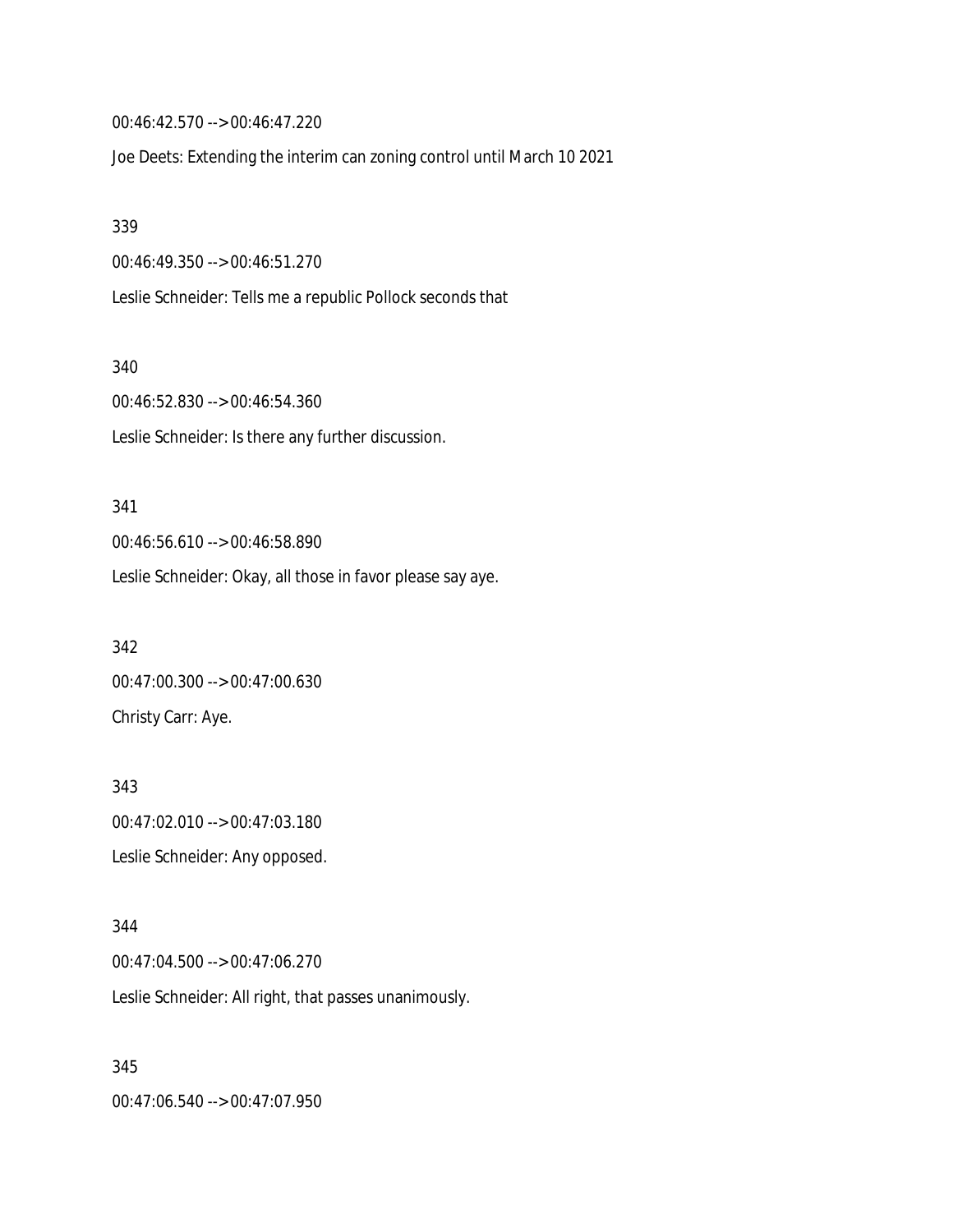Heather Wright: Thank you. Thank you.

346

00:47:11.700 --> 00:47:21.540

Leslie Schneider: We are now on to item nine unfinished business. And we're getting to the update on the race equity task force the 2020 work plan items.

## 347

00:47:23.790 --> 00:47:32.760

Leslie Schneider: And council member nisar, would you like to lead us off on this or or introduce the race equity tough course.

348

00:47:33.420 --> 00:47:40.500

Rasham Nassar: I'm happy to introduce a task force members, but I think the task force members are prepared to lead us through this discussion tonight.

349

00:47:42.180 --> 00:47:51.270

Rasham Nassar: Our, is my understanding. Correct. And that we're going to be inviting are pulling them from attendees and panelists. Okay, so we'll just wait for them to populate

350

00:47:51.660 --> 00:47:52.080

Rasham Nassar: And

351

00:47:52.890 --> 00:48:06.360

Morgan Smith: Let me just make sure Melanie and Alan, we need to promote from attendee to panelists, all of the folks that are here for the race equity task force. So you need us to list those names that you can identify them. We can do that.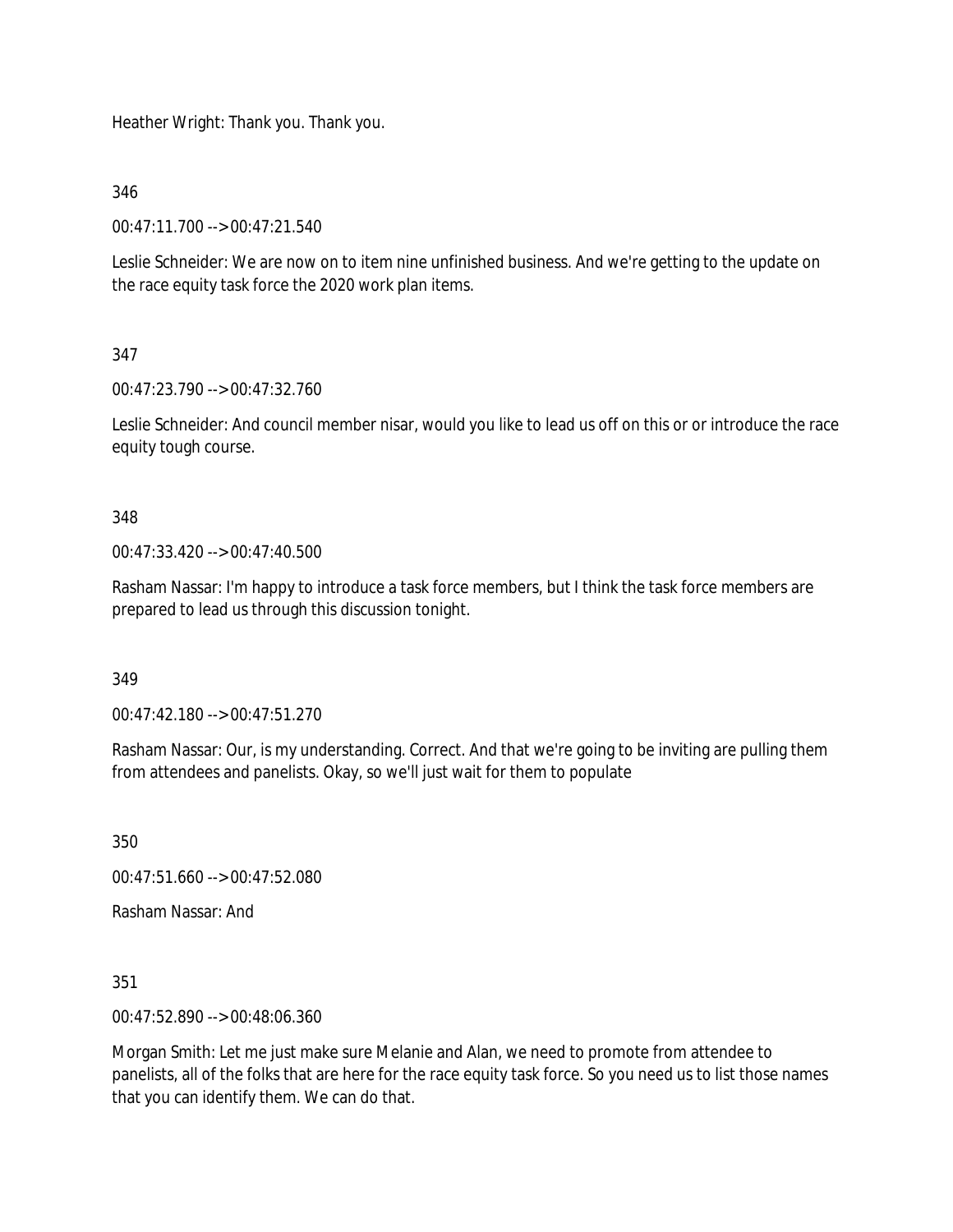352 00:48:06.840 --> 00:48:07.770 Melanie Dalton: Yes, please.

353

00:48:08.280 --> 00:48:15.180

Morgan Smith: Okay, Brenda Fonterra Johnson. I'm just looking at the list here, Peggy Erickson.

354

00:48:17.790 --> 00:48:21.630

Morgan Smith: sham. Can you help me because I'm having a hard time finding I know James was

355

00:48:23.190 --> 00:48:24.330

Rasham Nassar: James Friday's here.

356

00:48:25.380 --> 00:48:27.300

Morgan Smith: I don't see him on the list.

357

00:48:27.690 --> 00:48:36.360

Rasham Nassar: I have I'm hovering over him right now. So this isn't the attendees screen. Um, and you listen Peggy piggies in

358

00:48:38.460 --> 00:48:40.770

Rasham Nassar: And the phone number is Savannah.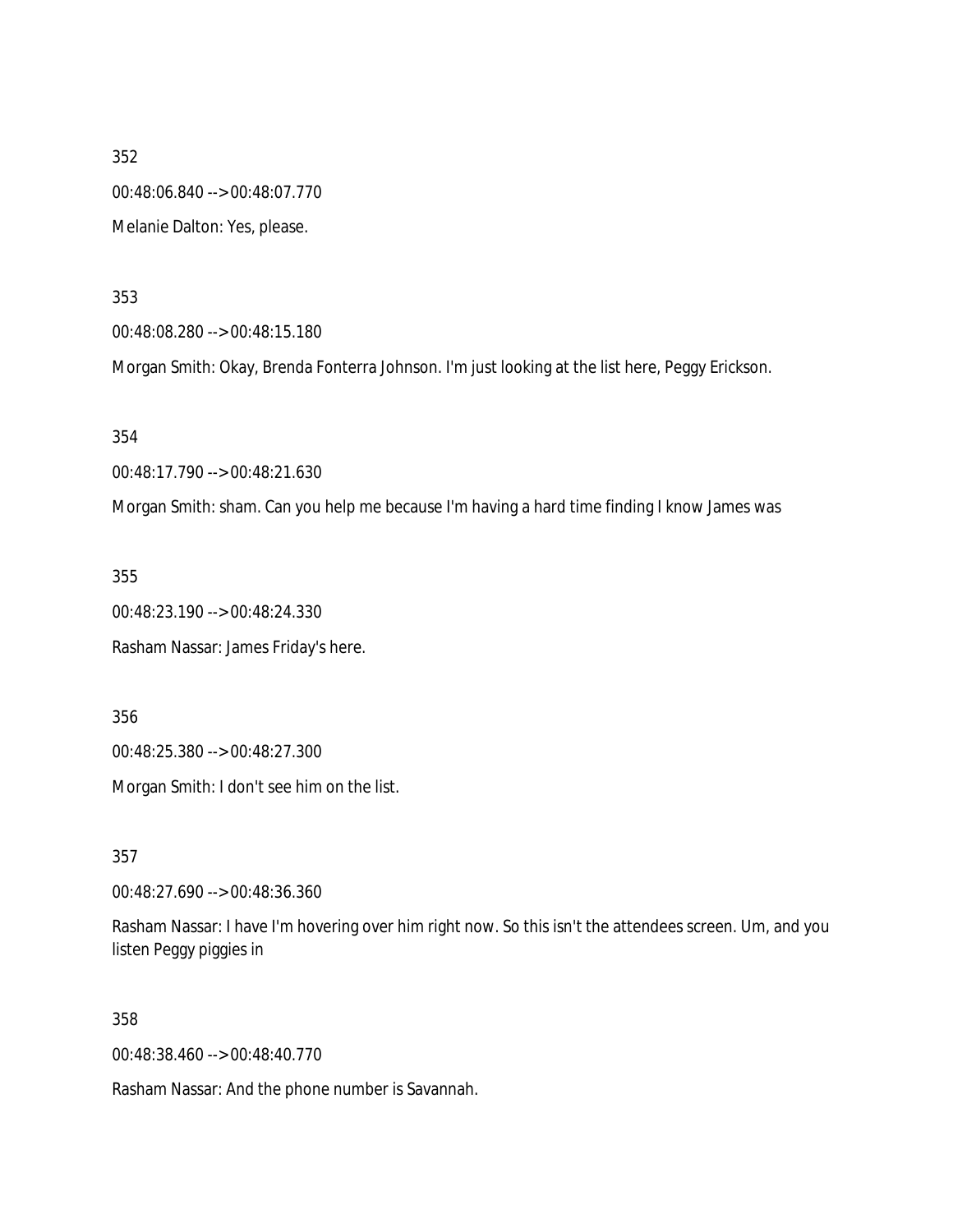359 00:48:42.600 --> 00:48:43.980 Morgan Smith: I think we're still missing.

360 00:48:45.030 --> 00:48:45.840 Rasham Nassar: Sue Wilma

361 00:48:46.350 --> 00:48:49.230 Morgan Smith: Yeah, and James cash maybe

362 00:48:49.410 --> 00:48:49.740 Brenda Fantroy-Johnson: No.

363 00:48:49.770 --> 00:48:51.180 Morgan Smith: So go back

364 00:48:52.770 --> 00:48:54.690 Rasham Nassar: On the phone. Okay.

365 00:48:54.720 --> 00:48:57.240 Rasham Nassar: So do lol say hi. There you are.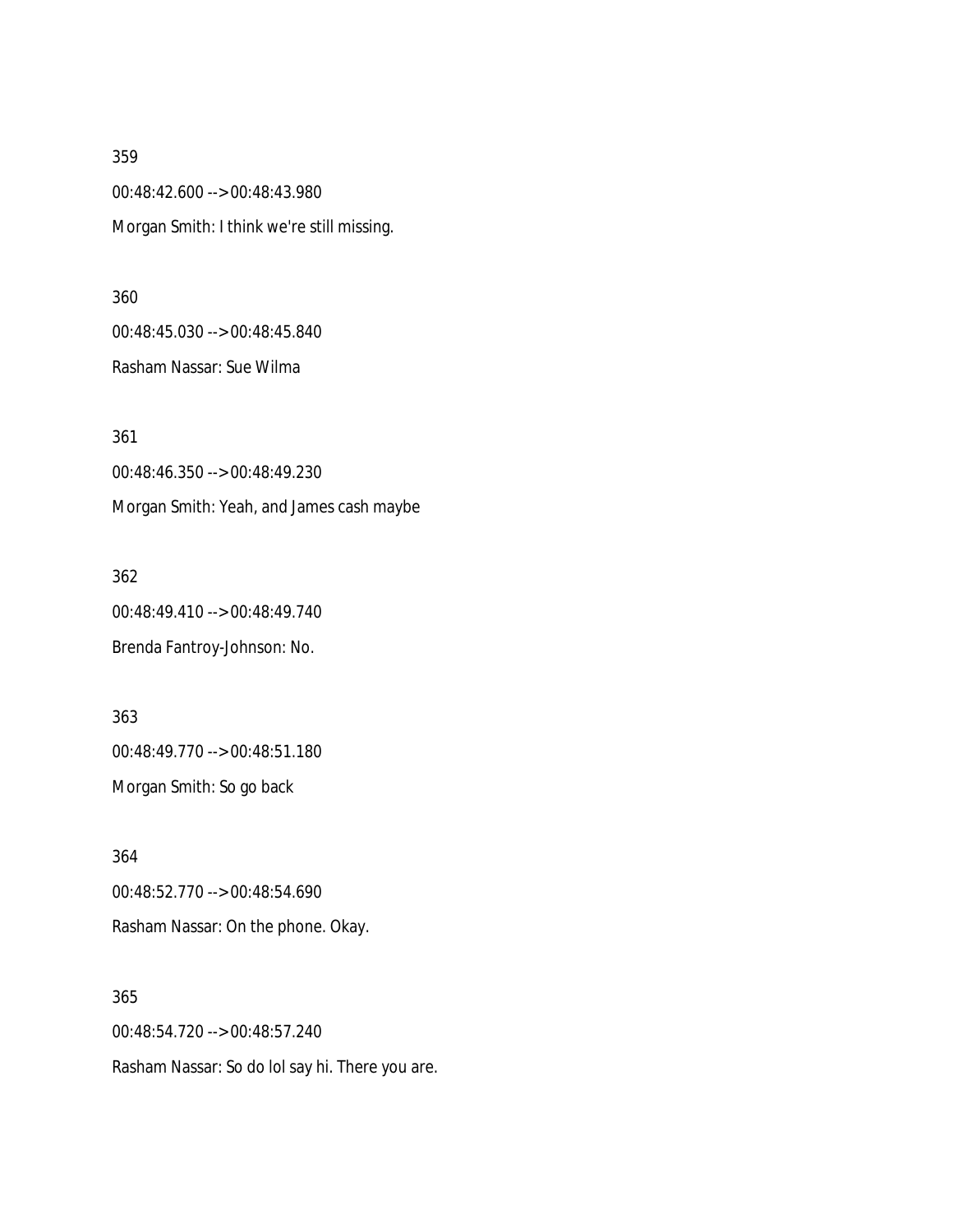366 00:48:58.620 --> 00:48:59.070 Rasham Nassar: Sorry.

367 00:48:59.460 --> 00:49:01.530 12069478768: I'm Brendan, James, do you

368 00:49:01.530 --> 00:49:03.390 Morgan Smith: Think we want to be missing somebody

369 00:49:03.810 --> 00:49:04.710 Brenda Fantroy-Johnson: All I see is

370

00:49:06.180 --> 00:49:10.980

Brenda Fantroy-Johnson: Ashley is not on the race equity. I see Paley. I don't see James

371 00:49:11.310 --> 00:49:11.970 12069478768: Or Sue

372 00:49:12.630 --> 00:49:15.330 Morgan Smith: Okay. So Melanie, we need to move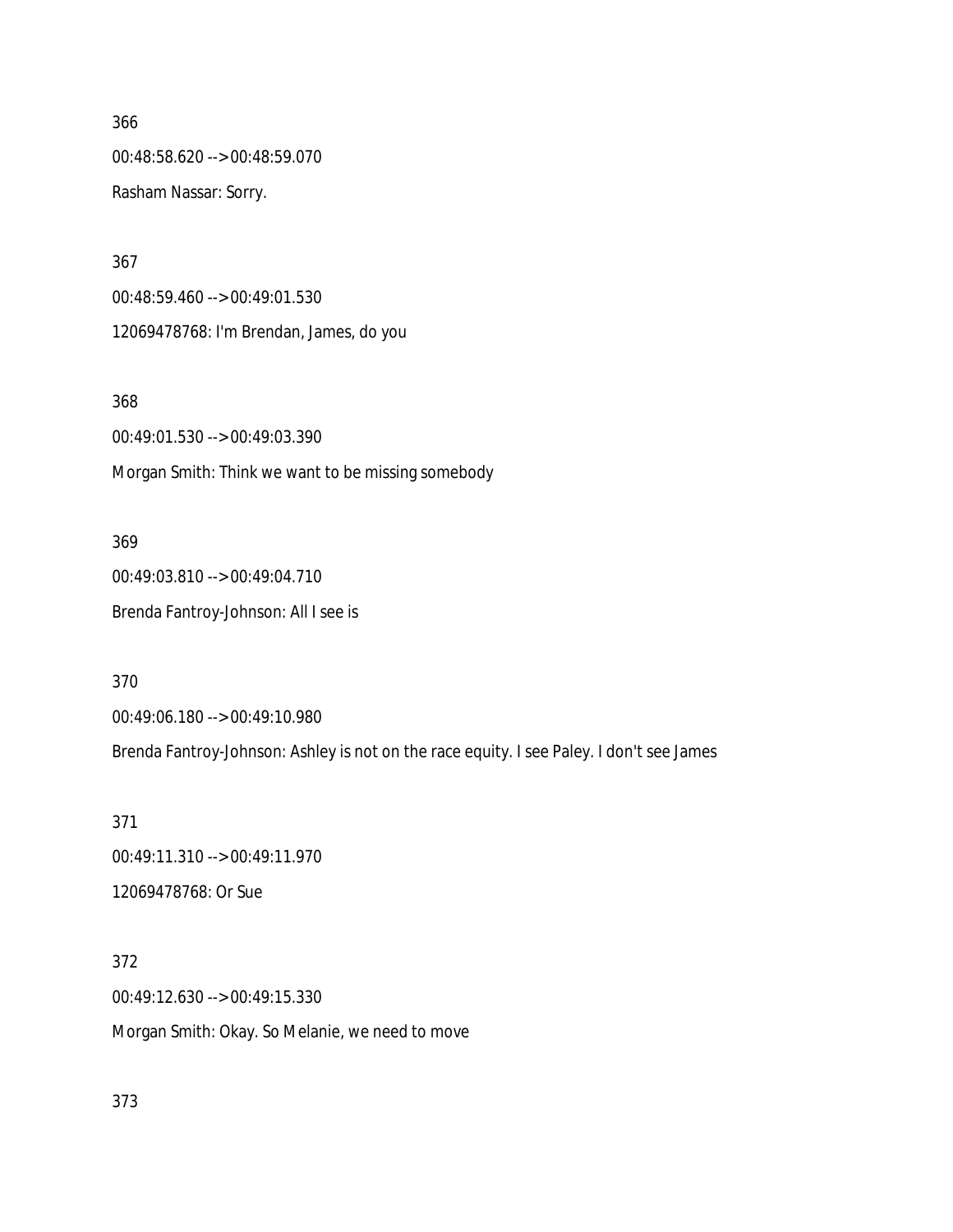00:49:15.570 --> 00:49:18.300

Morgan Smith: James Friday into this meeting.

374

00:49:18.780 --> 00:49:21.450

Morgan Smith: And Ashley needs to go back to the attendees.

375 00:49:21.960 --> 00:49:22.830 12069478768: And we also need

376 00:49:23.640 --> 00:49:24.420 Morgan Smith: To Walmart.

377 00:49:24.600 --> 00:49:26.400 Okay, your shoes, shoes, yeah.

378 00:49:27.780 --> 00:49:29.070 12069478768: Anyone else guys

379 00:49:29.910 --> 00:49:31.230 Brenda Fantroy-Johnson: Know, everybody.

380

00:49:31.620 --> 00:49:32.640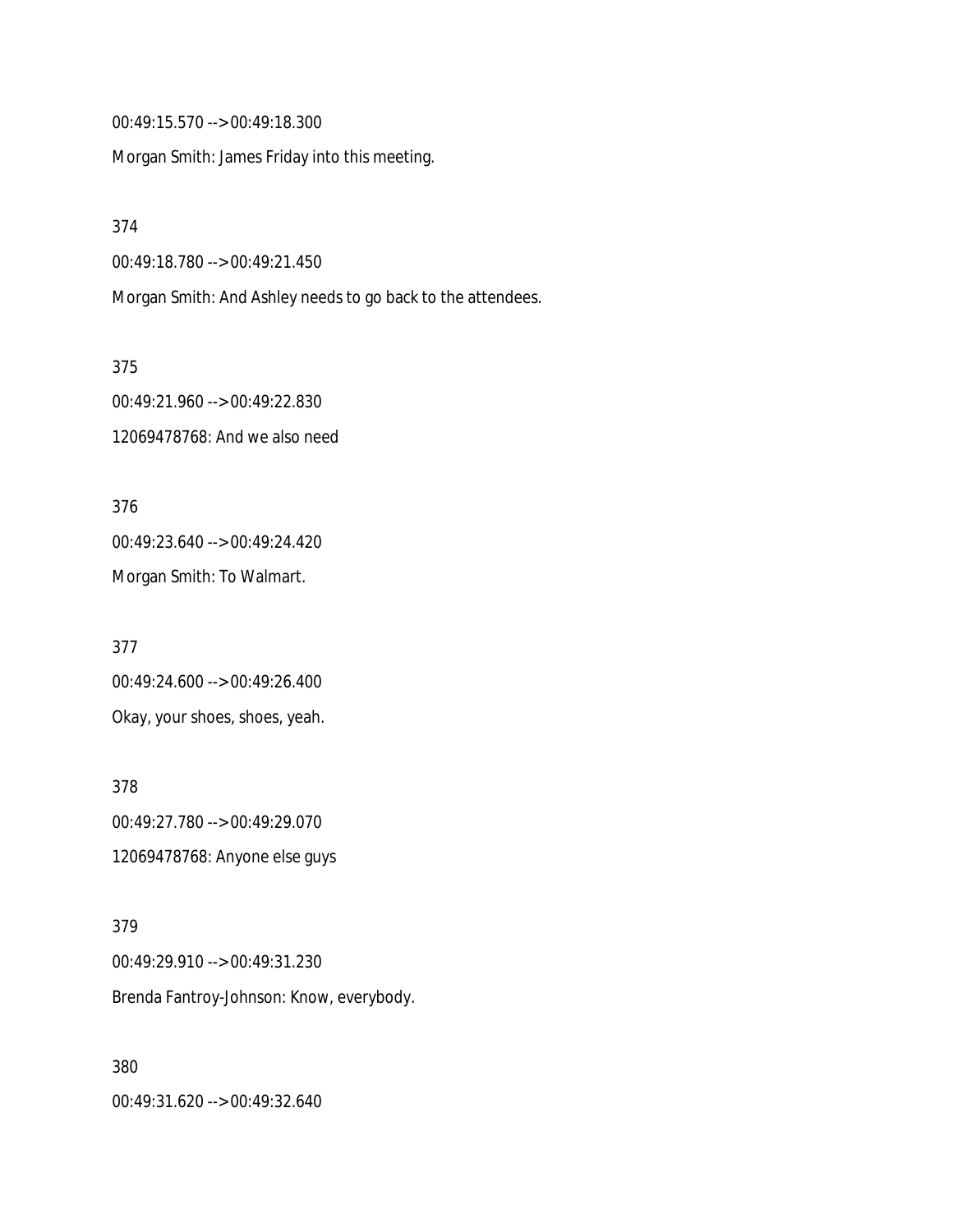Morgan Smith: Does that look right now.

381

00:49:33.000 --> 00:49:35.070

Morgan Smith: Yeah okay and

382

00:49:36.360 --> 00:49:39.660

Morgan Smith: And Melanie, can you move Ashley back to the attendees, please.

383 00:49:45.060 --> 00:49:45.390 Morgan Smith: Okay.

384 00:49:54.300 --> 00:49:54.690 Morgan Smith: Thank you.

385 00:50:07.980 --> 00:50:08.700 James Friday: Guys to know

386 00:50:09.420 --> 00:50:10.350 Brenda Fantroy-Johnson: And some will grow up.

387 00:50:10.920 --> 00:50:11.580 Brenda Fantroy-Johnson: Like, man.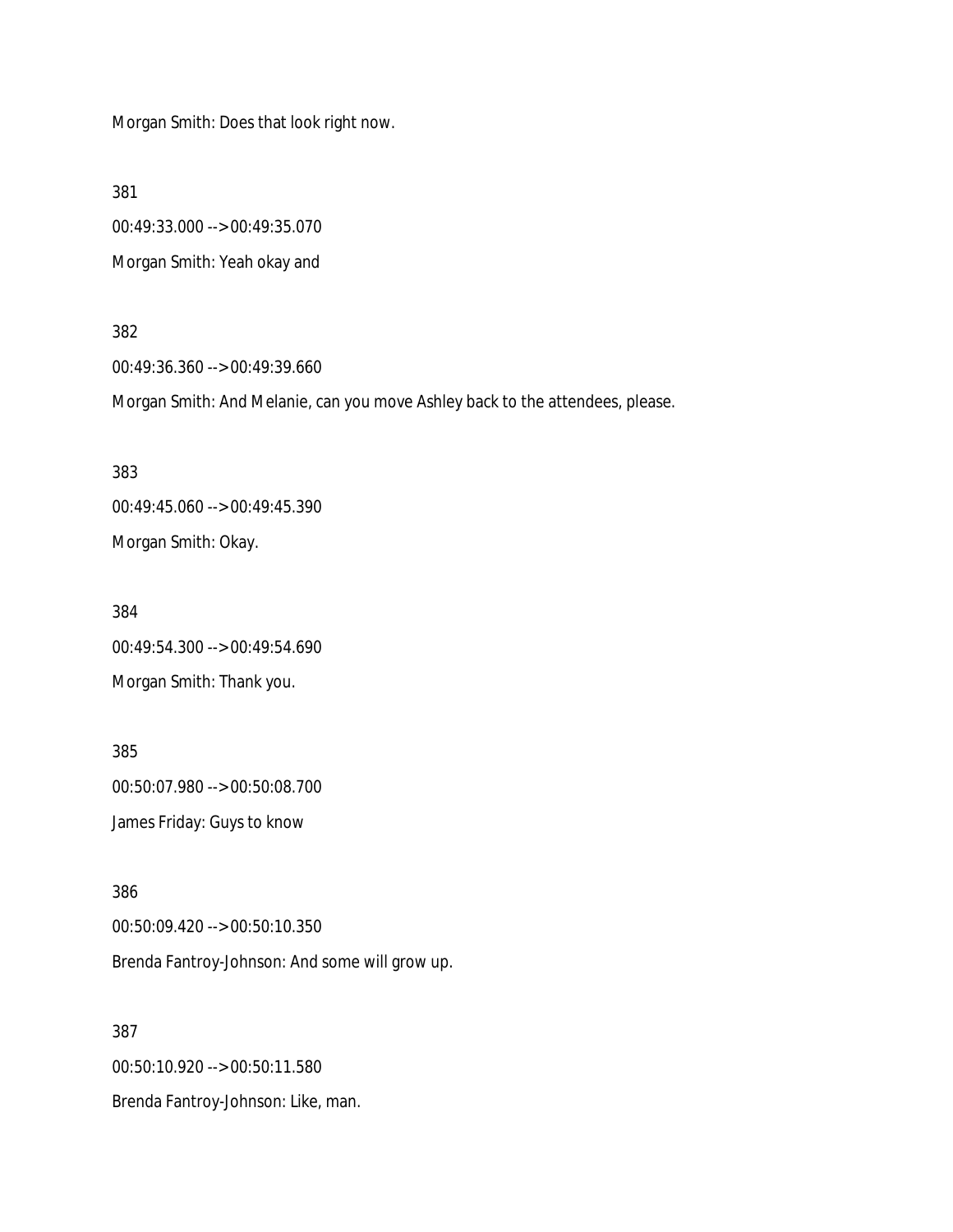388 00:50:12.600 --> 00:50:13.140 Brenda Fantroy-Johnson: Look at this.

389

00:50:15.630 --> 00:50:16.410 Brenda Fantroy-Johnson: Can you not love.

390

00:50:18.780 --> 00:50:22.290

Leslie Schneider: Brenda, we're getting a little bit of echo or something from you.

391

00:50:23.220 --> 00:50:24.480

Brenda Fantroy-Johnson: Somebody needs to mute.

392 00:50:24.540 --> 00:50:26.400 James Friday: Maybe Jane.

393 00:50:28.860 --> 00:50:29.550 James Friday: Can you hear me.

394 00:50:30.750 --> 00:50:31.860 Leslie Schneider: Yes, we can hear you, Jane.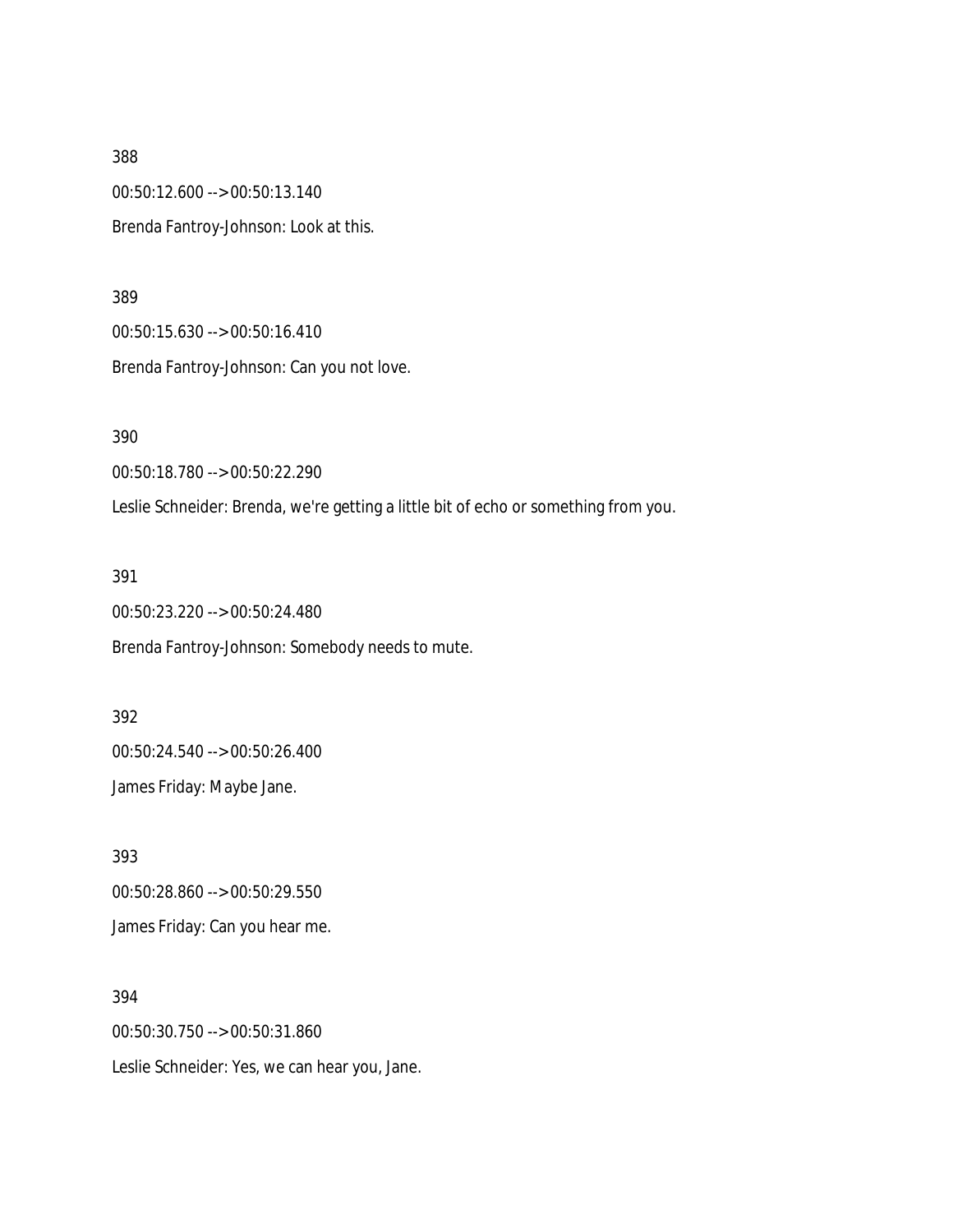395 00:50:32.760 --> 00:50:33.300 James Friday: I'm sorry.

396

00:50:35.490 --> 00:50:37.110

Brenda Fantroy-Johnson: Causes that reverberation.

397

00:50:38.820 --> 00:50:39.450 12069478768: That work.

### 398

00:50:40.590 --> 00:50:44.400 12069478768: Yeah. Can you hear me now. I can hear you. A little better. Okay.

399

00:50:44.670 --> 00:50:45.420

Leslie Schneider: That sounds good.

400

00:50:45.960 --> 00:50:47.010 Brenda Fantroy-Johnson: All right, here's

401

00:50:47.670 --> 00:50:48.360

See my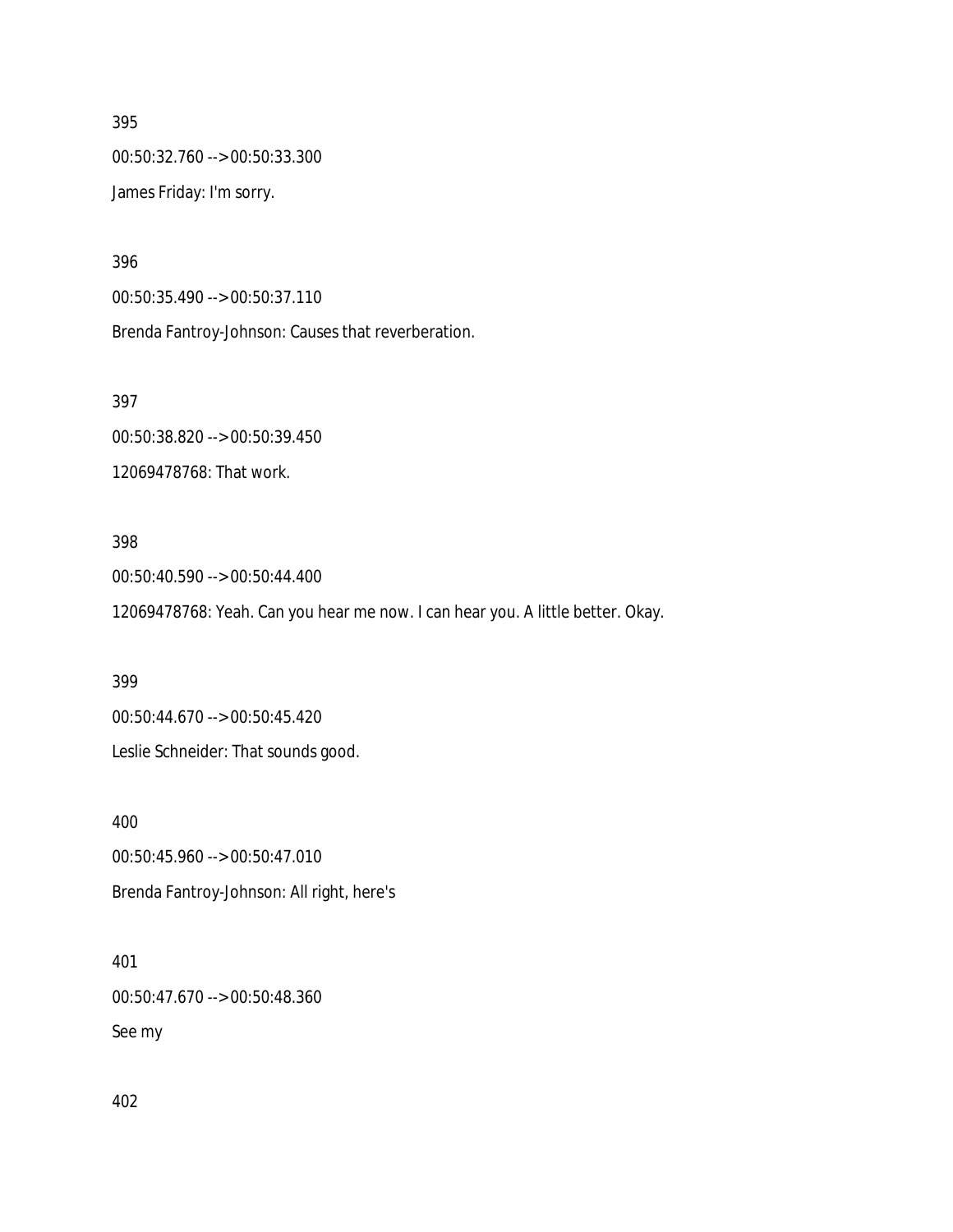00:50:49.380 --> 00:50:50.340

Brenda Fantroy-Johnson: Shared screen.

403

00:50:52.830 --> 00:50:53.250

12069478768: Okay.

404

00:50:54.690 --> 00:51:08.100

Brenda Fantroy-Johnson: All right. Thank you, Mayor Schneider and city council members and city manager for allowing us to come to present to you our race activity Task Force 2020 and work plan update

405

00:51:13.050 --> 00:51:13.470

Okay.

406

00:51:15.090 --> 00:51:25.080

Brenda Fantroy-Johnson: There we go. So we have current activities which you see there on the left our gear membership, the government Alliance on race equity.

407

00:51:25.740 --> 00:51:36.480

Brenda Fantroy-Johnson: On August 13 THE CITY MANAGER received our official membership welcome packet and we are working with her to review the information that we receive

408

00:51:37.140 --> 00:51:52.380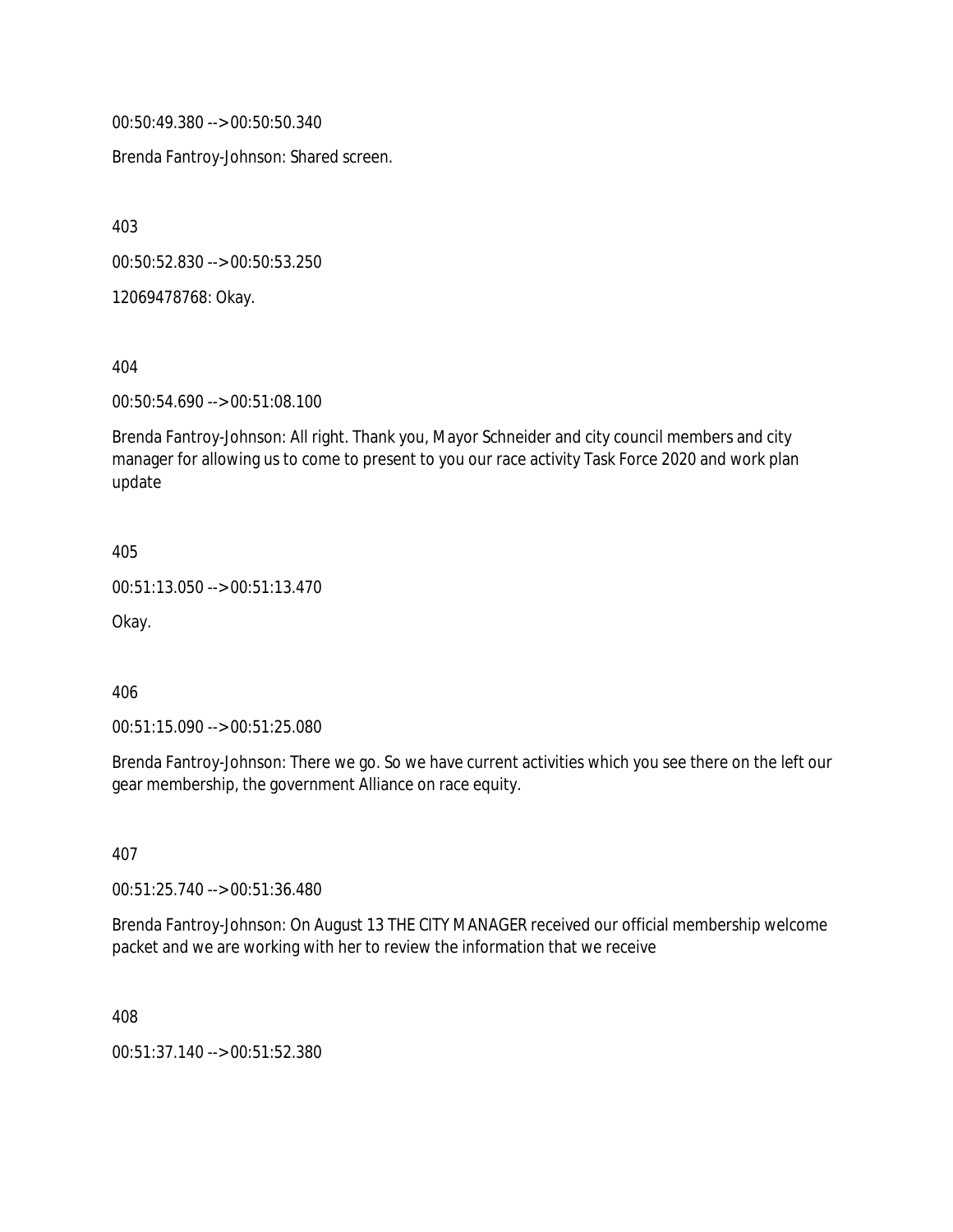Brenda Fantroy-Johnson: We look forward to working with Gary and building a great relationship, I want to congratulate the city for becoming a member of a network of local, state and regional government jurisdictions that are all working to achieve racial equity.

409

00:51:53.520 --> 00:52:06.450

Brenda Fantroy-Johnson: And with that our current request for training was communicated to the membership director and regional manner of manager of care to create the overall training program that we are requesting

410

00:52:07.470 --> 00:52:24.570

Brenda Fantroy-Johnson: The race equity Task Force is also in the process of creating a two hour race equity training that we're hoping to ask the city council to place on their agenda for either a September or an October session. More information on that will be forthcoming.

411

00:52:25.950 --> 00:52:44.640

Brenda Fantroy-Johnson: Our community events and outreach is currently in process. I wanted to thank the mayor and the city council members that came out to our rally last Saturday. It shows that you support me for this work because the work does not take a day off because racism doesn't take a day off.

### 412

00:52:45.900 --> 00:52:56.670

Brenda Fantroy-Johnson: I development recommendation to become a standing committee. I'm going to speak on this a little bit later. And so, you know, the proposal is listed in the agenda packet

413

00:52:57.990 --> 00:53:06.720

Brenda Fantroy-Johnson: We also have two additional areas of work that I wanted to speak to the community welcoming side and racial equity lens.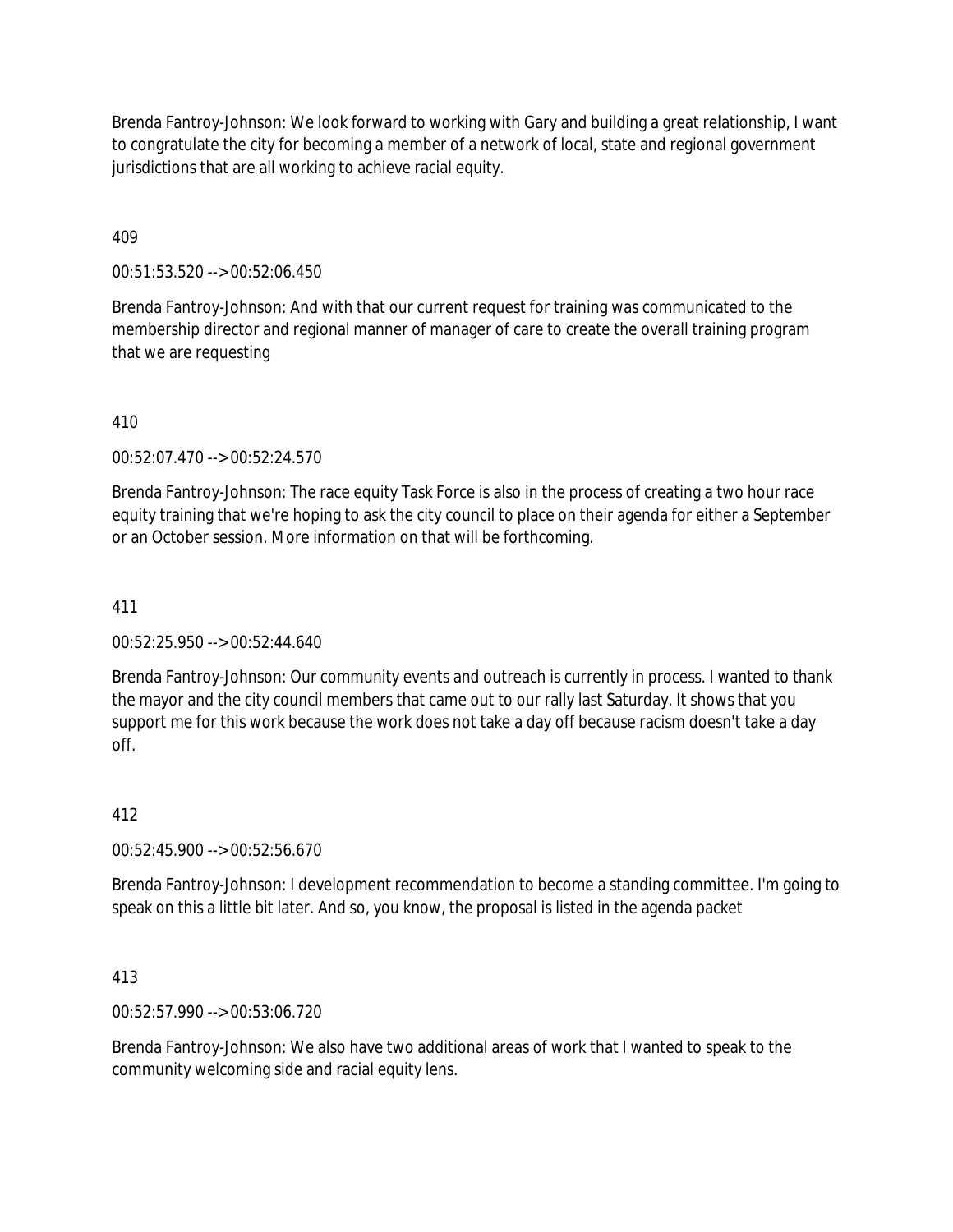00:53:10.110 --> 00:53:16.740

Brenda Fantroy-Johnson: The standing committee recommendation we propose that the city council, create a race equity advisory committee.

415

00:53:17.820 --> 00:53:25.410

Brenda Fantroy-Johnson: The purpose of this advisory committee is to continue to work started by the race equity Task Force as a permanent standing committee.

416

00:53:26.250 --> 00:53:37.800

Brenda Fantroy-Johnson: The purpose of the body is in accordance with our comprehensive plan to provide informed recommendations to the city council on addressing systemic and structural racism and bias.

417

00:53:38.790 --> 00:53:54.030

Brenda Fantroy-Johnson: We will be assisting in implementing equity goals and policies, providing advice on policy codes developing accountability and measurements that will advance racial equity before proposal for this is in the packet

418

00:54:01.650 --> 00:54:02.730

Brenda Fantroy-Johnson: I walk welcoming signing

419

00:54:03.960 --> 00:54:11.880

Brenda Fantroy-Johnson: The purpose of this welcoming sign is to support resolution 20 1709. Our goal is to be welcoming and inclusive.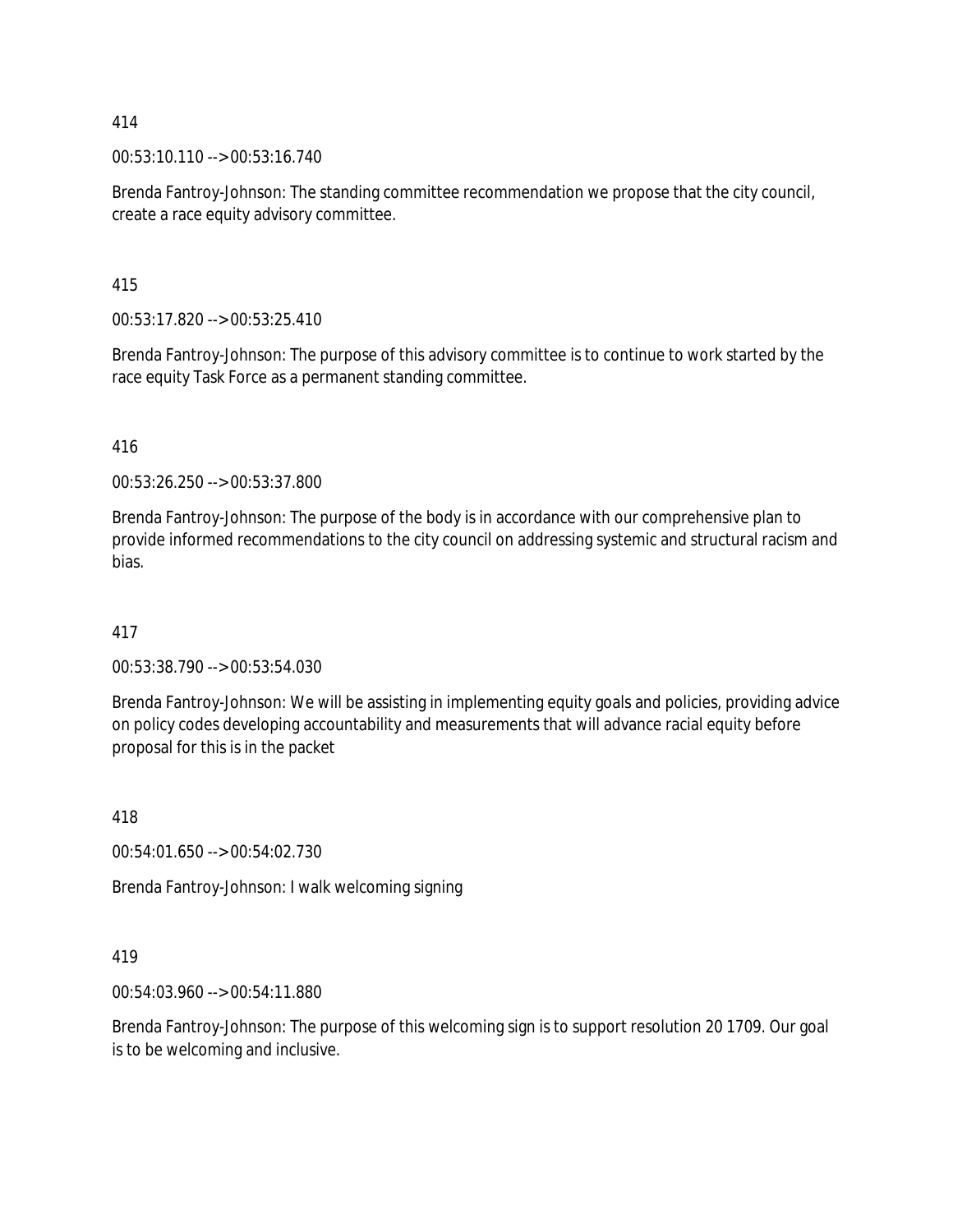00:54:12.570 --> 00:54:24.810

Brenda Fantroy-Johnson: The background for this, we propose this item from our committee in April 2019 we submitted it to job. He was our liaison at the time in November 2019

421

00:54:25.560 --> 00:54:43.200

Brenda Fantroy-Johnson: This was one of the items that the task force spot had already been approved, but we later found out that it had not been submitted to the city, city council. So we're we're formally bringing it today for for submission and approval so that we can continue this work.

422

00:54:51.840 --> 00:55:02.220

Brenda Fantroy-Johnson: So the 20 1709 states in part the revolution states in part of Bainbridge Island is a welcoming and inclusive city that respects the dignity of all people.

423

00:55:02.820 --> 00:55:15.300

Brenda Fantroy-Johnson: The community supports persons of all races creeds colors, national origin, sexes, sexual orientation, gender identities gender expressions mental abilities and physical abilities.

# 424

00:55:16.080 --> 00:55:25.680

Brenda Fantroy-Johnson: As you can see this language is dated. So we're working with the city manager on the verbiage, we're also working on where where the signs will be

425

00:55:26.130 --> 00:55:31.140

Brenda Fantroy-Johnson: Traffic flow and what city property that we're going to put the signs on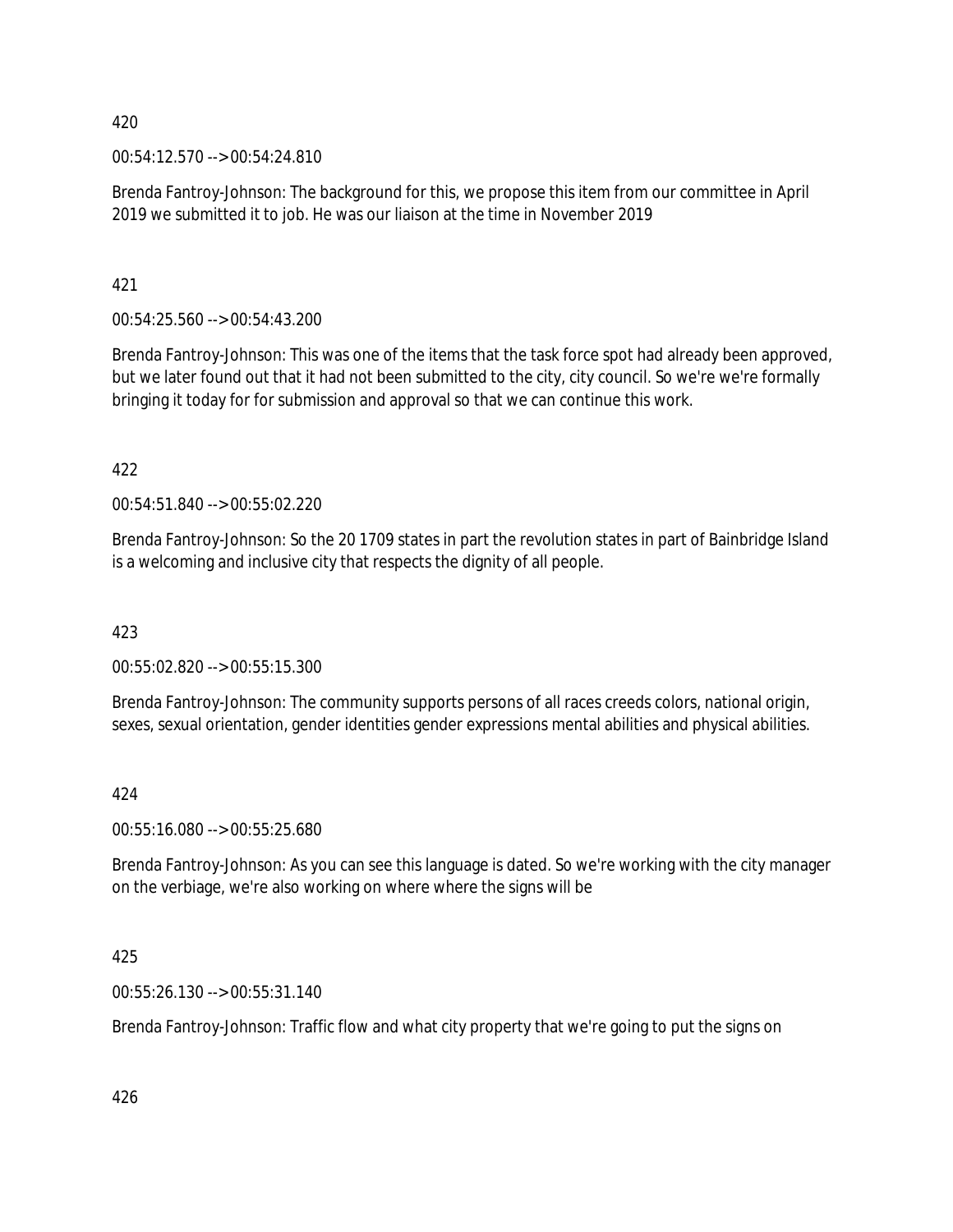00:55:32.070 --> 00:55:47.430

Brenda Fantroy-Johnson: The city manager has already her staff has already done research on looking at other cities that have these welcome in science and we're going to leverage all of that information as we go forth to commit to create the sides.

427

00:55:52.950 --> 00:55:53.910

Brenda Fantroy-Johnson: Look at that for a minute.

428

00:55:57.990 --> 00:56:11.700

Brenda Fantroy-Johnson: Okay so equity is about outcomes to eliminate racial inequities. It is necessary to develop a collective approach firmly grounded and community.

429

00:56:13.650 --> 00:56:24.810

Brenda Fantroy-Johnson: Why do we need a racial equity lens a racial equity lens would serve as a checkpoint for accountability, accountability to racial equity issues.

430

00:56:26.070 --> 00:56:36.900

Brenda Fantroy-Johnson: It would create awareness on what is at stake, what the unintended consequences are and what opportunities, we can see that will increase racial equity.

431

00:56:37.590 --> 00:56:46.830

Brenda Fantroy-Johnson: It will provide us a place to start a targeted approach where we can evaluate policies and procedures to make sure that equity is built in.

432

00:56:52.590 --> 00:57:06.330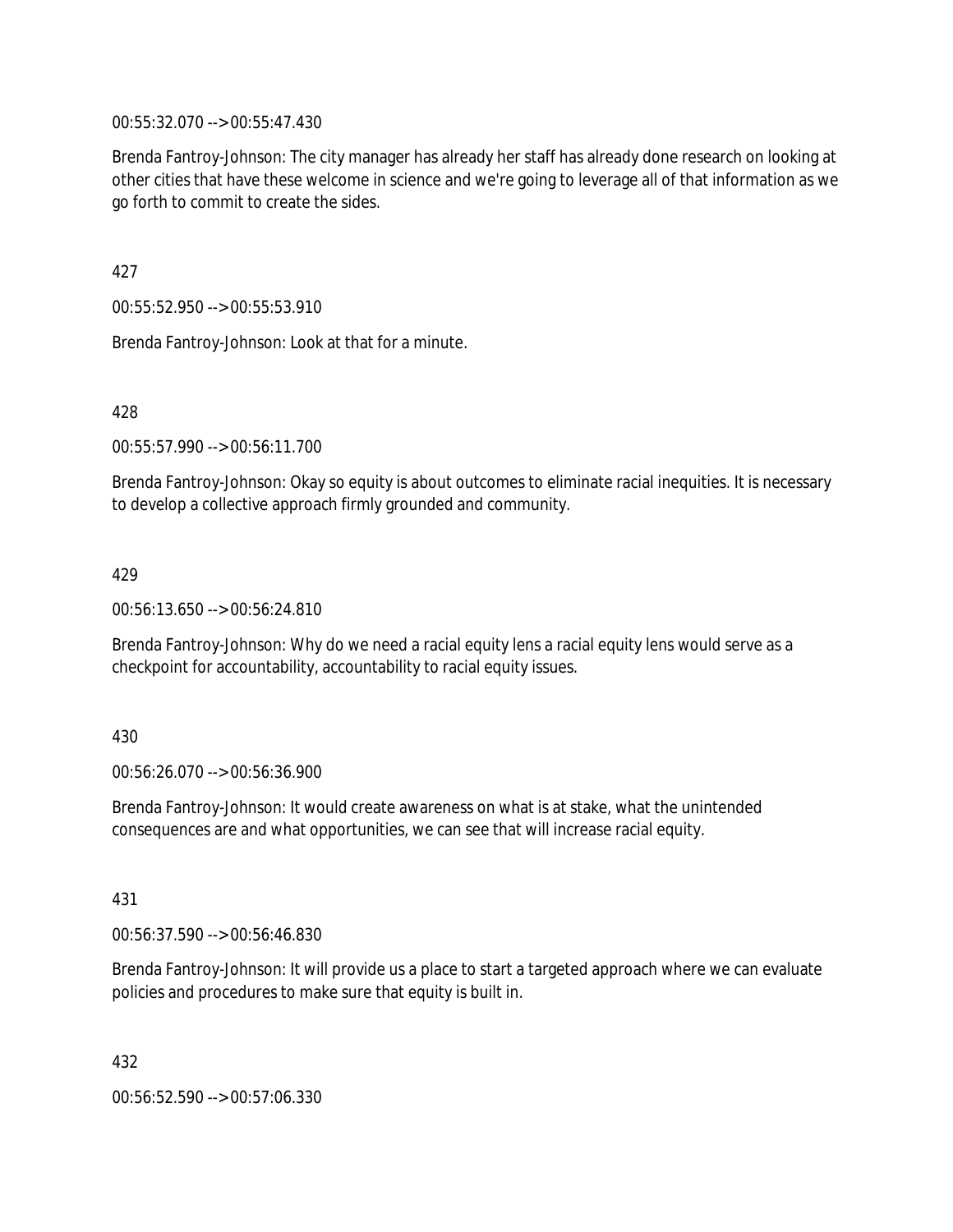Brenda Fantroy-Johnson: Bias plus power equals a system of advantage, we will not be able to advance racial equity without the transformation of our local government into an effective and Inclusive Democracy.

433

00:57:07.320 --> 00:57:17.280

Brenda Fantroy-Johnson: Despite some progress in addressing discrimination racial inequities continue to be deep pervasive and persistent across the nation.

434

00:57:18.210 --> 00:57:37.290

Brenda Fantroy-Johnson: racial inequities exists across all indicators for success education criminal justice jobs, housing, public infrastructure and health racial equity is about policies and practices that we can change to drive outcomes.

435

00:57:41.160 --> 00:57:43.140

Brenda Fantroy-Johnson: So why a racial equity lens.

436

00:57:44.310 --> 00:57:51.630

Brenda Fantroy-Johnson: For local government to advance racial equity, we must recognize the historical legacy of structured racism.

437

00:57:52.290 --> 00:57:57.420

Brenda Fantroy-Johnson: Haven't been created and maintained as the foundation of our country for the last half a century.

438

00:57:58.260 --> 00:58:07.560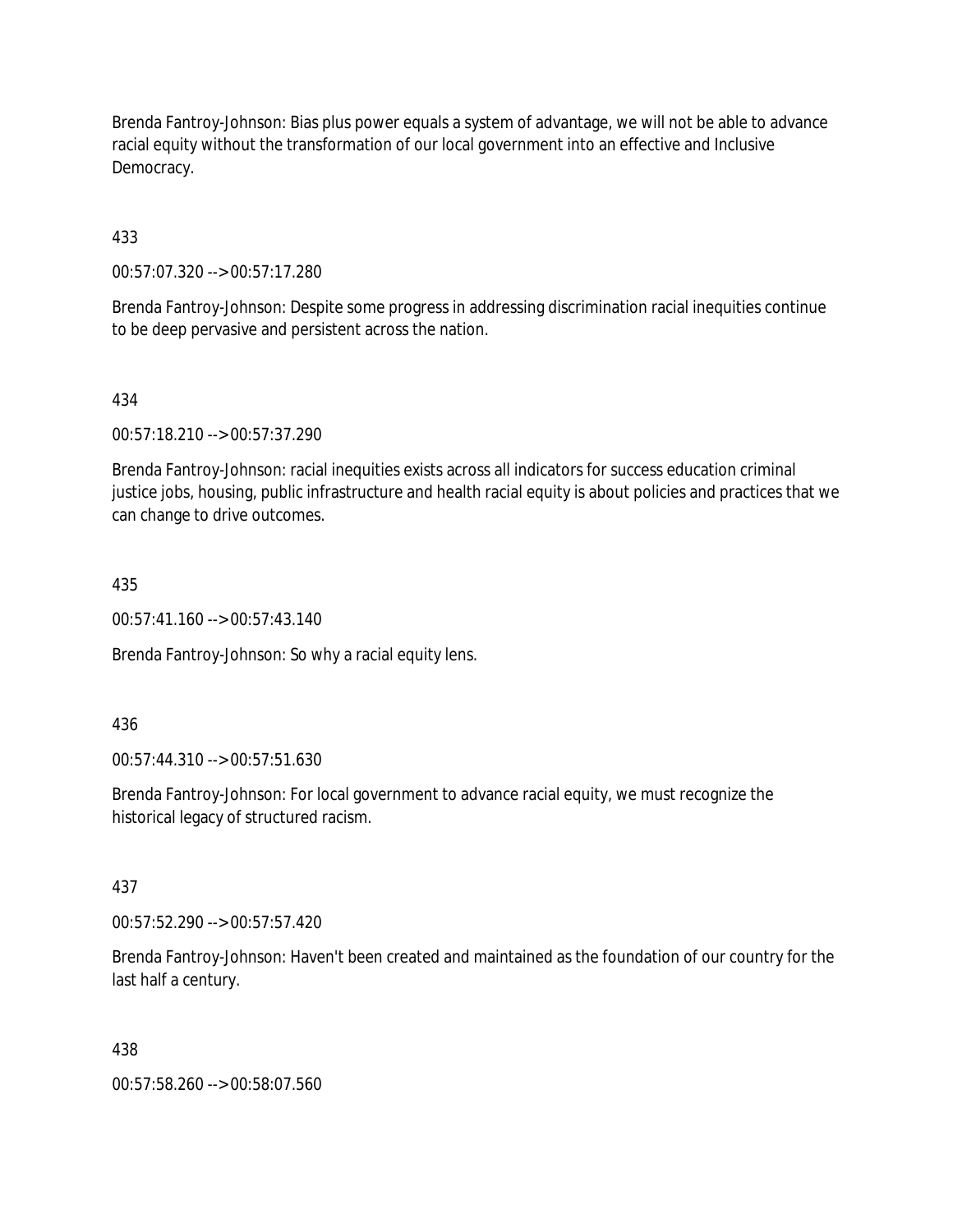Brenda Fantroy-Johnson: We support this methodology of applying racial lives and making decisions that will lead to equitable policies, practices and programs.

439

00:58:08.100 --> 00:58:17.700

Brenda Fantroy-Johnson: By centering our community, the communities most impacted and assessing the bill of the benefits burdens and unintended consequences.

## 440

00:58:18.540 --> 00:58:30.480

Brenda Fantroy-Johnson: These methodology is one way to ensure proactive decision making the advanced make making to advance racial equity. We do this by creating a racial equity lens.

## 441

00:58:31.050 --> 00:58:42.300

Brenda Fantroy-Johnson: The racial equity lens would pay disciplined attention to race and ethnicity why analyzing problems and looking for solutions for defining defining success.

### 442

00:58:43.440 --> 00:59:01.110

Brenda Fantroy-Johnson: This will help us to understand and disparities and figure out why they exist. We named race explicitly when we're talking about these problems and solutions and we're not afraid to talk about it sheds light on the racial dynamics and it points to intersexuality

443

00:59:02.280 --> 00:59:02.940

Brenda Fantroy-Johnson: So,

444

00:59:04.200 --> 00:59:09.150

Brenda Fantroy-Johnson: What we're trying to our goal is to achieve result based accountability.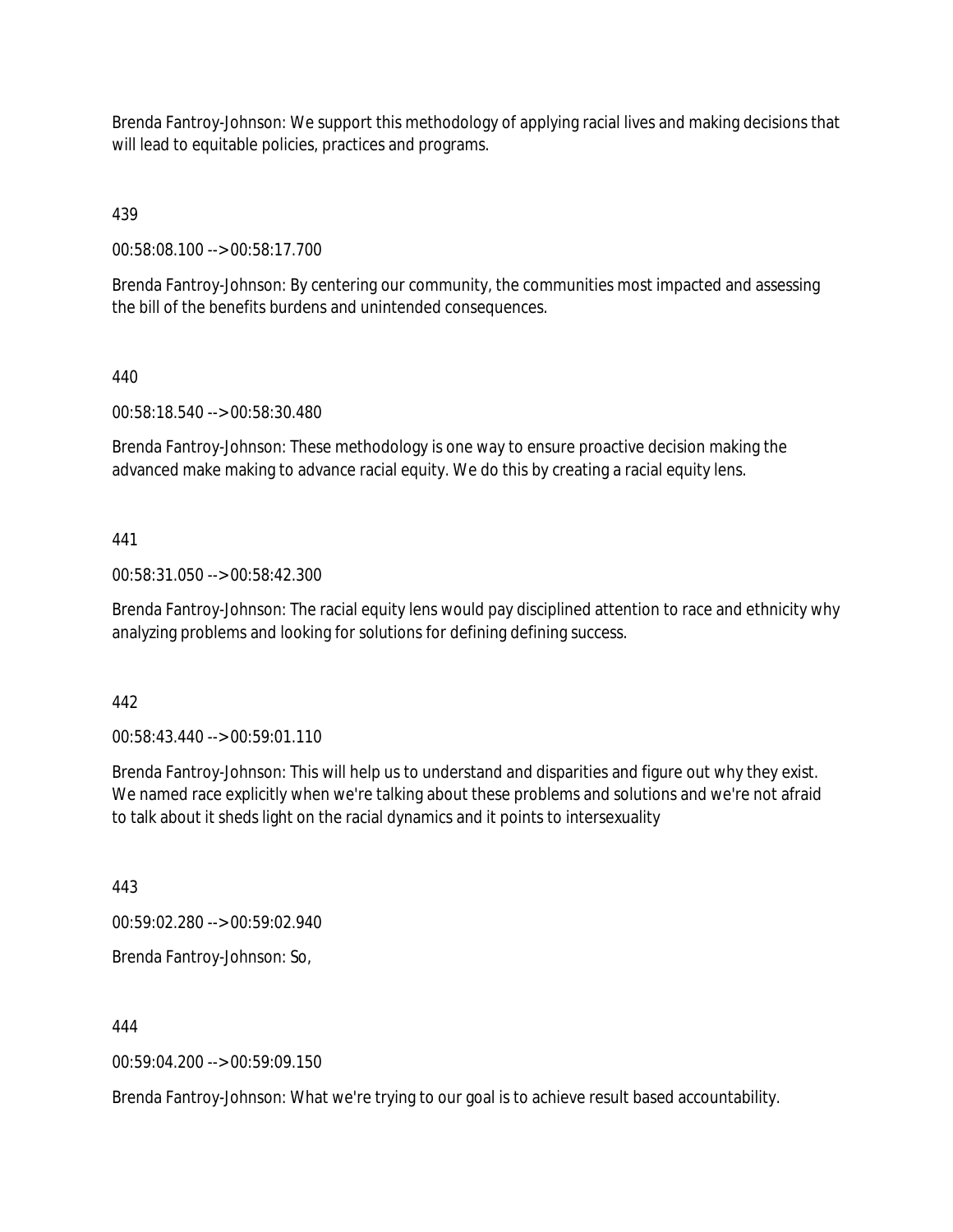00:59:10.230 --> 00:59:21.750

Brenda Fantroy-Johnson: This racial equity layers will contribute to the to the result based accountability, the accountability is the keystone of racial equity work. It is second only to trust.

446

00:59:22.650 --> 00:59:32.520

Brenda Fantroy-Johnson: How effective is our community change or city change strategy. Do we have any evidence of what changes we've made, can we measure it.

### 447

 $00:59:33.150 \rightarrow 00:59:41.250$ 

Brenda Fantroy-Johnson: The ultimate goal for racial equity lens is to be able to do all of these things is transparency for our resonance

448

00:59:41.730 --> 00:59:54.030

Brenda Fantroy-Johnson: Measuring that I measured measurements that identify clearly the conditions of the community, what works, what doesn't, and the quality and quantity of the work that we're doing.

#### 449

00:59:57.120 --> 01:00:05.820

Brenda Fantroy-Johnson: So how do we move the needle. What are our plans and what do we need from you. We need support for the race equity lens proposal from City Council.

450

01:00:06.450 --> 01:00:24.870

Brenda Fantroy-Johnson: We need support from the city manager and staff. We need funding to engage a consultant to work with the race equity task force to create the race equity, Lance. Then we begin to move the needle by applying the race equity lens, we apply it to policies standards codes committees and more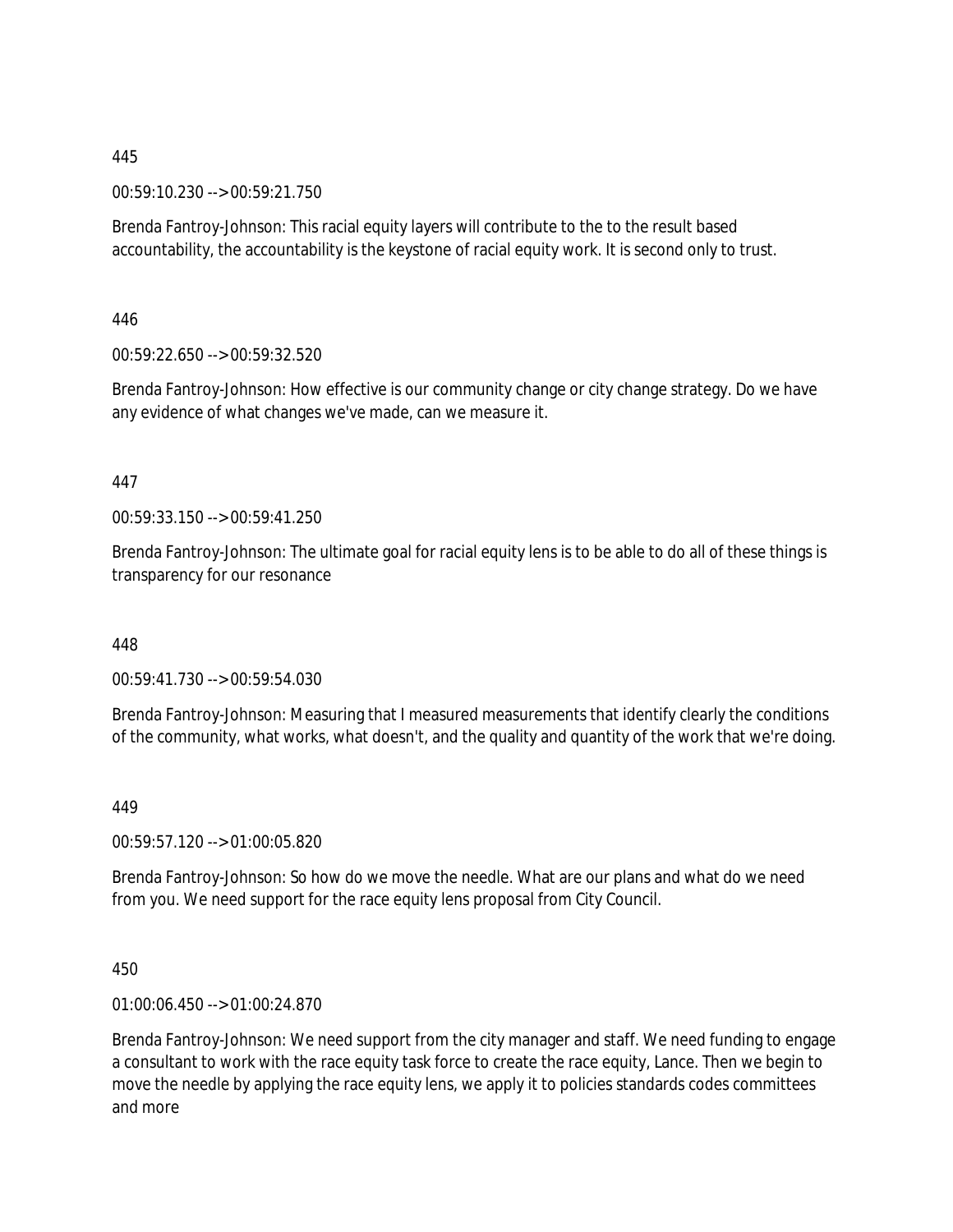01:00:27.330 --> 01:00:28.320

Brenda Fantroy-Johnson: And then conclusion.

452

01:00:29.670 --> 01:00:33.060

Brenda Fantroy-Johnson: I just want to emphasize the importance of the work that we are doing

453

01:00:34.080 --> 01:00:44.850

Brenda Fantroy-Johnson: The current climate of racial inequality in the terror that people of color are facing every day in our country underscores the urgent need for this work.

454

01:00:45.720 --> 01:00:51.750

Brenda Fantroy-Johnson: I would implore the city to continue putting their support in money for the proposals we have formally brought forth

455

01:00:52.470 --> 01:01:11.490

Brenda Fantroy-Johnson: I would also include the city to help the race equity task force to be a standing committee to help apply equity to emerging prod projects budget and funding decisions when looking at these issues. We want to make sure that we, we, as a local government are working for all of our residents.

456

01:01:15.060 --> 01:01:17.220

Brenda Fantroy-Johnson: That's my presentation.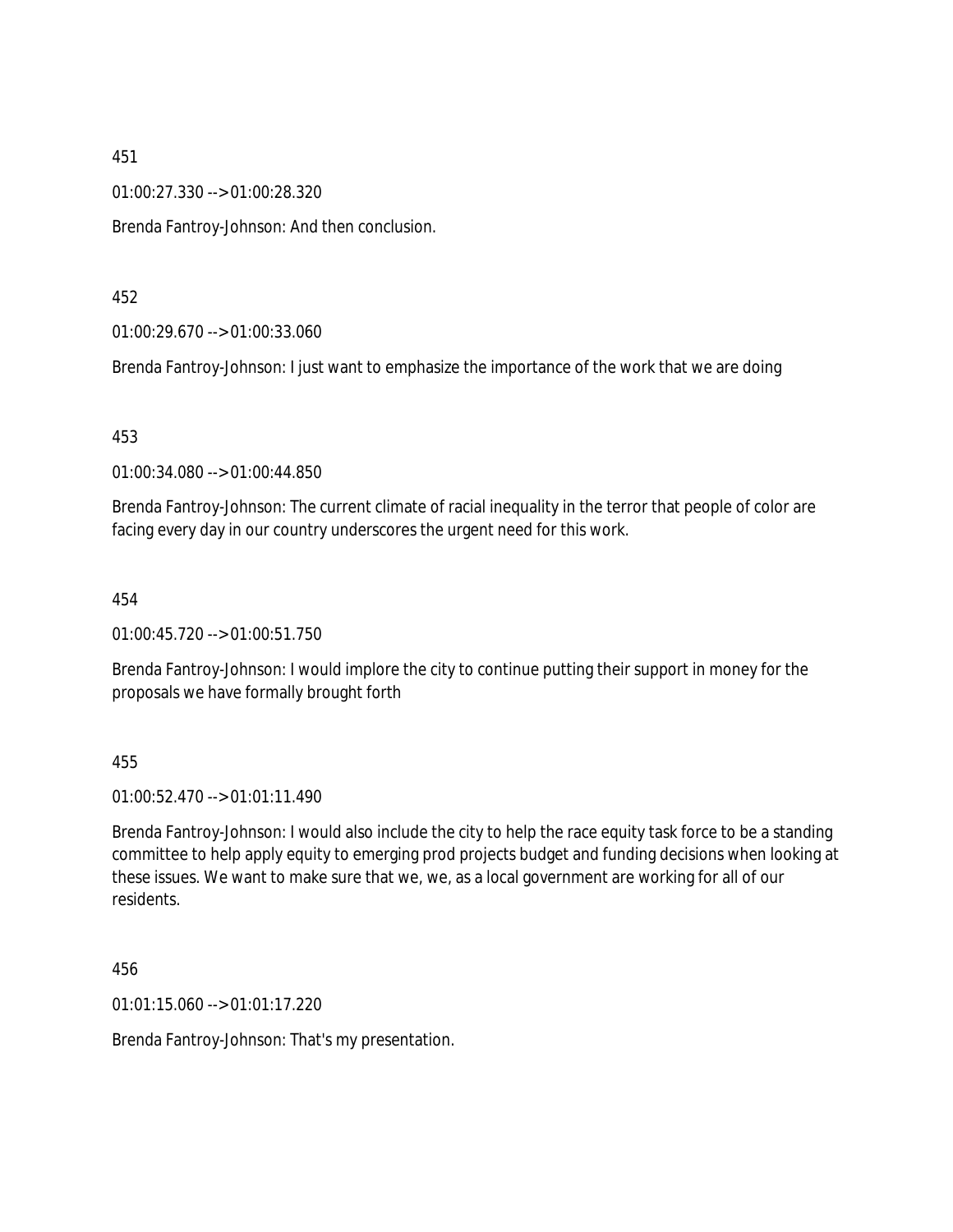01:01:20.100 --> 01:01:26.190

Leslie Schneider: Brenda. Thank you so much. And just, I want to say I have a little bit of

458

01:01:27.330 --> 01:01:37.710

Leslie Schneider: visibility into the amount of work that's gone into this behind the scenes. And I just, I agree with you. This is really, really important work and I appreciate all the time that's gone into it.

459

01:01:38.730 --> 01:01:40.530

Leslie Schneider: Um, so

### 460

01:01:41.850 --> 01:01:48.540

Leslie Schneider: What what is next on on this. So do you. There is a proposal to create the

#### 461

01:01:49.980 --> 01:01:50.760

Brenda Fantroy-Johnson: I believe that

462

01:01:51.060 --> 01:01:52.050

Leslie Schneider: Standing Committee.

### 463

01:01:52.500 --> 01:01:57.510

Brenda Fantroy-Johnson: I think Russia is going to make a couple of recommended motions. Okay.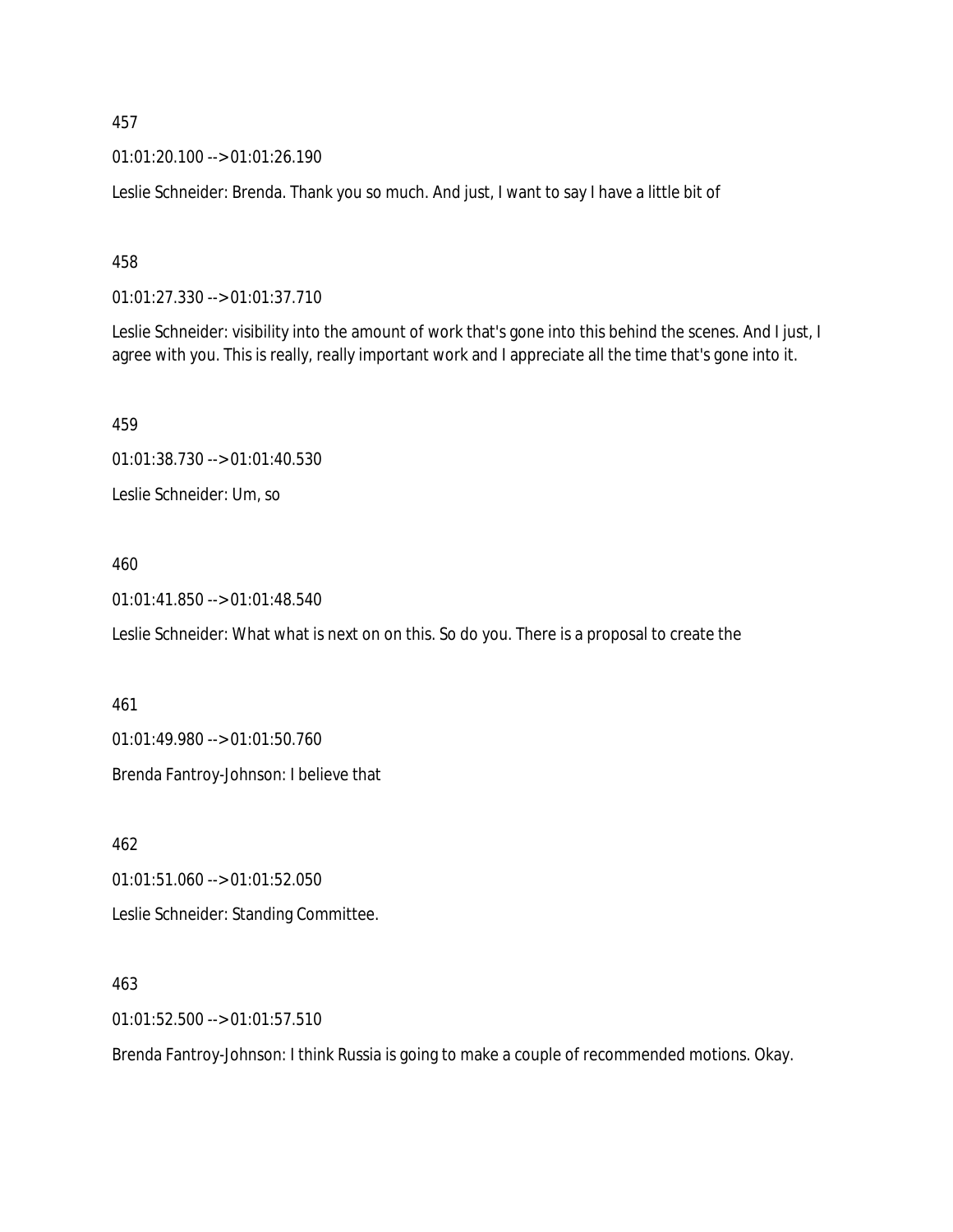01:02:01.980 --> 01:02:02.310 So,

465

01:02:04.140 --> 01:02:04.740 Leslie Schneider: Um,

466

01:02:04.830 --> 01:02:05.190

Rasham Nassar: You know,

467

01:02:05.580 --> 01:02:06.240

Rasham Nassar: We have

468

01:02:06.840 --> 01:02:12.150

Leslie Schneider: Got your hand. I'm sorry, just for a second, Russia, Deputy Mayor deets. You've got your hand up.

469

01:02:14.010 --> 01:02:22.110

Joe Deets: I'll tell you if I have some things to say. But if COUNCILMEMBER nisar wants to go ahead and make the motion. So I'll go ahead

470

01:02:25.020 --> 01:02:32.790

Rasham Nassar: Thank you, Deputy Mayor deeds and I apologize for speaking out of turn and I'm happy to have more Council dialogue. I think that's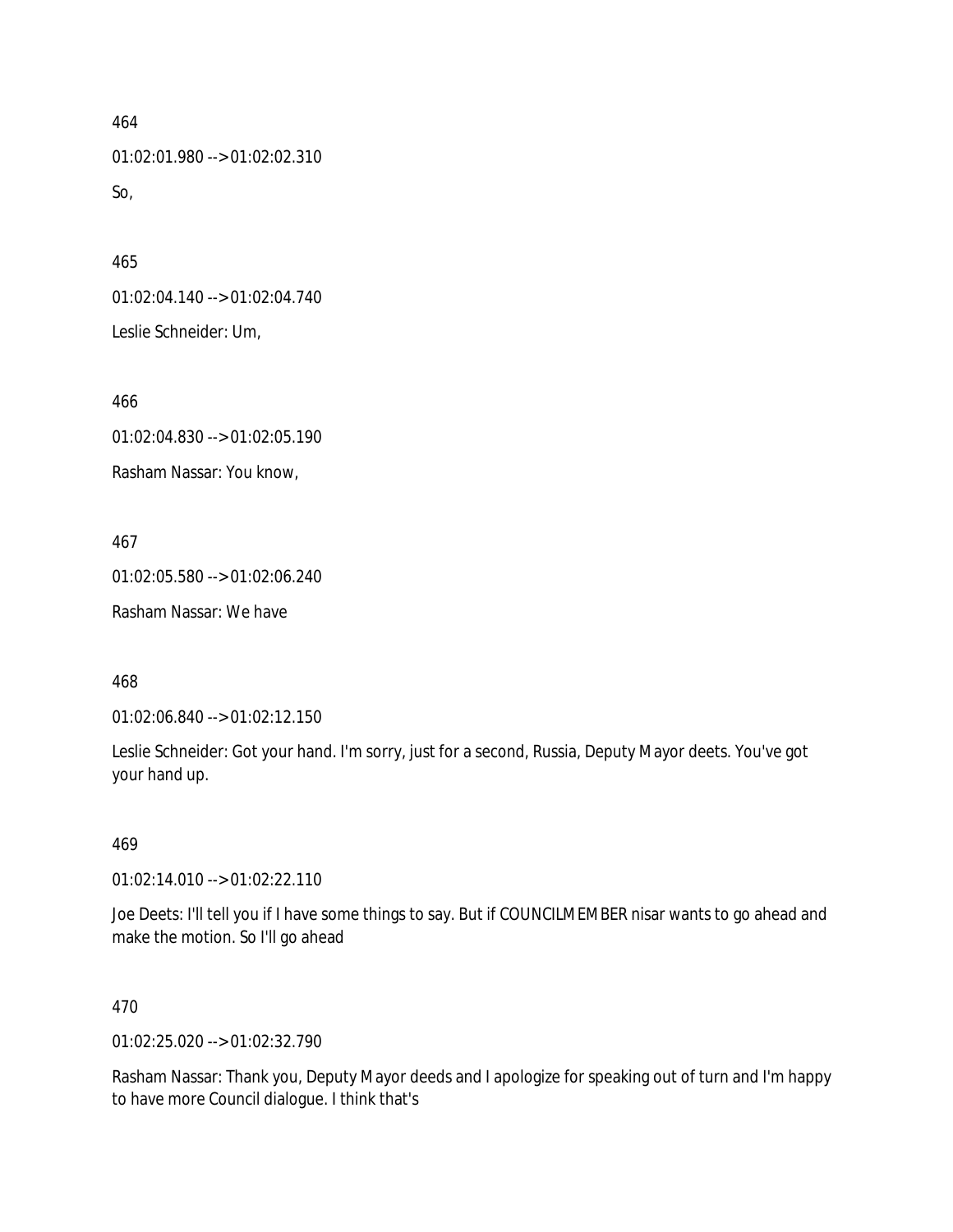01:02:33.420 --> 01:02:41.550

Rasham Nassar: Important, we should allow that for the time being, the motions are in the packet. So I'm happy to make them or will defer to another council member if

472

01:02:42.030 --> 01:02:52.860

Rasham Nassar: Someone else would like to put those motions on the floor. I'd also would like to allow other members of the task force that are with us in the room tonight, an opportunity to speak to supplement

# 473

01:02:54.210 --> 01:02:58.860

Rasham Nassar: Recently task force member Fauntleroy Johnson's very eloquent and articulate

474

01:02:59.220 --> 01:02:59.580 Hello.

475

01:03:00.930 --> 01:03:02.970

Rasham Nassar: If, if they if they would like. So I

# 476

01:03:03.150 --> 01:03:09.270

Rasham Nassar: Make sure I want to make sure that we don't skip over allowing an opportunity for all Task Force Members to speak. Since are present in the room with us.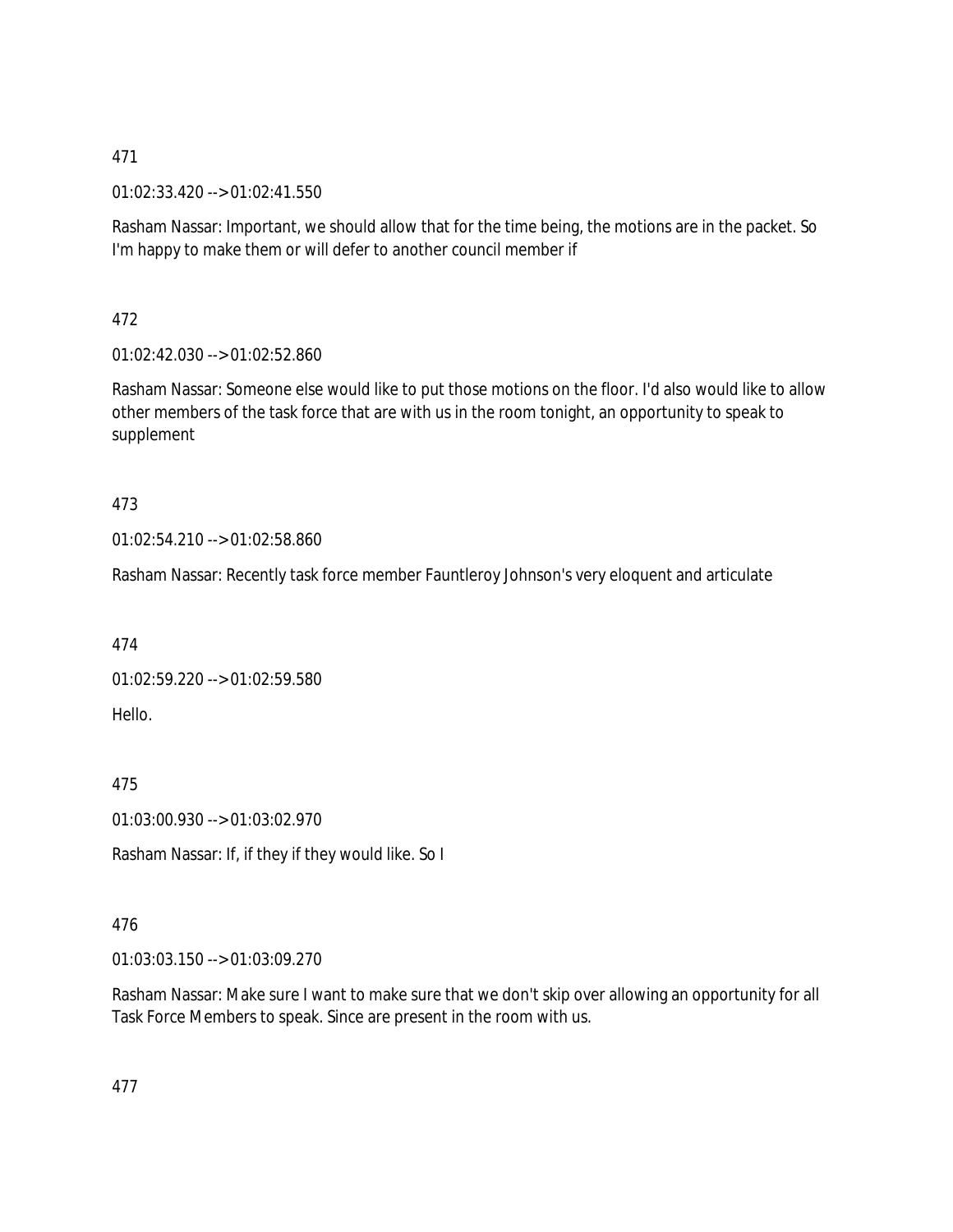01:03:12.780 --> 01:03:18.060

Leslie Schneider: I think that's great. Um, how about if we do that now. And then we can come back to Council Council discussion.

478

01:03:23.310 --> 01:03:26.820

Leslie Schneider: I'm losing my panel. My attendees list here.

479

01:03:28.230 --> 01:03:29.460

Leslie Schneider: I'm sorry panelists.

480

01:03:31.140 --> 01:03:39.540

Leslie Schneider: So raise equity Task Force members if you have, if you would like to jump in if you raise your hand or

481

01:03:40.620 --> 01:03:42.840

Leslie Schneider: Wave or something. I can call on you.

482

01:03:46.410 --> 01:03:47.970

Leslie Schneider: Peggy Erickson.

483

01:03:51.090 --> 01:03:54.450

Leslie Schneider: I can't hear you right now. I don't see that you're muted.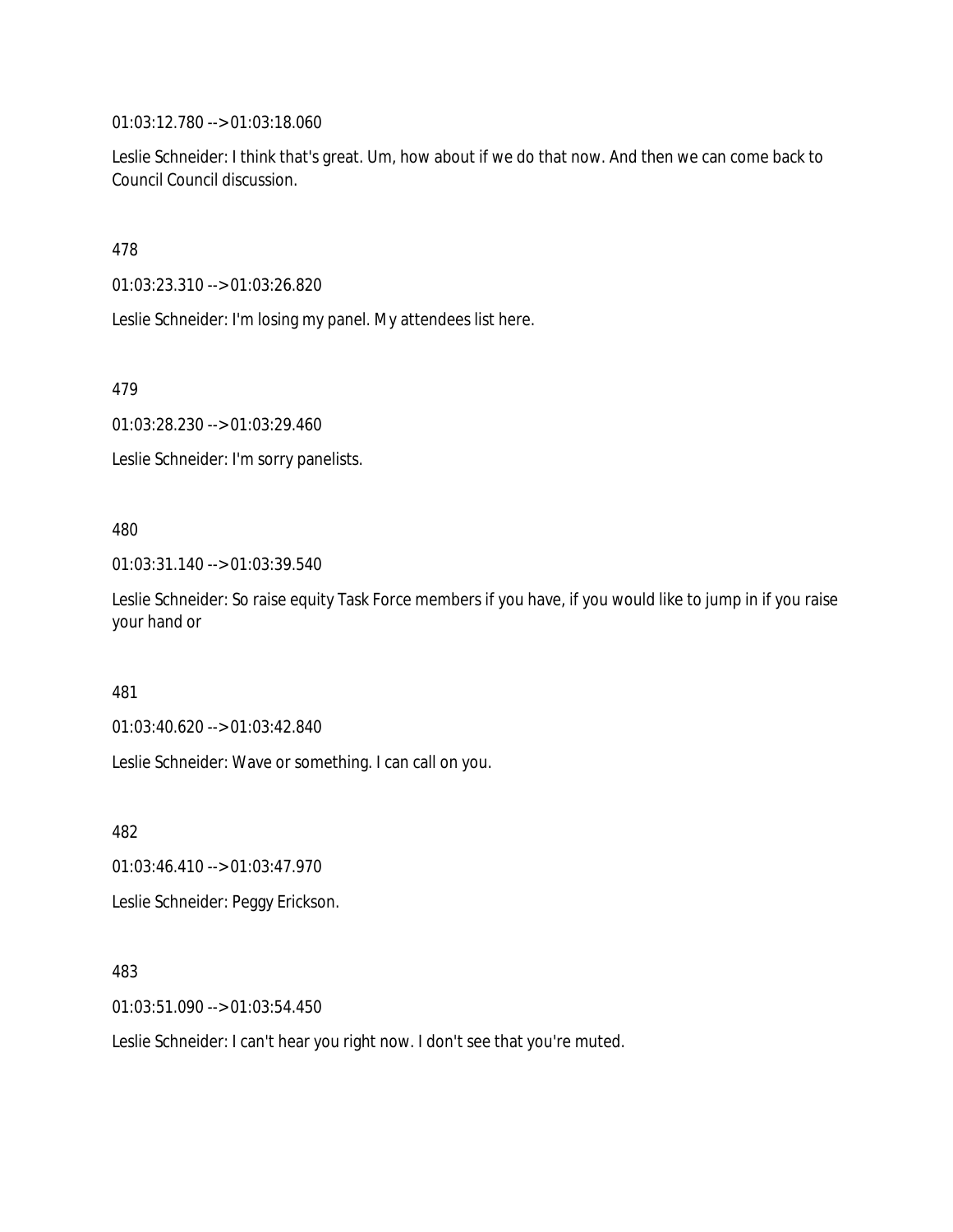01:03:57.210 --> 01:04:00.690

Leslie Schneider: Okay, well, we'll move on to someone else. How about Susan Walmart.

485

01:04:03.090 --> 01:04:11.850

Susan Wilmot: Hi I'm su su well I can call me see. Oh, I just wanted to say that in the past as events come up came up

486

01:04:13.470 --> 01:04:24.810

Susan Wilmot: In within our community we address the event as it happened. And it's happened in the past, and we've addressed it as it happened. And then it's kind of been pushed back and racism has been added back down.

487

01:04:25.230 --> 01:04:40.230

Susan Wilmot: This right here gives us the opportunity to put a structure in place that we can address things as they come that we can we can buffer our system, we can create equity right here in our community. So I urge you to support our proposals. Thank you.

488

01:04:41.520 --> 01:04:43.410

Leslie Schneider: Thank you very much. Soon I appreciate it.

489

01:04:46.980 --> 01:04:47.550

Leslie Schneider: I'm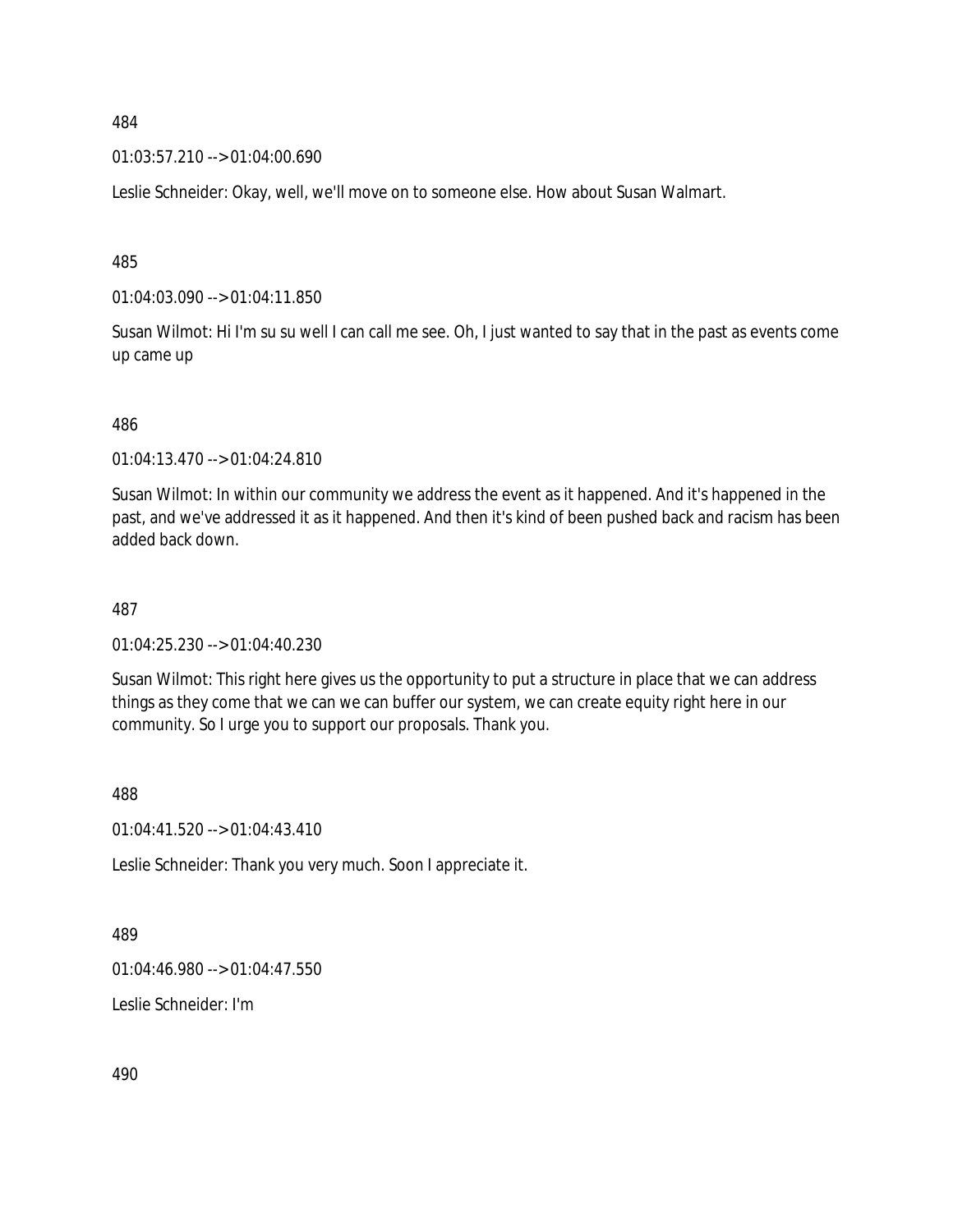01:04:49.350 --> 01:04:54.360

Leslie Schneider: Peggy, did you want to try again. Or are you passing. No. Okay.

491

01:04:55.500 --> 01:05:01.650

Leslie Schneider: All right, I'm going to come back to Deputy Mayor deeds and if there are other members of the task force that would like to

492

01:05:02.310 --> 01:05:05.310

Leslie Schneider: Raise your hand and moving forward be fine.

493

01:05:07.980 --> 01:05:16.110

Joe Deets: Turn Okay. Great. Hey, great to see you. Brenda James think Savannah. Is there somewhere. Peggy, Susan.

494

01:05:18.840 --> 01:05:26.520

Joe Deets: God, am I missing somebody. Anyway, good to see you all. Thank you for coming. Really like the presentation. I like the materials. I think this is wonderful.

495

01:05:28.410 --> 01:05:35.430

Joe Deets: I'll let someone else make the motions and then we'll vote but but I just wanted to just say a few things I I did have the honor of

496

01:05:35.820 --> 01:05:46.920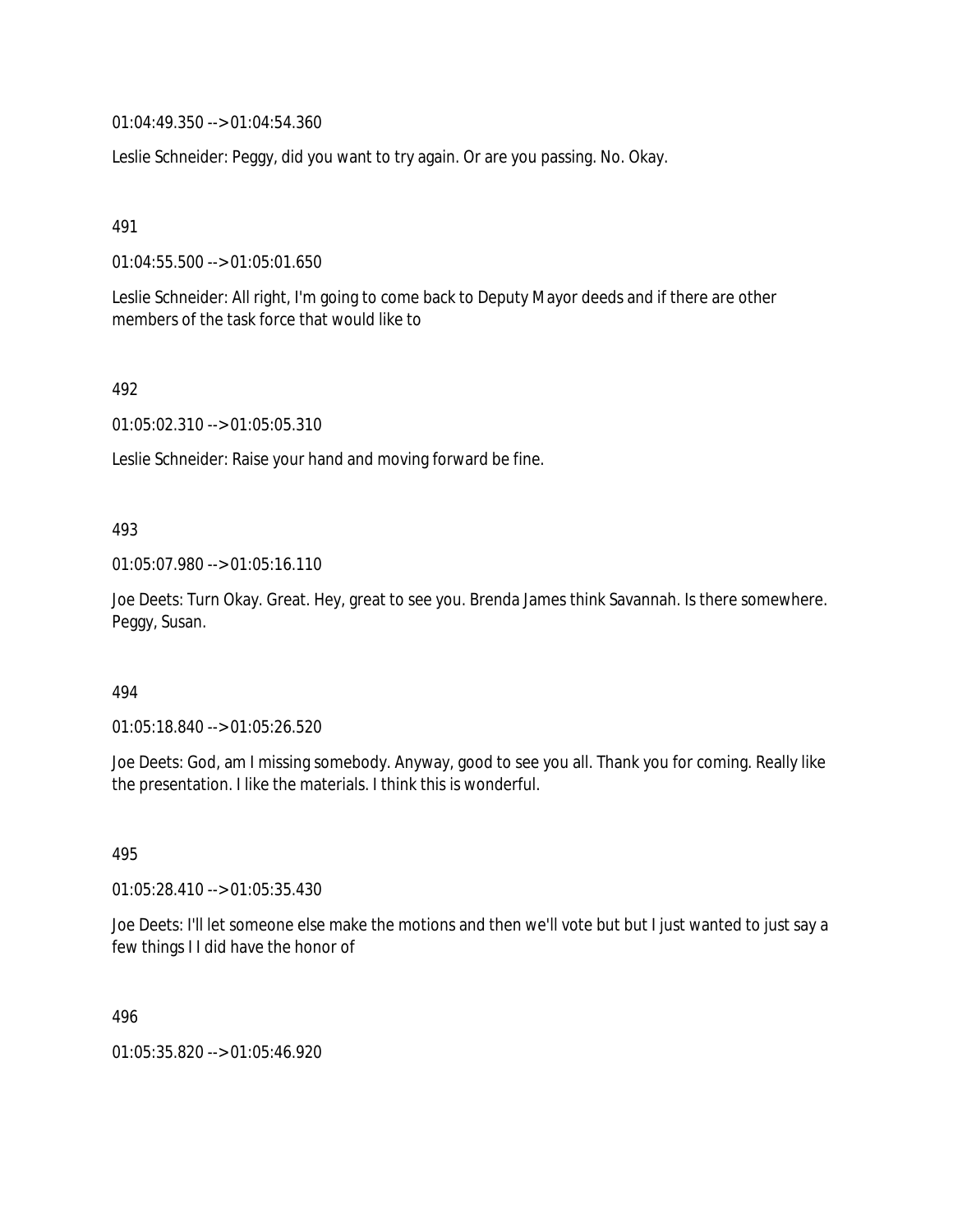Joe Deets: Being a council liaison for a year and a half, and it really was an honor and I learned so very much. Um, let me just say, I think we need a full frontal assault on

497

01:05:47.490 --> 01:05:57.390

Joe Deets: The system that produces an equity and city government is in a position to do that really often where we're talking about building capacity in some

# 498

01:05:57.870 --> 01:06:10.470

Joe Deets: Manner, such as business recovery, for example, or affordable housing. I think there's no better time than to build capacity that has an equity lens. So in the area covered

# 499

01:06:11.160 --> 01:06:26.880

Joe Deets: economic disaster health disaster education disaster, you name it. We're going to be rebuilding capacity. Let's rebuild that capacity with equity. So I'm actually curious. I have some thoughts have some strong institutional changes.

500

01:06:28.380 --> 01:06:35.670

Joe Deets: And I just be kind of curious what what the task force or now. Will we call them the advisory committee when we pass this

501

01:06:35.970 --> 01:06:55.590

Joe Deets: Are thinking, but I would certainly consider affordable housing as as a major issue. I would also consider I'll just say Internet access as a very strong equity issue here, particularly with education, particularly with small businesses, but I just curious sort of an open question to

502

01:06:57.030 --> 01:07:05.760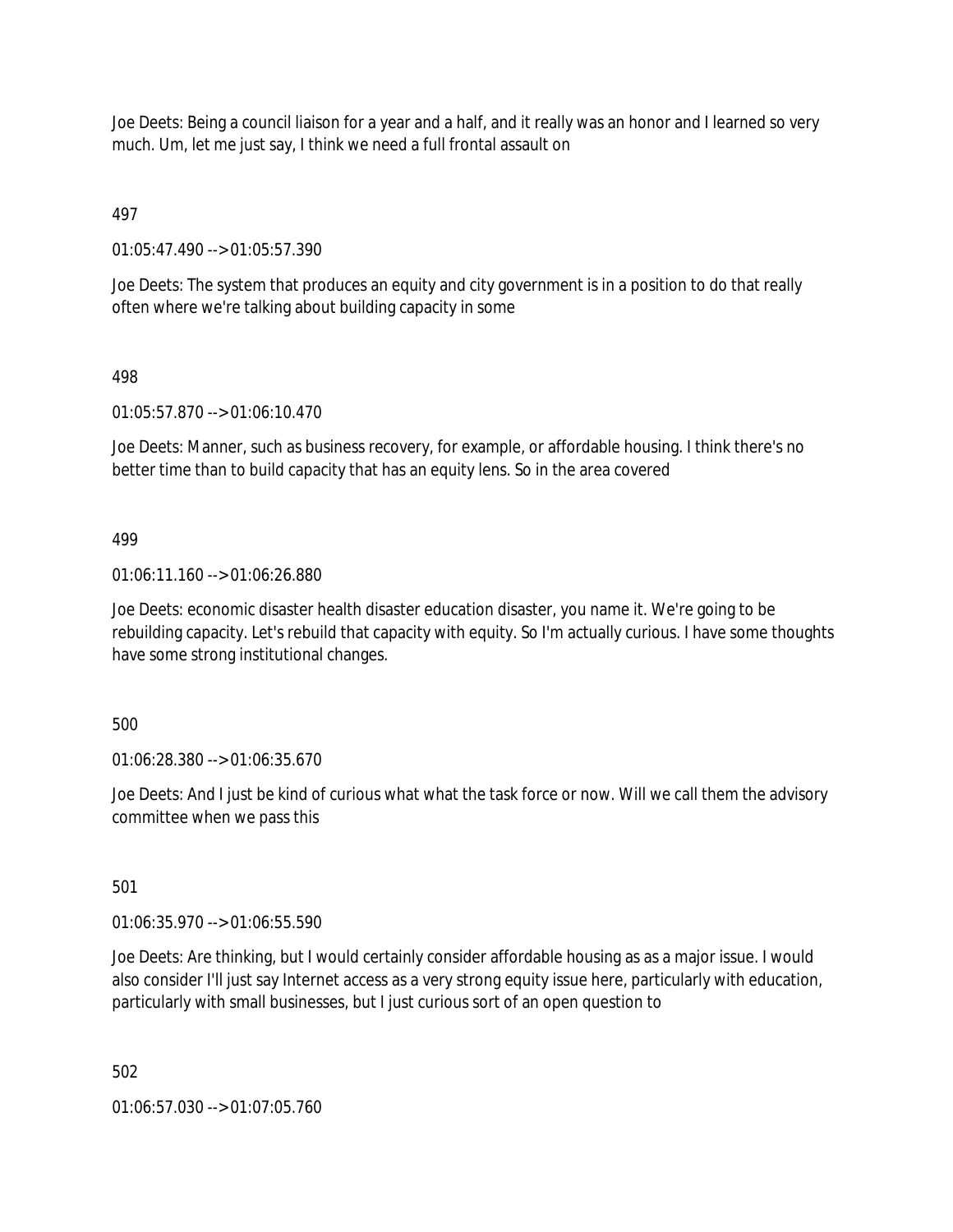Joe Deets: I'll say for the time being. Task Force members their thoughts on this as well as colleagues, so I'm just invite comments.

# 503

01:07:07.530 --> 01:07:16.830

Leslie Schneider: Great, thank you. Deputy Mayor Savannah, you're on the phone and you might not have the ability to raise your hand. I do you would you like to

# 504

01:07:18.660 --> 01:07:20.220

Leslie Schneider: Enter in with some comments.

505

01:07:26.400 --> 01:07:30.030

Leslie Schneider: Okay, so I'm going to move on to COUNCILMEMBER car.

506

01:07:31.740 --> 01:07:40.590

Christy Carr: AT THE THANK YOU MAYOR. I just want to thank the members of the task force, it seems like an incredible amount of work and I appreciate that the emotions.

507

01:07:40.590 --> 01:07:40.920

James Friday: That

508

01:07:41.220 --> 01:07:51.810

Christy Carr: Have come forward and the information that you presented tonight are really clear and really helps the Council move forward with specific action. So I appreciate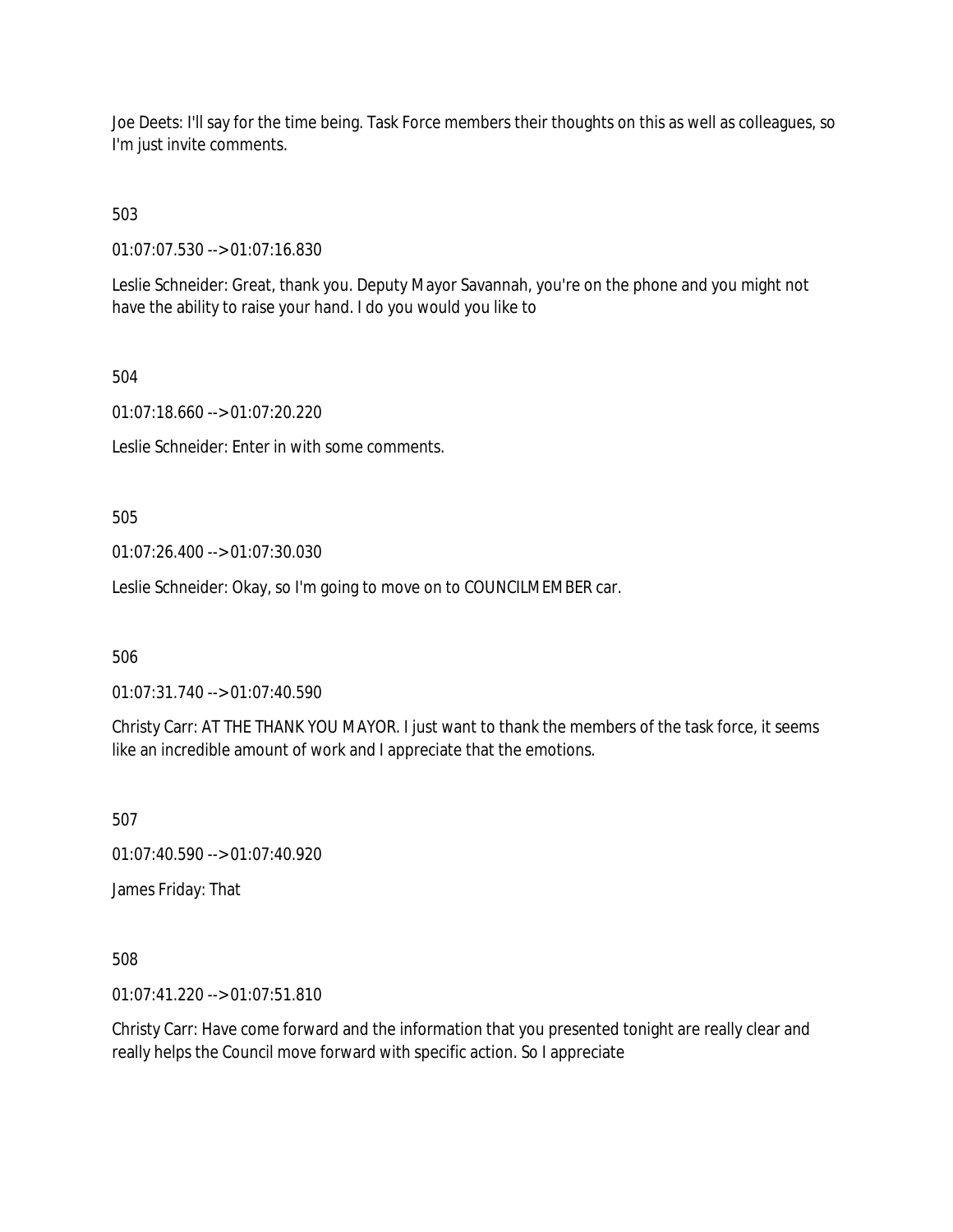01:07:53.760 --> 01:07:55.020 Christy Carr: That work.

510

01:07:56.430 --> 01:07:57.330

Christy Carr: So thanks.

511

01:07:59.310 --> 01:08:02.040

Leslie Schneider: Great, thank you. Councilmember hi tablas

# 512

01:08:03.240 --> 01:08:10.770

Kirsten Hytopoulos: Want to echo make my colleague, some appreciation work and the clear direction and I'm looking forward to wholeheartedly supporting as well.

## 513

01:08:11.100 --> 01:08:17.880

Kirsten Hytopoulos: Also I want to echo what Joe just brought up, which is that I agree that our, our work in affordable housing is going to be a critical partner.

514

01:08:18.240 --> 01:08:33.390

Kirsten Hytopoulos: Partnership work as well with this work, and I hope that we're going to be really focusing on that I think we are with the subcommittee work and other work that we're doing, but I very much look forward to voting for the motions that we're about to be considering. Thank you.

515

01:08:36.630 --> 01:08:39.630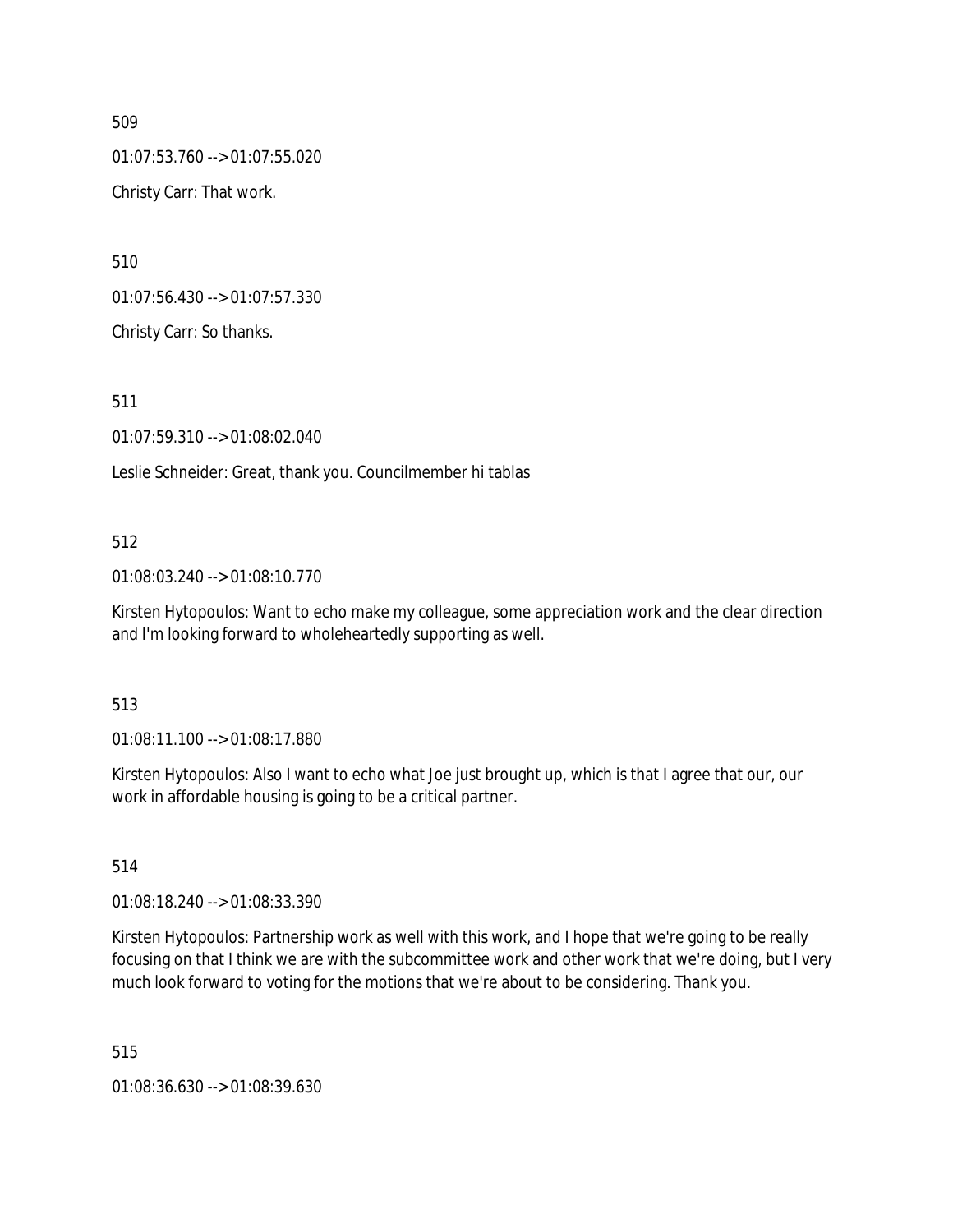Leslie Schneider: All right, and COUNCILMEMBER nisar

516

01:08:41.370 --> 01:08:51.390

Rasham Nassar: Yeah, Chair Friday I heard your voice. I'm not. I wanted to make sure that you are presented with an opportunity to speak. If you would like

517

01:08:55.230 --> 01:08:56.940 James Friday: Okay. Everyone hear me.

518

01:08:57.660 --> 01:09:00.480

James Friday: Yes. Okay, I just wanted to let

519

01:09:00.960 --> 01:09:11.310

James Friday: The Council knows that this race take multi task forces working hard for almost three years to try to keep it goes to the city said that they want to

520

01:09:11.940 --> 01:09:26.790

James Friday: Enact within our city protected all US citizens people right well as citizens and we're doing that. And these motions that we presented are the best ad is we've come up with, and they are solid

521

01:09:27.930 --> 01:09:45.840

James Friday: Brenda's presentation and all the rest of the task force. It's a lot of work and I just wanted to understand it. I want to have your support. I mean, I'm what you understand that this is the time is now.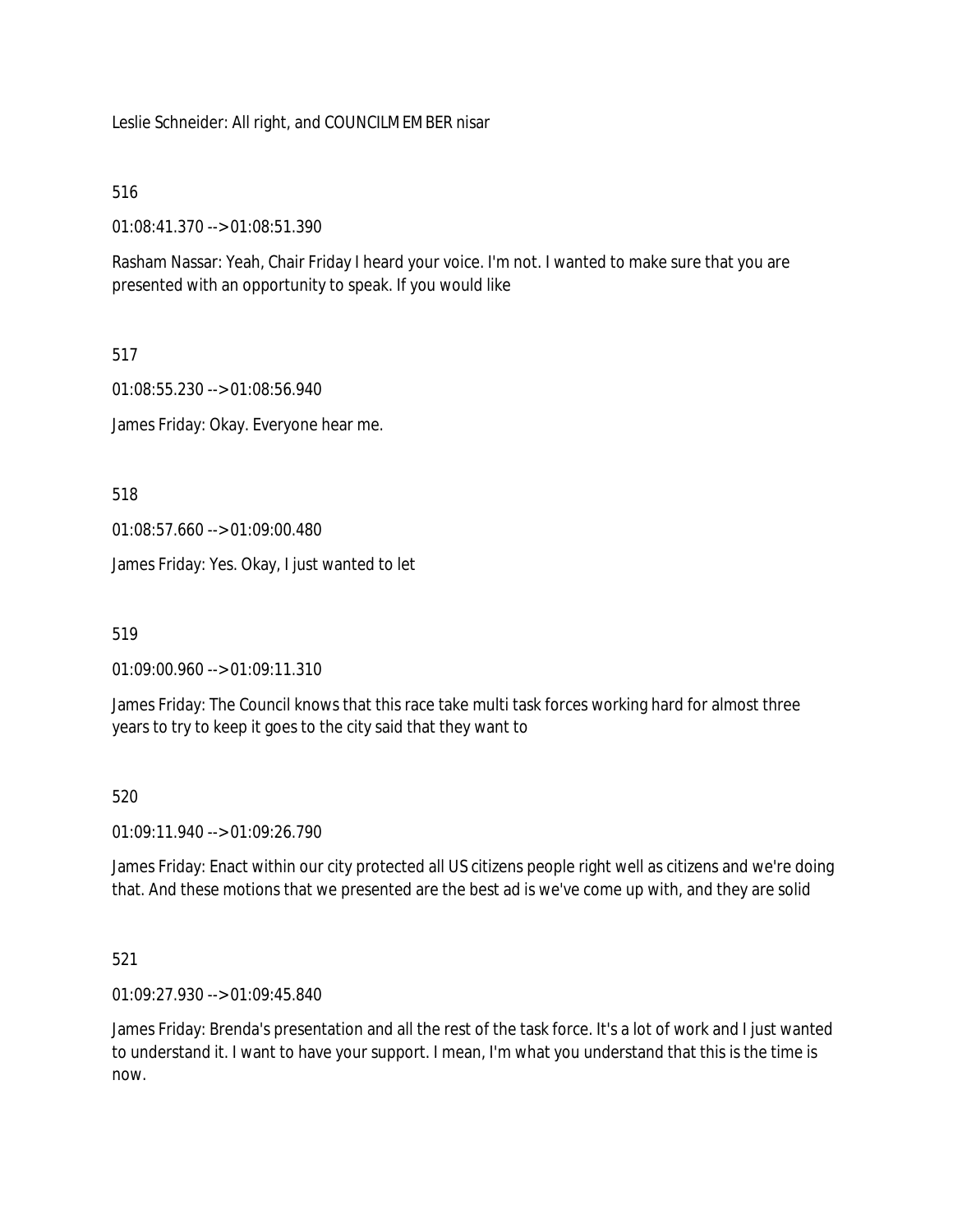01:09:47.010 --> 01:09:49.530

James Friday: Time is it to them all the time is now.

#### 523

01:09:50.790 --> 01:09:54.150

James Friday: With the way things are going in other cities.

524 01:09:55.980 --> 01:09:56.250 James Friday: Miss

#### 525

01:09:58.260 --> 01:10:00.810

James Friday: speak that language very well, but anyway.

526 01:10:02.370 --> 01:10:03.390 James Friday: It's disheartening.

527

01:10:04.680 --> 01:10:09.720

James Friday: And we have an opportunity to make sure the name talent. They don't have to go to that.

528 01:10:11.310 --> 01:10:12.120 James Friday: They're protected.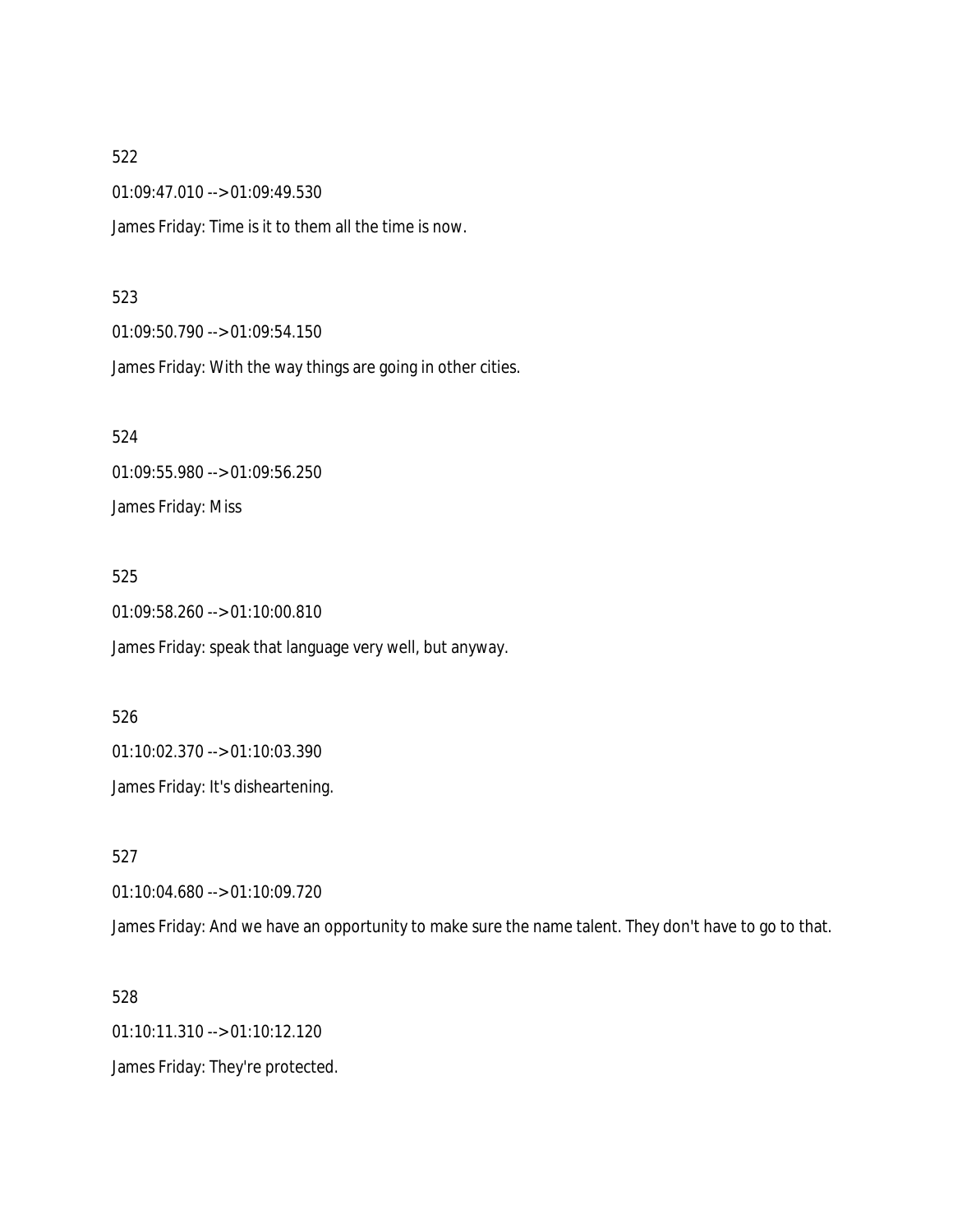01:10:13.560 --> 01:10:21.120

James Friday: And it's really important than know that as a passport Richie. That's what we're, you know, working on your behalf.

530

01:10:22.530 --> 01:10:27.960

James Friday: So requests to make these things happen and I appreciate that.

531

01:10:31.020 --> 01:10:33.330

Leslie Schneider: Thank you very much. James I do appreciate it.

532

01:10:34.920 --> 01:10:37.680

Leslie Schneider: I also one say before I hand this back over

## 533

01:10:37.680 --> 01:10:47.190

Leslie Schneider: To COUNCILMEMBER into sorry that I'm, I'm looking forward to specifically the bullet point number four, with assisting policy and code assessments.

## 534

01:10:47.610 --> 01:10:56.220

Leslie Schneider: In my mind, that is just sort of the critical piece where we need a racial equity lens and I'm just, I'm really looking forward to the partnership with

535

01:10:58.140 --> 01:11:07.650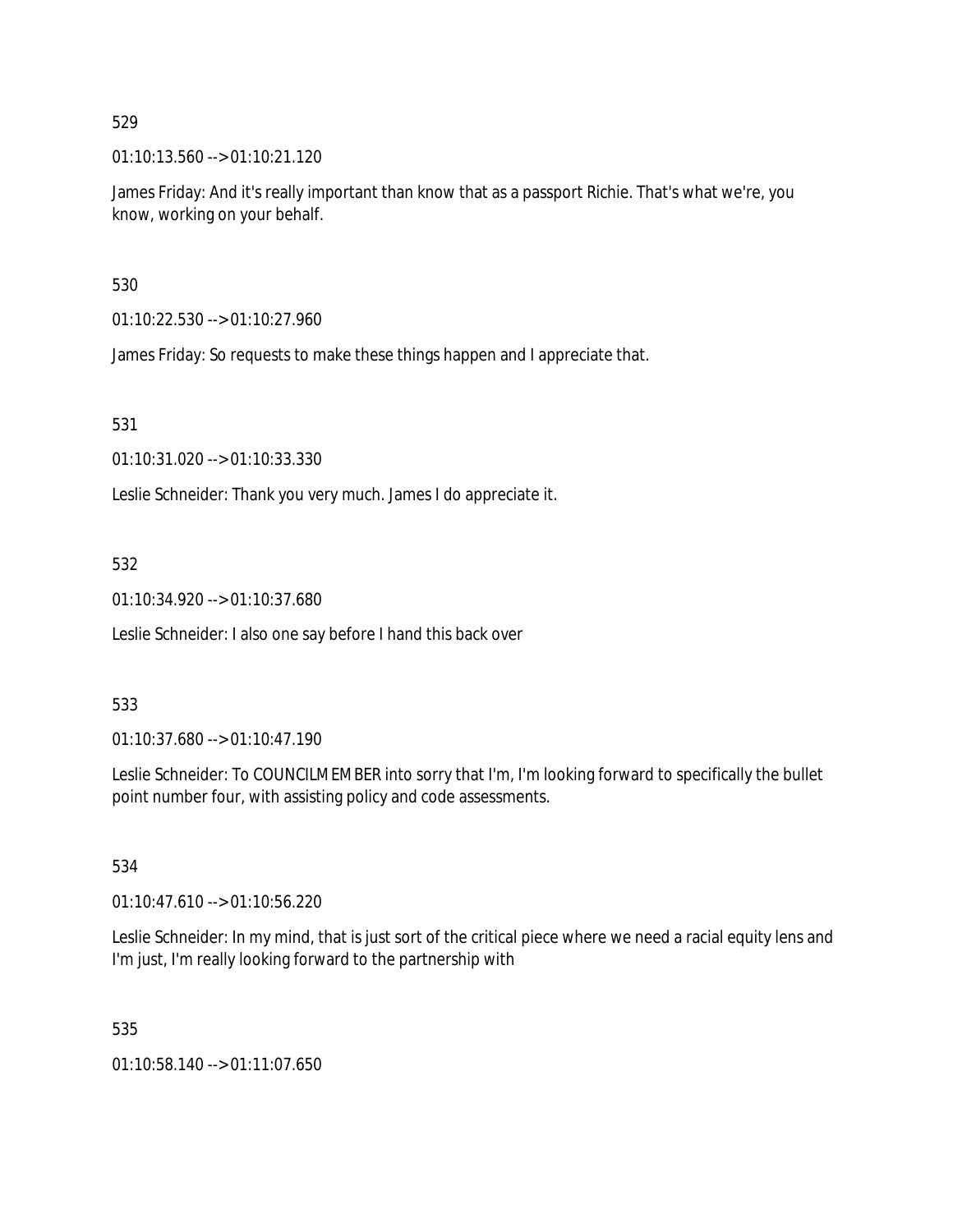Leslie Schneider: With the standing committee that I'm, I'm assuming is going to be happening here, sometime soon. With that, I'm going to hand it back over to cancel ever nisar

536

01:11:09.960 --> 01:11:29.340

Rasham Nassar: Yeah. And before I make no apologies. I'm Task Force members Savannah was removed from the room. She just called to inform me that she's in the attendees function again Melanie, is it possible for you to pull her back into the panelists room.

537

01:11:30.870 --> 01:11:32.220

Rasham Nassar: 947 number

538

01:11:33.510 --> 01:11:34.740

Rasham Nassar: She would like to finish. Yes.

539

01:11:35.400 --> 01:11:37.320

12069478768: Great Savannah. Hello. Go ahead.

540

01:11:37.680 --> 01:11:38.280

12069478768: Can you hear me.

## 541

01:11:39.330 --> 01:11:49.920

12069478768: Yes, go ahead. Hi, thank you. Sorry, I am in. I am in the woods in that like crescent camping so sorry about all the ins and outs there.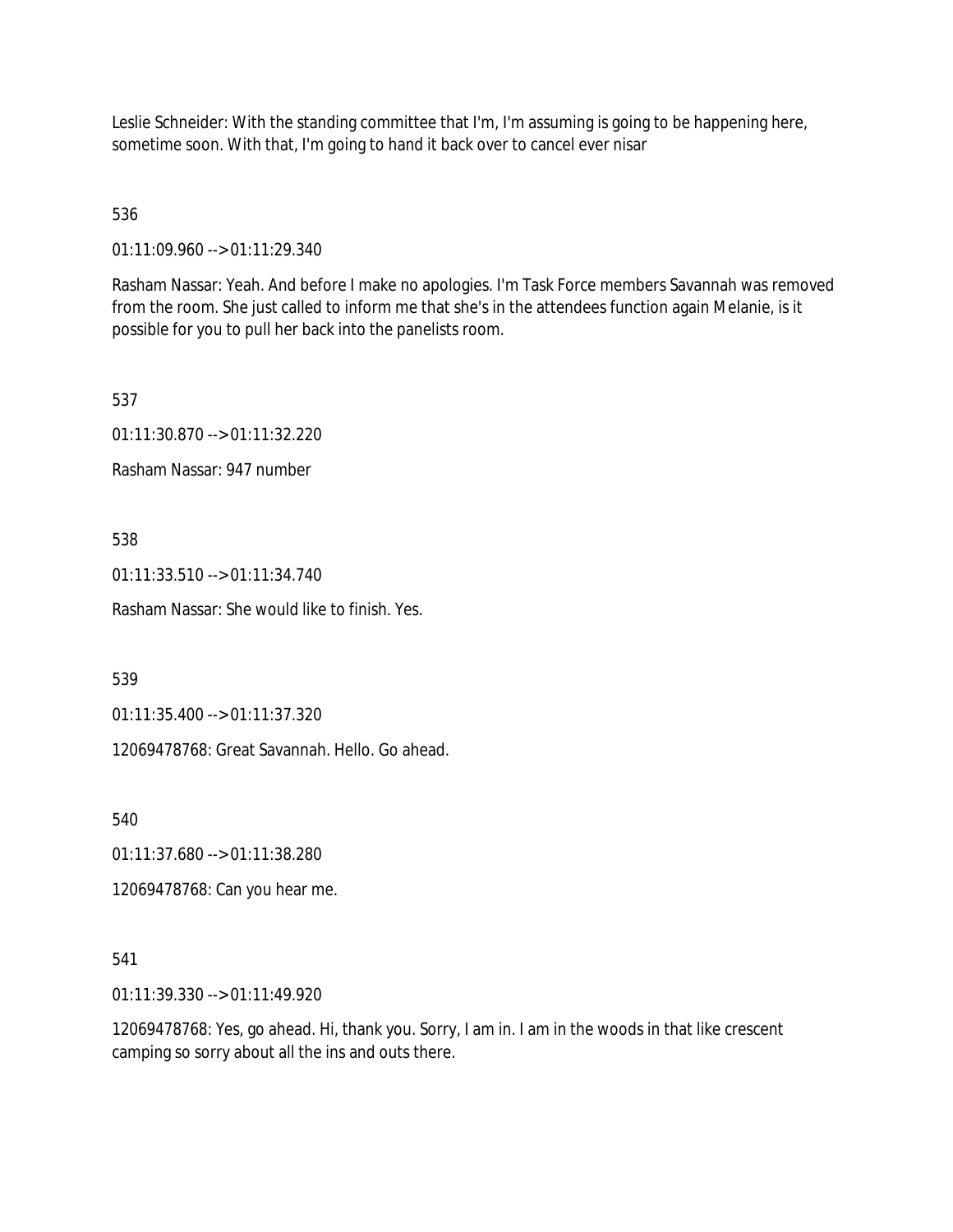01:11:50.520 --> 01:12:10.920

12069478768: I just wanted to kind of reiterate what James said you know it's been a long process for us. And I think that finally we seem to be getting some traction. We've had a big with in vacation and trust has been a really big one. And I wanted to reiterate that because

543

01:12:12.060 --> 01:12:19.350

12069478768: We put a lot of trust in the city council and we are hoping that we can continue building that trust as we move forward.

544

01:12:20.850 --> 01:12:26.010

12069478768: This is something important to me as a person of color who lives on the island. I grew up here.

545

01:12:27.240 --> 01:12:38.910

12069478768: This is something I would love to share with my children someday. So this standing committee and the equity lens are super important going forward. And that is all I wanted to say.

546

01:12:40.380 --> 01:12:42.750

Leslie Schneider: Thank you very much. Sit down. I really appreciate that.

# 547

01:12:44.700 --> 01:12:47.460

Leslie Schneider: All right. Councilmember in the fire.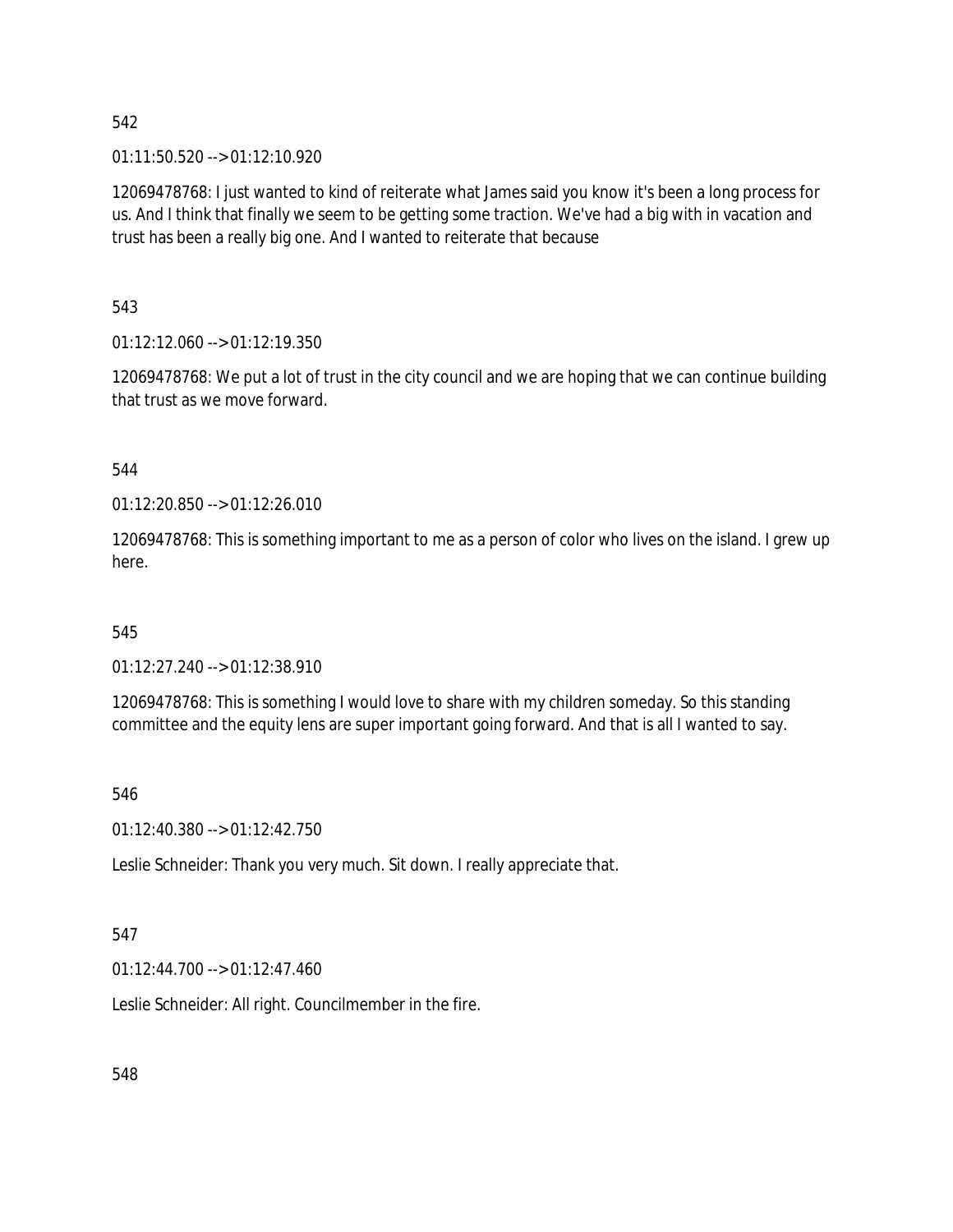01:12:51.270 --> 01:12:51.600

Yeah.

549

01:12:52.650 --> 01:12:53.220

Rasham Nassar: Brenda. Go ahead.

550

01:12:55.140 --> 01:13:00.090

Brenda Fantroy-Johnson: I just wanted to reiterate the importance of the welcome side, you know, that was

## 551

01:13:00.780 --> 01:13:08.820

Brenda Fantroy-Johnson: Something that we started back, like I said in April and the whole idea is that when people enter the island, whether they're coming

552

01:13:09.270 --> 01:13:17.880

Brenda Fantroy-Johnson: On the ferry or coming across the bridge that they can see a sign that says Welcome, and who we welcome so that they know automatically

553

01:13:18.270 --> 01:13:23.460

Brenda Fantroy-Johnson: That Bainbridge is inclusive. They don't have to read it in a proclamation are trying to find it on the website.

554

01:13:23.940 --> 01:13:33.900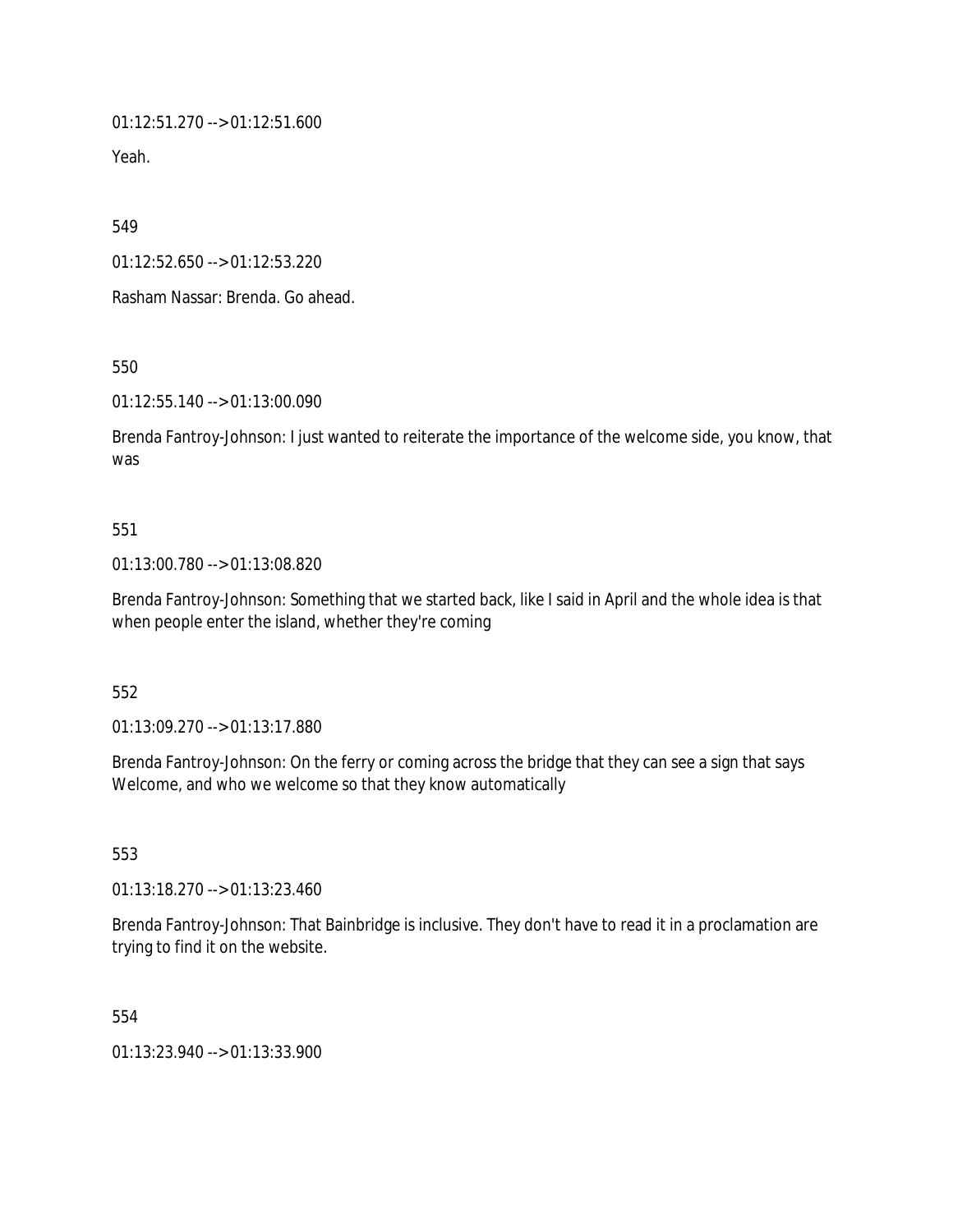Brenda Fantroy-Johnson: I mean it's it for me that's really important. I would have really have loved to seen that when I first stepped on the island. So I just wanted to reiterate how important for us.

555

01:13:36.900 --> 01:13:48.240

Leslie Schneider: And I do believe that is the the first motion is going to be regarding that scientists do council members have any questions on that going in going into the these motions by COUNCILMEMBER nisar

556

01:13:50.880 --> 01:13:51.360

Leslie Schneider: Okay.

557

01:13:52.860 --> 01:13:53.790

Leslie Schneider: COUNCILMEMBER undesired

558

01:13:54.510 --> 01:14:01.260

Rasham Nassar: I moved to approve adding work to develop a proposal for a welcoming community signed to the 2020 work plan for the race equity task force.

559

01:14:02.430 --> 01:14:05.790

Leslie Schneider: All right, I'm Debbie mares Second to that.

560

01:14:07.080 --> 01:14:08.430

Leslie Schneider: Any further discussion.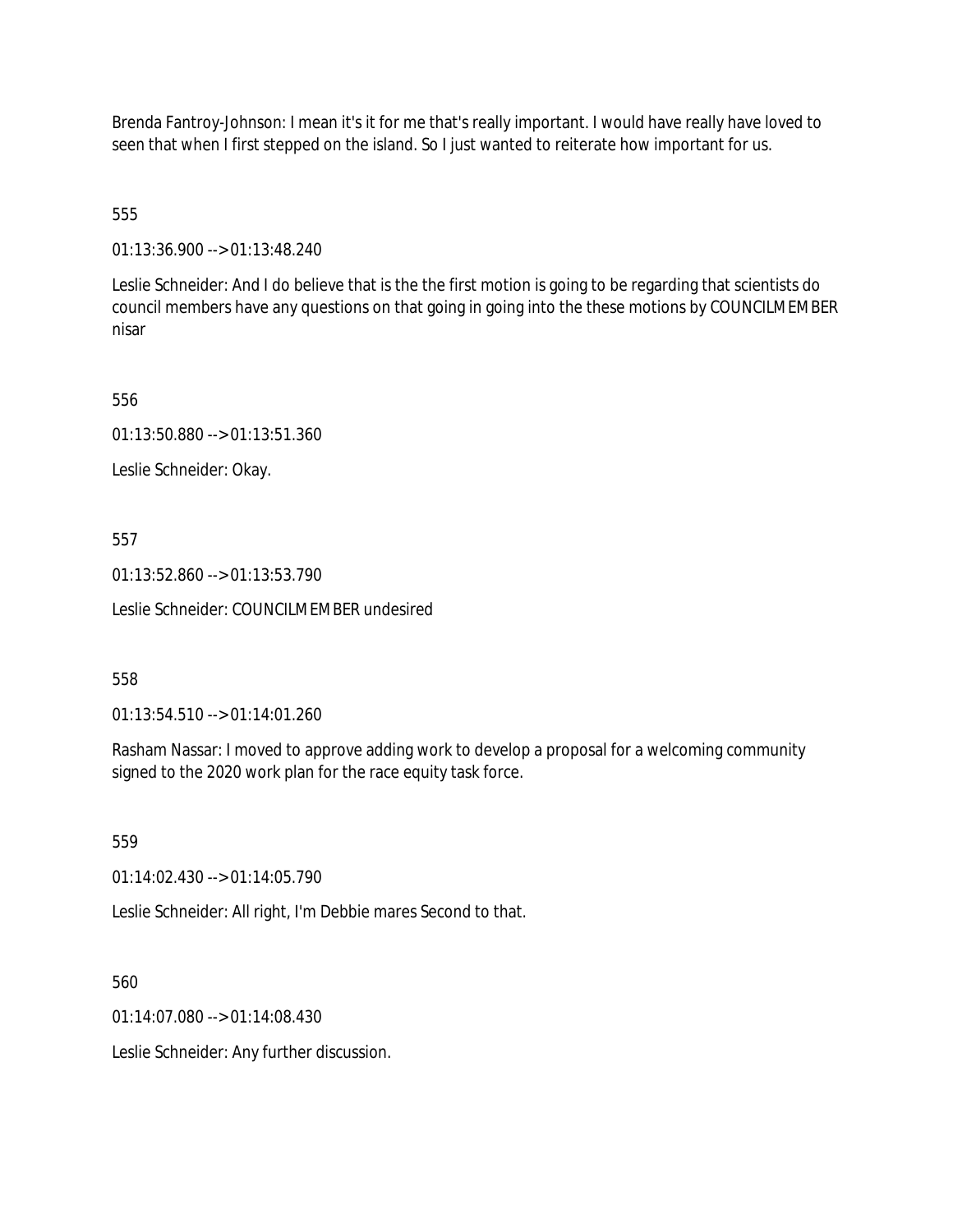01:14:10.440 --> 01:14:12.360 Leslie Schneider: All those in favor please say aye.

01:14:13.830 --> 01:14:14.160 Christy Carr: Aye.

563 01:14:15.360 --> 01:14:16.590 Leslie Schneider: Any opposed.

564 01:14:18.000 --> 01:14:19.590 Leslie Schneider: That passes unanimously.

565

01:14:21.150 --> 01:14:28.890

Rasham Nassar: I moved to approve adding work to develop recommendations related to an equity lens for the city to the 2020 work plan for the race equity task force.

566

01:14:30.480 --> 01:14:32.190

Leslie Schneider: COUNCILMEMBER Pollock seconded that

567

01:14:33.090 --> 01:14:36.900

Leslie Schneider: Any further discussion. All those in favor please say aye.

#### 561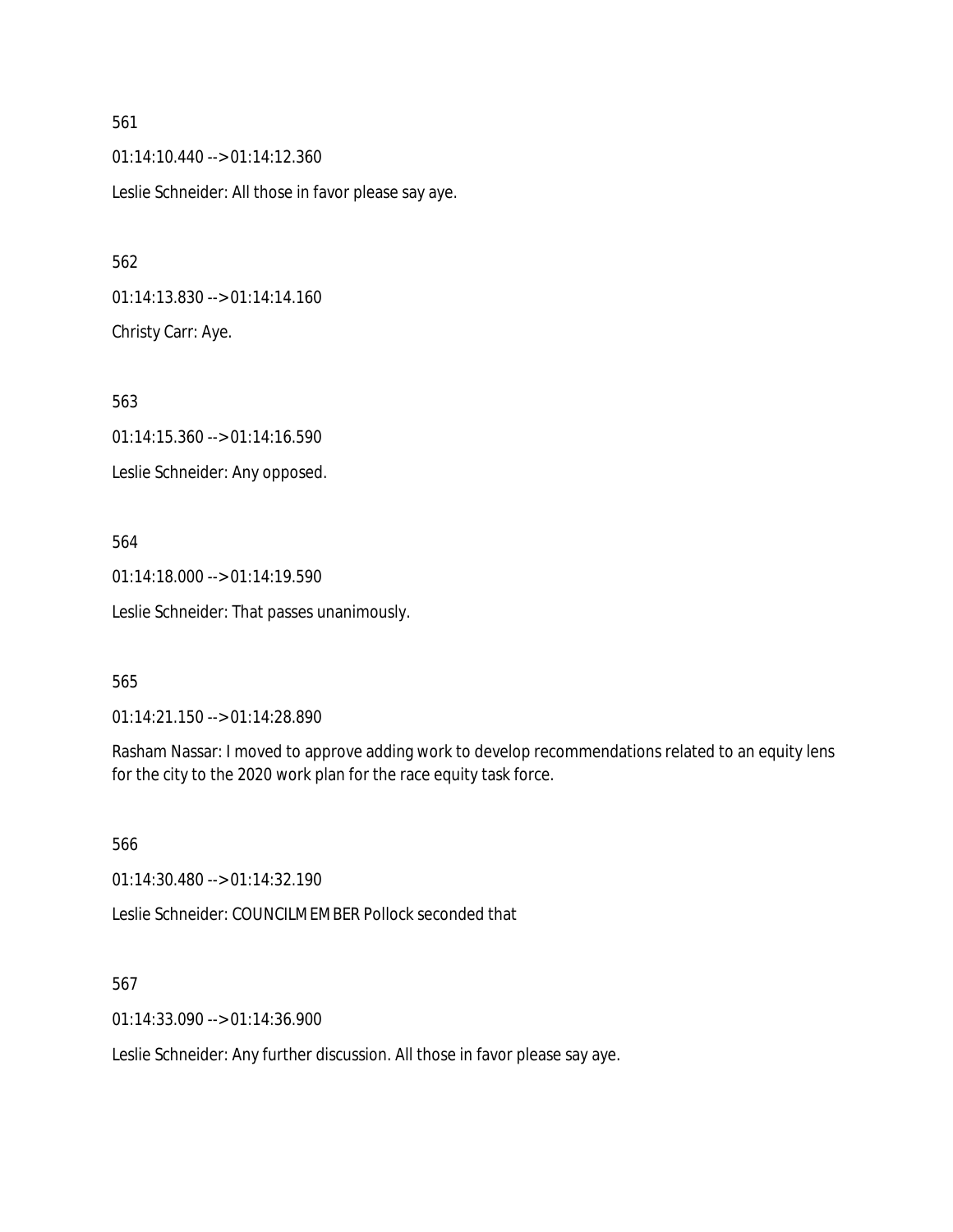01:14:39.690 --> 01:14:42.030

Leslie Schneider: That passes unanimously. Thank you.

569

01:14:44.520 --> 01:14:51.960

Rasham Nassar: I moved to direct the city manager to develop an ordinance to implement the creation of a standing advisory committee related to race and equity for Council consideration.

570

01:14:53.430 --> 01:14:57.030

Leslie Schneider: Deputy Mayor seconds that any further discussion.

571

01:14:58.230 --> 01:15:00.450

Leslie Schneider: All those in favor please say aye.

572

01:15:01.350 --> 01:15:01.740

All right.

573

01:15:03.180 --> 01:15:04.830

Leslie Schneider: And that passes unanimously.

574

01:15:07.080 --> 01:15:07.710

Leslie Schneider: All right.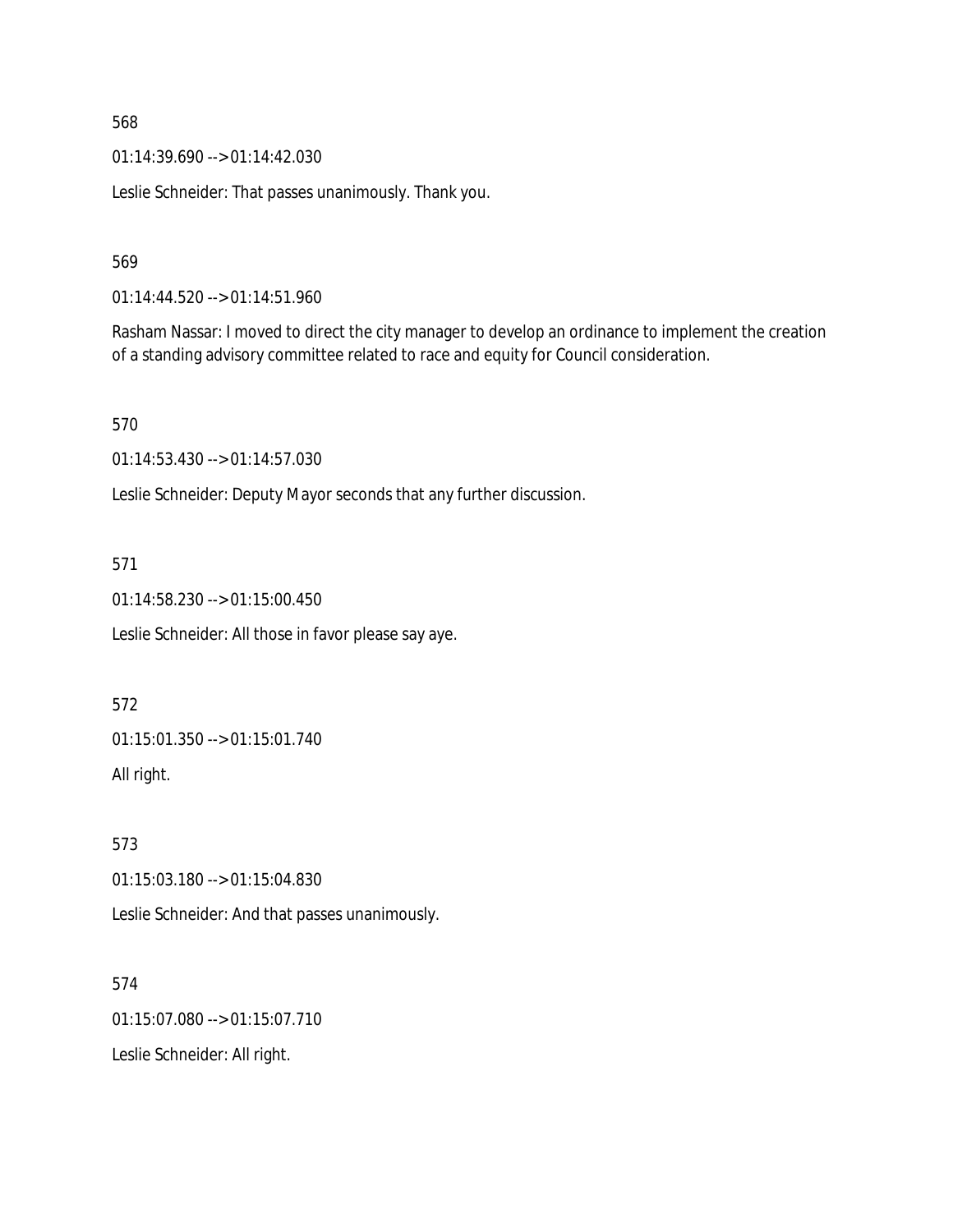01:15:07.740 --> 01:15:22.170

Leslie Schneider: Well, congratulations race equity Task Force for. And again, thank you for the PREP that you gave us for for these items. I know that this has been a journey. And we have another long one in front of us, but

576

01:15:23.400 --> 01:15:28.560

Leslie Schneider: We're, we're setting. We're getting set up for it and I really appreciate it. Um,

577

01:15:29.310 --> 01:15:32.250

Leslie Schneider: Any final words by anyone. Are we ready to move on.

578

01:15:33.600 --> 01:15:35.340

12069478768: I just want to say thank you city.

579

01:15:35.340 --> 01:15:37.650

Brenda Fantroy-Johnson: Council for all your help.

580

01:15:37.740 --> 01:15:39.300

Brenda Fantroy-Johnson: And mission.

581

01:15:39.390 --> 01:15:41.700

Brenda Fantroy-Johnson: And Joe, thanks a lot for all you know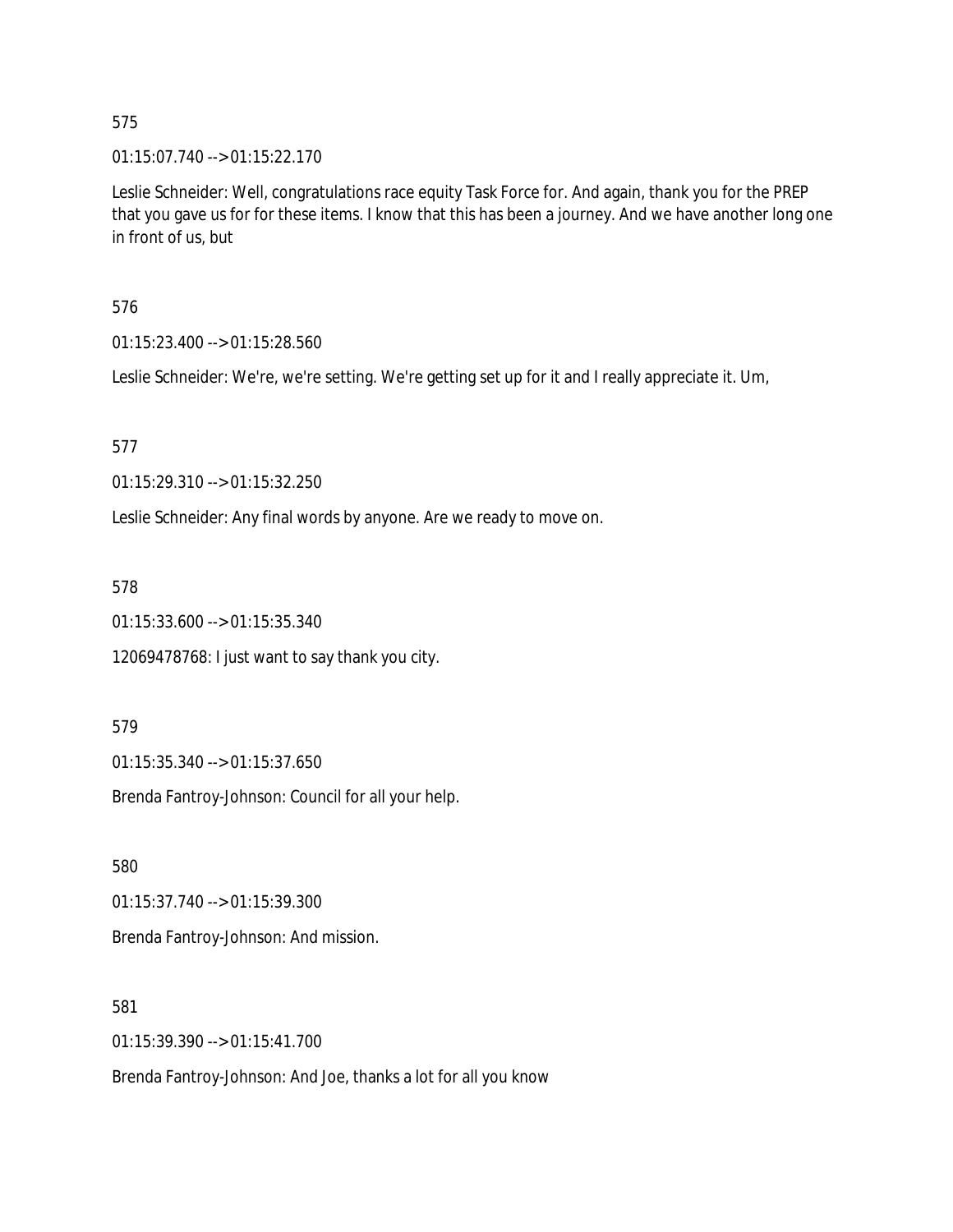01:15:43.380 --> 01:15:52.500

James Friday: I just want to say it's it's been a long time can be really looking forward to moving forward this year. Thank you.

583

01:15:54.510 --> 01:15:55.860

Joe Deets: Wonderful and I raised my hand.

584

01:15:57.810 --> 01:15:58.650

12069478768: So, hear me.

585

01:15:58.830 --> 01:16:07.260

12069478768: Okay. Yep. I just wanted to say thank you as well. This is a very forward thinking motion and I'm super happy that this time. So thank you guys.

586

01:16:07.920 --> 01:16:08.490

Wonderful.

587

01:16:09.510 --> 01:16:14.190

Leslie Schneider: And I just want to second. The, the thank yous to be city manager. I know.

588

01:16:16.080 --> 01:16:25.950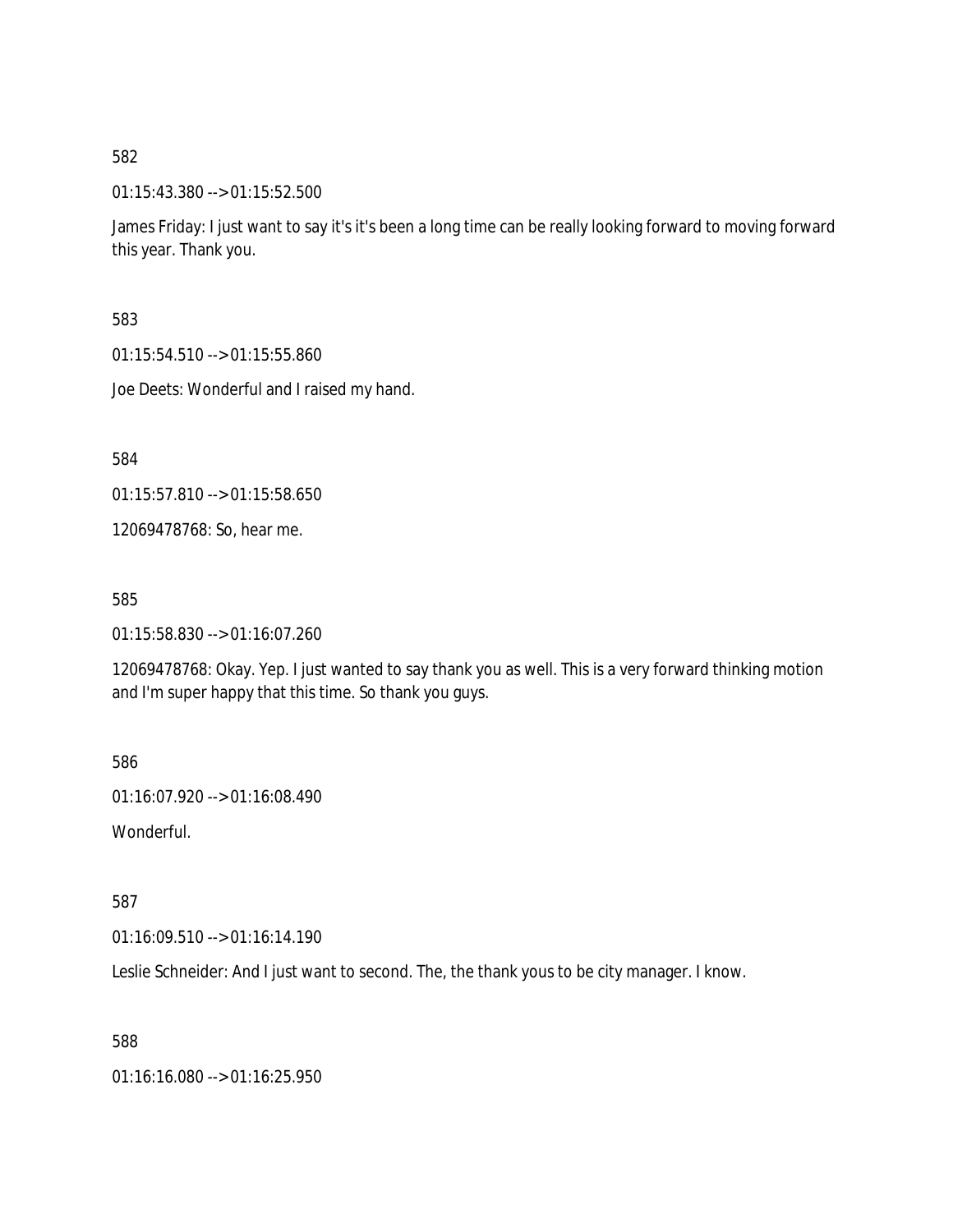Leslie Schneider: City Manager Smith, you put in a lot of time working with this task force to be ready to present and offered a lot of your typical guidance. So I appreciate that, as well.

589

01:16:26.700 --> 01:16:40.920

Morgan Smith: And we've got the follow up to do this is a step, not the finish line. And I'm looking forward to helping with these items. And I think we're gonna have some some actual results coming forward sooner rather than later. So that will that will feel great for everyone. I know.

590

01:16:42.120 --> 01:16:42.690

Morgan Smith: Great.

591

01:16:44.010 --> 01:16:44.880

Leslie Schneider: All right.

592

01:16:46.800 --> 01:17:03.420

Leslie Schneider: We can now move on to item nine oh wait, I'm sorry. We have the we have the committee member appointees. So I'm council member into sorry, do you want to take us into that new piece that was added to the agenda for

593

01:17:04.590 --> 01:17:07.320

Leslie Schneider: Fulfilling the vacancies on the race equity test for us.

594

01:17:08.580 --> 01:17:13.560

Rasham Nassar: I would be happy to. But Deputy Mayor Dietz has his hand up and his mic off.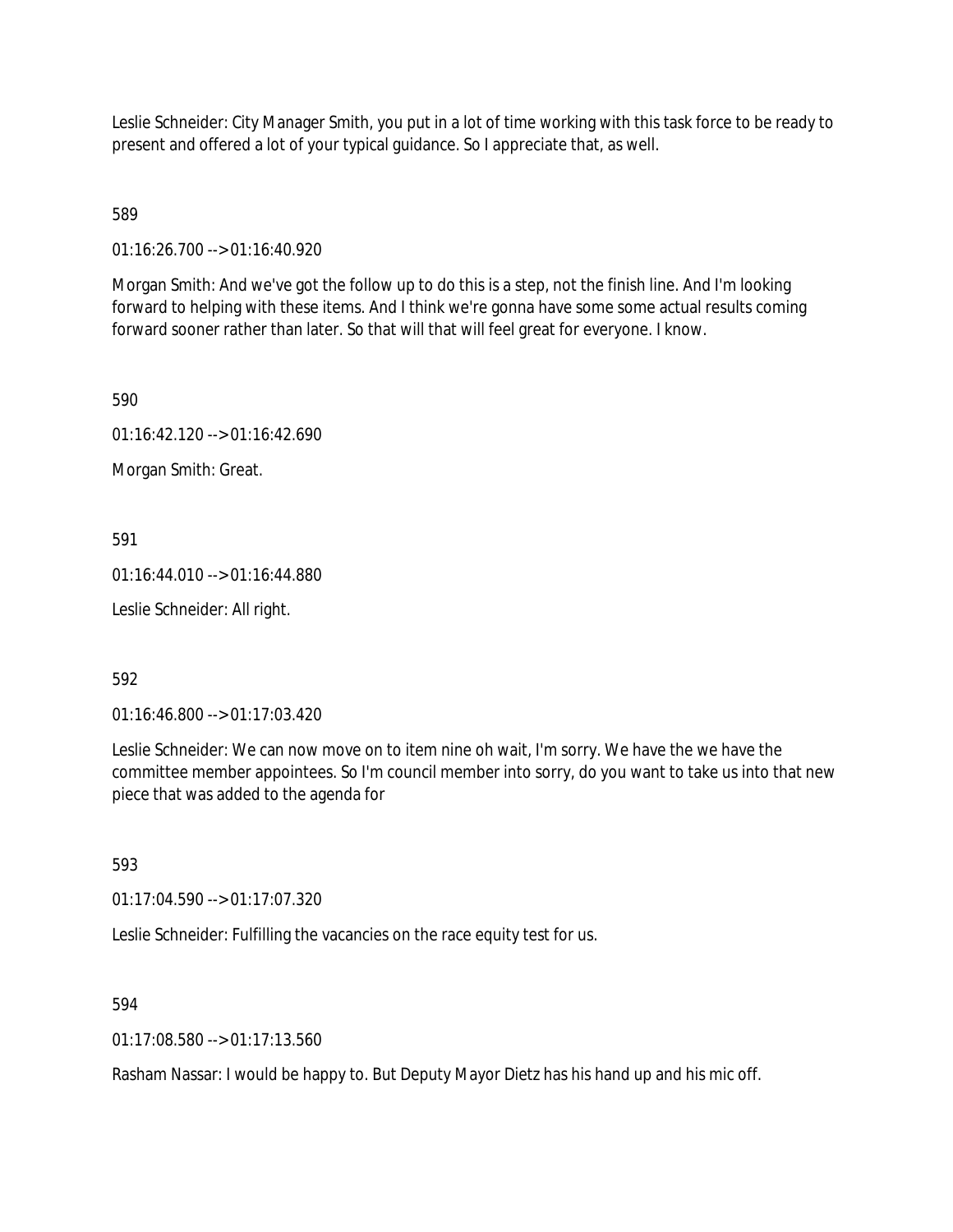595 01:17:13.920 --> 01:17:14.790 Leslie Schneider: I'm on the wrong.

596

01:17:16.290 --> 01:17:16.680 Joe Deets: There.

597 01:17:17.160 --> 01:17:17.670 There we go.

598 01:17:19.320 --> 01:17:20.130

Joe Deets: I had my hand up.

599

01:17:20.760 --> 01:17:24.840

Leslie Schneider: I know I was, I was looking at attendees for some reason, so sorry about that.

600

01:17:25.110 --> 01:17:37.500

Joe Deets: No, really, I just wanted to say how important this is. This is a significant milestone in the work of now it's the race equity advisory committee, we have to get used to calling you by your new name. That's great.

601

01:17:38.850 --> 01:17:46.650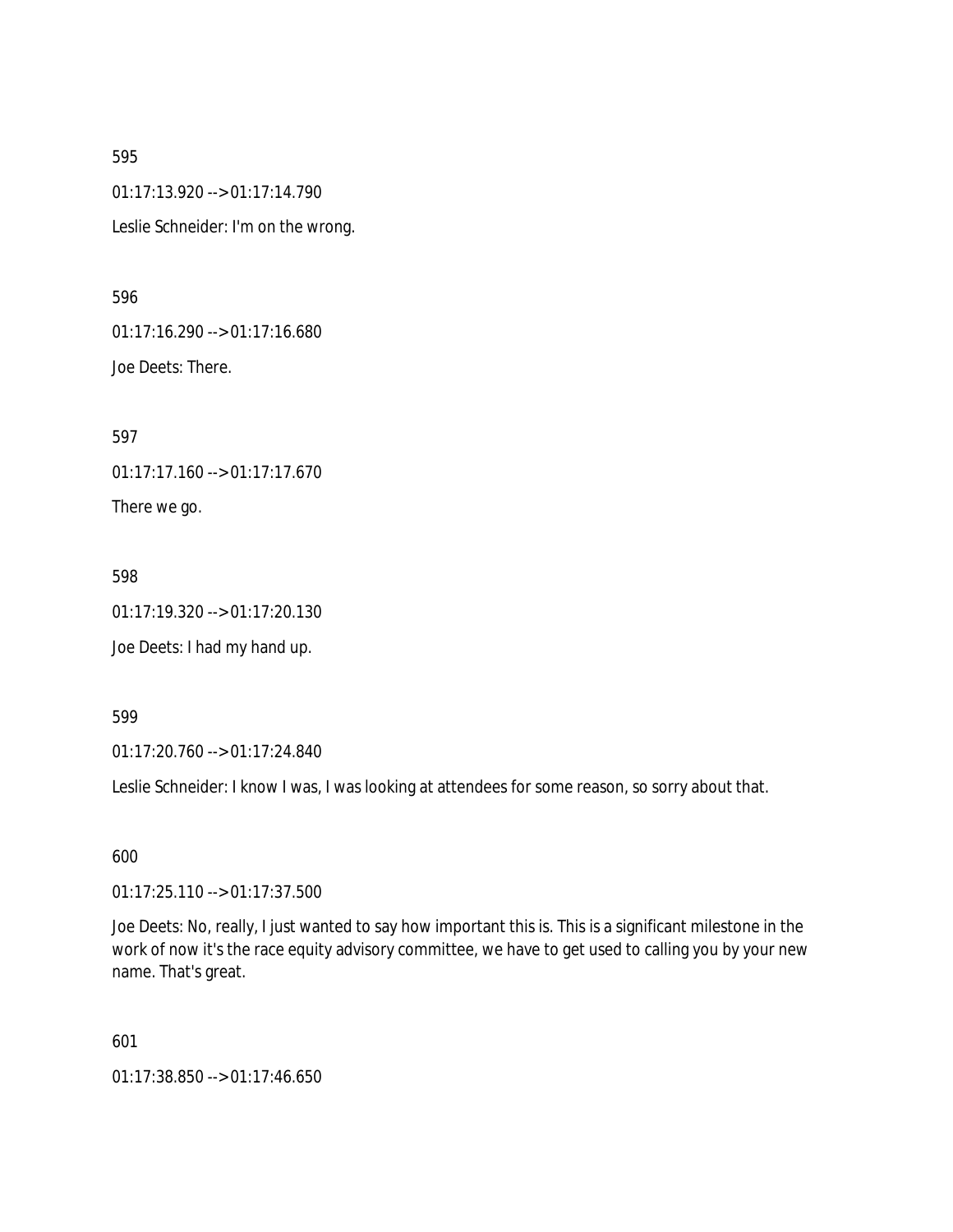Joe Deets: But I just, just one little aside, I just wanted to say how helpful. It is to see the suggested suggested questions that

602

01:17:47.880 --> 01:17:58.740

Joe Deets: We can ask candidates to the citizen advisory committees. I think that's gonna be very helpful. I'm not sure if that's something some Council, we need to like

603

01:18:00.660 --> 01:18:07.650

Joe Deets: Yeah, I'm I intend to start adopting him. I'll just say that, but I'm not sure if we need to go any further than

# 604

01:18:08.490 --> 01:18:21.150

Joe Deets: Acknowledging that but I just want to say I really appreciate that the the questions as well as all the other work. So, and, and let's just say please reach out to us, Deputy Mayor. I used to be a liaison. I love to talk to you guys.

605

01:18:22.560 --> 01:18:24.780

Joe Deets: Don't be strangers. Okay, so thank you.

606

01:18:27.150 --> 01:18:28.170

Thank you, if you give me your

607

01:18:31.410 --> 01:18:32.460

Leslie Schneider: City Manager.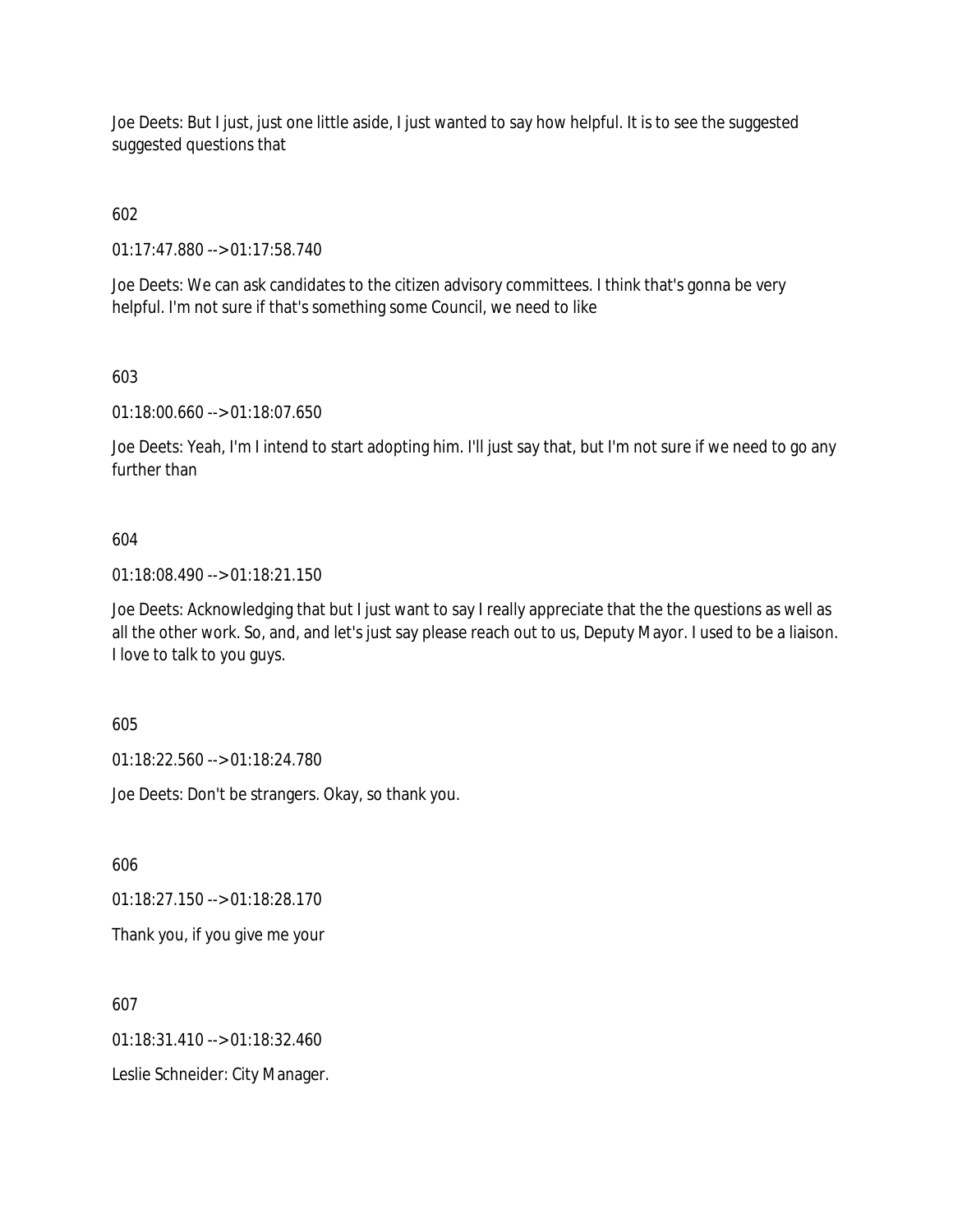01:18:34.110 --> 01:18:43.620

Morgan Smith: I'm sorry this comments suggest that it might be worthwhile if I just circle up where I think we're at so that everyone understands what to expect next on each of these items that you move forward tonight.

609

01:18:44.070 --> 01:18:50.040

Morgan Smith: So on the welcoming sign. I've had a number of discussions with the CO chairs and I hope the rest of the

## 610

01:18:50.400 --> 01:18:57.360

Morgan Smith: Task Force members understand that what will happen next is we'll have some support for public works to work directly with

## 611

01:18:57.690 --> 01:19:09.900

Morgan Smith: The task force to come up with a final recommendation that looks like it is workable and successful from the city's technical analysis, a specific location, a specific signs specific words.

612

01:19:10.200 --> 01:19:17.880

Morgan Smith: packaged up if it makes sense. We could have one or two options but ideally, we'll just come back and say this is a sign that everyone thinks looks great.

613

01:19:18.180 --> 01:19:20.970

Morgan Smith: And Council can give it a thumbs up and we'll go ahead and place it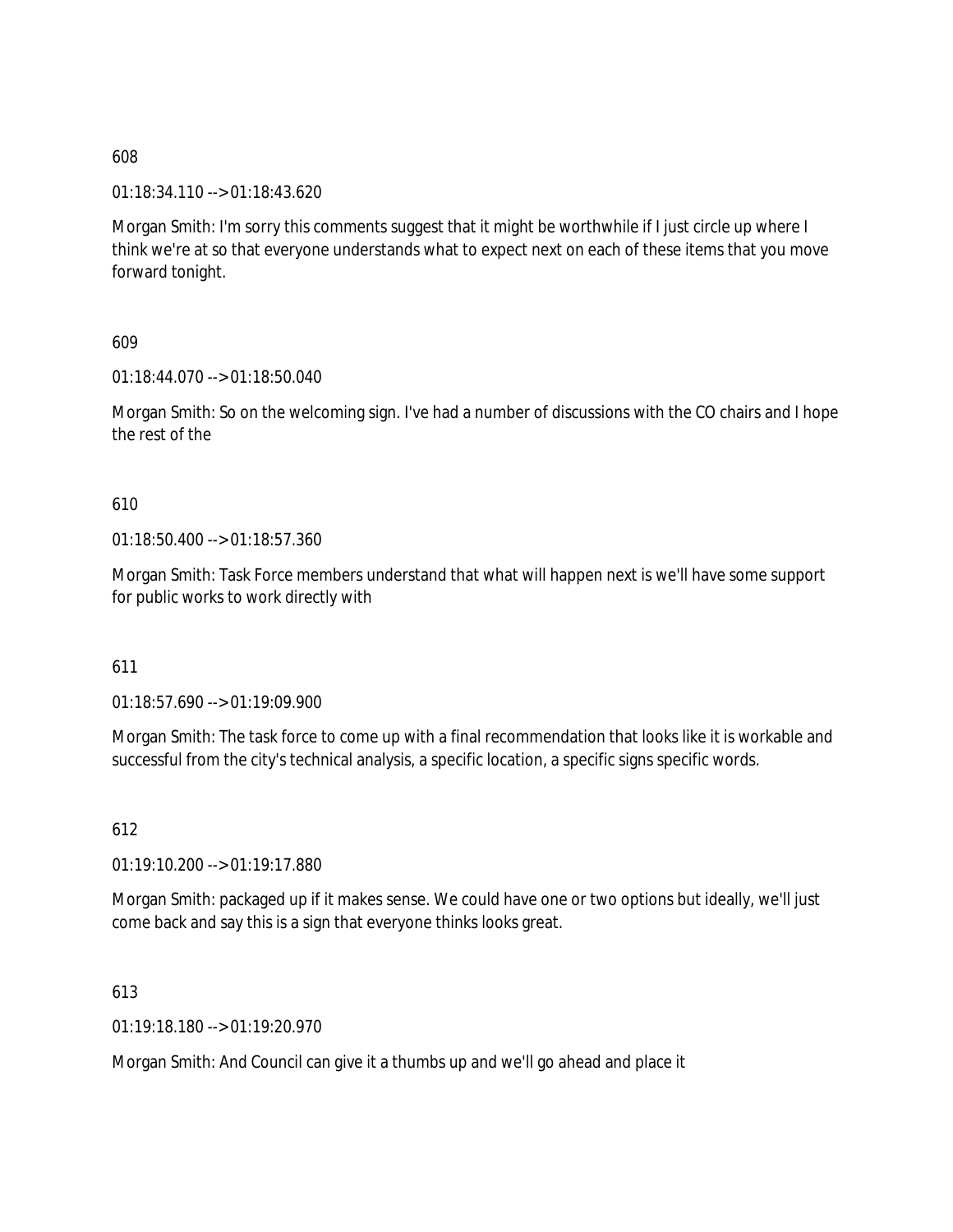01:19:21.300 --> 01:19:28.260

Morgan Smith: But there will be one more look at that, because it's a very prominent idea of putting up a sign at one or two entrances to town or maybe the

615

01:19:28.500 --> 01:19:37.530

Morgan Smith: I heard some reference, maybe there will be other sites that the task force will be interested in considering as well. So you will you will see that idea before signs get placed

# 616

01:19:38.250 --> 01:19:48.090

Morgan Smith: On the standing advisory committee, you have directed me to develop an ordinance in the same way that we have authorizing ordinances for each of our other standing committees.

# 617

01:19:48.390 --> 01:19:55.710

Morgan Smith: We will develop an ordinance to create the Standing Committee for this work as well. Our or the legal

## 618

01:19:56.190 --> 01:20:02.610

Morgan Smith: Group will work with the SEC we Task Force members to see what they prefer to capture and we'll bring that forward.

## 619

01:20:02.820 --> 01:20:12.210

Morgan Smith: And Council can respond to that adjusted approve it as whatever. But until that happens. I just want to clarify, we have a task force until we create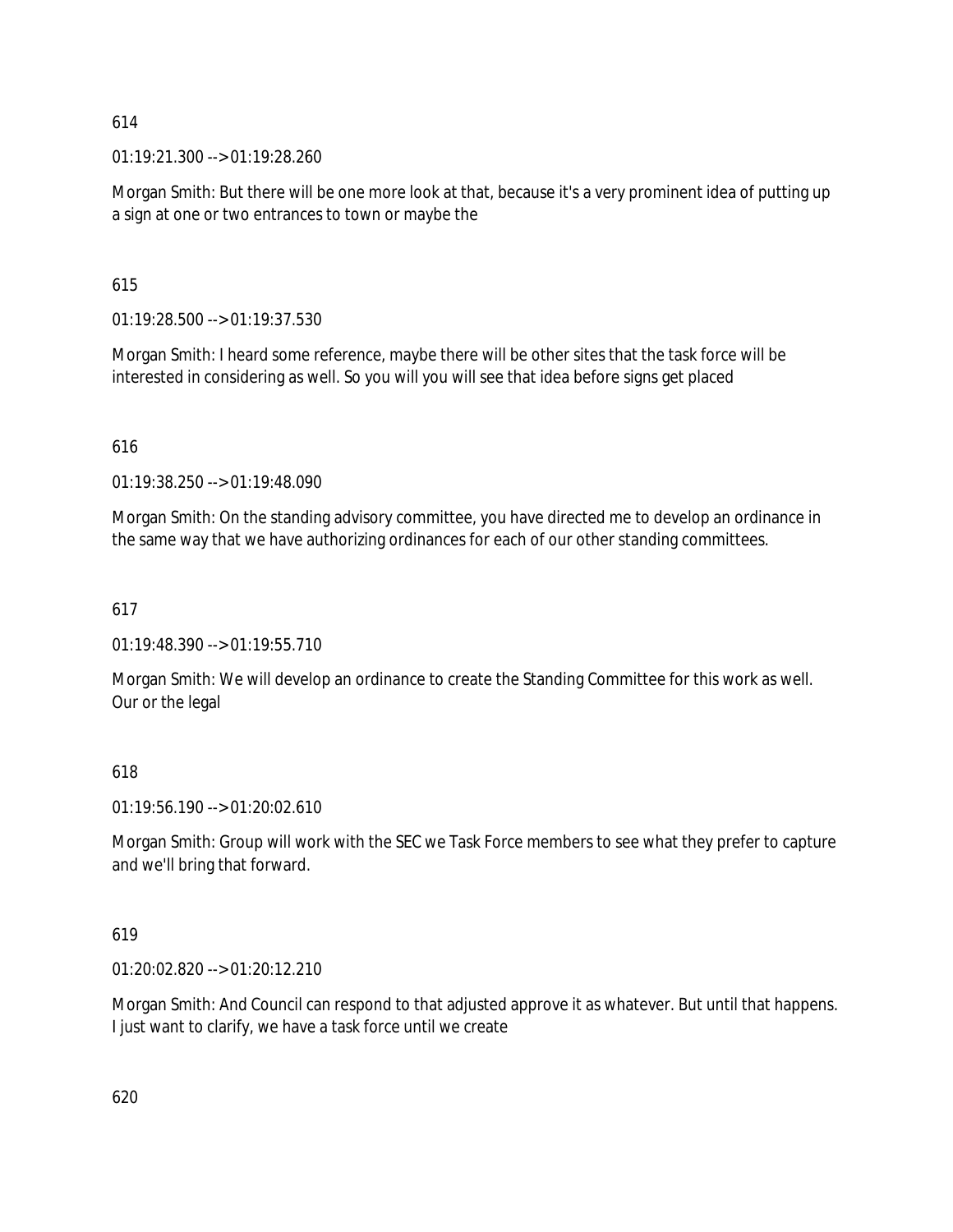01:20:12.600 --> 01:20:16.650

Morgan Smith: The advisory committee, an advisory committee will be created by ordinance as our other committees are

# 621

01:20:17.520 --> 01:20:24.690

Morgan Smith: And then the last piece was a motion to approve. Having the task force develop a recommendation on how to go forward with the race equity lens.

# 622

01:20:24.990 --> 01:20:33.150

Morgan Smith: It sounds like they've already done a lot of good thinking on that. So they will finalize that work. And then again, I assume that's coming back to counsel because it will involve

# 623

01:20:34.170 --> 01:20:44.250

Morgan Smith: An approach budget timeframe milestones, all of that. So I just want to make sure we all have the same sense of what happens next on these three items that you've approved tonight so

## 624

01:20:44.970 --> 01:20:50.340

Morgan Smith: Brenda James Task Force. Members, is there anything that didn't align with your understanding. And what I just laid out.

625

01:20:52.950 --> 01:20:53.760

Brenda Fantroy-Johnson: Exactly right.

626

01:20:55.320 --> 01:20:55.620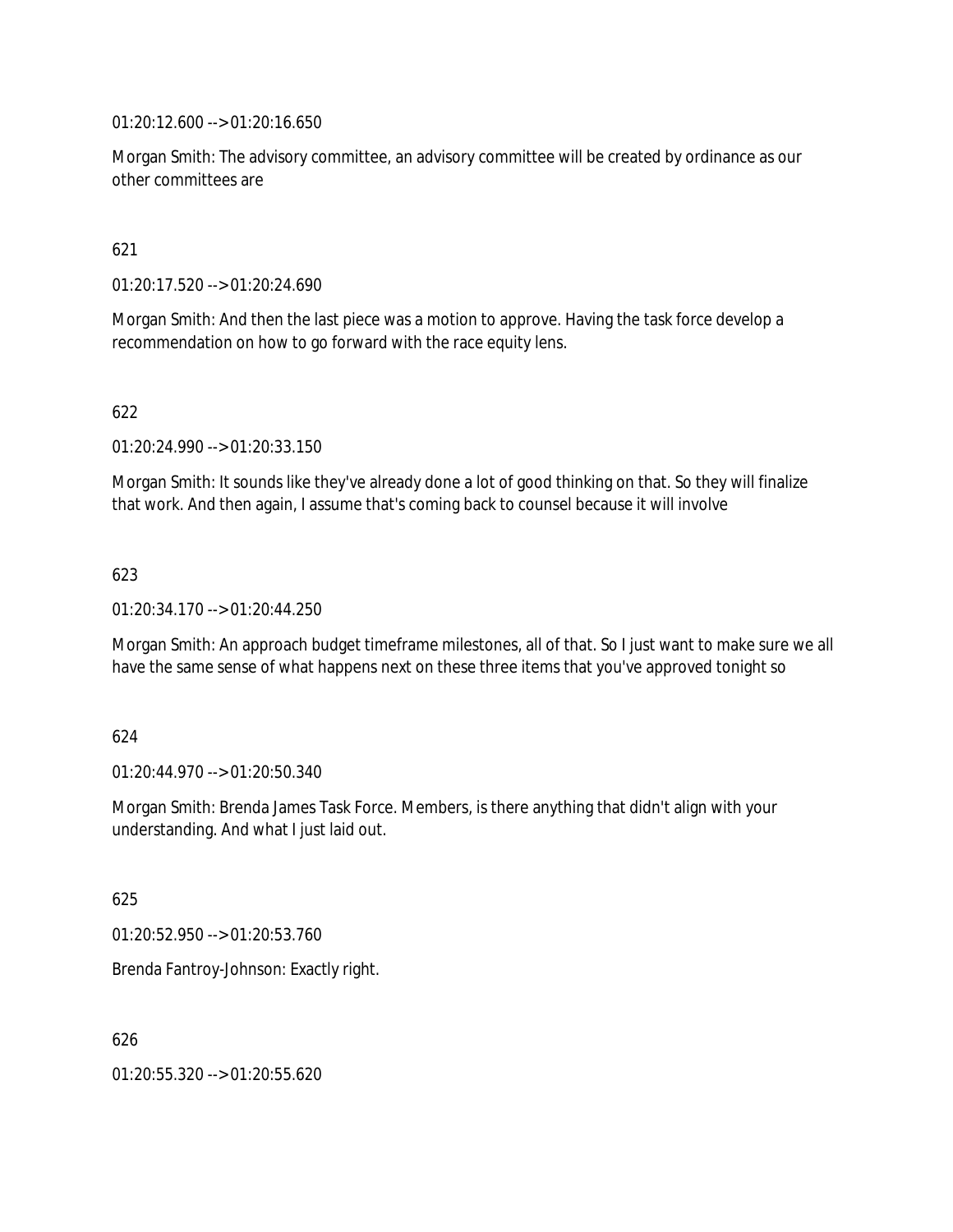Brenda Fantroy-Johnson: Okay.

627

01:20:55.650 --> 01:20:57.420

Morgan Smith: I just want to make sure we're all on the same page.

628

01:20:59.160 --> 01:21:00.150

Leslie Schneider: Thank you, city manager.

629

01:21:01.980 --> 01:21:03.360

Leslie Schneider: Okay. Councilmember nisar

630

01:21:10.170 --> 01:21:27.750

Rasham Nassar: Yes. Okay, so, um, first off, thank you to the Council for allowing this item to be walked onto tonight's agenda so that the task force members could witness the confirmation of the two new appointments to the race equity task force. Now as soon to be race equity standing committee.

# 631

01:21:28.860 --> 01:21:41.460

Rasham Nassar: I'll just begin by saying that the again right for the second time the show of applications and interest and support for the work of the task force was overwhelming.

# 632

01:21:42.660 --> 01:22:03.210

Rasham Nassar: I don't recall the specific number. But it took two days to interview all the applicants and all the applicants were all equally qualified to serve on the task force which may deliberations very difficult, but we managed and with the support of the mayor, the task force members myself.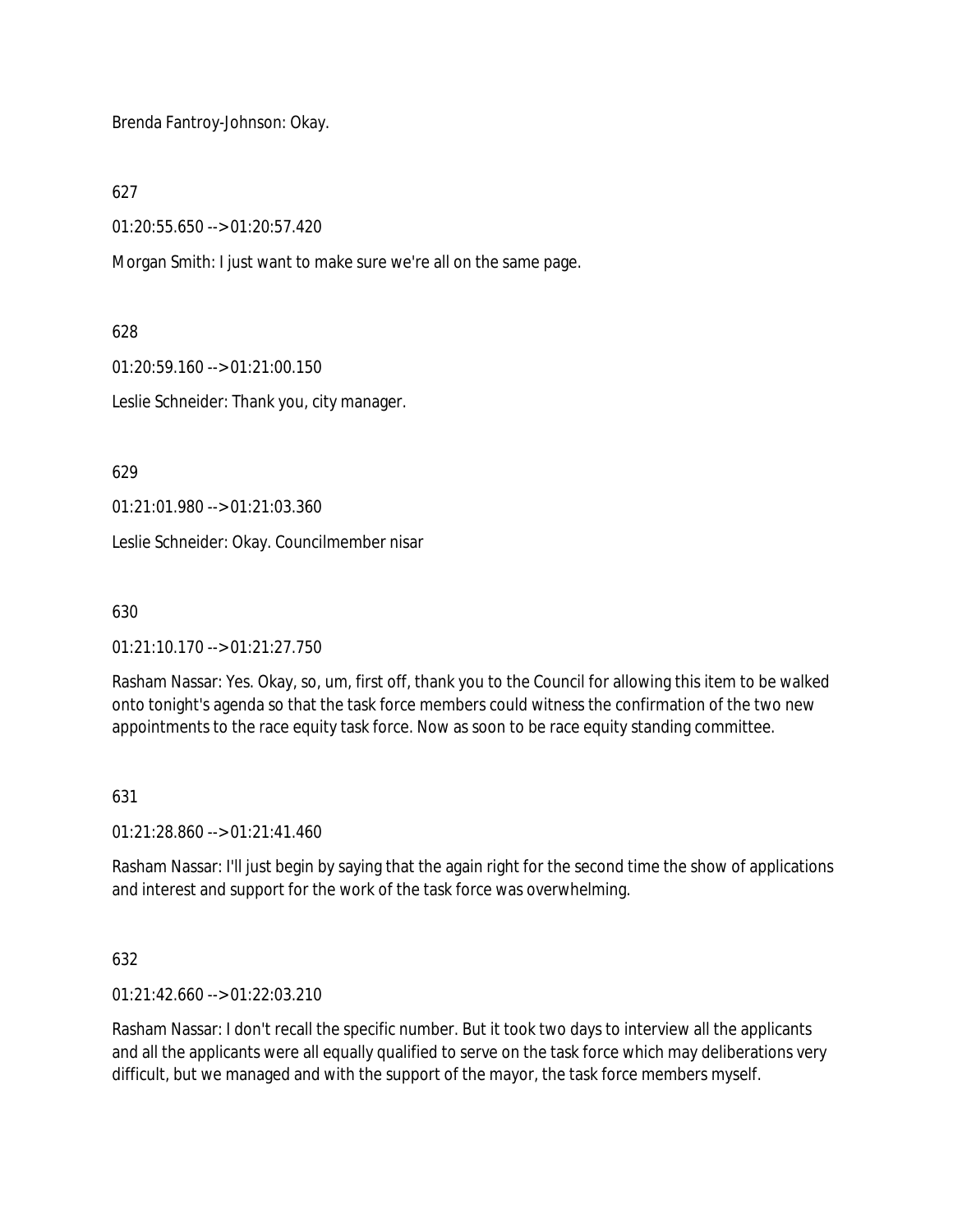01:22:04.410 --> 01:22:14.160

Rasham Nassar: The Task Force members chair co chair and the mayor arrived at two recommended appointments, which are the mayor's recommended appointment. So the race equity task force.

634

 $01:22:14.610 \rightarrow 01:22:24.990$ 

Rasham Nassar: So I'd be happy to put the motion on the floor, unless Council would like to engage in discussion, hopefully, you all have had a chance to review the materials that Christine included

# 635

 $01:22:25.800 -5.01:22:42.900$ 

Rasham Nassar: In the in my email to the full council that was sent yesterday, the two recommended appointments are in that the body of that email. So unless any Council number would like an opportunity to speak now, I'm happy to put the motion on the floor to confirm those appointments

636

01:22:46.020 --> 01:22:46.710 Leslie Schneider: I would just

637

01:22:47.880 --> 01:22:52.560

Leslie Schneider: confirm what you were saying. Councilmember nisar we had an amazing turnout of

# 638

01:22:53.580 --> 01:22:56.370

Leslie Schneider: applicants for this position, it was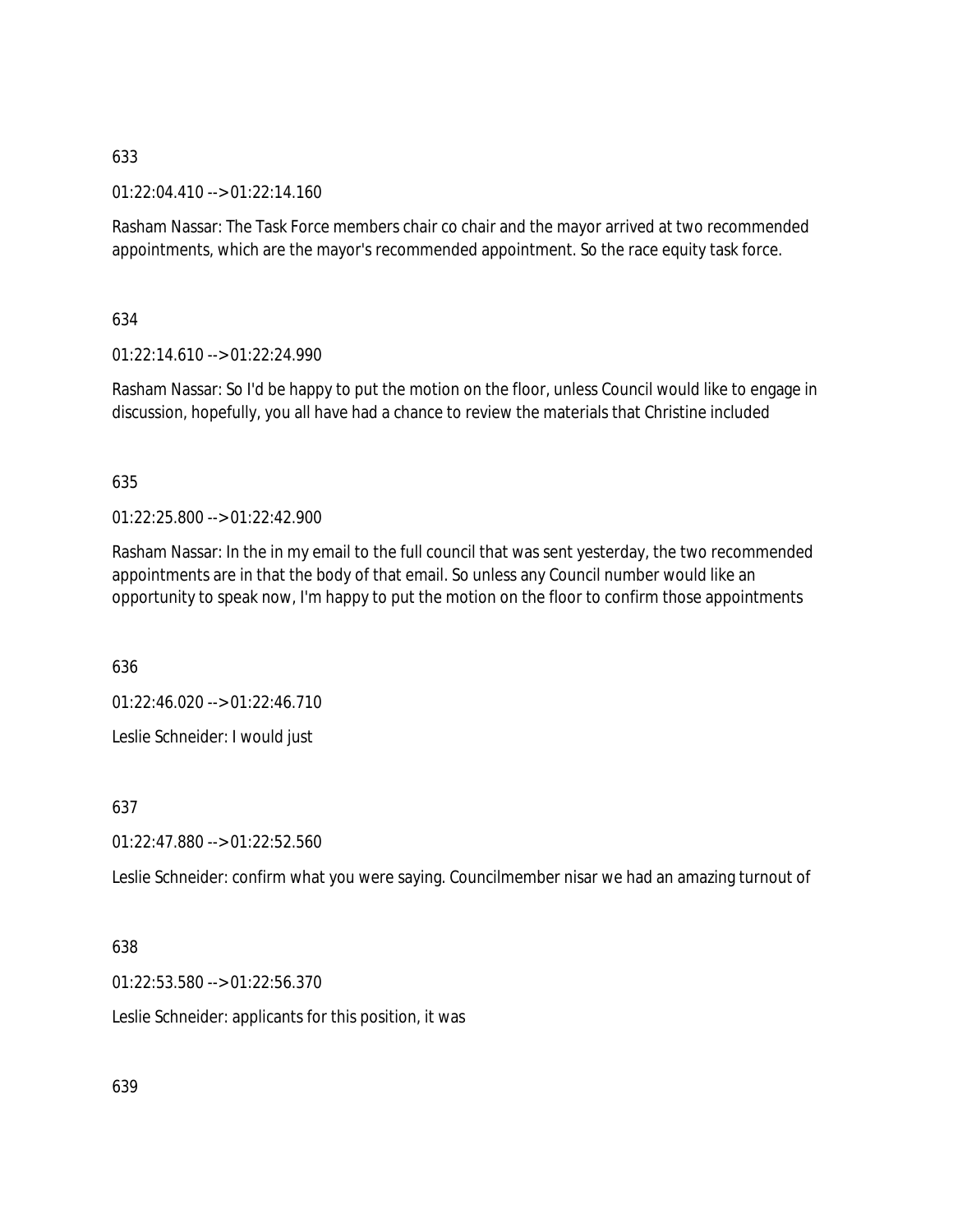01:22:58.350 --> 01:23:02.250

Leslie Schneider: It was, it was pretty hard to think that we only had two positions to fill but

640

01:23:03.570 --> 01:23:14.250

Leslie Schneider: The people who were filling those positions are going to serve. Well, I'm sure. So I think, I don't see any other hands. So I think it's time for you to go ahead and put the motion on the floor.

#### 641

01:23:15.000 --> 01:23:28.230

Rasham Nassar: Thank you, Mayor and a quick check in with either city manager city attorney. I don't have the number of the positions in front of me at this point time. I'm just reading from the

#### 642

01:23:29.430 --> 01:23:38.490

Rasham Nassar: From the email from the materials that were submitted to counsel. Do I need to specifically state. Those are the motion that I make. Or can I just moved to a point that two new members to the task force.

#### 643

01:23:41.190 --> 01:23:51.120

Joe Levan: You can move to a point just long as you name them by name and stated the to open positions that are available.

#### 644

01:23:52.050 --> 01:23:56.070

Rasham Nassar: Okay, great. With that, I moved to a point.

645

01:23:57.180 --> 01:23:58.470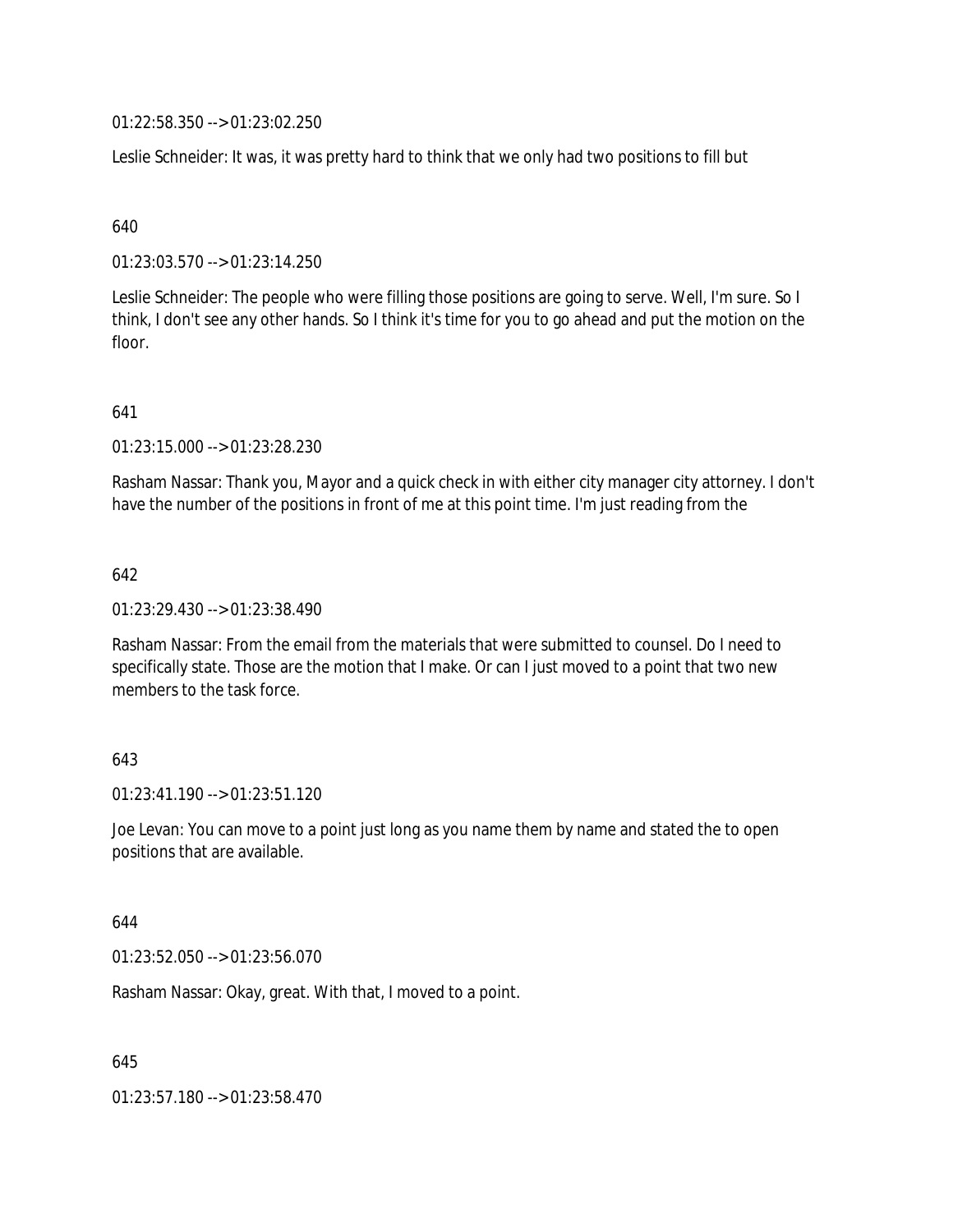Rasham Nassar: Oh, and yet pen talk

646

01:23:59.790 --> 01:24:06.030

Rasham Nassar: And Darryl Blackwell to fill the two bacon positions on the race equity task force.

# 647

01:24:08.370 --> 01:24:13.530

Leslie Schneider: And Deputy Mayor, I'll give you the second time that when it was pretty close to a tie, though.

# 648

01:24:18.450 --> 01:24:22.110

Leslie Schneider: Okay, so we have a second and any further discussion.

649

01:24:23.850 --> 01:24:25.980

Leslie Schneider: All right. All those in favor please say aye.

650

01:24:26.850 --> 01:24:29.070

Leslie Schneider: Aye. Any opposed.

# 651

01:24:30.450 --> 01:24:41.100

Leslie Schneider: We, it is unanimous. So congratulations race equity Task Force soon to be a standing committee, you've got some filled positions. Now actually, we're moving that to the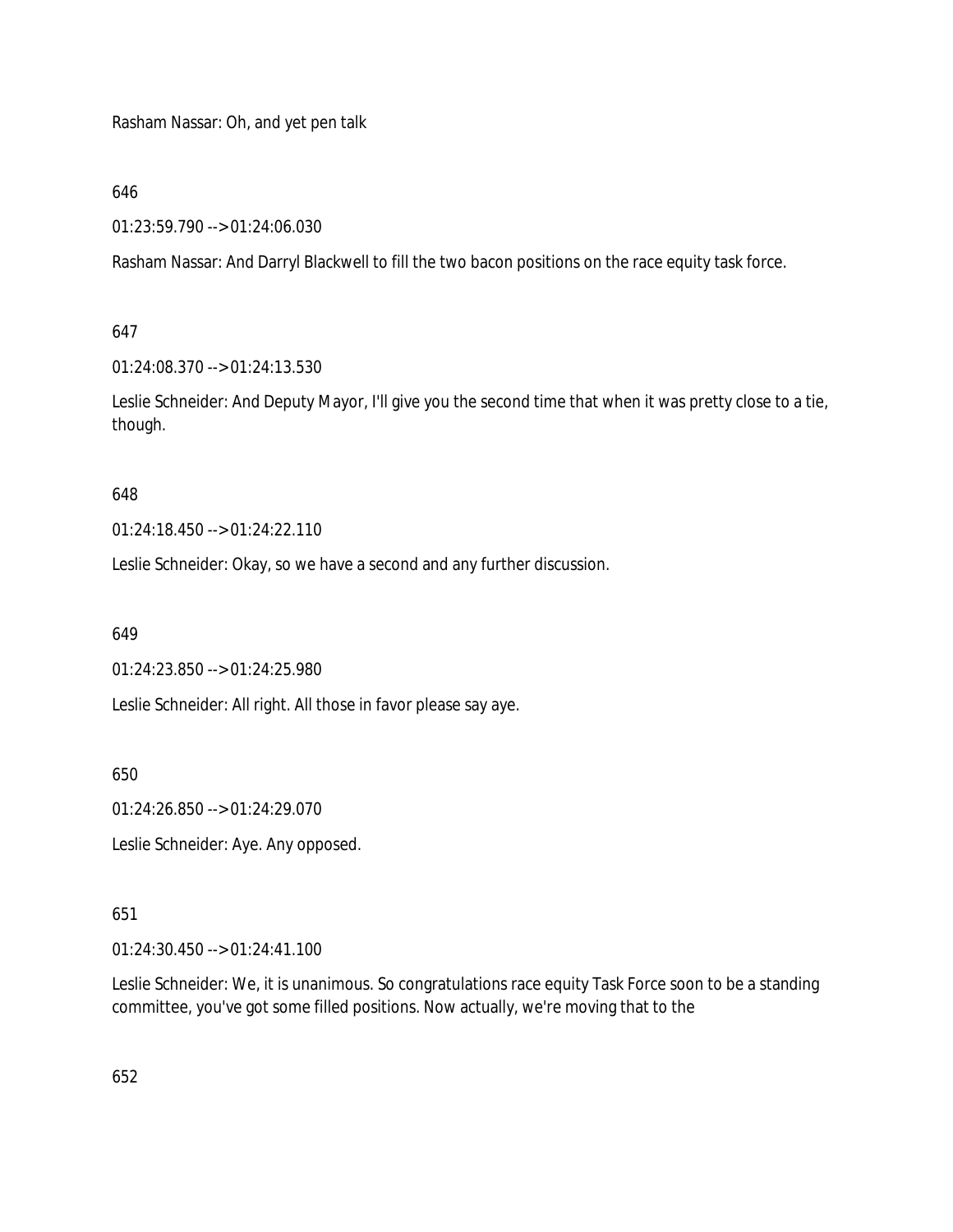01:24:43.140 --> 01:24:45.120

Leslie Schneider: Is that go to the consent agenda. I'm sorry.

653

01:24:50.490 --> 01:24:51.450

Leslie Schneider: COUNCILMEMBER nisar

654

01:24:53.970 --> 01:25:05.490

Rasham Nassar: I, I did not state in emotion that it would go to consent. I moved to a point which I believe is the final one touch confirmation of those appointments, but city attorney.

#### 655

01:25:06.780 --> 01:25:11.820

Joe Levan: The motion was to make the appointment so that's that's what the Council voted on wasn't too concerned.

656

01:25:12.330 --> 01:25:14.910

Leslie Schneider: Okay. Alright, sounds good.

657

01:25:16.050 --> 01:25:16.710

Leslie Schneider: Um,

## 658

01:25:18.360 --> 01:25:26.160

Leslie Schneider: Okay. Is there anything, any other business left for the race equity Task Force before we move on to another, agenda item.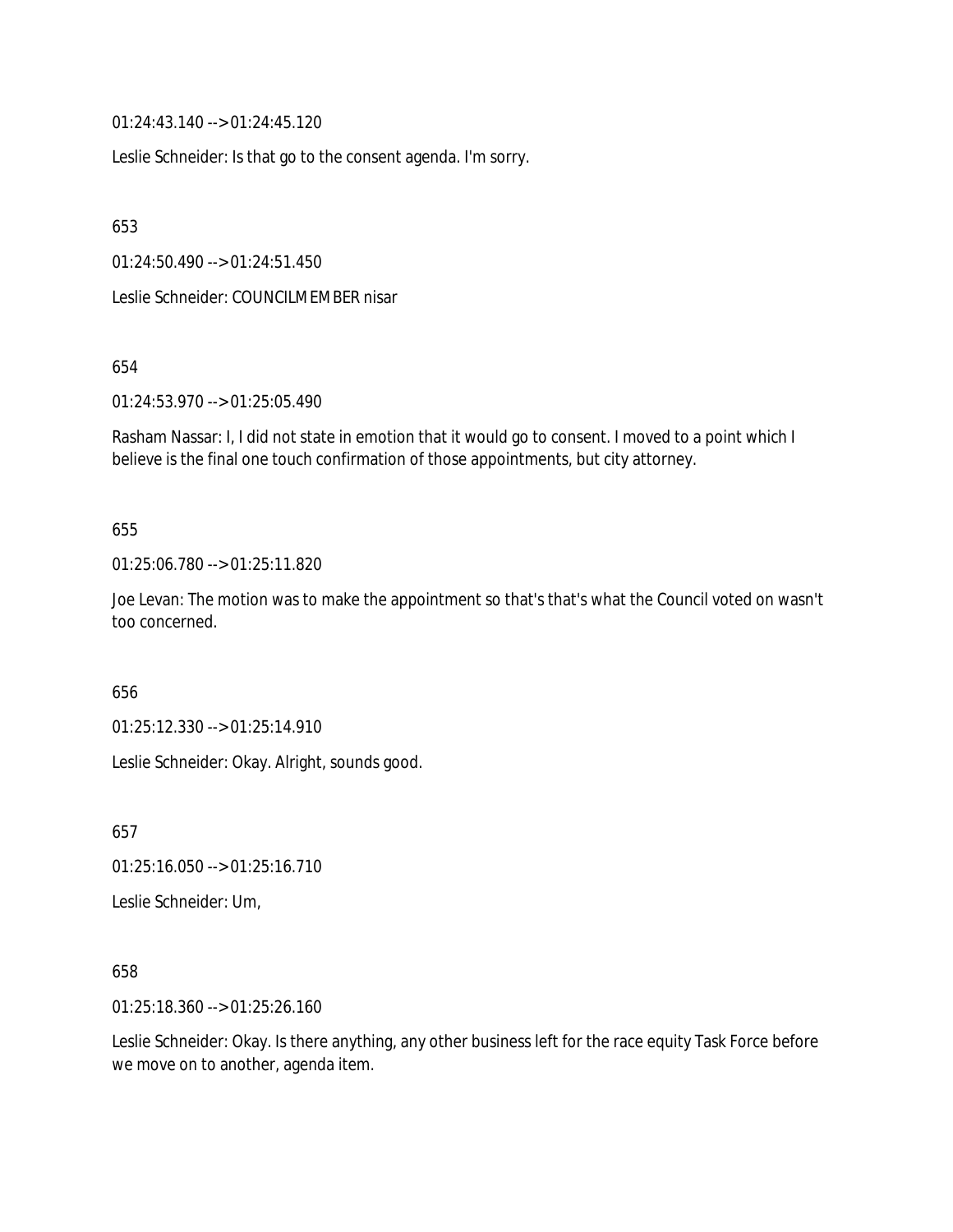01:25:28.290 --> 01:25:34.260

Leslie Schneider: Thank you all very, very much. I appreciate it and have a very good rest of your evening.

660

01:25:35.340 --> 01:25:35.790

Thank you.

661

01:25:39.180 --> 01:25:41.400

Rasham Nassar: Yeah, I ask a quick question. Mayor, if I may.

## 662

01:25:42.120 --> 01:25:48.150

Rasham Nassar: Have the city manager, how are we, and when are we conducting the trainings for new

## 663

01:25:48.240 --> 01:25:57.060

Rasham Nassar: appointed members to committees, does that or is that happening as one training or are they able to take them as their appointed

664

01:25:57.420 --> 01:26:05.610

Morgan Smith: Now, I think we're typically we're doing it the way we typically do which is that the deputy city attorney's circles through and and comes to the group at

665

01:26:06.000 --> 01:26:11.610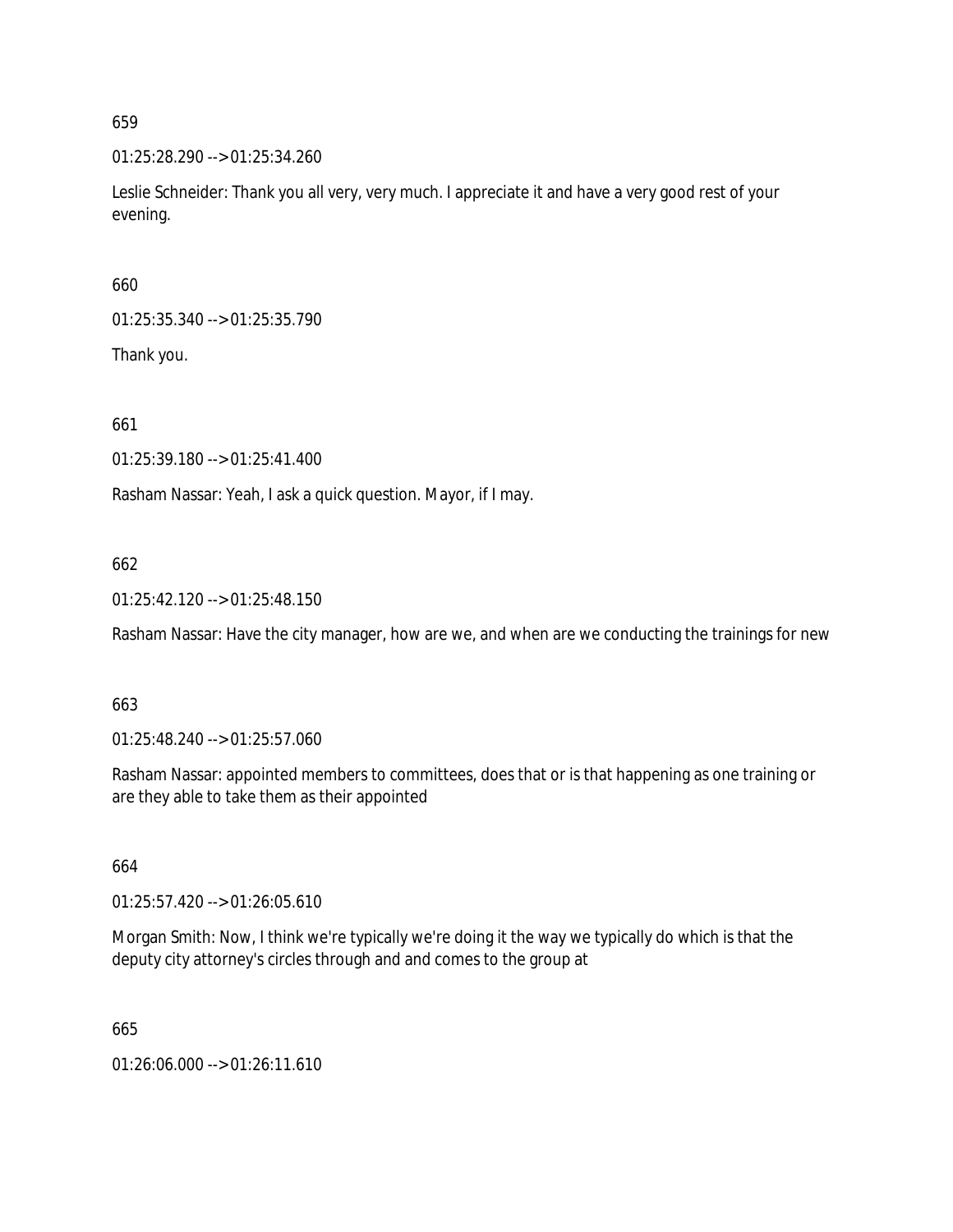Morgan Smith: One of their first meetings is it's actually harder to do when we're appointing everyone all at the same time.

# 666

01:26:12.060 --> 01:26:23.610

Morgan Smith: But now that we're sort of rolling. He's been able to take care of some of the ones already and then Joe live, and I assume he will just pick up these latest appointments as soon as feasible. Right.

# 667

01:26:25.380 --> 01:26:33.540

Rasham Nassar: So, so the task force could expect either city attorney your deputy city attorney to attend their September 3 meeting. Is that what I'm hearing

## 668

01:26:37.890 --> 01:26:39.540

Joe Levan: Yeah, so I'll work with a deputy city.

## 669

01:26:39.540 --> 01:26:47.850

Joe Levan: Attorney does this training, but the the training can happen not at the meeting. It can happen outside of a meeting just with the two new members.

## 670

01:26:51.390 --> 01:26:57.210

Rasham Nassar: Okay. And that happens you decide that after you communicate with the two new appointed members.

## 671

01:26:57.330 --> 01:27:08.790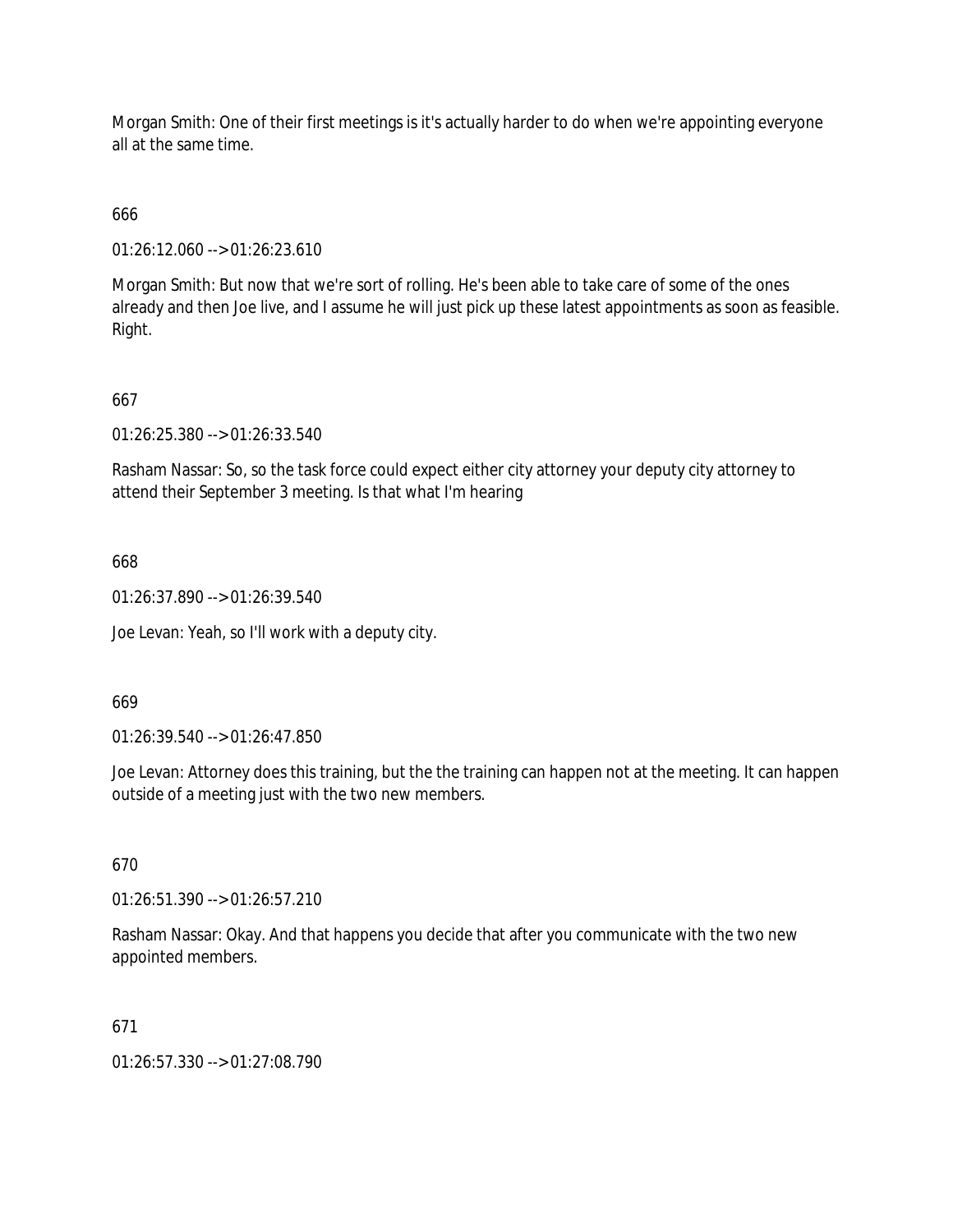Joe Levan: Is that, yes. Yeah, yeah. Assuming there's no others on the Committee that haven't already researched the experts that haven't received the training so coordinate that with a deputy city attorney has, as well as other staff was involved in that.

672

01:27:11.700 --> 01:27:13.500

Leslie Schneider: All right. Thank you very much.

# 673

01:27:14.850 --> 01:27:23.760

Leslie Schneider: I believe we can now move on to item nine be. This is the Bainbridge Island metropolitan Parks and Recreation District request for cares funding.

# 674

01:27:24.360 --> 01:27:34.050

Morgan Smith: And outlet introduced this while Terry Lee Andy and other Park District representatives are joining the panelists. If our IT folks could

# 675

01:27:34.620 --> 01:27:53.700

Morgan Smith: Identify I think there were at least one or two other folks coming in with him. Just a reminder on this, the Council previously has decided to adopt an approach related to the 730 \$6,000 that the state has allocated to us from the state's cares funding, the Council has

# 676

01:27:54.780 --> 01:28:02.160

Morgan Smith: Decided to move forward with roughly two thirds of that being used to offset the city's on eligible expenses.

# 677

01:28:02.580 --> 01:28:09.060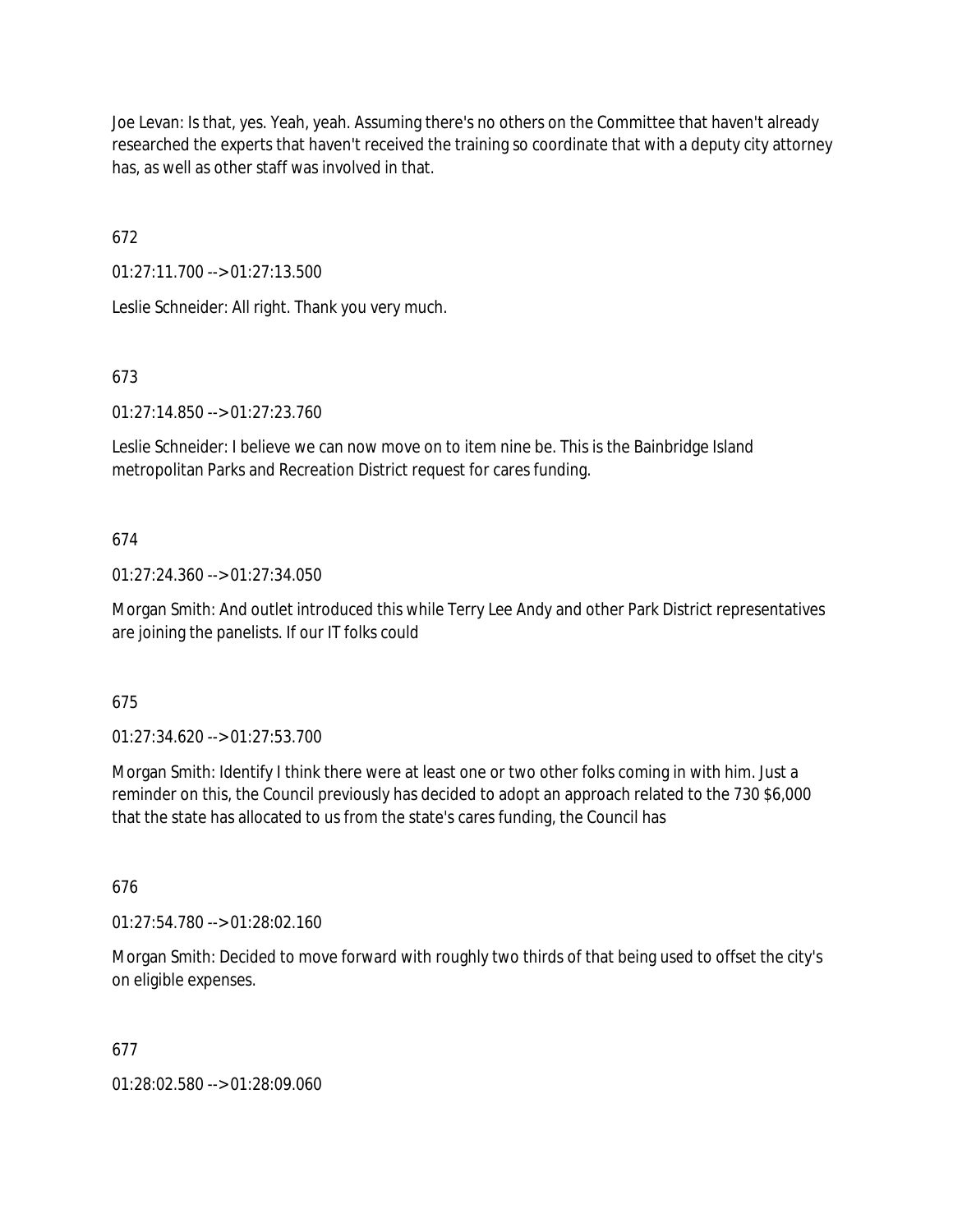Morgan Smith: And to allocate it another roughly \$260,000 for support for community partners.

# 678

01:28:09.510 --> 01:28:20.550

Morgan Smith: Previous decisions have included to provide \$60,000 to help line house for additional rental assistance and if you'd like. At the end of tonight's topic I'm prepared to give you a bit of an update on

# 679

01:28:21.030 --> 01:28:27.780

Morgan Smith: How help my house has been doing Maria Metzler their executive director has given me some some bullet points I'd be happy to share about that.

# 680

01:28:28.170 --> 01:28:39.480

Morgan Smith: So that was a \$60,000 decision that we made that's been really significant and helpful I think also in early August, the Council agreed to allocate \$20,000 for

681

01:28:40.020 --> 01:28:53.070

Morgan Smith: Local marketing program, led by the chamber and Vita that is labeled SOS save our stores and that program has been launched in is underway. The Council also authorized a separate \$5,000

# 682

01:28:54.210 --> 01:29:05.190

Morgan Smith: Support to vita to offset specific expenses that they have incurred related to code. So those previous decisions of \$60,000 \$20,000 and \$5,000

683

01:29:05.550 --> 01:29:16.350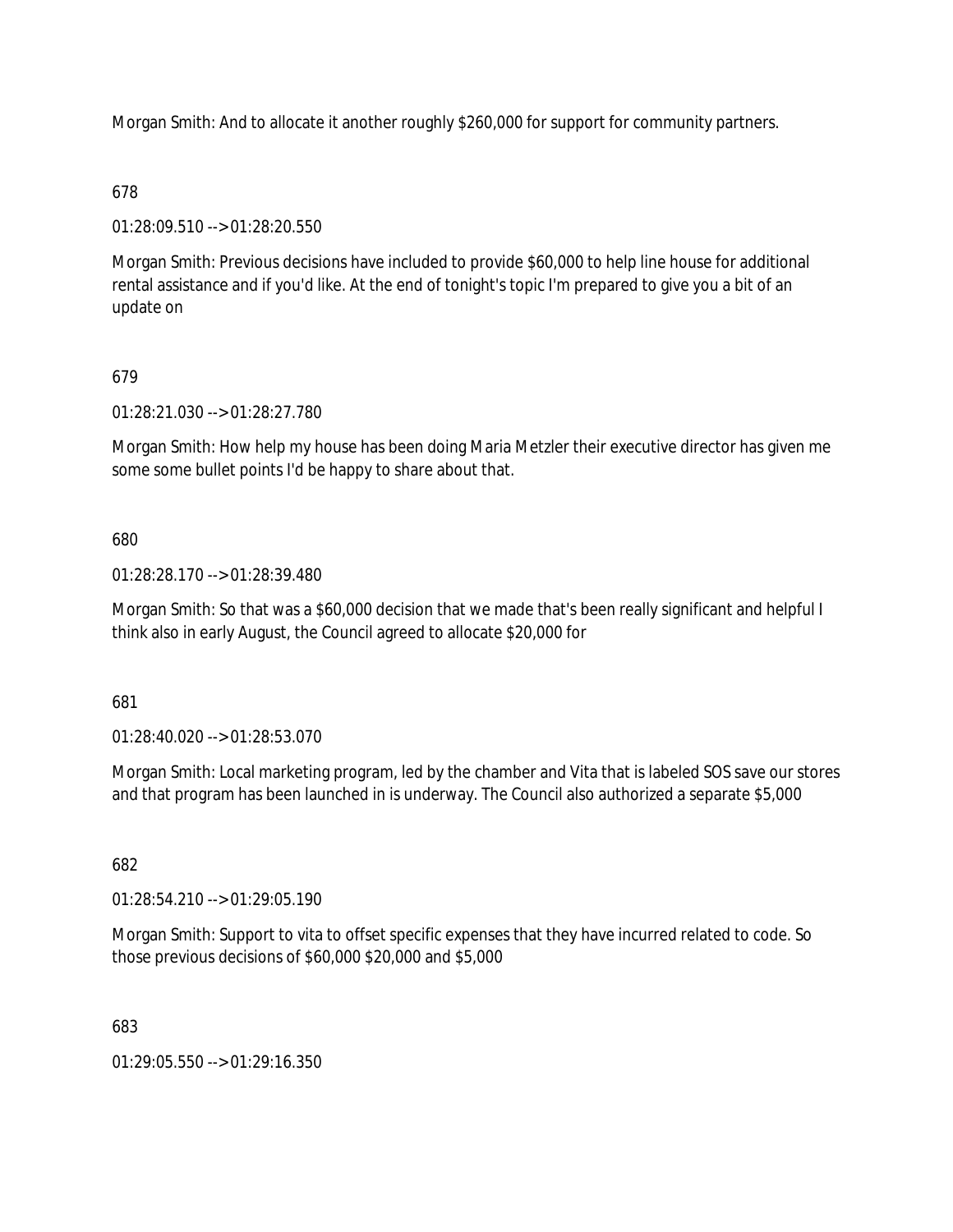Morgan Smith: Have amounted to \$85,000 of spending that you've already allocated, which means there's 170 \$5,000 left for you to decide how you'd like to purpose it

684

01:29:17.430 --> 01:29:21.570

Morgan Smith: One thing we've talked about a couple times previously that's being formally presented to you tonight.

685

01:29:22.020 --> 01:29:30.150

Morgan Smith: Is that the park district which in many cities will be part of the city's municipal structure here. I'm a virgin Island. The park district two separate

686

01:29:30.810 --> 01:29:36.780

Morgan Smith: The state's allocation formula was on a per capita basis. And so most cities.

687

01:29:37.500 --> 01:29:49.020

Morgan Smith: Will be using their per capita allocation to support the park districts services. And so that's the reason I'm just trying to explain for community members who may not have had been part of these previous conversations

688

01:29:49.350 --> 01:30:04.080

Morgan Smith: The reason for the park district request to come to you and for counsel to consider it tonight is that that per capita allocation was most commonly would be understood to also support part functions as well in a community so

689

01:30:05.310 --> 01:30:17.640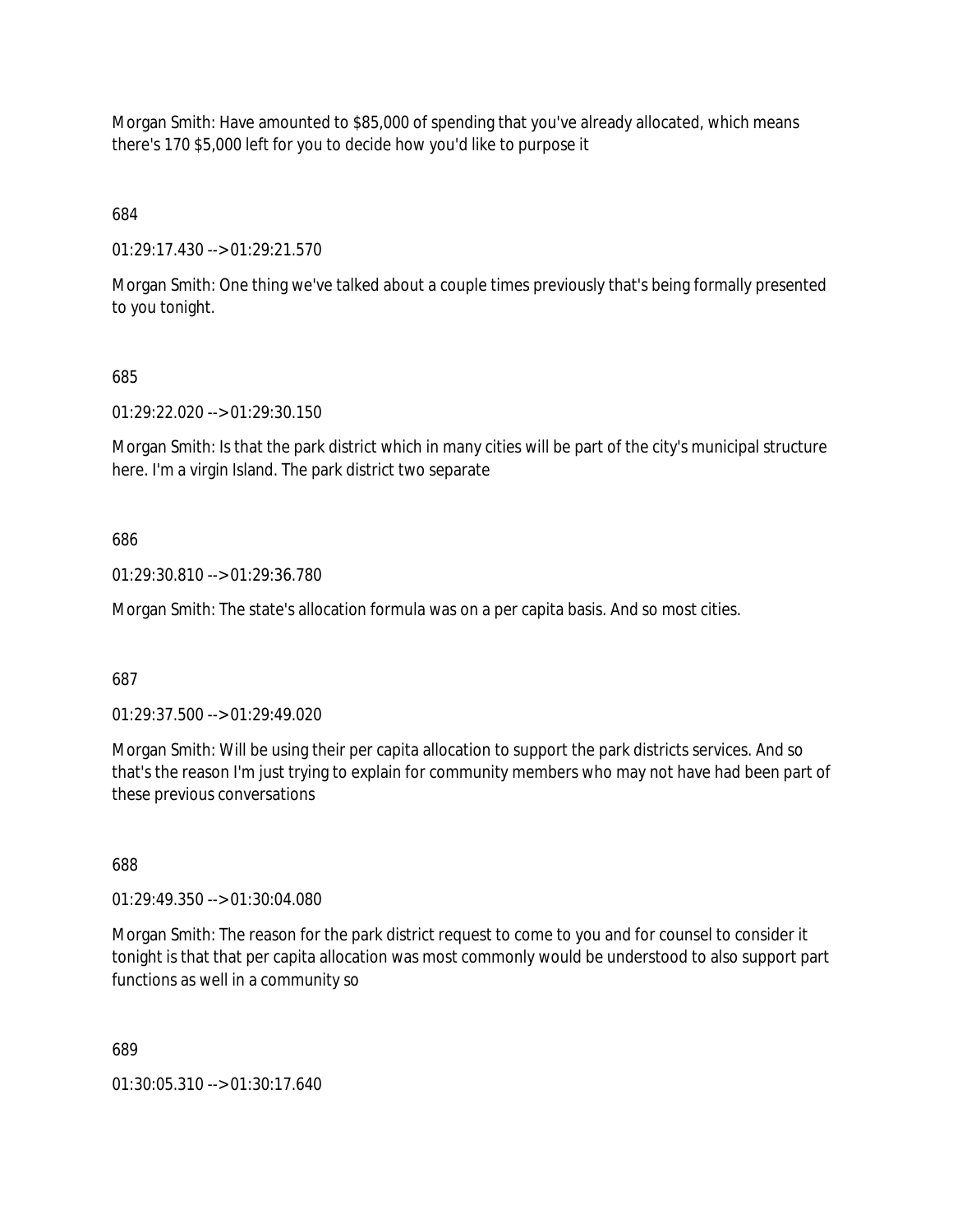Morgan Smith: In my math we have 170 \$5,000 left of cares funding to share in the \$260,000 community allocation.

690

01:30:17.970 --> 01:30:30.930

Morgan Smith: And so this is a chance for you to hear directly from the parks district about their request and TO ASK THEM ANY QUESTIONS SO TERRIBLE at the executive directors. Here also, Dave, Harry. And I'm not sure if there's another person joining them or not.

691

01:30:33.780 --> 01:30:39.390

Leslie Schneider: Great, thank you. Good to see you totally Andy and I saw Dave Henry

692

01:30:40.380 --> 01:30:42.750

Terry Lande: David here is not enough. He's, he's there.

693

01:30:43.020 --> 01:30:46.830

Leslie Schneider: Oh, David him yeah okay thank you both for for coming and

694

01:30:47.760 --> 01:30:50.670

Terry Lande: In the Swinson is the other Terry Landy I'm going to guess.

695

01:30:50.940 --> 01:30:52.350

Amy Swenson: Well, sorry. My name is Carrie.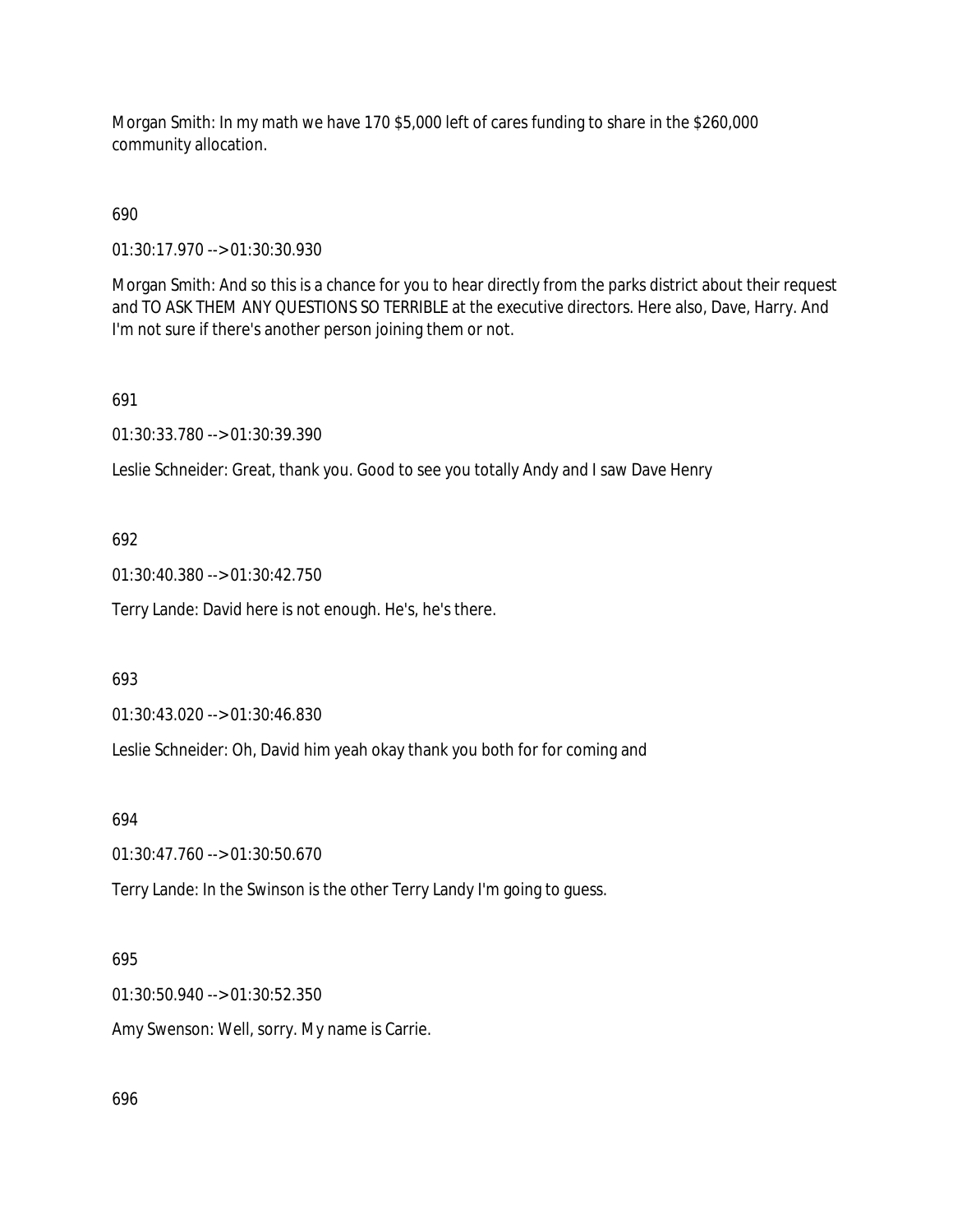01:30:54.300 --> 01:31:02.070

Terry Lande: So Amy, who is our who's our finance director and HR director is also online in case you have any questions specifically about the budget.

### 697

01:31:02.820 --> 01:31:14.070

Terry Lande: Here, David Harry attended all Yossi meetings and as a number of that committee. So that's why I asked him to be here. He was a he was 100% of all the meetings, though the iOS iOS. He had since the onset.

698

01:31:15.330 --> 01:31:22.350

Leslie Schneider: Great, and would any of would any of you any of the three of you like to say a few words if you have

699

01:31:23.400 --> 01:31:28.290

Leslie Schneider: Anything that is prepared or are you ready to just sort of take questions. We can take

700

01:31:28.320 --> 01:31:39.450

Terry Lande: Questions. The only thing I would, I would add to it is is that it's, it's, I think it was a partnership of as good as it's going to get from, from my perspective, I'm working with the city.

701

01:31:40.290 --> 01:31:53.370

Terry Lande: The Fire District, the school district and through both the emergency operations center and through partners meeting and coordinating how we were dealing with the coven 19 issue.

702 01:31:54.720 --> 01:32:01.080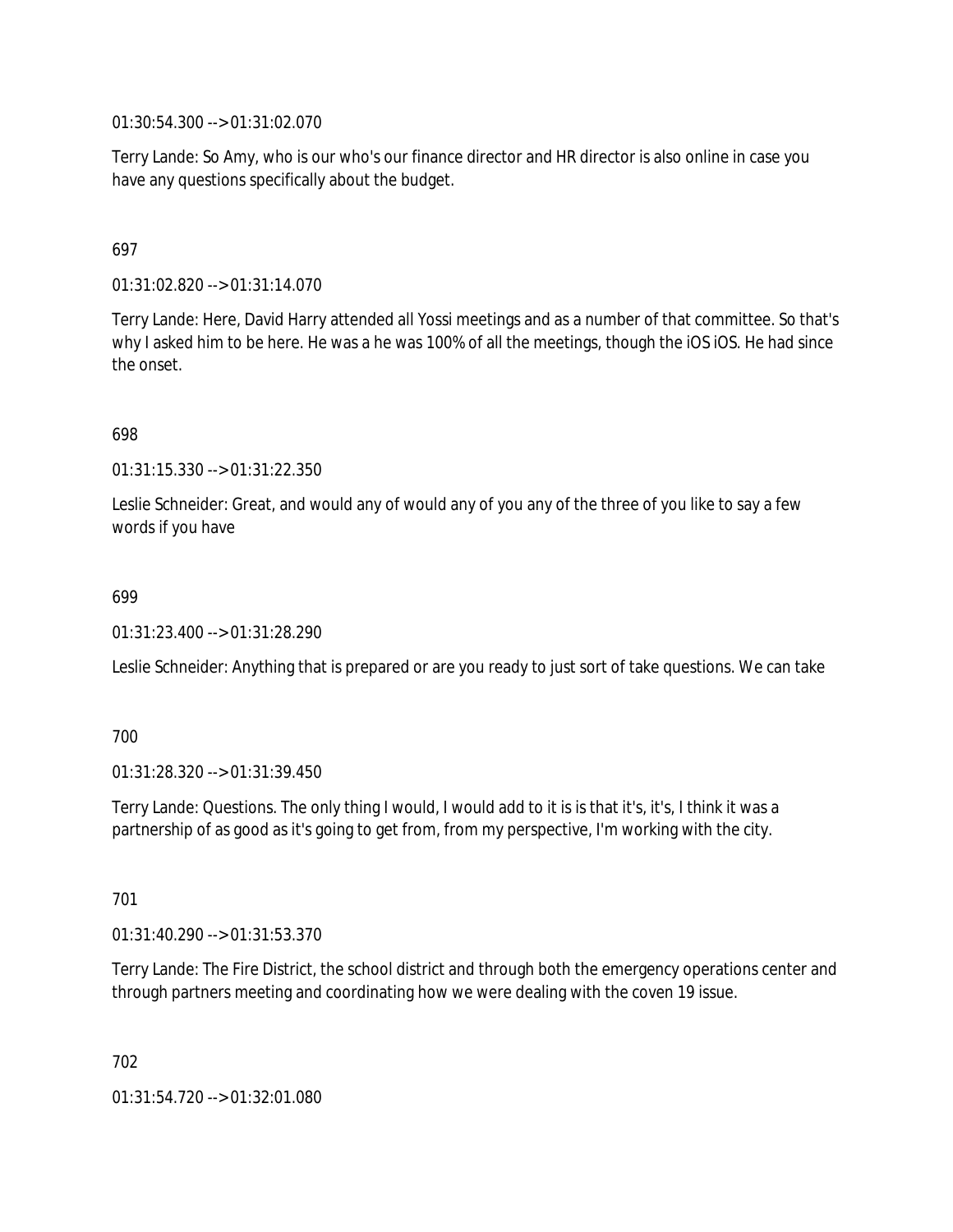Terry Lande: Was reassuring and a very good experience. So with that, I everything that we have to say is, in writing.

# 703

01:32:01.560 --> 01:32:12.090

Terry Lande: We're just happy to answer any questions and thank you for taking some time if I happen to disappear. I'll let those guys handle because my computer somehow has dropped up, drop me off three, four times so fortunate

## 704

01:32:12.750 --> 01:32:14.070

Terry Lande: That I did enjoy the meeting.

## 705

01:32:14.490 --> 01:32:16.560

Terry Lande: I disappeared for two or three times. I'm sorry.

706

01:32:18.990 --> 01:32:21.870

Leslie Schneider: Okay, Deputy Mayor deeks I see your hand is up.

707

01:32:22.500 --> 01:32:32.100

Joe Deets: You bad. Yeah. Thank you, Terry. Actually, we can't see you. But, but we're here. And then we could just see you so to speak and

708

01:32:32.760 --> 01:32:43.020

Joe Deets: David as well. Well, I'm certainly in favor of supporting the parks. I think we had the motions of not to exceed 91,000 which recall, I think that's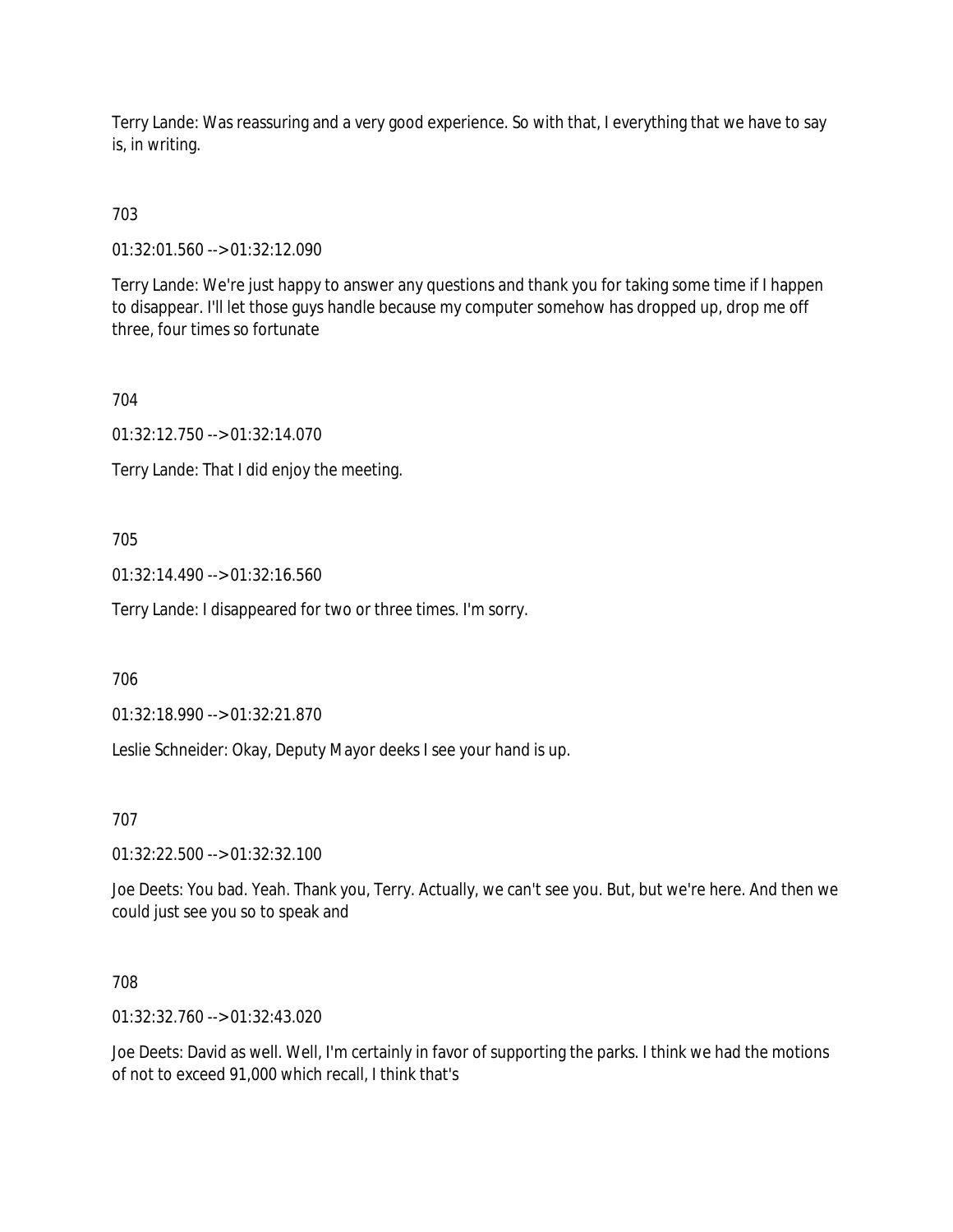### 01:32:43.770 --> 01:32:50.040

Joe Deets: Was the total that was given to us, I think, in the agenda packet. I don't have that in front of me right now.

## 710

## 01:32:50.550 --> 01:32:55.500

Joe Deets: I just wanted to just confirm with the city manager you know your math seems equal mine.

## 711

01:32:56.040 --> 01:33:06.000

Joe Deets: And and I was just thinking that would leave if we did this the to the 91,000 at 175 that would give us about 84,000 left and

## 712

01:33:06.480 --> 01:33:16.440

Joe Deets: As we know, we were talking about business recovery and on September 15 we're going to continue that discussion, and I'm going to be making some proposals, so I just wanted to say.

## 713

01:33:17.850 --> 01:33:28.680

Joe Deets: Getting ahead here. I'm all in favor of supporting parks for 91 and then that would leave us say 84,000 perhaps with this business recovery. And I just wanted to confirm that with city manager.

#### 714

01:33:30.990 --> 01:33:33.240

Morgan Smith: Yes, that's the method. I've been tracking as well.

715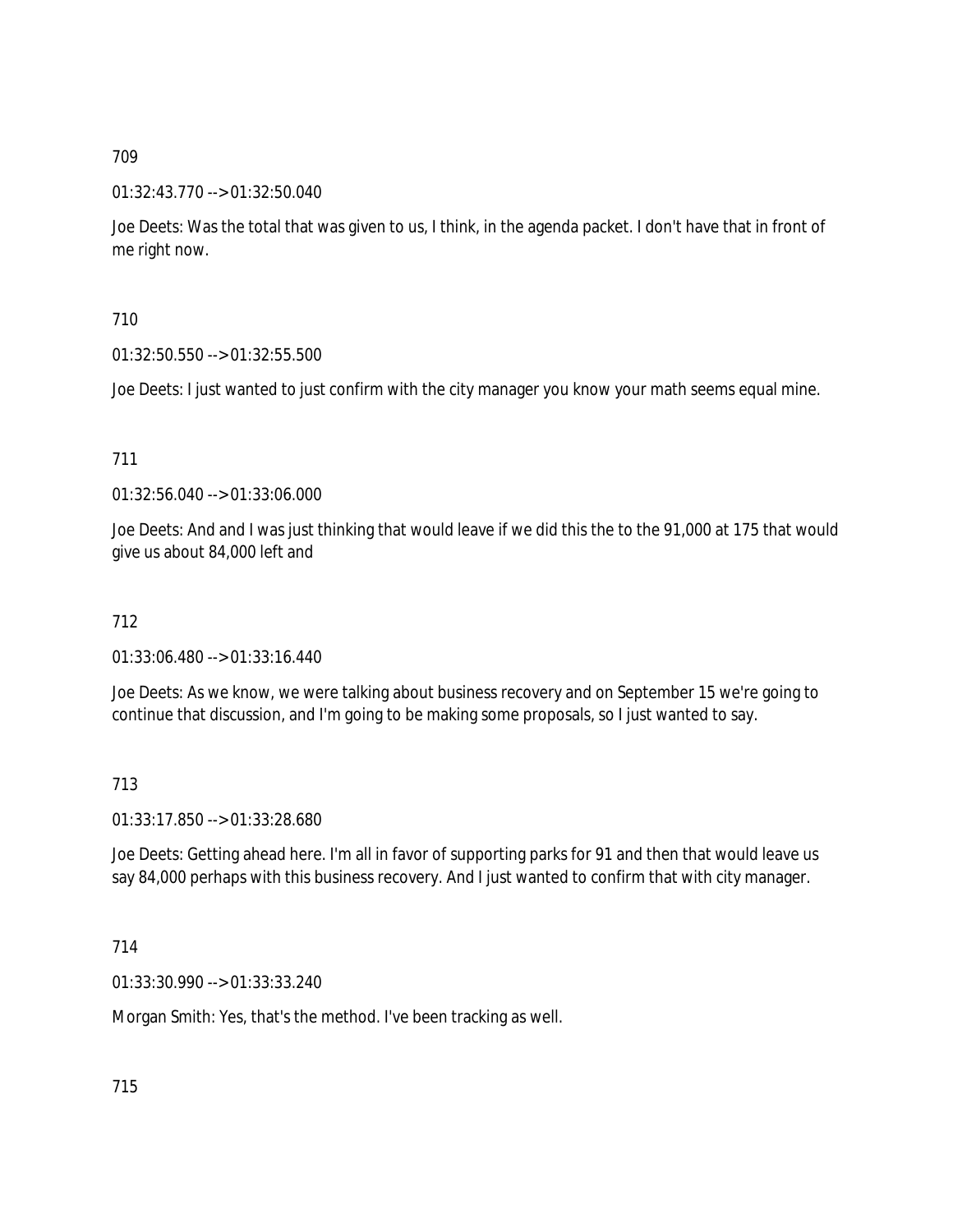01:33:34.500 --> 01:33:34.800

Joe Deets: Okay.

716

01:33:37.770 --> 01:33:51.360

Joe Deets: Go ahead and make a motion. I moved to direct the city manager to consider reimbursement to the Bainbridge Island metropolitan Parks and Recreation District for cares eligible expenses in an amount, not to exceed 91,000

717

01:33:52.680 --> 01:33:55.080

Leslie Schneider: All right, that's second tip by COUNCILMEMBER Pollock.

718

01:33:56.250 --> 01:33:59.340

Leslie Schneider: And COUNCILMEMBER I topless. You had to stop.

719

01:34:06.030 --> 01:34:13.350

Kirsten Hytopoulos: Okay, well, so that was quick. Um. My feeling was I felt I felt a little frustrated by the fact that we don't have

720

01:34:14.580 --> 01:34:19.920

Kirsten Hytopoulos: We don't, we don't have a an actual number yet about what we're thinking about spending on

721

01:34:21.060 --> 01:34:28.350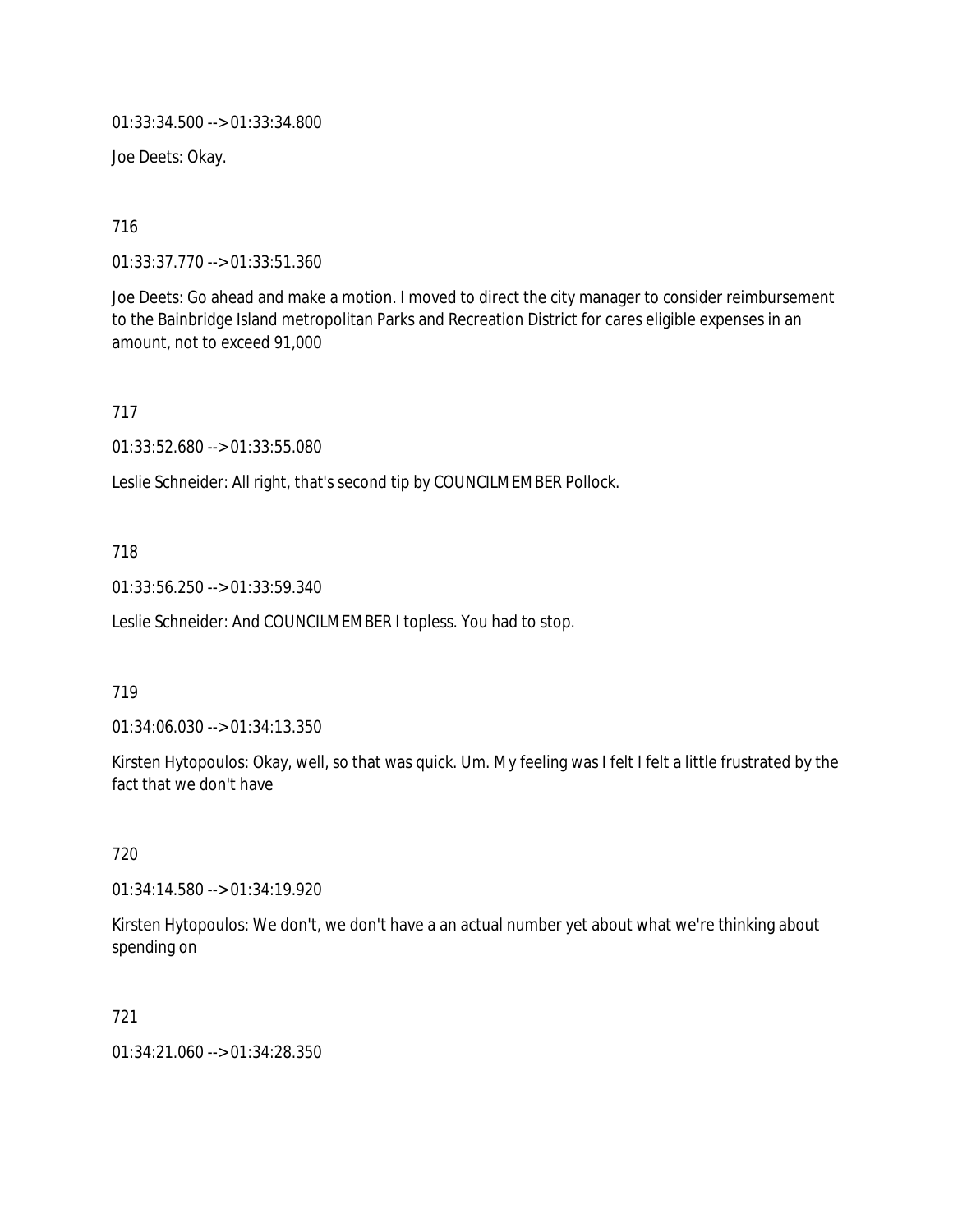Kirsten Hytopoulos: Economic Development in you know either. Whether we wind up doing direct, direct grants or whether we're going to wind up bringing in anybody

# 722

01:34:29.070 --> 01:34:38.400

Kirsten Hytopoulos: To help us with planning for economic recovery we I know we've explored some ideas before so far, Joe, but we don't have anything on the table.

# 723

01:34:38.790 --> 01:34:49.830

Kirsten Hytopoulos: And so what I would prefer to do is kind of take a wait and see approach from I completely think it's appropriate for us to be providing some of the some of this funding to parks. Absolutely.

## 724

01:34:50.340 --> 01:35:00.930

Kirsten Hytopoulos: But I would really prefer to have more information on that table when we do that, my understanding is, we could we could wait until that time and make that decision, since we have taken this approach to or

## 725

01:35:01.470 --> 01:35:07.380

Kirsten Hytopoulos: I think we've already taken the approach. And I guess maybe need to hear from Morgan about this, but we can take the approach to

## 726

01:35:09.240 --> 01:35:17.340

Kirsten Hytopoulos: To take all of the corresponding on behalf of the city and put aside the chunk of funding that I think we've already made this decision.

## 727

01:35:18.240 --> 01:35:27.180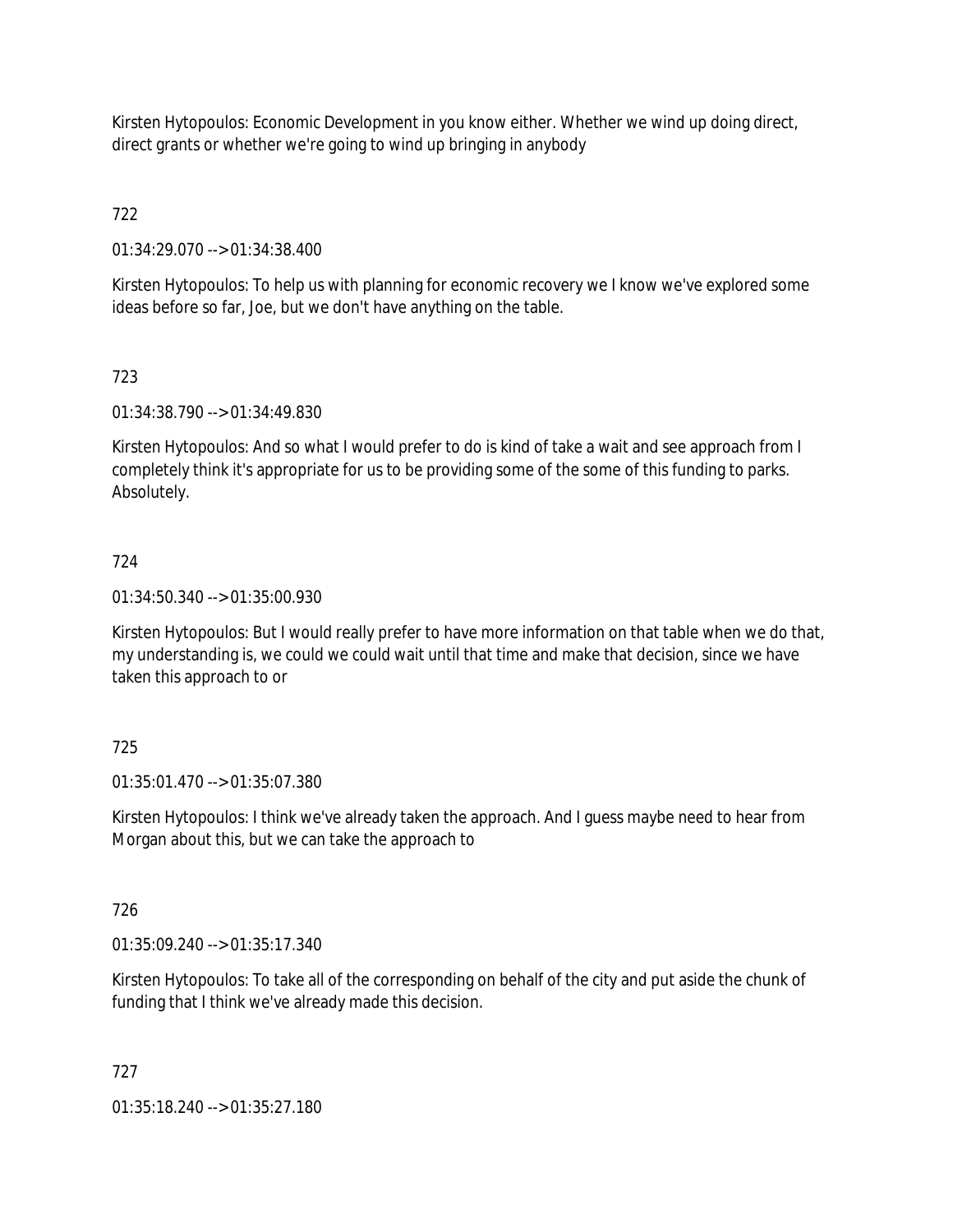Kirsten Hytopoulos: We've already, right. Okay, so this is this is funding that we can decide the timing on and for me to be able to make a really intelligent decision about what our options.

728

01:35:27.450 --> 01:35:38.190

Kirsten Hytopoulos: With regards to economic recovery choices, whether again whether we do direct funding or whether we do we find some other program to fund it would help inform

#### 729

01:35:38.790 --> 01:35:50.310

Kirsten Hytopoulos: For me, what makes sense with regards to reimbursement to perks. So I feel like I don't have all the information on the table right now to make a decision, to be honest.

730

01:35:52.620 --> 01:35:53.220

Leslie Schneider: I'm

731

01:35:54.210 --> 01:35:58.950

Leslie Schneider: A CITY MANAGER, maybe I could let you jump in if you're answering a question or

732

01:35:59.490 --> 01:36:04.200

Morgan Smith: Council members are may have something directly to say to that. And then I can, I can respond

733

01:36:04.350 --> 01:36:06.060

Leslie Schneider: Okay councilman window. Sorry.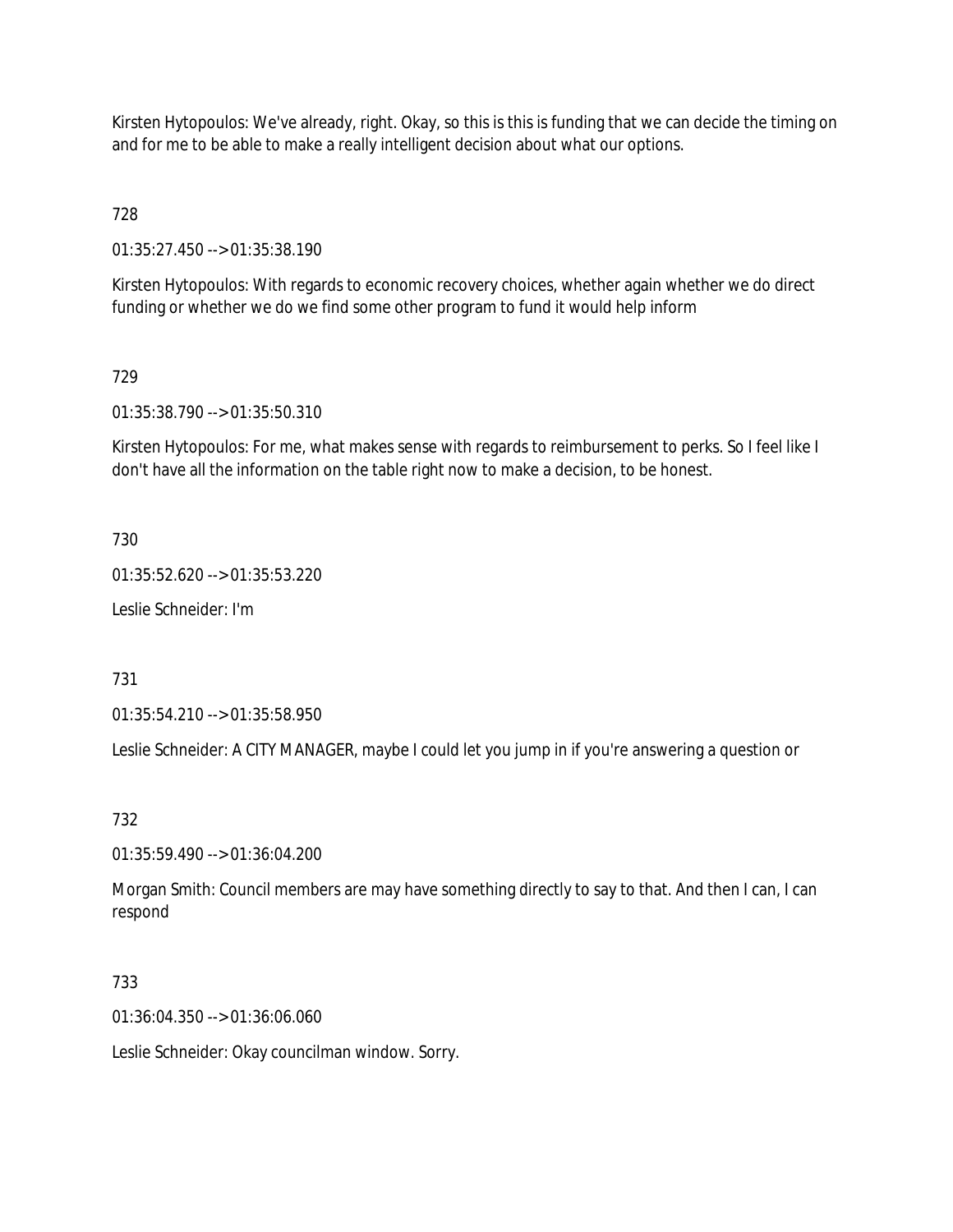01:36:07.680 --> 01:36:26.850

Rasham Nassar: I don't have an answer. I was going to ask. COUNCIL MEMBER Deputy Mayor deets. If he's done the math on his end. Have you Deputy Mayor deeds calculated the amount remaining and the items that were not approved by the Council and your proposal, and do they fit within that \$84,000 remainder

735

01:36:28.110 --> 01:36:28.620

Joe Deets: Well,

736

01:36:29.730 --> 01:36:37.200

Joe Deets: Vicki, I did my head, my hand up, but I'll just jump in. Thank you for the question. Well, obviously, we would like more money.

737

01:36:38.370 --> 01:36:42.270

Joe Deets: We are in a economic depression for a lot of folks.

738

01:36:43.290 --> 01:36:52.170

Joe Deets: I think 84, we could do a lot if we're very strategic and bear in mind we did present a Economic Recovery Plan.

739

01:36:52.980 --> 01:37:08.220

Joe Deets: Which we're going to be revisiting on September 15 and I, I, I will. I'm happy to report back on that any details that you would wish but we could spend that 84,000 very well for economic recovery.

740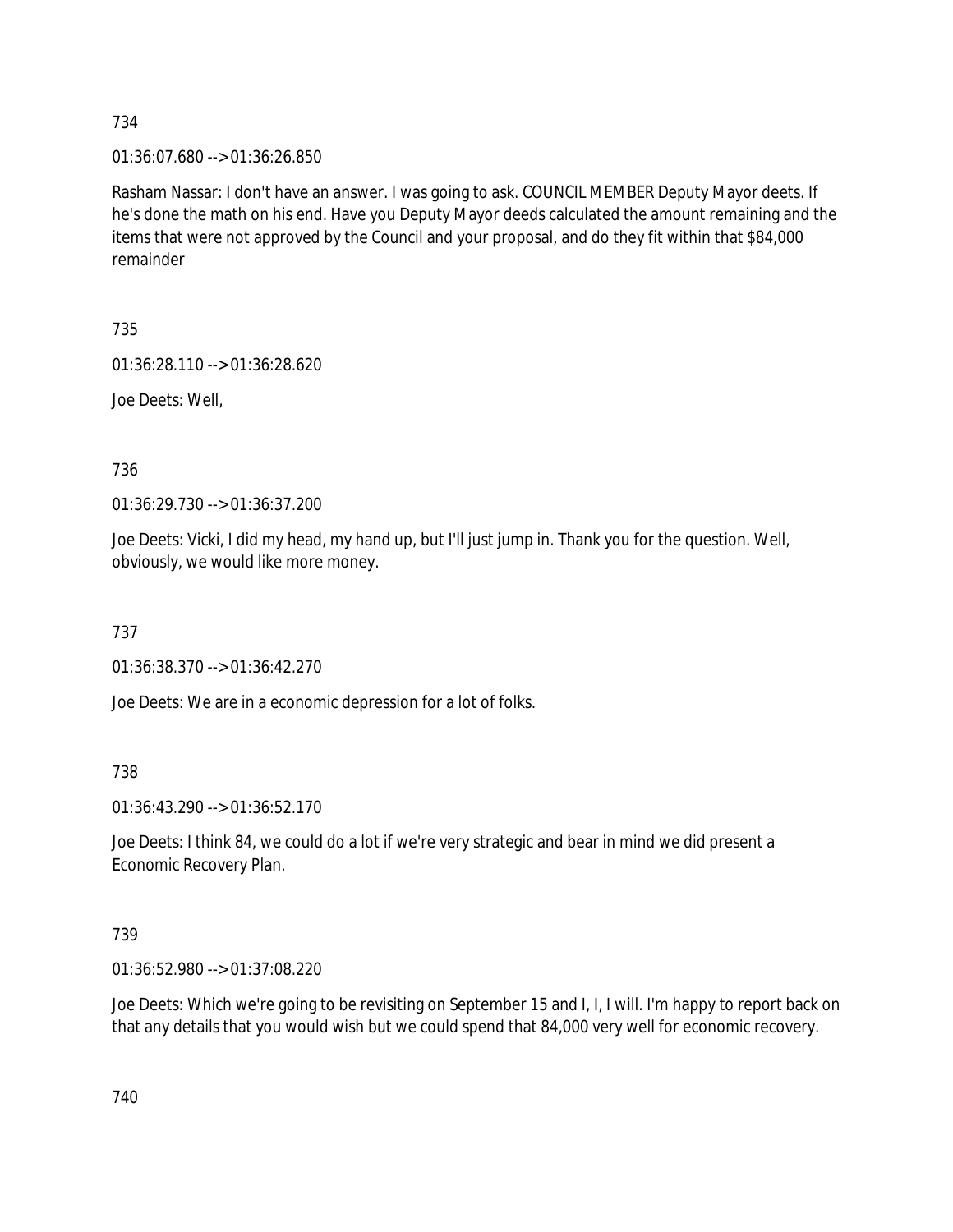01:37:10.080 --> 01:37:22.170

Joe Deets: And I, and I think still support parks. So what I'm, what I'm saying here's I made the motion to support parks, knowing what I'm thinking about helping economic recovery. So

### 741

01:37:22.920 --> 01:37:35.520

Joe Deets: I don't want to hold things up for parks necessarily unless my colleagues decide otherwise, but I'm happy if we want to have this as a discussion about economic recovery. I'm happy to have that

#### 742

01:37:36.690 --> 01:37:46.950

Joe Deets: But just suffice to say we can move ahead with this proposal and still have money that we can actually put to good use. I believe for economic recovery.

#### 743

01:37:52.740 --> 01:37:53.550

Leslie Schneider: Okay.

744

01:37:54.780 --> 01:37:55.680

Leslie Schneider: City Manager.

745

01:37:58.920 --> 01:38:04.680

Morgan Smith: I was just going to wait till the Council's discussion is finished. And then if there's other things I can answer. I will ban.

#### 746

01:38:05.040 --> 01:38:11.820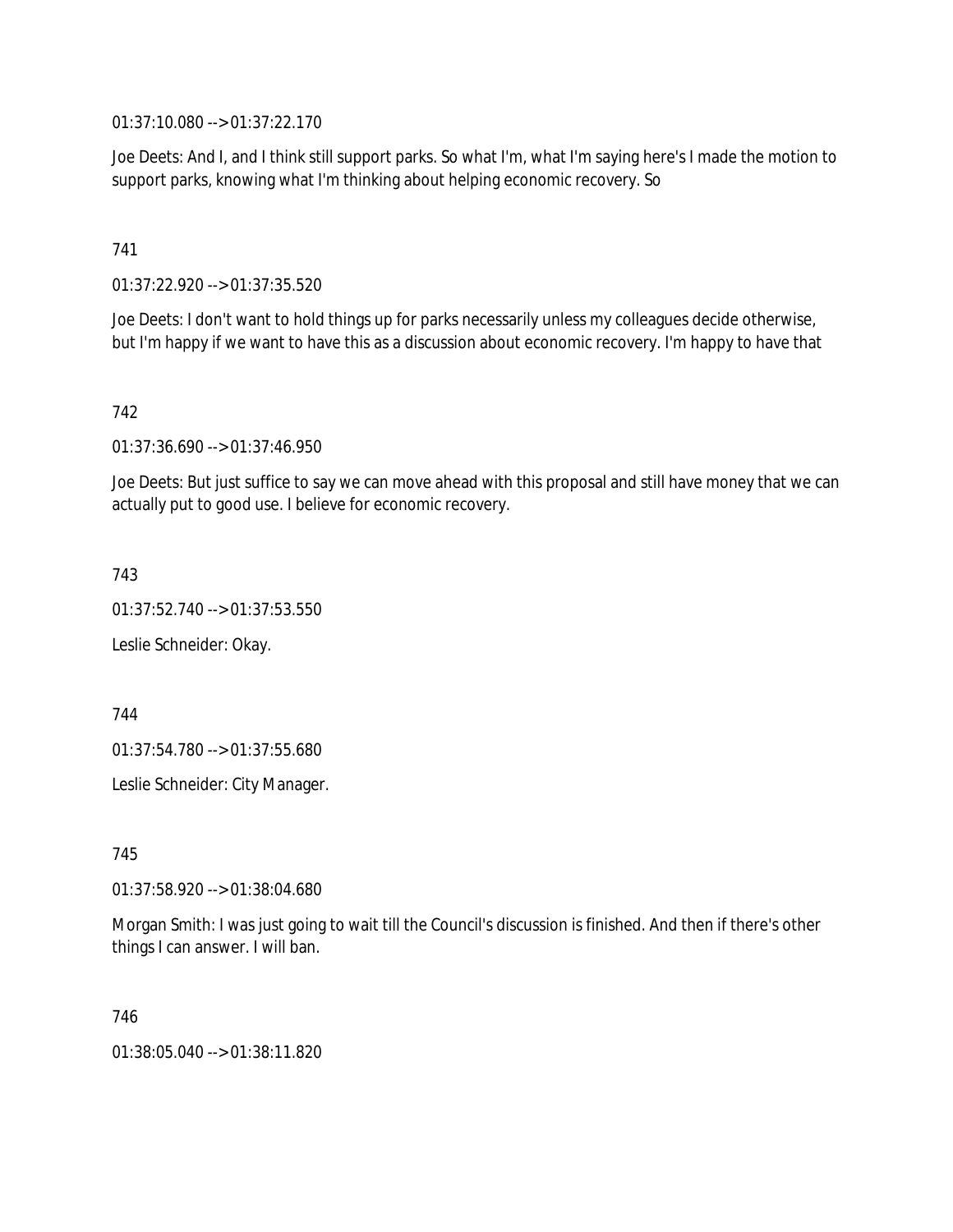Leslie Schneider: Okay. Councilmember hi Betsy haven't heard from COUNCILMEMBER car. So maybe we can jump to you.

747

01:38:12.840 --> 01:38:24.420

Christy Carr: Thank you, mayor. I just had a question, actually for the park district. I think the number that we were provided in our packet is 91,000 and I was curious if that's 100% of your cares eligible funding or

748

01:38:25.560 --> 01:38:26.670

Christy Carr: Park District related

749

01:38:27.810 --> 01:38:34.020

Christy Carr: Fun Park District expenditures related to code or if you've got a bigger number and this is only a portion of that.

750

01:38:35.880 --> 01:38:36.270

Terry Lande: Number.

751

01:38:38.280 --> 01:38:45.000

Terry Lande: 90,500 and I believe is the exact amount that was in the in the packet and that's that's our phone number.

752

01:38:46.830 --> 01:38:47.010

Amy Swenson: Yeah.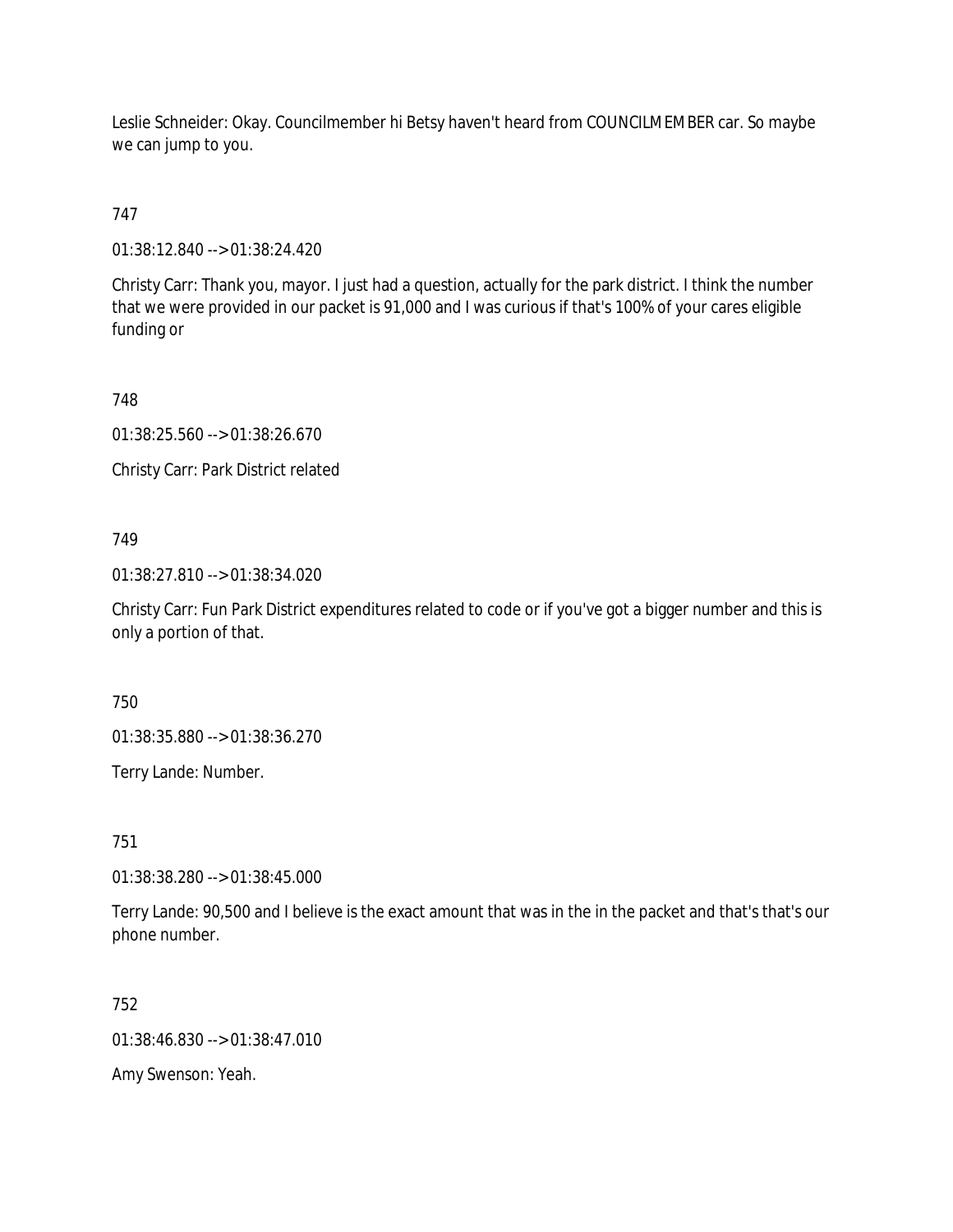753 01:38:51.660 --> 01:38:51.990 Christy Carr: Thank you.

754

01:38:52.860 --> 01:38:55.230

Leslie Schneider: All right, I'm COUNCILMEMBER hi topless.

755

01:39:00.810 --> 01:39:07.650

Kirsten Hytopoulos: I guess I thought that when we had the economic recovery conversation before we hadn't come to an agreement there wasn't

756

01:39:08.610 --> 01:39:18.960

Kirsten Hytopoulos: We didn't, we didn't pass a lot of the ideas, Joe, that he brought forward and we were going to have another conversation. And we're going to potentially come up with a larger plan that there was a lot of

757

01:39:19.020 --> 01:39:19.410

Leslie Schneider: There was a

758

01:39:19.530 --> 01:39:28.770

Kirsten Hytopoulos: Very open ended question as to what we're going to do. And there was a conversation, but as maybe and maybe I'm wrong, but that we might kind of take on something kind of big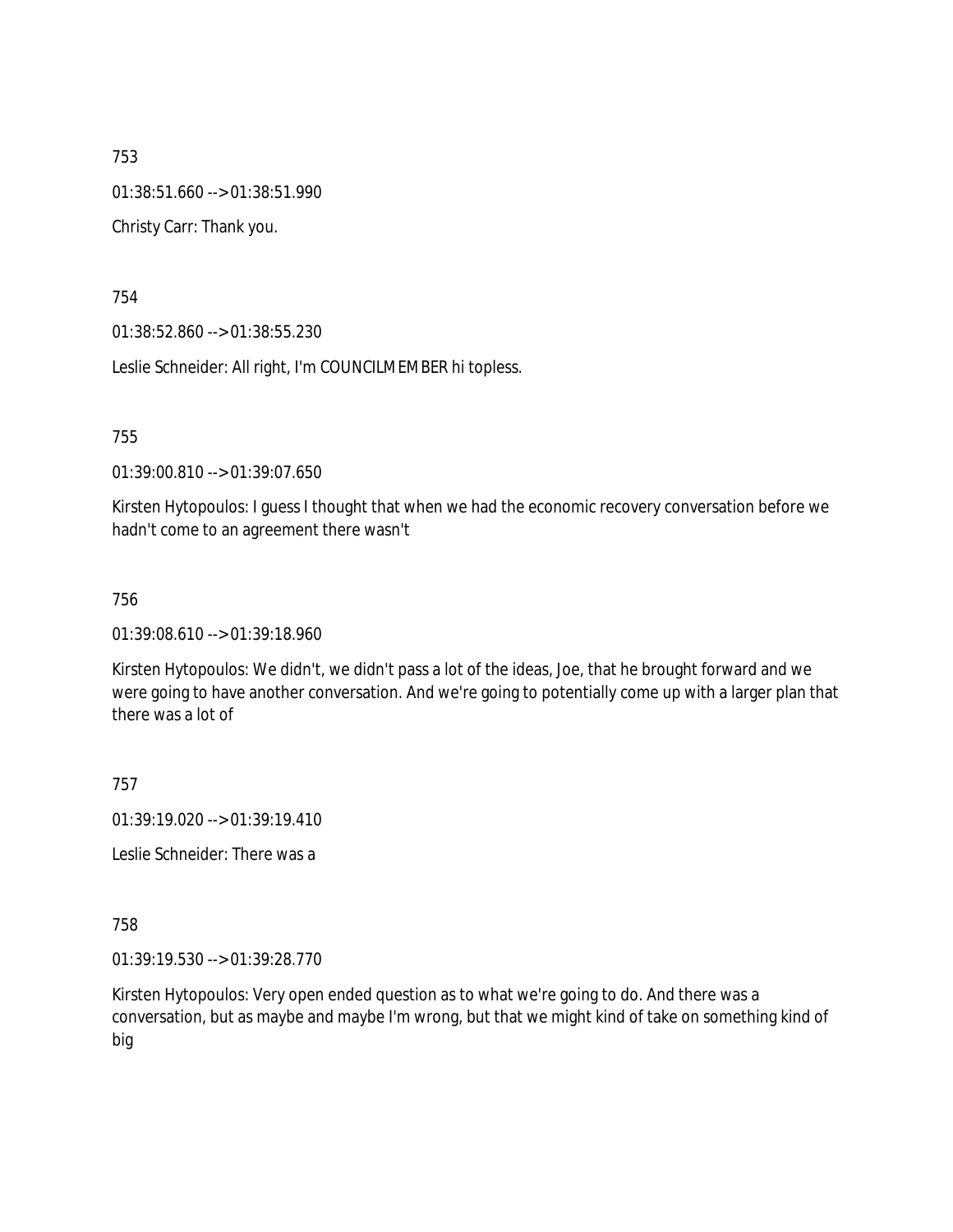01:39:29.760 --> 01:39:37.770

Kirsten Hytopoulos: That there were some acknowledgement that we haven't really invested in in economic development, the past and this is the time that we may really need to be thinking about doing that.

760

01:39:38.880 --> 01:39:46.230

Kirsten Hytopoulos: And so I was imagining. We may need a lot of funding for that. So my question isn't so much is, well, you know,

761

01:39:47.100 --> 01:39:54.060

Kirsten Hytopoulos: What can we do with 84,000 or 87,000 but that I might want to know what do we need to do this right

762

01:39:54.570 --> 01:40:03.120

Kirsten Hytopoulos: And know what that number is and what do we have left over. Before I make decisions. And so just to be clear, and I may be in the minority on this, but I just want to be clear what my position is

763

01:40:03.510 --> 01:40:09.990

Kirsten Hytopoulos: I don't feel like I know what we might want to do. We haven't had that conversation. And so I feel like I'm missing that information.

764

01:40:14.310 --> 01:40:15.300

Leslie Schneider: COUNCILMEMBER nisar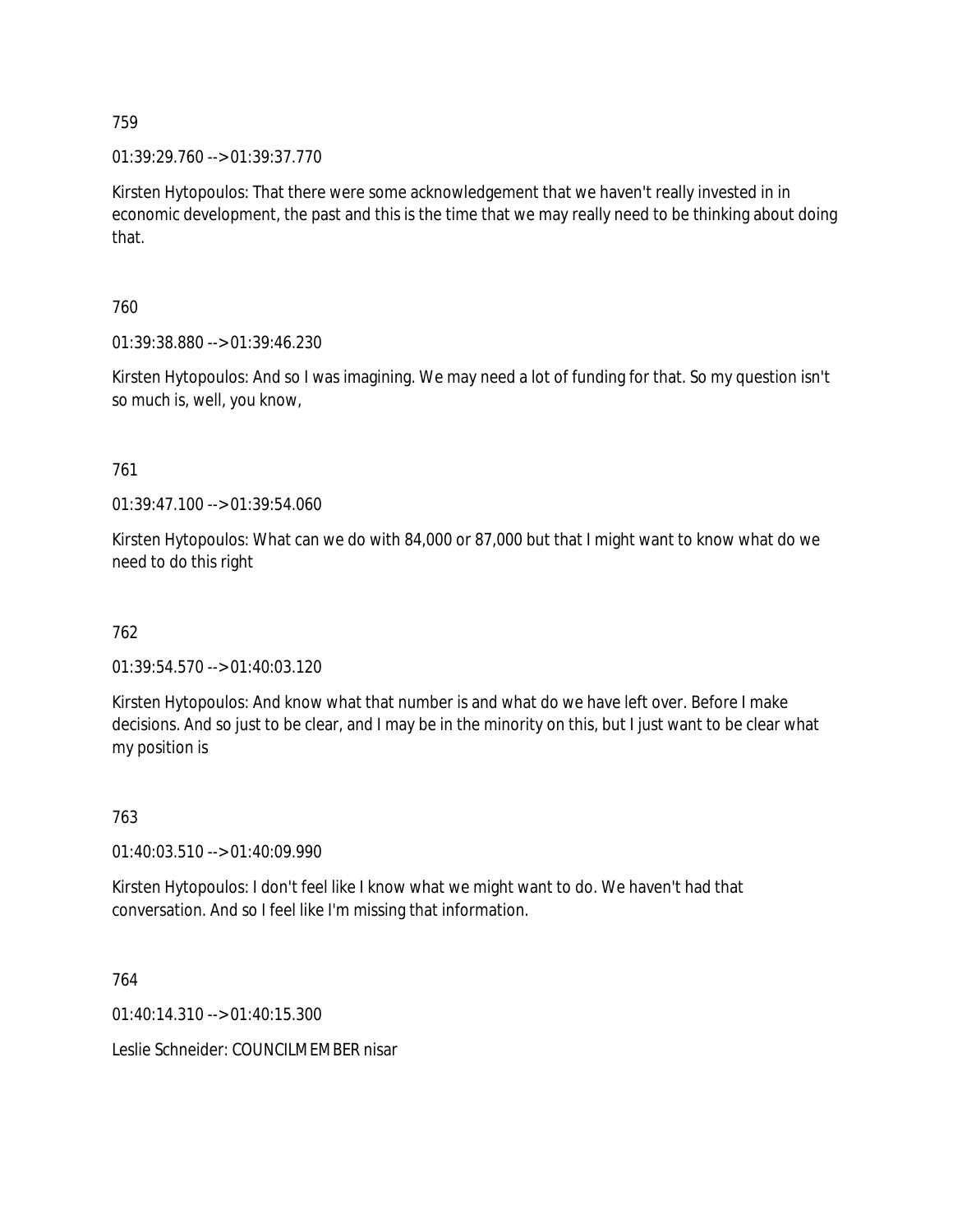01:40:17.670 --> 01:40:36.480

Rasham Nassar: Yeah, I'm happy to support the motion on the floor and I'm happy to trust. Councilmember deets as he's been working primarily with the business community if he's comfortable proving this tonight and and allocating this funding two parks ahead of our schedule discussions on economic

## 766

01:40:37.800 --> 01:40:48.990

Rasham Nassar: Development and related to Kobe, then I'm, I'm happy to follow his lead on that. I also want to acknowledge kind of on a more joyful town just how important our parks have become to the island.

## 767

01:40:49.620 --> 01:40:59.820

Rasham Nassar: Because of code, the number of parks users has drastically increased and with people present in the room tonight. I want to thank you for providing that service.

768

01:41:00.780 --> 01:41:09.450

Rasham Nassar: I have been out there on the trails and witness the enjoyment that people have been engaging and on the trails and just thank you so much for keeping them.

## 769

01:41:11.850 --> 01:41:26.940

Rasham Nassar: clean and safe and healthy for all of our island users. So I, I support this and I support it for, for the reasons pertain contained in your memo, but also for that reason as well. So thank you.

## 770

01:41:29.640 --> 01:41:31.710

Leslie Schneider: Um. Councilmember card.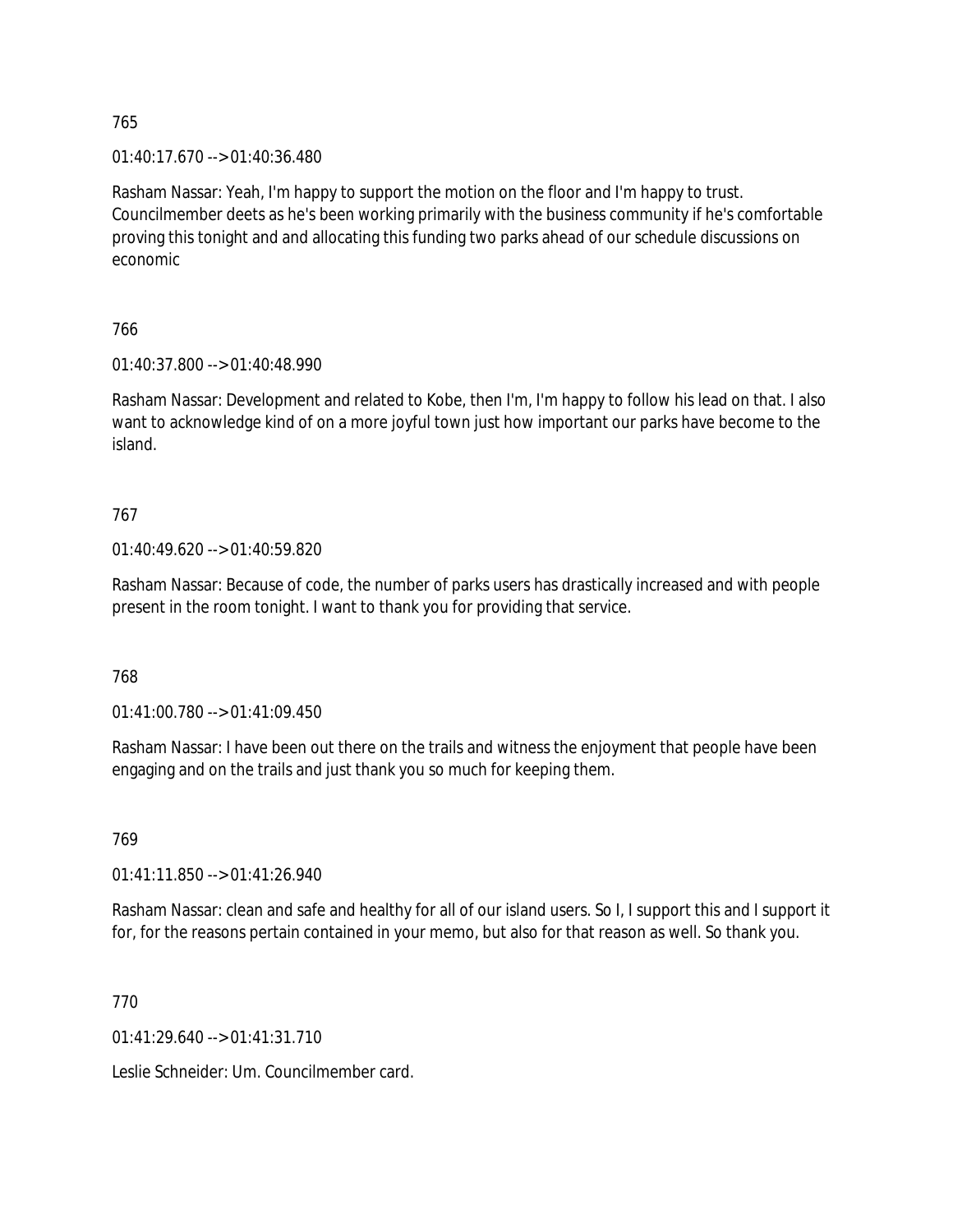01:41:31.740 --> 01:41:33.330

Leslie Schneider: Is your hand up on purpose.

772

01:41:33.420 --> 01:41:34.980

Leslie Schneider: Okay, go for it.

773

01:41:36.240 --> 01:41:42.840

Christy Carr: I actually just wanted to echo COUNCILMEMBER NASCAR's comments. I'm going to support this too. I would

#### 774

01:41:44.070 --> 01:41:46.230

Christy Carr: Trust. Councilmember deets.

#### 775

01:41:47.250 --> 01:41:57.000

Christy Carr: Supporting this and making the motion and bringing it forward, knowing that he's been working with the business community, and that he thinks that this is an appropriate allocation for the Community funds.

## 776

01:41:58.290 --> 01:42:03.540

Christy Carr: And then the parks are great and they become even more important. So thank you for your hard work.

#### 777

01:42:07.500 --> 01:42:08.610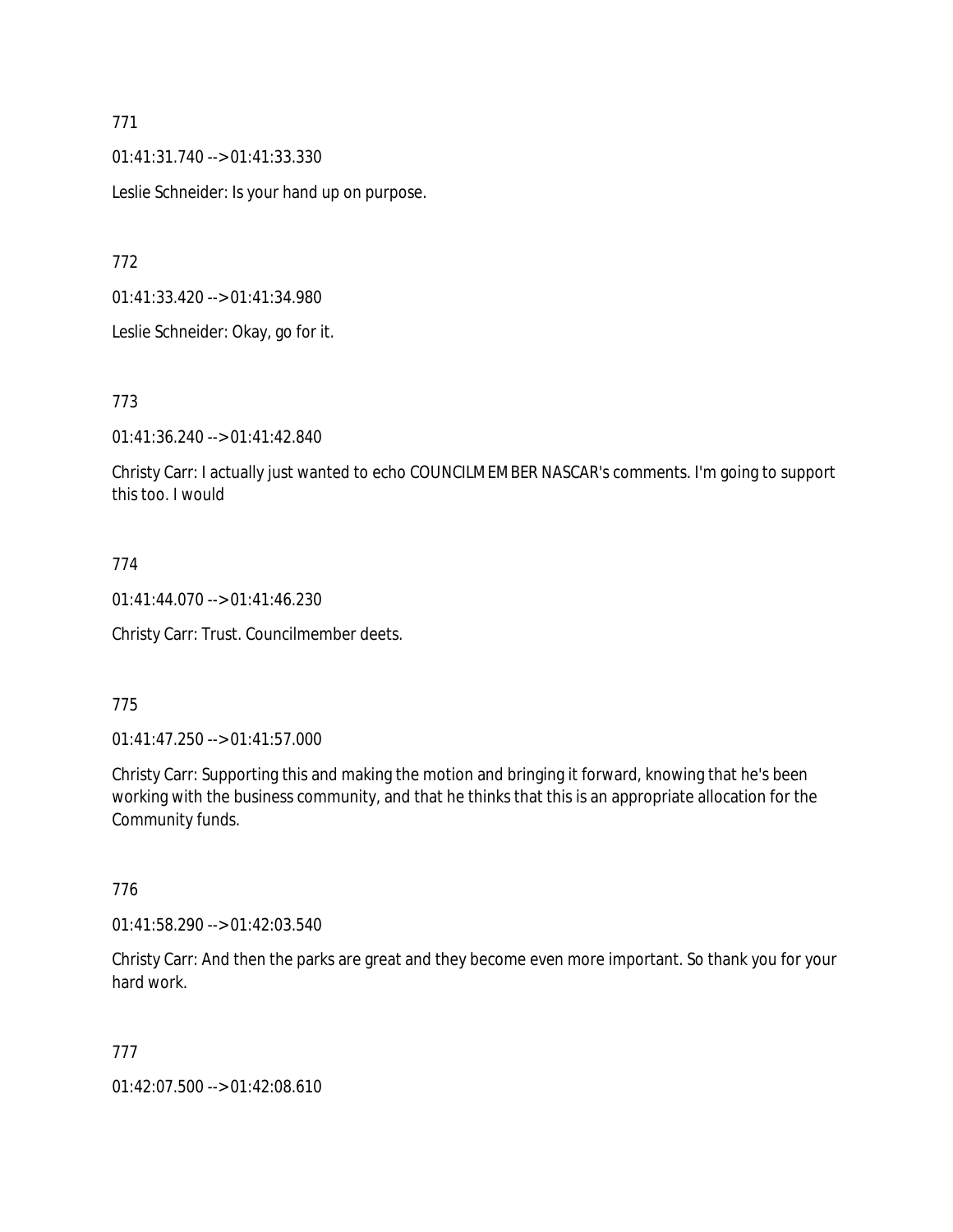Leslie Schneider: Will get be married eats

778

01:42:09.720 --> 01:42:13.080

Joe Deets: What will thank you for spending your trust or I'll try and earn it.

779

01:42:14.100 --> 01:42:15.120

Joe Deets: Yeah, I'll just say

780

01:42:16.770 --> 01:42:26.010

Joe Deets: I think we can put that money to good use. And in some ways, it will focus ourselves to be very, very strategic and economic recovery.

781

01:42:27.240 --> 01:42:32.640

Joe Deets: And you'll be hearing that from me and actually others as well so

782

01:42:34.140 --> 01:42:41.580

Joe Deets: Stay tuned. September 15 i think i think we can do a lot with that money. But obviously, we could use a lot more but

783

01:42:42.300 --> 01:42:54.930

Joe Deets: This will that amount of money will focus us to do exactly what needs to be done for economic recovery and don't waste to die, so that's that's gonna be my position and you'll hear back from me.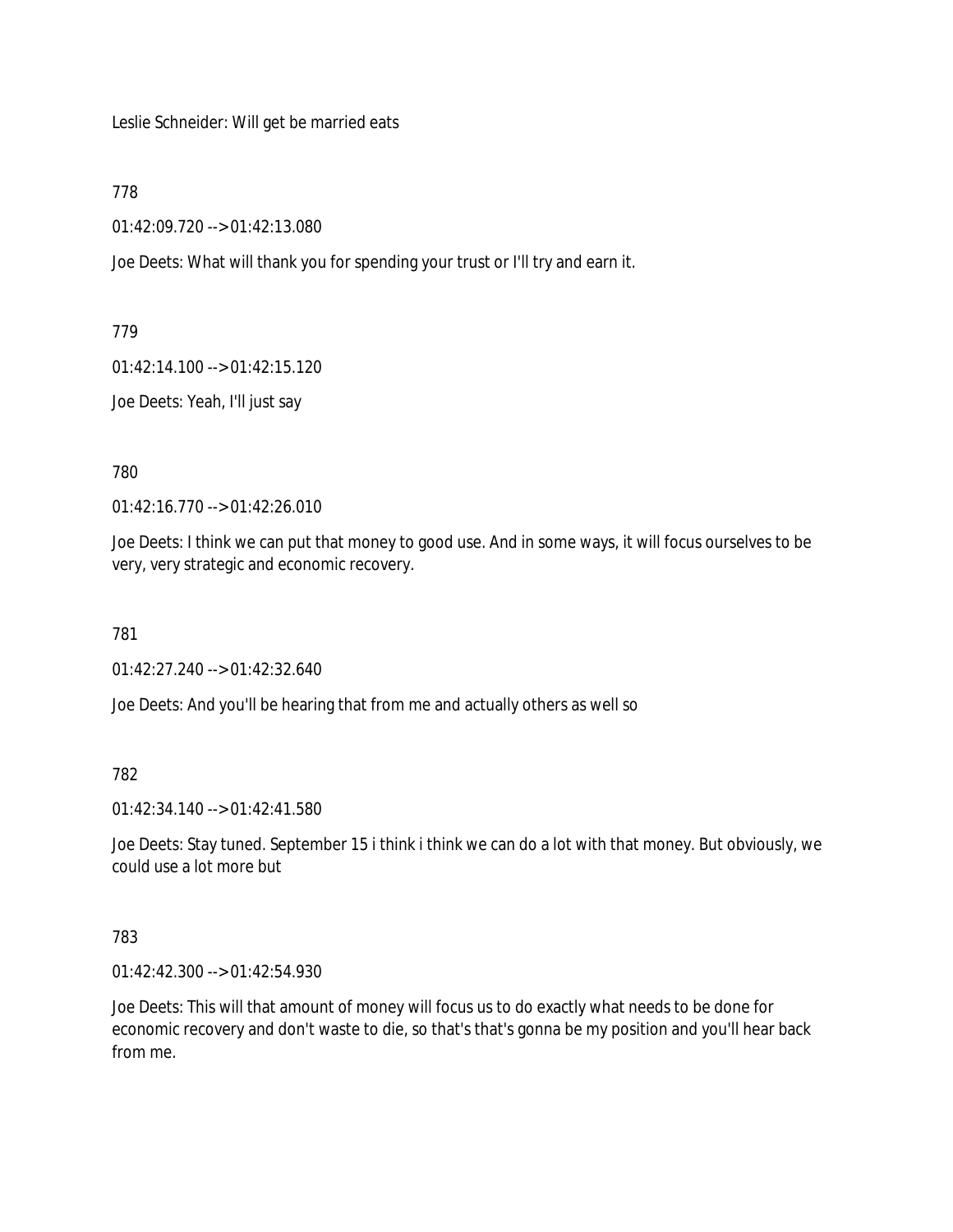$01:42:56.520 \rightarrow 01:43:07.410$ 

Leslie Schneider: Wonderful, thank you. So I just want to speak quickly that I'm in supportive this I definitely understand customer I topless is kind of twisting

785

01:43:08.460 --> 01:43:23.250

Leslie Schneider: In my gut that says, you know, there's so many places for this money to go and our community is really hurting. We've already had a lot of businesses that have been forced to close. So this is not an easy decision. Um, but

786

01:43:24.630 --> 01:43:31.020

Leslie Schneider: I think that it's important for us to do this, sharing with the parks department and

787

01:43:32.910 --> 01:43:33.750

Leslie Schneider: Anyway, I

788

01:43:35.460 --> 01:43:48.810

Leslie Schneider: I'm in support. So we have. We have a motion on the floor, and if no one else would is ready to jump in with more questions. I think I'll just call the question. So, all those in favor please say I

789

01:43:49.980 --> 01:43:50.310

Christy Carr: All right.

790

01:43:51.480 --> 01:43:52.920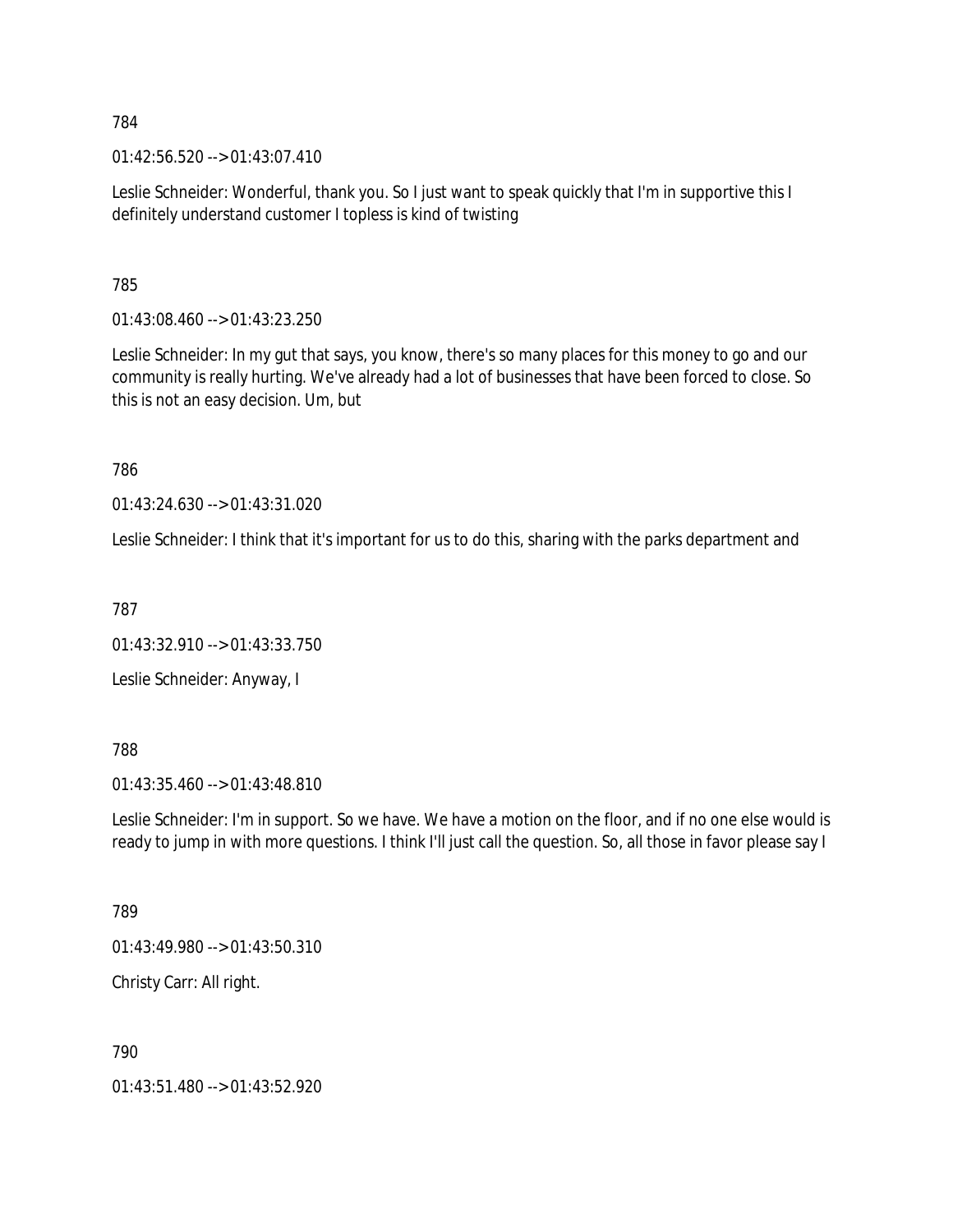Leslie Schneider: And any opposed.

791

01:43:54.990 --> 01:44:03.300

Leslie Schneider: Okay, so that passes five to one with COUNCILMEMBER hi topless voting day and

## 792

01:44:06.030 --> 01:44:12.240

Leslie Schneider: So we thank you parts for coming here and we appreciate it. Lots. We appreciate the partnership.

## 793

01:44:14.970 --> 01:44:15.870

Terry Lande: Thank you very much.

794

01:44:16.200 --> 01:44:16.980

Leslie Schneider: Yes, thank you.

795

01:44:19.860 --> 01:44:20.490

Leslie Schneider: Okay.

## 796

01:44:23.010 --> 01:44:35.280

Leslie Schneider: We're moving on right now to item nine see monthly update on 2020 revenue and expenses forecasts and looks like Ellen Charles with us.

797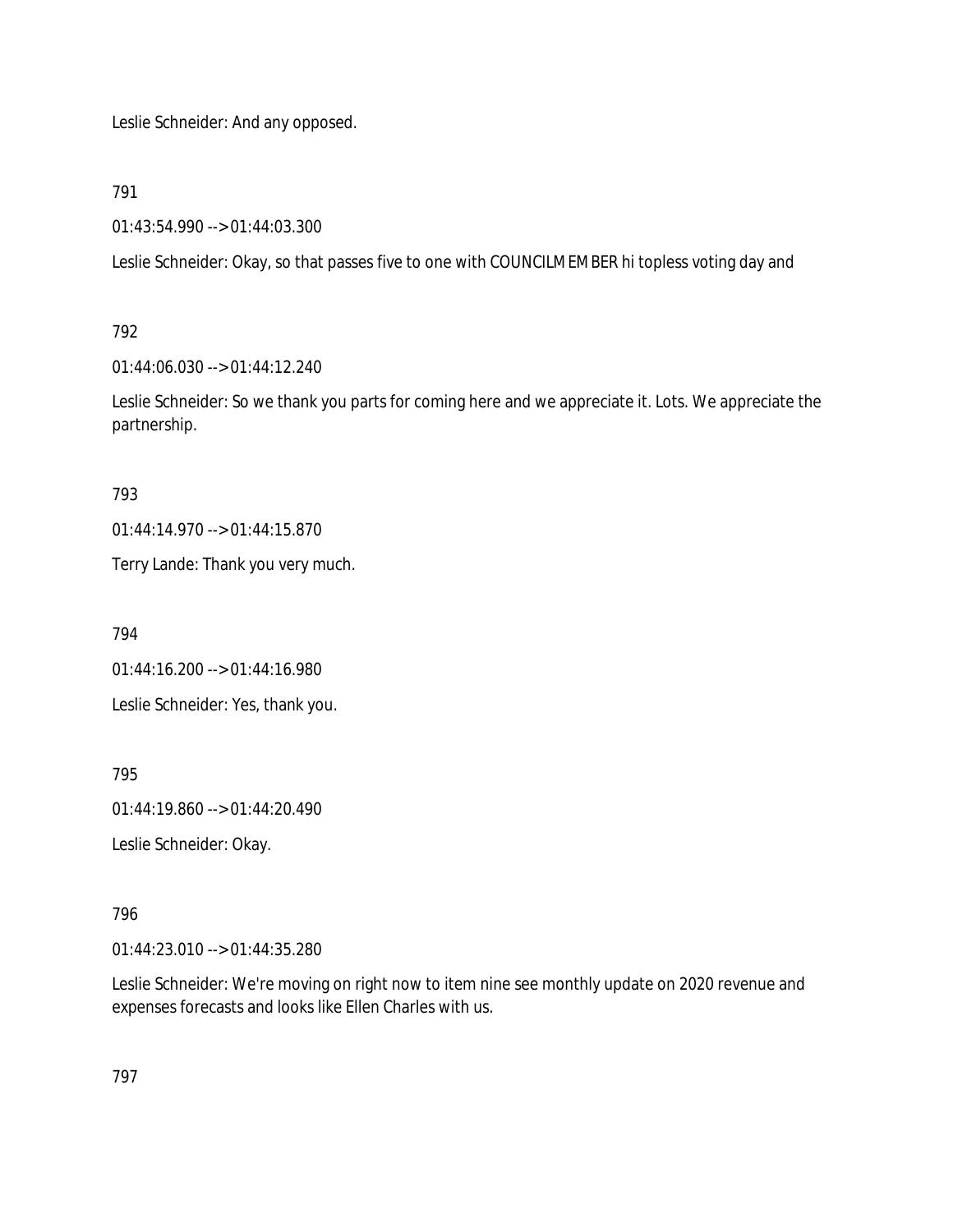01:44:35.550 --> 01:44:36.210

Mr.

798

01:44:37.410 --> 01:44:47.790

Ellen Schroer: Mayor, um, this we have talked about this each month since May I last BROUGHT YOU AN UPDATE ON JULY 28 hard to believe that it's already the end of August.

799

01:44:48.300 --> 01:44:57.240

Ellen Schroer: And so tonight we'll take a look at some updated slides that I'm just bring us to the next, I'm just bring us another 30 days of information.

## 800

01:44:58.260 --> 01:45:02.340

Ellen Schroer: So you won't see a whole lot of difference. Was I successful ensuring my screen.

#### 801

01:45:02.910 --> 01:45:11.730

Ellen Schroer: Yes, great. Um, there's not a whole lot of difference. Since last month. This is just 30 more days of revenue data but walk you through this

802

01:45:12.600 --> 01:45:22.170

Ellen Schroer: And be happy to take any questions along the way as you remember the. This is a monthly update and we are focusing on revenues.

803

01:45:22.680 --> 01:45:34.260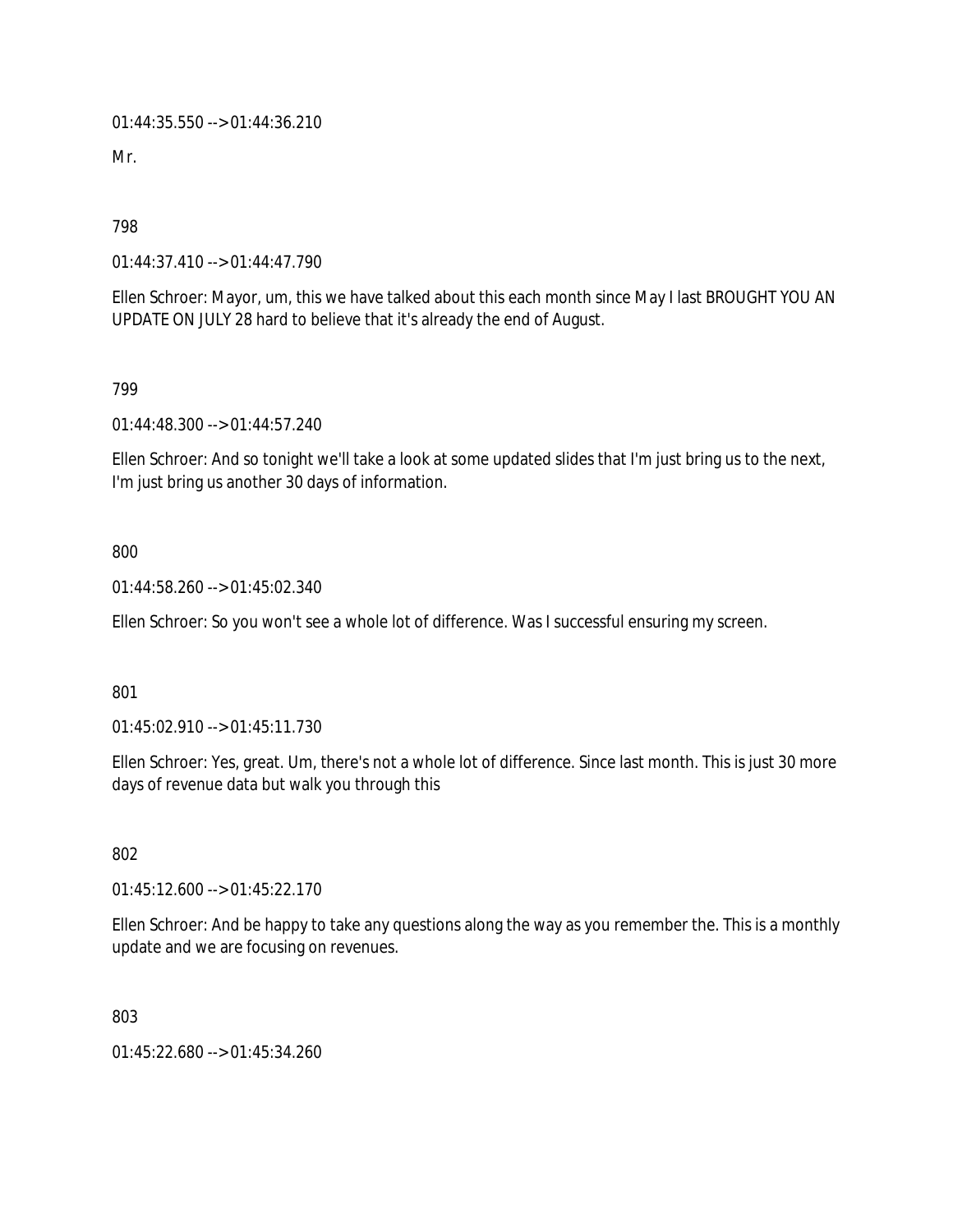Ellen Schroer: You made some decisions in May, that helped us make some changes to our expenditures and we have implemented those and continue to hold those reductions and put position vacancies.

# 804

01:45:36.120 --> 01:45:52.440

Ellen Schroer: In May we promised you a monthly update. And we've done that in June, July and now and August as before, we're focusing on what we're calling our tech supported or non utility funds as the utility revenues and therefore expenditures have been largely unchanged this year by the code pandemic.

## 805

01:45:55.380 --> 01:46:07.950

Ellen Schroer: Way back in January, February, and March, our plan our revenues and expenditures were really pretty close to what we had budgeted. And then in April and May we re forecast based on the pandemic.

## 806

01:46:08.700 --> 01:46:18.840

Ellen Schroer: And brought you some much reduced revenue estimates and then some corresponding expenditure reductions we have implemented these reductions and they

#### 807

01:46:19.410 --> 01:46:35.070

Ellen Schroer: remain in place our revenues through July are less than we had expected for the year of 2020 but more than we had we've continued to see some modest improvement as compared to our forecasts that we did, starting in April.

808

01:46:36.600 --> 01:46:46.560

Ellen Schroer: Just remember where we were. We were, we had originally forecasted revenue loss of over four and a half million dollars or about 17% of our tax supported revenue.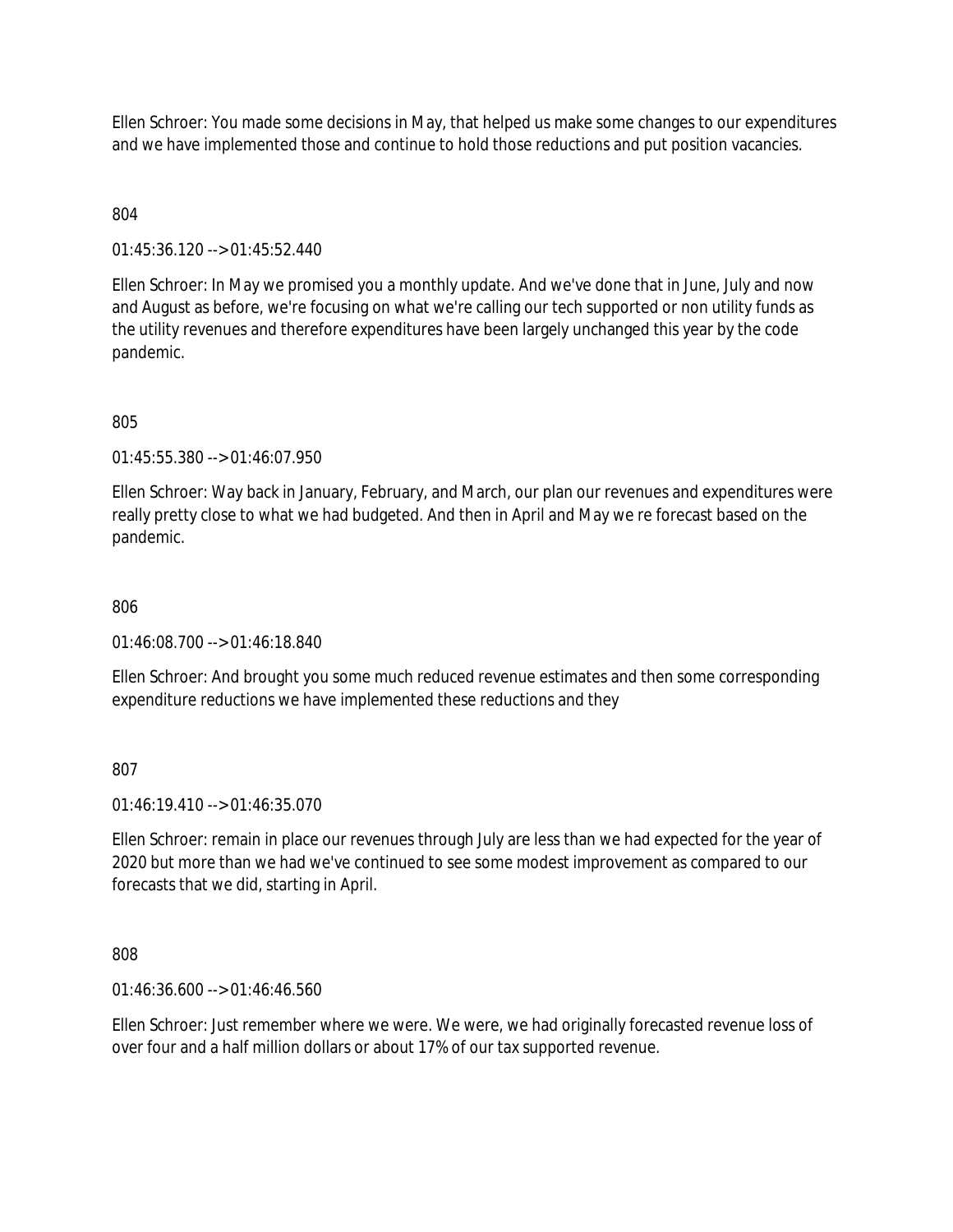01:46:46.890 --> 01:47:05.490

Ellen Schroer: And we worked with you to identify or to address that change by identifying cost savings by holding positions vacant making some other spending decisions to eliminate or defer work. And then we had talked about using up to \$1.8 million in fund balance to balance that that equation.

810

01:47:07.110 --> 01:47:20.610

Ellen Schroer: Based on what we're seeing through July 31 we have revised our revenue forecast up a little bit. So about \$300,000 more than the last time we talked about this a month ago.

811

01:47:21.000 --> 01:47:30.060

Ellen Schroer: And we are still expecting a significant revenue decrease as compared to our budget about 13% or \$3.3 million

812

01:47:31.140 --> 01:47:40.080

Ellen Schroer: But less less of a reduction than we had originally thought against that we are still holding our vacancies and

#### 813

01:47:40.560 --> 01:47:56.850

Ellen Schroer: Implementing the other spending reductions, but with those decisions and the revenue that we're seeing our current forecasts have made the gap or the use of fund balance smaller reducing it from about \$1.8 million to closer to 600,000

814

01:47:59.100 --> 01:48:01.860

Ellen Schroer: And I'll talk a little bit more about where that comes from.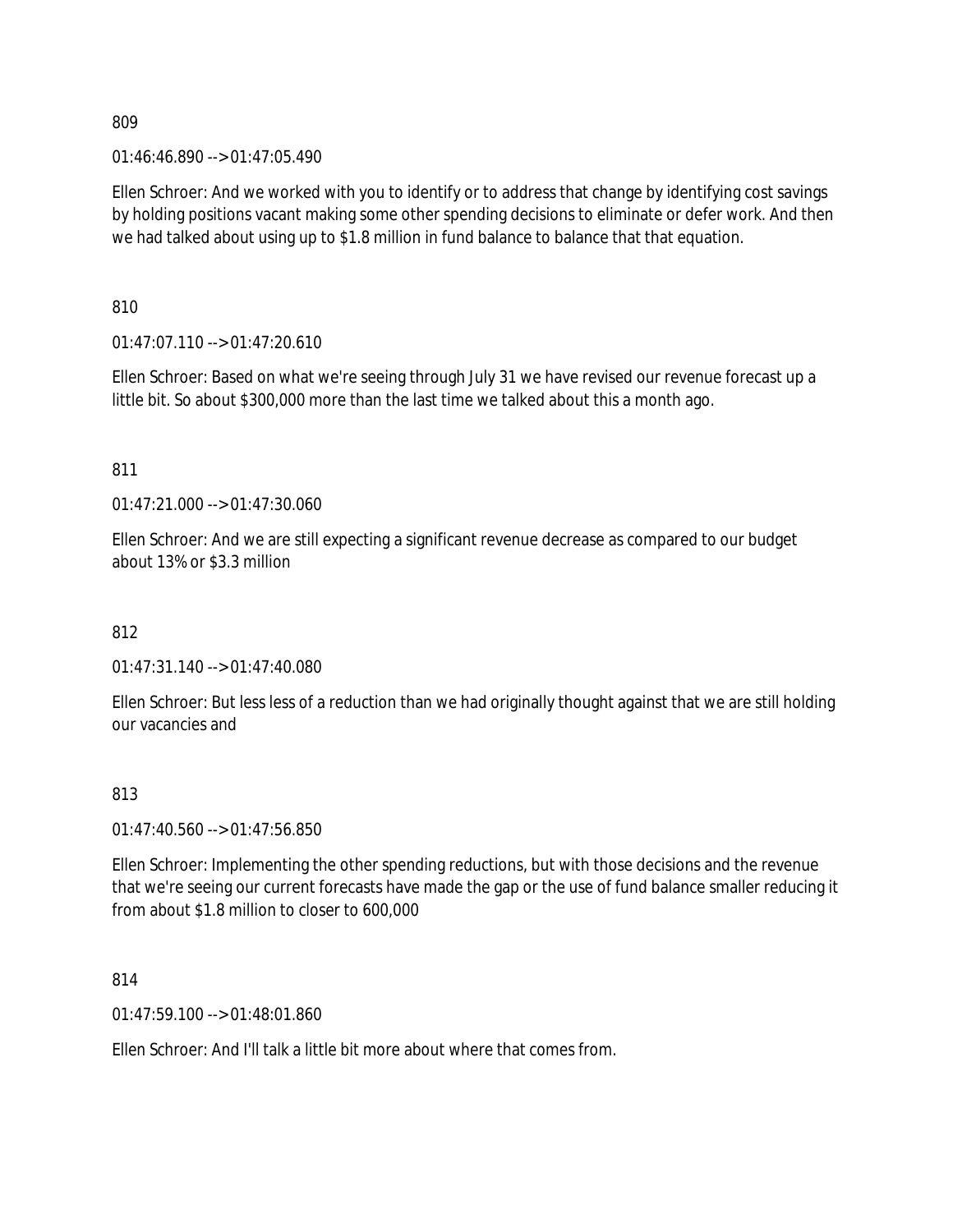01:48:03.240 --> 01:48:21.060

Ellen Schroer: Next, this again is the touched stone slide from May and shows our primary tax supported revenues with the amount that we had expected to see and reduction and totaling to that four and a half million dollars or 17%

816

01:48:23.460 --> 01:48:33.780

Ellen Schroer: Based on the information we saw through the end of July, we are still expecting a reduction but less of a reduction. So rather than

817

01:48:35.220 --> 01:48:46.290

Ellen Schroer: With the changes listed over here on the right. So, again, on the left there are the same major property are the major tax and revenue sources for the tech supported funds.

818

01:48:46.770 --> 01:48:54.420

Ellen Schroer: The revised revenue estimate in May is next and then you can see the change, which in most cases shows a little bit more revenue.

#### 819

01:48:55.140 --> 01:49:05.640

Ellen Schroer: That we're seeing based in on the information through July in particular sales tax is one where the revenue is better than we thought it would be.

#### 820

01:49:06.270 --> 01:49:20.070

Ellen Schroer: In June, we showed you a forecast of about \$4.3 million and now are looking at about \$4.6 million as a forecast for the whole year and then many of the the other revenues are a little bit different than they were.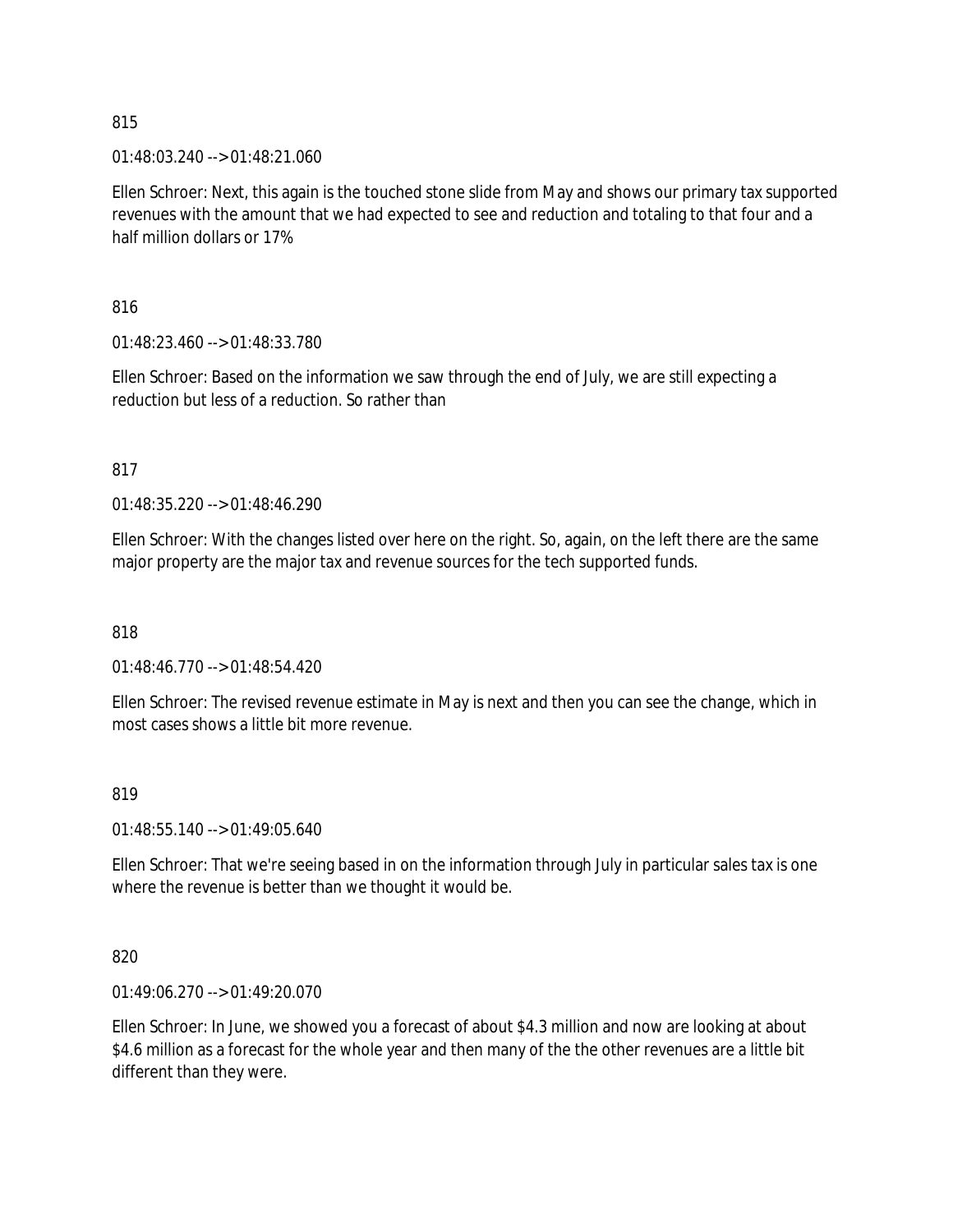01:49:21.300 --> 01:49:23.220

Ellen Schroer: Utility tax has gone down some

822

01:49:24.480 --> 01:49:31.380

Ellen Schroer: And then in streets in building in development services different revenue sources are up and down, but not as much

823

01:49:33.240 --> 01:49:49.980

Ellen Schroer: So overall, we continue to watch the forecast come in each month is 30 more days of data, but we still have just very few months to understand how our revenue is changing and we continue to work on that and will bring you more data with the proposed budget at the end of sep tember

824

01:49:51.570 --> 01:50:08.220

Ellen Schroer: Here we have some other smaller revenue sources and you can see there's some up and some down parking tax is mostly derived from the commercial parking lots, near the ferry terminal. So with the one boat schedule and people not traveling as much we are receiving less revenue there.

825

01:50:09.270 --> 01:50:18.240

Ellen Schroer: And we have seen some improvement on our building in development to a few more permits and plan check fees coming in. Then we had seen in the past.

826

01:50:20.010 --> 01:50:33.480

Ellen Schroer: Look at these looking at these graphically this chart so shows the last five years of sales tax data by month this heavier blue line is the sales tax total for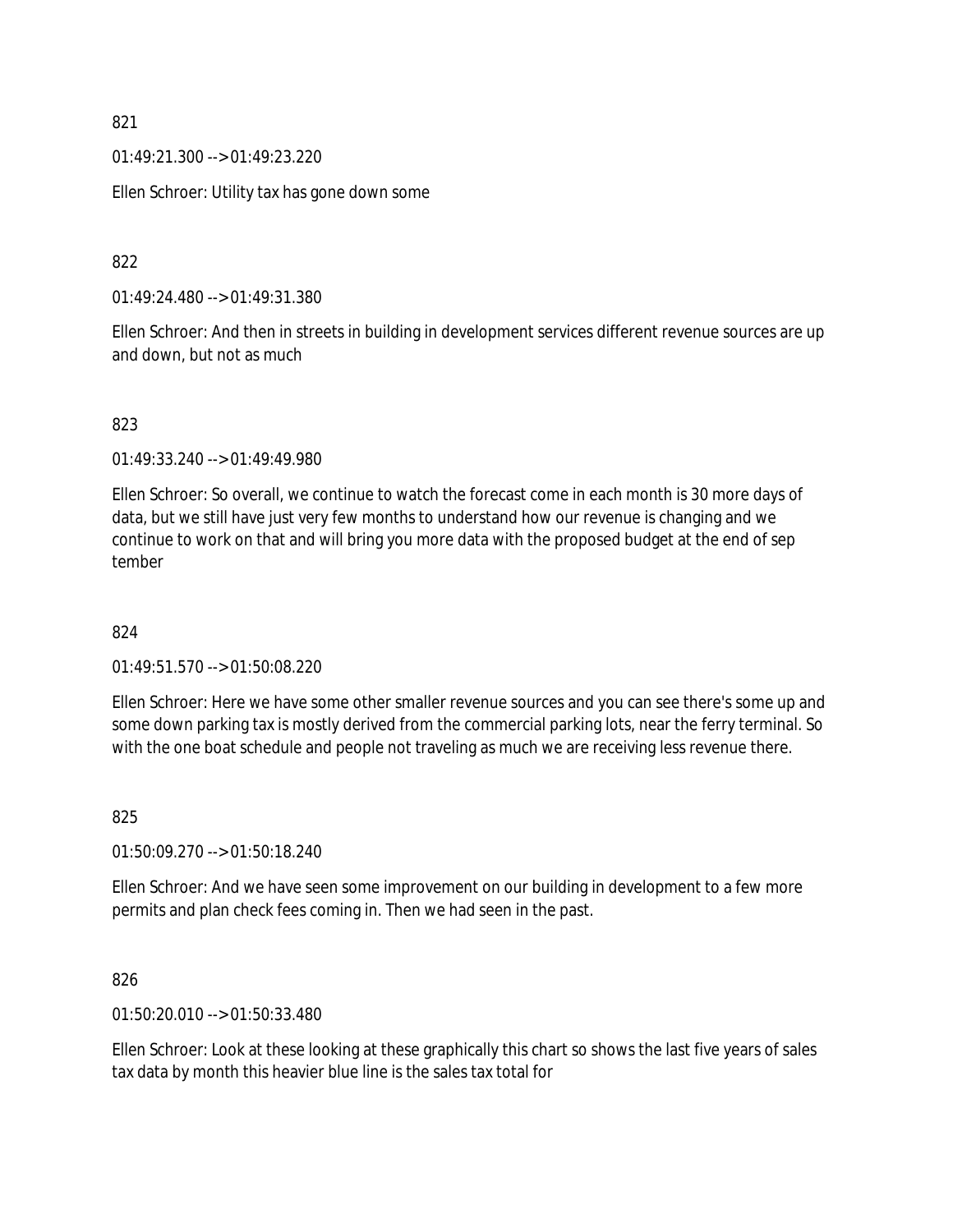01:50:34.920 --> 01:50:47.400

Ellen Schroer: Um, and you can see there that um it's really pretty close to where it was in July of last year, which is the pink line up at the top. So we've we've seen some recovery.

828

01:50:49.140 --> 01:51:02.370

Ellen Schroer: But there's some difference in where the sales tax is coming from these lines show January through July revenue for major sectors. The two biggest ones. The green line is retail sales.

## 829

01:51:02.700 --> 01:51:19.560

Ellen Schroer: And you can see that it's actually up about 2% as compared to last year, whereas the construction revenue, the pink that purple line on the, what was the top and now this in second place shows about a 21% reduction in 2020 is compared to

830

01:51:21.780 --> 01:51:28.560

Ellen Schroer: Overall this revenue source is about 10% less than it was through the same time in 2019

831

01:51:32.580 --> 01:51:41.730

Ellen Schroer: Looking at read. You can see as it's turned out. It's a pretty typical shape to the revenue. Again, the blue line is 2020

#### 832

01:51:42.180 --> 01:51:58.710

Ellen Schroer: And we are at levels that are pretty comparable to what we saw in 2017 which was actually our high point of revenue and we're about 4% ahead of where we were at the same time period last year, but we continue to see great uncertainty and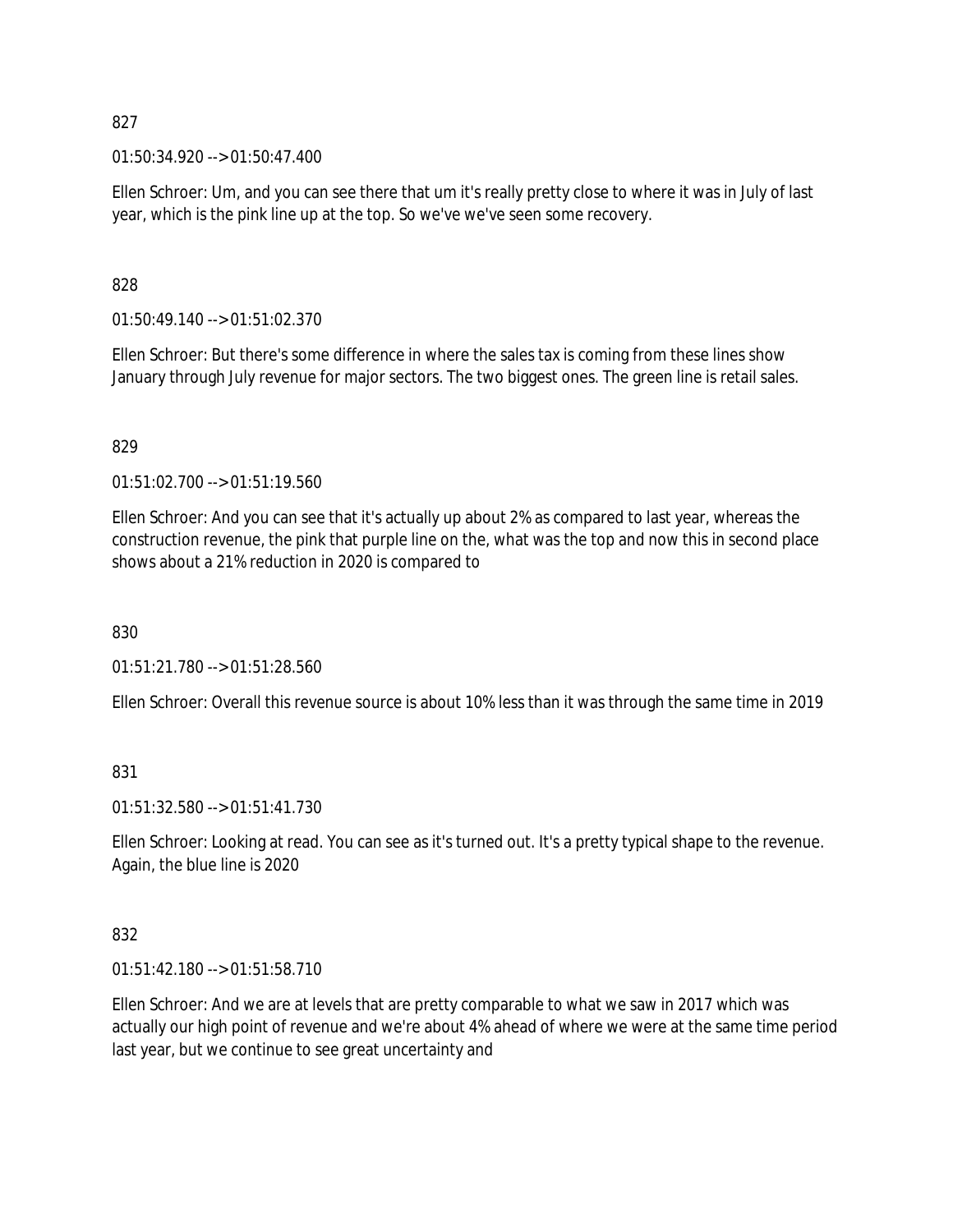01:51:59.820 --> 01:52:02.640

Ellen Schroer: Just every month. When we look at the at the

#### 834

01:52:03.780 --> 01:52:13.710

Ellen Schroer: At the revenues, we, we continue to revise our forecasts and we'll bring you a forecast that's based on what we've seen so far for the coming biennium.

835

01:52:16.800 --> 01:52:19.140

Ellen Schroer: And then the last slide. The last

#### 836

01:52:20.370 --> 01:52:26.490

Ellen Schroer: Chart is property tax. This is our single largest revenue source and is coming in really right it budget.

#### 837

01:52:27.810 --> 01:52:33.480

Ellen Schroer: With the heavier blue line. So following the same seasonality trends that we've seen in past years.

#### 838

01:52:36.300 --> 01:52:39.600

Ellen Schroer: I'm here today. Just to give you this short revenue update

#### 839

01:52:40.290 --> 01:52:48.270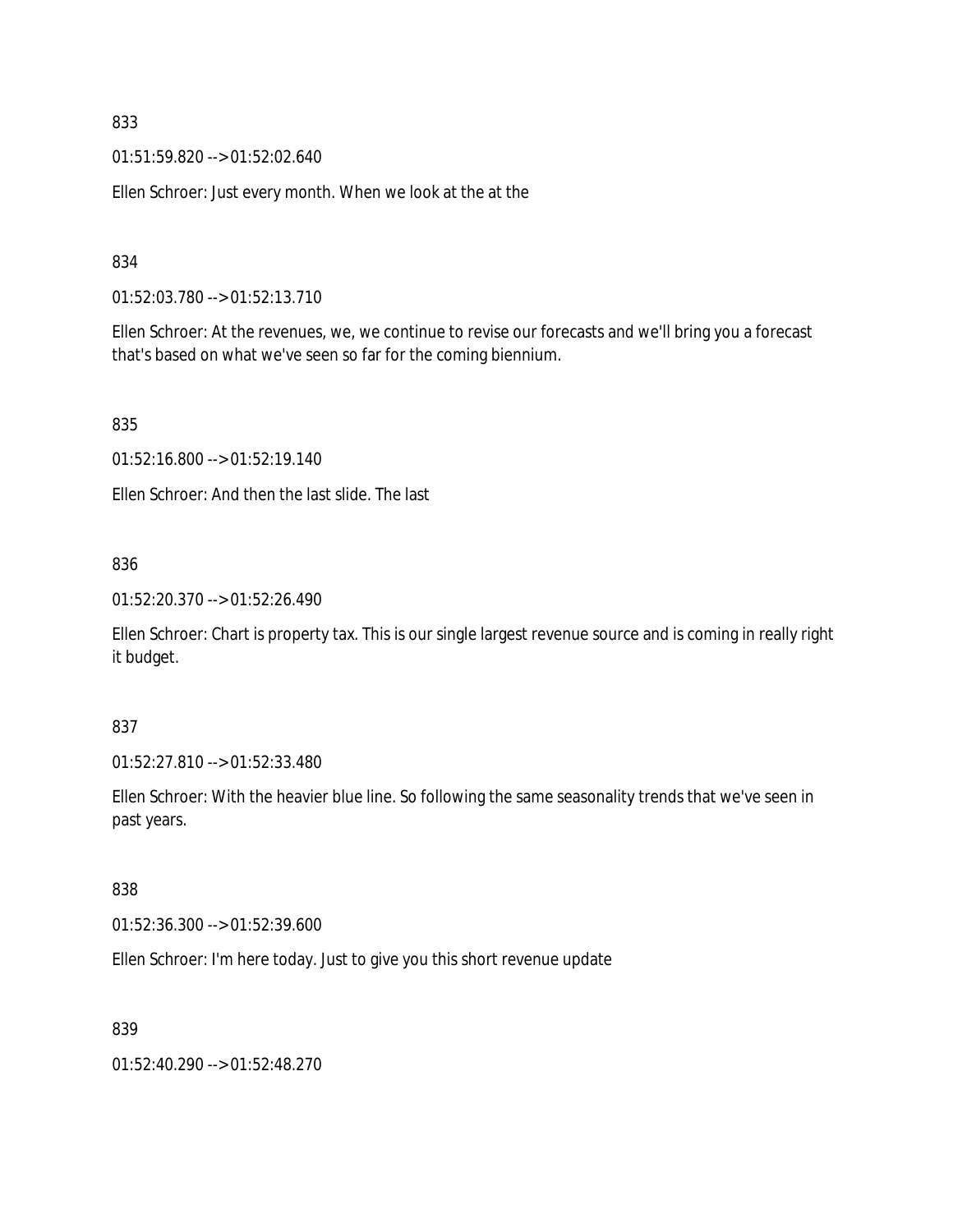Ellen Schroer: Duane pits our finance director will be talking with you a little bit more about the first half of the year, about the revenue and the expenditure side later in this meeting.

840

01:52:48.630 --> 01:53:01.530

Ellen Schroer: And then we'll be back at the end of sep tember September 22 is Morgan mentioned earlier in the meeting to bring you both a revenue update and the proposed budget initial presentation. So with that, I'm happy to take any questions.

841

01:53:03.360 --> 01:53:06.570

Ellen Schroer: Or that includes. Yes. Councilmember needs.

#### 842

01:53:06.810 --> 01:53:13.200

Joe Deets: Yeah. Hi Alex Yeah. Thank you for that he can you go back to that slide. The show the retail sales.

#### 843

01:53:15.480 --> 01:53:17.340

Joe Deets: Yeah, see you soon.

844

01:53:17.400 --> 01:53:29.430

Joe Deets: I sector. Yeah, but, um, yeah. That one right there, I think. Did you, did I hear you right that you said that the retail sales revenues are actually up from last year.

845

01:53:30.750 --> 01:53:31.350

Ellen Schroer: Um,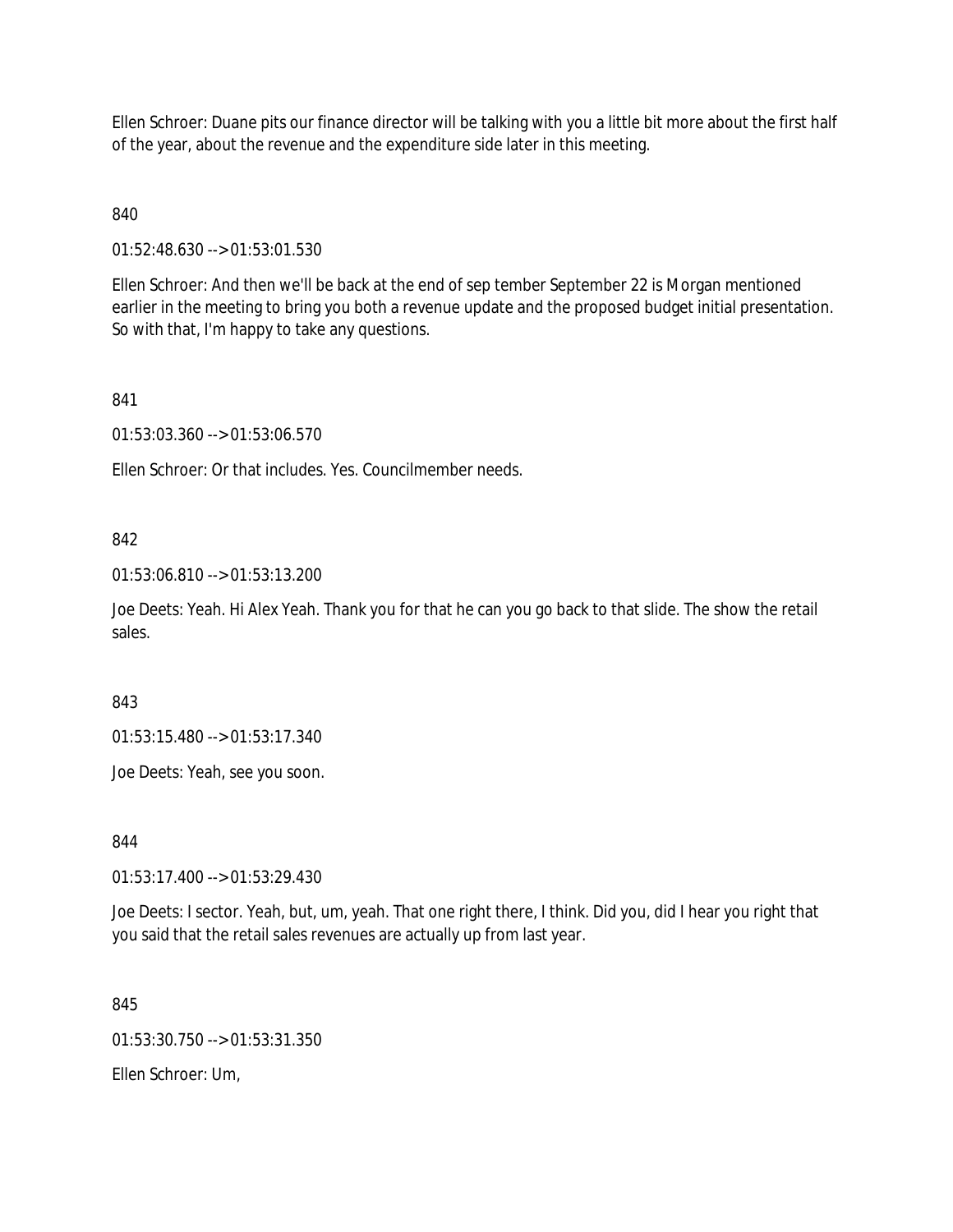846 01:53:31.800 --> 01:53:32.550 Joe Deets: I hear that right

847

01:53:33.990 --> 01:53:49.800

Ellen Schroer: No. So if I said that I misspoke. And I'm sorry I'm all so far this year we're at about 10% less. I think what I oh retail sales. Yes, that particular line is higher than it was through the same period of time last year.

848

01:53:51.120 --> 01:53:51.390

Ellen Schroer: Okay.

849

01:53:51.510 --> 01:53:53.400

Ellen Schroer: So retail sector.

850

01:53:53.700 --> 01:53:57.060

Joe Deets: Yeah so sales from the retail trade.

851

01:53:58.440 --> 01:54:01.620

Joe Deets: Revenue is actually up from last year.

852

01:54:01.980 --> 01:54:02.610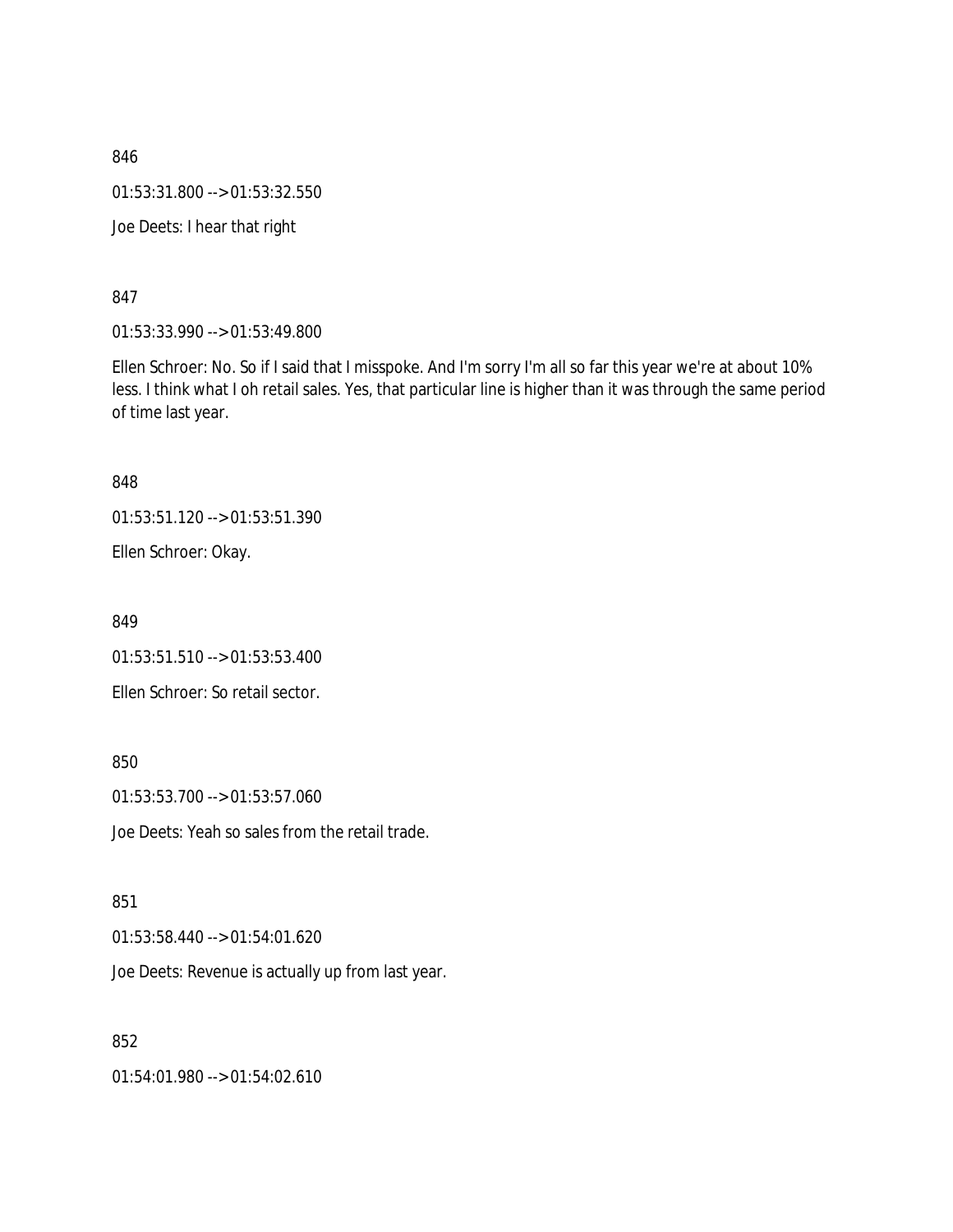Ellen Schroer: That's correct.

853

01:54:02.850 --> 01:54:16.770

Joe Deets: Okay. And is there any way that we can different I we've had this conversation online, but I'll just ask it directly here. Is there any way we can determine where those revenues came from. They come from Amazon sales or did they come from.

854

01:54:17.850 --> 01:54:18.840

Joe Deets: Our local stores.

855

01:54:19.530 --> 01:54:22.650

Ellen Schroer: That is not information that we have readily available.

856

01:54:23.400 --> 01:54:25.050

Joe Deets: Is there any way to get that information.

857

01:54:26.580 --> 01:54:32.460

Ellen Schroer: Well, we could certainly look into it. I'm not certain how hard or easy it would be. It's not something that we can

858

01:54:33.750 --> 01:54:36.120

Ellen Schroer: That we can sort of request from the state, but

859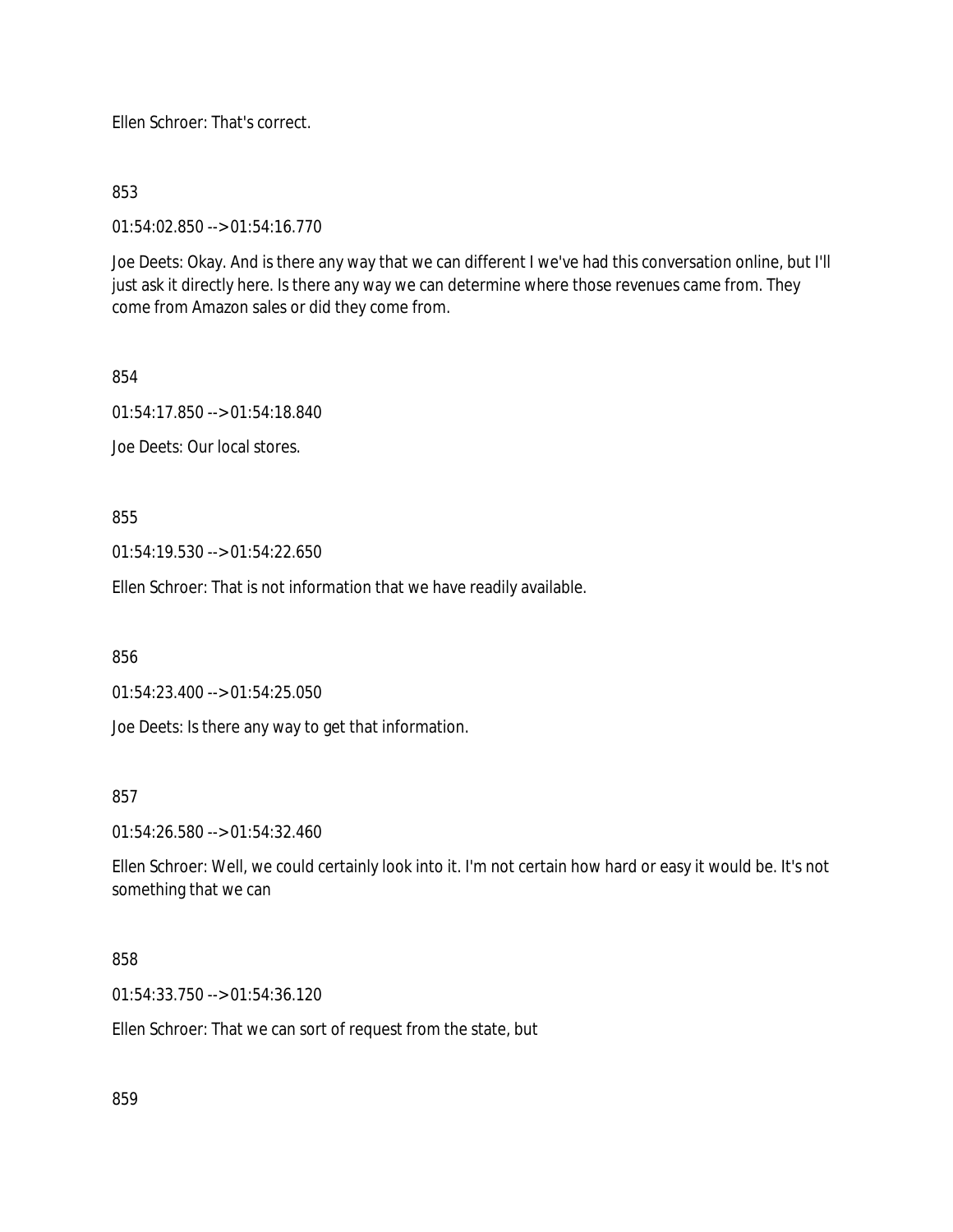01:54:37.320 --> 01:54:43.170

Ellen Schroer: We can probably we can look into it. It might take some time, but we can work with you to see what we can locate

860

01:54:43.800 --> 01:54:48.060

Joe Deets: Okay, thank you. I just feel this would be exceptionally important a couple things. One,

861

01:54:48.900 --> 01:55:00.990

Joe Deets: It is up from last year, which is extraordinary. So folks on the island, our bond stuff. But where are they buying it from. Are they buying it from again. Are they buying it from Amazon. Are they buying it from our local stores.

#### 862

01:55:02.310 --> 01:55:10.470

Joe Deets: We just had a discussion that touched on economic we have free for local businesses. So this is very, in my view, very, very relevant information to get

#### 863

01:55:11.670 --> 01:55:15.630

Joe Deets: It the state, I'd like to see if they could provide that to us.

864

01:55:18.240 --> 01:55:19.740

Ellen Schroer: I can certainly work on that.

865

01:55:20.040 --> 01:55:21.270

Joe Deets: Okay, thank you. Yeah.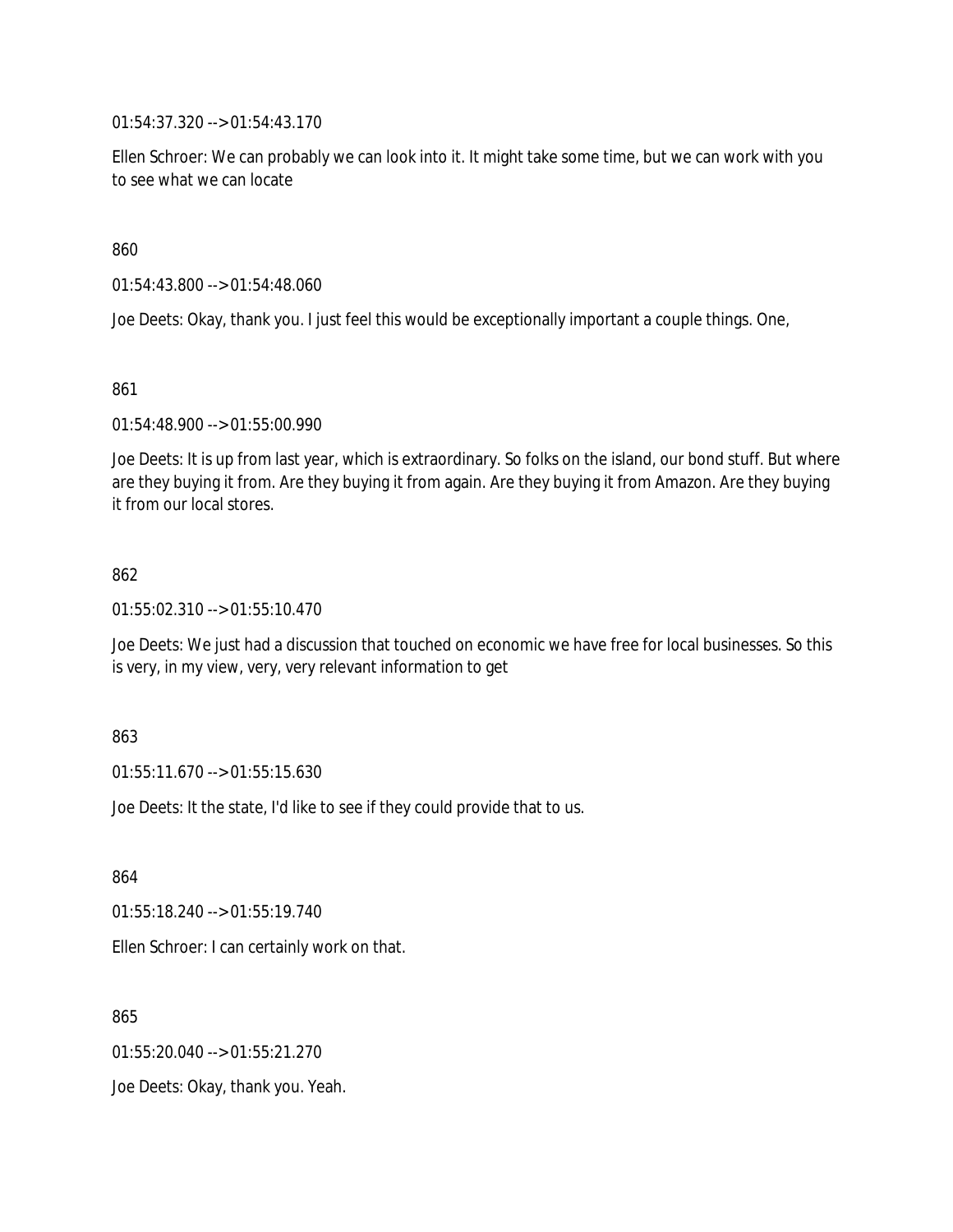866 01:55:24.090 --> 01:55:24.690 All right.

867 01:55:26.340 --> 01:55:27.810 Ellen Schroer: I'll share my screen.

868 01:55:33.210 --> 01:55:34.770 Leslie Schneider: Great. Thank you Ellen.

869 01:55:34.860 --> 01:55:35.880 Ellen Schroer: All right. Thank you.

870 01:55:36.300 --> 01:55:38.880

Leslie Schneider: Um, so

871

01:55:39.990 --> 01:55:45.690

Leslie Schneider: Council, are there any other. Any other questions for our finance director Harvey. I'm sorry.

## 872

01:55:47.310 --> 01:55:50.100

Leslie Schneider: Once, once of finance director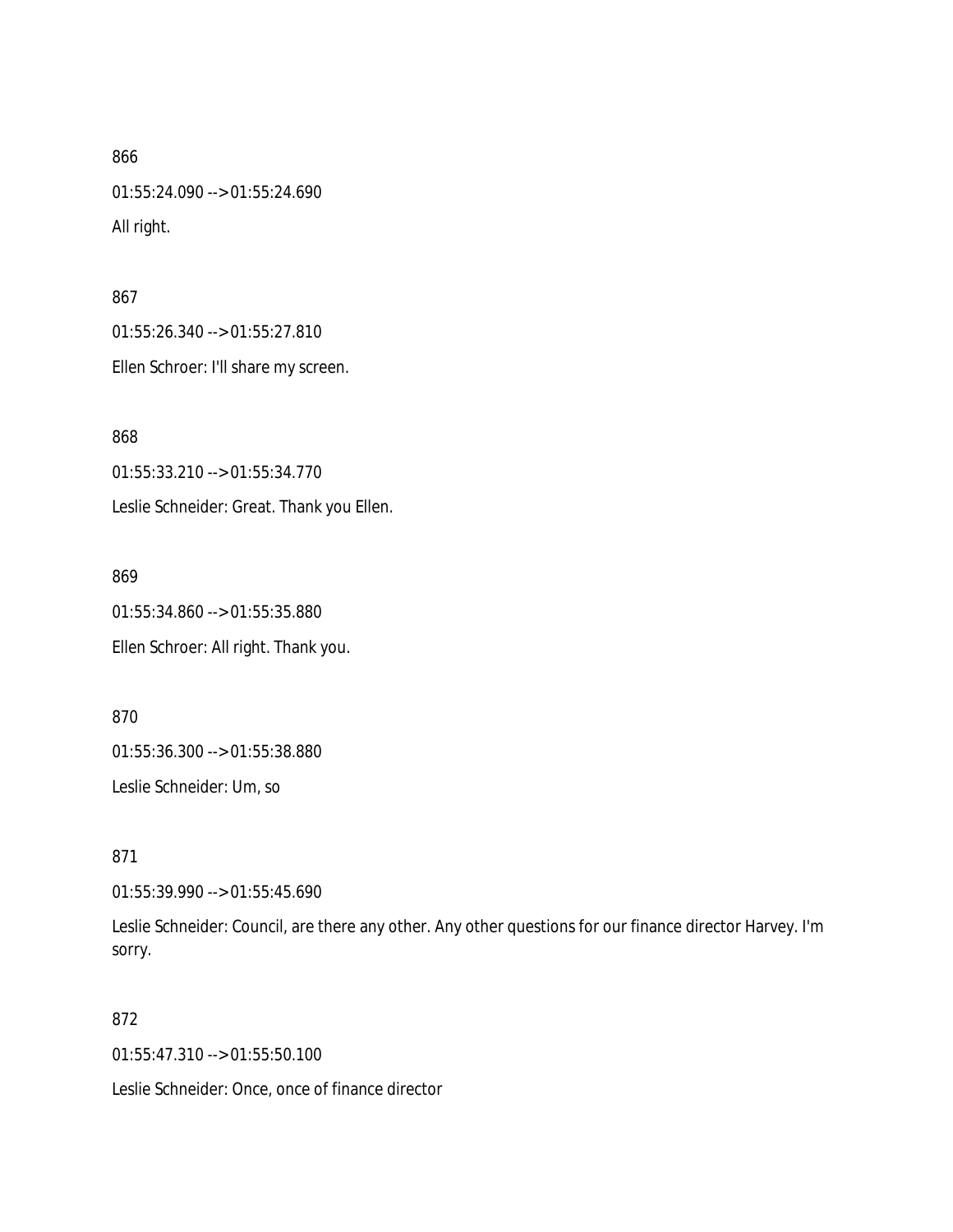873 01:55:51.120 --> 01:55:51.570 Leslie Schneider: Now are

874 01:55:51.630 --> 01:55:52.800 Ellen Schroer: The answer to that I'm

875

01:55:53.370 --> 01:55:54.480

Ellen Schroer: Always love finance.

876

01:55:54.660 --> 01:55:55.140

Yeah.

877

01:55:57.210 --> 01:56:02.760

Leslie Schneider: Alright. Seeing none. Um, I think we, is there anything that you need from us, Ellen.

878

01:56:03.000 --> 01:56:09.570

Ellen Schroer: Know this is just an informational update. Um, and so happy to share the information and I'll be back next month.

879

01:56:10.080 --> 01:56:12.180

Leslie Schneider: All right. Wonderful. Thank you very much.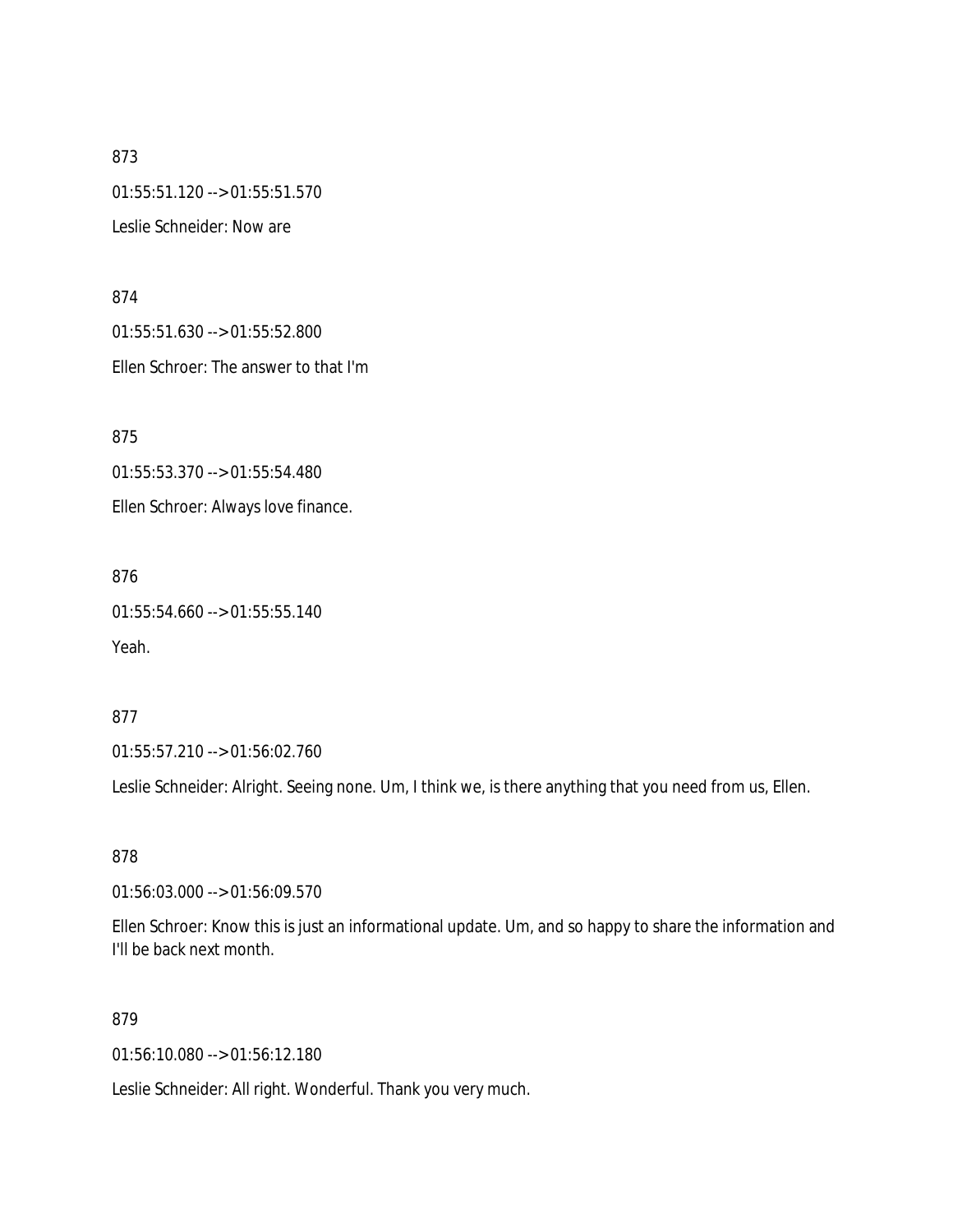01:56:13.770 --> 01:56:20.010

Leslie Schneider: Moving on, we are now at Item nine D update on the timeline for the PSC

881

01:56:21.390 --> 01:56:23.520

Leslie Schneider: Puget Sound energy franchise renewal.

882

01:56:25.980 --> 01:56:26.460

Robbie Sepler: Council.

883

01:56:26.910 --> 01:56:47.010

Robbie Sepler: Great. And Robbie supplier, the deputy city attorney and here to update you on the status of the PSC franchise negotiations. So for reference for the Council and for those at home. This is current franchise agreement was executed in 2007 and it's set to expire in April of 2022

#### 884

01:56:48.390 --> 01:56:54.960

Robbie Sepler: And so this I was lost before yet. And this issue was last before you in October of 2019

885

01:56:55.500 --> 01:57:04.380

Robbie Sepler: Or we presented a timeline, through which the renewal of the PSC franchise and public participation was outlined for you since that time.

886

01:57:05.250 --> 01:57:14.100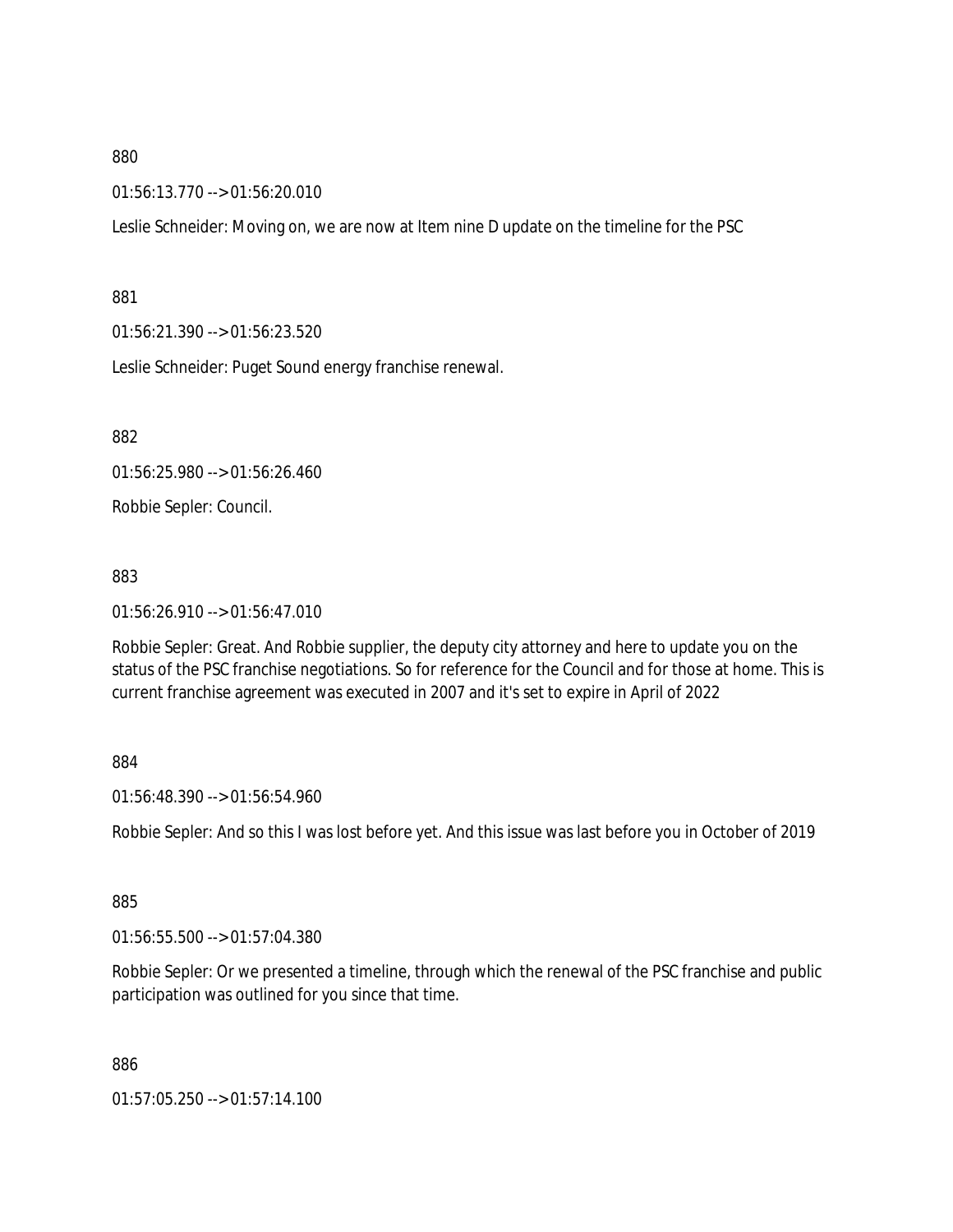Robbie Sepler: The coven 19 public health emergency has disrupted work on that timeline as staff has had to respond to the health emergency

887

01:57:14.880 --> 01:57:27.030

Robbie Sepler: So what's before you tonight is an updated timeline. And so it's updated not really substantively. The steps are still similar to the ones that the Council reviewed in October of 2019

888

01:57:27.450 --> 01:57:39.570

Robbie Sepler: But instead they reflect a new timeline set to begin in late quarter for 2020 and to conclude when the franchise or the renewed franchise would be approved by Council.

889

01:57:40.350 --> 01:57:56.970

Robbie Sepler: Later later on at the end of the process. So I'm happy to take any more specific questions that the Council may have or the the memo that's included in the packet walks through the revised timeline and some more depth.

890

01:57:58.260 --> 01:58:02.640

Robbie Sepler: But in the interest of time, I be deferring if the counselors any specific questions for me.

891

01:58:04.860 --> 01:58:06.120

Leslie Schneider: Thank you very much. Ravi.

892

01:58:08.040 --> 01:58:09.360

Leslie Schneider: Deputy Mayor deets.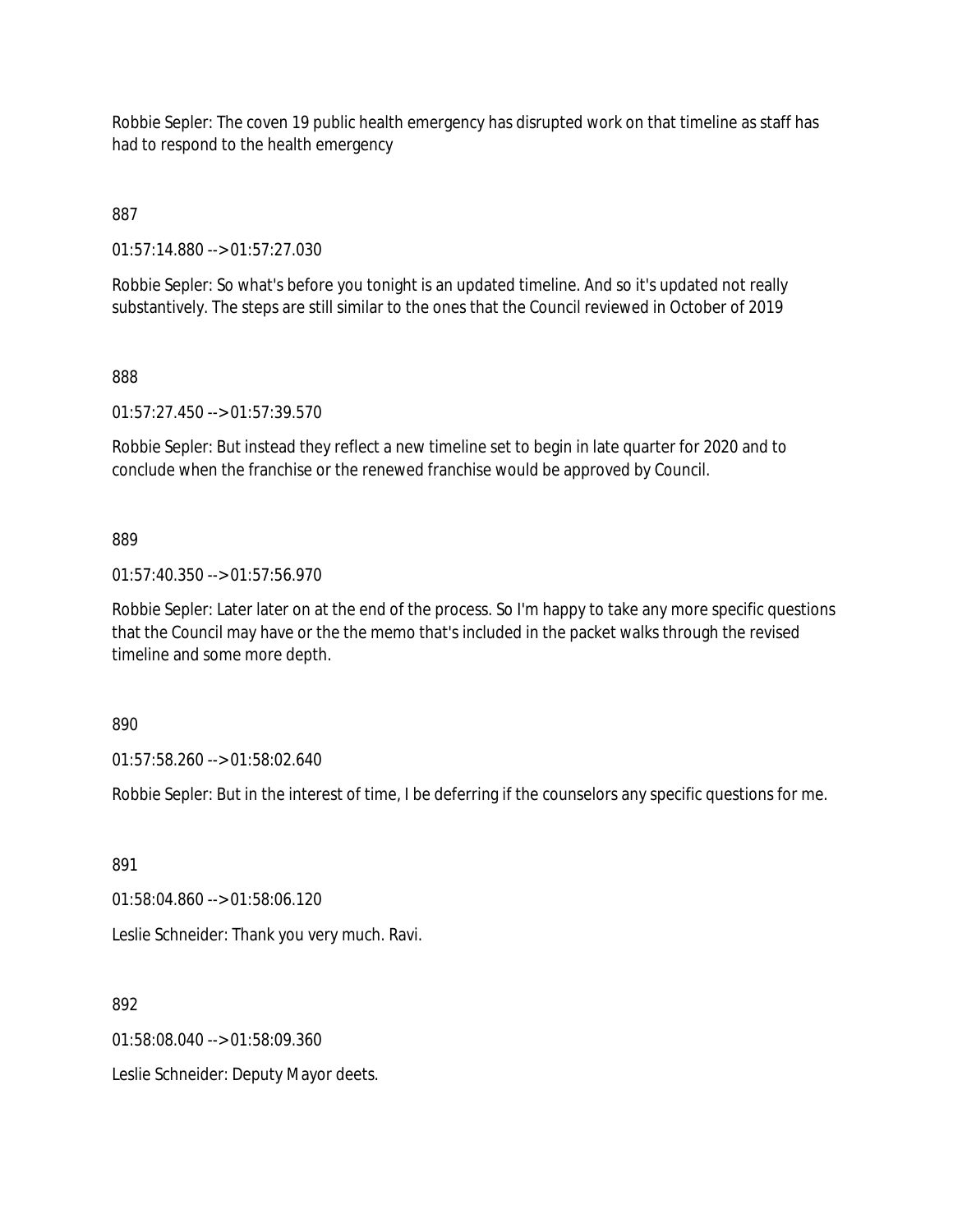01:58:11.280 --> 01:58:24.270

Joe Deets: Thank you. Robbie i don't i don't really have any questions at the moment with you. I think we were talking up the email was that last week and somehow I don't know.

## 894

01:58:24.810 --> 01:58:33.120

Joe Deets: I, I went on a hike and I mean I forgotten. I didn't follow up. But you and I could talk offline. That's about it was relating to

#### 895

 $01:58:35.670 \rightarrow 01:58:42.990$ 

Joe Deets: PSC made a request at whether we could create an ordinance that could create a donor model, similar to the

#### 896

01:58:44.070 --> 01:58:51.150

Joe Deets: Empower fun. I think it was anyway. And that's not why I raised my hand what I just wanted to mention, and maybe my colleague

#### 897

01:58:51.570 --> 01:58:57.300

Joe Deets: COUNCILMEMBER had couples might be touching on this. I'm not sure, but the climate change advisory committee.

#### 898

01:58:57.930 --> 01:59:10.260

Joe Deets: Led to meetings with Puget Sound energy, which included us liaison. And I think some other folks. And I just want to share this information because i think i think this was relevant when we're talking about who we're dealing with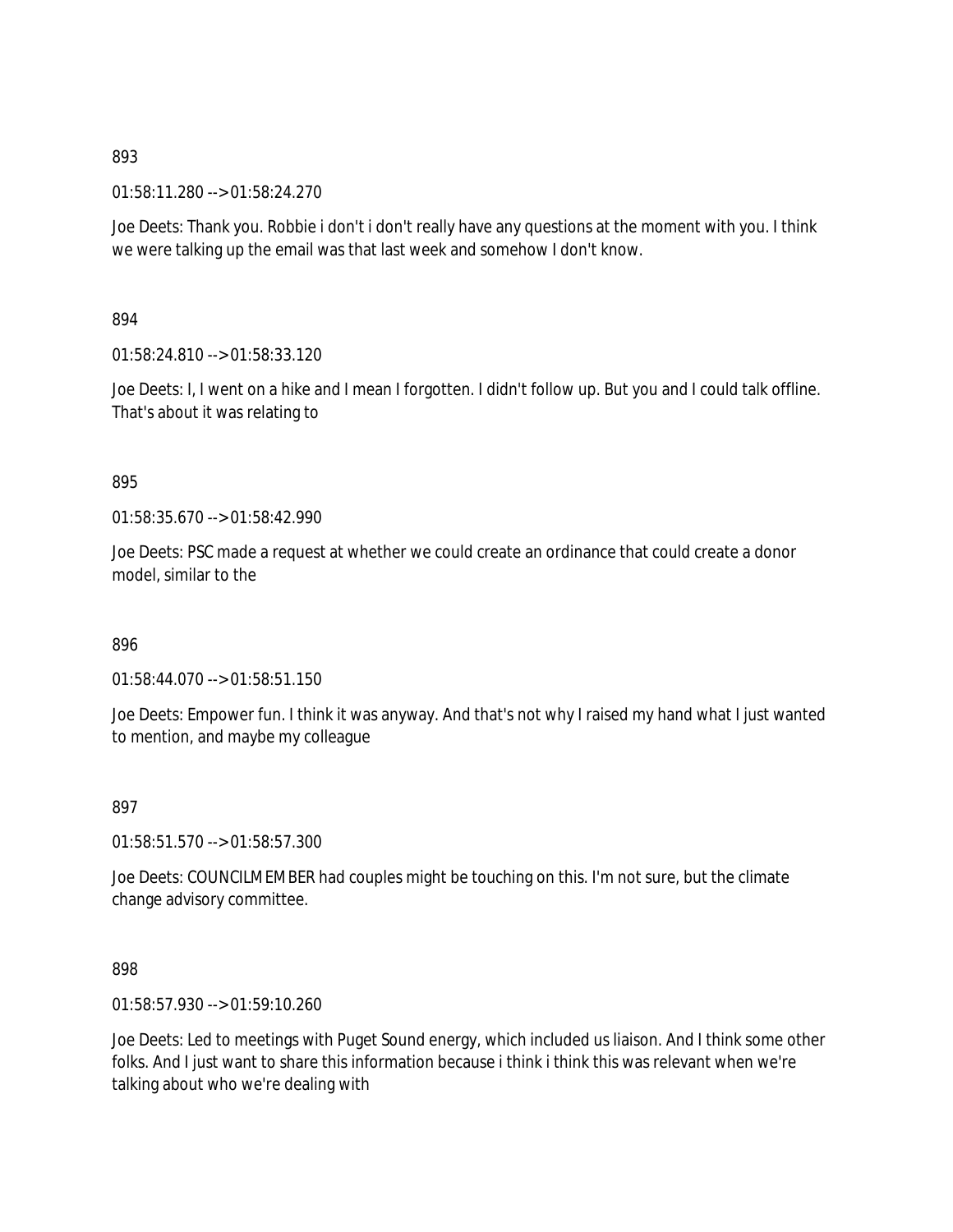01:59:12.150 --> 01:59:21.960

Joe Deets: There was a meeting relating to battery storage on July 27 in a meeting with green power regarding green power on August 5 and

900

01:59:23.520 --> 01:59:30.360

Joe Deets: Concerns were raised from the perspective of just as islanders folks on the climate change advisory committee.

901

01:59:32.490 --> 01:59:41.070

Joe Deets: Relating to what is our needs on the island relating to emergency storage power battery storage as well as the green power concept which is

902

01:59:42.510 --> 02:00:05.820

Joe Deets: Over \$100,000 of islanders money voluntarily goes to green power which does not go to the island. It goes PAC uses it to buy our renewable energy credits which bottom line is, it has no benefit to Bainbridge Island. And so there was expressions and both those meetings of can we

903

02:00:07.440 --> 02:00:13.680

Joe Deets: To direct some of the support, whether it's battery storage technology, whether it's being power.

904

02:00:14.220 --> 02:00:29.280

Joe Deets: monies for needs that this island, those of us who look at this issue have identified as as needs and and what I'm getting to is, I just want to kind of color, the upcoming franchise discussion is that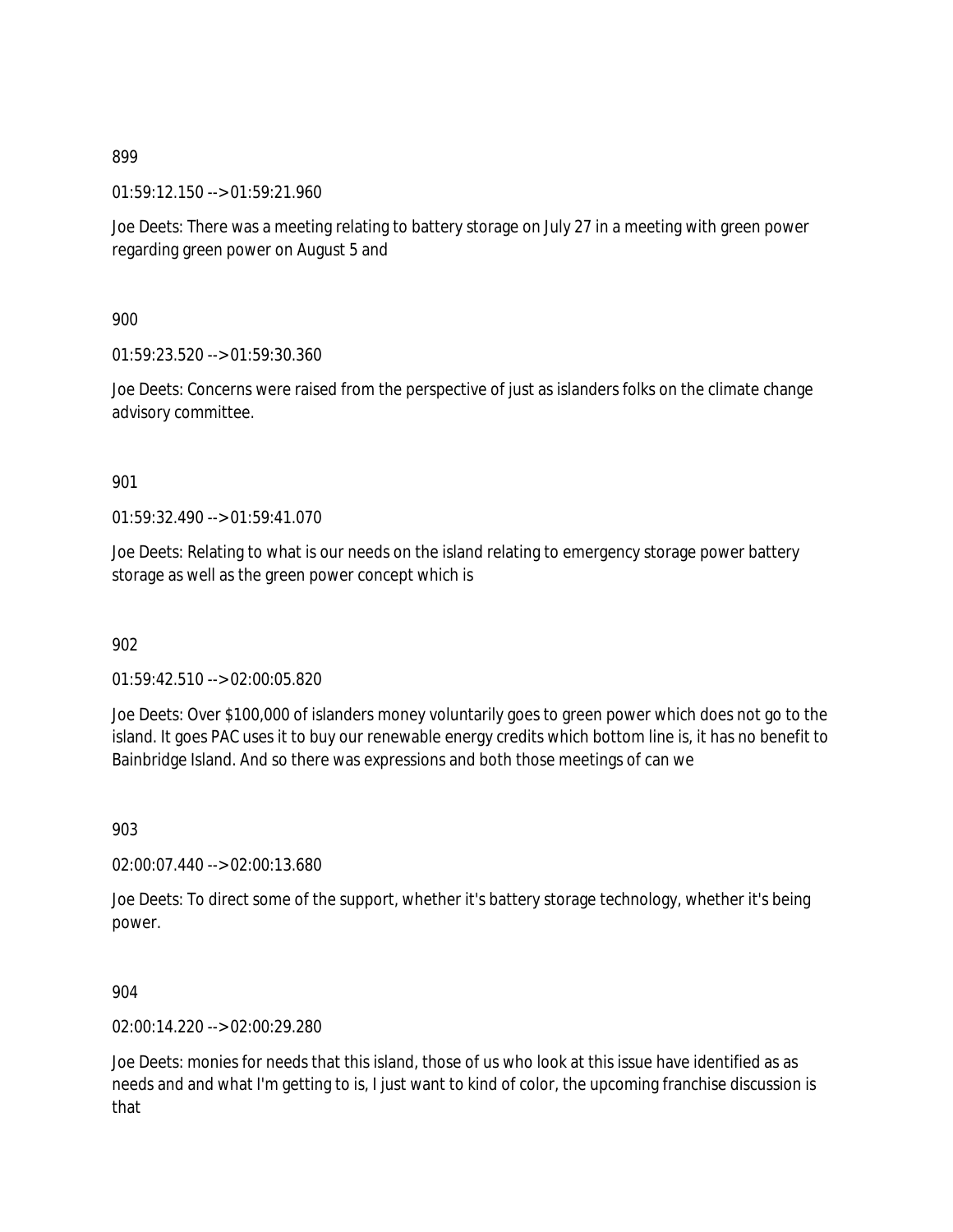02:00:29.970 --> 02:00:42.870

Joe Deets: Peter sign energies approach to these meetings was basically the tell us what they plan to do and that was it. There was the they talked about how great they were they talked about how

906

02:00:44.430 --> 02:00:54.120

Joe Deets: We, we really weren't interested in considering our, our, our concerns. So I just wanted what I. My point being here is I want to say that

907

02:00:54.630 --> 02:01:05.010

Joe Deets: I hope the franchise discussions are going to be have a different sort than these meetings that I just experienced and in other words, it's not gonna be PSC telling us what they're willing to do

908

02:01:06.180 --> 02:01:17.010

Joe Deets: But it's going to be us, community members leaders saying this. These are the things that we want our utility to accomplish for us. So I just wanted to state that and

909

02:01:18.120 --> 02:01:18.480

Joe Deets: That's good.

910

02:01:20.850 --> 02:01:22.470

I'm COUNCILMEMBER a topless.

911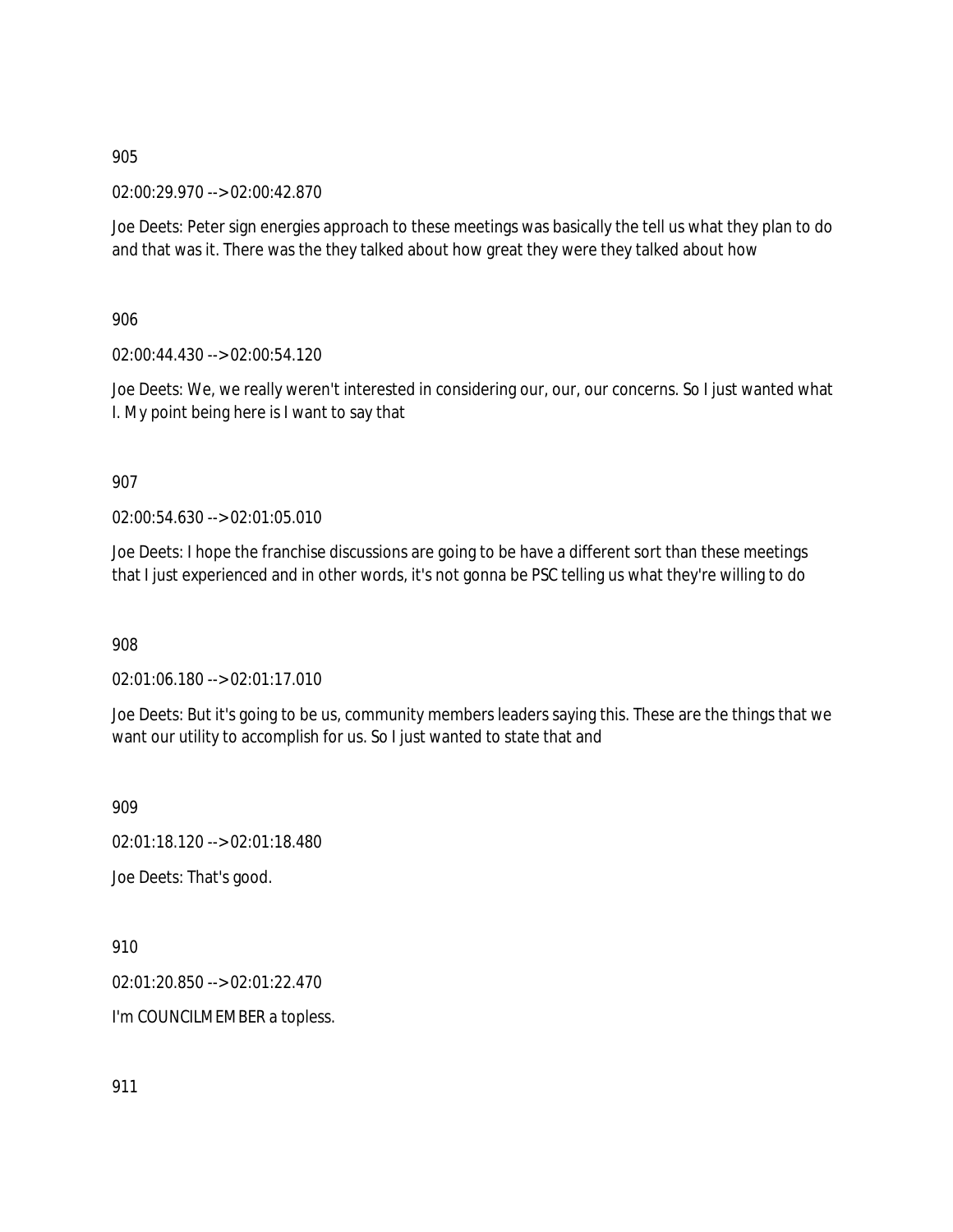02:01:25.380 --> 02:01:27.210

Kirsten Hytopoulos: Yeah, so at the last

912

02:01:29.460 --> 02:01:35.820

Kirsten Hytopoulos: Climate advisory committee meeting there was there was certainly frustration express along the lines of what Joe's talking about about

913

02:01:36.570 --> 02:01:42.240

Kirsten Hytopoulos: The way that we felt after those meetings, which is to Frank, no nothing new from PSC

## 914

02:01:42.810 --> 02:01:50.400

Kirsten Hytopoulos: And I think what we probably are going to expect going into these negotiations about the franchise agreement. And at the end, towards the end of the meeting.

#### 915

02:01:50.820 --> 02:01:56.490

Kirsten Hytopoulos: The, the committee members were saying, hey, it's time for us, it looks like to get back on board with the

#### 916

02:01:56.940 --> 02:02:00.900

Kirsten Hytopoulos: The meetings that I'm trying to think that they don't call it a subcommittee, but they had the had some

#### 917

02:02:01.260 --> 02:02:07.290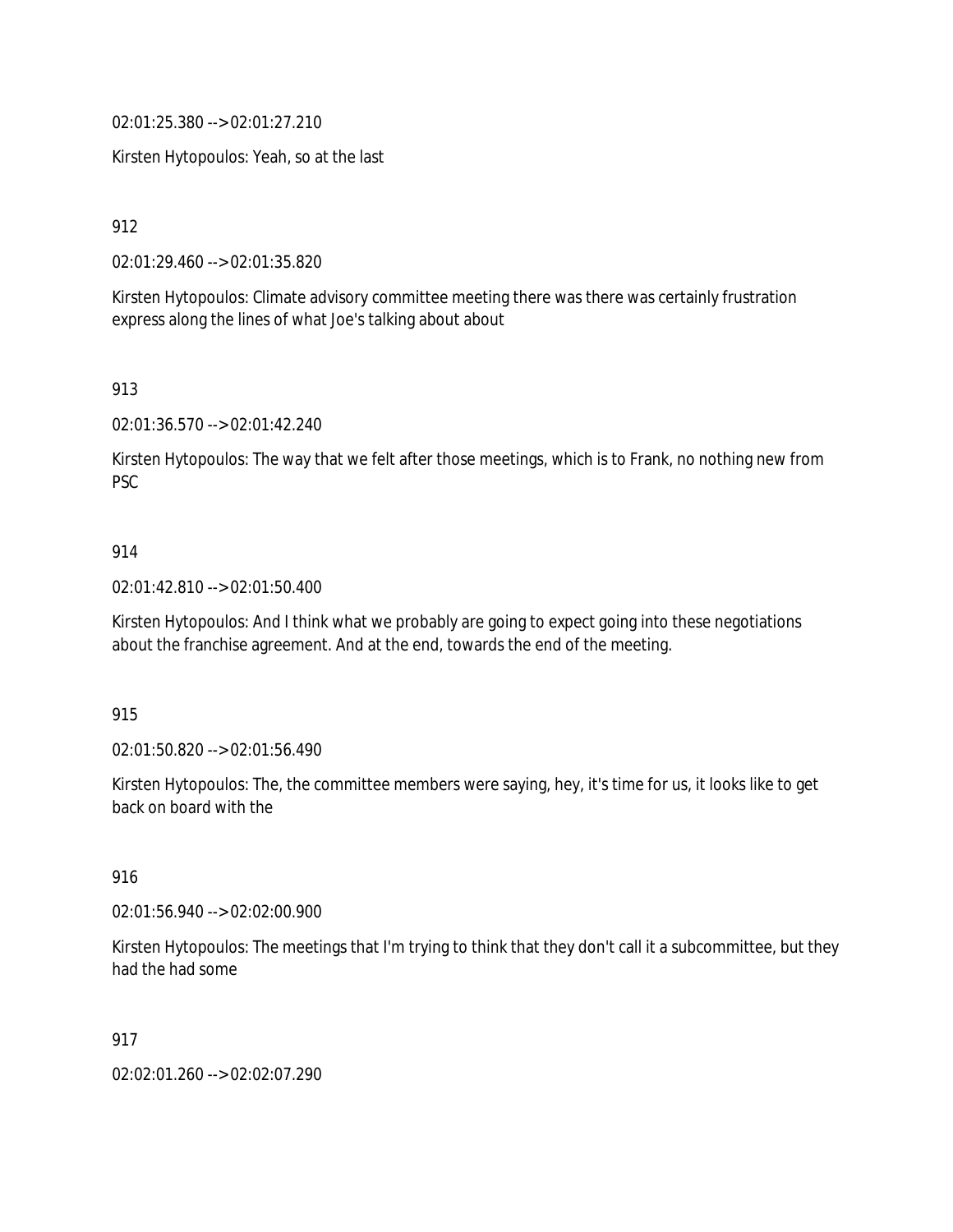Kirsten Hytopoulos: Meetings going on between a couple members of the USC, as you'll recall, and a couple members of the of the climate advisory committee.

918

02:02:07.590 --> 02:02:18.540

Kirsten Hytopoulos: Who are meeting with I think they may be included at times. A couple of council members as well, but talking about brainstorming some what might be brought forward during the the negotiations.

## 919

02:02:20.010 --> 02:02:26.100

Kirsten Hytopoulos: On the franchise agreement for ideas for what we might be able to get agreements we might be able to get from KFC.

## 920

02:02:26.700 --> 02:02:36.360

Kirsten Hytopoulos: And so they're interested in resuming those conversations and I, and so I said at the time, you know, I like to bring this forward to the Council to get counsel buy in on this because

#### 921

02:02:36.690 --> 02:02:46.350

Kirsten Hytopoulos: You know Joe and I are choose to council members who can say go for it. We like the idea continue those conversations, do your brainstorming and bring the ideas forward we do like that idea.

#### 922

02:02:46.650 --> 02:02:58.020

Kirsten Hytopoulos: So I'm bringing this forward in full understanding that as a in, you know, last year, not have an official member yet of the of the Council, I understood that the administration's position is. And I'm assuming that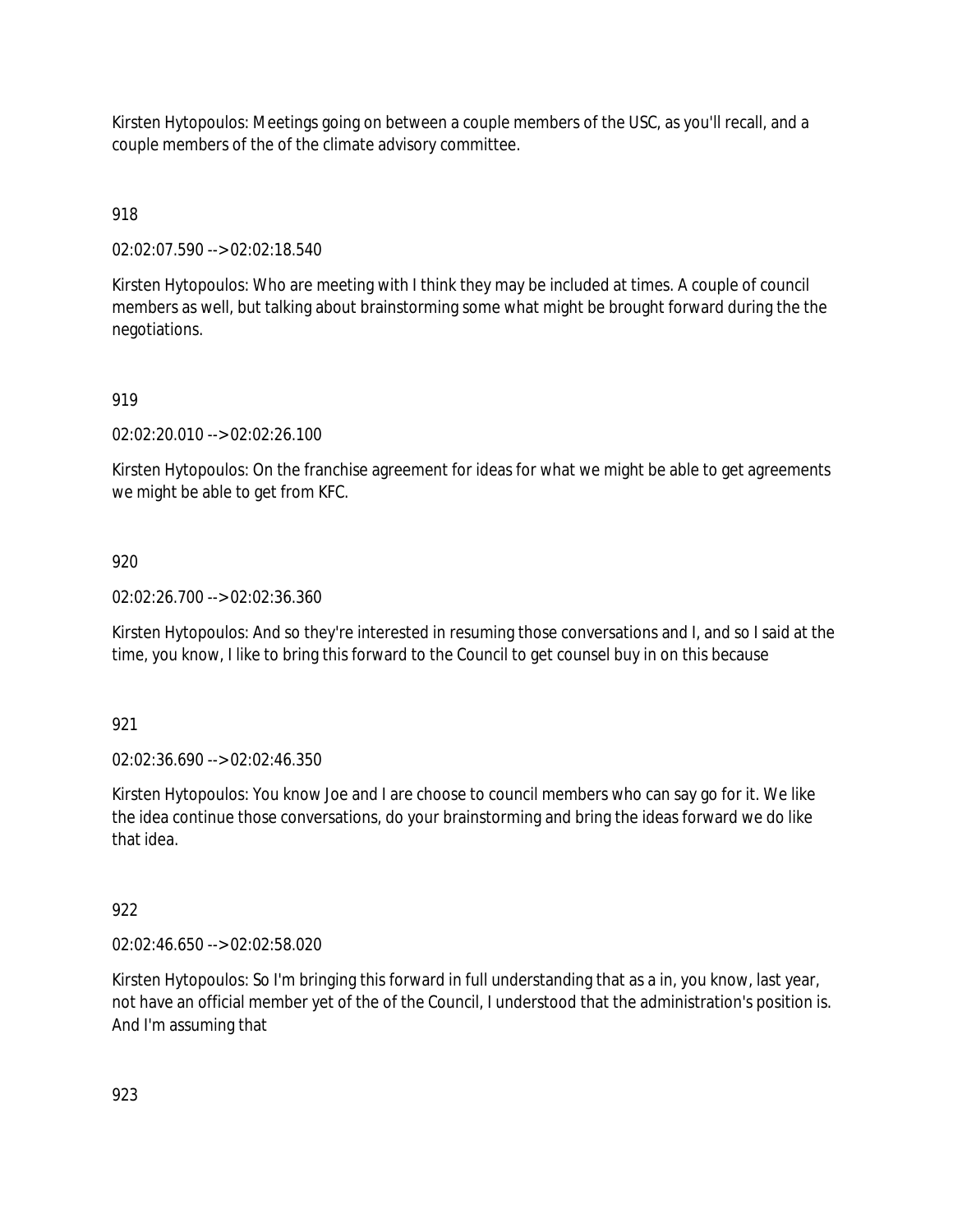02:02:58.620 --> 02:03:12.030

Kirsten Hytopoulos: Your position our legal counsel position and probably outside counsel position is, this is, you're not going to get anything out of these negotiations, this is gonna be very straightforward. You're just going to get, you know, this is not the time to bring up these other issues.

924

02:03:13.500 --> 02:03:17.760

Kirsten Hytopoulos: What I would like to advocate for is for the Council to

925

02:03:18.300 --> 02:03:28.110

Kirsten Hytopoulos: To give the go ahead to this to the Council to the climate Advisory Committee and the UIC to feel free to have a few members of each to do all the brainstorming, they want to do.

926

02:03:28.500 --> 02:03:37.950

Kirsten Hytopoulos: To meet with, you know, a couple council members if they want to offer know forums to brainstorm ideas to bring forward during the community engagement to bring forward to counsel.

## 927

02:03:38.580 --> 02:03:47.220

Kirsten Hytopoulos: That we can run through legal food through our legal advisors outside councils, I understand that we're going to have. We do have outside counsel to negotiate with

928

02:03:48.120 --> 02:03:56.610

Kirsten Hytopoulos: on our behalf that we can take or leave this advice when it comes forward, but we have, you know, no harm no foul. As I was saying to talk with talking to the

929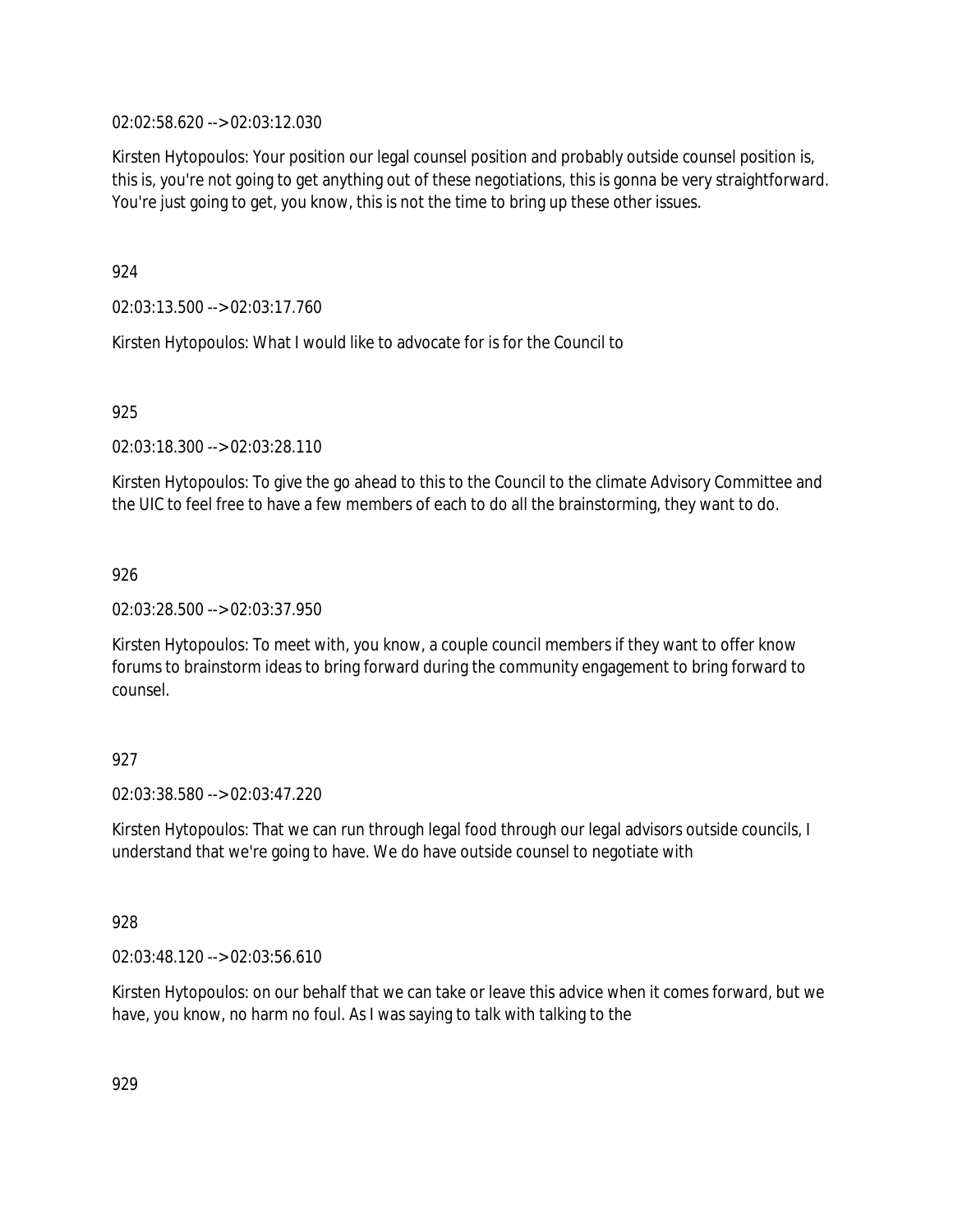02:03:58.110 --> 02:04:05.550

Kirsten Hytopoulos: To my Cox earlier today and doing this work. And so that's what I say to to to city manager and to to you, Robbie

## 930

02:04:06.270 --> 02:04:16.080

Kirsten Hytopoulos: In bringing this forward to the Council, I'm not suggesting that we're commissioning this work from our advisory committee because we expect that will bring it forward and we're going to, you know, pound at home.

#### 931

02:04:16.440 --> 02:04:27.600

Kirsten Hytopoulos: With PSC, but I'd like to suggest that we get behind our Commission's are our committees to bring this forward to us. We can consider it we can run it through legal counsel when the time comes.

## 932

02:04:28.050 --> 02:04:39.000

Kirsten Hytopoulos: But I like to get this to encourage them to do that work. And I bring that forward in the with the understanding that your current legal advice and Morgan's advice is going to be good at getting traction

#### 933

02:04:40.710 --> 02:04:44.370

Leslie Schneider: Before the manager jumps in. I want to just also say, I remember

#### 934

02:04:44.490 --> 02:05:04.800

Leslie Schneider: Back in previous conversations about the PSC franchise. I think there was an A and a desire from council that staff would look into the ways that other communities had negotiated with PSC so see manager, I'll let you respond to that as well as COUNCILMEMBER hypothesis request.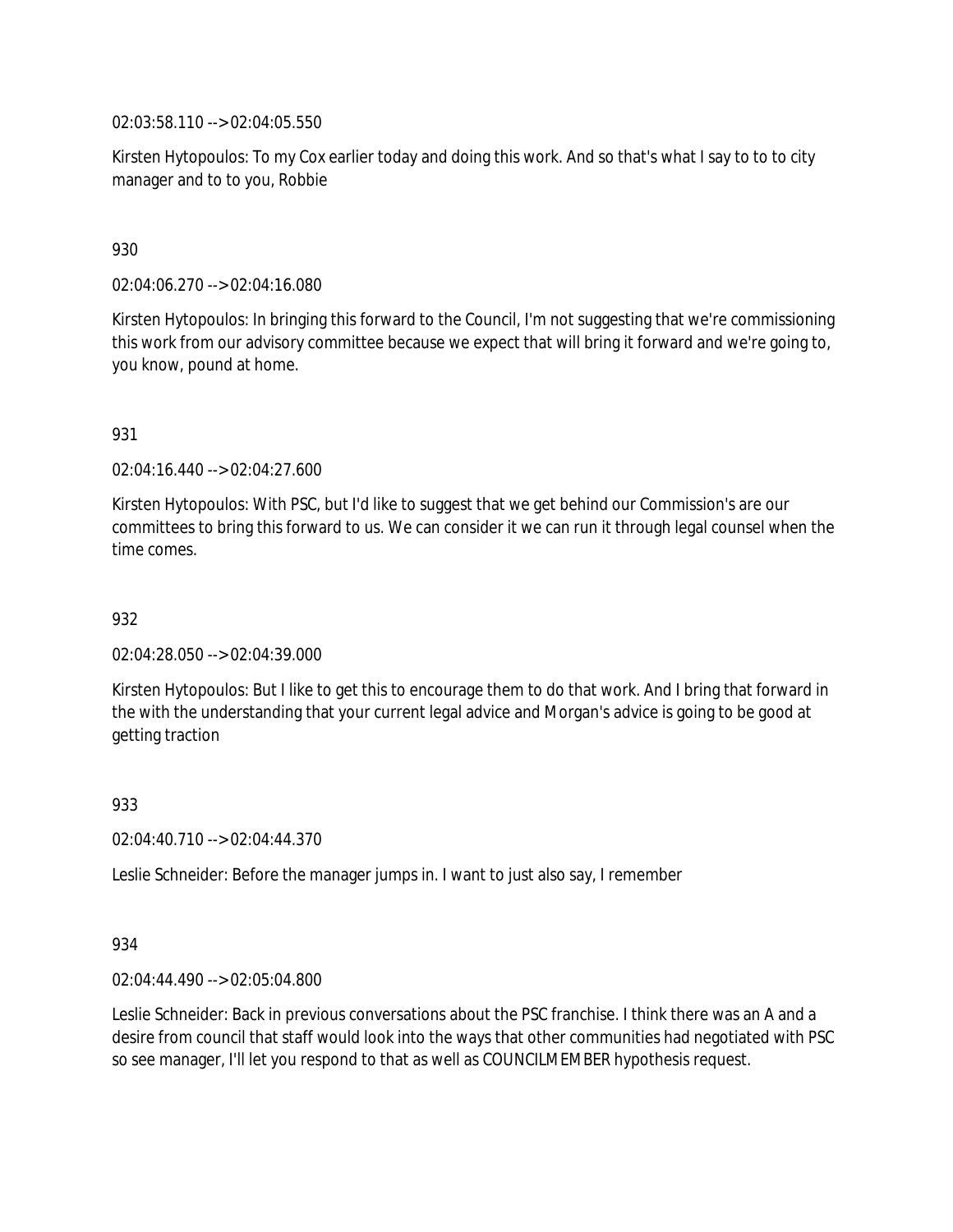02:05:05.730 --> 02:05:10.110

Morgan Smith: Yeah, I hate to be somewhat argumentative

936

02:05:11.130 --> 02:05:17.400

Morgan Smith: But that representation of discussions from last year isn't doesn't match my own recognition.

937

02:05:17.820 --> 02:05:24.240

Morgan Smith: And because of concerns about who would lead this and how it would happen in when we actually had a couple of touches at Council.

938

02:05:24.480 --> 02:05:30.510

Morgan Smith: To make sure everyone agreed in the Council was on the same page. And we were going forward with a way that Council approved up

939

02:05:30.930 --> 02:05:37.110

Morgan Smith: There was a moment in time. This is my recollection. I'm not. I haven't gone back to research so apologies if my mistake something

940

02:05:37.860 --> 02:05:46.440

Morgan Smith: Without full accuracy, but I'll do my best. There was a moment in time where it became we became aware, not because anyone had communicated directly with

941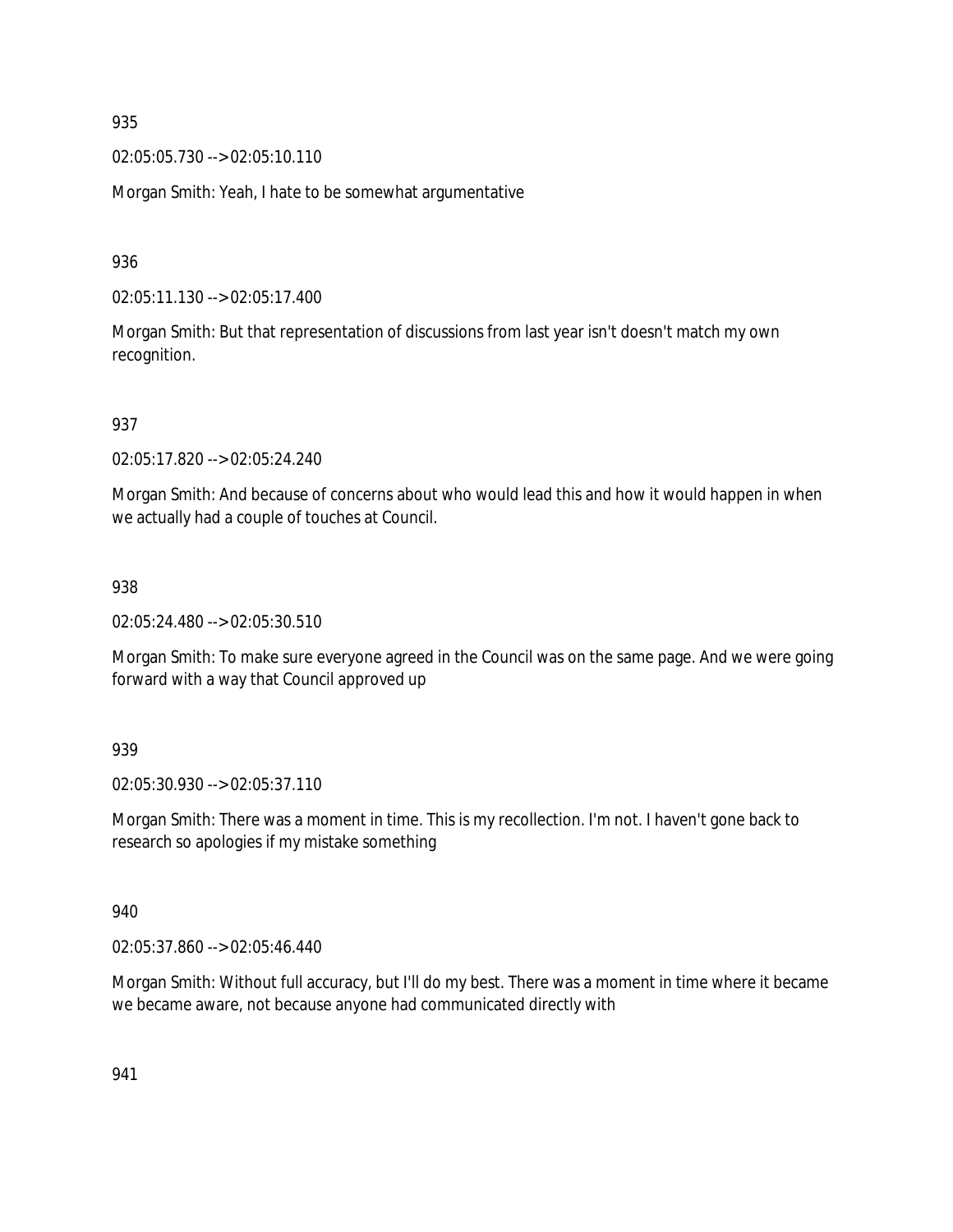02:05:47.010 --> 02:05:58.290

Morgan Smith: With me, but because of council member meeting invitations, basically, that there were members of the USC and members of the climate change advisory committee who had decided to form a joint group.

## 942

02:05:58.890 --> 02:06:09.840

Morgan Smith: And I think even maybe the liaison to the UFC at the time, which was Council Mercer was not aware, either. And so as a result of having concerns about what was happening, sort of,

943

02:06:10.890 --> 02:06:16.200

Morgan Smith: unilaterally to some degree, we brought that conversation to Council and the Council's

944

02:06:16.980 --> 02:06:25.830

Morgan Smith: decision was to at that time was to hear from staff what staffs plan for a work plan for the PSC franchise renewal would be

945

02:06:26.160 --> 02:06:37.590

Morgan Smith: So then we had one or two Council presentations, where we presented that and explained with as much reassurance as possible that we anticipate that this work plan will include a tremendous amount of community engagement.

946

02:06:37.920 --> 02:06:48.990

Morgan Smith: A lot of opportunities for people to make their suggestions, but that it will be most successful they can be led by the staff and the outside counsel who have experienced with this. I also want to say without

947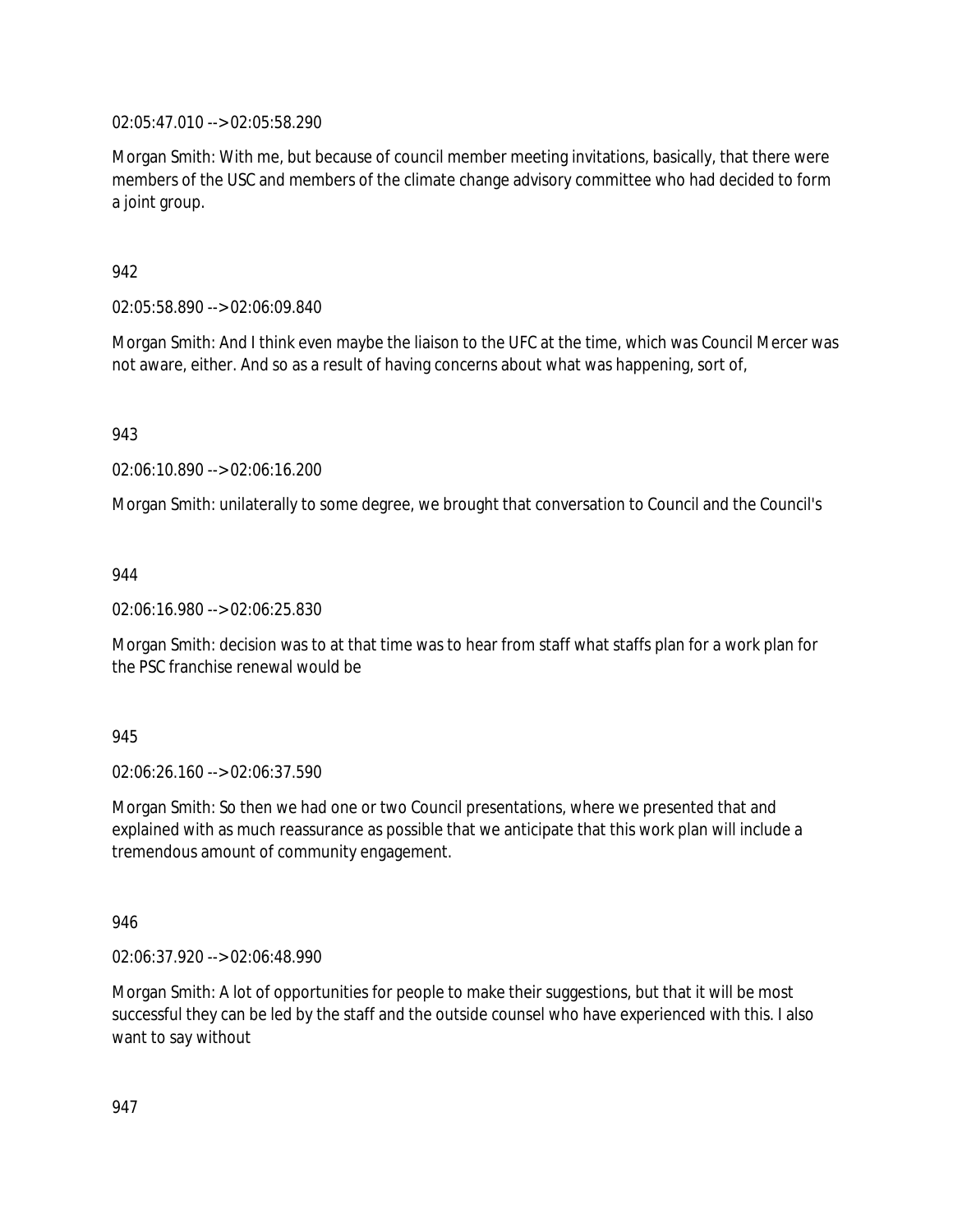02:06:49.440 --> 02:06:52.230

Morgan Smith: Putting too fine a point on it that I

948

02:06:52.860 --> 02:07:02.190

Morgan Smith: Don't want you to represent my belief about what isn't isn't feasible, because that's not my starting point. And I think that encourages people to feel like they need to do some more. What a thinking

949

02:07:02.460 --> 02:07:07.740

Morgan Smith: Because the administration is going to be very narrowly focused on what is easy to achieve.

950

02:07:08.010 --> 02:07:13.290

Morgan Smith: And that's not accurate. That's not the point of entry for us. What we have said to counsel is that

951

02:07:13.530 --> 02:07:22.200

Morgan Smith: Let us get started and then let us come to you likely first and executive session and talk to you about what we see other cities pursuing whether they achieve it or not.

952

02:07:22.710 --> 02:07:31.440

Morgan Smith: And then go from there. Because we know that Bainbridge Island is a community that wants to be aggressive and wants to pursue things that may not be easy for other communities. So I

953

02:07:32.100 --> 02:07:43.590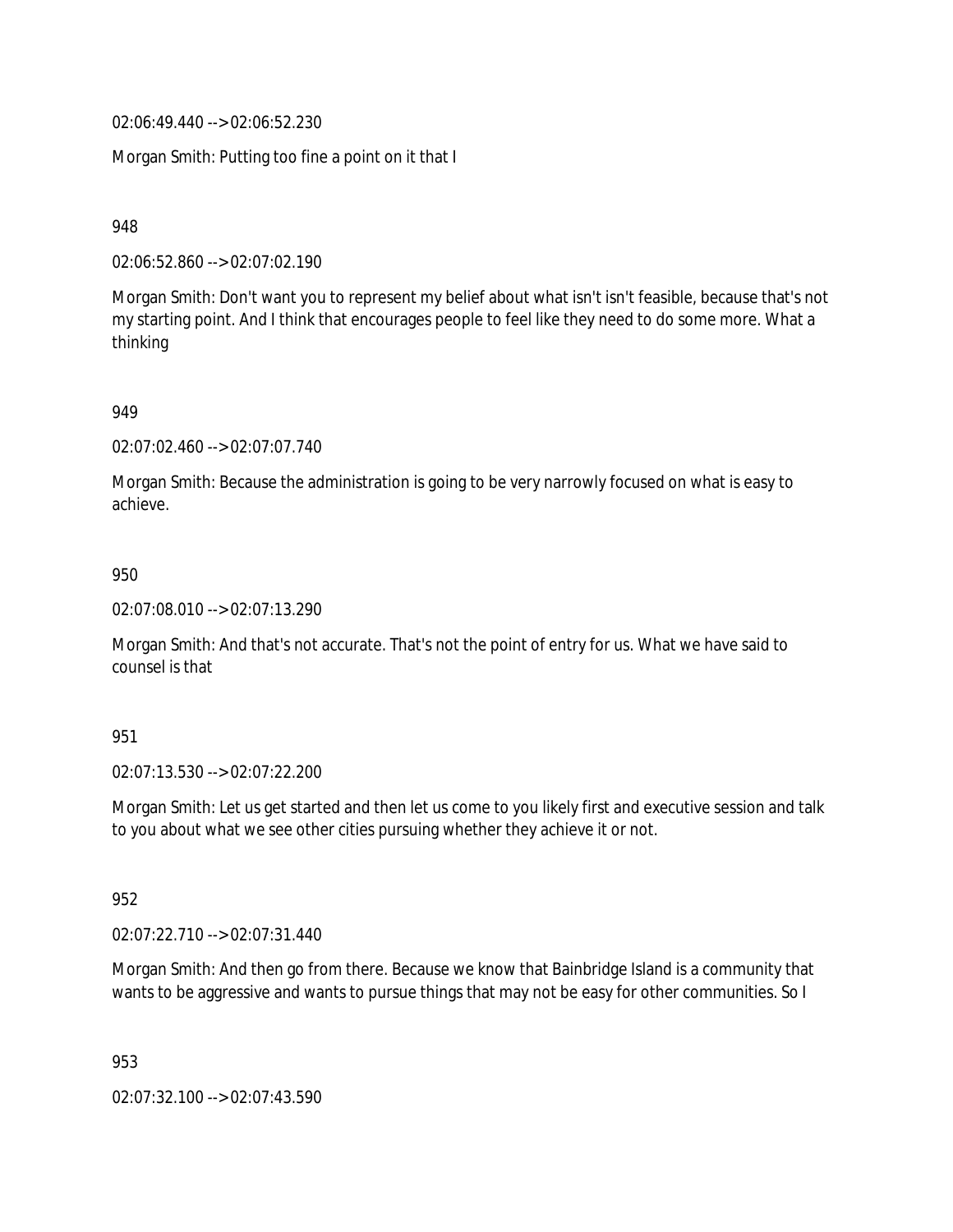Morgan Smith: Appreciate the time to explain myself but you kind of compartment be packaged up some things, as if they were our position and we've had a lot. I would say more than one prior conversation trying to work against that assumption.

954

02:07:44.160 --> 02:07:51.360

Morgan Smith: And I also do want to say that, as recently as February the meetings that Joe was referring to with PSC

## 955

02:07:52.380 --> 02:08:03.810

Morgan Smith: I heard about those sort of through the grapevine and I worried that they were the same unilateral franchise agreement discussion coming back and so COUNCILMEMBER Dietz was

## 956

02:08:05.070 --> 02:08:10.200

Morgan Smith: Mindful enough to have a conversation during good of the order to clarify. No, that's not what these meetings are

#### 957

02:08:10.650 --> 02:08:22.050

Morgan Smith: So they are your committees and it is your work. And if you would like to revisit the previous decision and authorize them to form a joint committee to designate some Council representation to take this up.

#### 958

02:08:22.710 --> 02:08:32.490

Morgan Smith: You're welcome to do that, but I would like to then package that back into the workplace, because what we're doing right now is we are working on a council authorized approach and work plan.

959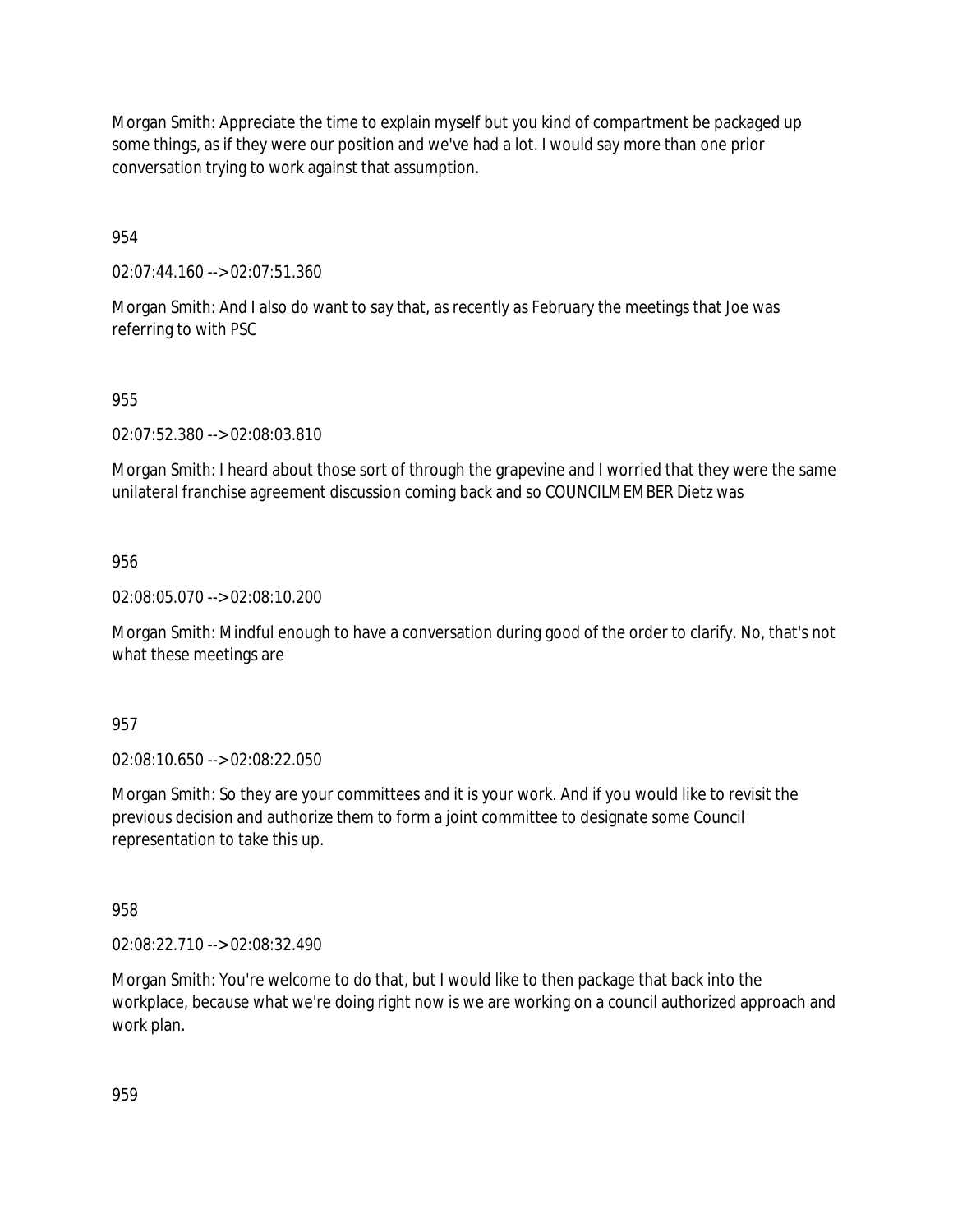02:08:32.910 --> 02:08:41.490

Morgan Smith: That had this exact issue in mind at the outset. And so if we want to do something different than let's just say we'd like to do something different so that we can all be on the same map.

960

02:08:44.460 --> 02:08:45.480

Leslie Schneider: Awesome. Alright, Thomas

961

02:08:47.520 --> 02:08:49.260

Leslie Schneider: You're still on you percent

#### 962

02:08:49.590 --> 02:08:59.400

Kirsten Hytopoulos: So, so I'm trying to understand. So it's helpful, but I'm also trying understand what the what what the value last is of having

963

02:09:00.900 --> 02:09:12.240

Kirsten Hytopoulos: These people who you know who these volunteers on the USC and in the climate Advisory Committee also looking into this this you know what other communities have done, and so forth.

964

02:09:12.780 --> 02:09:22.710

Kirsten Hytopoulos: How is that, you know, I'm just trying to say that that's what they want to do and they are volunteers and they are motivated to do that. What does that mean they're not, they don't directly to go. She only when they're not getting in the way.

965

02:09:22.920 --> 02:09:29.610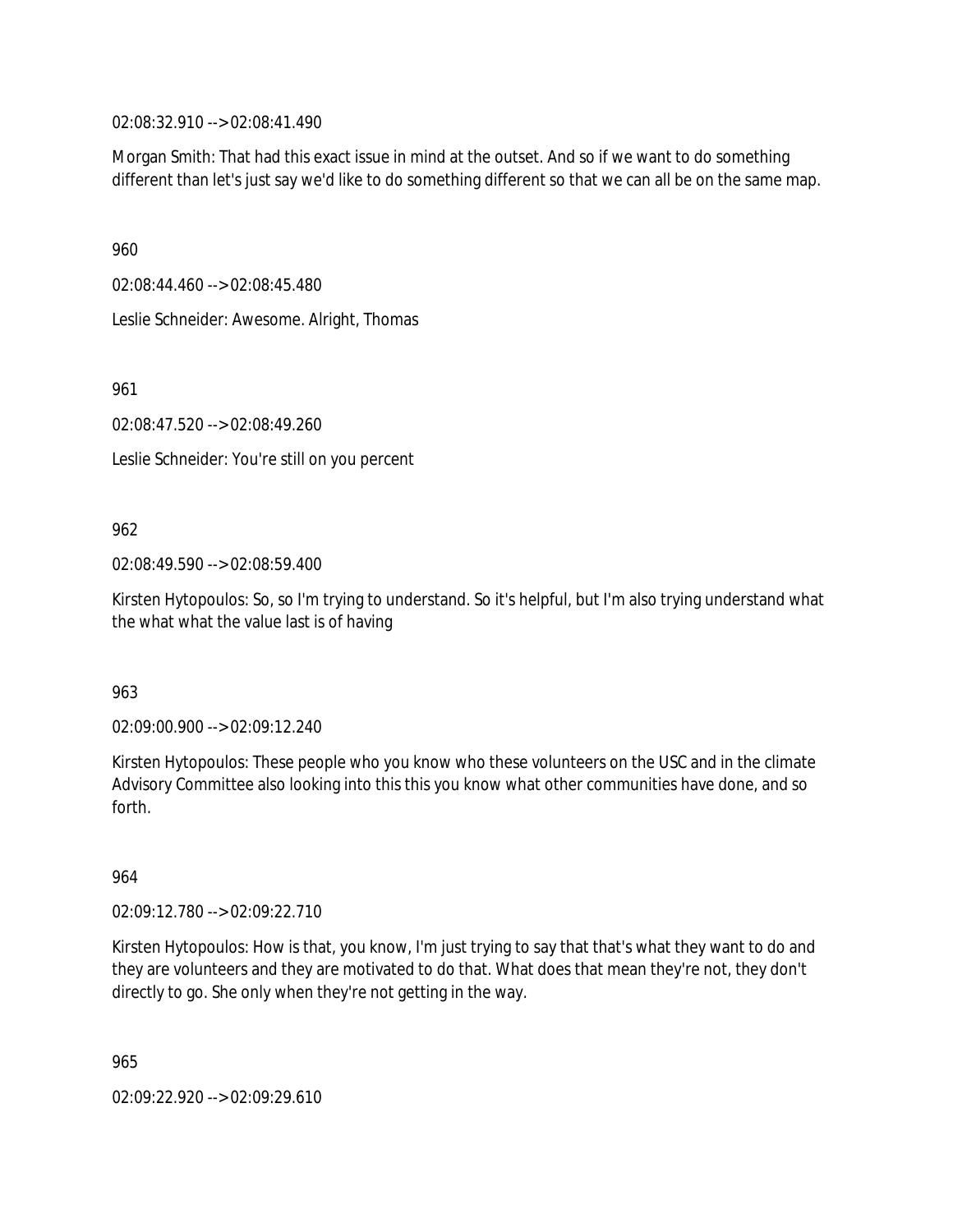Kirsten Hytopoulos: If that is something that's important to them that they want to do, how we lose that. Why would we want to lose that

966

02:09:30.720 --> 02:09:31.500

Kirsten Hytopoulos: Access to that I

967

02:09:31.800 --> 02:09:35.730

Morgan Smith: Want To Lose anyone's engagement or interested people working on it.

968

02:09:35.850 --> 02:09:36.450

Morgan Smith: But I would like

969

02:09:36.660 --> 02:09:46.170

Morgan Smith: It's a really important project. It's made been made more complex by the fact that we've lost time on the calendar due to coven and I'd like to approach it from a professional organized

970

02:09:47.460 --> 02:09:56.940

Morgan Smith: mapped out of plan and in our previous discussions we had gone through this exact topic.

## 971

02:09:57.390 --> 02:10:10.530

Morgan Smith: And had a set of milestones and you know deliverables or discussions placed out and there would be plenty of opportunity for people do had for volunteers who had their ideas and their Community interest to bring those in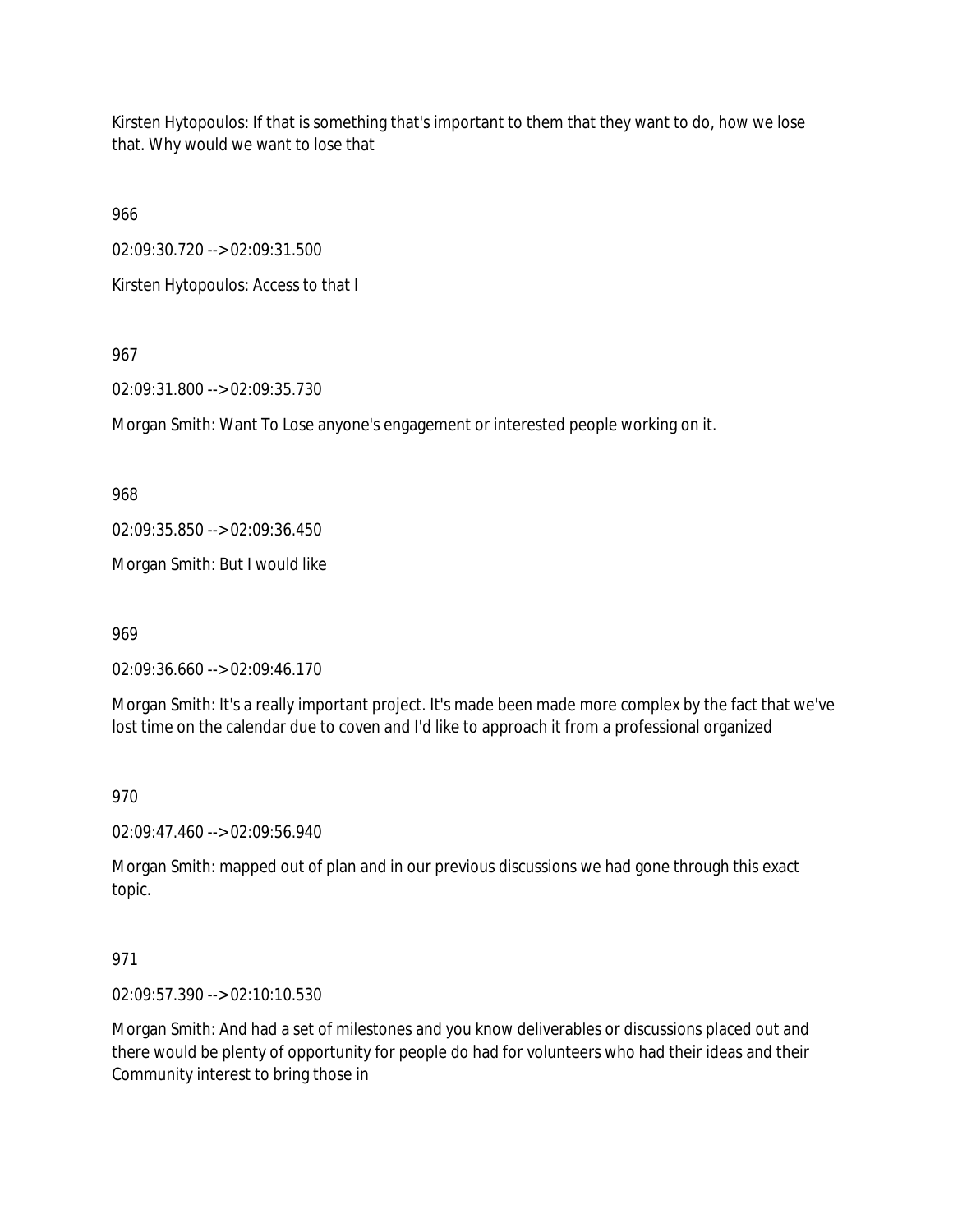02:10:11.040 --> 02:10:23.400

Morgan Smith: I worry about having parallel tracks where we have paid experts doing one set of work over here. And then we have council members and community volunteers having independent thinking over here that's going to somehow successfully merge.

973

02:10:26.760 --> 02:10:28.170 Leslie Schneider: I'm Deputy Mayor de

974

02:10:30.180 --> 02:10:40.020

Joe Deets: I think the sort of an open question then is, how can we make good use of the citizens who are actually specialists in their fields to

975

02:10:40.860 --> 02:10:51.510

Joe Deets: Engage with this franchise discussion. I mean, I, I understand your point, Morgan about parallel tracks and adding confusion and the clock is ticking. So, um,

976

02:10:53.370 --> 02:10:55.800

Joe Deets: Would it be, would this be something that we could

## 977

02:10:57.330 --> 02:11:11.430

Morgan Smith: I'm just gonna Robbie isn't the work plan anticipate some pretty significant parts of the discussion where there's public engagement for an opportunities for both of those committees to weigh in and also the general public.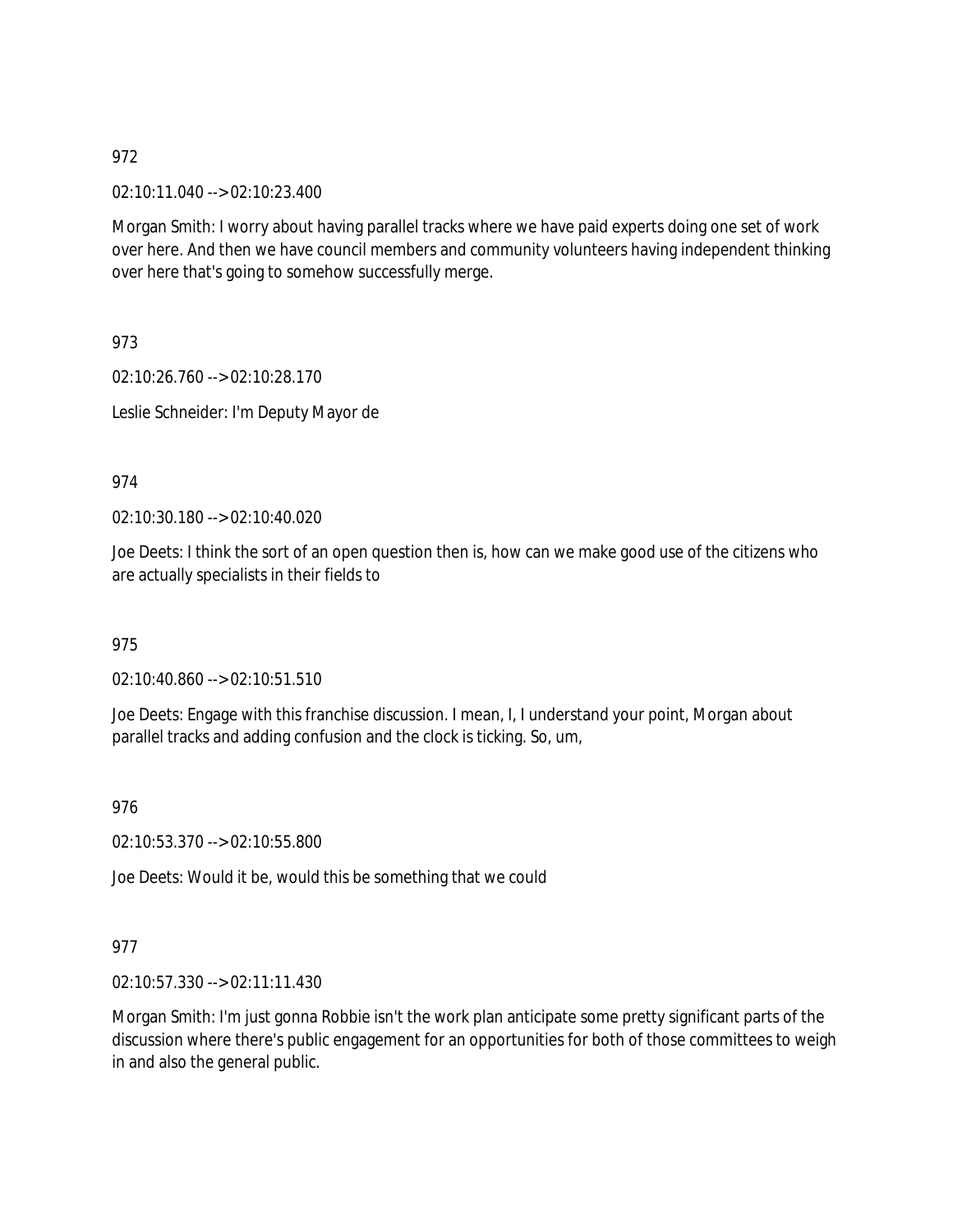02:11:12.540 --> 02:11:13.170

Robbie Sepler: Absolutely.

979

02:11:14.280 --> 02:11:24.000

Robbie Sepler: It's a large part of the work plan revolves around trying to reach the community in various ways to get the feedback that's being described here and that will be feedback from the various

980

02:11:24.330 --> 02:11:31.680

Morgan Smith: And we can get it in our 2019 discussions with the Council, we committed to, I think, to doing targeted outreach with both of those committees.

981

02:11:33.300 --> 02:11:33.660

Joe Deets: And we're not

982

02:11:35.310 --> 02:11:38.790

Morgan Smith: Going to just come in the door, you know, through public comment.

983

02:11:39.240 --> 02:11:47.730

Morgan Smith: Yeah, we want, though, to have the benefit of legal counsel who is experienced in this work to steward. Our whole discussion.

984

02:11:48.150 --> 02:11:53.880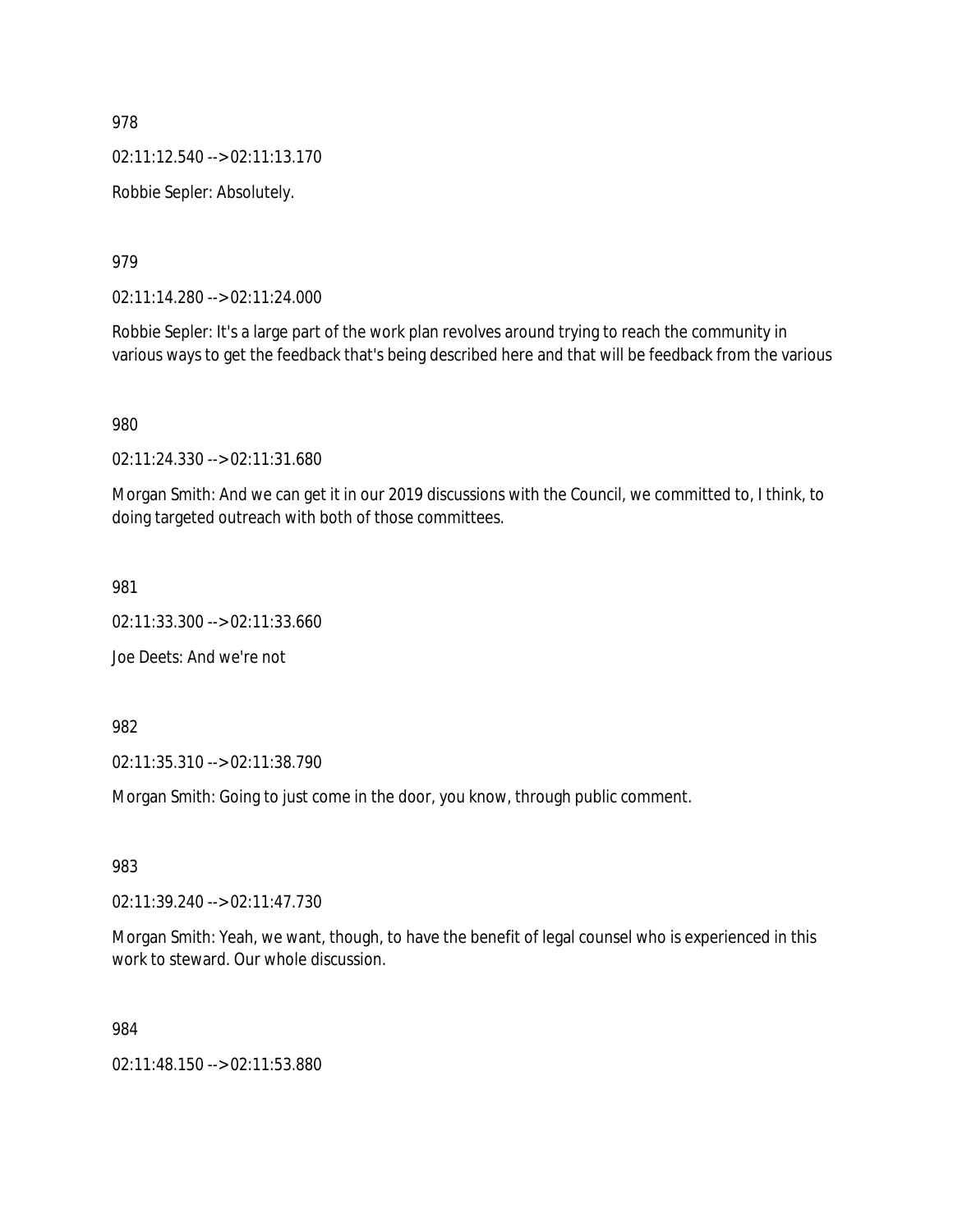Kirsten Hytopoulos: So, just so that we can report back to them, since they want to get going. So where is that in the process so that they

985

02:11:54.390 --> 02:12:04.620

Kirsten Hytopoulos: Would like to be able to inform that they're not they're not they can see that they're not coming in after you know after all of its been a done deal. And so where are they, where would they be coming into it.

#### 986

02:12:05.190 --> 02:12:11.880

Morgan Smith: Robbie. I don't have your memo from this packet of the did our original work plan have those tasks identified

#### 987

02:12:12.600 --> 02:12:19.020

Robbie Sepler: So where I think that it would come in on the work plan that's before you tonight council would be in quarter to 2021

988

02:12:19.440 --> 02:12:26.340

Robbie Sepler: And that's because the initial parts of the work plan. Here are the internal review of did PSC

#### 989

02:12:26.760 --> 02:12:34.050

Robbie Sepler: Adhere to all the requirements of our current franchise. What are other nuts and bolts best practices to start going from there.

#### 990

02:12:34.410 --> 02:12:43.620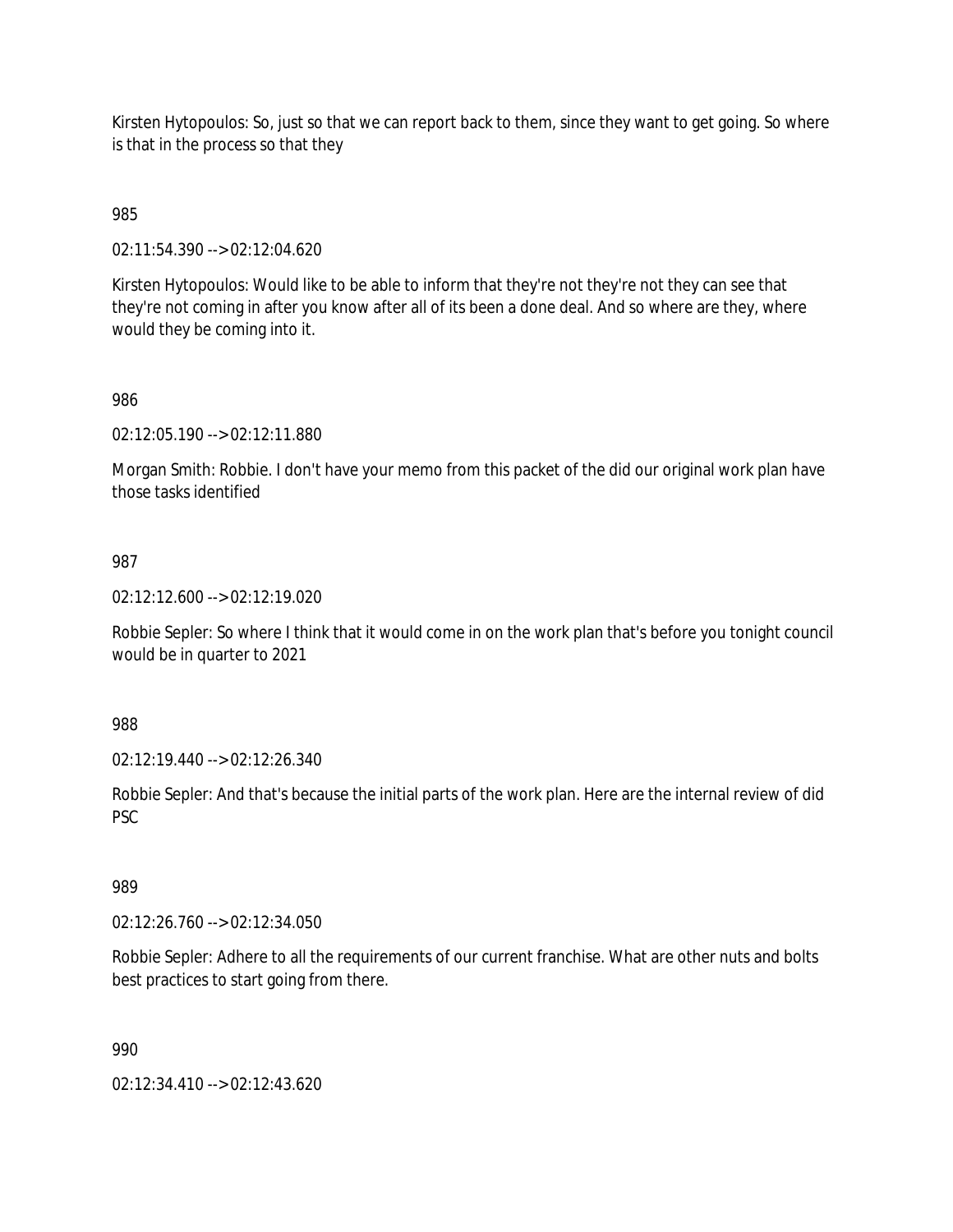Robbie Sepler: And then as we start moving into where do we want to see our electric utility go, that's when the public comment and community feedback angle will be taken into account.

991

02:12:47.190 --> 02:12:52.350

Leslie Schneider: So I'd like to move to a couple voices you haven't heard yet. Councilmember car.

992

02:12:53.880 --> 02:12:57.090

Christy Carr: I think you. I actually had a simple question, but maybe it's

993

02:12:57.960 --> 02:13:12.720

Christy Carr: It could help us out. I don't know the agenda brief mentioned that there would be an external stakeholder team in addition to an internal stakeholder team, but I didn't see that in the staff memo work plan. So I don't know if maybe those words would formalize

994

02:13:14.880 --> 02:13:25.290

Christy Carr: What gives structure. I guess that is part of our process that would include those people who we would like to include so that we don't have separate tracks.

995

02:13:25.620 --> 02:13:37.710

Christy Carr: I i'm not necessarily suggesting that just came to mind while I was waiting to ask my question about, where did that external stakeholder team from the agenda brief get lost on its way to the staff memo. So that wasn't

996

02:13:38.790 --> 02:13:54.060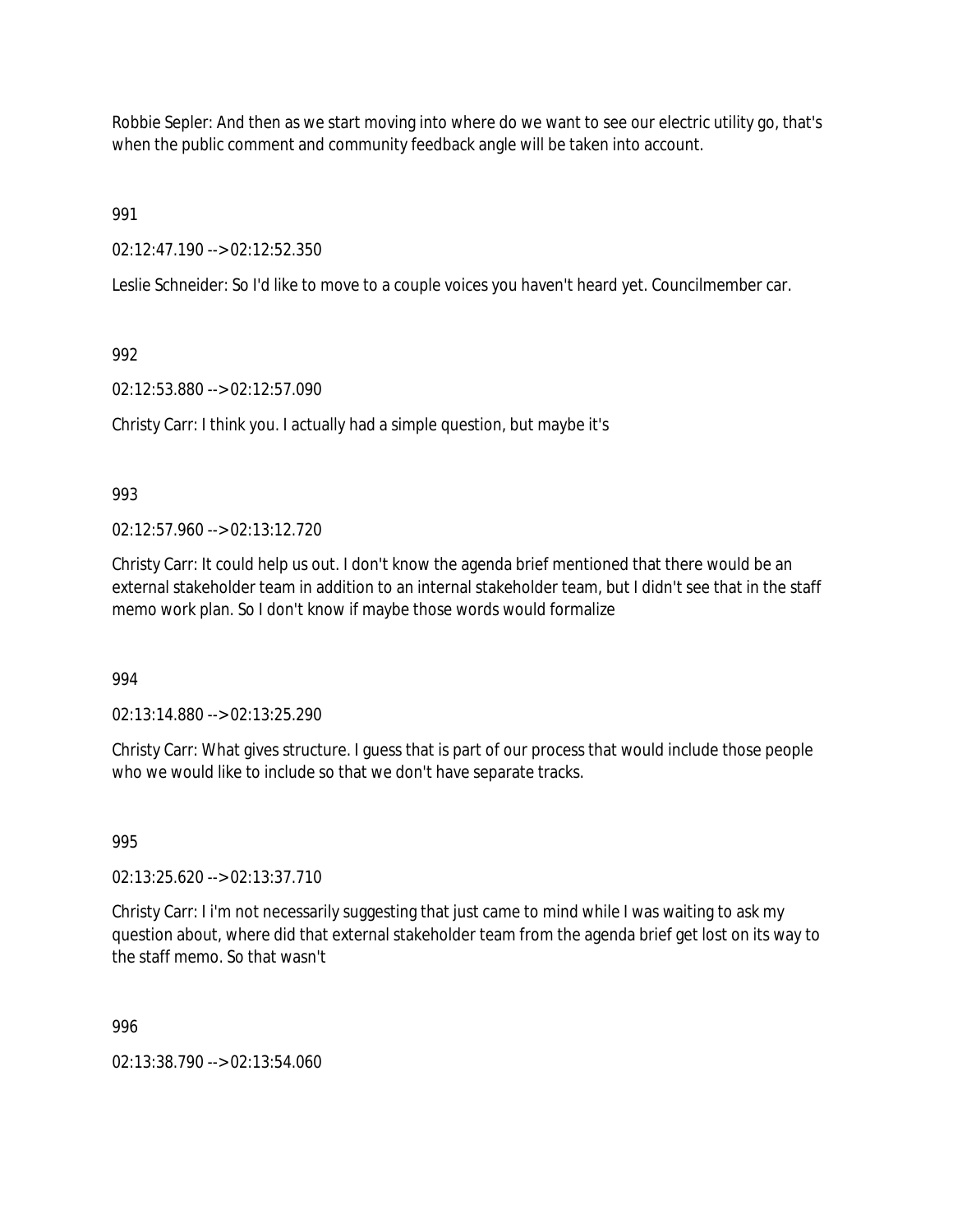Robbie Sepler: So councilman car to answer that question. It isn't the staff member on the top of page two. It's in the work that was underway. That was interrupted. It's the internal review team has been developing the list of external stakeholders who will then be engaged during the outreach phase.

997

02:13:56.550 --> 02:13:58.020

Christy Carr: Thank you for pointing that out to me.

998

02:14:00.600 --> 02:14:02.400

Leslie Schneider: Alright. Councilmember Pollock.

999

02:14:05.280 --> 02:14:06.270

Michael Pollock: Thank you. I'm

1000

02:14:07.530 --> 02:14:23.130

Michael Pollock: Counseling Councillor subtler and city manager Smith. Thank you. I think this looks really good. And I appreciate you wanting to avoid a two track process. My real only comment is that having some sort of a

1001

02:14:24.210 --> 02:14:27.480

Michael Pollock: Timeline and specificity of public comment.

1002

02:14:28.230 --> 02:14:37.860

Michael Pollock: I mean it's brought out by quarters right now. And it was just a little more specificity and, in particular, when there's public comment. And when the advisory committees can comment.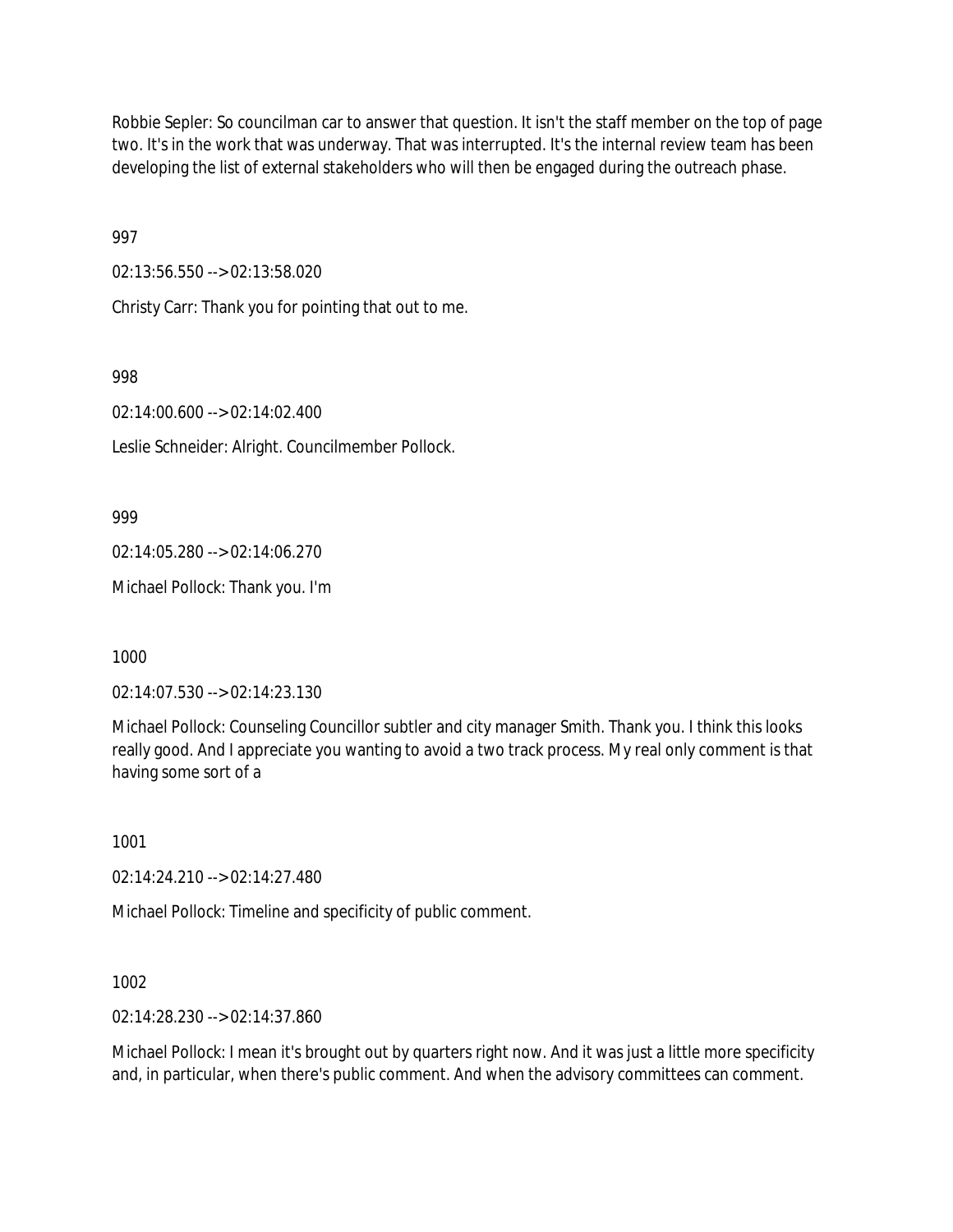02:14:38.160 --> 02:14:47.790

Michael Pollock: Would be helpful. But otherwise, I think it looks good. And I'm looking forward, I guess my sense to be helpful would be as what

1004

02:14:48.360 --> 02:14:53.370

Michael Pollock: What are the range of options. That is, if we could get everything we wanted

1005

02:14:53.730 --> 02:15:06.630

Michael Pollock: You know, what would that look like is it is he. What's even possible in this. And then, you know, obviously it's a negotiation, we're probably not going to get everything we want, but at least what we know what we're going to ask for and and then

1006

02:15:07.620 --> 02:15:10.410

Michael Pollock: You know what, we're likely to get so some sort of assessment of

1007

02:15:11.490 --> 02:15:11.820

Michael Pollock: You know,

1008

02:15:12.900 --> 02:15:25.890

Michael Pollock: What are our options. What are we negotiate and what do we have to offer. What do we, what can we give, what can we get that that kind of basic stuff. So anyway, I think it's good if you guys were on the right track and and thank you.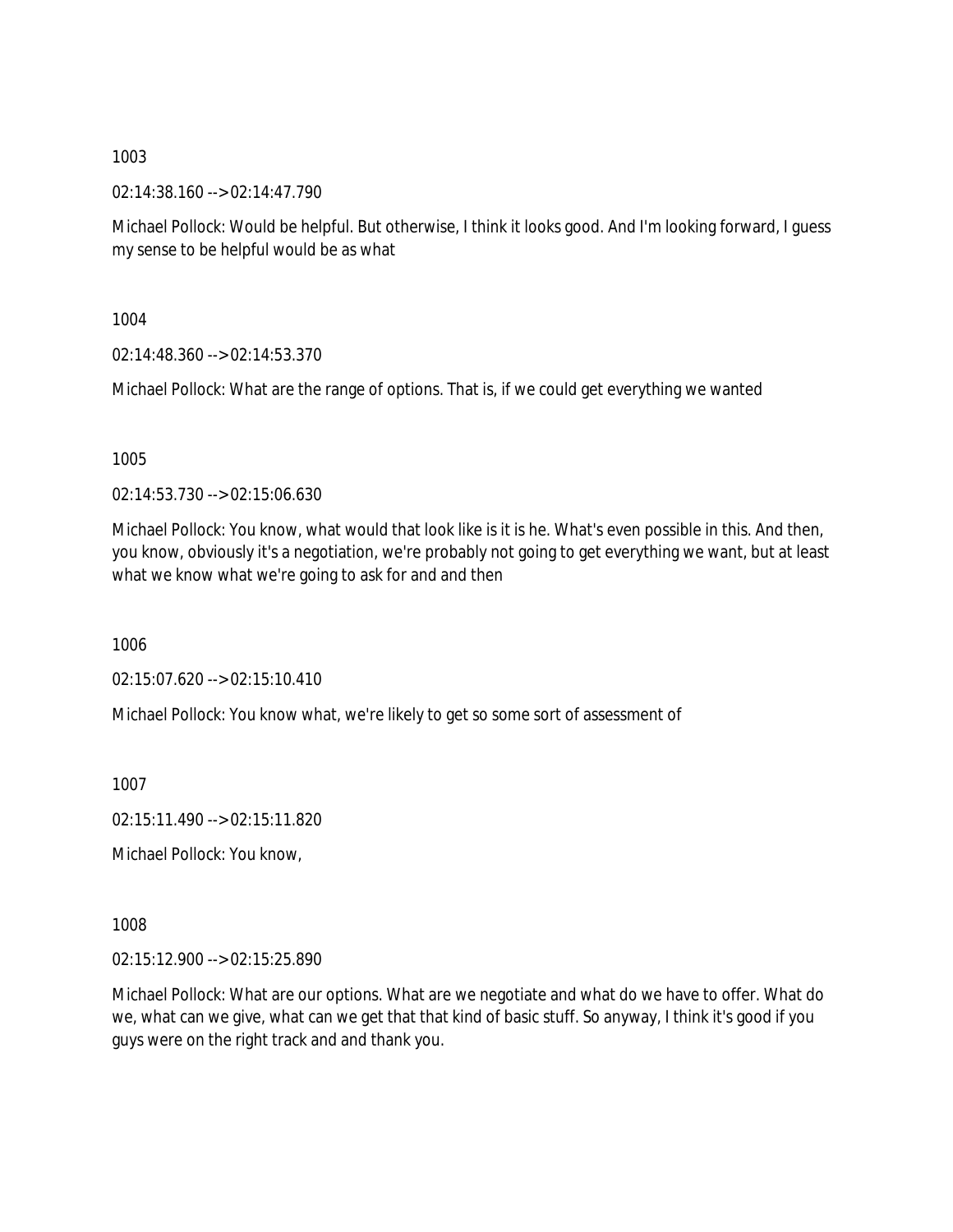02:15:27.240 --> 02:15:35.700

Leslie Schneider: So I'd like to just kind of jump on the counselor policy question. And so city manager, you said that

1010

02:15:36.450 --> 02:15:46.890

Leslie Schneider: There would be this going out to other communities and figuring out what they were able to accomplish, where would that come up in our timeline where that would get reported back to us.

1011

02:15:47.010 --> 02:15:56.700

Morgan Smith: Well, our first significant Council touch was actually an Robbie, that's been a while. So I made a mistake this, but our first significant Townsville touch was intended to be an executive session to do just that.

1012

02:15:57.600 --> 02:16:08.280

Morgan Smith: To provide you with the universe of what we see the feasibility and not at all to say, you know, again, I just want to really because I think it contributes to people's

1013

02:16:09.930 --> 02:16:20.610

Morgan Smith: Lack of support for this approach if they believe that city administration is focused on the narrow and the easy in the low hanging fruit. But what the administration is trying to do is represent what this community is seeking

1014

02:16:21.000 --> 02:16:28.350

Morgan Smith: And we heard that when we had a really robust conversation about having our own electric utility. So obviously it's a community that is seeking some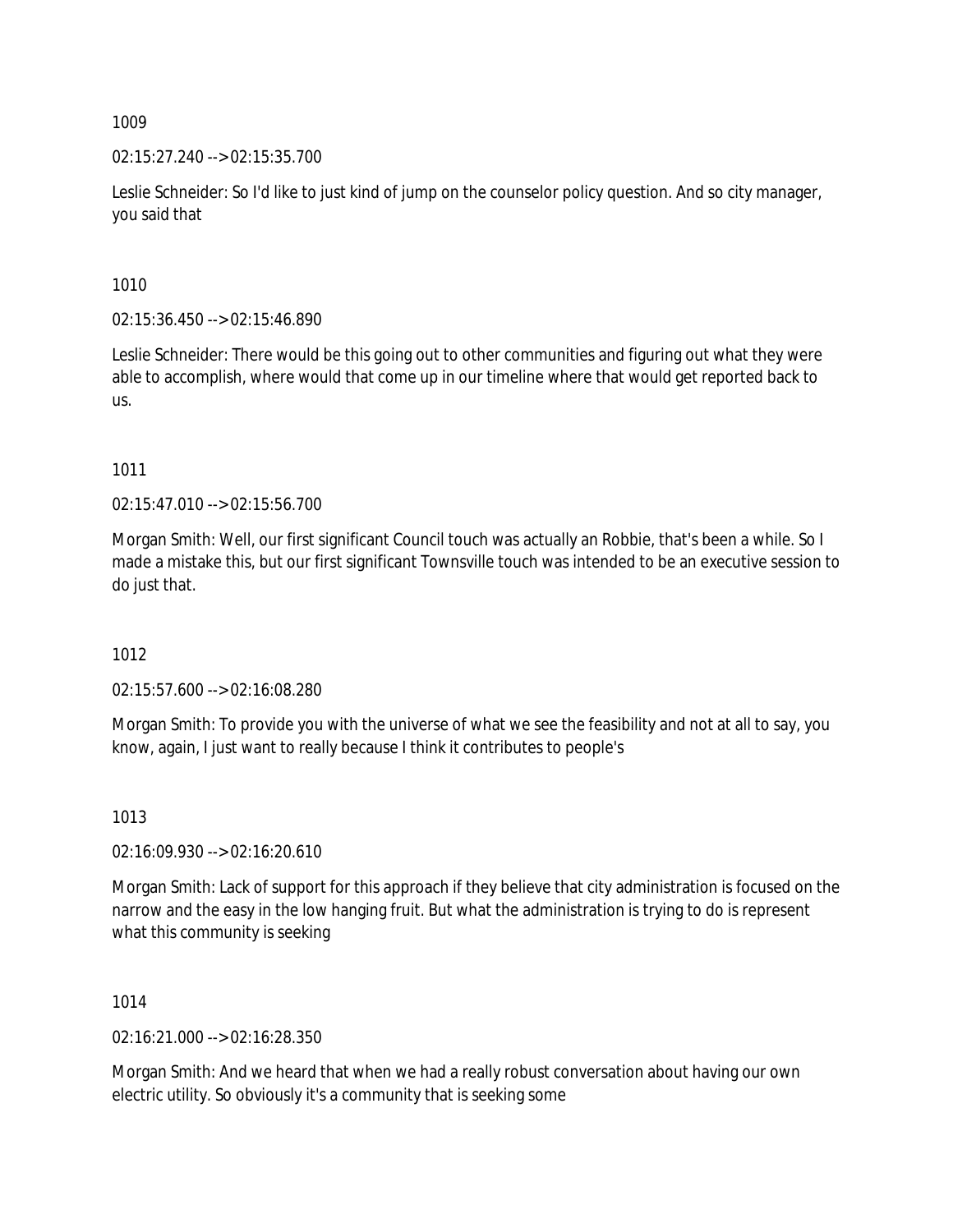## 02:16:28.620 --> 02:16:35.820

Morgan Smith: Very aggressive opportunities and we're here to help support that. So, we will talk to you about not

1016

02:16:36.240 --> 02:16:47.550

Morgan Smith: narrowing the field of what we're seeking but just the probabilities and the challenges and and where we can look to other communities for forward path and we're will be trying to do our own our own new

1017

02:16:49.380 --> 02:16:50.220

Morgan Smith: Accomplishments

1018

02:16:50.340 --> 02:16:56.940

Leslie Schneider: But is there a kind of guesstimate for where that were in the timeline that would land that Executive Session.

1019

02:16:57.060 --> 02:17:00.300

Morgan Smith: I'll let Robbie answer. Originally, that was going to be Q1 of this year.

1020

02:17:02.550 --> 02:17:05.400

Morgan Smith: So if that gives you a sense it's at the front of the process.

1021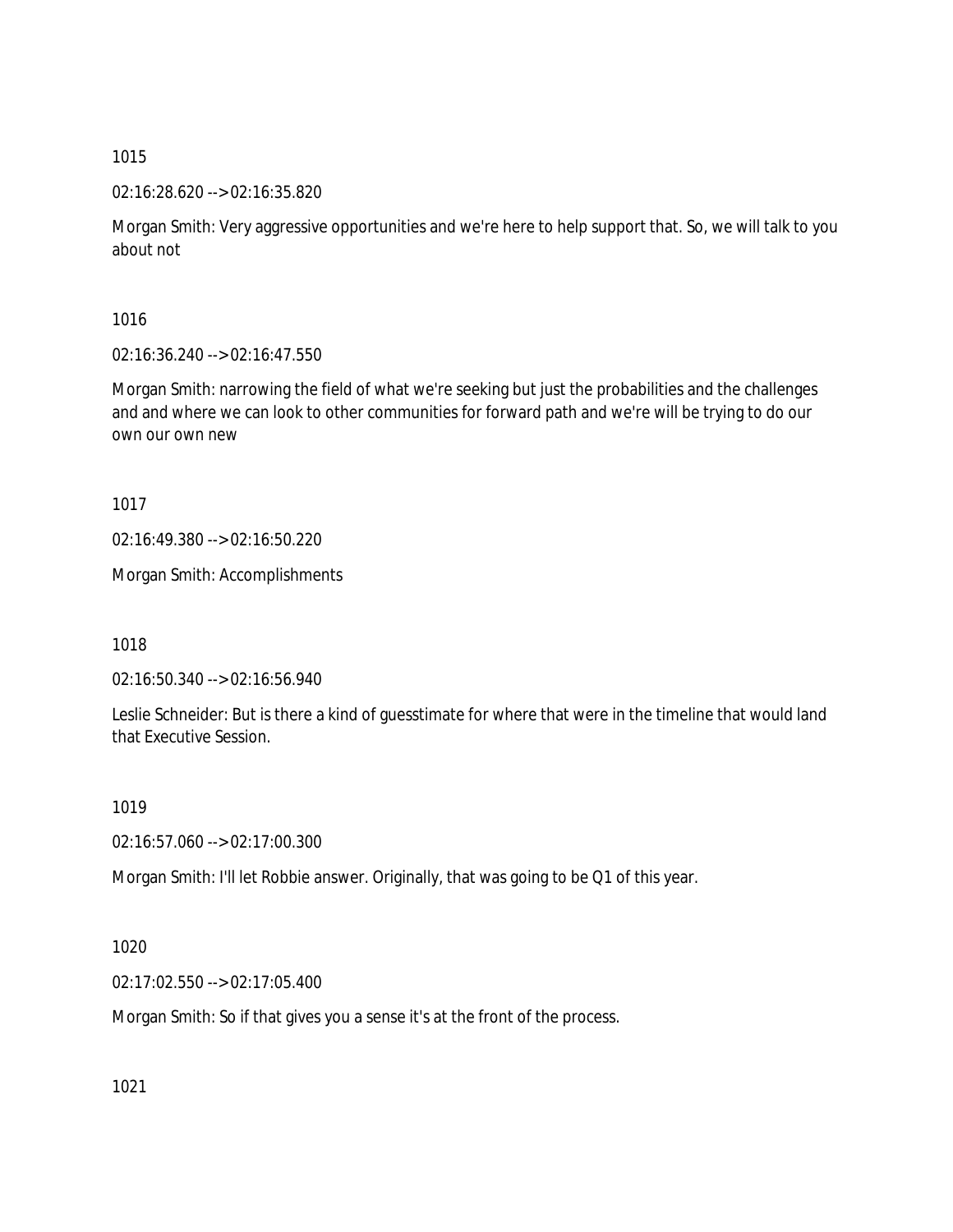02:17:05.580 --> 02:17:06.000

Okay.

1022

02:17:07.410 --> 02:17:18.180

Robbie Sepler: I would I would echo that, as well. The work is currently underway with our outside counsel to get a survey of what other jurisdictions in Washington State who have franchise with electric utilities, including PSC

1023

02:17:18.720 --> 02:17:20.250

Robbie Sepler: Haven't been to their franchise agreement.

1024

02:17:20.550 --> 02:17:28.260

Robbie Sepler: So that that work is ongoing and to echo the city manager, the executive session is intended to happen at the front end of the process.

1025

02:17:29.700 --> 02:17:32.610

Leslie Schneider: All right. Thank you very much. Councilmember high topless.

1026

02:17:34.050 --> 02:17:34.590

Kirsten Hytopoulos: So,

1027

02:17:35.760 --> 02:17:44.430

Kirsten Hytopoulos: My concern is, is that where we're going to be looking for ideas about what we might want to try to get from PSC will be from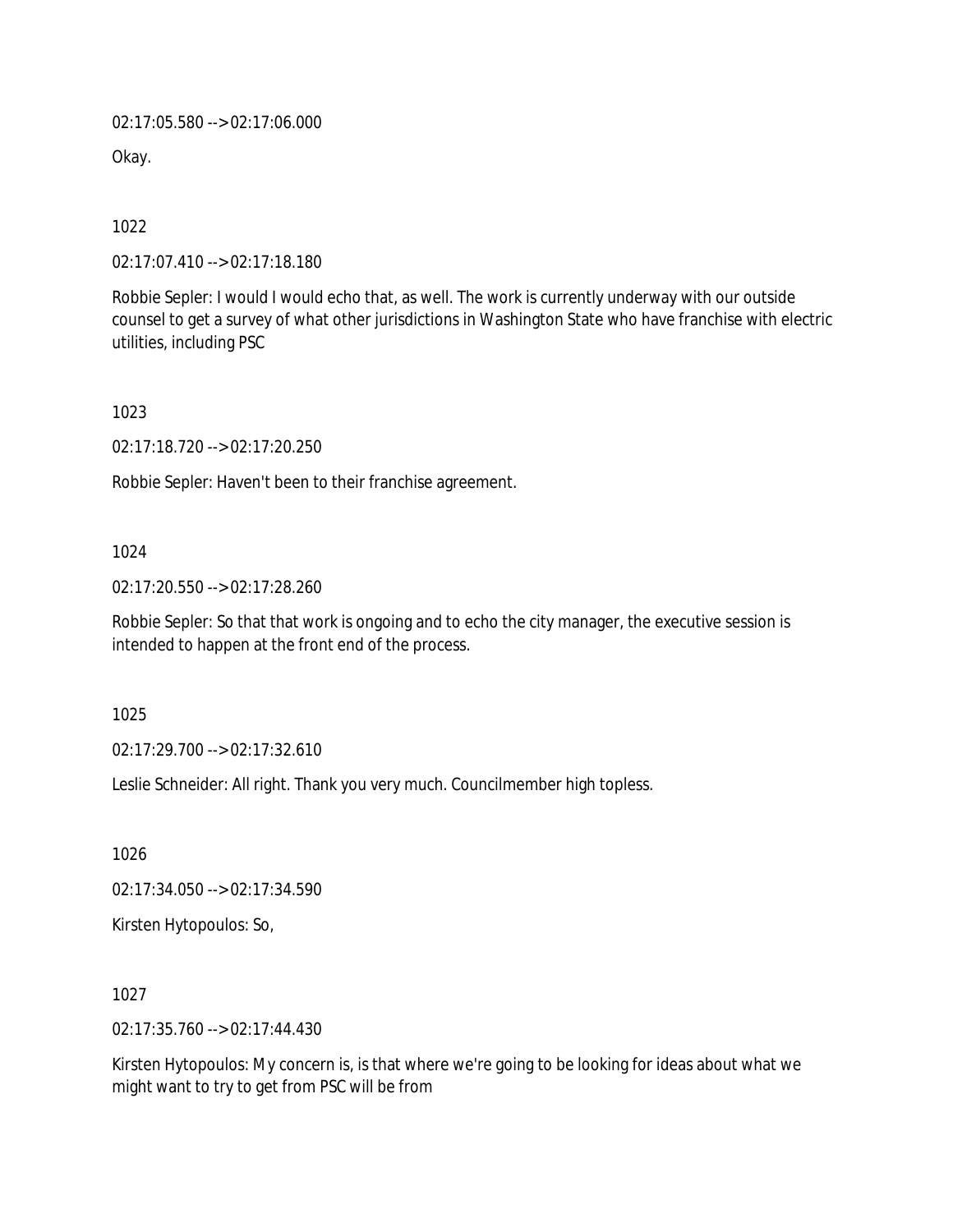02:17:44.910 --> 02:17:52.290

Kirsten Hytopoulos: People like our, our climate advisory committee and our USC, it won't be coming from live in. I won't be our legal counsel and it won't

1029

02:17:52.620 --> 02:18:01.290

Kirsten Hytopoulos: It won't be from within us. Our body, the city council. So when I die. We're going to be looking for. What other Washington communities have done.

1030

02:18:01.560 --> 02:18:05.670

Kirsten Hytopoulos: Like it's going to be highly unlikely that they're going to, we're going to be looking to push the envelope.

1031

02:18:06.180 --> 02:18:14.610

Kirsten Hytopoulos: So where is if we go along the timeline we're talking about. It sounds like and I don't wanna be jumping to conclusions. So I'm not trying to not being accusatory with this, but

1032

02:18:14.970 --> 02:18:22.230

Kirsten Hytopoulos: It would sound like we're asking our, our committees to be to kind of hold your horses for a year, potentially almost order to

1033

02:18:23.580 --> 02:18:25.110

Kirsten Hytopoulos: So what can we tell them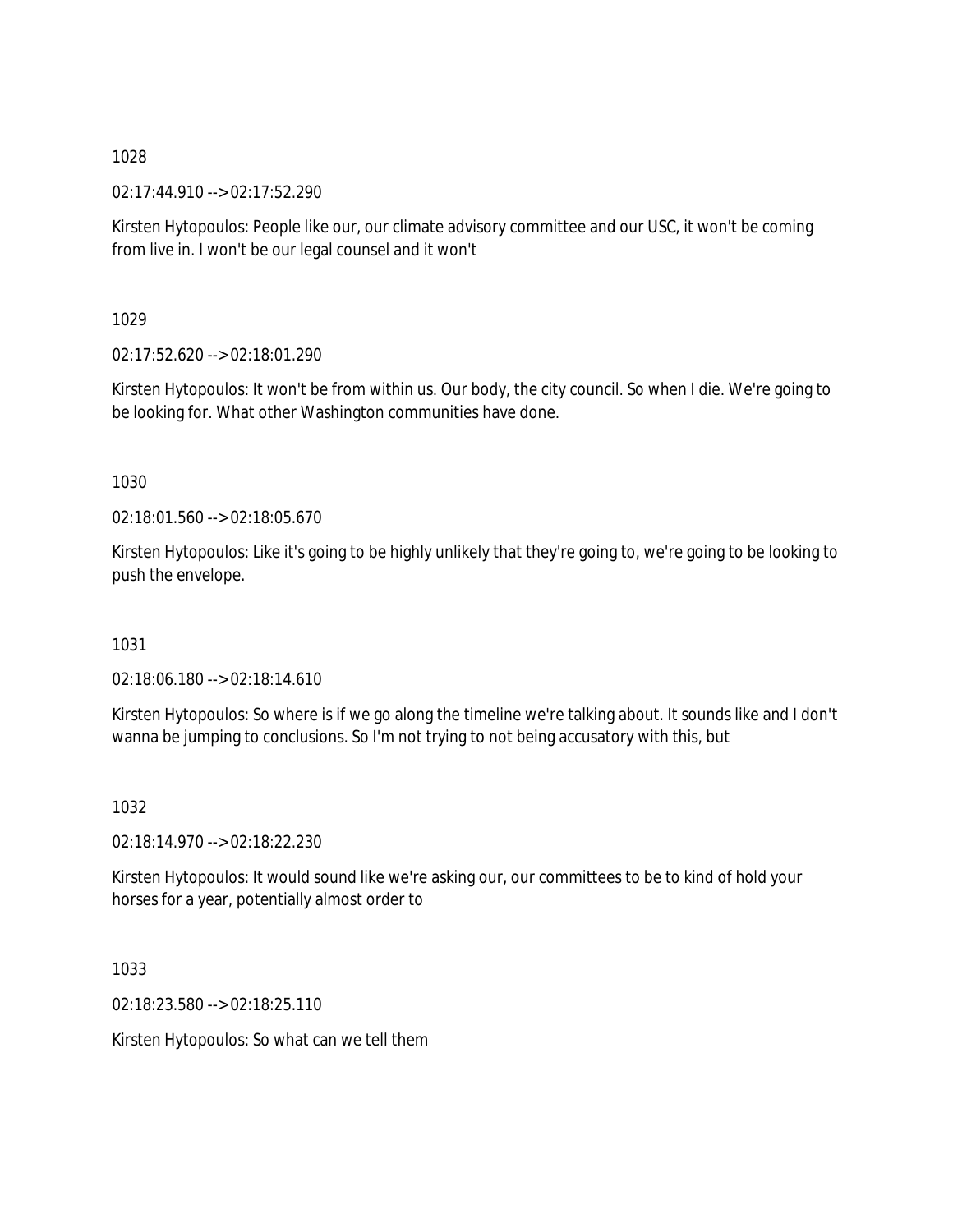02:18:26.820 --> 02:18:31.830

Kirsten Hytopoulos: What can we go back and tell them. I mean, to me there's no reason they can't if they want to spend time and

1035

02:18:32.520 --> 02:18:39.570

Kirsten Hytopoulos: You know, over the next year and meet and brainstorm and come up with ideas about the various things and partnerships and ideas that they could

1036

02:18:39.930 --> 02:18:58.410

Kirsten Hytopoulos: We could forge with PSC when the time comes. They can do that. There's no reason they can't do that there. They have no ability to act or cause any damage with any sort of a parallel track. So I'd like to be able to give them some sort of support in proceeding with some sort of activities.

1037

02:18:59.490 --> 02:19:06.720

Kirsten Hytopoulos: That's all I just didn't want to not give them that support and just, you know, does that make sense. That's why you're

## 1038

02:19:07.470 --> 02:19:20.850

Morgan Smith: Clearly, what you're asking. And if if that is what a majority of Council wants to do, then I suggest that you formally approved them doing that work as part of their work plans and you identify which committees and who's going to participate. And what that's going to look like.

1039

02:19:26.340 --> 02:19:27.900

Leslie Schneider: I'm Deputy Mayor deeds.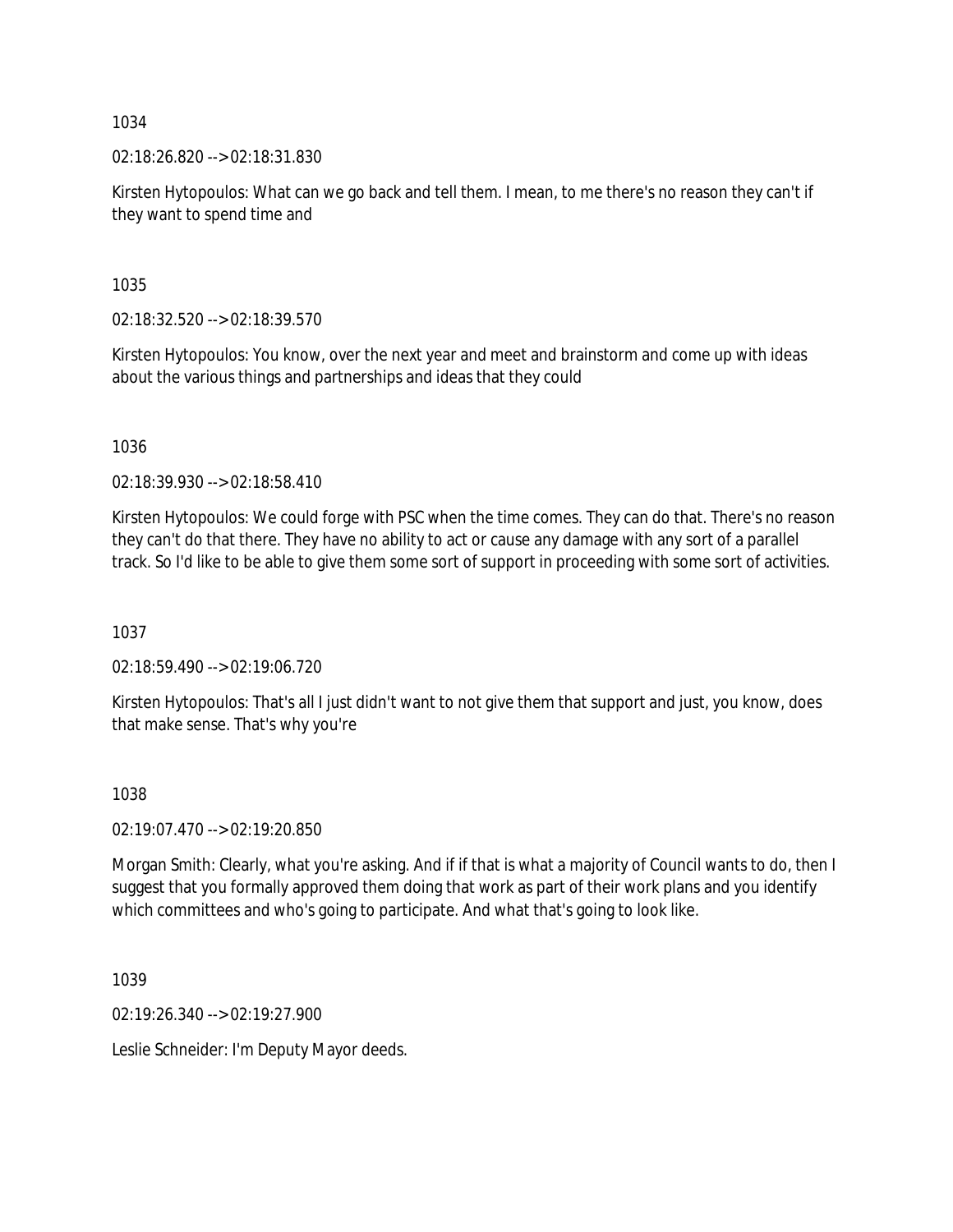02:19:29.160 --> 02:19:39.930

Joe Deets: For today. Thank you. Councilmember had couple us for helping out on this I it sounds like maybe you and I need to go back to the lease our committee and and talk to them and

1041

02:19:40.740 --> 02:19:52.470

Joe Deets: Maybe draft a proposal to come back to the Council and I just want to be clear in no way, shape, or form do lease, I believe that the city administration is

1042

02:19:53.760 --> 02:20:02.010

Joe Deets: Not adapting to the community's needs are listening to this, this committee, I just, I really wanted to

1043

02:20:02.880 --> 02:20:12.540

Joe Deets: Present this my comments as having listened to the utility having dealt with PHP PSE for quite a few years in my private work.

1044

02:20:13.020 --> 02:20:21.030

Joe Deets: How intransigent they are to change. And let's just say that. And so, and I don't want to start I'll

1045

02:20:21.420 --> 02:20:27.480

Joe Deets: Do respect. Councilmember Pollock. I'm not starting to talk about negotiating and what we're willing to give up. We don't that

1046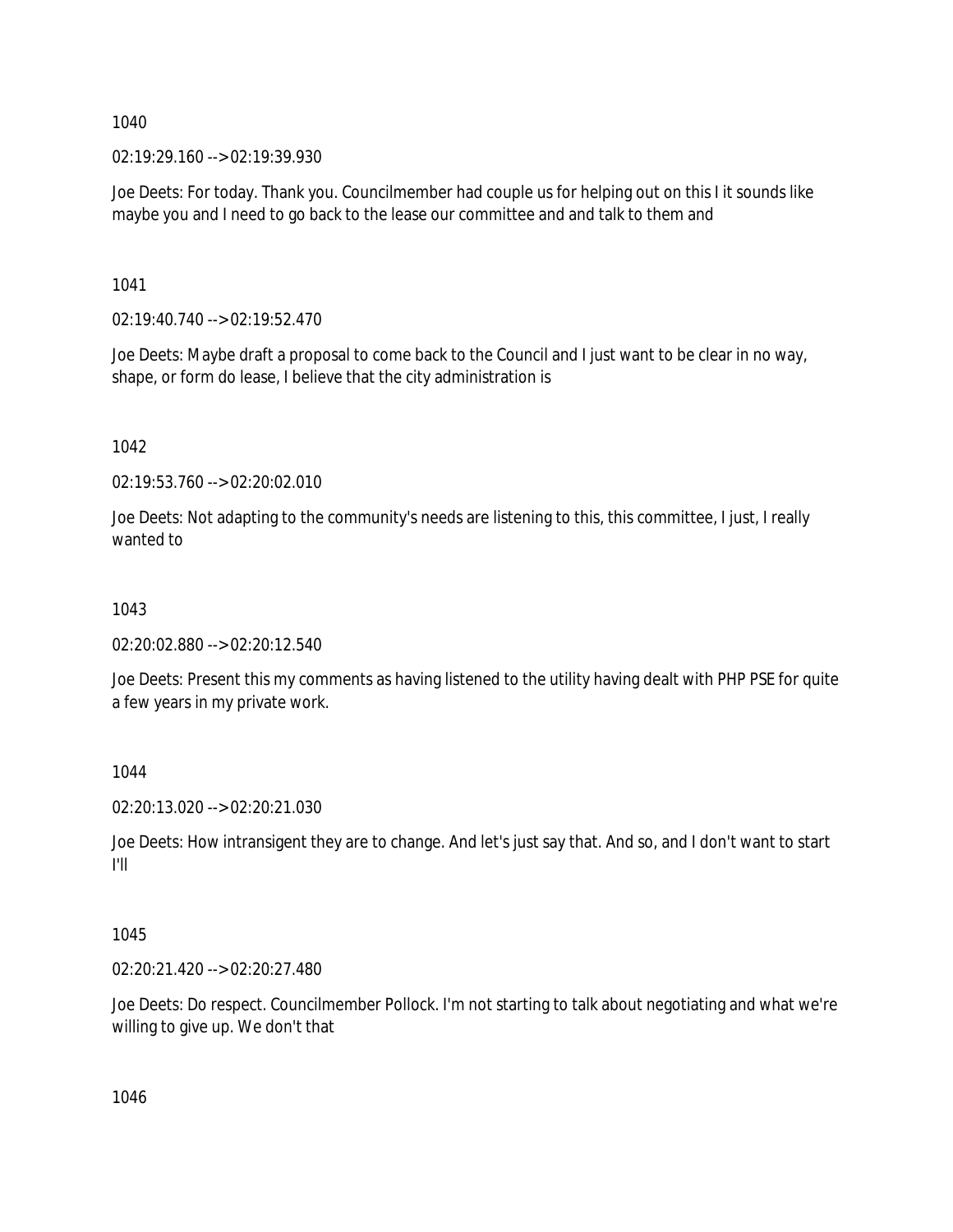02:20:28.110 --> 02:20:39.240

Joe Deets: We don't start negotiating by giving stuff up. Okay. Not, not this community that may not climate change, not all the things that we need to get done so.

1047

02:20:40.080 --> 02:20:59.610

Joe Deets: We need to tell PSC what it is that we expect the utility to do and they got to do every if they can't do it will slip somewhere else for another utility. So I really need. We need to not just say PSC is the way to go because it's not. So anyway, I'll just leave it at that.

1048

02:21:01.350 --> 02:21:04.590

Joe Deets: But I do want to engage with our specialists that we have

1049

02:21:05.910 --> 02:21:10.830

Joe Deets: We have some great people who can do some really good work and be very disappointing for you. Don't make use of them.

1050

02:21:12.990 --> 02:21:15.960

Leslie Schneider: Okay, so a counselor Pollock.

1051

02:21:18.120 --> 02:21:26.490

Michael Pollock: Yeah I COUNCILMEMBER D. So I think you misunderstood me if you if you based on what you said, I am

1052

02:21:27.990 --> 02:21:35.610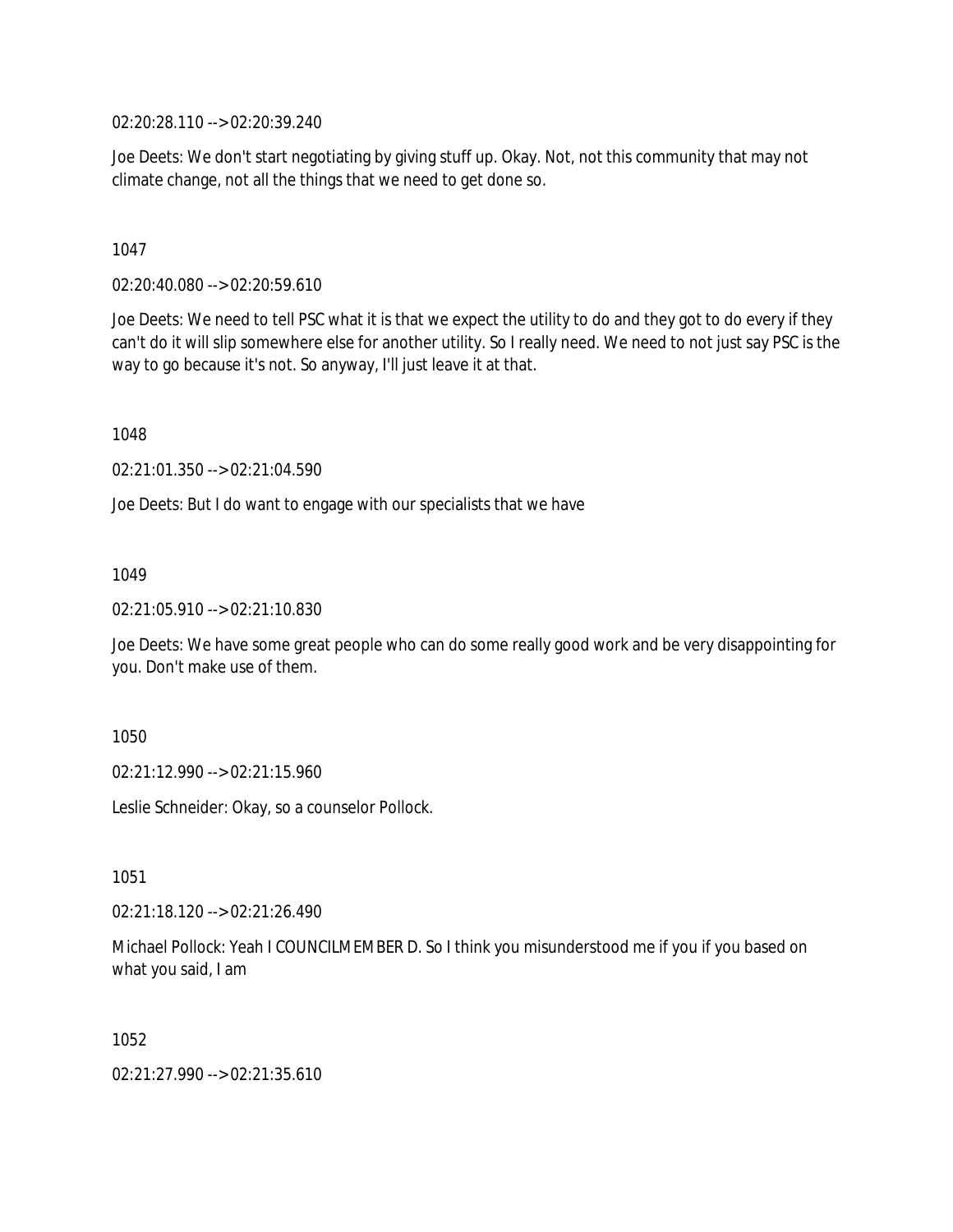Michael Pollock: What I want to understand is, is what our potential is what we can gain but you know you're right PSC hasn't been

1053

02:21:36.210 --> 02:21:43.680

Michael Pollock: super flexible, but at the same time there's a set of rules dictating the terms of the negotiation, so

1054

02:21:44.160 --> 02:21:53.490

Michael Pollock: We don't just get to go in there and say, Here's what we want and you're going to do it so that what I want to understand are the boundary conditions, what's possible.

1055

02:21:54.240 --> 02:22:03.540

Michael Pollock: And and why I'm hopefully going to take to get us there. And, and, you know, but if it's the negotiation, if it is in fact a negotiation is there was one thing

1056

02:22:04.410 --> 02:22:14.760

Michael Pollock: We need to understand what is possible to gain and and what that's going to take and usually in the negotiation, it does involve giving something up so

1057

02:22:15.480 --> 02:22:23.820

Michael Pollock: I just want to understand what that is. I want to understand what what what's the realm of the possible in there and what we can do to get there, but

1058

02:22:24.270 --> 02:22:31.530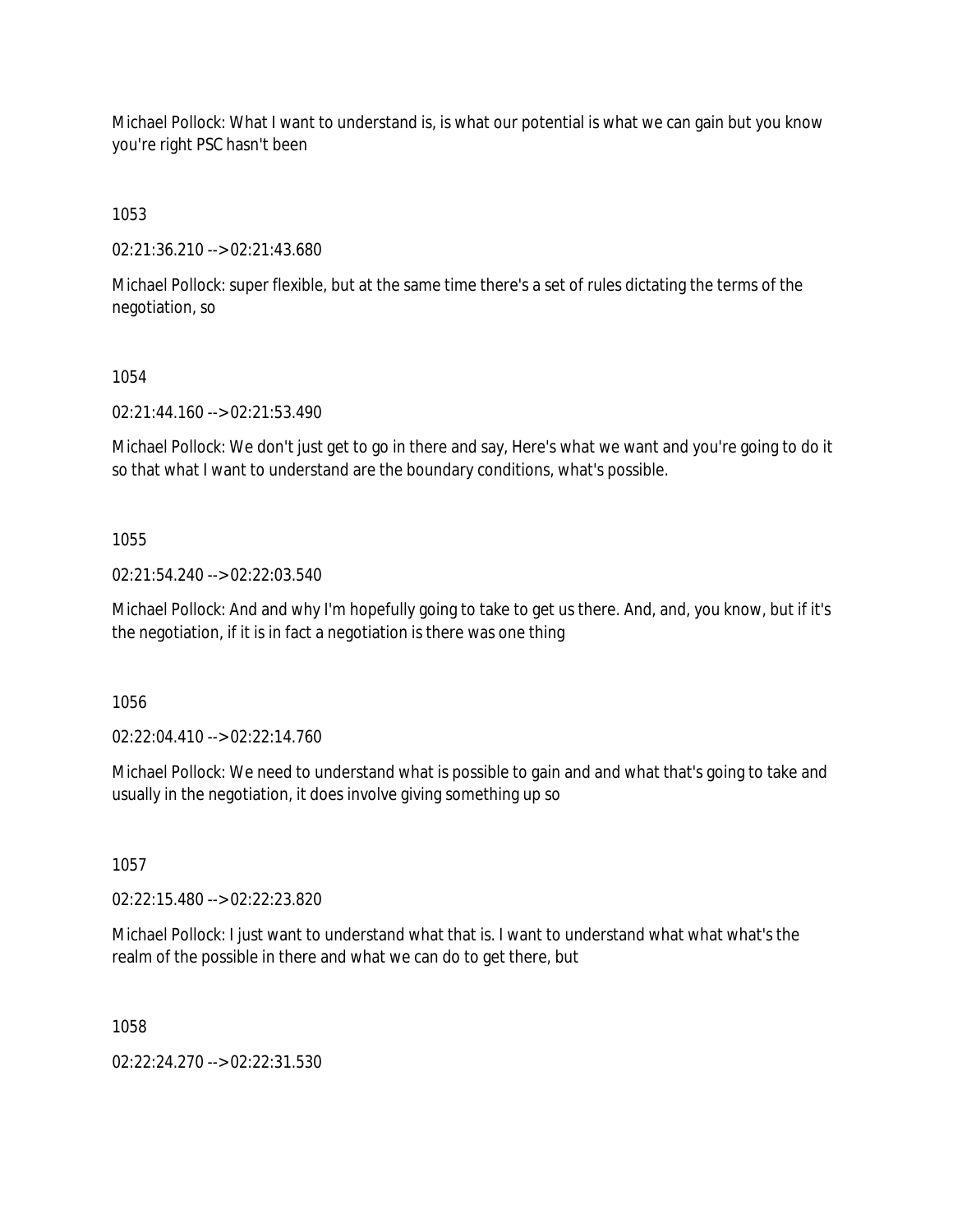Michael Pollock: If, if we just have the ability to simply tell PSC, here's what we want, here's what you're going to do, then it's not a negotiation.

1059

02:22:31.860 --> 02:22:43.410

Michael Pollock: And so we should just issue what we want, but I don't believe that to be the case. So I guess that's why I'm interested in hearing the city manager and staff.

## 1060

02:22:44.280 --> 02:22:56.850

Michael Pollock: frame the issue and understand what it is we is even possible under the structure of the law so so that that's fine. I hope that clarifies a little better for you there. And for everyone.

1061

02:22:58.680 --> 02:23:00.510

Leslie Schneider: So thank you for that.

1062

02:23:01.950 --> 02:23:14.820

Leslie Schneider: COUNCILMEMBER Pollock I you know what I heard the city manager say is that, you know, administration is very aware of, sort of our needs as counsel our desire to, you know,

1063

02:23:17.340 --> 02:23:21.690

Leslie Schneider: Push PSC because we haven't felt like they've really been

1064

02:23:23.670 --> 02:23:31.140

Leslie Schneider: As partnering with us as we would like them to be. And I was in on that last meeting that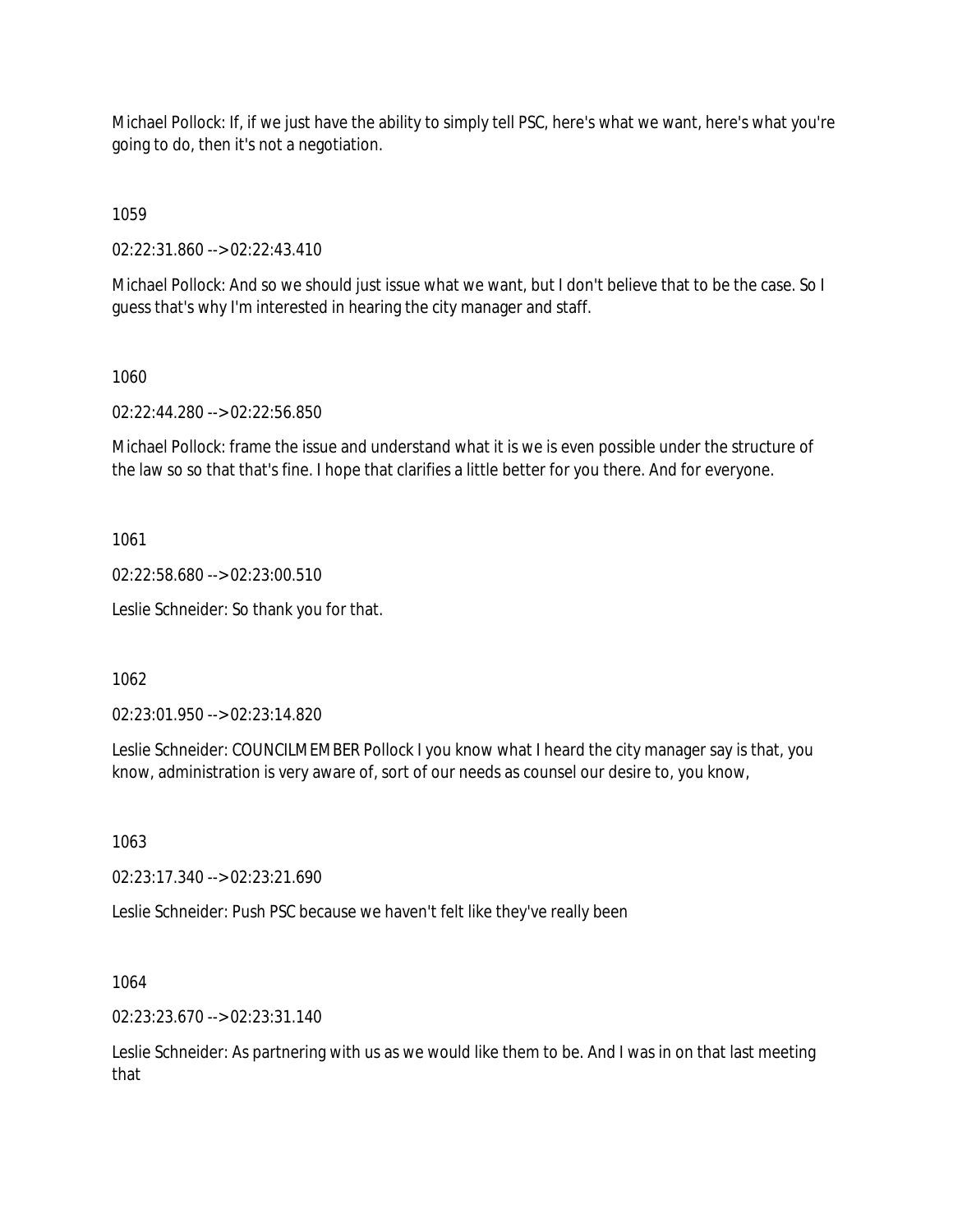02:23:32.370 --> 02:23:47.880

Leslie Schneider: Deputy Mayor deeds is talking about. And I would agree. I just, it just felt like the same old, same old coming from them, but they weren't really giving us anything that we could really sink our teeth into. With regards to how we could come up with ways of focusing our green dollars so

1066

02:23:49.500 --> 02:23:54.270

Leslie Schneider: But I think that the that the leverage that we need to learn about is going to come from.

1067

02:23:54.480 --> 02:24:04.860

Leslie Schneider: You know what, how did these negotiations go with these other communities and it doesn't mean that we're going to be limited to what other communities have done. I do agree that we want to push boundaries but

1068

02:24:05.730 --> 02:24:13.620

Leslie Schneider: I know I'm personally very eager to find out what what our position of strength is what are, what are leverages what our lovers are

1069

02:24:14.520 --> 02:24:30.330

Leslie Schneider: We are about half an hour over in our overall schedule. I'm going to come back to COUNCILMEMBER high topless and and I'm sure you're probably wanting to you know get something that you can take back to the climate change committee and USC and we'll wrap this up. I

1070

02:24:30.390 --> 02:24:35.430

Kirsten Hytopoulos: Will go back. Joe and I will back and ask for us to something to bring to you.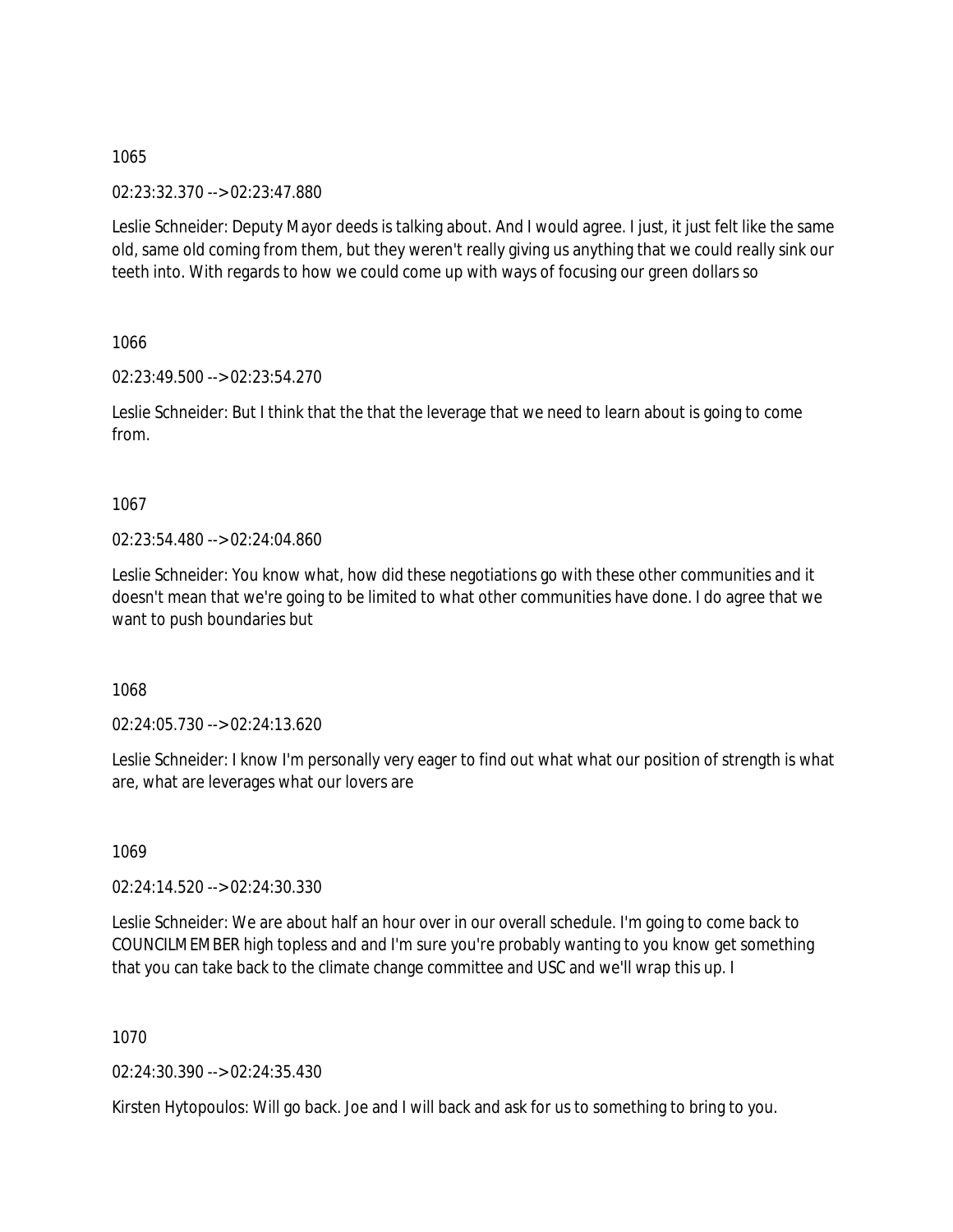02:24:35.610 --> 02:24:36.120

Kirsten Hytopoulos: To the account.

1072

02:24:36.600 --> 02:24:47.280

Kirsten Hytopoulos: And I was just going to ask. Councilmember NASA if she would possibly ask the UFC if they wanted to bring anything forward because, I mean, I know there are at least some members there that do care about this.

1073

02:24:47.730 --> 02:24:48.840

Leslie Schneider: So I hope that I would

1074

02:24:48.960 --> 02:24:53.640

Kirsten Hytopoulos: Consider bringing something forward for them. Are you still the liaison to the UFC

1075

02:24:55.200 --> 02:24:56.010

Leslie Schneider: Counselor, I'm gonna start, sir.

1076

02:24:57.600 --> 02:25:03.330

Rasham Nassar: I am and I do recall attending the

1077

02:25:04.740 --> 02:25:12.660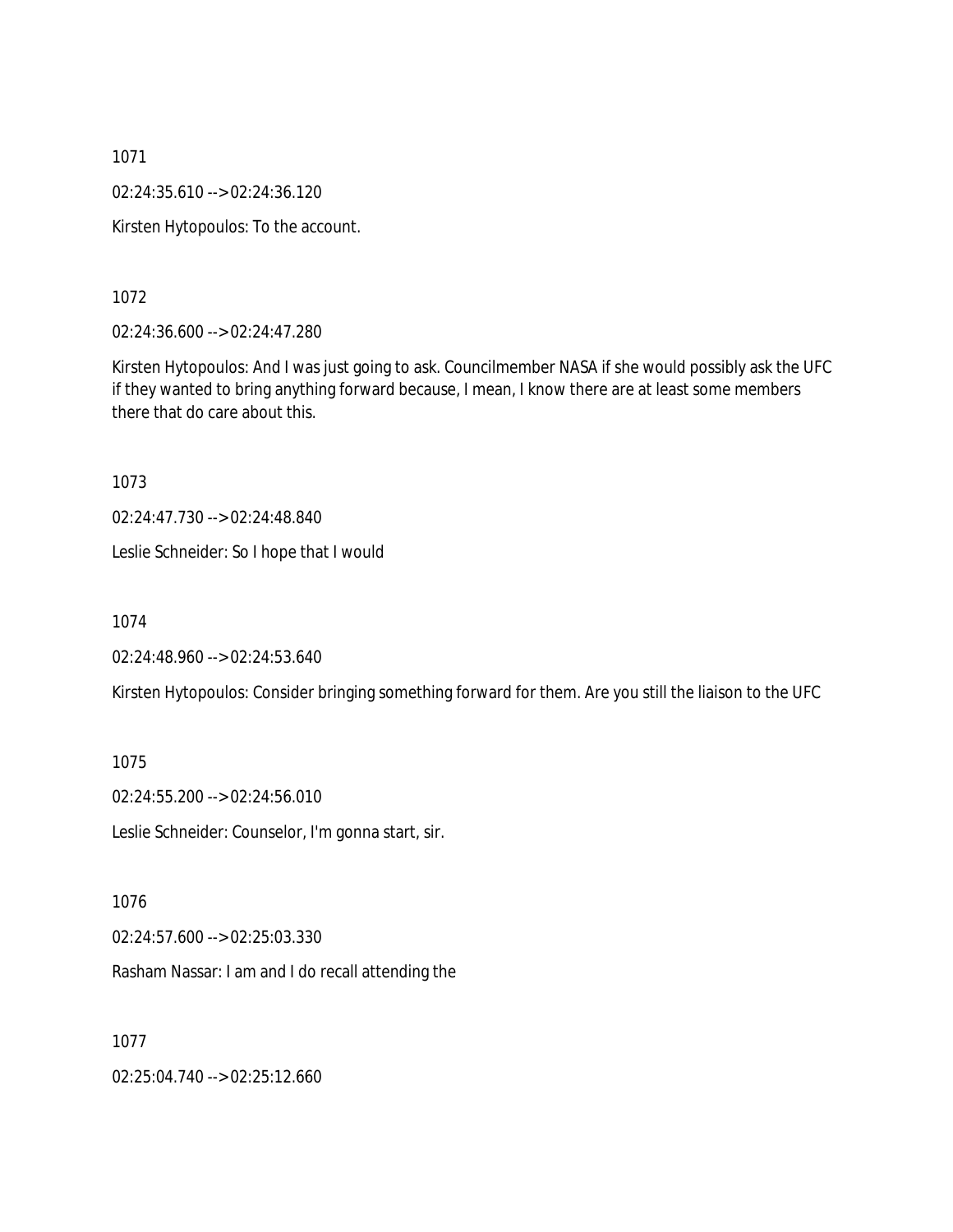Rasham Nassar: One of the joint community climate change advisory committee and USC PAC meetings last year must have been sometime around November.

1078

02:25:13.980 --> 02:25:22.050

Rasham Nassar: That was the first invitation that I received to attend those joint meetings, after I became aware that they were being held, and that they involve numbers.

1079

02:25:22.920 --> 02:25:34.470

Rasham Nassar: Across both community committees and I'm not sure what I would be bringing back to the USC for their input on I agree with the city manager.

1080

02:25:35.070 --> 02:25:47.430

Rasham Nassar: City managers approach and I agree with COUNCILMEMBER Pollock on this because it's very fresh in my mind, the last time that this discussion happened at Council, I completely understand the eagerness to want to get involved in working on it right now.

1081

02:25:48.660 --> 02:25:51.510

Rasham Nassar: And I've had conversations with some UFC members one on one.

1082

02:25:52.320 --> 02:26:02.040

Rasham Nassar: And acknowledge and acknowledgement of that, but it's exactly boils down to the point that COUNCILMEMBER Polycom made is that we, the Council decided the last time we talked about it that we had to fit. We had to leave it to our legal

1083

02:26:02.700 --> 02:26:05.910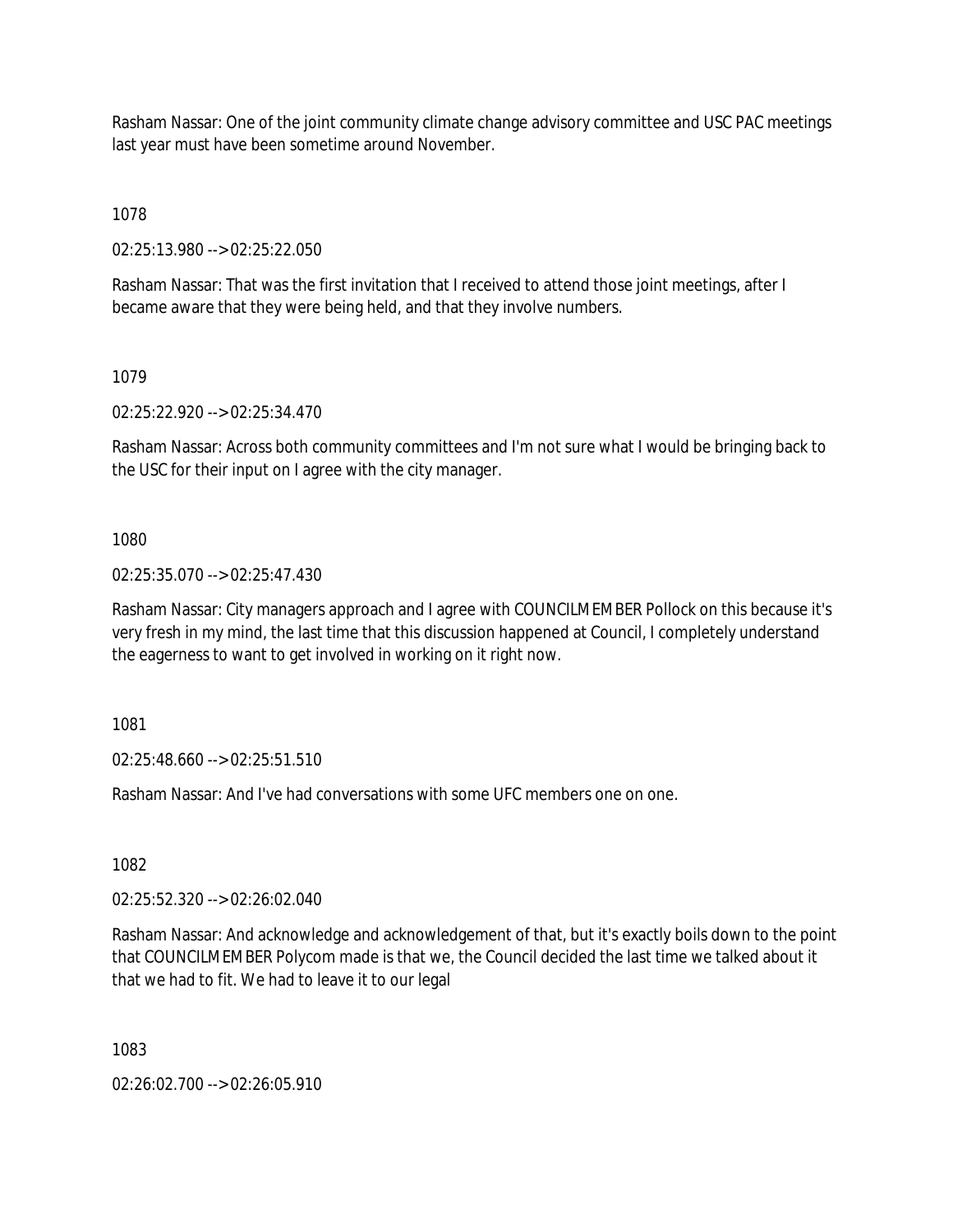Rasham Nassar: Team and staff to figure out what was possible first to help inform

## 1084

02:26:06.390 --> 02:26:14.490

Rasham Nassar: The work that we allocate to our committee members and our and our members of the community. That's it, we just, we just did this. We just switched the order of things.

## 1085

02:26:14.880 --> 02:26:23.550

Rasham Nassar: And we put the authority currently right now invested that into our city attorney to work with outside counsel on developing a framework that could then assist

1086

02:26:24.030 --> 02:26:30.480

Rasham Nassar: Our community and committees in providing input that is valuable that's effective

1087

02:26:31.020 --> 02:26:38.190

Rasham Nassar: And that is a process that is efficient. So I don't see any negative or downside here. I only see positive I see efficiency.

#### 1088

02:26:38.730 --> 02:26:48.990

Rasham Nassar: And I see a process that is similar to the one that Robbie laid out unfolding and incorporating the valuable input of all of our experts citizens that staff that committee.

1089

02:26:49.620 --> 02:26:58.140

Rasham Nassar: And I agree that maybe we want to just expand upon that a little bit for COUNCILMEMBER Pollock's points just to emphasize that fact Robbie, a little bit more clearly.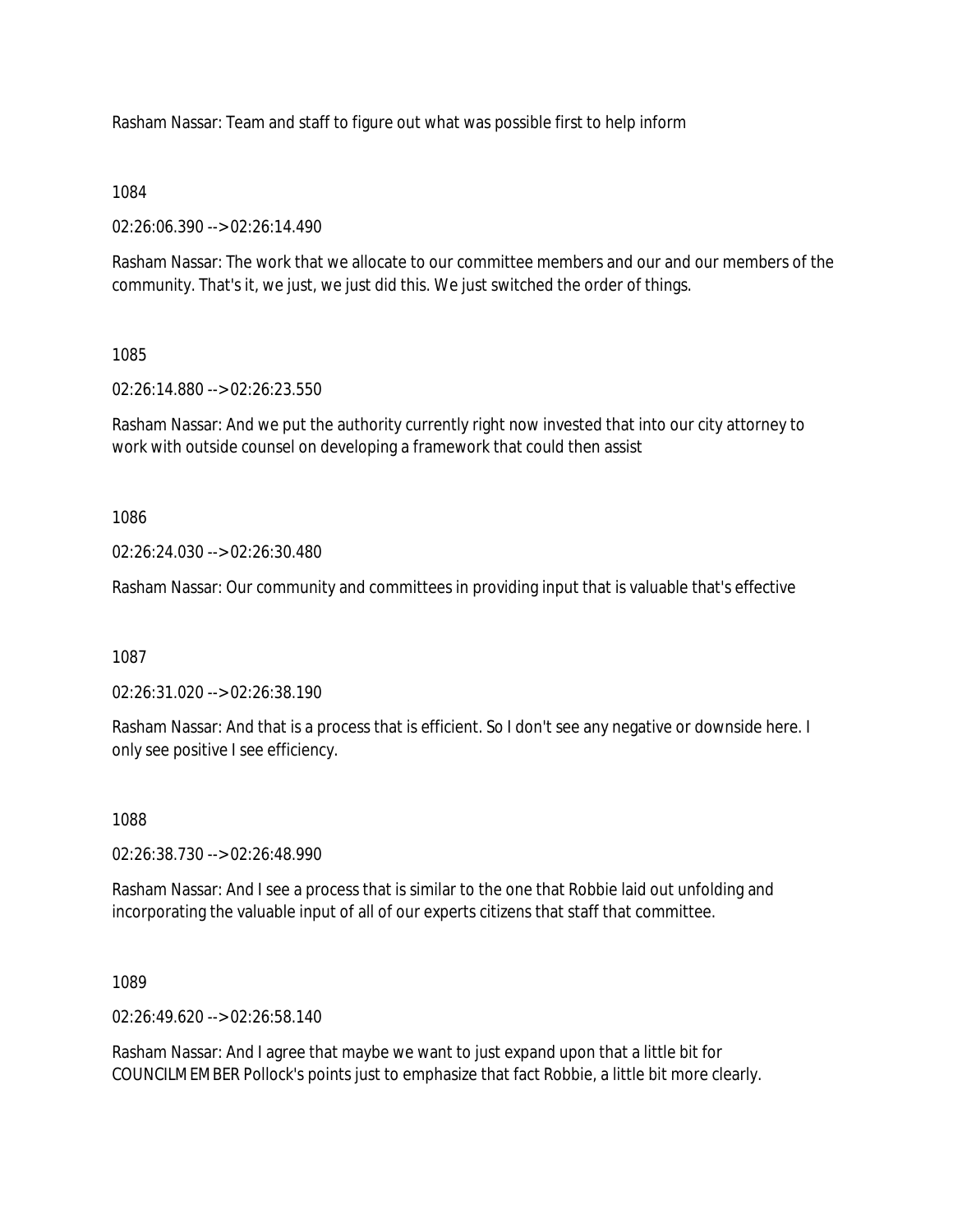02:26:58.890 --> 02:27:12.390

Rasham Nassar: And get more detailed specific as to the timing that we might expect to engage with them and maybe we could figure out a way to be more communicative with those committee meeting with those committee members and maybe we want to consider formally

1091

02:27:14.520 --> 02:27:17.730

Rasham Nassar: Forming for formally officially forming a

1092

02:27:18.840 --> 02:27:30.360

Rasham Nassar: Subcommittee as they had formed one in the past and refer delegate some of those communications to those individuals so that they are looped into the process right now.

1093

02:27:30.720 --> 02:27:40.320

Rasham Nassar: But with the specific awareness and understanding that word still waiting on that really important piece of information that's going to help guide the conversation moving forward.

1094

02:27:40.800 --> 02:27:46.680

Kirsten Hytopoulos: Yeah. So just to be clear what I what I met with just that you might check in with the UFC and they may say, we don't care about this, but

1095

02:27:47.340 --> 02:27:55.380

Kirsten Hytopoulos: I know that there are some members USC who want to get involved in this. And I don't know. So I figured if Joe and I go back and we just kind of can come back with something clearer.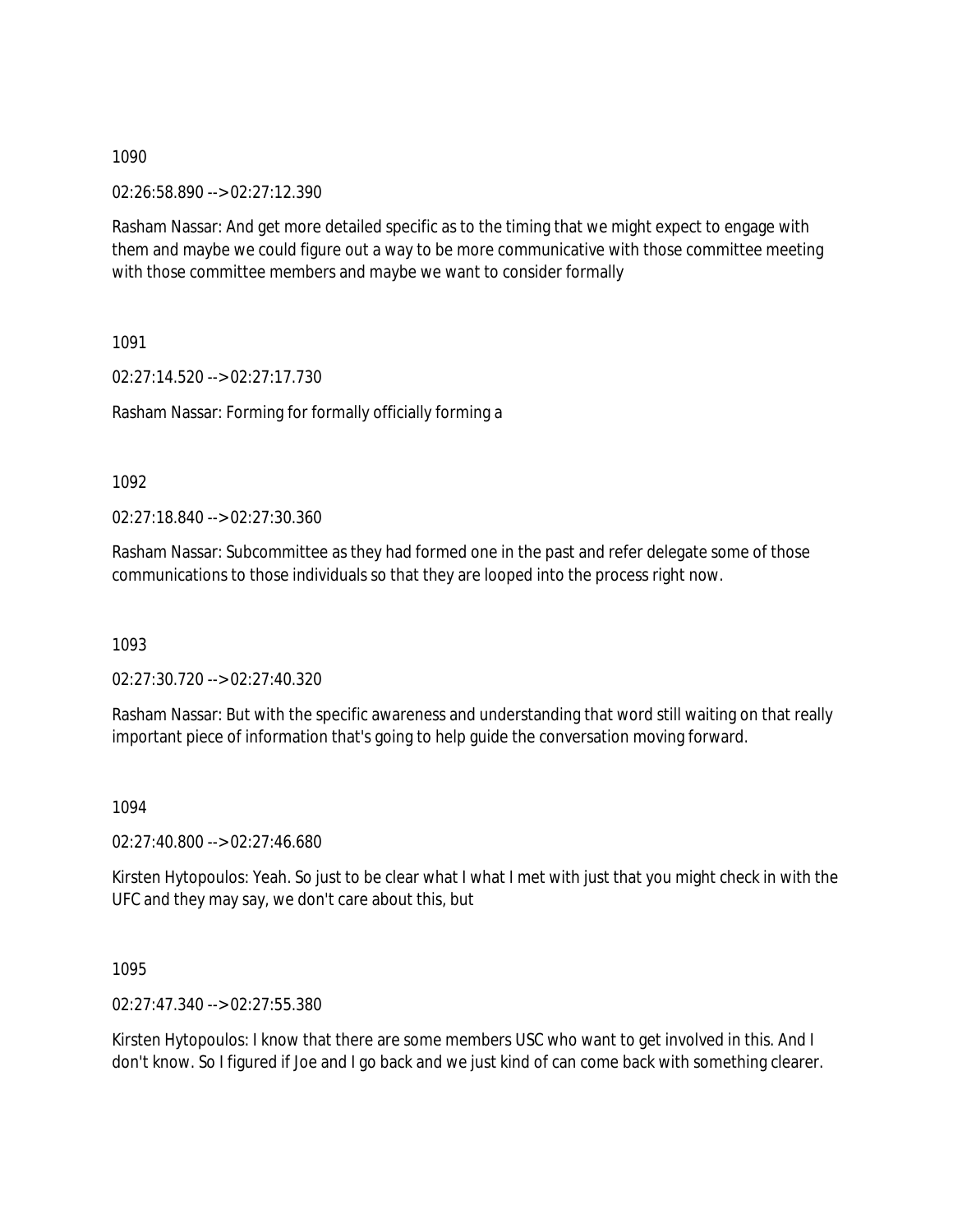02:27:55.620 --> 02:28:04.110

Kirsten Hytopoulos: To bring a council. If you could just check with USC and see where they are so that we just know what they, how they feel about it, we could bring it to council and see

1097

02:28:04.620 --> 02:28:10.080

Kirsten Hytopoulos: Where they are so I just know how you feel, how you know how they feel about it. So it sounds like Council would like to know.

1098

02:28:10.920 --> 02:28:20.550

Kirsten Hytopoulos: Have us come back with something clear from the US from from from the climate committee and I don't know if you can come back with you again in the interest of the USC.

1099

02:28:21.480 --> 02:28:37.590

Kirsten Hytopoulos: In doing what you're talking about whether they do formally want to convene some sort of committee or not, we were hearing just extemporaneously, we were hearing from those that climate committee members who were President last week that they clearly wanted to. So, yeah.

1100

02:28:37.920 --> 02:28:39.630

Rasham Nassar: Okay, sure. Yeah.

1101

02:28:40.020 --> 02:28:42.060

Leslie Schneider: Just make sure that if you're asking the

1102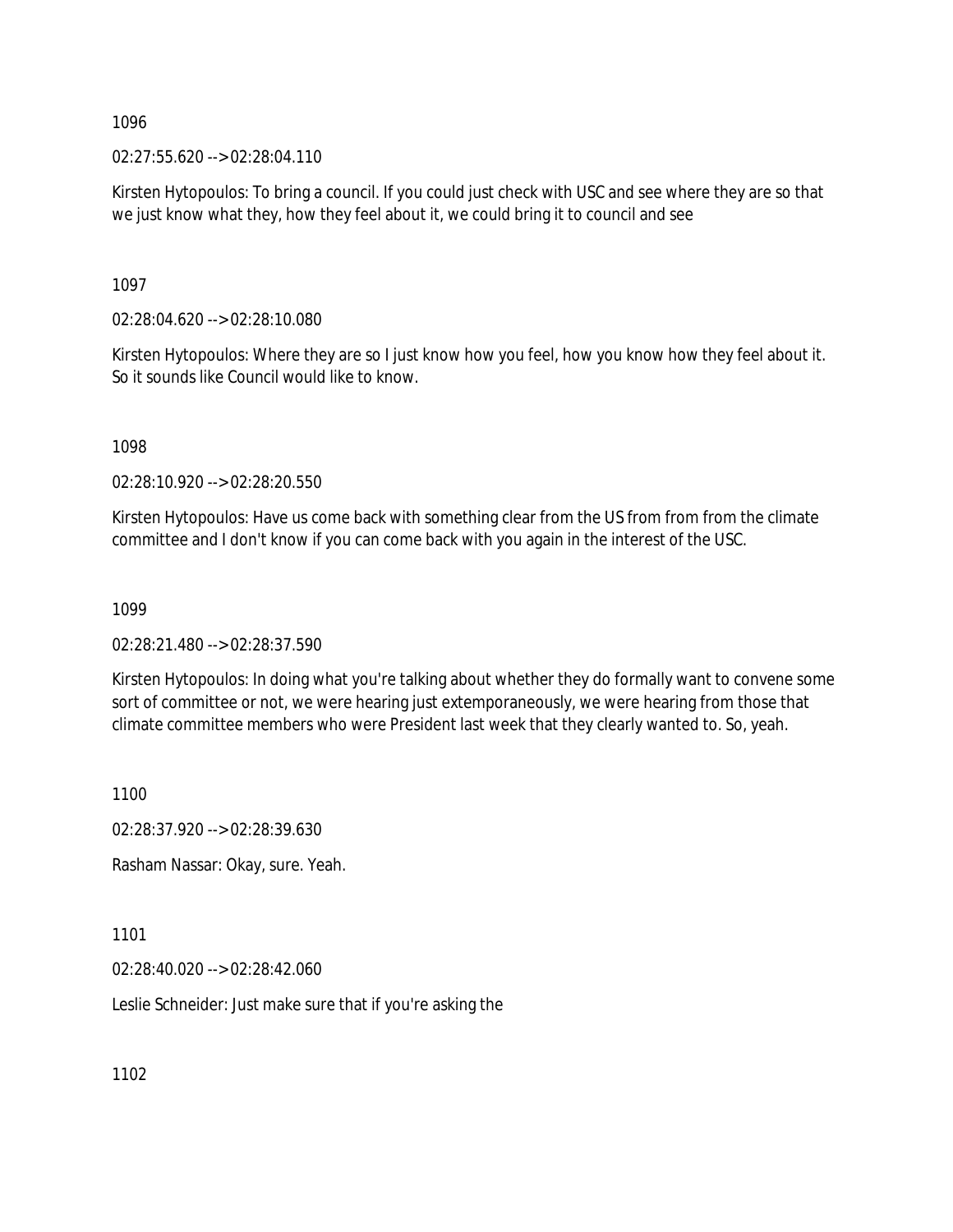02:28:43.140 --> 02:28:50.760

Leslie Schneider: The, the committee's for their information on that, you know, it's going to be council that determines whether or not it's a good idea. Right.

1103

02:28:51.030 --> 02:29:02.220

Kirsten Hytopoulos: And that was our point because they were just saying, Hey, we should reconvene this and that's why I'd said, and we can see it was very good idea to do that to say we should bring that to the Council and see if the Council is going to support that. So,

1104

02:29:02.250 --> 02:29:02.550

Okay.

1105

02:29:03.900 --> 02:29:10.080

Leslie Schneider: All right, thank you. All good discussion something. It's something that we all care about mightily

1106

02:29:11.100 --> 02:29:15.810

Leslie Schneider: So moving us on to item nine, he is the proposed approach for

1107

02:29:17.460 --> 02:29:27.420

Leslie Schneider: Human Services awards and we spoke about this a little bit at the last business meeting and it was agreed that

1108

02:29:28.260 --> 02:29:47.430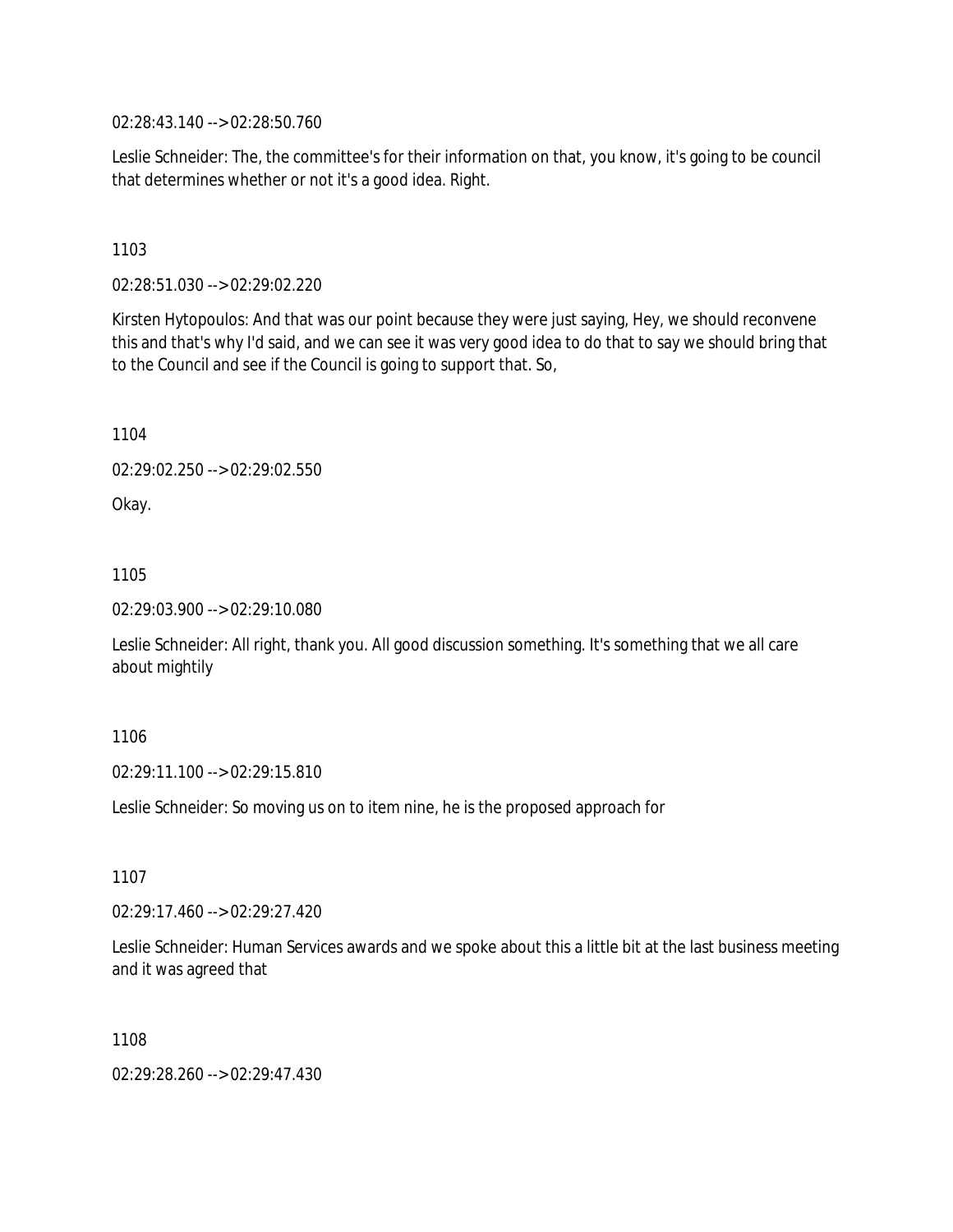Leslie Schneider: The two liaisons to the Human Services awards Committee, which would be myself and COUNCILMEMBER car would come back with some recommendations. So I just want to spend a very quick amount of time bringing us up to speed, where we were last time. So the, the city manager came to us with

1109

02:29:48.990 --> 02:29:55.740

Leslie Schneider: The problem identified which is that Kobe had really set us back in our timeline and

1110

02:29:57.420 --> 02:30:06.060

Leslie Schneider: One bit of n. So we were not be able to go through the original process of the human services because we did not get enough County.

## 1111

02:30:07.140 --> 02:30:12.210

Leslie Schneider: Committee member applications. And so we would need to reopen that to get more

# 1112

02:30:13.770 --> 02:30:28.560

Leslie Schneider: More potential members for that committee that was one problem. And then we just don't really have enough time between now and what our when our normal process would wrap up, you know, before the holidays to come to any sort of

1113

02:30:29.910 --> 02:30:42.150

Leslie Schneider: Conclusion on that process that has worked really well for us in the past. So see manager brought three options to us. The first option was an expedited process and she pointed out that

1114

02:30:43.710 --> 02:30:53.880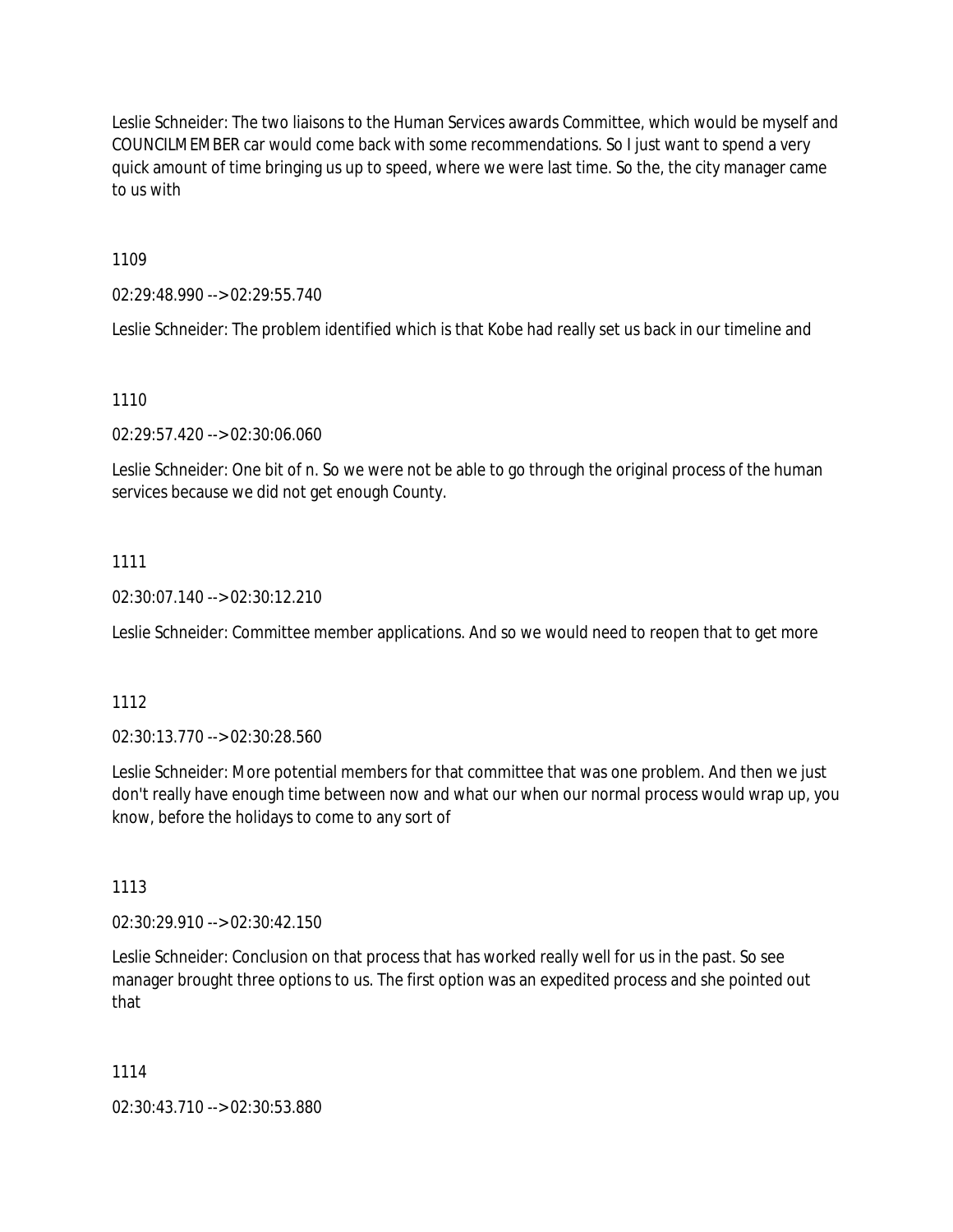Leslie Schneider: With a bit of analysis of the last few cycles of the Human Services funding that it turns out that to a very high degree of consistency. It's been the same.

1115

02:30:55.140 --> 02:31:05.820

Leslie Schneider: Applicants who have received funding. And so in an expedited process. We could just roll over those rip the funding.

1116

02:31:06.330 --> 02:31:14.580

Leslie Schneider: Proposal. The, the proposals that have been funded in the past, we could continue to fund them going into the next biennium. And we would

## 1117

02:31:15.570 --> 02:31:33.450

Leslie Schneider: Short circuit our process, we wouldn't have the burden on on staff and counsel for making for going through this process and we certainly wouldn't be asking our applicants in a time of stress for them to go through the process of applying

1118

02:31:35.400 --> 02:31:42.300

Leslie Schneider: A second option was the delayed process, which would mean basically going through the original process, but doing it.

1119

02:31:43.650 --> 02:31:54.240

Leslie Schneider: With consistency in the past, but obviously acknowledging that that was going to take more time. And so we would not end up with any decisions by the end of this year, the way we would normally

1120

02:31:55.260 --> 02:32:02.370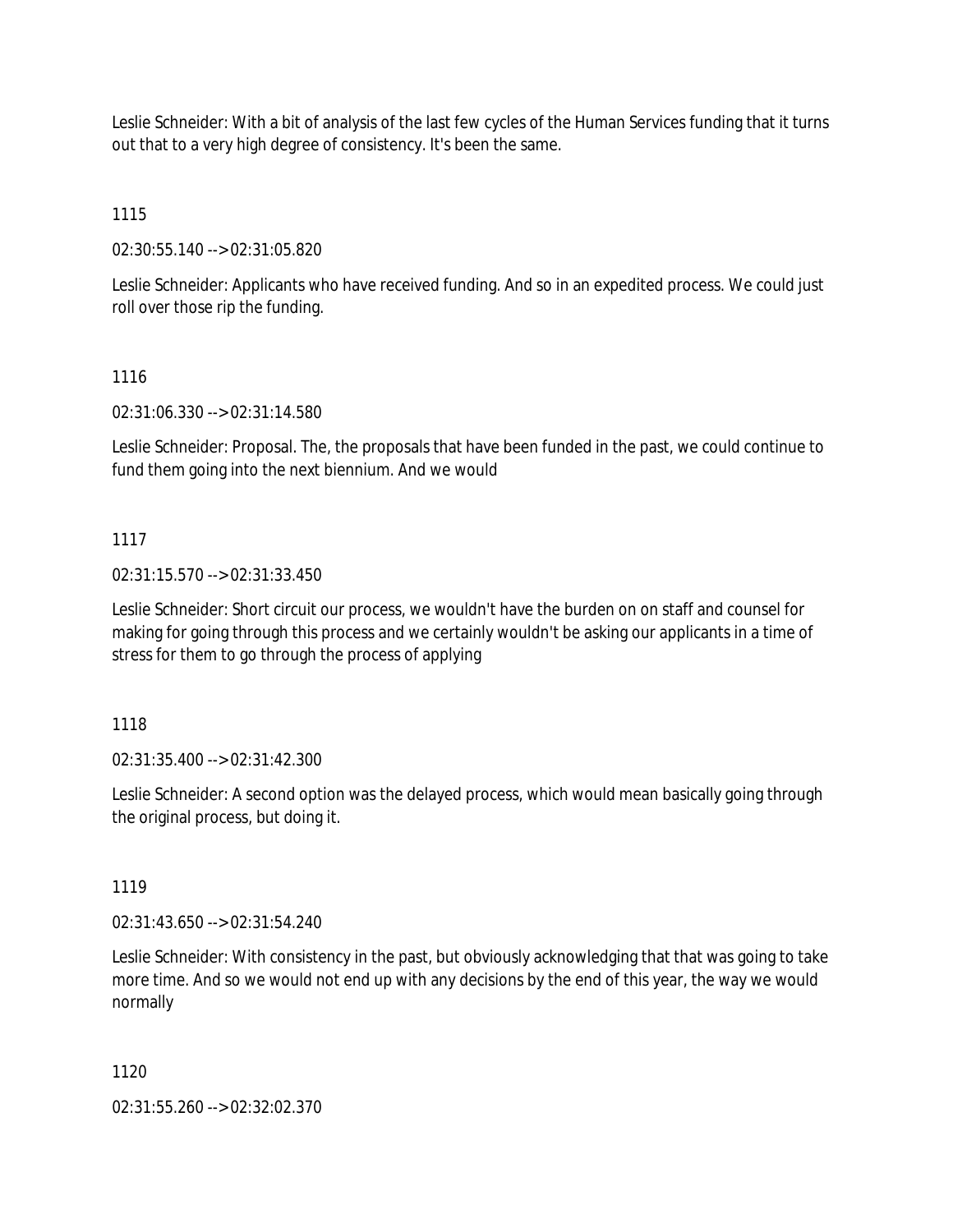Leslie Schneider: And so that process would then create some uncertainty for our applicants, the ones

## 1121

02:32:03.990 --> 02:32:18.690

Leslie Schneider: Because they would not know until some time into let's say Q1, whether they were going to get funds, and if so, how much and then the option number three was the original process, which would mean that we would attempt to do things as quickly as possible.

## 1122

02:32:20.010 --> 02:32:30.750

Leslie Schneider: And to be successful. This approach will require significant staff and council liaison time to complete the usual process within the next 12 weeks and then

## 1123

02:32:32.370 --> 02:32:44.610

Leslie Schneider: That is complicated by the fact that we don't really have a committee to to lean on. So those are our three options. Councilmember car and I met a couple times since then and

## 1124

02:32:45.450 --> 02:32:59.490

Leslie Schneider: And I also mentioned that there was a fair amount of diversity of opinions, when we discussed this at the at the last Council meeting we had some council members who wanted to go with the expedited process. We had other council members who felt that we really should

1125

02:33:00.660 --> 02:33:06.690

Leslie Schneider: Stick with what has been working for us in the past and we shouldn't try to

## 1126

02:33:08.130 --> 02:33:12.150

Leslie Schneider: We shouldn't try to change it up at this time. So,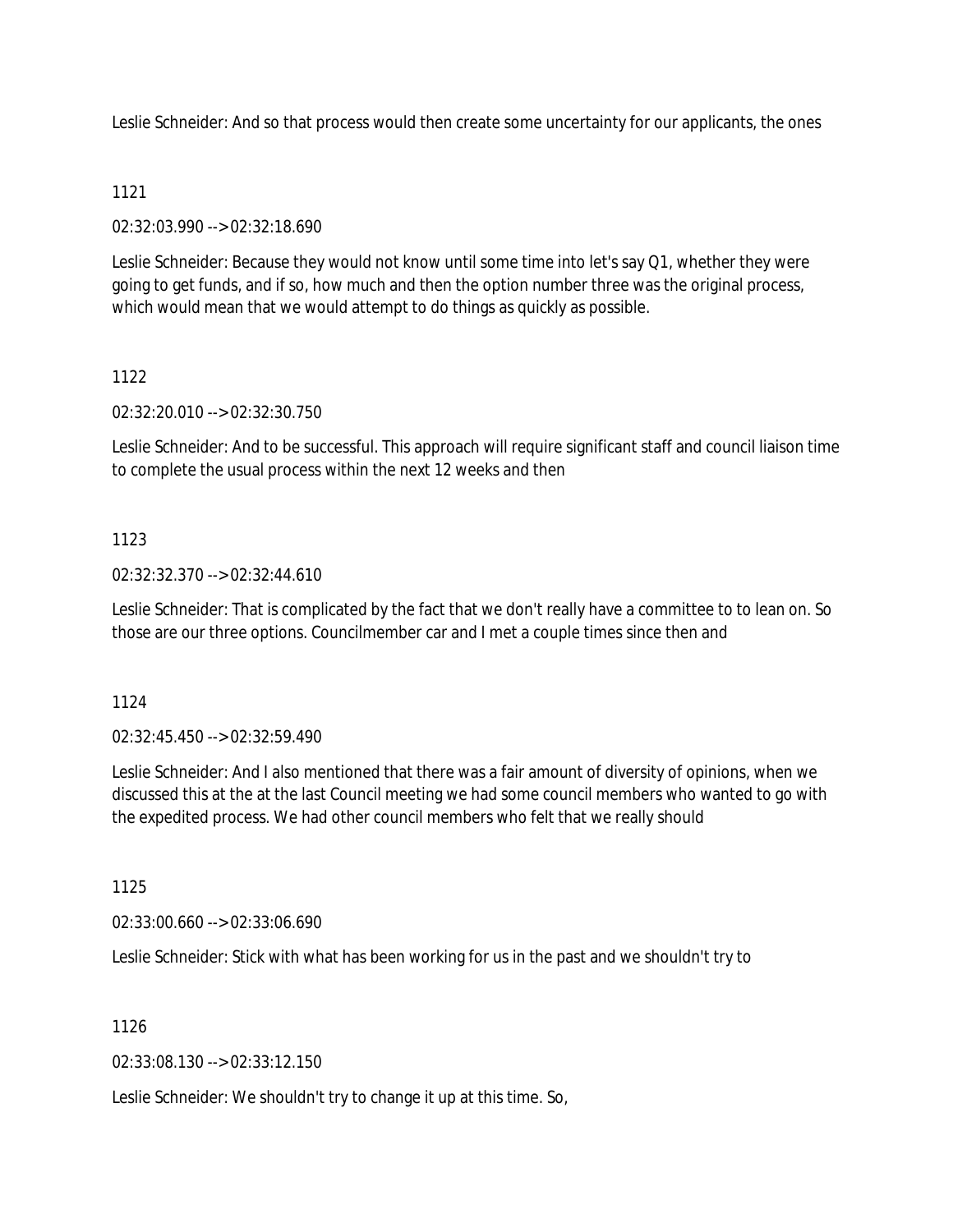02:33:13.440 --> 02:33:23.310

Leslie Schneider: COUNCILMEMBER cars suggested that I go ahead and give you what our recommendation is and and she will jump in if I say something that's not quite right. Or if she remember something that

1128

02:33:24.660 --> 02:33:32.940

Leslie Schneider: Can add additional understanding and basically what we're going to offer is a compromise, of course, why not, right.

1129

02:33:34.500 --> 02:33:51.510

Leslie Schneider: The compromise being that we use the expedited process for the next one year, not the two years that normally the funding would be spread out over. And the reason for that is that we would like. We would like the original process to

1130

02:33:52.710 --> 02:33:53.580

Leslie Schneider: Kick in

1131

02:33:54.660 --> 02:34:02.700

Leslie Schneider: Halfway through the normal biennium because we just don't know what the pandemic is going to do to the state of our nonprofits.

1132

02:34:04.320 --> 02:34:15.600

Leslie Schneider: And we would like for there to be some flexibility in that time to be able to react accordingly, or put out proposals for put out a request for proposals so that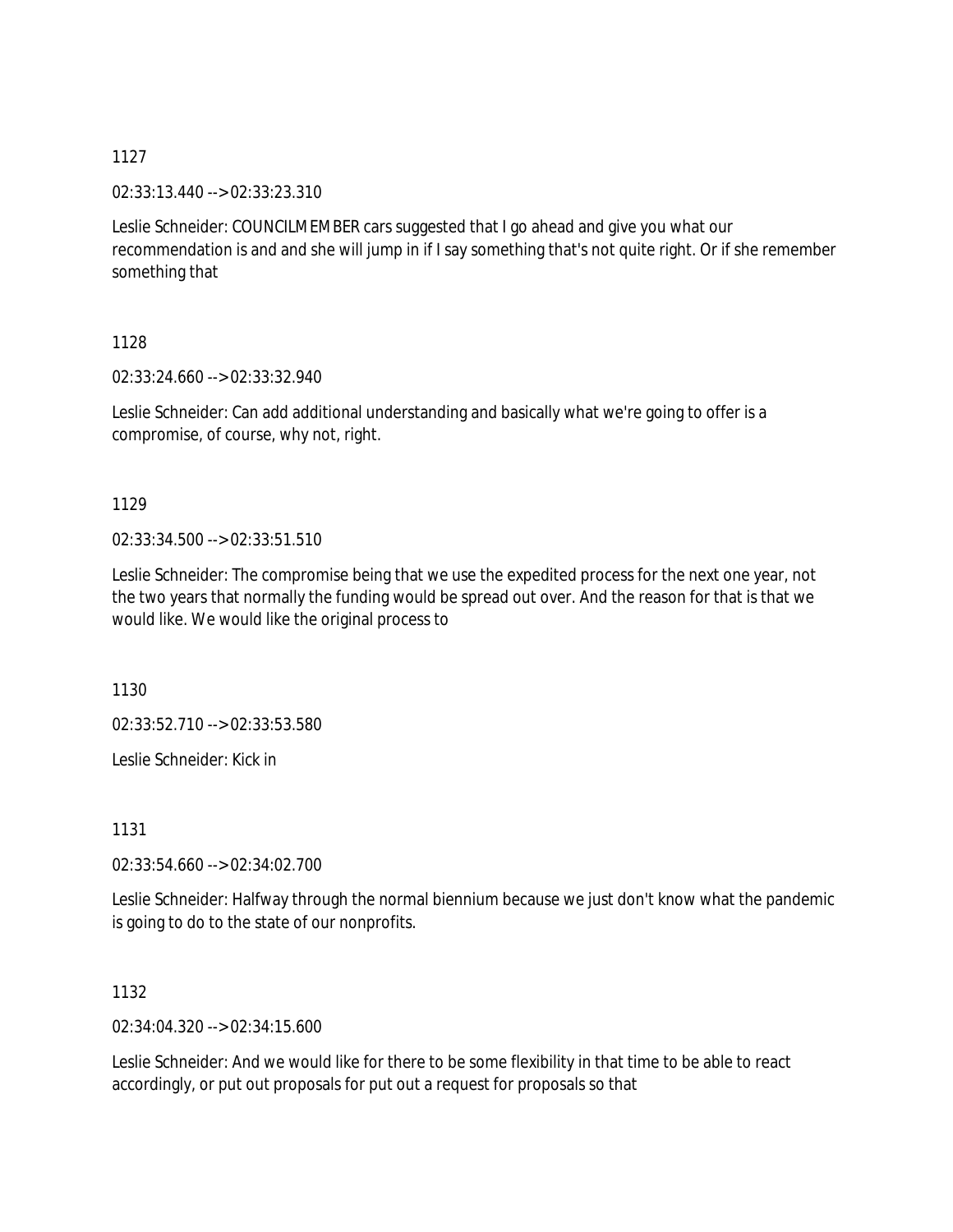02:34:17.070 --> 02:34:18.900

Leslie Schneider: New needs could be considered

1134

02:34:20.430 --> 02:34:33.960

Leslie Schneider: So what I guess what this would mean in a practical way is we would be using the expedited process for half of the two year process and then we would come back and

1135

02:34:34.710 --> 02:34:41.160

Leslie Schneider: And it would be the same work happening next year instead of this year. And on top of that, it would be

1136

02:34:41.700 --> 02:35:00.600

Leslie Schneider: In the same cycle as the cultural fundings so it's going to create some tight timeframes there to have both processes moving forward. In the same year, but then after that human services would go back to a biennium. That was every other year from the cultural funding.

1137

02:35:01.800 --> 02:35:12.870

Leslie Schneider: I think I made that a little bit more complicated than it needs to. But questions right now on this hybrid approach that we're that we're suggesting and the city manager would like to chime in.

1138

02:35:14.370 --> 02:35:20.400

Morgan Smith: Thanks. I'm hearing about it now as well. So I just want to make sure that we're on the same page with what you're proposing.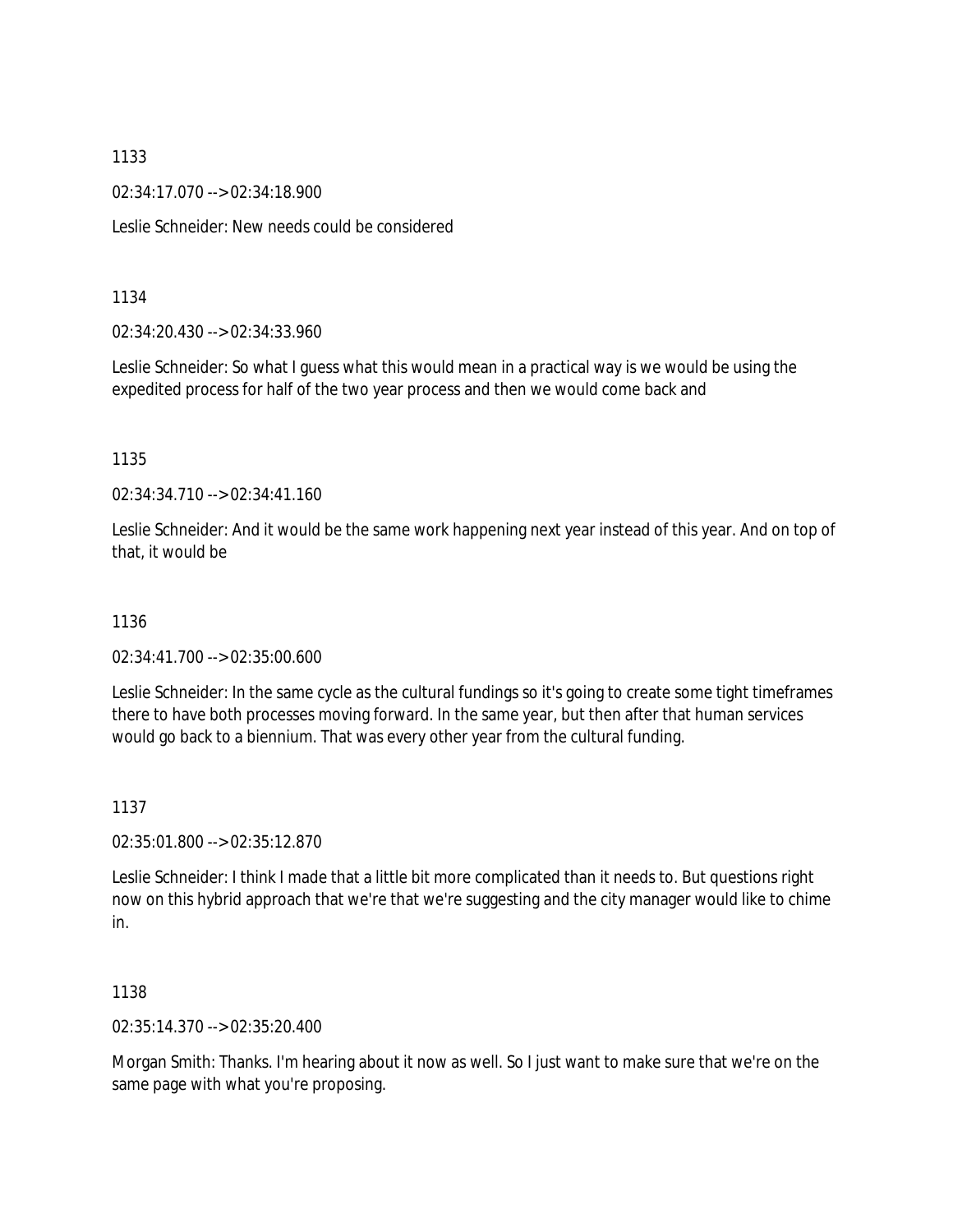02:35:22.860 --> 02:35:33.840

Morgan Smith: One clarification. I just want to make sure, because this is all been sort of sketched out without the utmost detail and I mean our sort of three original options.

1140

02:35:34.080 --> 02:35:40.920

Morgan Smith: So the expedited option anticipates offering the same amount of funding to this to the existing recipients

1141

 $02:35:41.250 \rightarrow 02:35:49.920$ 

Morgan Smith: But to allow them to provide some feedback on the actual programming of those funds. So I just want to make sure everybody's clear on that so that they do have some flexibility.

1142

02:35:50.430 --> 02:35:56.370

Morgan Smith: If their needs are different or if their ability to deliver services has changed to provide some feedback that would say

1143

02:35:56.670 --> 02:36:01.830

Morgan Smith: Yes, I can still make use of that level of funding, but I would use it in this slightly different way.

1144

02:36:02.100 --> 02:36:15.240

Morgan Smith: And if there's anything that seems particularly questionable or different we could bring that to counsel for review. But as long as it was in general alignment with what it previously been applied. That would be the the expedited aspects of them. So I just wanted to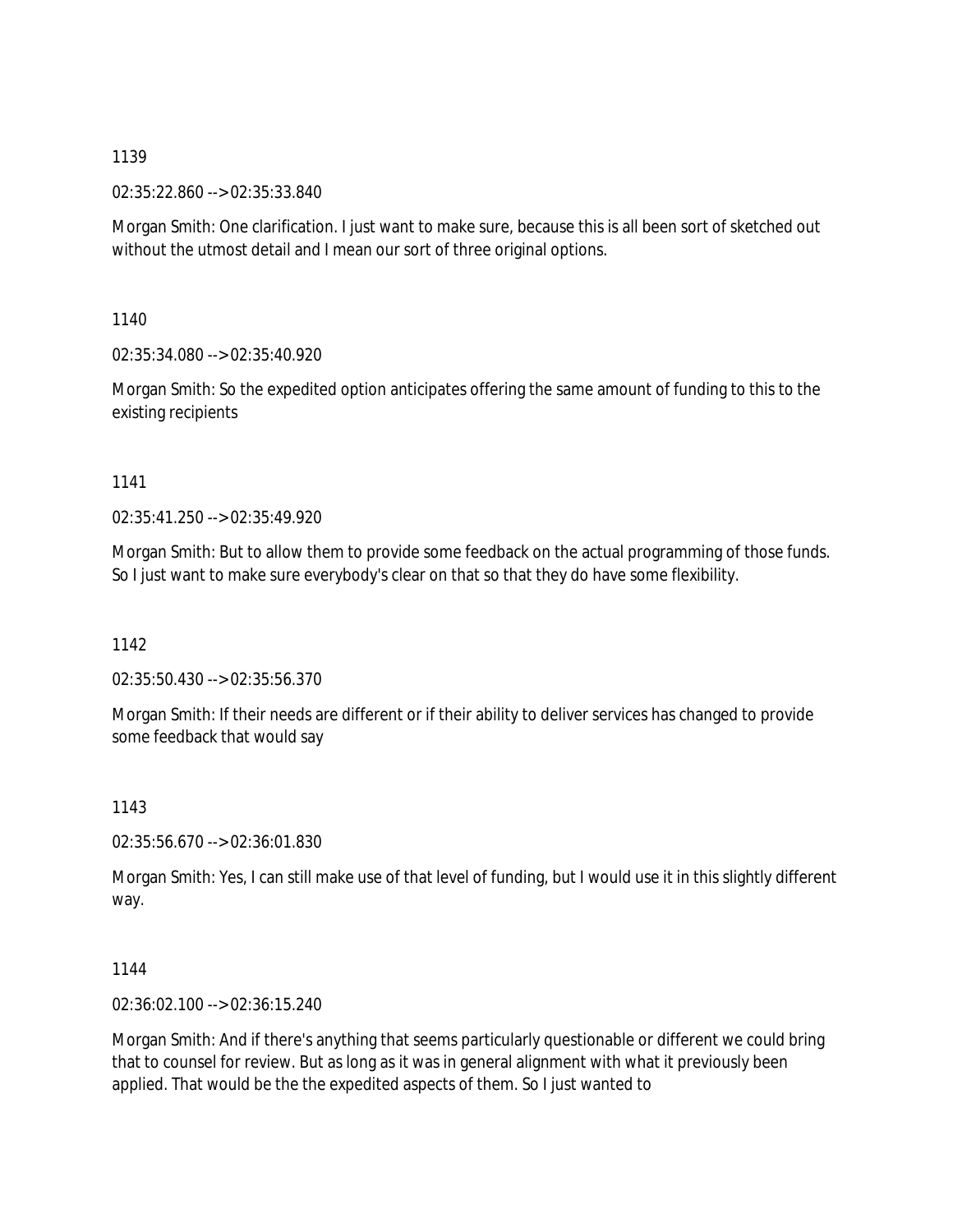02:36:16.620 --> 02:36:25.920

Morgan Smith: Make sure to the degree that the the awards are made for specific activities with the recipient. There may be some flexibility. We're expecting to offer some flexibility so that

1146

02:36:26.280 --> 02:36:32.310

Morgan Smith: Councils clear when you consider whether to support that are not that we're on the same page about what the expedited process means

1147

02:36:33.720 --> 02:36:34.320

Morgan Smith: And then

1148

02:36:35.340 --> 02:36:39.600

Leslie Schneider: I want to just say that we were assuming that that flexibility would be would be right.

1149

02:36:39.690 --> 02:36:50.280

Morgan Smith: I just say it out loud so everybody understands and then with respect to the recommendation that you've constructed sort of a hybrid approach, you can probably guess that

1150

02:36:51.000 --> 02:37:02.370

Morgan Smith: It does solve it does sort of split the baby today and gives us some expediency in the moment while preserving our commitment to, you know, taking a look later.

1151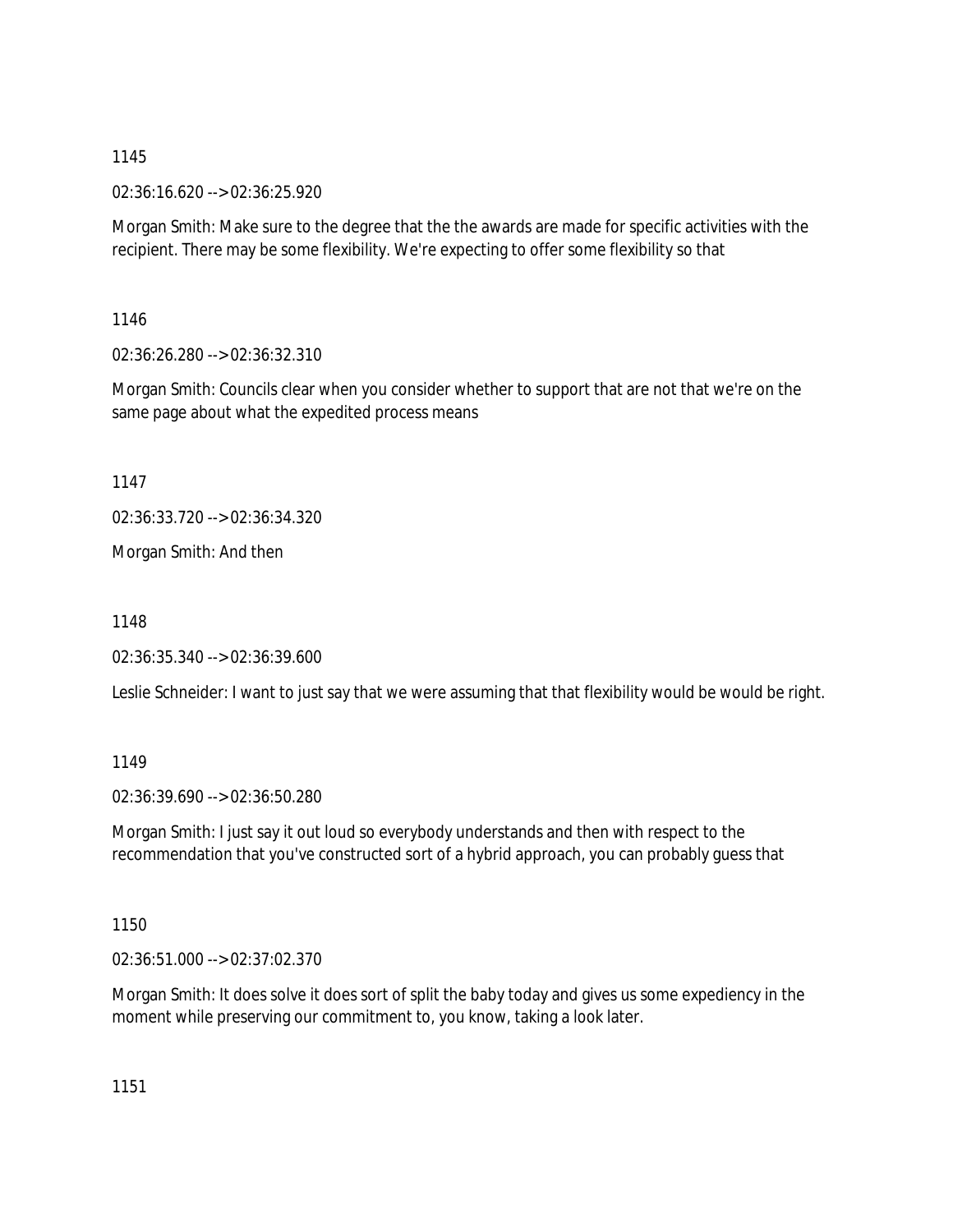02:37:02.910 --> 02:37:08.400

Morgan Smith: We'll have to do, be creative, down the road, about how that how we pick up that second year.

1152

02:37:09.360 --> 02:37:20.190

Morgan Smith: Because I wouldn't necessarily want either the city organization or the recipients to be burdened with having two consecutive years of an application process because that can be really cumbersome. So if you in 2021

1153

02:37:20.640 --> 02:37:31.170

Morgan Smith: Run a process to award the funds for 2022 but then also in 2020 to run, what would have been your regular process. But again, that'll be the problem down the road.

1154

02:37:34.410 --> 02:37:36.870

Morgan Smith: Actually a situation that this approach would be creating

1155

02:37:37.710 --> 02:37:56.700

Leslie Schneider: Right and and I do want to just say for the benefit of counsel that we we actually went down a different path. Originally, we went down the path of saying you know what we really should bite the bullet and and and requests that, you know, new proposals come in the door and and so

1156

02:37:58.290 --> 02:38:08.790

Leslie Schneider: It just seemed to we just seem to sort of pylon how much effort that that would, that was going to be. We started, you know, obviously, we got lots of letters of support from our current

1157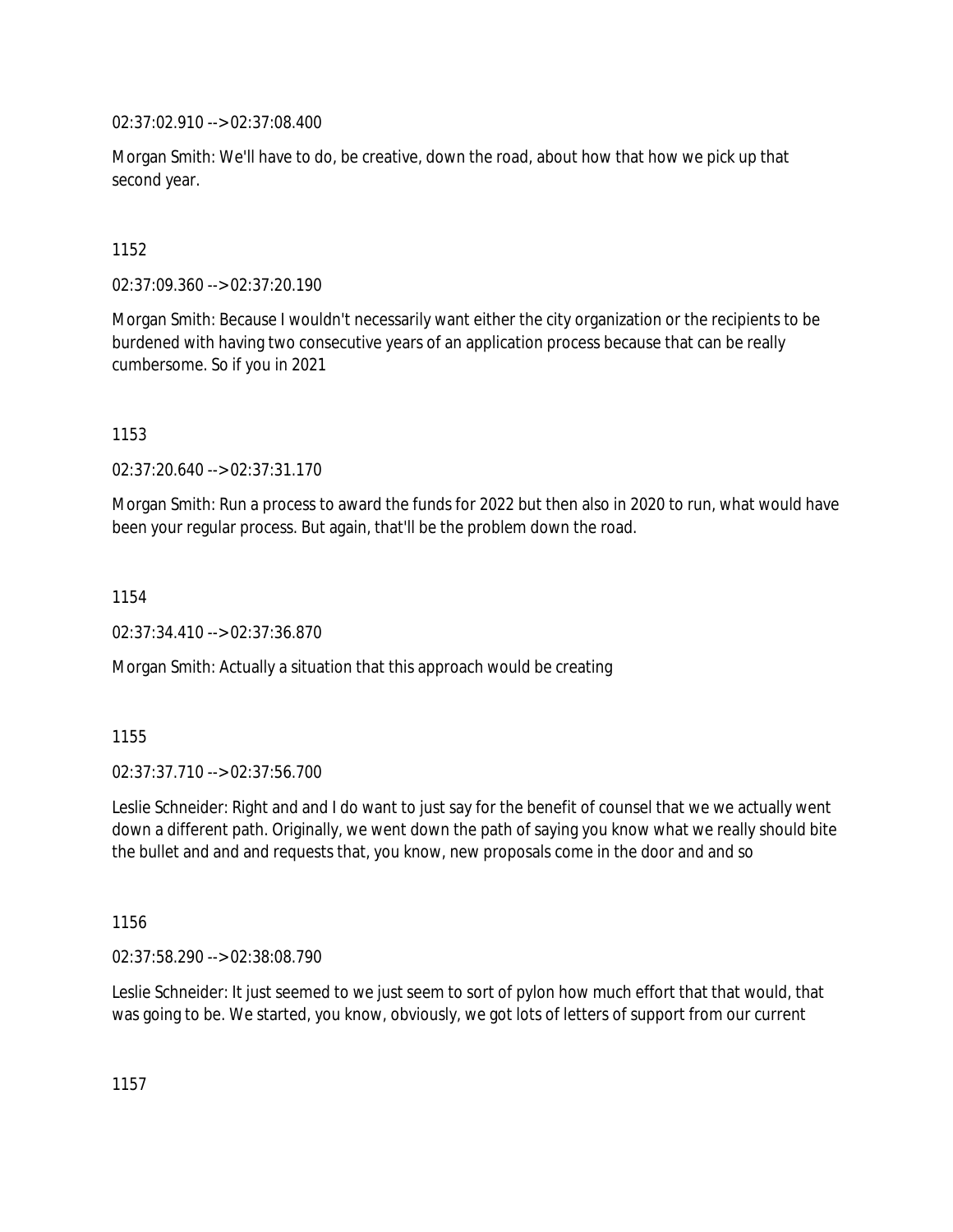02:38:09.810 --> 02:38:14.670

Leslie Schneider: grant recipients saying, well, we'd really like the the expedited process, please.

1158

02:38:15.930 --> 02:38:19.470

Leslie Schneider: And not that that was a big surprise. But, you know,

1159

02:38:20.610 --> 02:38:23.040 Leslie Schneider: It really does make

1160

02:38:24.120 --> 02:38:26.040

Leslie Schneider: Focus, the

1161

02:38:28.260 --> 02:38:38.880

Leslie Schneider: The situation of how much effort it would be for them to put in a proposal. So then we discussed. Well, what if, what if we send that you have an option of just putting in the same proposal that you did last time.

1162

02:38:39.630 --> 02:38:48.210

Leslie Schneider: But, you know, they always have that option right I mean nobody stops any of the grant app applicants from just sort of putting in a copy and paste application from

1163

02:38:48.420 --> 02:38:59.370

Leslie Schneider: Two years before, but they don't do that because they want to be competitive and so they're be in a competitive process. You're always going to get these grant applicants really dedicating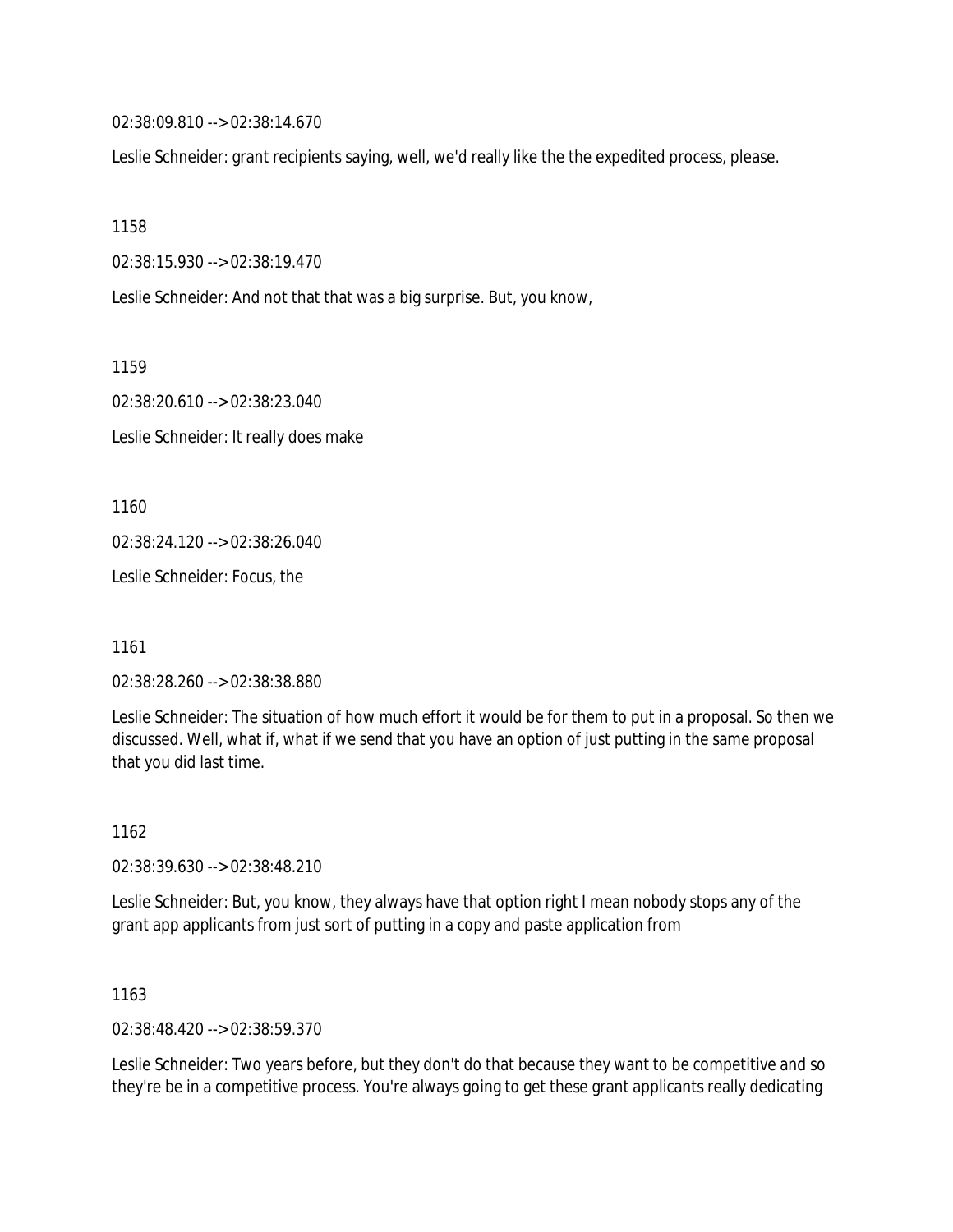02:39:00.420 --> 02:39:12.300

Leslie Schneider: The good ones, though, you know, the ones that are really likely to receive the funding it will show in the effort that they put into their application. So anyway, all

1165

02:39:12.750 --> 02:39:27.000

Leslie Schneider: Are there any other questions from Council about this approach or any comments about and and obviously it's up to all of us. Right. It's we we did some thinking on it, but it's up to all of us and we can go a different route.

1166

02:39:35.280 --> 02:39:36.210

Leslie Schneider: All right.

1167

02:39:37.380 --> 02:39:38.340

Leslie Schneider: Council members car.

1168

02:39:39.480 --> 02:39:47.250

Christy Carr: I thank you, Mayor. Thank you for leading the discussion for this topic and just so other council members know

1169

02:39:48.240 --> 02:39:58.320

Christy Carr: That we did talk about all the options and and I think that there are pros and cons to all of them. And so I think that yet splitting the baby. It's a compromise.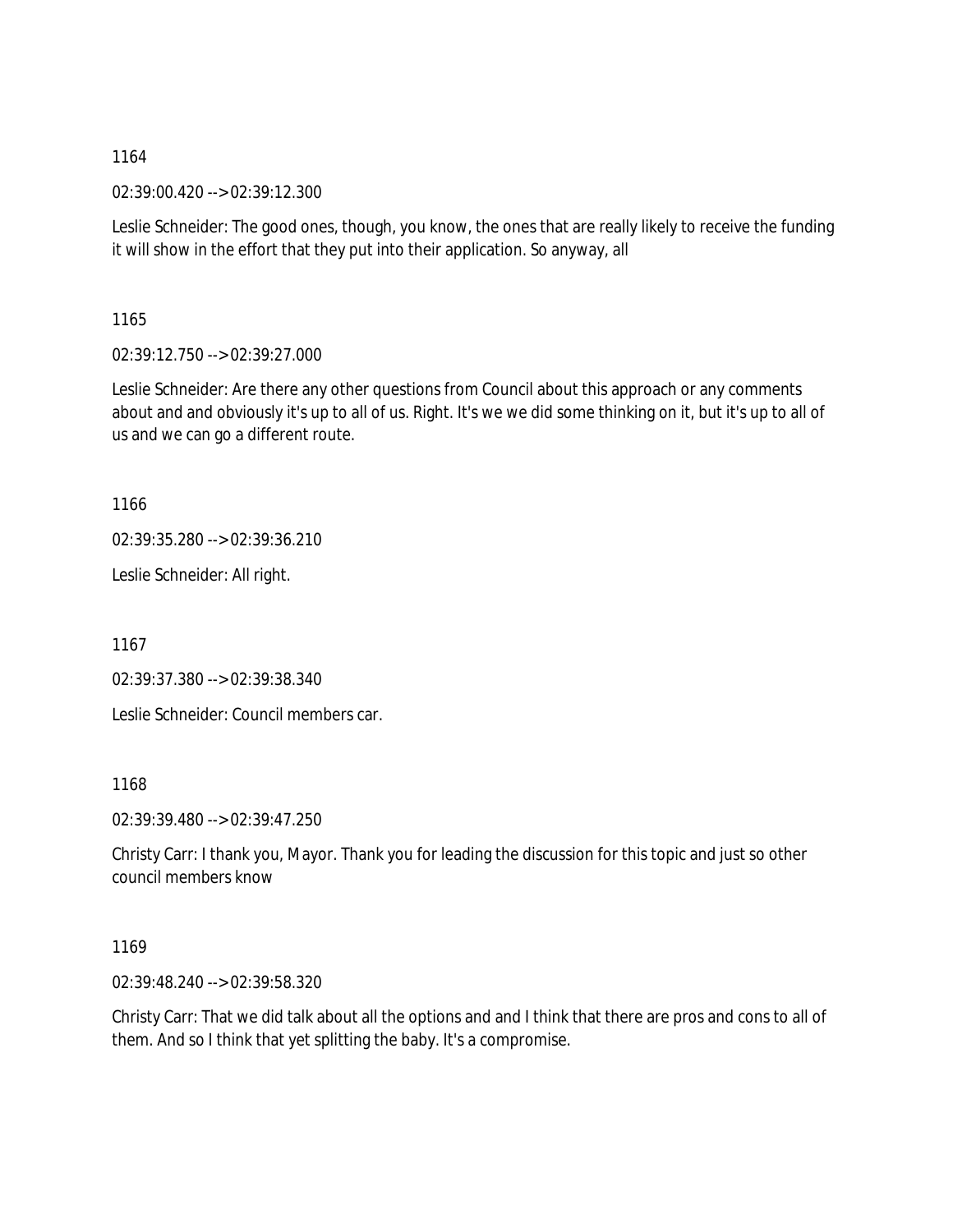02:39:58.740 --> 02:40:04.890

Christy Carr: But it. It's kind of just where we landed. We thought it was the best solution in for this time, particularly

1171

02:40:05.490 --> 02:40:10.710

Christy Carr: As the mayor said obviously all the agencies who provided comment. One of the expedited process.

1172

02:40:11.100 --> 02:40:14.880

Christy Carr: Because that's easiest for them and we recognize, though, that it's

1173

02:40:15.210 --> 02:40:25.530

Christy Carr: Easiest for them and the time that it probably needs to be easiest for for them, recognizing, they're going to have to apply potentially two years in a row down the line, but they may be more stable down the line.

1174

02:40:26.190 --> 02:40:44.250

Christy Carr: So maybe that's a better time for them to be doing more work and the city. Hopefully would be more stable down the line as well. So probably no good option. But this was again where we landed after quite a bit of discussion. So welcome to hear everybody's thoughts and and

1175

02:40:45.660 --> 02:40:46.470

Christy Carr: Move forward.

1176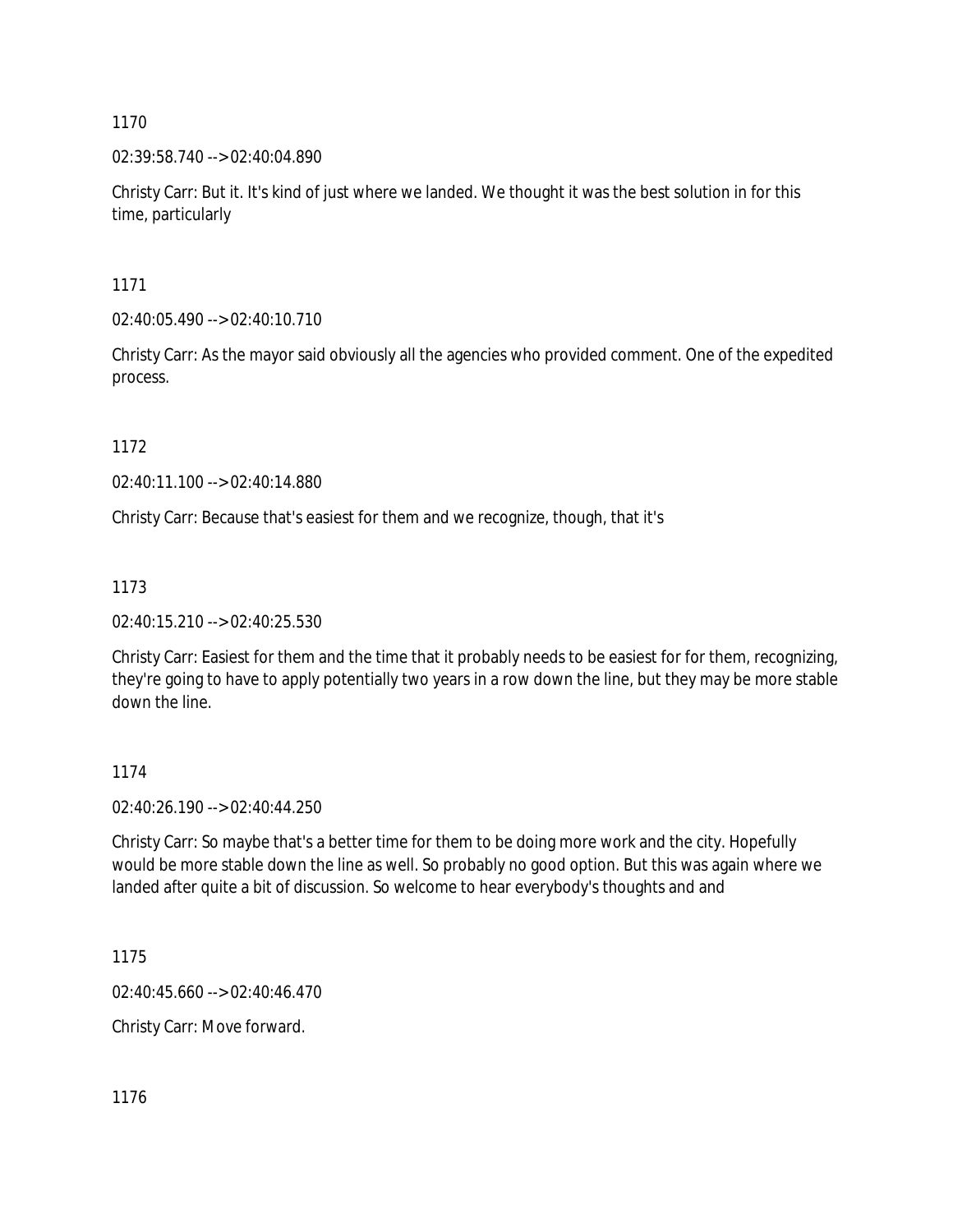02:40:47.520 --> 02:40:47.850

Christy Carr: Great.

1177

02:40:48.540 --> 02:40:51.750

Leslie Schneider: Thank you. Councilmember car. Councilmember I topless.

1178

02:40:52.920 --> 02:41:00.570

Kirsten Hytopoulos: So the motion looks like it's a two year cycle is this is that does that cover this hybrid approach or

#### 1179

02:41:01.260 --> 02:41:11.310

Leslie Schneider: No, if we didn't have a final recommendation going into the packet. So this is what, this is the, the default going into the packet so

1180

02:41:14.100 --> 02:41:24.240

Leslie Schneider: I was just drafting myself emotion to direct the city manager to implement an expedited process for 2021 and to plan for the original process for the subsequent year

1181

02:41:25.440 --> 02:41:25.800

Leslie Schneider: Okay.

1182

02:41:26.790 --> 02:41:33.690

Kirsten Hytopoulos: I guess I wanted to, I don't know if we're ready for motion. I wanted to say that, you know, as, as somebody who had hesitated before about the expedited process.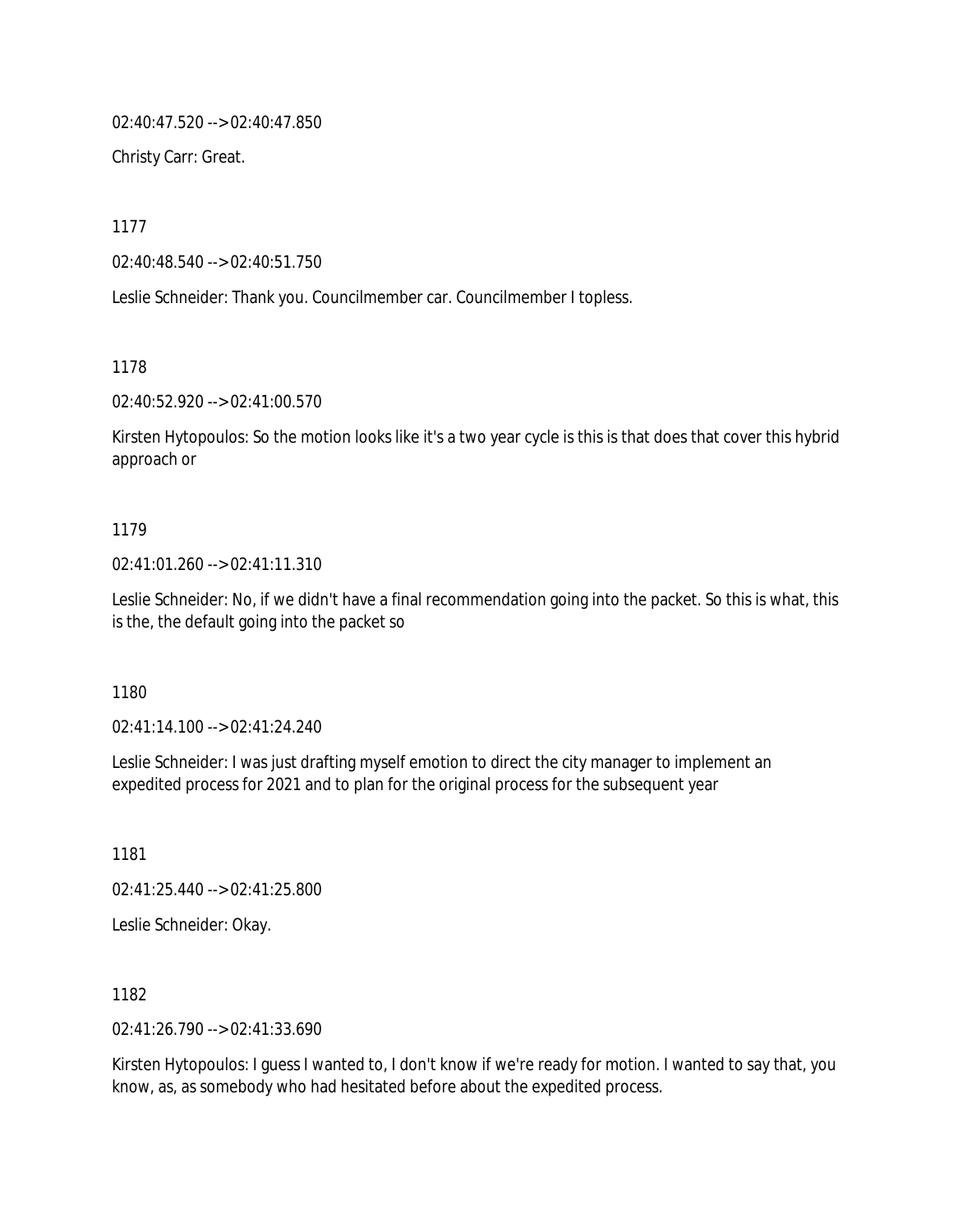02:41:33.930 --> 02:41:41.130

Kirsten Hytopoulos: Some of the things that have changed that have made me feel more comfortable with it. Aside from hearing from the organist so many of the organizations who support it.

1184

02:41:42.000 --> 02:41:53.070

Kirsten Hytopoulos: You know it's become clear that a similar distribution. Makes sense right now, even with kids out of school Bo is is got a strong role right now, you know,

1185

02:41:54.390 --> 02:41:59.040

Kirsten Hytopoulos: It with with with mental health with us. It sounds like even big

1186

02:42:01.050 --> 02:42:08.640

Kirsten Hytopoulos: Boys and Girls Club is going to be supporting kids. I mean, so even though I would have thought made it even more shift away from some of those children's programs to

1187

02:42:10.170 --> 02:42:15.570

Kirsten Hytopoulos: Help lighthouse. I mean a lot. All these organizations are still very actively supporting the

1188

02:42:16.770 --> 02:42:27.120

Kirsten Hytopoulos: The Community right now. And they all need a new era systems. So I'm not, I'm not as concerned about where the distribution is not to mention all these organizations need our help, period. So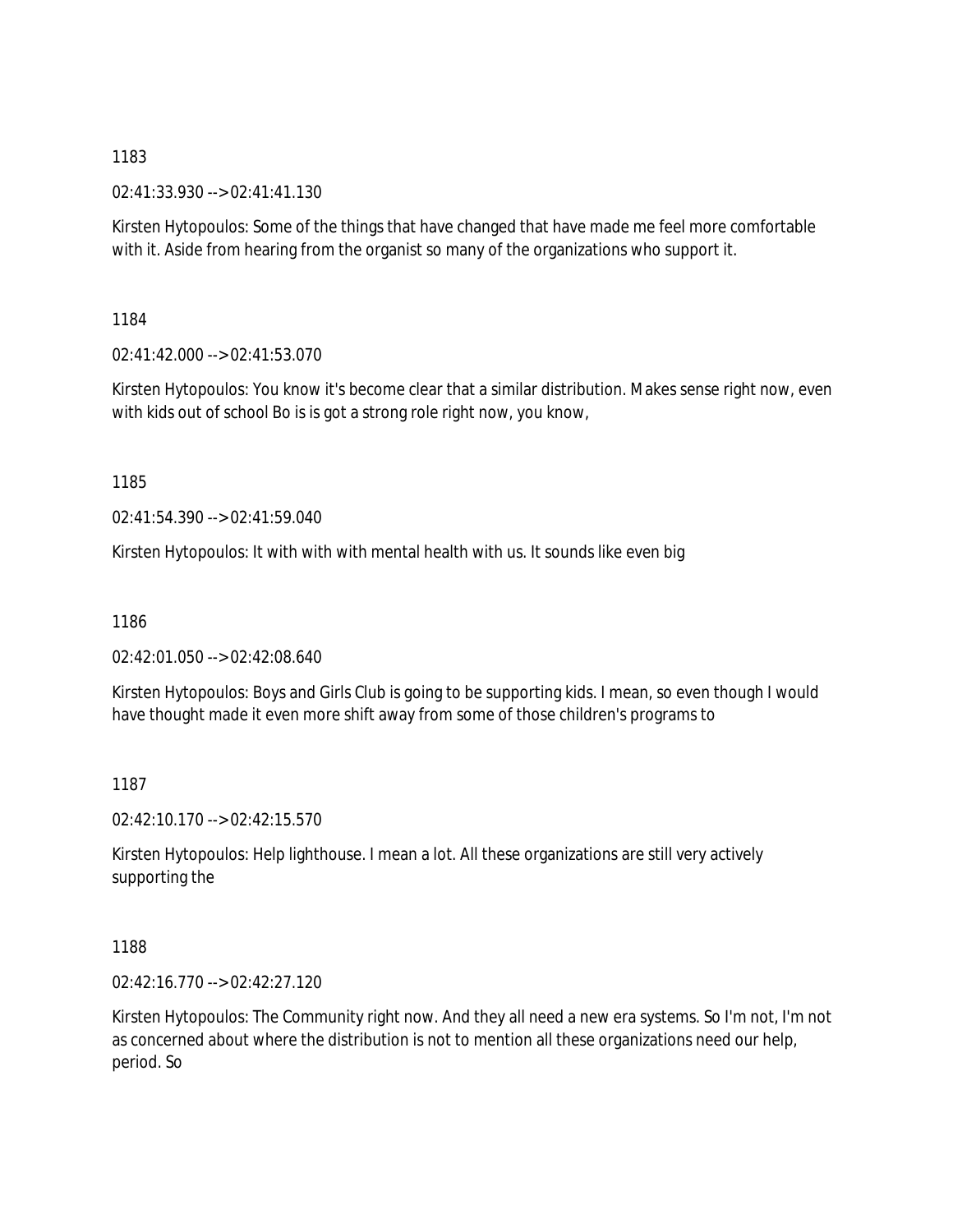02:42:27.480 --> 02:42:44.490

Kirsten Hytopoulos: I'm supportive honestly of of the expedited approach and I might be supportive of the original emotion. At this point, I mean, we certainly did go through those number of years, which where we did. I don't know how many years of of rolling forward the same five years.

1190

02:42:45.840 --> 02:42:52.410

Kirsten Hytopoulos: Our nonprofits may really need a break, quite frankly, have in that second year, as was being alluded to.

1191

02:42:53.520 --> 02:42:56.100

Kirsten Hytopoulos: Of not having to do two cycles in a row.

1192

02:42:57.150 --> 02:43:02.340

Kirsten Hytopoulos: But anyway, just want to put that out there. I will be supporting the expedite expedite approach with the hybrid or not.

1193

02:43:03.720 --> 02:43:05.610

Kirsten Hytopoulos: So I don't know if we're ready for emotion or not, but

1194

02:43:06.600 --> 02:43:08.820

Leslie Schneider: I'm COUNCILMEMBER deets.

1195

02:43:09.360 --> 02:43:09.750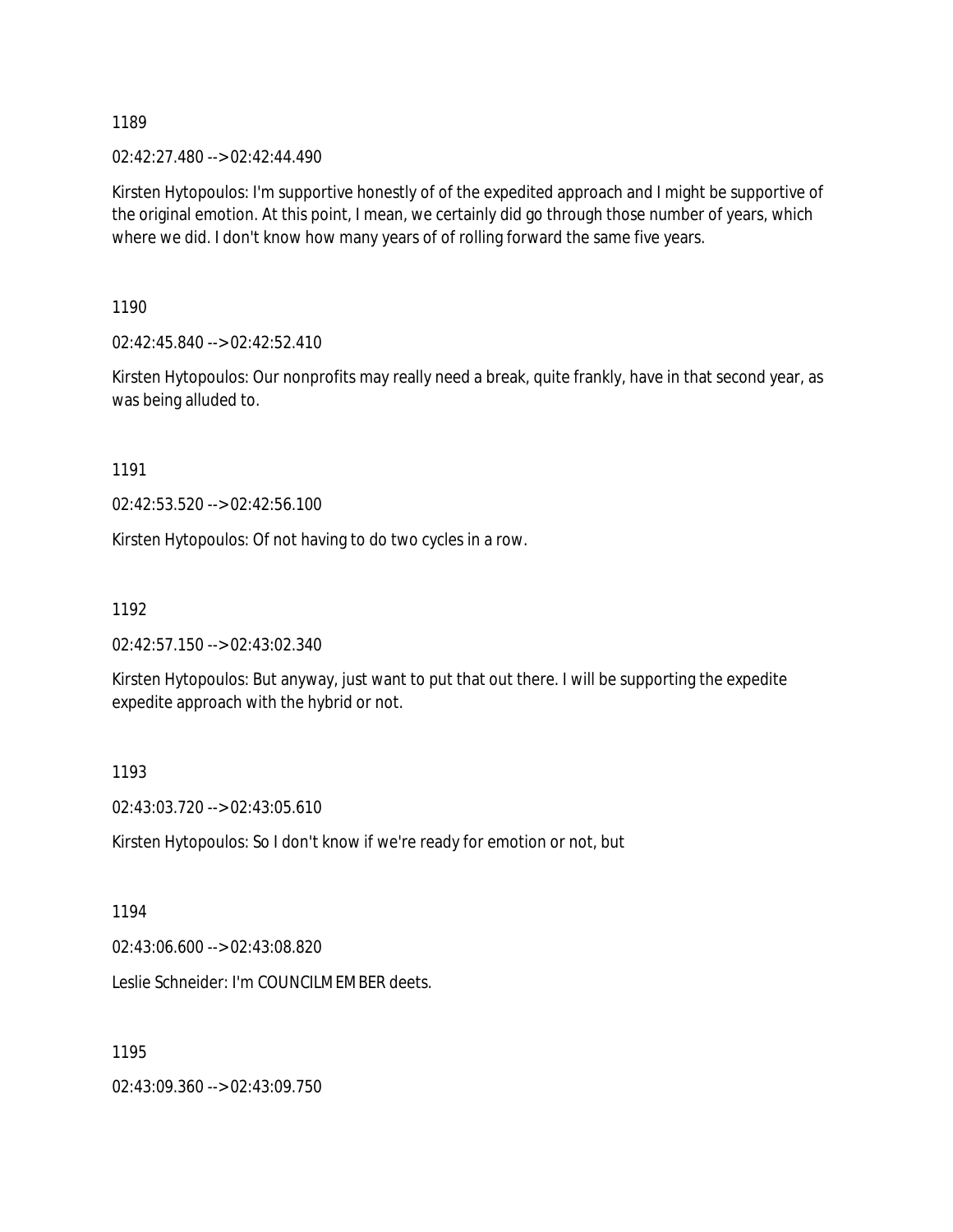Yeah.

### 1196

02:43:11.190 --> 02:43:18.660

Joe Deets: Thank thank thank you for this discussion yeah i i honestly was more comfortable with the expedited approach is

1197

02:43:20.190 --> 02:43:37.230

Joe Deets: It if I understood the reason for your hybrid was so actually you never really could say why the hybrid was better than the expedited I didn't quite get that. But it allow me if I'm assuming that it was to allow other organizations to come forward.

### 1198

02:43:38.400 --> 02:43:48.840

Joe Deets: Let's just say the money can be definitely spent most likely with the these organizations and to add more work to them to add more work to the city.

1199

02:43:49.410 --> 02:43:57.060

Joe Deets: Is a cost for everybody. And I'm not comfortable with that cost. It's sort of like the economic recovery.

## 1200

02:43:57.540 --> 02:44:08.430

Joe Deets: I we have \$84,000 for that I could use a \$240,000 but I will make do with 84 but. Similarly, I think we just have to think of not just

1201

02:44:08.910 --> 02:44:23.880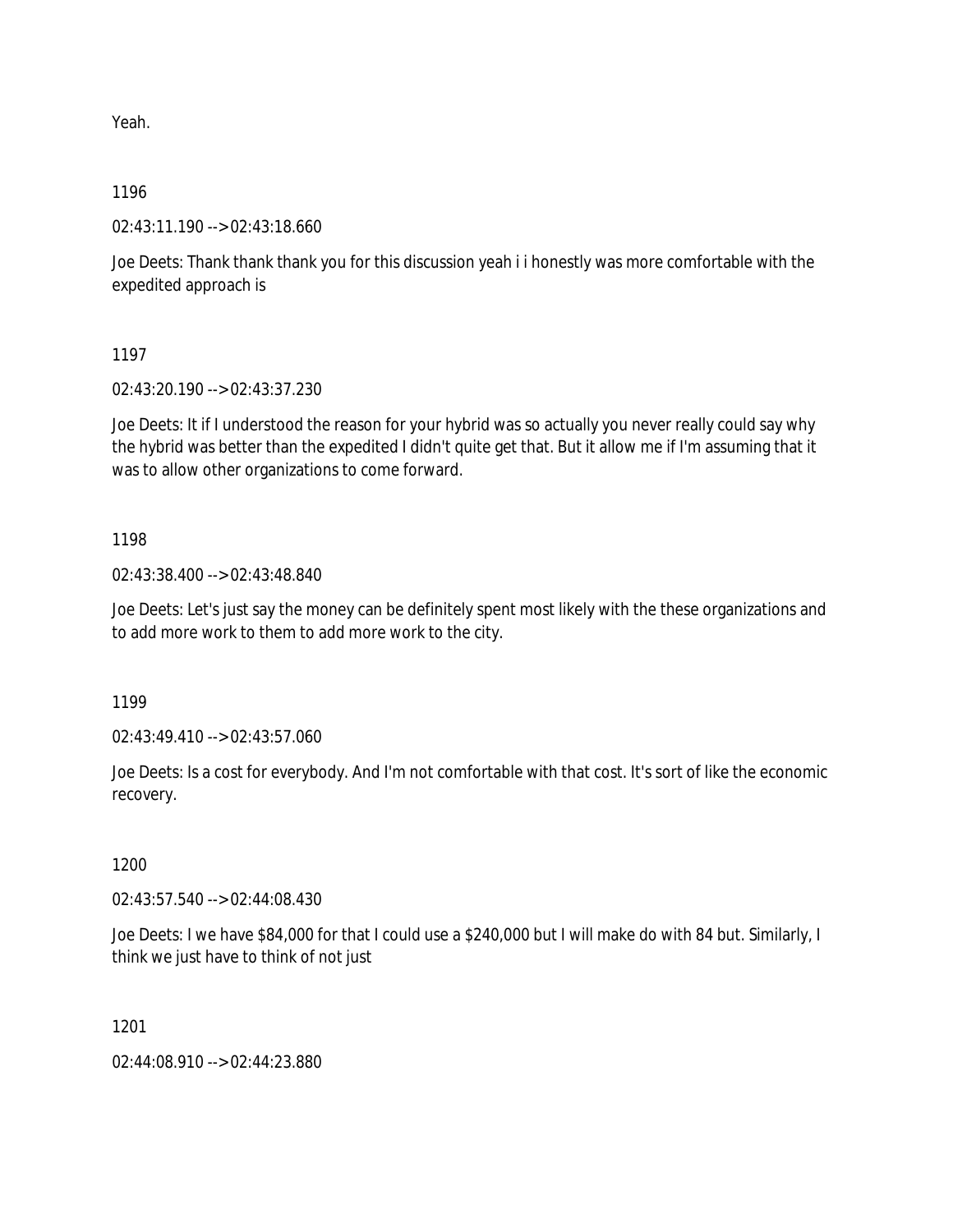Joe Deets: The sort of dicing the baby sort of conversation that may sound good, but we're actually creating more work and hassle for for everybody at what ultimate benefit. I'm sorry, I'm, I'm really prepared to just go with the expedited approach.

1202

02:44:25.230 --> 02:44:31.920

Leslie Schneider: Um, so I just want to answer your, your question, to reiterate sort of the goal of the hybrid approach, which is

1203

02:44:32.460 --> 02:44:38.730

Leslie Schneider: Just to say that, given that we're in a period of uncertainty and we really can't predict the future.

### 1204

02:44:39.480 --> 02:44:53.460

Leslie Schneider: The hybrid approach would give us the option of opening it up to the community. See if there were new needs that came in that we could, and maybe should fund that we don't know right now that we

### 1205

02:44:54.480 --> 02:44:58.800

Leslie Schneider: What those needs might be. That being said, you know, I mean,

1206

02:45:00.360 --> 02:45:14.010

Leslie Schneider: There's one side of me that wants that flexibility, there's the other side of me that says I would be okay with going forward with an with an expedited approach for for both years so I really think maybe we could hear from the rest of Council.

1207

02:45:17.700 --> 02:45:18.720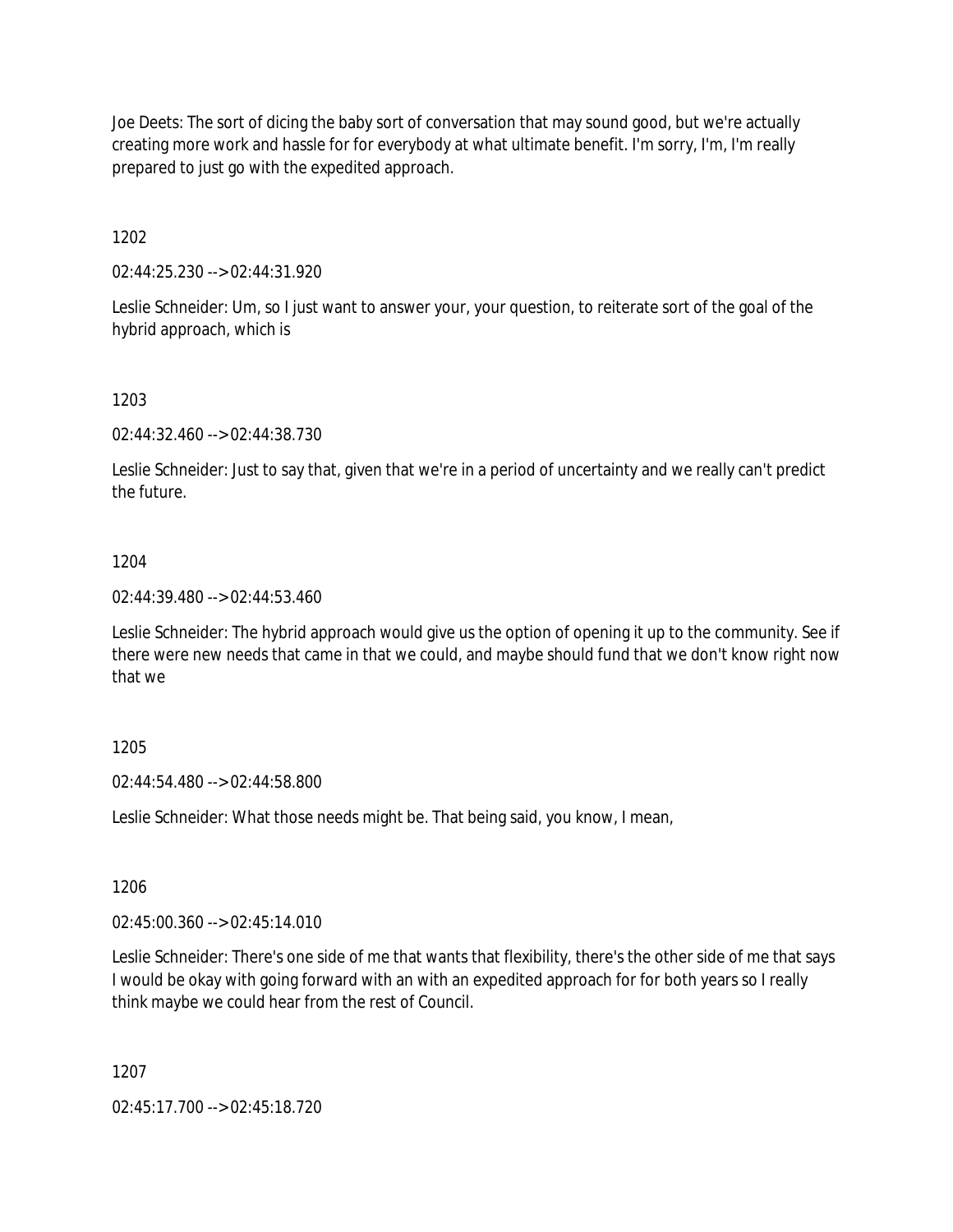Leslie Schneider: Council member nisar

1208

02:45:19.290 --> 02:45:31.410

Rasham Nassar: Couldn't we just approve the hybrid approach tonight. And then if conditions worsen if some other unforeseen catastrophe or public health crisis.

### 1209

02:45:32.910 --> 02:45:45.030

Rasham Nassar: lands in 21 we can just have this conversation again and and make make a decision to amend our approach to include the 22 funding.

1210

02:45:47.010 --> 02:45:55.350

Leslie Schneider: That that was my assumption that we could choose, you know, if we do the hybrid approach, we could make a new decision in a year with

1211

02:45:55.440 --> 02:45:57.240

Leslie Schneider: A solution that we would go forward with

1212

02:45:57.270 --> 02:45:59.400

Leslie Schneider: With the original process.

## 1213

02:46:00.000 --> 02:46:05.760

Rasham Nassar: Right, so I would just state my my comments, I support the recommendation of Mayor Schneider and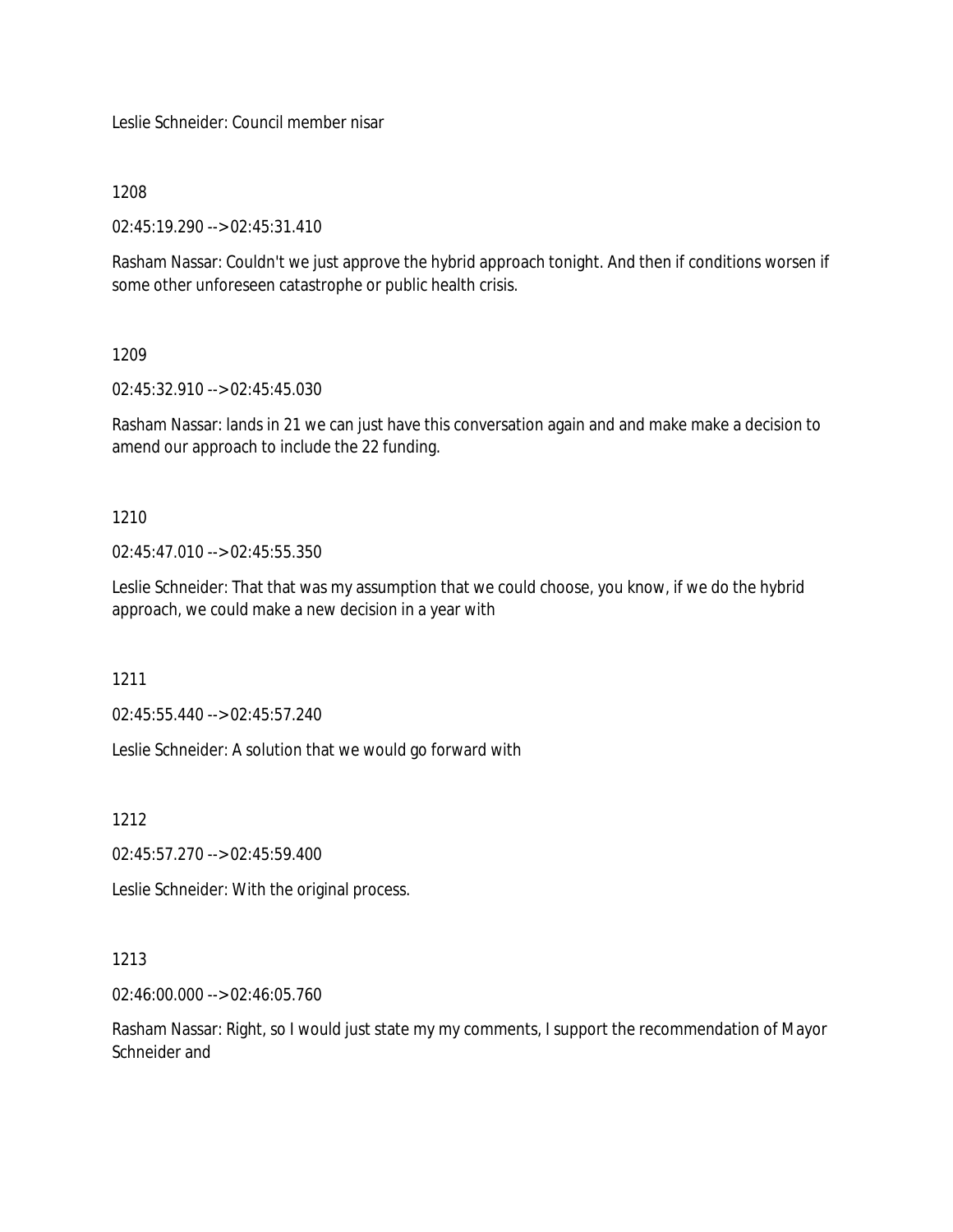02:46:06.210 --> 02:46:17.130

Rasham Nassar: COUNCILMEMBER car. I think it's just more appropriate and fitting of the times to proceed with caution. We don't know when next year is going to bring and if next year we brings

1215

02:46:17.790 --> 02:46:26.070

Rasham Nassar: similar circumstances and we just want to continue the funding as put forward here for 22, we can do that when in 21 so

1216

02:46:27.480 --> 02:46:28.410

Leslie Schneider: COUNCILMEMBER Pollock.

1217

02:46:29.640 --> 02:46:34.680

Michael Pollock: Yeah, I support the motion, as stated, and I'm ready to move forward on it.

1218

02:46:36.240 --> 02:46:38.730

Leslie Schneider: Which motion, the one that's in the packet or the one that I

1219

02:46:38.730 --> 02:46:41.850

Michael Pollock: Recommended the recommended motion in the packet. Yeah.

1220

02:46:42.600 --> 02:46:44.070

Michael Pollock: The one that you guys worked on.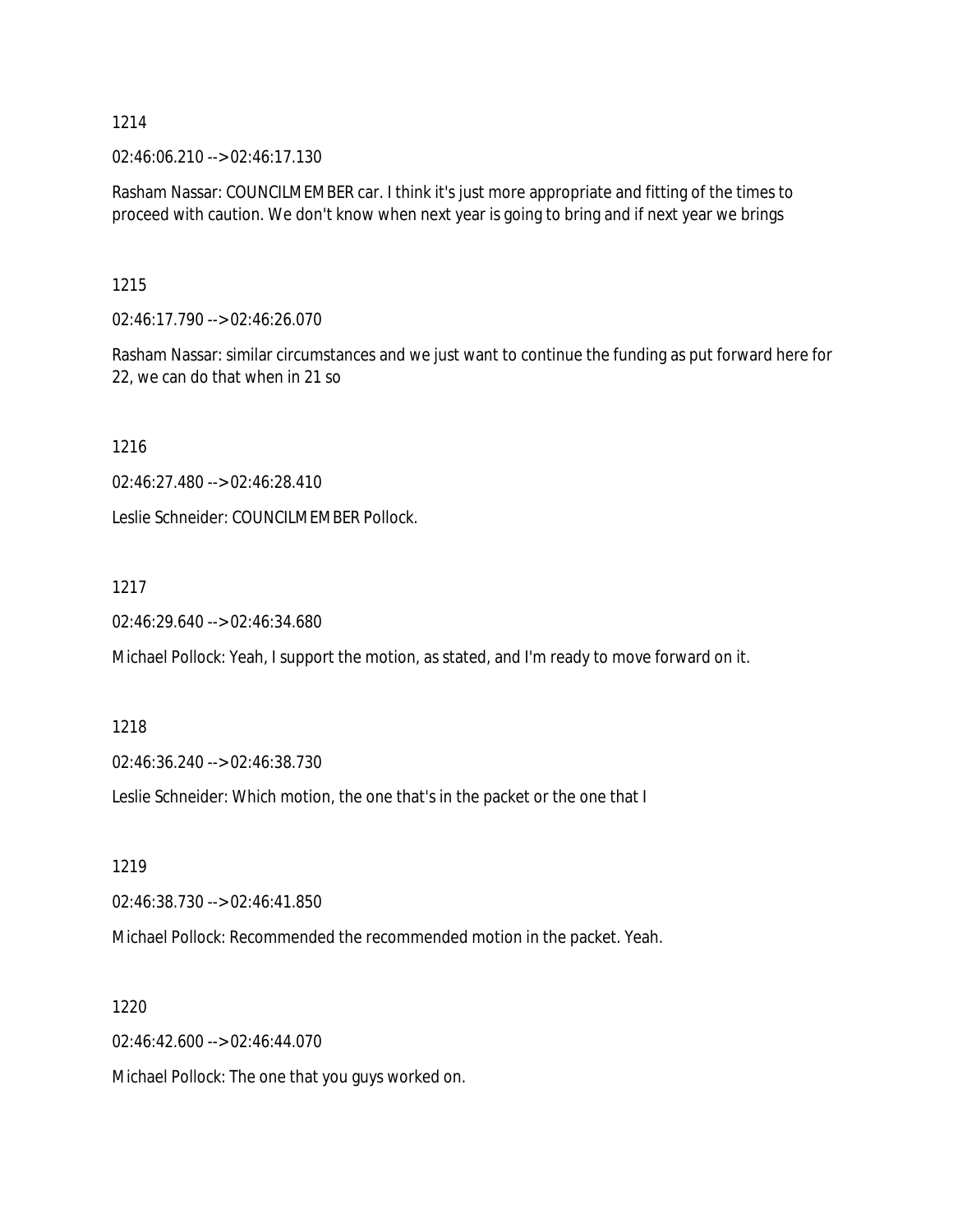02:46:45.720 --> 02:46:46.770

Michael Pollock: My missing something.

1222

02:46:47.310 --> 02:46:55.470

Leslie Schneider: Yeah, so the the recommendation that's in the packet is for the expedited process for two years.

1223

02:46:55.590 --> 02:47:01.020

Michael Pollock: Okay, okay. I'm sorry. To clarify, then, that was the the hybrid approach that you

1224

02:47:02.670 --> 02:47:05.010

Michael Pollock: That you and COUNCILMEMBER car came up with.

1225

02:47:05.400 --> 02:47:05.790

Leslie Schneider: Okay.

1226

02:47:06.120 --> 02:47:10.290

Michael Pollock: Okay. I thought that was what was in the package. But yeah, you're right. I'm reading it and it's not so

1227

02:47:11.040 --> 02:47:15.210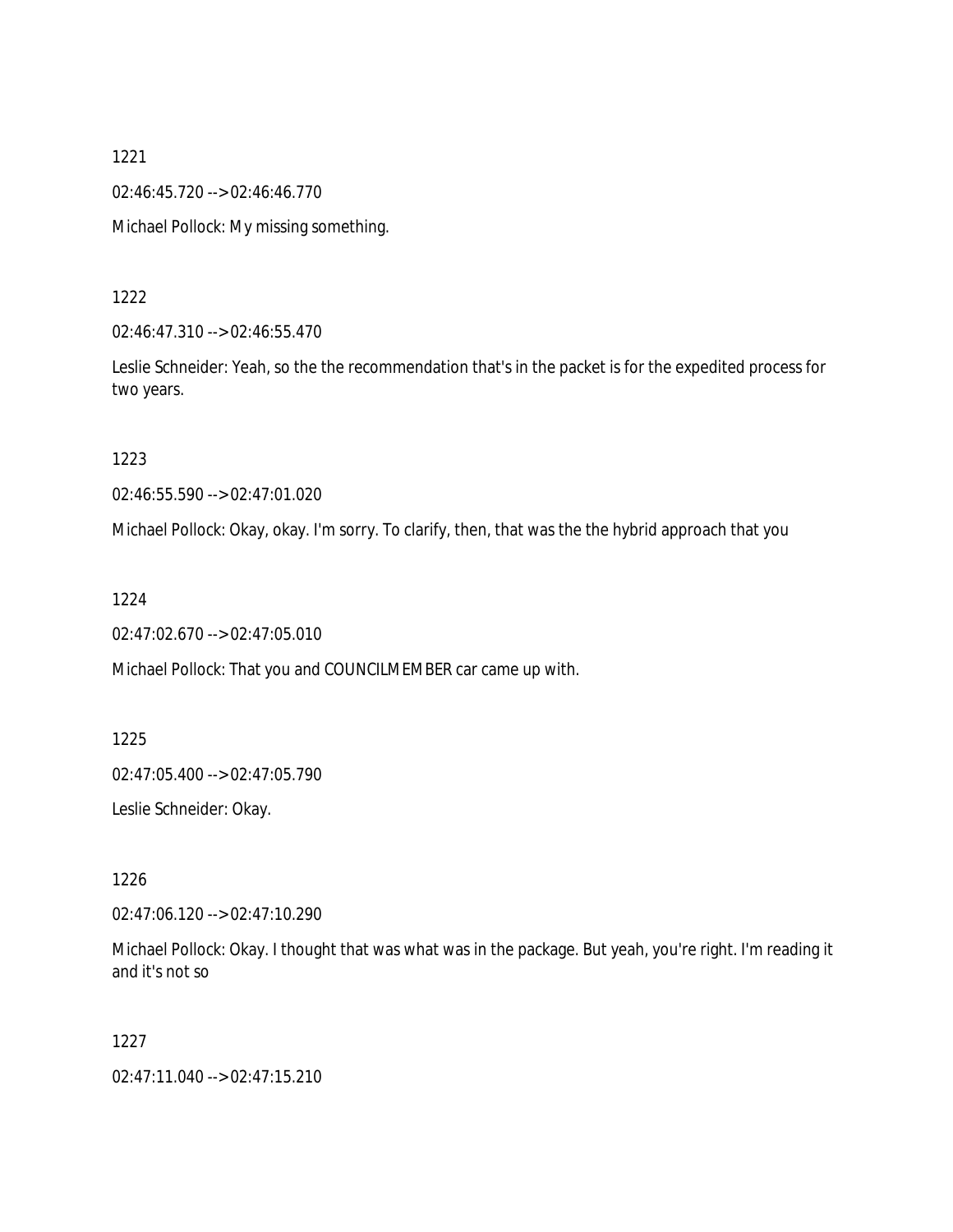Michael Pollock: Yeah, just to be just to be clear. Okay, before it on your hybrid approach.

### 1228

02:47:16.410 --> 02:47:31.020

Leslie Schneider: So I'm city manager. If you could just let me know what you I'll reread what I had prepared for emotion and then if you would, but I'm not making the motion yet. I want to go and this is my draft motion. Okay.

### 1229

02:47:32.370 --> 02:47:41.910

Leslie Schneider: So we would direct the city manager to implement the expedited process because we want to have a reference back to your expedited process definition right

### 1230

02:47:43.350 --> 02:47:48.450

Leslie Schneider: To implement an expedited process for 2021 and to plan for the original

1231

02:47:50.280 --> 02:47:56.310

Leslie Schneider: The original process for the subsequent year for 2022

1232

02:47:56.940 --> 02:47:58.890

Morgan Smith: And I can I take a stab at something

### 1233

02:47:59.160 --> 02:48:15.870

Morgan Smith: Yes. And so there's some traffic noise back there. If you can hear me okay what about emotion move to direct the city manager to award one half of the planned funding to in for 2021 to the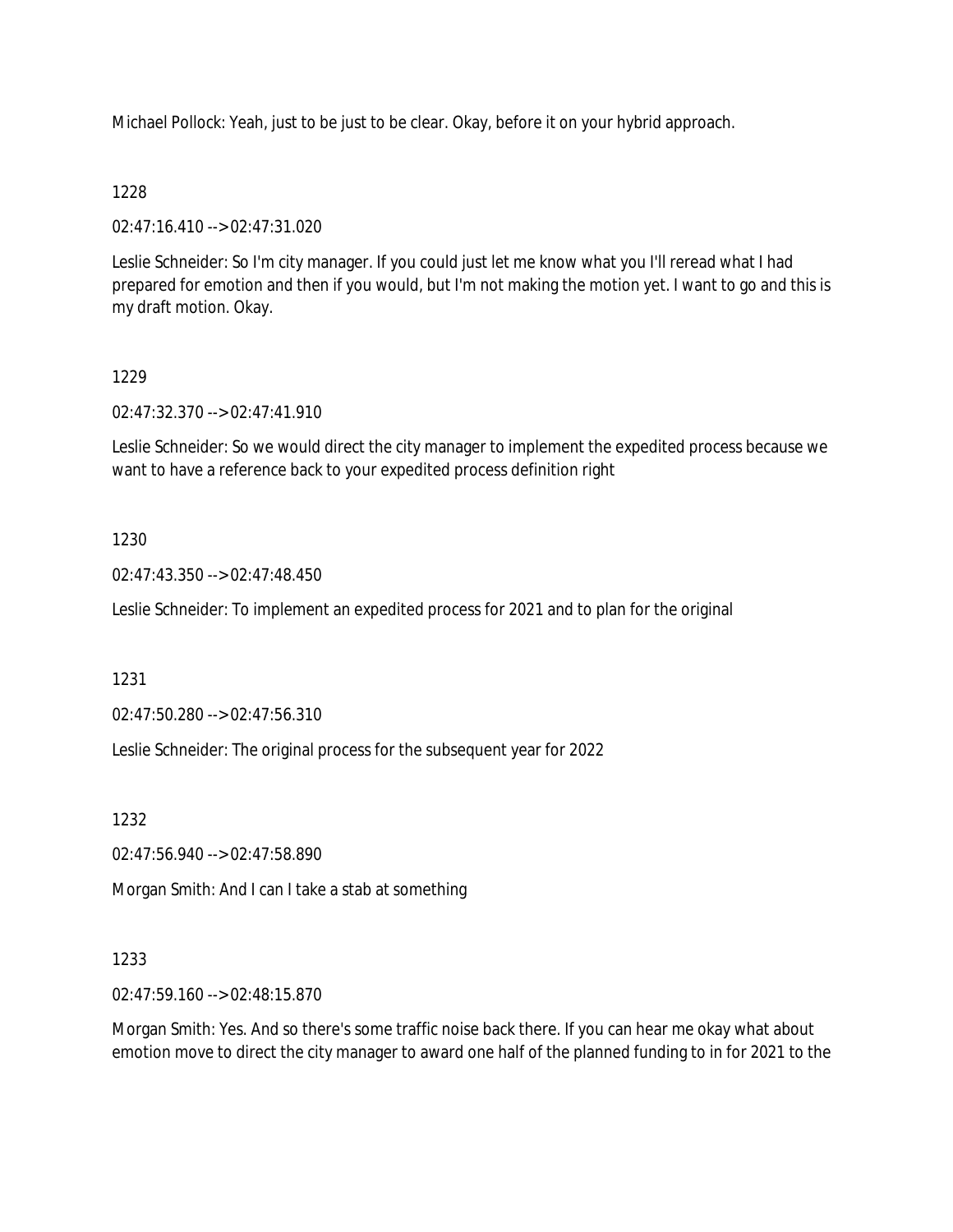02:48:17.070 --> 02:48:23.520

Morgan Smith: Recipients and to plan to run a one year award cycle for 2022 funding.

1235

02:48:27.630 --> 02:48:36.570

Leslie Schneider: Okay. Um, I didn't get all of it down. But I heard you and i i agree with all that. Does someone want to make a motion.

1236

02:48:40.380 --> 02:48:41.340

Leslie Schneider: COUNCILMEMBER Pollock.

### 1237

02:48:42.900 --> 02:48:50.130

Michael Pollock: I'm so moved. As reported by the city manager to adopt the motion has stated by the city manager.

1238

02:48:51.090 --> 02:48:51.930

Leslie Schneider: Great, thank you.

1239

02:48:53.580 --> 02:48:58.860

Leslie Schneider: COUNCILMEMBER car seconds. Okay. Any, any further.

1240

02:49:00.120 --> 02:49:04.680

Leslie Schneider: Any further discussion. All those in favor please say aye.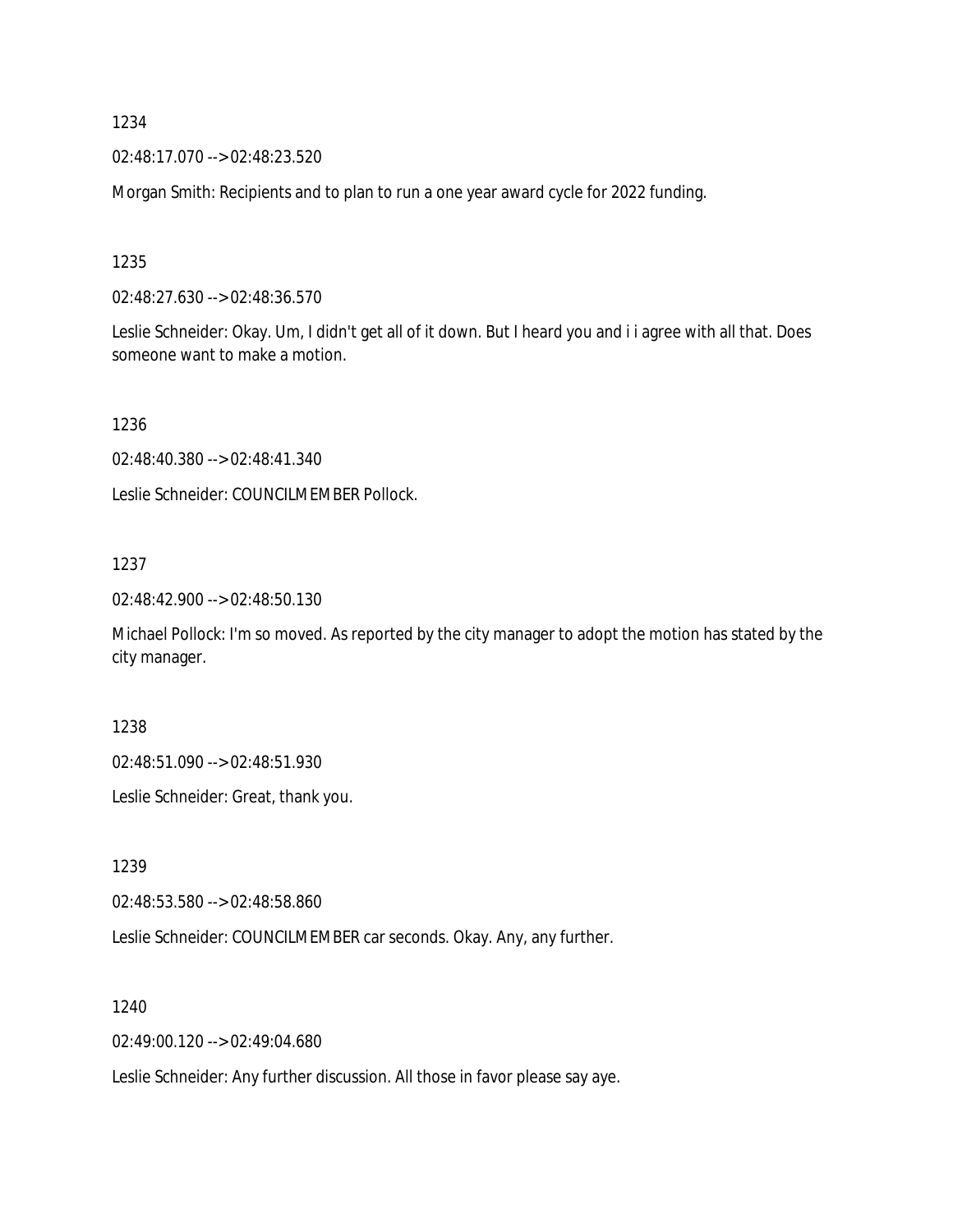02:49:05.580 --> 02:49:08.070

Leslie Schneider: Aye. Any opposed.

1242

02:49:10.350 --> 02:49:12.630

Leslie Schneider: All right, that passes unanimously. Thank you.

1243

02:49:14.190 --> 02:49:24.030

Morgan Smith: Thank you, counsel for helping us problem solve this, if there had been a good to COUNCILMEMBER cars point a good obvious winning solution. I think somewhere along the way we would have seen it.

1244

02:49:24.780 --> 02:49:27.210

Morgan Smith: It was really about making some choices. Some trade offs.

1245

02:49:28.080 --> 02:49:37.170

Morgan Smith: So we really like the robust process that we've built and we don't want to step away from it. And so I think where you've landed respects that but also respects the reality of our year

1246

02:49:37.650 --> 02:49:42.900

Morgan Smith: I want to make sure you understand what will happen next. And we will take responsibility for communicating with the recipients

1247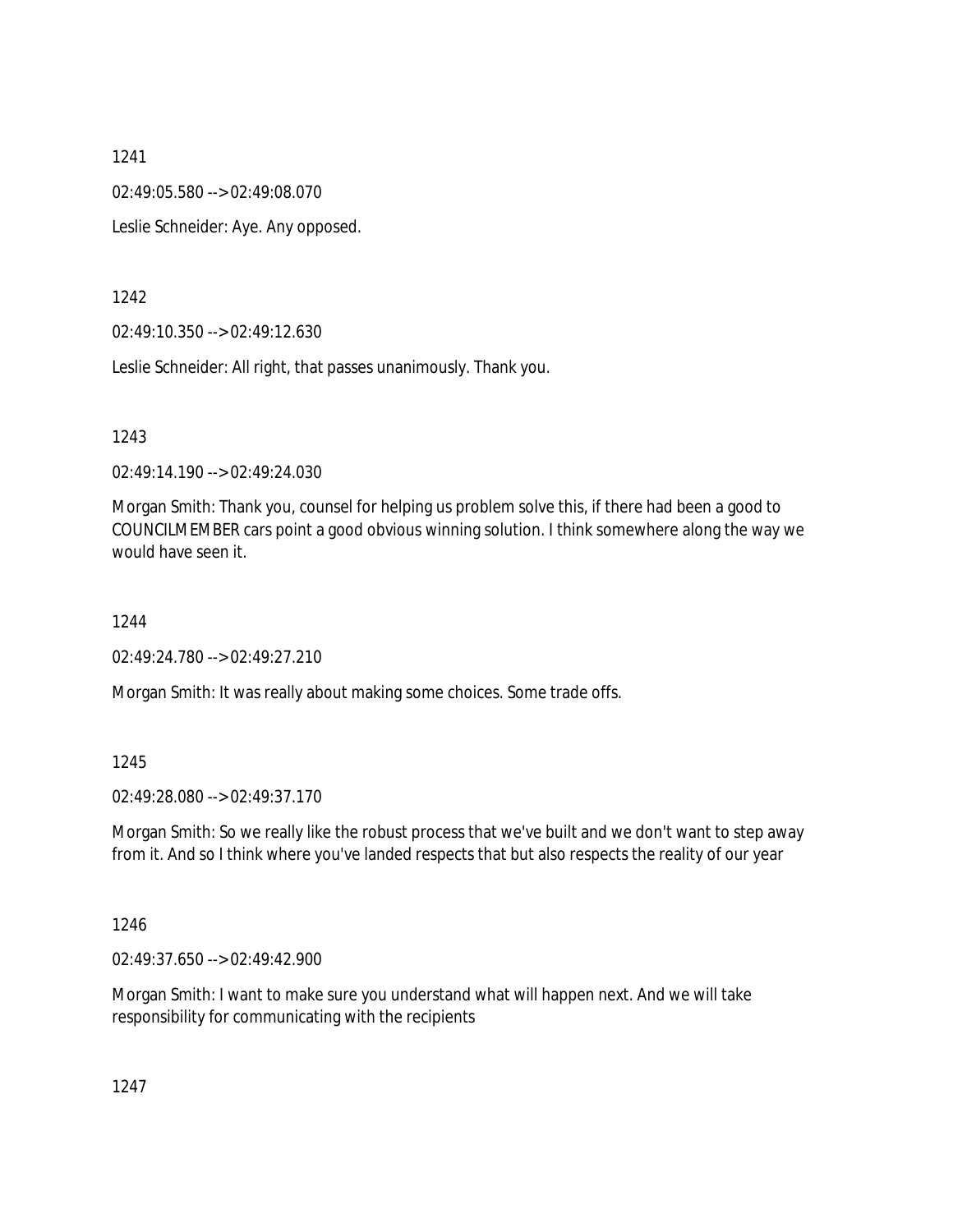02:49:43.470 --> 02:49:49.320

Morgan Smith: So when we typically do this you vote to improve the funding recommendation.

1248

02:49:49.740 --> 02:49:57.810

Morgan Smith: And then the individual agreements that may exceed my signing authority \$50,000 don't need to come back to counsel because you've already provided approval.

1249

02:49:58.020 --> 02:50:08.970

Morgan Smith: But in this case will be issuing new agreements with each of the dozen or so recipients and for those agreements that are in access if any of them are in excess of \$50,000 which I think some of the maybe

1250

02:50:09.720 --> 02:50:16.110

Morgan Smith: We will be bringing those back to you. So you may see some, but not for sure you won't see all and I just wanted to explain that.

1251

02:50:16.770 --> 02:50:27.870

Morgan Smith: So the first thing that will be for deputy city manager will work with the recipients to ask them about that flexibility aspect. Is there some way in which they would propose using the amount of funding differently.

1252

02:50:28.320 --> 02:50:40.410

Morgan Smith: And if anything looks like it needs a council touch will bring that as well. But otherwise, anything. We'll go ahead and execute all those agreements so that their place before the end of the year and we will work with the Council in early

1253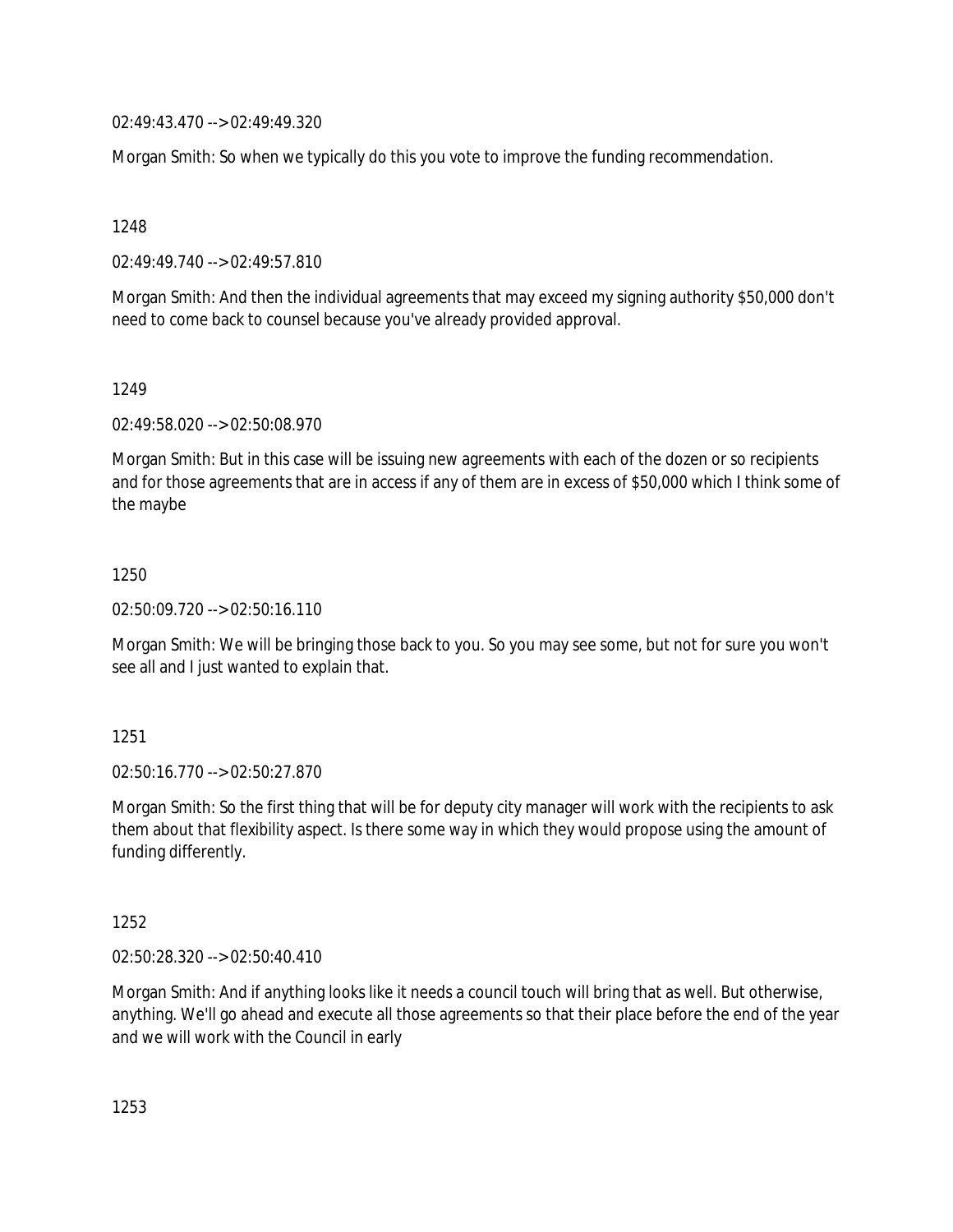02:50:41.940 --> 02:50:52.410

Morgan Smith: To make sure the world well organized around three funding cycles next year because during the year of 2021 will then run an L tag cycle a cultural funding cycle and a one year.

1254

02:50:53.640 --> 02:50:57.240

Morgan Smith: Human Services cycle. And I think we can do it. We just need to begin early so

1255

02:50:57.870 --> 02:51:08.130

Leslie Schneider: Right. And I just want to say thank you city manager for bringing forth what I think is a really innovative idea, you know, that really meets an awful lot of the fairness needs and

1256

02:51:09.000 --> 02:51:17.550

Leslie Schneider: Understanding that you know we could run this heavy process and end up with, with a result that was pretty darn similar to what we've had in the past. So I really do appreciate the innovation there.

1257

02:51:19.290 --> 02:51:26.310

Leslie Schneider: All right. Alright, moving on to not Item nine F request for proposals for 2021 lodging text projects.

1258

02:51:27.450 --> 02:51:33.090

Leslie Schneider: And so this was another recommendation bring brought forth by COUNCILMEMBER car and COUNCILMEMBER high topless.

1259

02:51:37.800 --> 02:51:41.070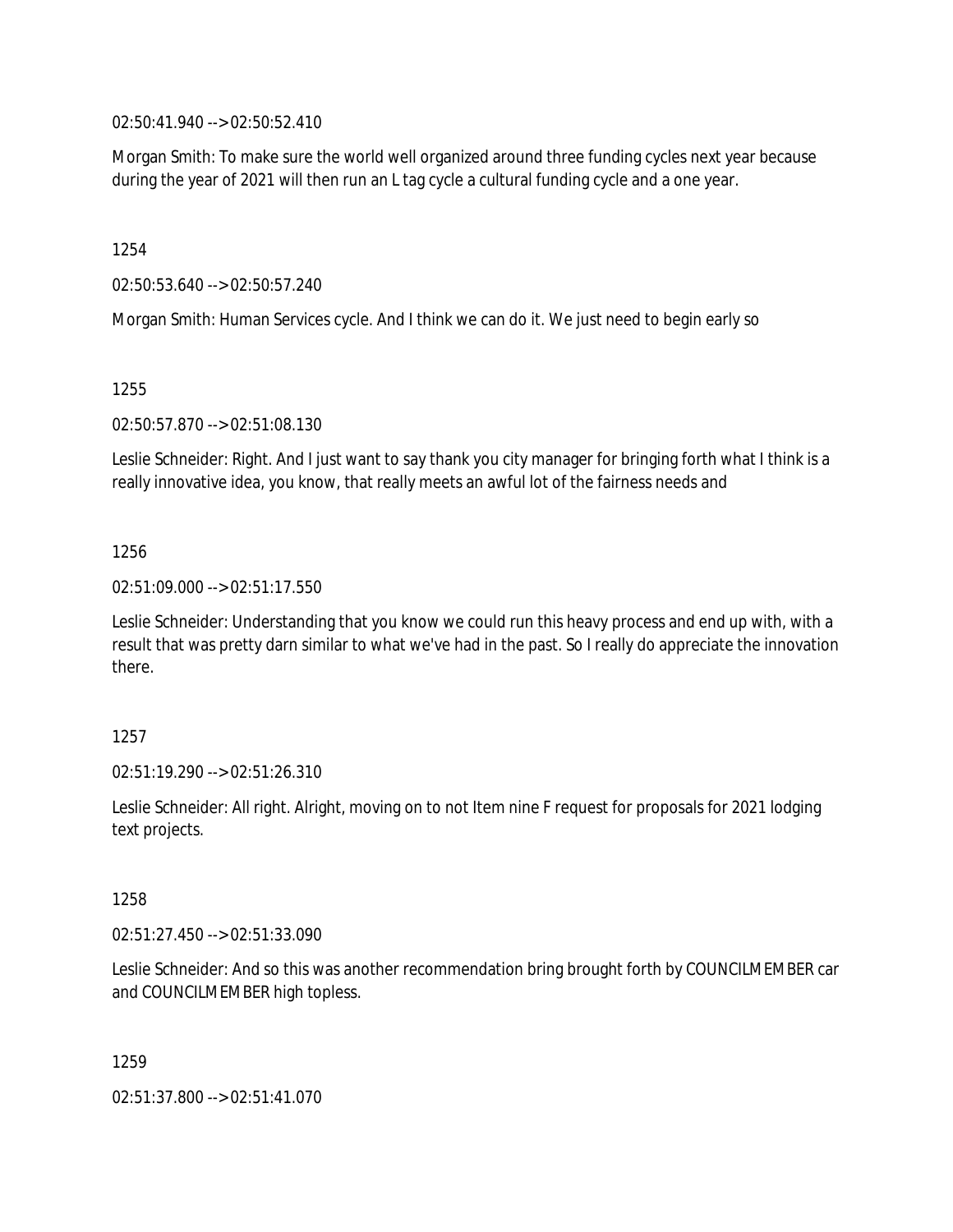Ellen Schroer: Alright, maybe I will step in, just for a minute at the beginning.

## 1260

02:51:41.430 --> 02:51:53.040

Ellen Schroer: Okay, if that might help. Um, this is a second discussion about the attack proposals and I will be happy to have some help from the Chair and the Co chair as well.

# 1261

02:51:54.480 --> 02:52:03.480

Ellen Schroer: We talked about this on August 4 and there are a few slides in the packet that I'll just step through and then the

# 1262

 $02:52:04.440 \rightarrow 02:52:19.650$ 

Ellen Schroer: The end request is for the Council to consider approving the request for proposals to be issued for this year's el tech awards. So I'll just step through these, um, and invite your participation in questions along the way.

1263

02:52:21.060 --> 02:52:36.030

Ellen Schroer: And the city issues L tech or issues request for proposals every year. And this is a set of awards which which we make on an annual cycle, different from the biennial cycle we just talked about.

# 1264

02:52:37.170 --> 02:52:46.920

Ellen Schroer: We are planning for total awards of 220 \$5,000. This is an amount which is fully supported by our estimated year end 2020 fund balance.

1265

02:52:48.570 --> 02:53:06.270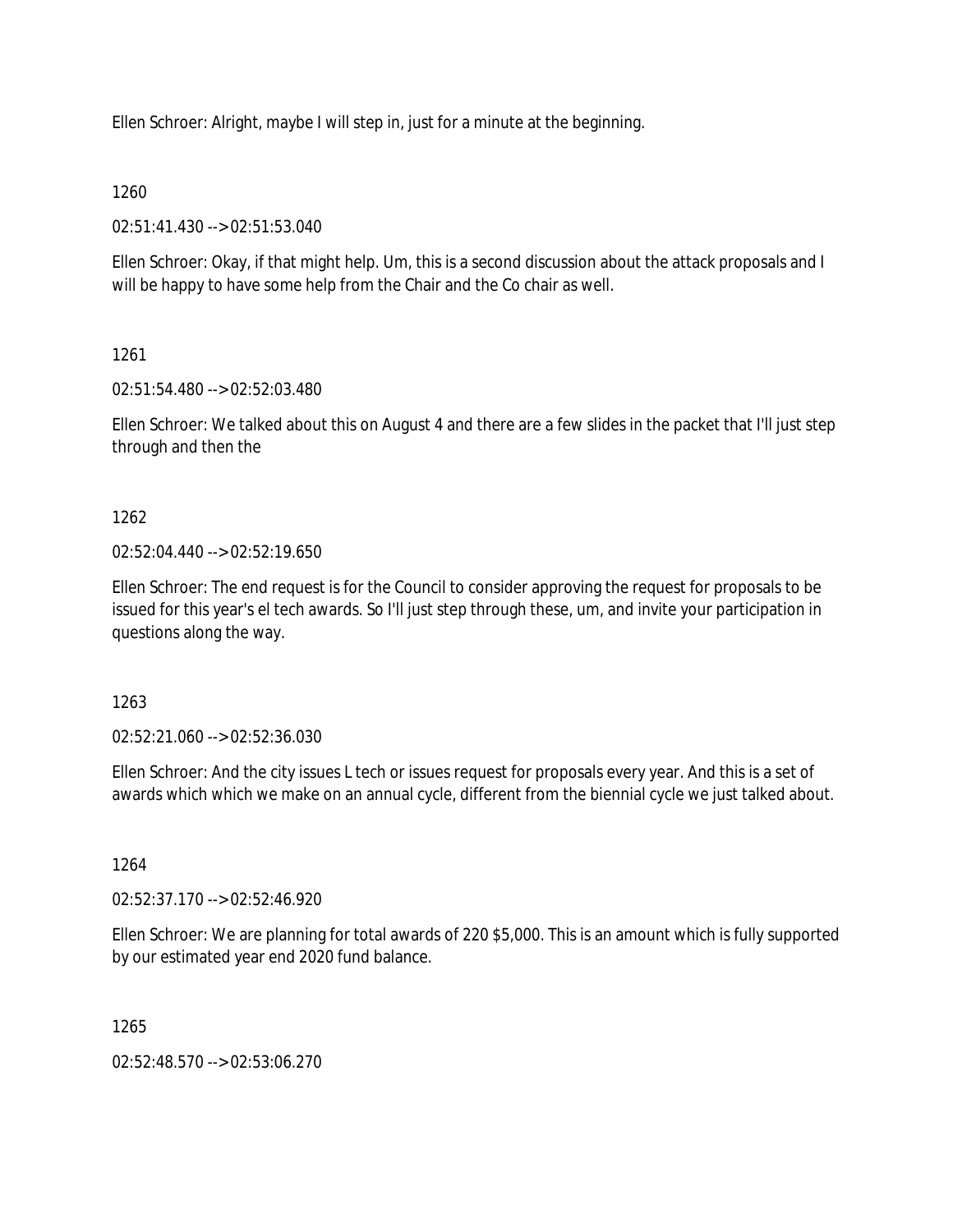Ellen Schroer: And so we're asking for your affirmation of that award amount we want to take a look at the selection criteria and eligibility for the organizations and their proposals and then consider whether you would like to approve a one touch or a to touch proposal.

1266

02:53:08.790 --> 02:53:13.530

Ellen Schroer: There were four criteria that you added that were added by the

1267

02:53:14.340 --> 02:53:19.620

Ellen Schroer: Council for 2019 or excuse me by the 2019 Council for the 2020 awards.

1268

02:53:19.950 --> 02:53:30.750

Ellen Schroer: And you elected to retain two of those for the upcoming cycle. And those are listed here on the slide to promote an innovative ideas and to incentivize events and then you took away.

1269

02:53:31.560 --> 02:53:44.760

Ellen Schroer: One in particular, which was important to some people, or to some organizations which was to not allow organizations to receive funding for more than three years in a row for the same activity.

1270

02:53:48.150 --> 02:53:55.140

Ellen Schroer: The criteria are included here so that you and the community can see them. I don't need to step through them. I don't think unless you want me to

1271

02:53:55.320 --> 02:54:10.800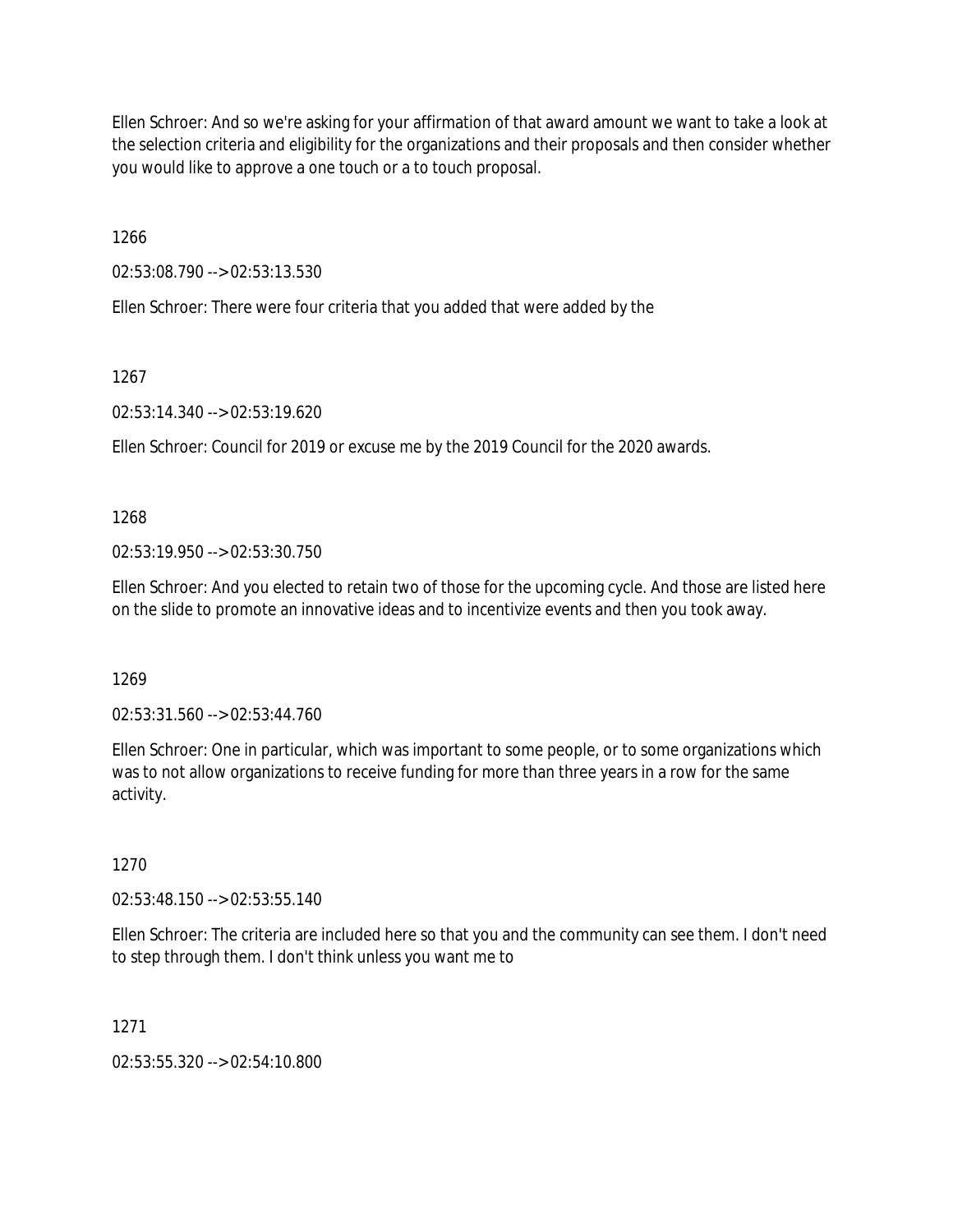Ellen Schroer: On these are consistent with what was used in the past and also conform with the revised code of Washington, which set some eligibility requirements for this funding for the use of this funding, excuse me, with the two that we added which are here in letter G.

1272

02:54:11.970 --> 02:54:16.590

Ellen Schroer: Um, and I guess that's the one that's, um,

1273

02:54:17.820 --> 02:54:25.500

Ellen Schroer: The eligibility that organizations which can apply for this at this at the city of Bainbridge Island are listed here.

## 1274

02:54:26.400 --> 02:54:32.430

Ellen Schroer: The RFP includes eligibility criteria that you that we have said that a nonprofit.

1275

02:54:33.330 --> 02:54:51.240

Ellen Schroer: private businesses are not eligible and also proposals from organizations with a board member officer or staff member serving on the tech committee are also not eligible and these are criteria which are included in the RFP, which is in the packet today.

1276

02:54:52.950 --> 02:55:07.920

Ellen Schroer: The timeline that we're looking at is that here we would ask you to issue or to approve issuance of the RFP, I would note that we do not yet have enough members to have an altar committee so

1277

02:55:08.670 --> 02:55:10.680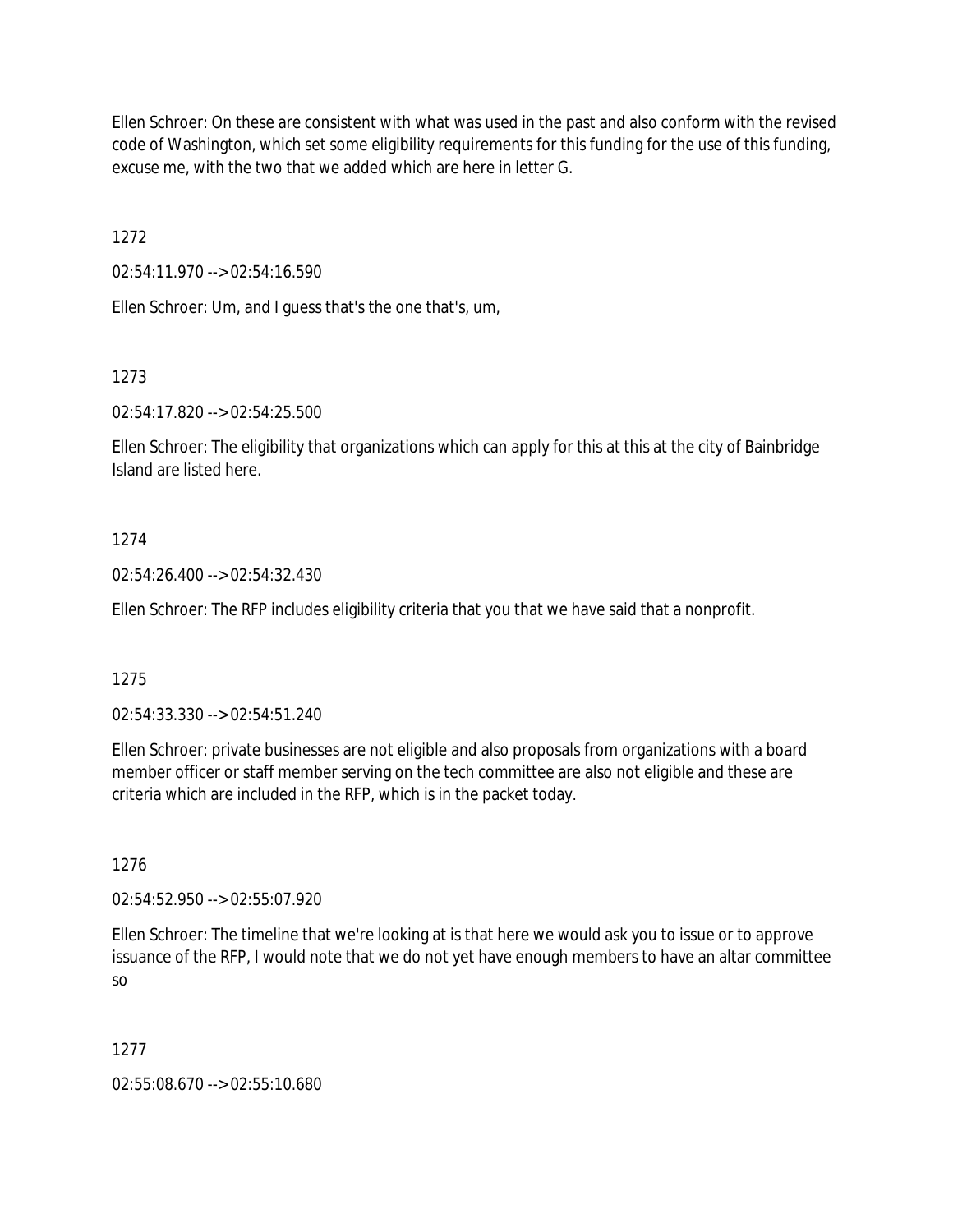Ellen Schroer: We will continue to do outreach for that.

### 1278

02:55:11.400 --> 02:55:23.760

Ellen Schroer: We are taking the next steps in this, but if we can't constitute a committee, we may not actually be able to run the award cycle because we won't have the required members to make the decision and bring the recommendation, back to you.

### 1279

02:55:24.390 --> 02:55:38.130

Ellen Schroer: So we're doing some active outreach and what asked for your help. Also in letting organizations, know that we are still looking for folks to to serve on that committee will bring those committee appointments back to you for your approval. Hopefully in September and

### 1280

02:55:38.190 --> 02:55:49.200

Morgan Smith: Elena jump in. I want to say that's a serious concern that we're working on. But it's also not unprecedented we have more than once arrived at this time in the year and not had

### 1281

02:55:49.740 --> 02:55:56.460

Morgan Smith: The right composition of applicants one thing with Council support that has proven successful in the past.

# 1282

02:55:56.910 --> 02:56:07.830

Morgan Smith: Is to let the stakeholders in the community know that if we don't have enough folks to appoint a committee that we won't exactly as Alan said, We won't be able to run the award cycle.

1283

02:56:08.250 --> 02:56:15.270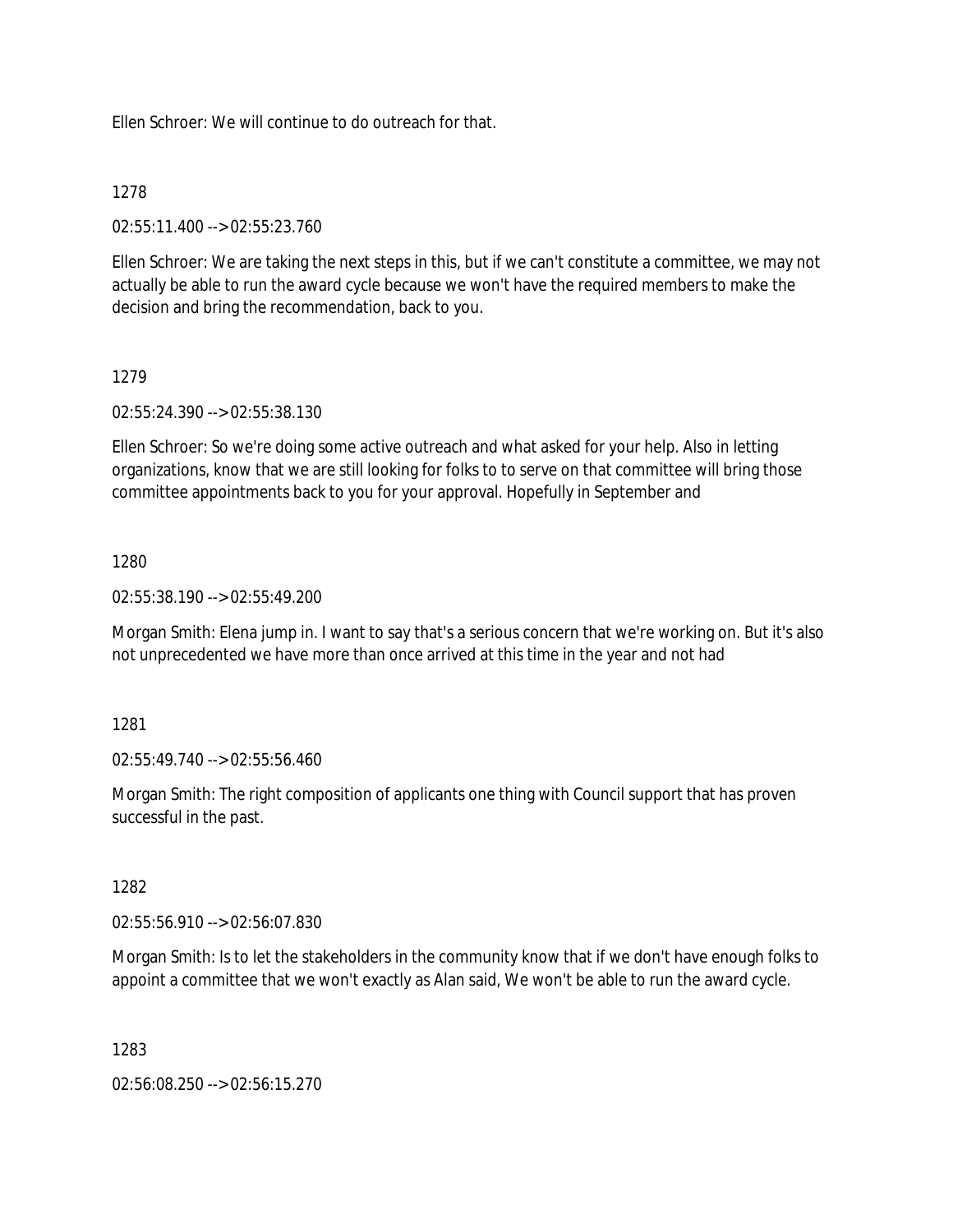Morgan Smith: And so far that has been enough of an incentive that that that has always produced candidates for us. So we will

1284

02:56:15.870 --> 02:56:28.980

Morgan Smith: Be taking that step next. So I do want to say it's a serious situation, but it's not a situation that we haven't been able to face and resolve in other years. So we hope that in the next few weeks, we'll be able to consider some candidates.

1285

02:56:30.300 --> 02:56:31.020

Ellen Schroer: Thanks, Morgan.

1286

02:56:33.870 --> 02:56:39.960

Ellen Schroer: So that concludes the presentation. And I'm happy to turn it over to the chair and CO chair, if they have anything

1287

02:56:40.590 --> 02:56:45.000

Ellen Schroer: That they'd like to add or clarify and again we're requesting that you

1288

02:56:45.480 --> 02:56:54.570

Ellen Schroer: Approve issuance of the RFP and let us know if you'd like us to bring this back for the consent agenda on September 8 or if you're comfortable with us issuing it

#### 1289

02:56:54.930 --> 02:57:03.330

Ellen Schroer: Now with a one touch approval and the difference for for that on the organization and staff side, we just be the due date of the proposals.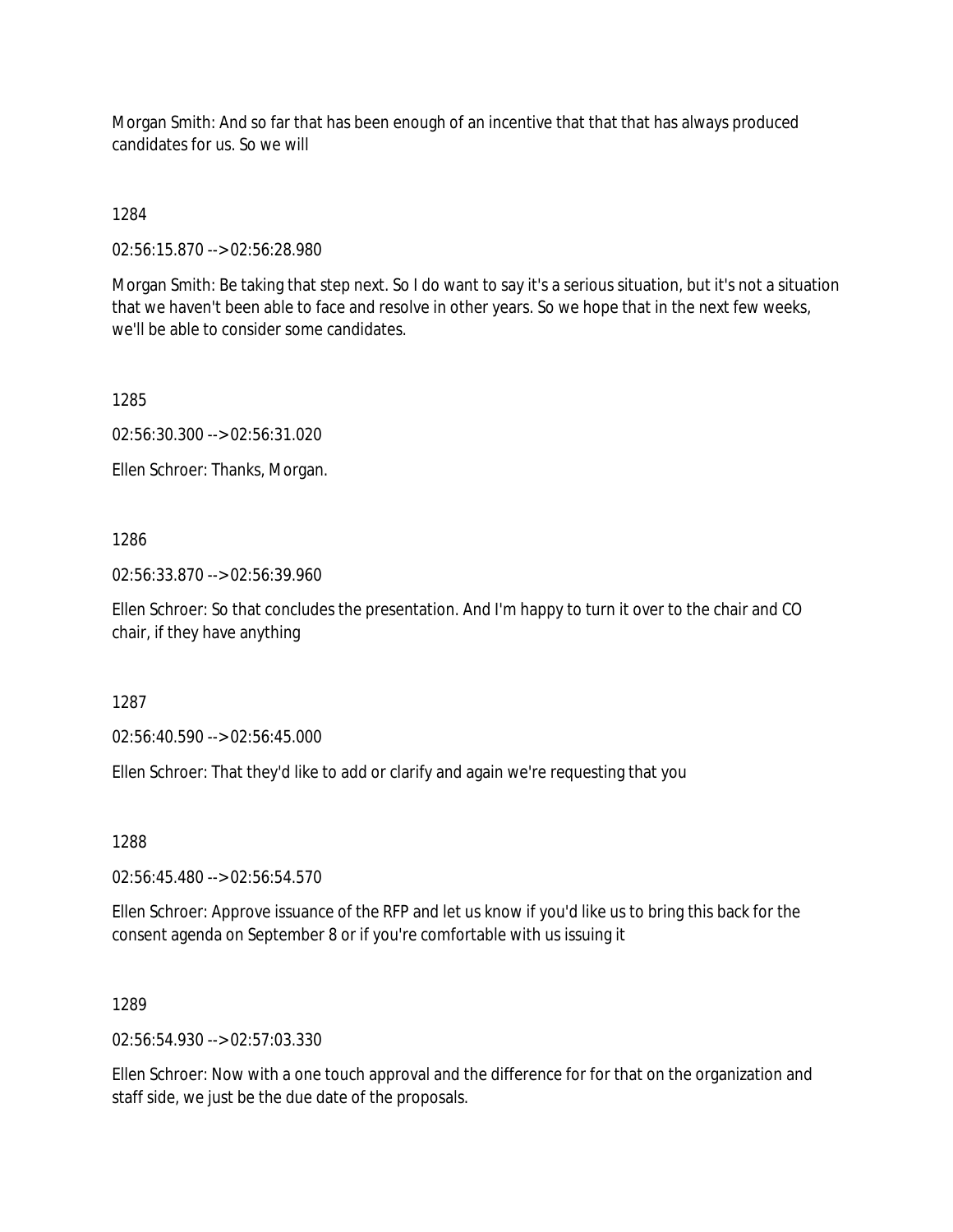02:57:04.500 --> 02:57:16.920

Ellen Schroer: Where if we'd like to give the organizations at least four weeks to consider and develop their proposals and so if we don't issue, the RFP until the middle of sep tember the proposals will be do in the middle of October.

1291

02:57:17.370 --> 02:57:29.250

Ellen Schroer: Which just constraints, the timeline, a little bit for review and presentation and we plan to bring the recommendation to you at around Thanksgiving, so that folks can know what their awards will be for the coming year.

1292

02:57:32.160 --> 02:57:42.540

Leslie Schneider: Okay, great. Thank you. I'm I'm comfortable with a one touch specifically since I mean it would be, I mean, we did talk about it.

1293

02:57:43.920 --> 02:57:46.260

Leslie Schneider: You know, in the previous business meetings so

1294

02:57:49.200 --> 02:57:50.760

Leslie Schneider: Council member Hi topless.

1295

02:57:52.530 --> 02:58:01.950

Kirsten Hytopoulos: Yeah the question for probably for Ellen. So we have that question at public comment. Is it is it legal under Washington law to have potentially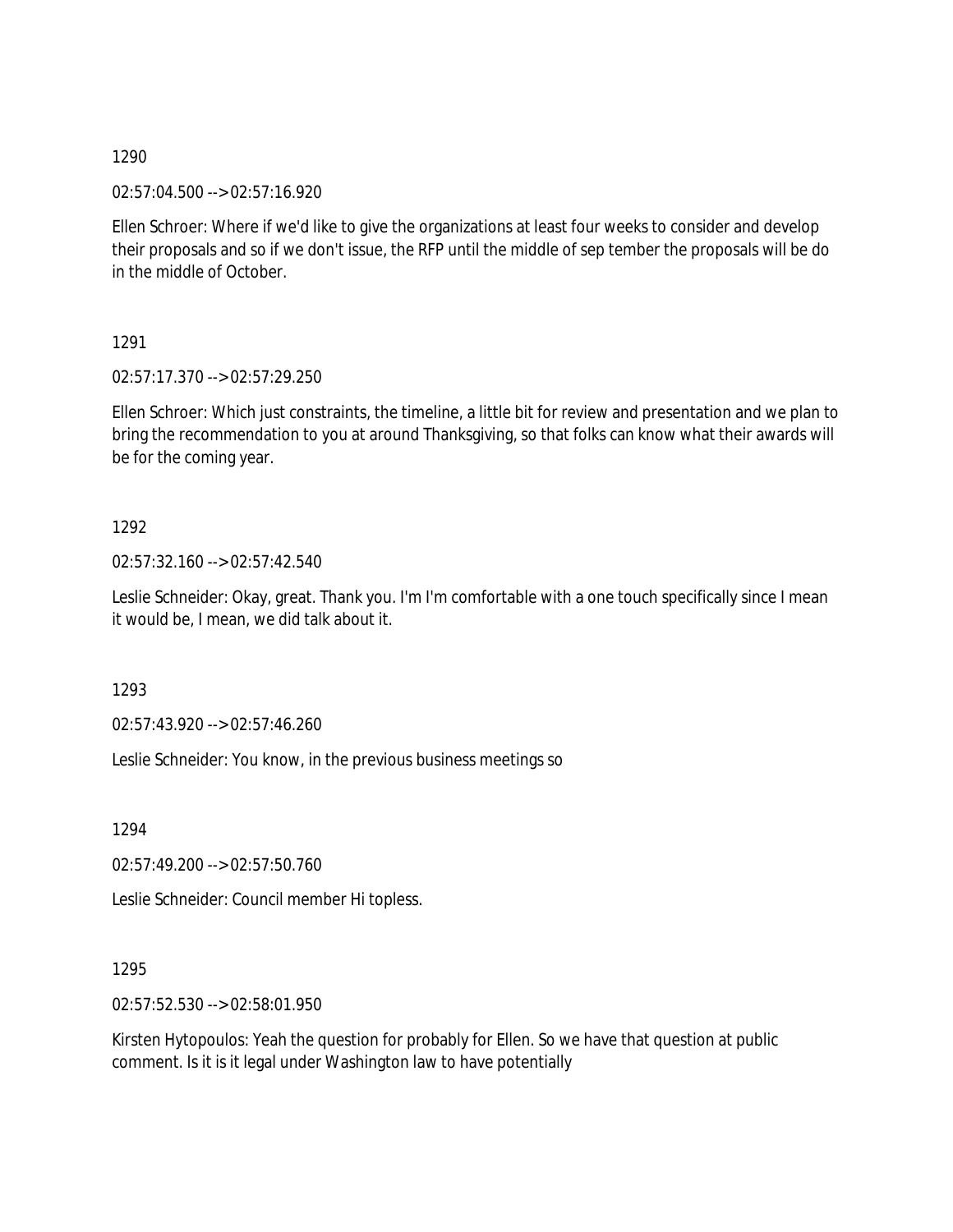02:58:02.760 --> 02:58:15.750

Kirsten Hytopoulos: Included for profit businesses as potential recipients of LTE funds I apparently we don't. I can see that we is that without a policy decision that Bainbridge Island has elected or do you know

1297

02:58:16.350 --> 02:58:24.810

Ellen Schroer: Um, I would have to confirm that I'm not aware of private businesses that are eligible recipients, but I can confirm that and get back to you.

1298

02:58:25.410 --> 02:58:27.300

Kirsten Hytopoulos: I'm just curious. I'd like to know a

1299

02:58:30.390 --> 02:58:31.020

Leslie Schneider: Council member

1300

02:58:35.040 --> 02:58:37.710

Rasham Nassar: That was going to be my question as well.

1301 02:58:37.980 --> 02:58:38.310 Leslie Schneider: Okay.

1302 02:58:38.700 --> 02:58:40.320 Rasham Nassar: I would, I'd appreciate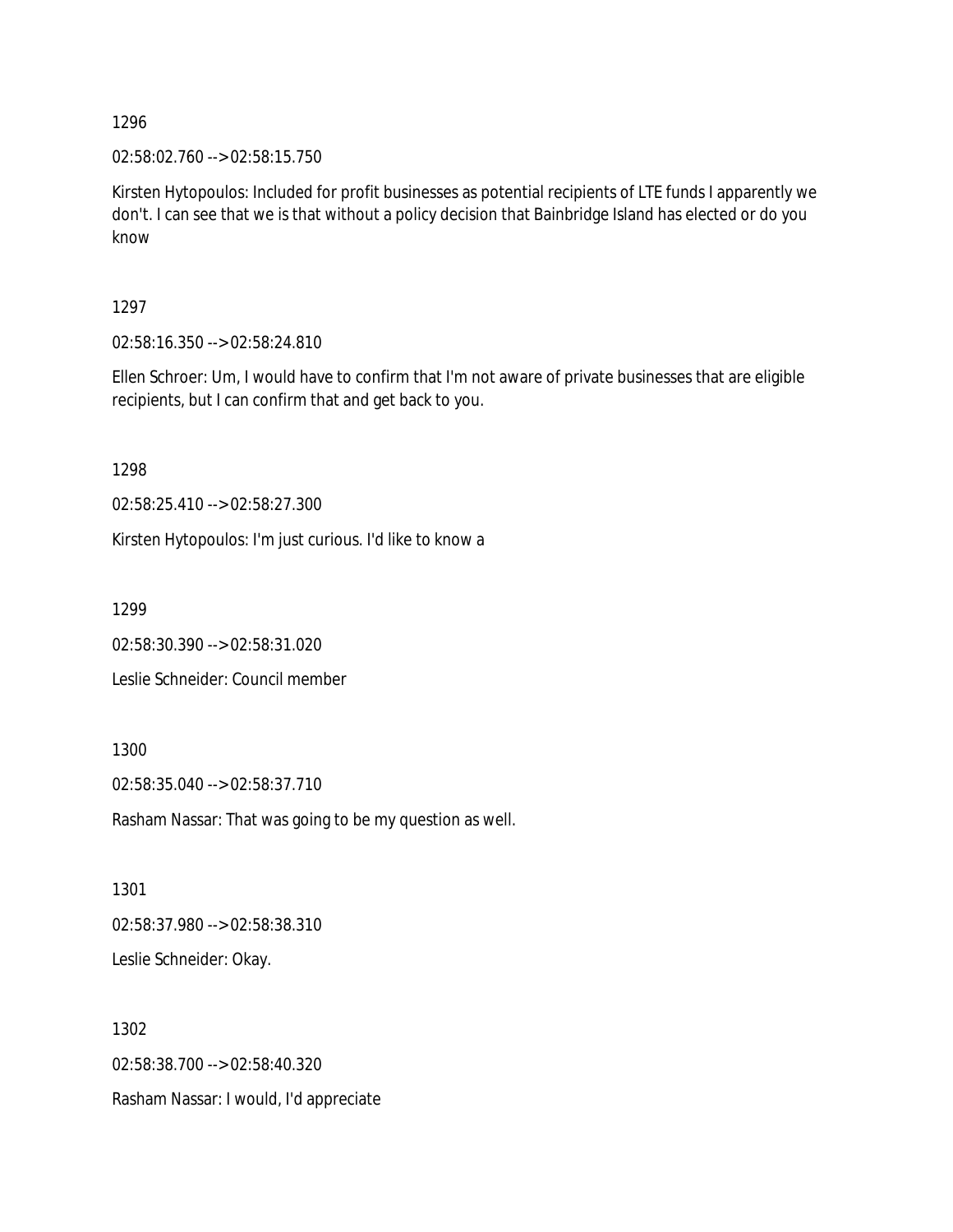02:58:41.160 --> 02:58:43.410

Rasham Nassar: That response Deputy Manager. Thank you.

1304

02:58:43.740 --> 02:58:44.130

Sure.

1305

02:58:47.640 --> 02:58:53.640

Leslie Schneider: Oh, right. So there are, there's a recommended motion in the packet or

1306

02:58:57.090 --> 02:58:58.200

Leslie Schneider: There's two versions of it.

1307

02:59:00.390 --> 02:59:03.210

Leslie Schneider: Someone like to make emotion.

1308

02:59:08.340 --> 02:59:09.150

Leslie Schneider: Council member card.

1309

02:59:11.010 --> 02:59:16.620

Christy Carr: I'll make the motion I moved to approve the request for proposals for the 2021 L tech awards.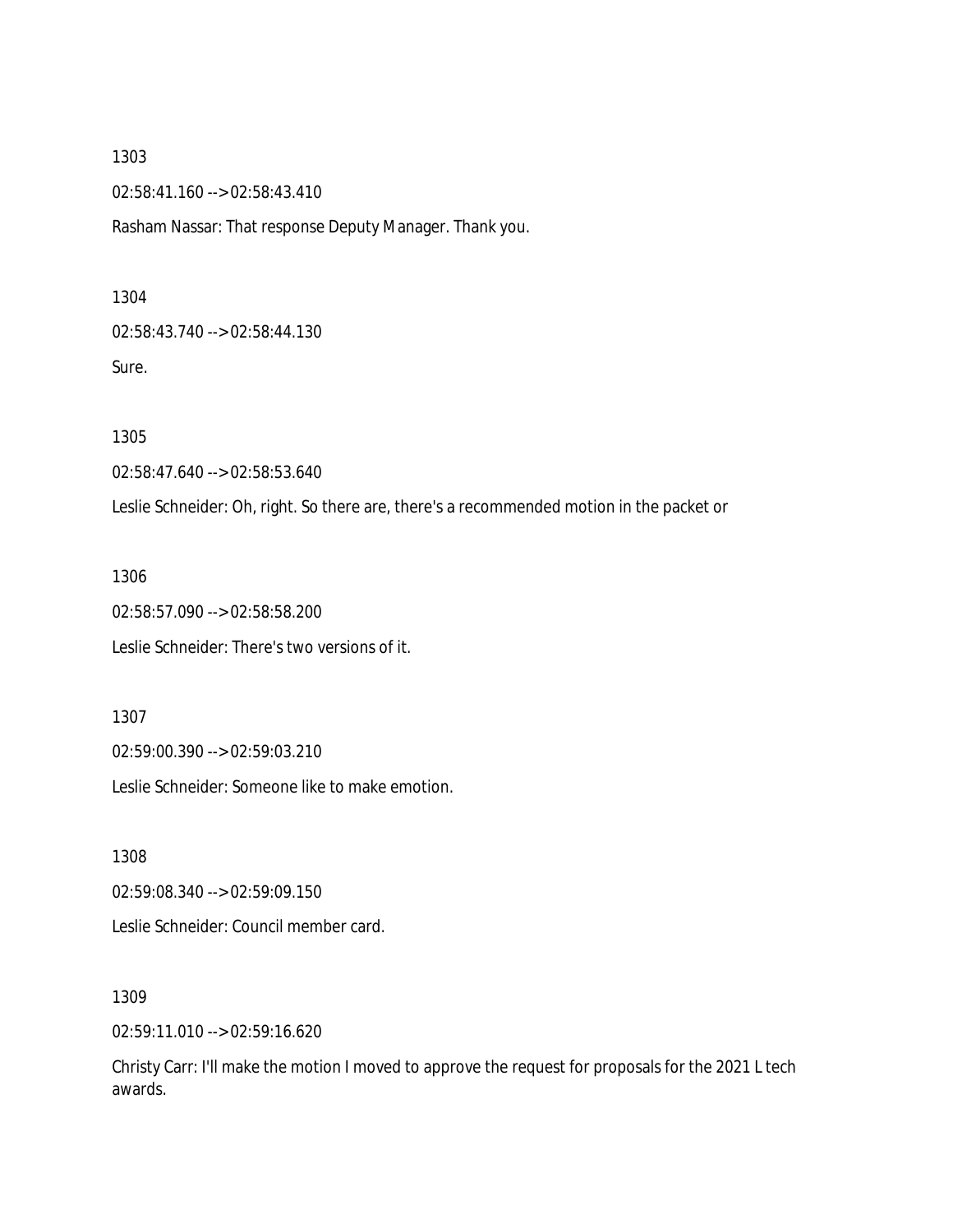02:59:21.720 --> 02:59:27.420

Leslie Schneider: I'll go with COUNCILMEMBER Pollock for a second that. Any further discussion.

1311

02:59:28.860 --> 02:59:30.900

Leslie Schneider: All right. All those in favor please say aye.

1312 02:59:32.550 --> 02:59:33.540 Leslie Schneider: Any opposed.

1313 02:59:35.040 --> 02:59:36.720 Leslie Schneider: Okay that passes unanimously.

1314 02:59:37.140 --> 02:59:37.950 Ellen Schroer: Thank you very much.

1315 02:59:39.540 --> 02:59:41.340 Leslie Schneider: So yeah, thank you very much.

1316 02:59:42.690 --> 02:59:45.060 Leslie Schneider: We are now moving on to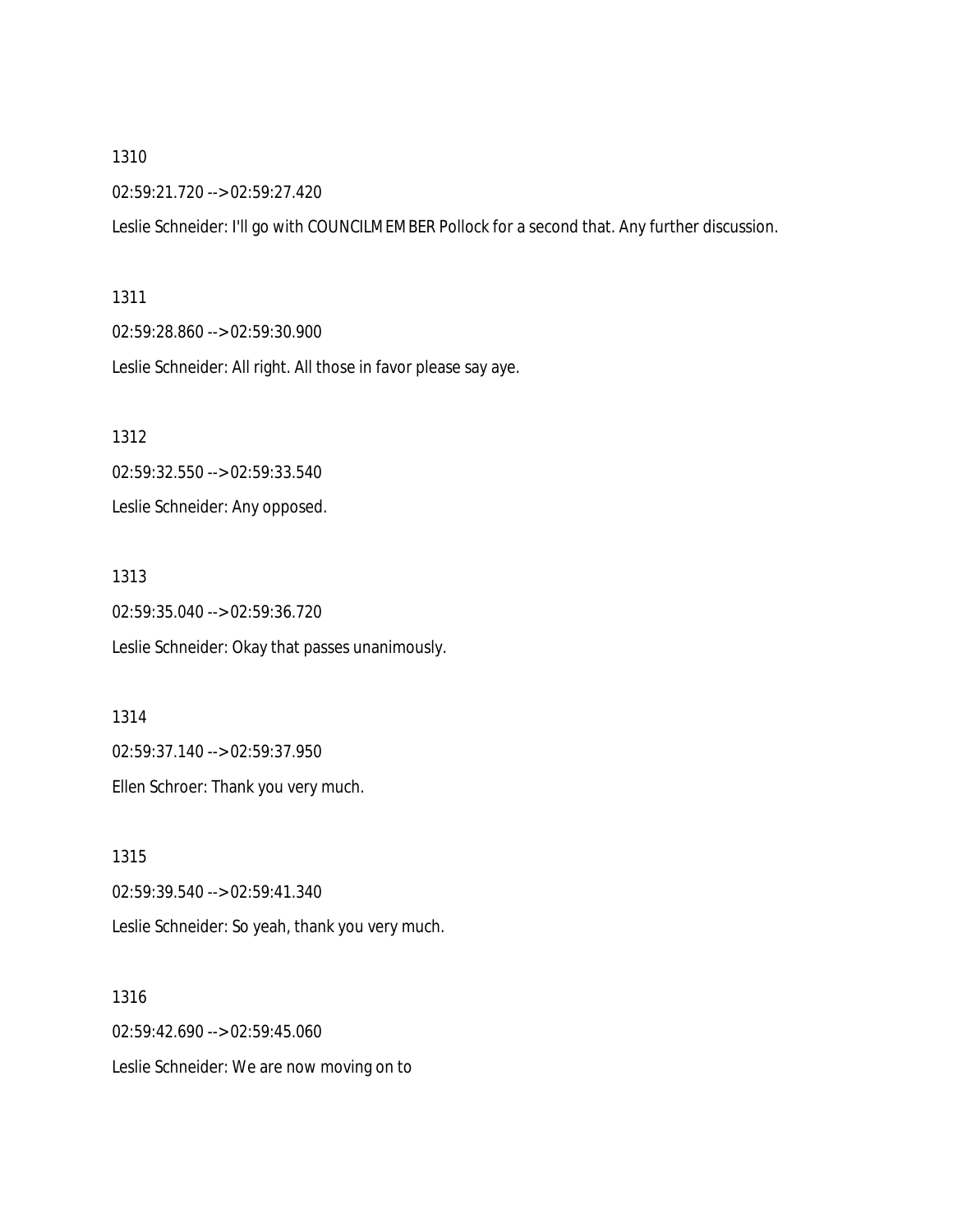02:59:46.470 --> 02:59:52.290

Leslie Schneider: Oh, you know what we are at nine o'clock. I think we need our five minute break. Right.

1318

02:59:54.750 --> 03:00:06.960

Leslie Schneider: So we're at 901 so let's say 906 so we can really get over this get get through this quickly will have so back so see you and see you in five

1319

03:05:57.120 --> 03:05:58.380

Leslie Schneider: Welcome back everyone.

1320

03:06:03.240 --> 03:06:05.700

Leslie Schneider: I think we're just waiting a few

1321

03:06:07.560 --> 03:06:08.670

Leslie Schneider: Seconds for her.

1322

03:06:19.980 --> 03:06:24.030

Leslie Schneider: We're all back. Wonderful. Thank you all. Really appreciate it.

1323

03:06:25.230 --> 03:06:26.940

Leslie Schneider: For that five minutes coast fast.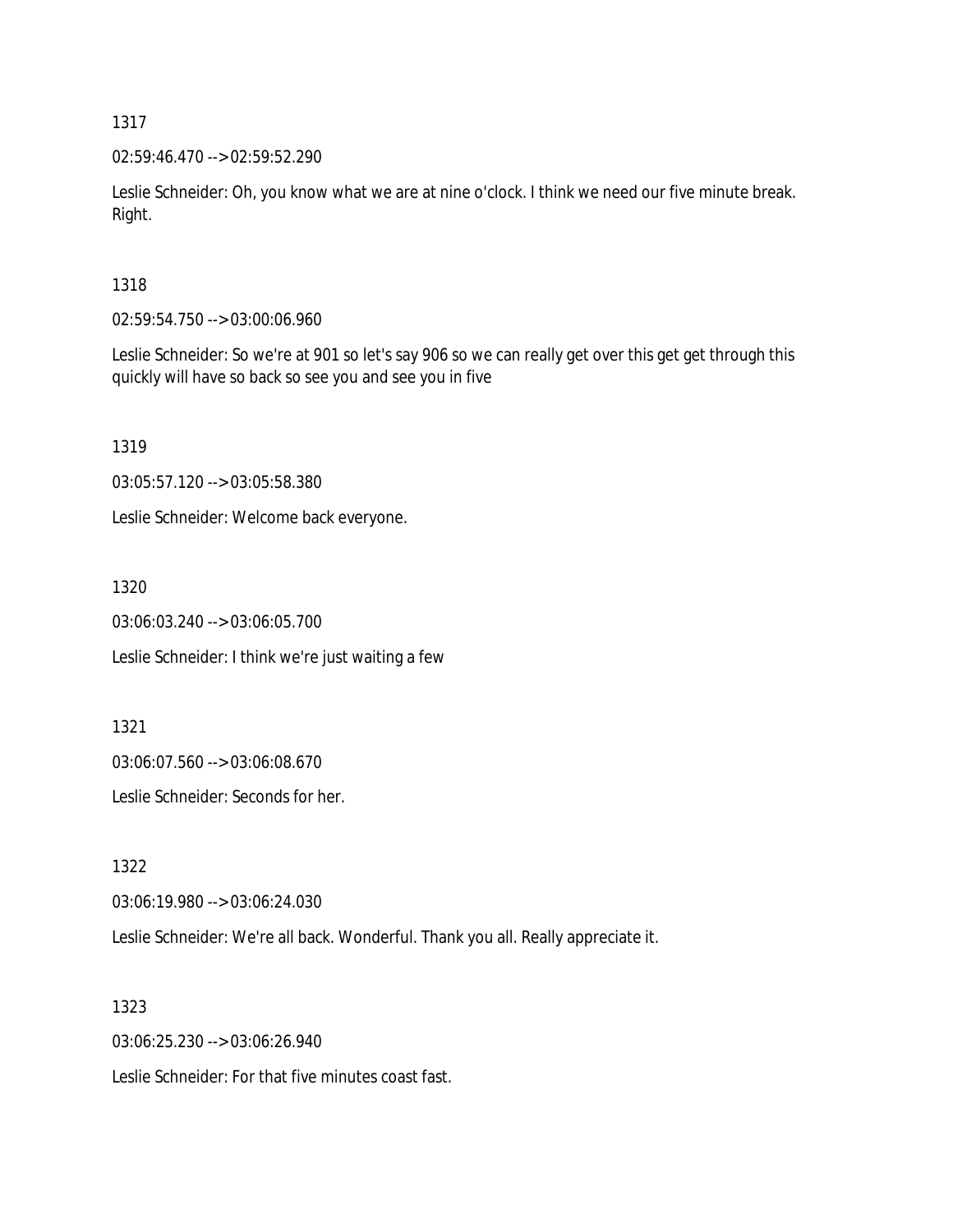03:06:29.160 --> 03:06:34.950

Leslie Schneider: Okay. Um, we're gonna we're going to chug through this now. So we are now on

1325

03:06:35.190 --> 03:06:47.220

Leslie Schneider: I'm item 10 a in the new business. This is the Mickey report and we have Dwayne pits our finance director with us doing

1326

03:06:47.790 --> 03:06:51.600

DeWayne Pitts: It even Council, thank you, Bear. I'm going to go ahead and share my screen here.

1327

03:07:02.010 --> 03:07:12.960

DeWayne Pitts: Okay, again, good evening council. Each year the finance department prepares a mid year financial snapshot of where we are at about halfway through the year, as it compares to our budget.

1328

03:07:13.770 --> 03:07:19.050

DeWayne Pitts: Your packet tonight includes a full report and all supporting documentation and information.

1329

03:07:19.830 --> 03:07:33.270

DeWayne Pitts: report focuses primarily on two main areas tax supported funds and the utility funds as a reminder, and for our viewing audience. Our overall budget and city services are divided into two broad categories.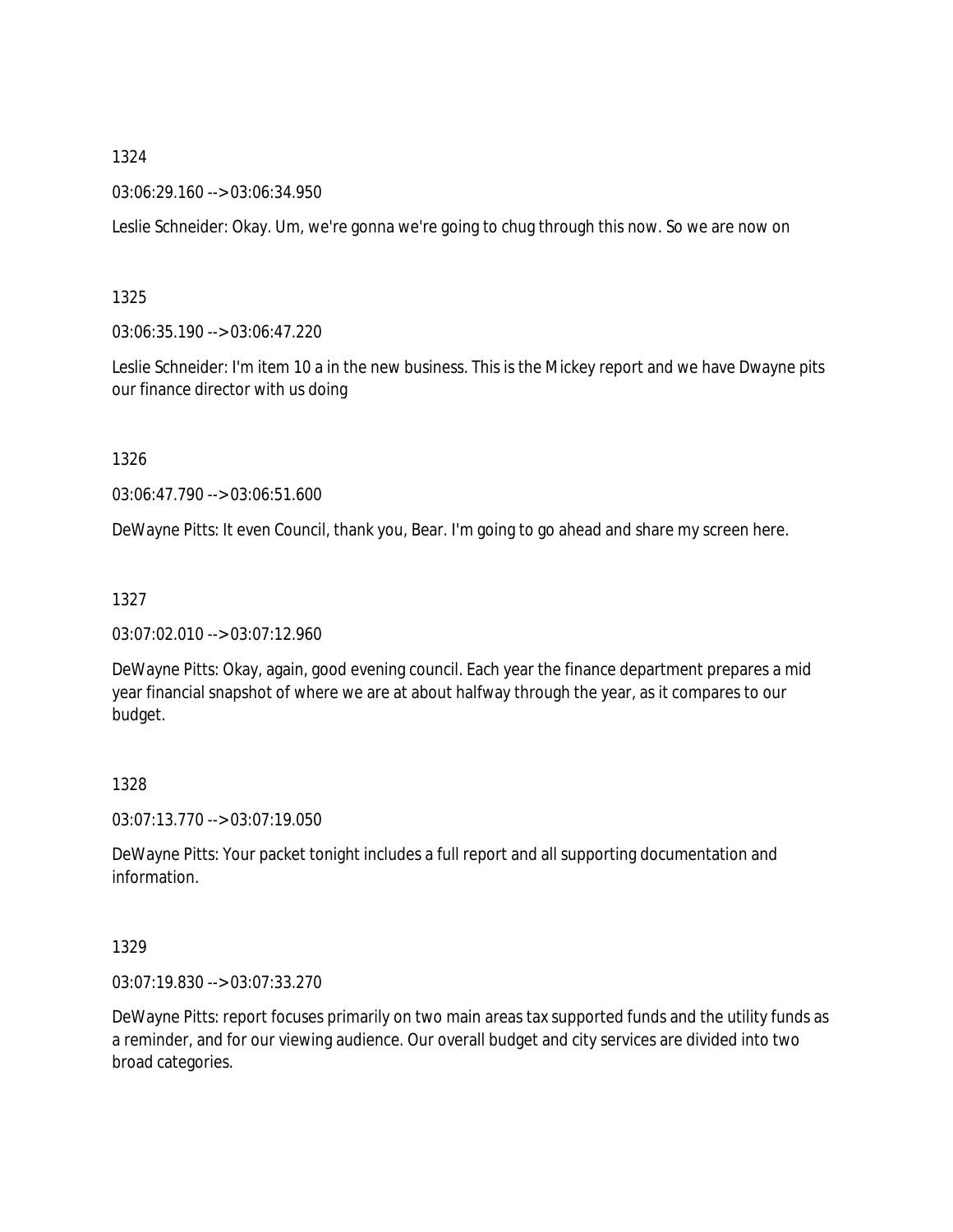03:07:33.780 --> 03:07:40.080

DeWayne Pitts: Tax supported which are city services that are funded primarily what taxes grants and similar activities.

1331

03:07:40.530 --> 03:07:57.990

DeWayne Pitts: These include funds, such as the general fund streets building and development read civic improvement debt service and the capital projects fun and the utility funds which are primarily supported through a fee for services with a specific customer base.

1332

03:07:59.490 --> 03:08:14.520

DeWayne Pitts: Please also note that the capital project update is included as a part of your attachment this evening, but we will be. We won't be focusing on that as Christmas Vicki. Our, our public works director will be discussing that and an upcoming session on September 8

1333

03:08:15.960 --> 03:08:26.700

DeWayne Pitts: And also on our tax supported funds won't be spending much time on the revenues of Elena and Morgan have covered this quite extensively and it's been a considerable amount of time, including earlier this evening.

1334

03:08:30.270 --> 03:08:33.390

DeWayne Pitts: First, we're going to talk a little bit about tax supported funds.

1335

03:08:36.420 --> 03:08:46.890

DeWayne Pitts: And just a really brief recap overall for 2020 as Elam pointed out earlier this evening. The 2020 revenues are close to the revised plan.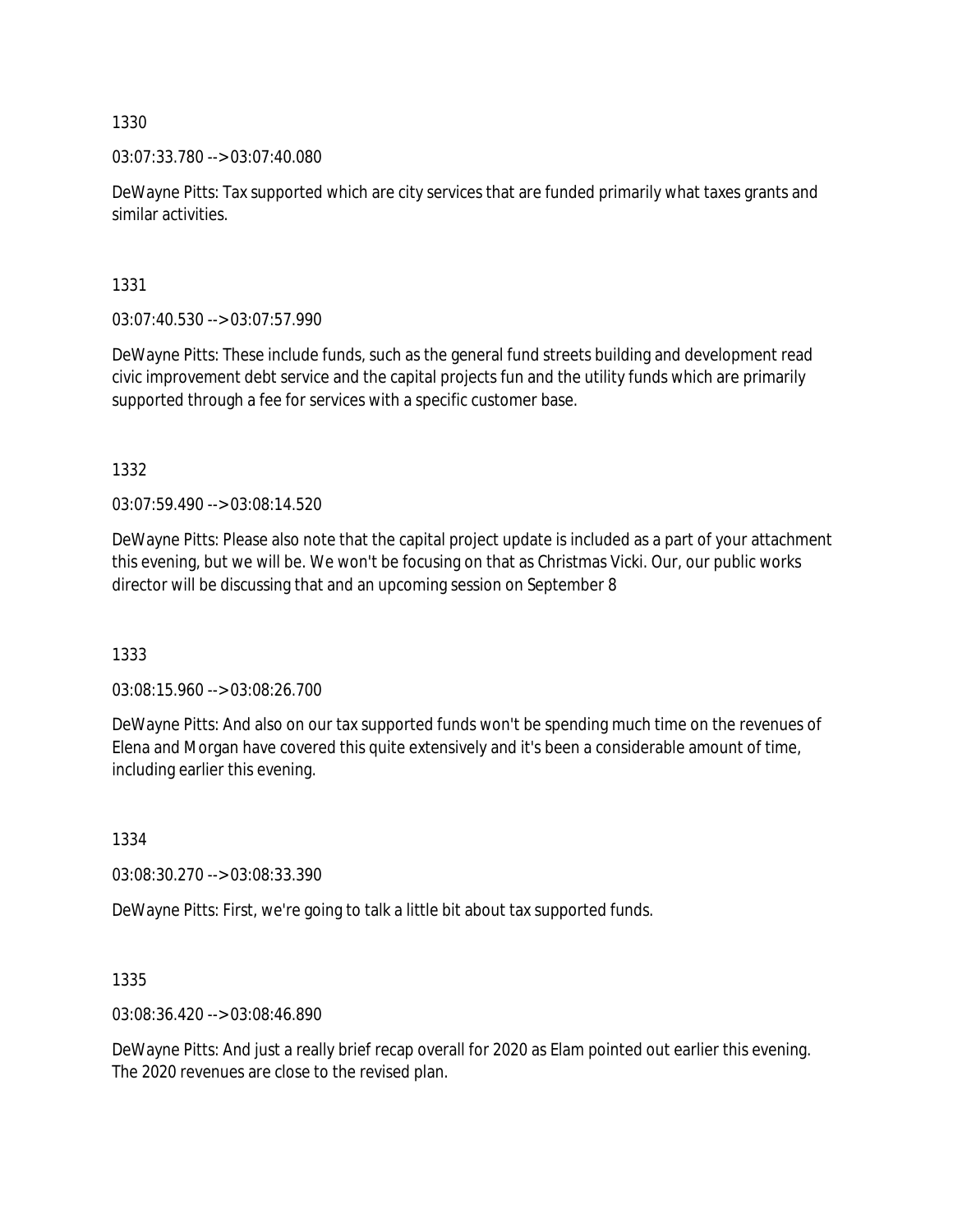03:08:47.460 --> 03:09:01.080

DeWayne Pitts: And the revised revenues through July, we're actually head of an earlier forecasts that we did this year and the revenues when you compare it to 2019 however are about 7% down below 2019 levels for the first six months of the year.

1337

03:09:03.510 --> 03:09:17.670

DeWayne Pitts: Some other key takeaways for this evening and on the expenditure side the 2020 January through June expenditures are about 9% below the revised budget or about 41% of the way through the year, or 41% of the total expenditures

1338

03:09:18.540 --> 03:09:26.550

DeWayne Pitts: And total cost reduction measures have been largely successful and mitigating most of our negative financial impacts due to Kobe 19

1339

03:09:27.570 --> 03:09:42.510

DeWayne Pitts: And as a result of that 2020 projected urine fund balances for our four largest funds, which consists of the general fund the building development rate and streets are projected to be about 770 \$5,000

1340

03:09:54.720 --> 03:09:55.530

Leslie Schneider: Is going

1341

03:10:00.120 --> 03:10:01.650

Leslie Schneider: Think he's frozen.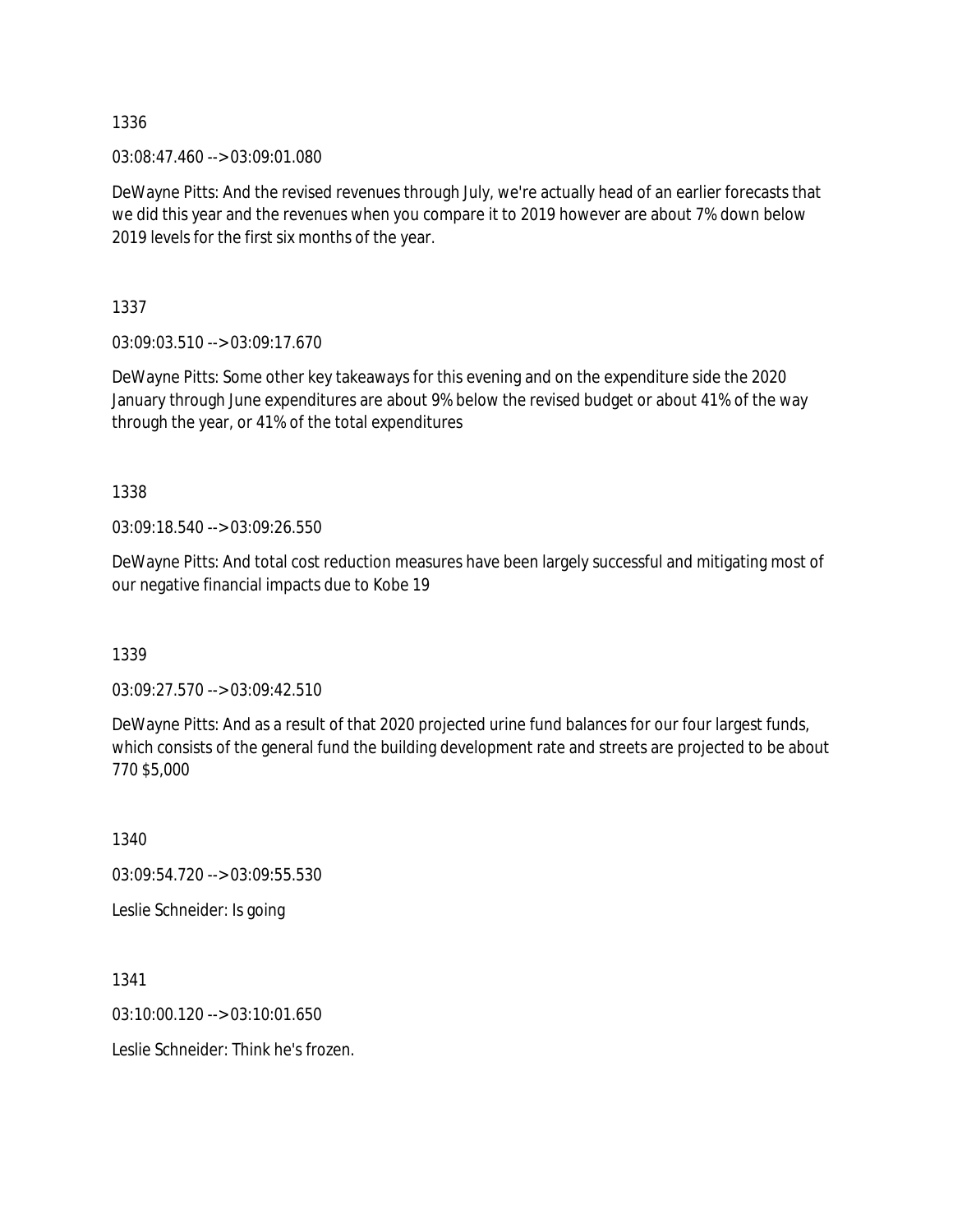03:10:01.830 --> 03:10:03.120 Joe Deets: Duane got frozen.

1343

03:10:04.710 --> 03:10:05.910 Leslie Schneider: Oh, no.

1344

03:10:09.270 --> 03:10:13.860

Morgan Smith: Wait, or or Ellen, if you can hear us joining may need to log off and log back in

1345

03:10:22.290 --> 03:10:24.960 Joe Deets: Since we're waiting, I was curious where the

1346

03:10:26.460 --> 03:10:28.110

Joe Deets: Reduction in expenditures

1347

03:10:29.640 --> 03:10:32.940

Joe Deets: Where, where the, where did that occur just question.

1348

03:10:33.420 --> 03:10:43.470

Morgan Smith: I think those were the 1 million and change spending decisions that we made in May to take out of our current your budget. I think that's what he was referring to.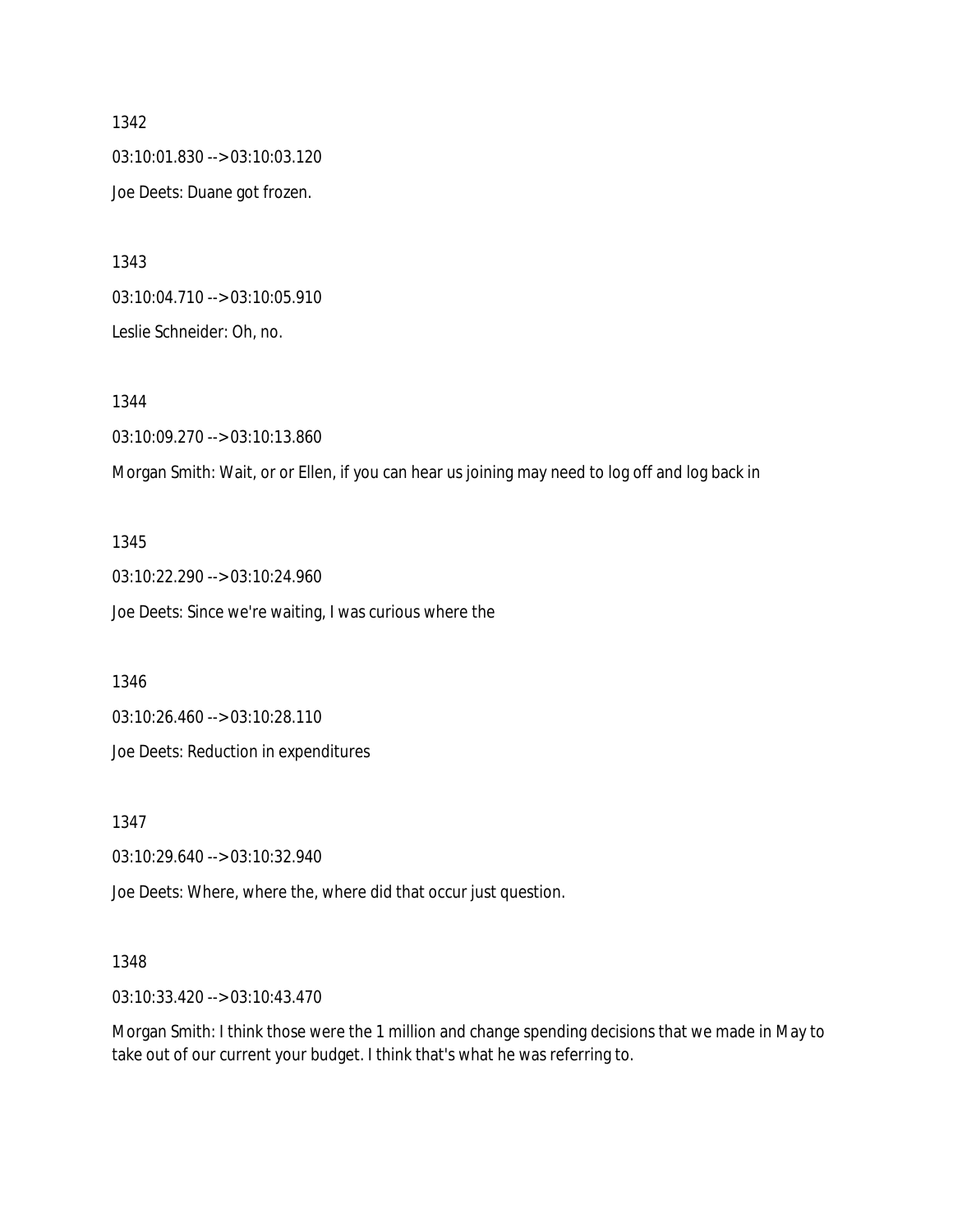03:10:47.070 --> 03:10:50.850

Leslie Schneider: So those were some staff positions that we were choosing not to feel

1350

03:10:51.240 --> 03:10:58.410

Morgan Smith: We have the largest share is holding several I think 10 staff positions vacant for the time being.

1351

03:10:58.710 --> 03:11:06.780

Morgan Smith: And we also delayed some spending decisions project activities until the next year. And I think there were a couple things we just decided to do without.

#### 1352

03:11:07.320 --> 03:11:16.620

Morgan Smith: There were some equipment purchases that were delayed but I feel like there were a couple of other things we we were able to just trim entirely, but most of it was from holding vacancies open

1353

03:11:18.810 --> 03:11:20.730

Leslie Schneider: Wouldn't be possible to move

1354

03:11:21.090 --> 03:11:24.930

Leslie Schneider: Forward to the drainage project I

1355

03:11:25.980 --> 03:11:31.230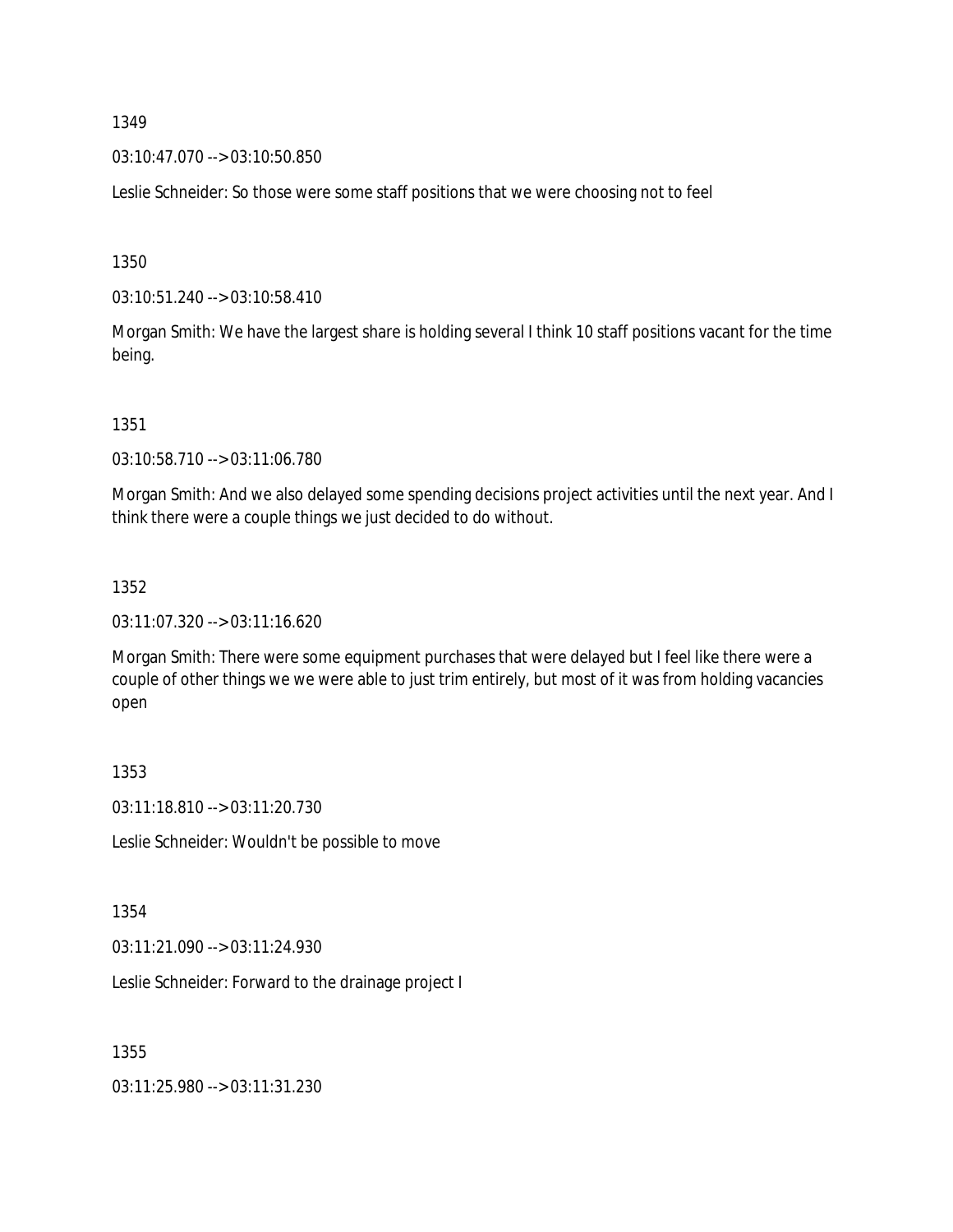Morgan Smith: Can well Kim is here. So, Kim, would you like to move forward and do the budget adjustments, while we wait for joining.

1356

03:11:32.520 --> 03:11:34.620

Kim Dunscombe: Yeah, that'd be awesome. So

1357

03:11:34.650 --> 03:11:37.290

Morgan Smith: Mayor, is that alright with you if we do the next be

1358

03:11:37.680 --> 03:11:47.700

Leslie Schneider: Yeah, so we're on 10 be now ordinance number 2020 dash 21 relating to 20 22nd quarter budget and updated capital improvement plan amendments.

1359

03:11:50.010 --> 03:11:51.060

Kim Dunscombe: Good evening Council.

1360

03:11:51.360 --> 03:11:59.910

Kim Dunscombe: Thanks for pushing me forward. I appreciate that. So tonight I'm here to discuss and answer any questions that you have regarding our second quarter budget amendments.

1361

03:12:00.570 --> 03:12:11.820

Kim Dunscombe: You've seen most of these amendments through contract approvals or some other Council discussions so my purpose this evening is to really just formally amend the 2020 budget.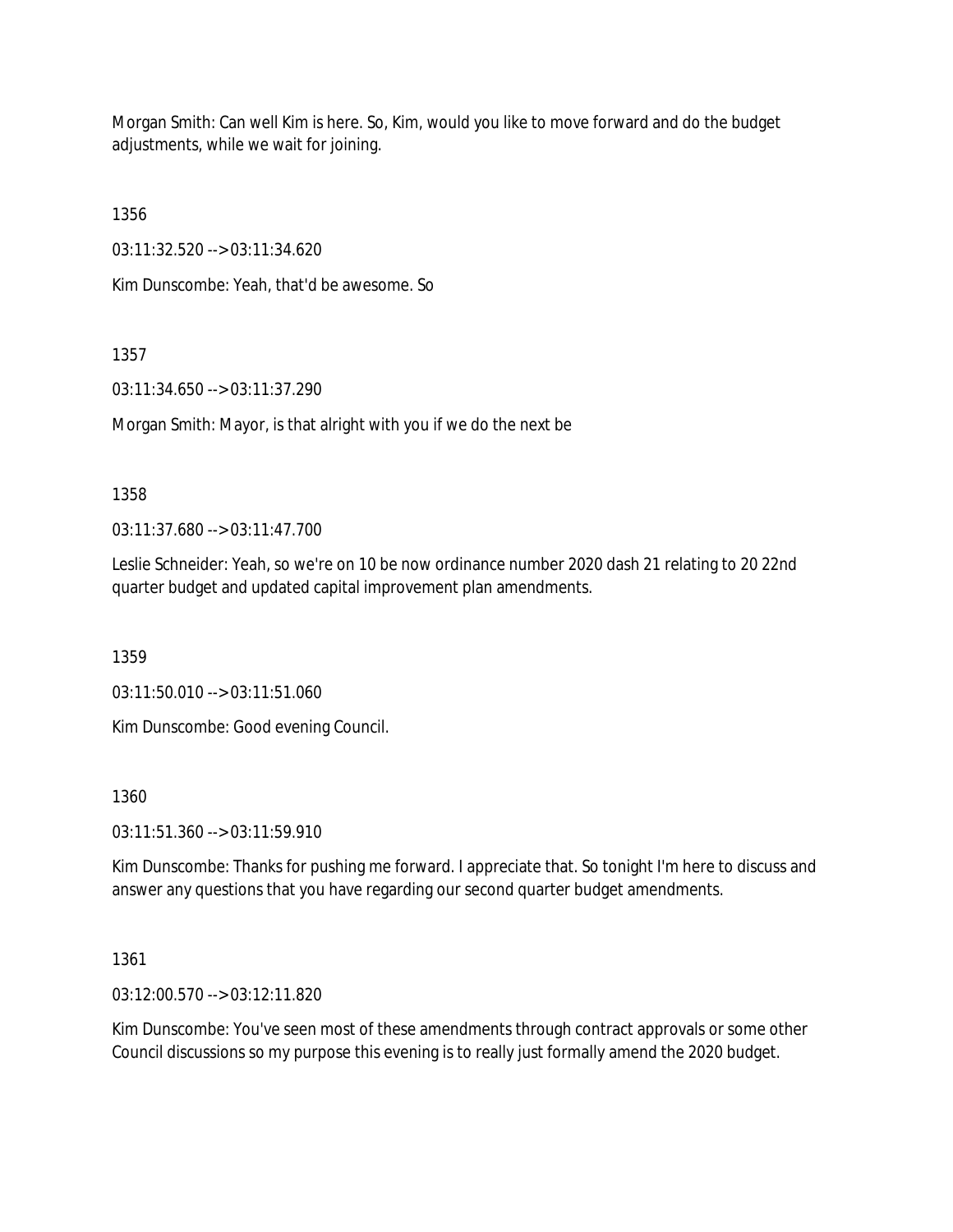03:12:13.020 --> 03:12:23.910

Kim Dunscombe: So I don't have a presentation this evening. However, I do want to make a quick comment that these budget amendments are kind of budget neutral and that means that they come with an outside funding source.

1363

03:12:24.750 --> 03:12:40.530

Kim Dunscombe: So of the 830 5000 ish spending authority increase about 490 9000 comes from outside the city. So just doing the simple math. The remaining 330 6000 will come from city bounce.

1364

03:12:42.150 --> 03:12:56.730

Kim Dunscombe: So just to break that down one more time because I love numbers 31,000 will come from the general fund about 60,000 will come from the Water Fund and 240 5000 will come from sewer fund. So with that, I'll take any questions.

1365

03:13:01.320 --> 03:13:04.020

Leslie Schneider: I don't see any hands at the moment.

1366

03:13:11.310 --> 03:13:11.700

Joe Deets: Yeah.

1367

03:13:12.810 --> 03:13:14.220

Joe Deets: I moved forward ordinance.

1368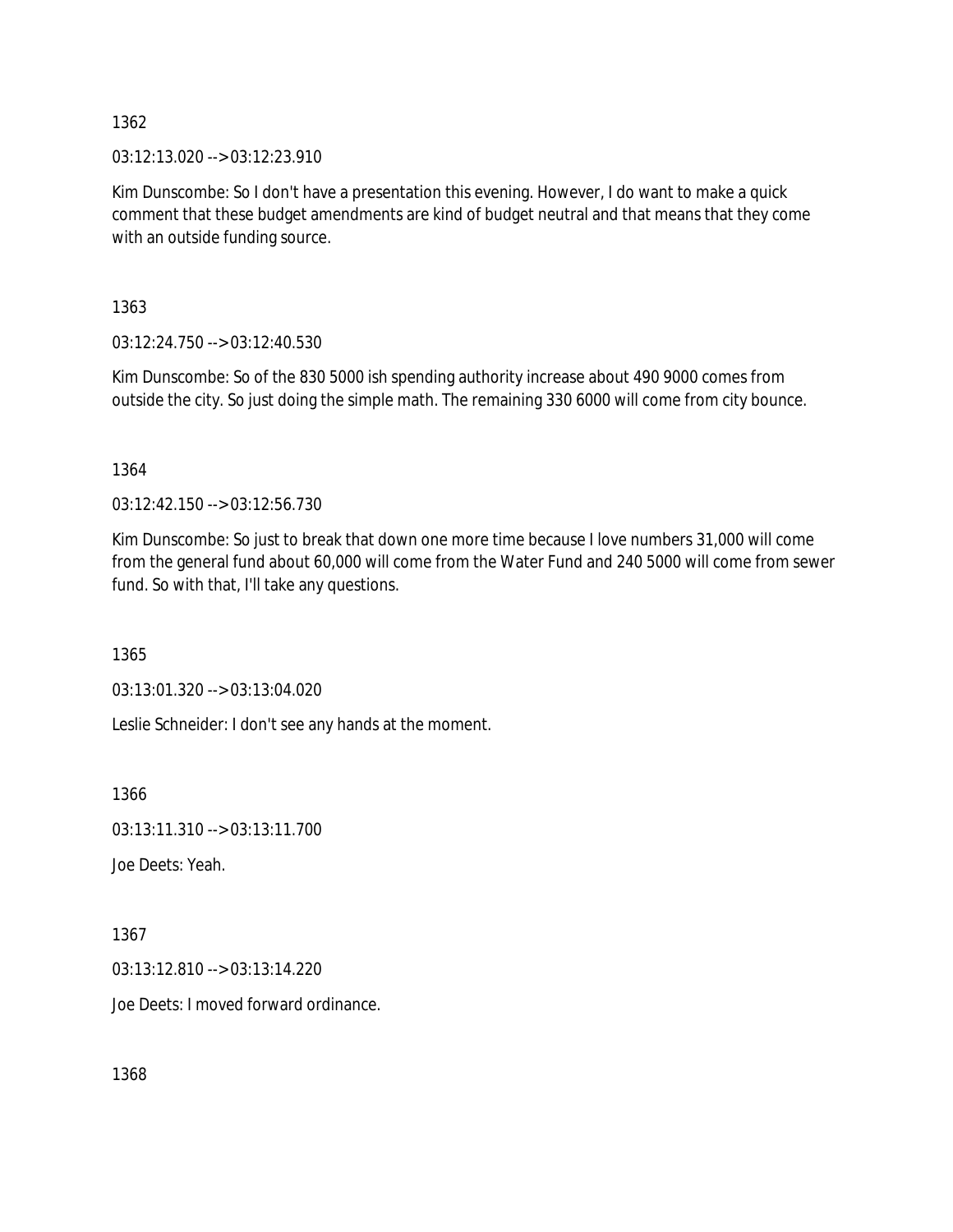03:13:15.810 --> 03:13:19.470

Joe Deets: For APPROVAL WITH THE SEPTEMBER 8 2020 consent agenda.

1369

03:13:20.700 --> 03:13:23.970

Leslie Schneider: That's the second from COUNCILMEMBER Pollock. Thank you.

1370

03:13:24.930 --> 03:13:26.670 Leslie Schneider: Any further discussion.

1371 03:13:27.840 --> 03:13:29.400 Leslie Schneider: All in favor please say aye.

1372 03:13:31.590 --> 03:13:32.580 Leslie Schneider: Any opposed.

1373 03:13:34.320 --> 03:13:37.890

Leslie Schneider: Alright that passes unanimously. Thank you. Cameron.

1374 03:13:38.160 --> 03:13:40.440 Leslie Schneider: Was that your only item.

1375 03:13:40.890 --> 03:13:41.400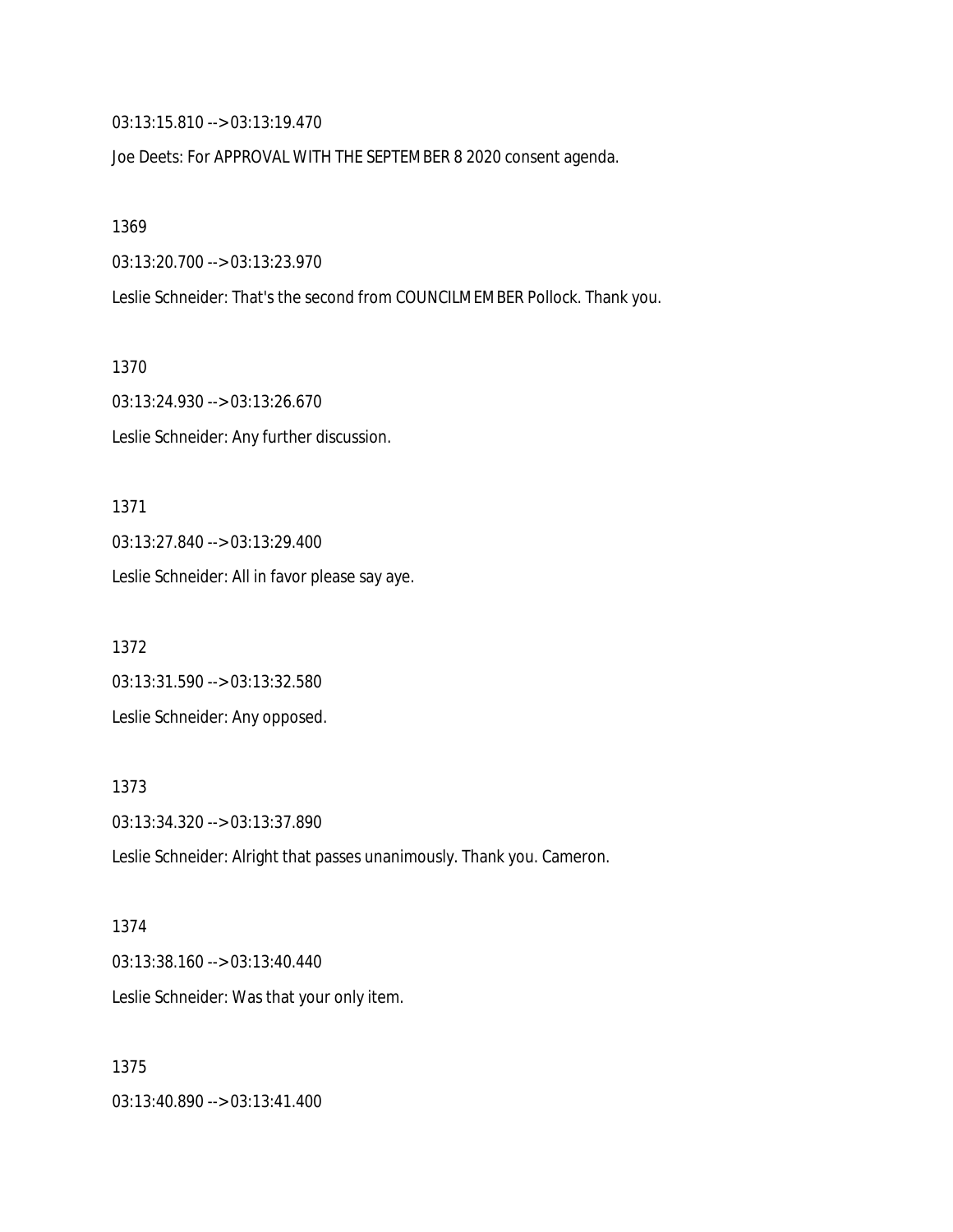Kim Dunscombe: That was it.

1376

03:13:41.700 --> 03:13:42.210

Leslie Schneider: That was it.

1377

03:13:44.070 --> 03:13:47.220

Leslie Schneider: Well, thank you for sticking with us up to now.

1378

03:13:48.150 --> 03:13:49.530

Kim Dunscombe: Thanks you guys have a nice evening.

1379

03:13:49.770 --> 03:13:51.150

Leslie Schneider: All right. You too. Thank you.

### 1380

03:13:54.180 --> 03:14:15.840

Leslie Schneider: All right, we still. Okay. Looks like I'm Chris. Where's Vicki is here, so are you. That would be for item 10 see is that what we're looking for here. Alright, so our public works director is here and we're now on I intend, see the 2020 annual drainage project contract award.

### 1381

03:14:17.190 --> 03:14:20.850

Chris Wierzbicki: Even Council Christmas bakey public works director. Can you hear me okay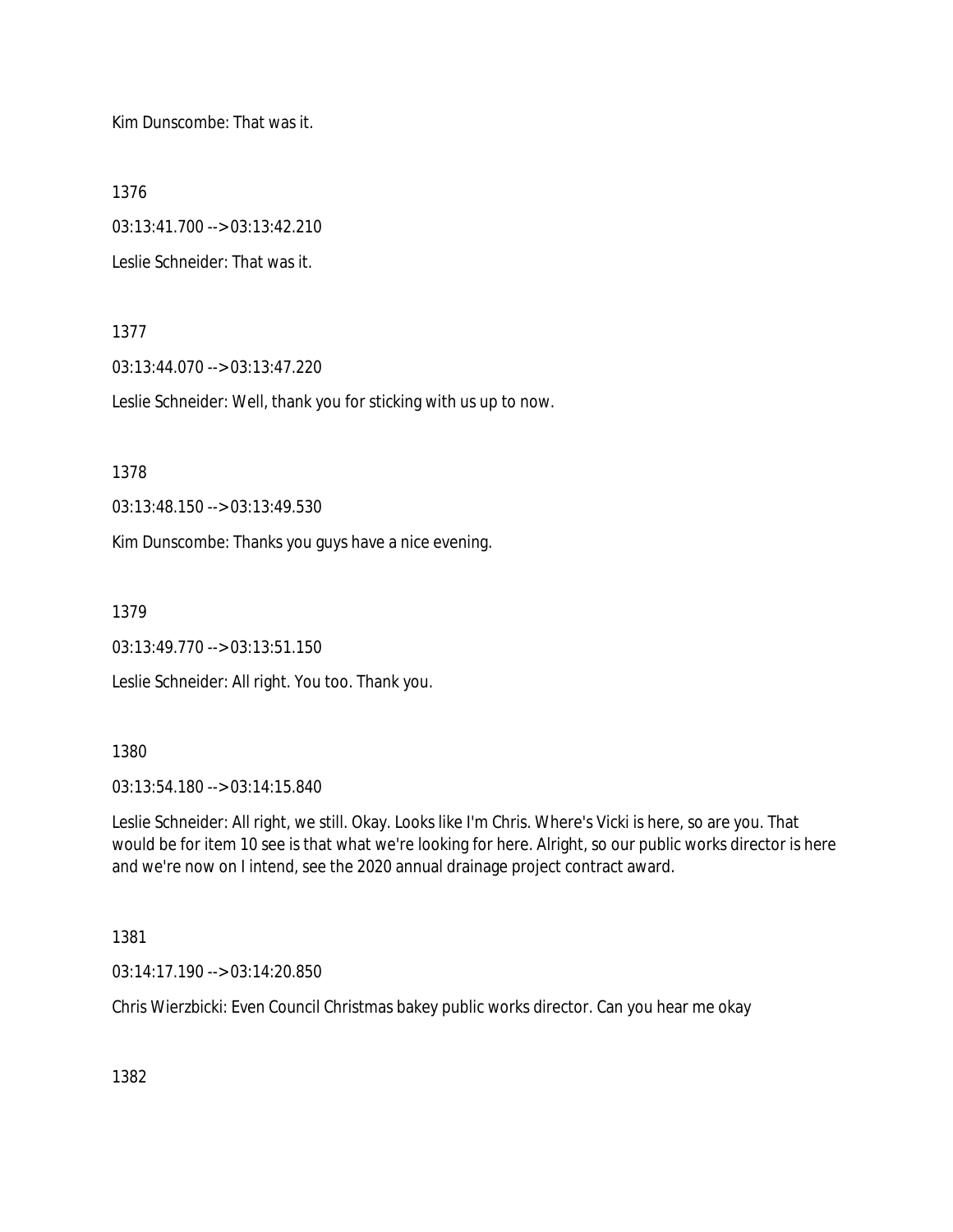03:14:21.420 --> 03:14:22.080

Leslie Schneider: Yes, thank you.

1383

03:14:22.470 --> 03:14:25.410

Chris Wierzbicki: Excellent. So this is

1384

03:14:26.460 --> 03:14:35.160

Chris Wierzbicki: contract award for our annual drainage projects which we package together every year. And unfortunately, I have some sad news to report about this item.

#### 1385

03:14:35.820 --> 03:14:47.880

Chris Wierzbicki: We held the bid opening on Friday morning and we only received one bid and that bid was about 35% over our engineers estimate for this package of projects. So I unfortunately can't recommend that we move ahead.

1386

03:14:49.950 --> 03:14:58.410

Chris Wierzbicki: With that particular bit item. So I'm going to ask you at your next meeting when we're going to forward this to the next regular meeting that we

1387

03:14:59.580 --> 03:15:05.880

Chris Wierzbicki: Reject the bids for this project and we are going to explore some other options for executing these projects.

1388

03:15:07.140 --> 03:15:18.420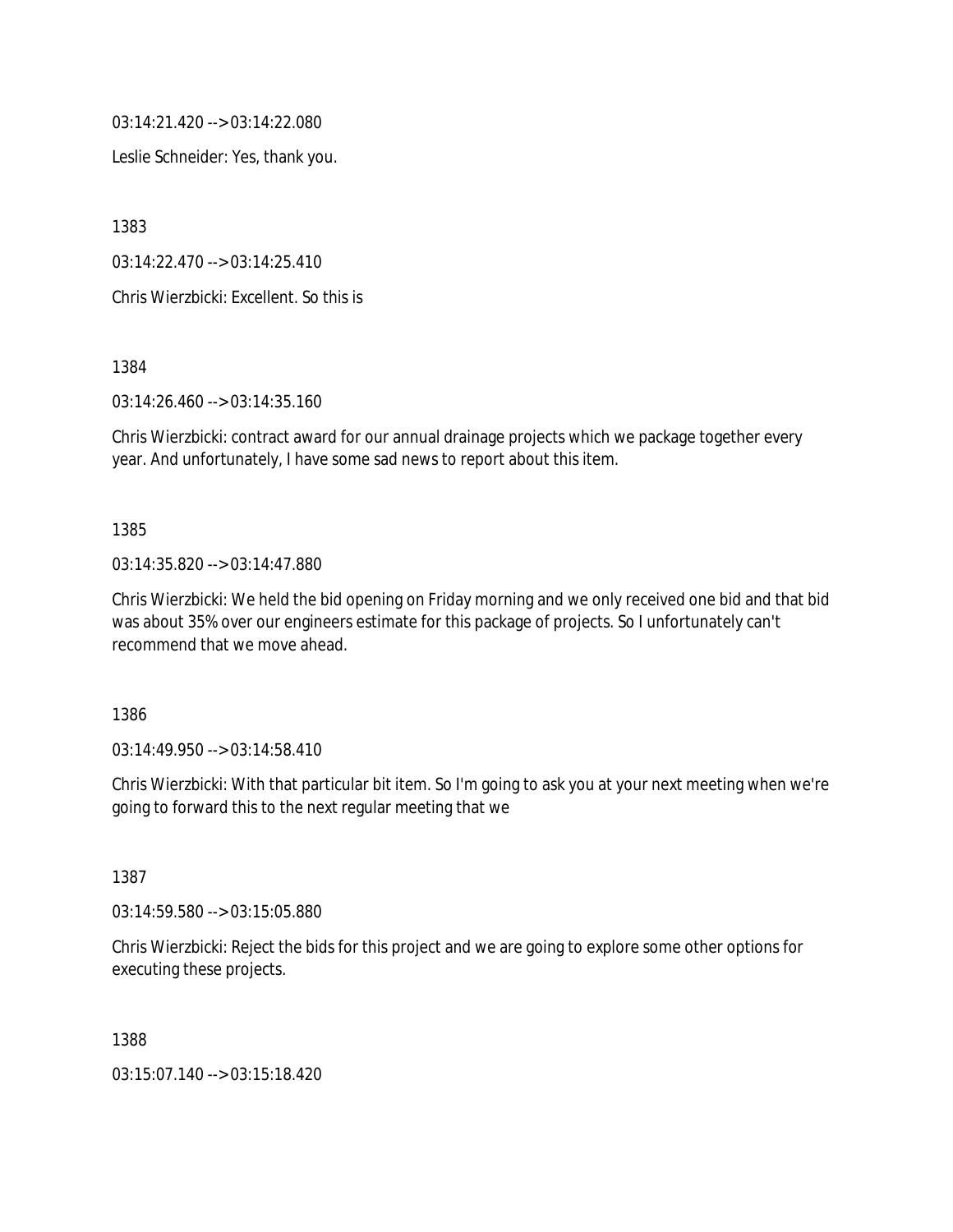Chris Wierzbicki: Just to a quick note on some background on these this so we do annual drainage projects, obviously. Every year we repackage together some of our larger drainage projects and try to

1389

03:15:19.500 --> 03:15:24.180

Chris Wierzbicki: Find contractors who are interested in building these for us. We've, we've had quite a bit of

## 1390

03:15:25.260 --> 03:15:34.380

Chris Wierzbicki: Bad luck with getting these projects off the ground in the past it's been that some of the projects have been too small. And so we've tried to like I said package the projects together for a larger

## 1391

03:15:35.070 --> 03:15:49.350

Chris Wierzbicki: Set of projects in a larger cost so that we can interest contractors in the work. I think that that dynamic is actually changing now we're trying to figure out what the post or the coven environment and how the changing the

# 1392

03:15:50.910 --> 03:16:02.370

Chris Wierzbicki: Roles. We think that now we know at least one contractor who is interested in this work was having a lot of difficulty finding pulling crews Garen finding people who wanted to work.

# 1393

03:16:04.530 --> 03:16:15.840

Chris Wierzbicki: The season so we may be changing the dynamic where before people, people weren't necessarily interested in bidding on small projects, but now they're finding some contractors are finding are having a hard time pulling cruise together to do work so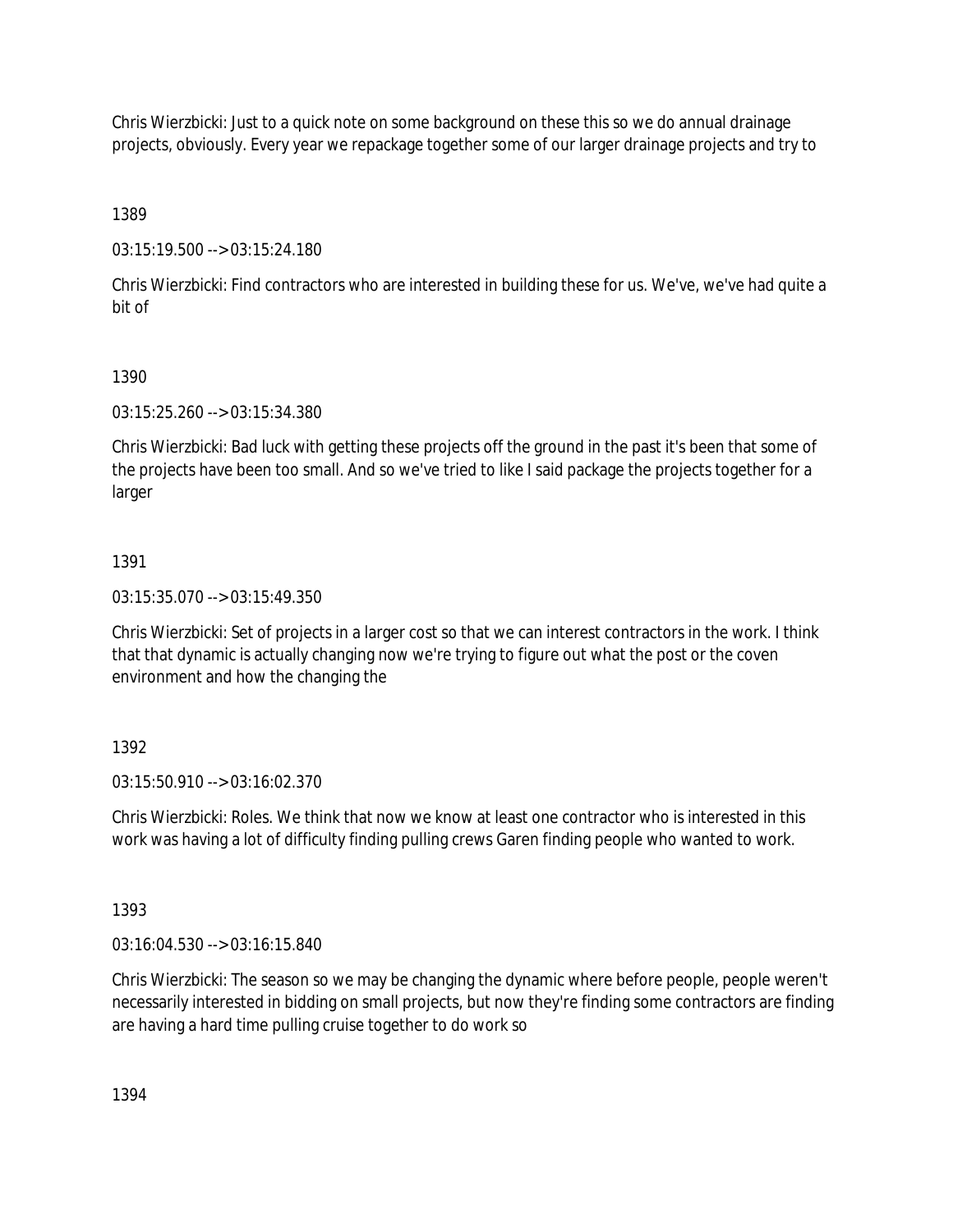03:16:17.220 --> 03:16:21.390

Chris Wierzbicki: The dynamics of the of this construction environment are changing a lot. We're trying to figure that out.

1395

03:16:22.170 --> 03:16:26.490

Chris Wierzbicki: So unfortunately I'm gonna have to ask you, like I said to reject these bids at your next regular meeting.

1396

03:16:27.000 --> 03:16:36.480

Chris Wierzbicki: We are going to try to probably pursue at least one of these projects with our small works roster, which is another methodology that we can use to to find contractors to do this work.

1397

03:16:37.590 --> 03:16:48.270

Chris Wierzbicki: And some of the other projects may have to wait to potentially package these up again before the end of the year, or near the beginning of next year. So with that, I'm happy to answer any questions about it.

1398

03:16:52.440 --> 03:16:56.610

Leslie Schneider: Okay, so do you need a formal motion from us to reject.

1399

03:16:57.750 --> 03:16:58.110

Leslie Schneider: Reject

1400

03:16:58.710 --> 03:17:07.320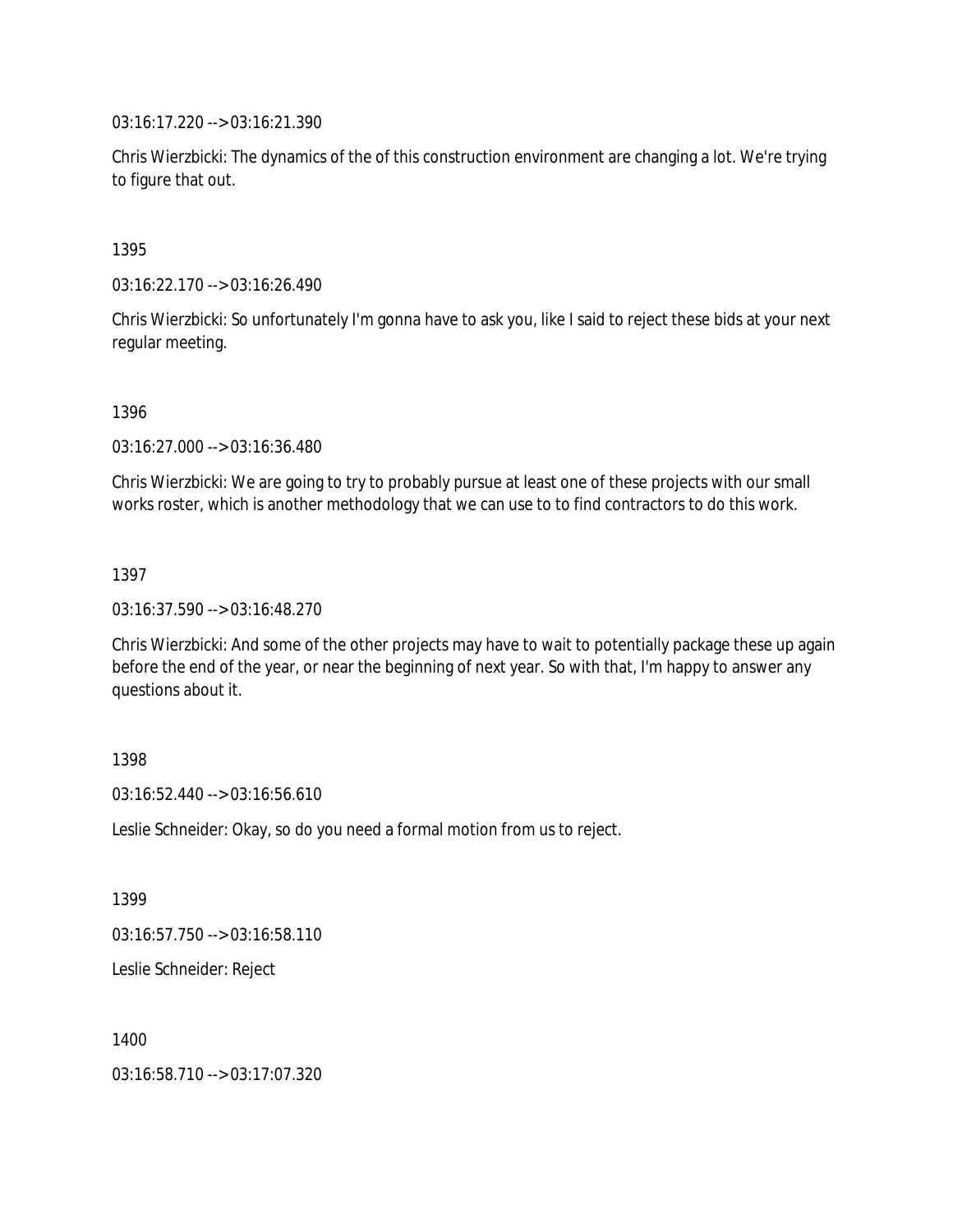Chris Wierzbicki: I don't tonight. I think we if you we will bring this item back to unfinished business at your next regular meeting and we can make the motion at that time.

1401

03:17:08.190 --> 03:17:10.350

Leslie Schneider: Great. Okay. Thank you very much, Chris.

# 1402

03:17:12.210 --> 03:17:18.930

Leslie Schneider: So we still we still don't have our finance director

1403

03:17:19.320 --> 03:17:22.140

Morgan Smith: No, but we're ready to move to 10 D if you'd like.

1404

03:17:22.440 --> 03:17:37.380

Leslie Schneider: Okay, great. So I don't ND Is ordinance number 2020 dash 19 adding language to be IMC two dot 14 toe to toe to encourage individuals with diverse backgrounds to apply to serve on the planning commission

# 1405

03:17:38.010 --> 03:17:53.220

Leslie Schneider: And if I remember correctly, this is sort of formalizing direction from council that you that we gave the last business meeting. Is that correct, and so now you've brought it forth in the in code language.

1406

03:17:54.180 --> 03:18:06.840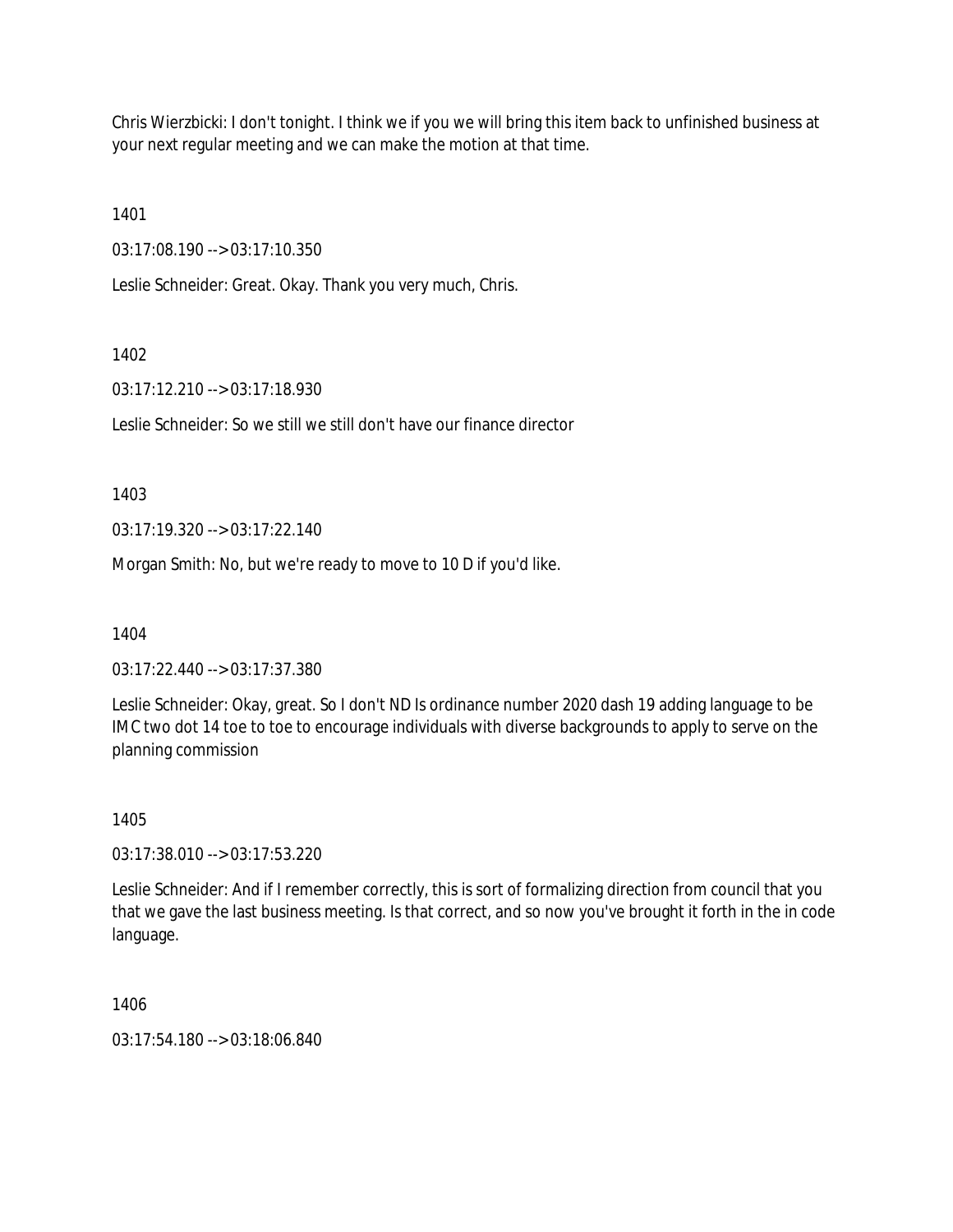Robbie Sepler: Exactly where the ordinance before tonight would take the language that was found on the city of Seattle is a website that the Council indicated and wanted tailored to the city of Bainbridge Island and to the planning commission

1407

03:18:07.200 --> 03:18:14.820

Robbie Sepler: And inserted into the code where it talks about appointments to the planning commission. So the orange before you would do that.

1408

03:18:15.390 --> 03:18:24.510

Robbie Sepler: And if the Council approves that ordinance, there is a recommendation from staff to update the joint land use subcommittees

1409

03:18:25.380 --> 03:18:34.860

Robbie Sepler: Recommendation in to quote the updated language in order for it to match what our code will become if the Council approves this ordinance.

1410

03:18:35.430 --> 03:18:49.110

Robbie Sepler: And then finally, the final recommended motion is to direct the city manager to proceed with filling the planning commission vacancy. According to the recommendations as amended. And if you have any questions, I'd be happy to answer them.

1411

03:18:53.280 --> 03:18:54.030

Leslie Schneider: Okay.

1412

03:18:55.980 --> 03:19:00.480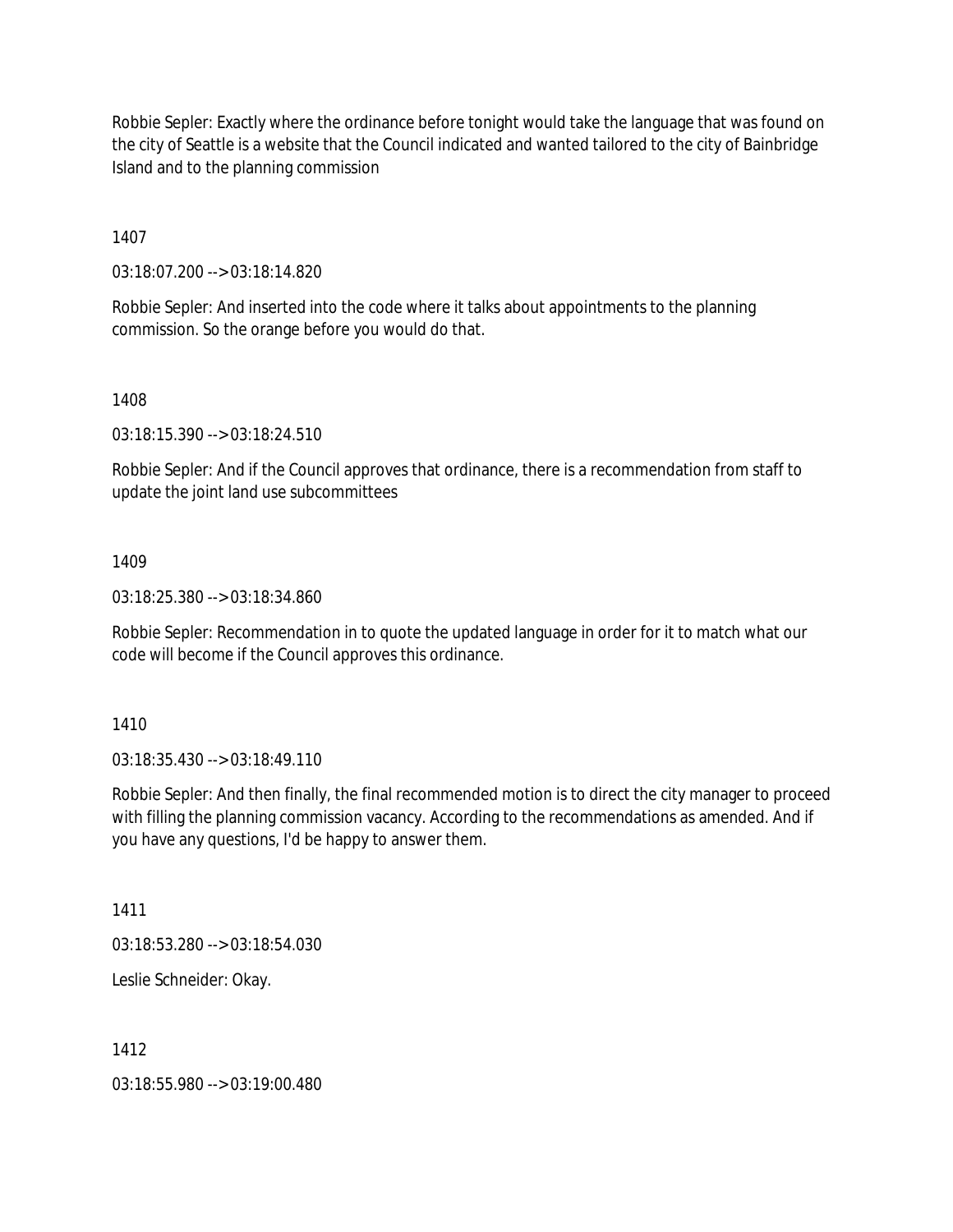Leslie Schneider: Council members. Any questions or okay Kelsey I'm going to start

# 1413

03:19:02.760 --> 03:19:11.790

Rasham Nassar: Yeah, thank you. Deputy city attorney for introducing the item. I'm, I'm looking at the language here and

# 1414

03:19:13.140 --> 03:19:16.200

Rasham Nassar: My first honest impression is that it

## 1415

03:19:17.940 --> 03:19:30.060

Rasham Nassar: Does not entirely capture the sentiment of the Council, the last time that we discussed this. And the reason I'm saying that is because my recollection was that the Council sought to

### 1416

03:19:31.320 --> 03:19:38.340

Rasham Nassar: really emphasize and place priority upon racial diversity with regard to the makeup of the planning commission

# 1417

03:19:39.450 --> 03:19:42.450

Rasham Nassar: While this language is absolutely relevant

# 1418

03:19:43.560 --> 03:20:02.700

Rasham Nassar: My hesitation to support it as written, is that it might serve to reduce that emphasis on racial diversity with regard to other elements that important elements that also constitute what we mean when we say diversity and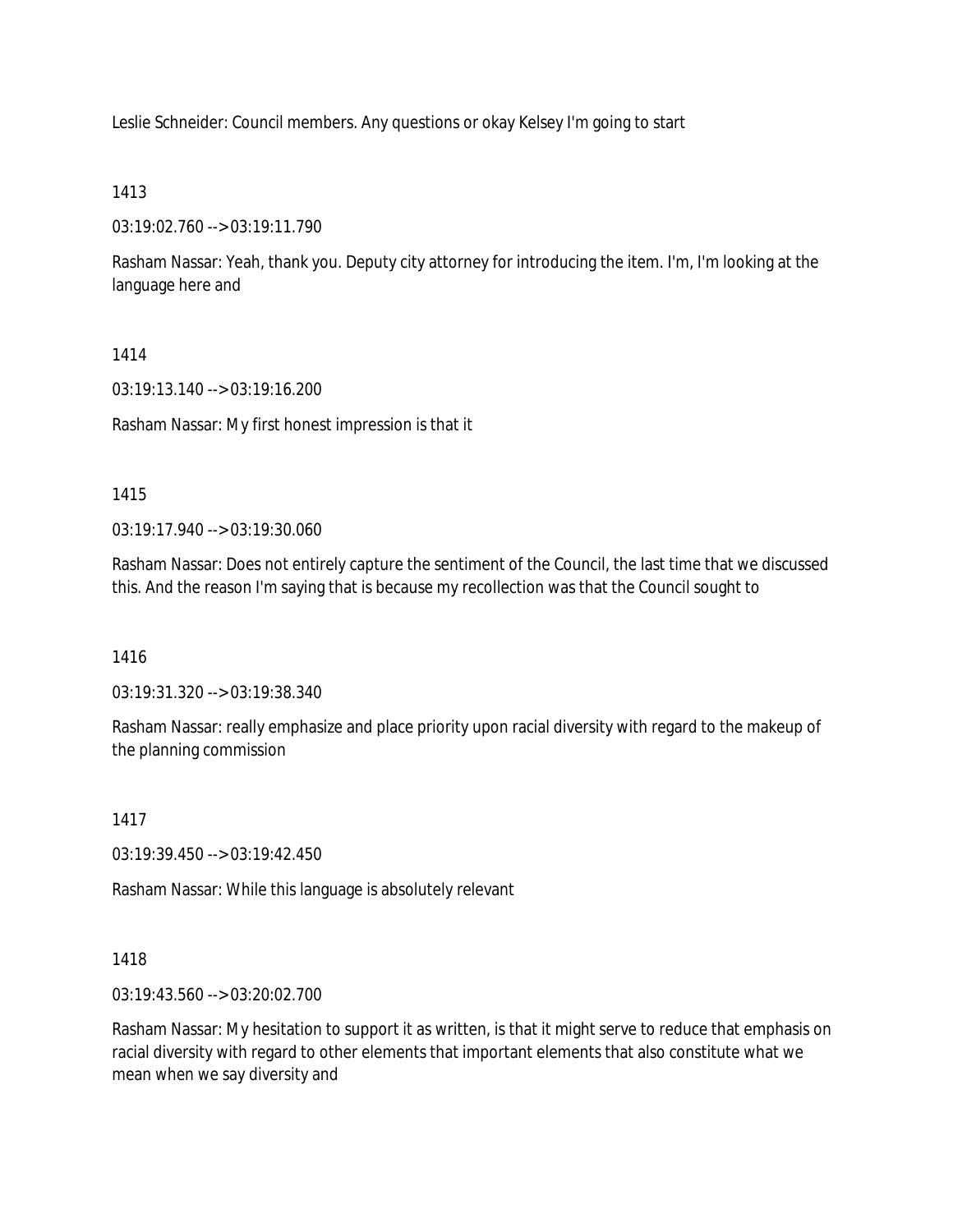03:20:07.410 --> 03:20:17.010

Rasham Nassar: I know from sitting in on discussions of the race equity task force that words matter language matters and where we place an emphasis

1420

03:20:17.610 --> 03:20:32.190

Rasham Nassar: Is going to help drive and determine the outcomes that we see. And if the outcome, the Council wants to see is a diverse body a diverse planning commission that includes

1421

03:20:32.850 --> 03:20:41.310

Rasham Nassar: A racial racial a really strong component of racial diversity and I don't think this language will guarantee that results.

1422

03:20:42.600 --> 03:20:43.350 Rasham Nassar: So,

1423

03:20:44.820 --> 03:20:52.380

Rasham Nassar: My preference at this point would be to refer this to the race equity tasks task force.

1424

03:20:53.580 --> 03:20:56.190

Rasham Nassar: And to let them review what we've come up with

1425

03:20:59.670 --> 03:21:04.680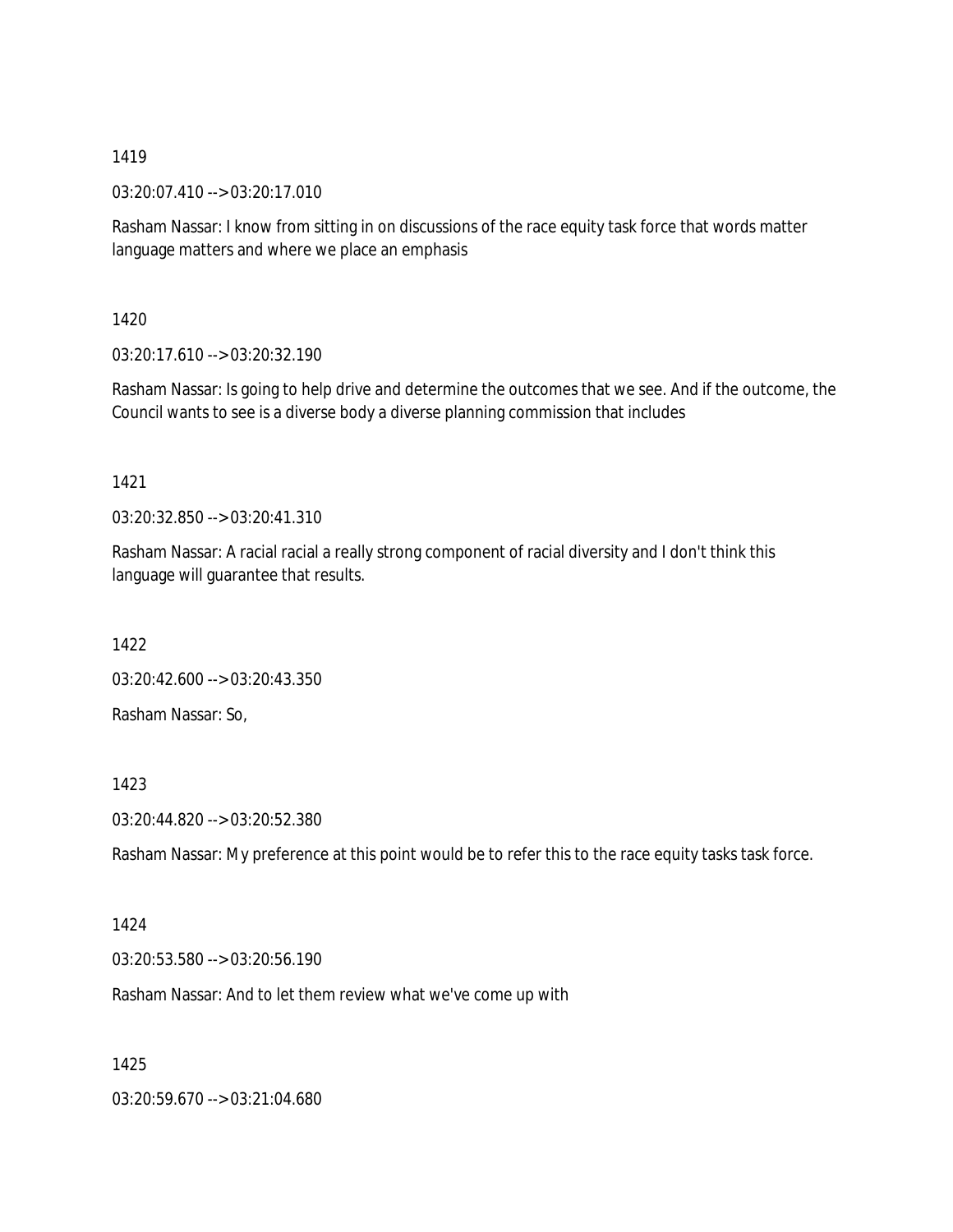Rasham Nassar: And to see if they have any comments or feedback. And if I'm misunderstanding.

### 1426

03:21:05.460 --> 03:21:15.960

Rasham Nassar: I mean I'm I'm one council member other council members might have a different recollection of the tone that the Council's discussion to the last on, I think it was what the 18th or the the meeting before the 18th

## 1427

03:21:16.560 --> 03:21:27.120

Rasham Nassar: And then we can dialogue about that but um and I suppose that I will state that my personal preference is that we somehow find a way to really

## 1428

03:21:27.510 --> 03:21:33.510

Rasham Nassar: Emphasize that particular element because that's kind of what we're being called to do and all of the other work that we're

### 1429

03:21:34.350 --> 03:21:39.120

Rasham Nassar: Discussing with regard to the work on the risk equity Task Force work plan and such. So

### 1430

03:21:40.020 --> 03:21:51.360

Rasham Nassar: That would be my suggestion refer this to the race equity Task Force for their feedback and buying any suggested changes that they might propose we make before we proceed to amend the language in our code.

### 1431

03:21:54.030 --> 03:21:55.200

Leslie Schneider: That's remember I topless.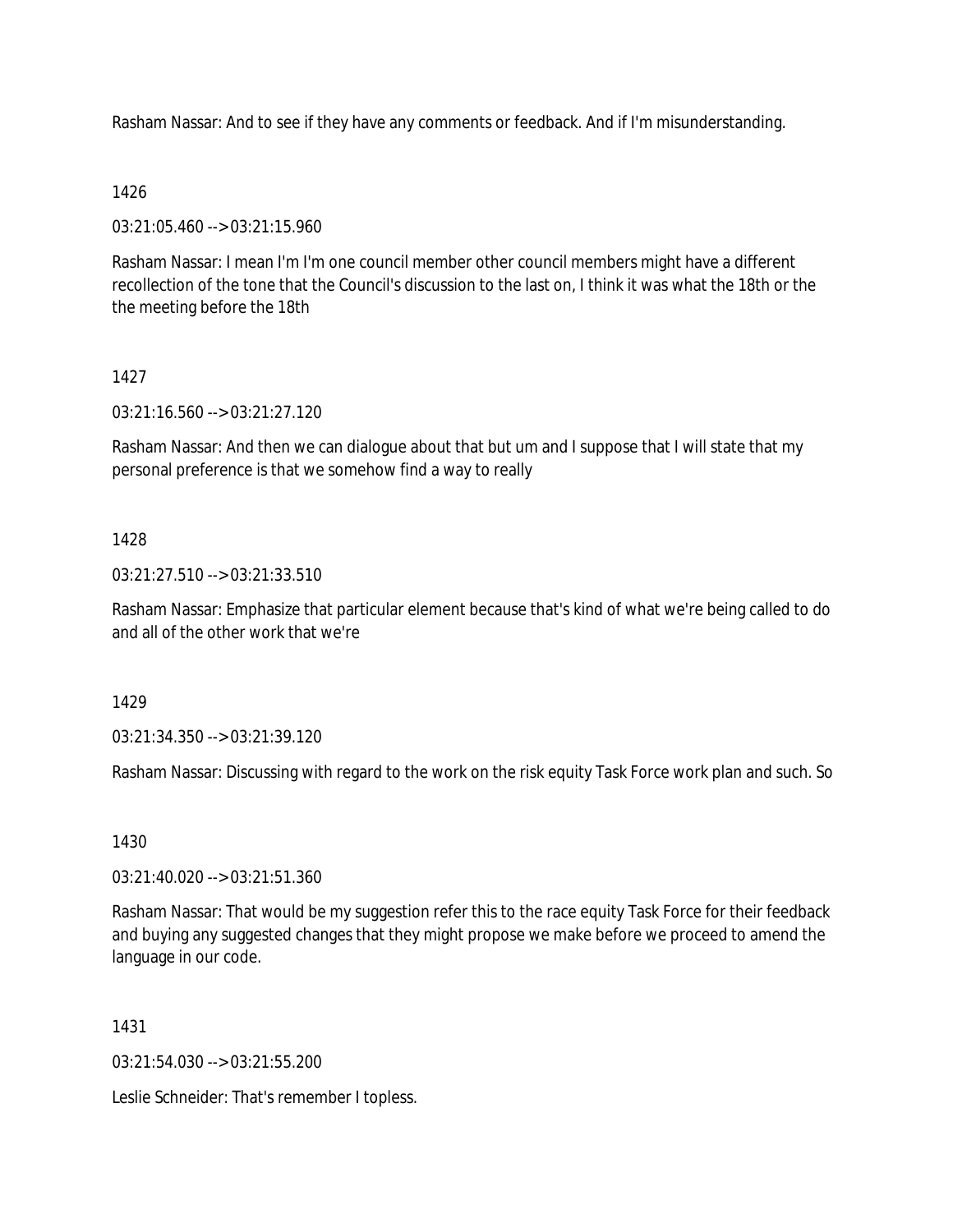03:21:56.910 --> 03:22:02.730

Kirsten Hytopoulos: Um, so I will say that we did choose this very specific language is my first comment.

1433

03:22:04.140 --> 03:22:08.880

Kirsten Hytopoulos: You know, and so that's what that's staff did, um, I will also say that

1434

03:22:10.260 --> 03:22:21.330

Kirsten Hytopoulos: The fact is, what we've done is we've started mucking around again and trying to arguably starting to try to put a race equity lens on stuff.

1435

03:22:21.720 --> 03:22:28.890

Kirsten Hytopoulos: When we don't have the expertise to do that. I mean, it was stepping back, we could say that's what we've done again. And now what we'd be talking about doing

1436

03:22:29.220 --> 03:22:37.380

Kirsten Hytopoulos: Is sending this to the race equity task force to get their opinion when I believe what we've said is we don't want to do that because as they've said

1437

03:22:37.860 --> 03:22:44.700

Kirsten Hytopoulos: They don't have the expertise yet. So we might want to step back for a second and say, Are we trying to accomplish some things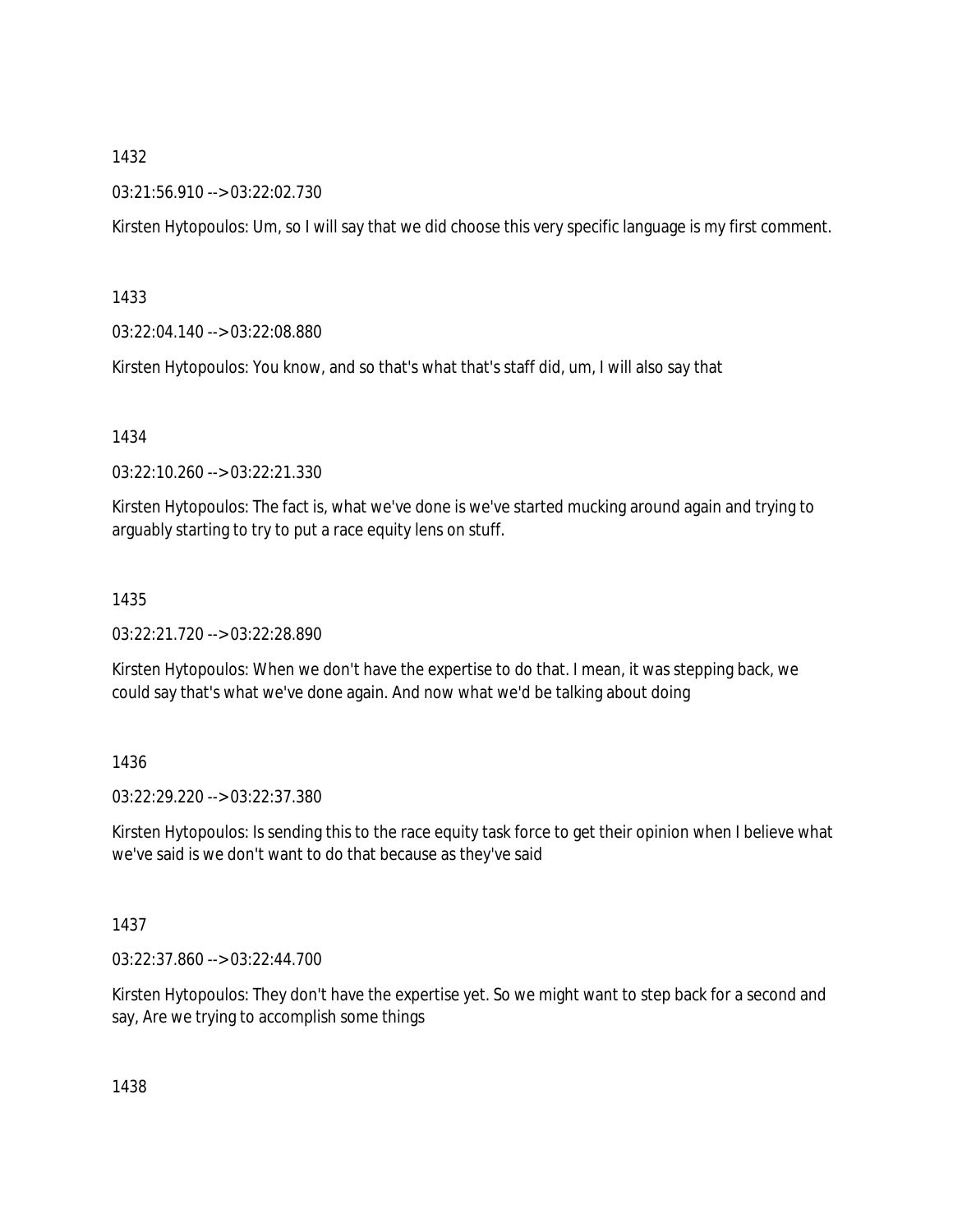03:22:45.120 --> 03:22:52.680

Kirsten Hytopoulos: Prematurely that we're not prepared to do yet because none of us have had any training. So I just think we need to pause and think about that.

### 1439

03:22:53.100 --> 03:23:05.370

Kirsten Hytopoulos: I think that this language that I don't remember who found this was it coal or was it Christie who found. I'm not sure. But this language was some great language that might be something we want to put

1440

03:23:05.970 --> 03:23:21.570

Kirsten Hytopoulos: Broadly all over the place on all of our applications in our all of our announcements on our website. That's, that's great. And it is very broad and it doesn't hit just race and we have been talking specifically at race. So that's another issue when I was about to address.

1441

03:23:23.040 --> 03:23:27.330

Kirsten Hytopoulos: Not specifically this language because, again, I think what was brought back to this is what we asked for.

### 1442

03:23:28.470 --> 03:23:35.760

Kirsten Hytopoulos: So that's a separate question was the irony of the fact that we a number of meetings ago we were talking about the question of

1443

03:23:36.900 --> 03:23:49.500

Kirsten Hytopoulos: How do we determine what what the qualifications are for a planning, Commissioner, and when we looked to the ordinance. It was very naked as to that it had this very simple language.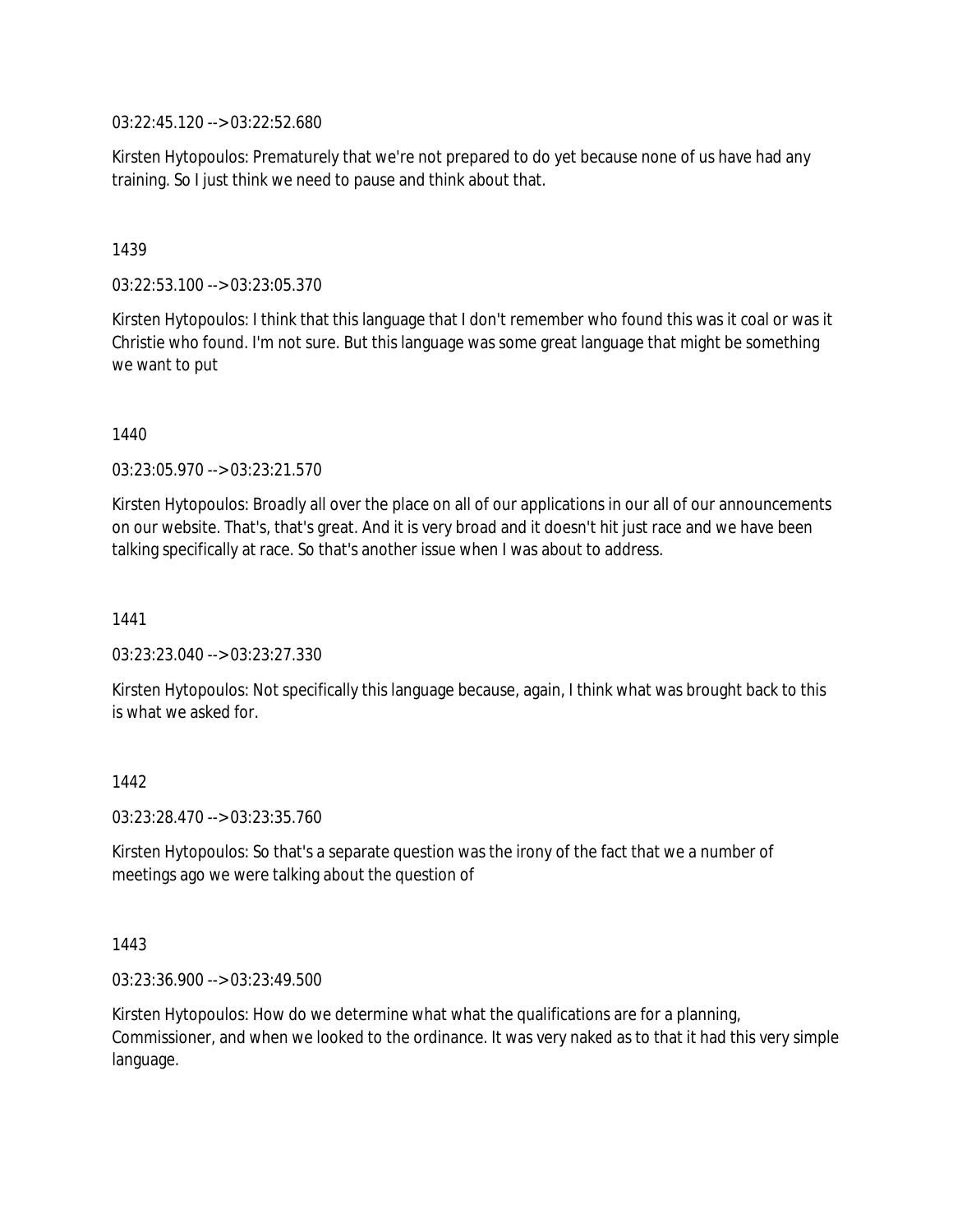03:23:50.010 --> 03:24:00.000

Kirsten Hytopoulos: And I'm not going to scroll through and find it, but we know what it is, it's, it's basically a diverse collection of people from the community or people that that represent I think

1445

03:24:01.260 --> 03:24:01.920

Kirsten Hytopoulos: Different

1446

03:24:04.650 --> 03:24:13.080

Kirsten Hytopoulos: I don't run it is, but basically different backgrounds in the community or something. But anyways, it doesn't help us right and we talked about maybe at some point, we need to flesh out

1447

03:24:13.890 --> 03:24:17.340

Kirsten Hytopoulos: What the qualifications are but we talked about. We're not going to go and amend

1448

03:24:17.610 --> 03:24:25.650

Kirsten Hytopoulos: The ordinance right now that that would be, and correct me if I'm wrong, but we're not going to amend the ordinance and but at some point, we might want to actually define this and amend the ordinance.

1449

03:24:26.010 --> 03:24:34.470

Kirsten Hytopoulos: But we've gone and we've amended the ordinance with this language. We never we didn't actually further define this. We didn't have a conversation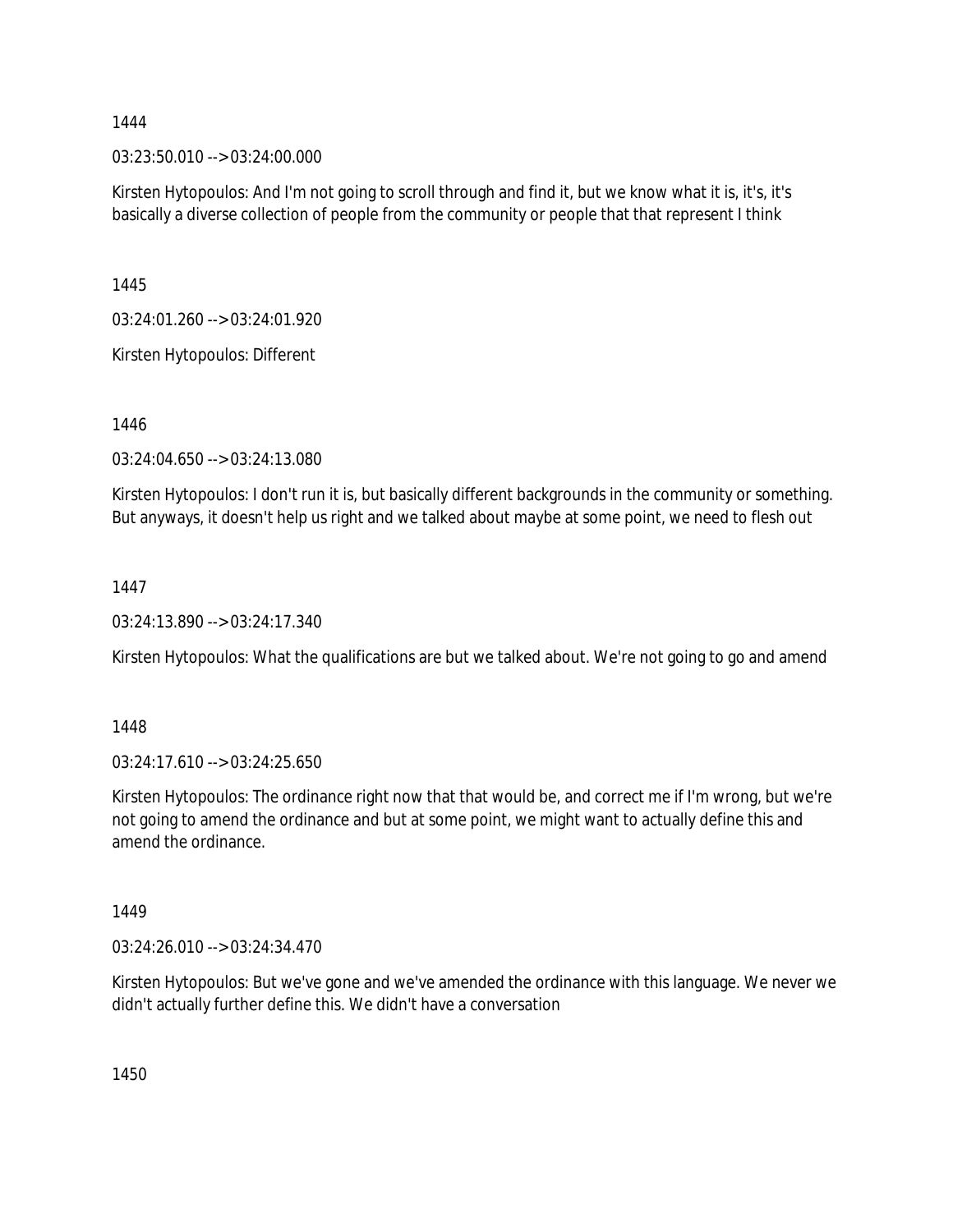03:24:34.890 --> 03:24:47.310

Kirsten Hytopoulos: About what are we looking for as far as the qualifications. We did specifically request or reject the, the statement which was not offered as a as an amendment to the

1451

03:24:48.150 --> 03:24:59.460

Kirsten Hytopoulos: Ordinance. But we rejected the statement at the last time, and I was in the minority but then I came around and voted just me because I wanted to just be cohesive as a body, but we rejected the statement that was recommended from the

1452

03:25:00.720 --> 03:25:11.370

Kirsten Hytopoulos: Subcommittee that appointments to the planning commission would be evaluated in light of the purpose roles duties and responsibilities, the planning commission described above, which reference the duties.

1453

 $03:25:11.910 \rightarrow 03:25:17.790$ 

Kirsten Hytopoulos: So I just want to point out that we still haven't even described what we're looking for.

1454

03:25:19.170 --> 03:25:22.410

Kirsten Hytopoulos: In this in the candidates, so

1455

03:25:23.820 --> 03:25:25.890

Kirsten Hytopoulos: That seems strange to me and I'm sort of

1456

03:25:28.050 --> 03:25:35.910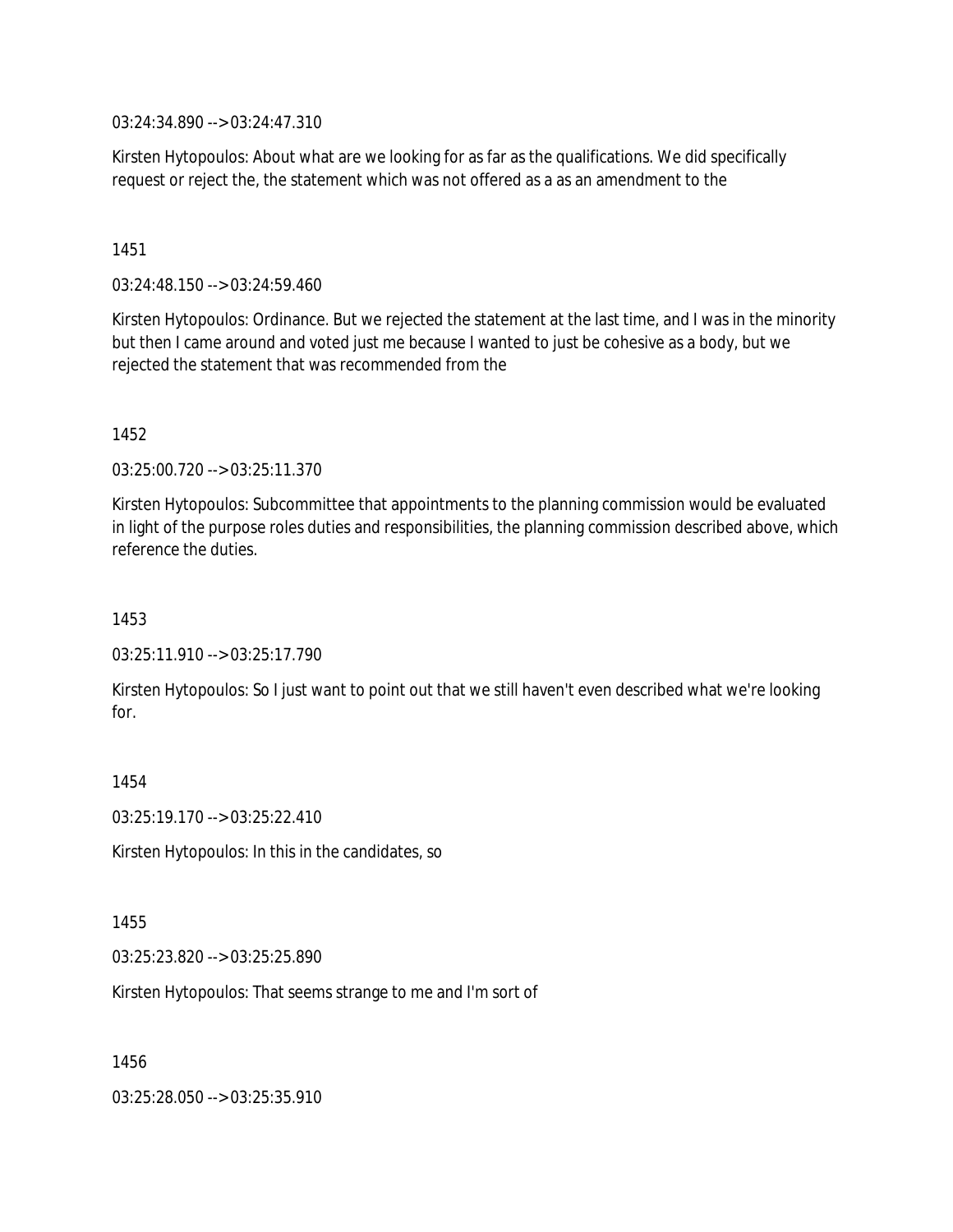Kirsten Hytopoulos: What's the word regretting voting against that language that came out of the subcommittee. For that reason, I feel like we're kind of spinning

1457

03:25:36.930 --> 03:25:48.750

Kirsten Hytopoulos: But with I guess just to pull that all together. I don't. I wouldn't agree that we should send this to the race equity Task Force. I think that we, that maybe none of us know what we're doing at this point with regards to trying to

1458

03:25:50.130 --> 03:25:54.840

Kirsten Hytopoulos: Ultimately, create a race equity lens here again.

1459

03:25:58.020 --> 03:26:00.360

Leslie Schneider: Great, thank you. Councilmember Pollock.

1460

03:26:02.340 --> 03:26:02.730

Michael Pollock: I think

1461

03:26:04.290 --> 03:26:08.010

Michael Pollock: I appreciate the offer that was being made here but

1462

03:26:08.970 --> 03:26:18.120

Michael Pollock: I just felt like the language that I heard tonight when the race equity Task Force was speaking was different. They talked about intersection ality as an example. I think ethnicity.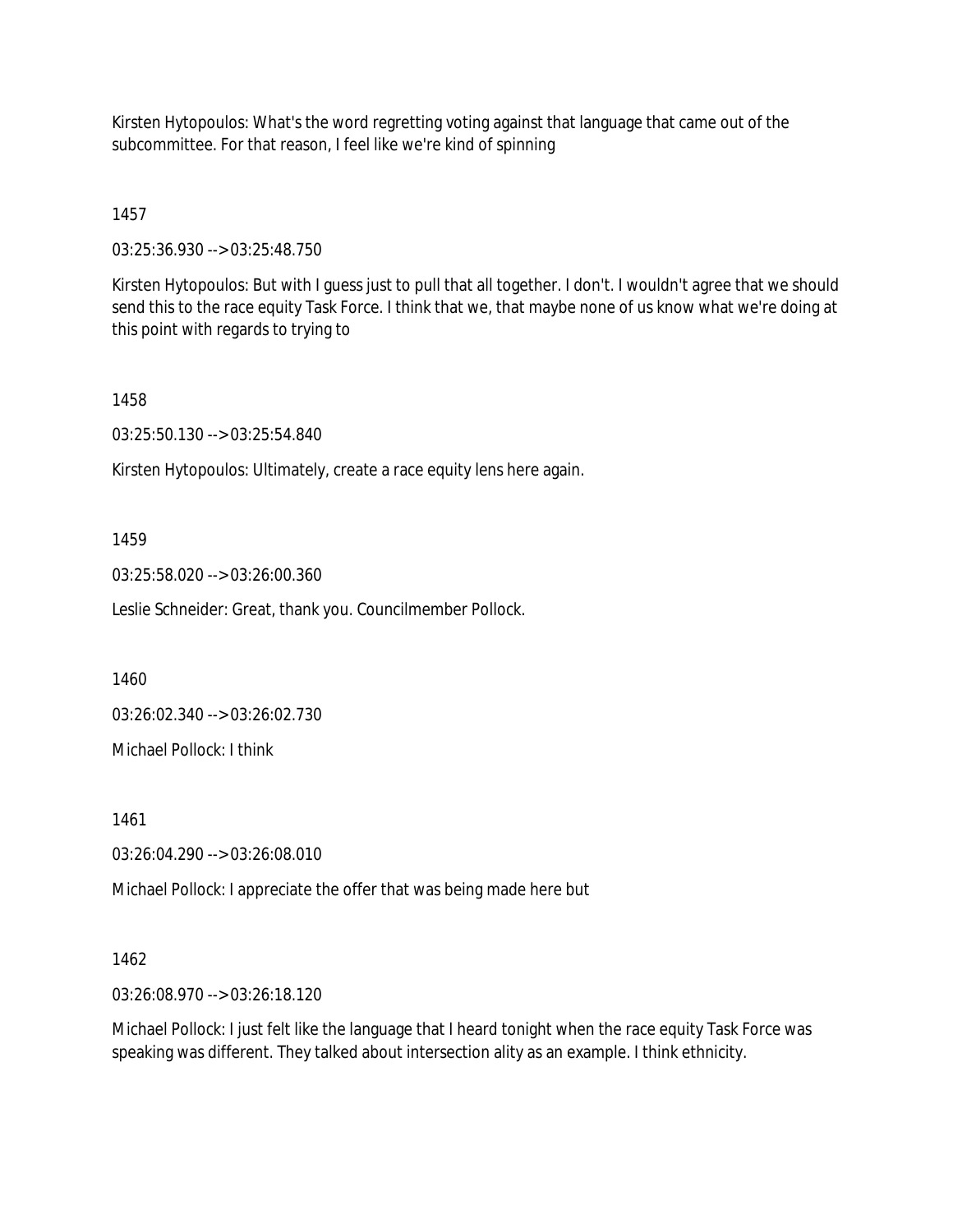03:26:18.630 --> 03:26:23.250

Michael Pollock: You know, people are speaking about race lesson last really ethnicities.

1464

03:26:23.730 --> 03:26:30.810

Michael Pollock: As important. So I think it's really simple and as James Friday, said the time is now. You know, let's not wait. So why

1465

03:26:31.140 --> 03:26:38.160

Michael Pollock: Why not just simply send this over to them. Let them Russell with the language and send it back to us and we could give them a short timeline.

### 1466

03:26:38.670 --> 03:26:47.850

Michael Pollock: And see what they can do. Seems like a good opportunity to get them involved and i don't i don't see really any harm in that. And I see nothing but benefit.

### 1467

03:26:50.790 --> 03:27:02.520

Leslie Schneider: Deputy city attorney. I'm just wondering if you could comment on sort of your, your, your translation from what we what we specified last time, until now, because I guess.

1468

03:27:02.970 --> 03:27:15.120

Leslie Schneider: I was sort of of the opinion that what you're showing here was what we had referenced on the city of Seattle website. Could you give us a sense of how much, what the differences might be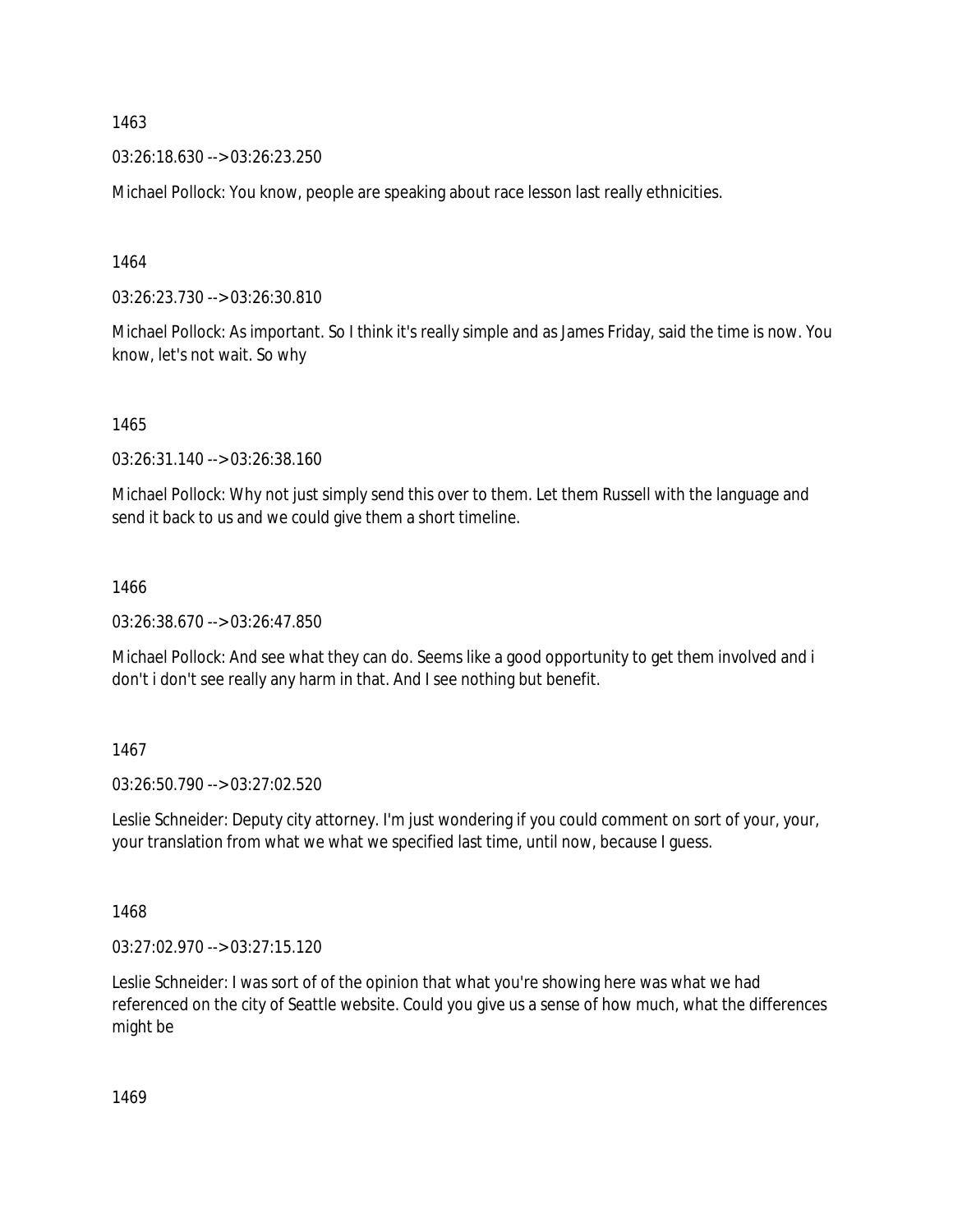03:27:16.140 --> 03:27:18.360

Robbie Sepler: Certainly, where the differences are.

1470

03:27:19.980 --> 03:27:27.690

Robbie Sepler: The quote the language inserted here references Bainbridge Island and not Seattle. And then the final different difference is that

#### 1471

03:27:31.110 --> 03:27:42.030

Robbie Sepler: The quote from the city's website refers to the city's boards and commissions, whereas this is specific to the planning commission. So I changed the words or is it commissions to the planning commission

#### 1472

03:27:42.840 --> 03:27:52.440

Robbie Sepler: And then otherwise. The only difference is that the two sentences of the quoted text are split up to be on either side of the existing language within the

#### 1473

03:27:53.490 --> 03:28:00.990

Robbie Sepler: As shown in the ordinance. And so in summary, it's it's it's substantially the same as scored on the on the city of Seattle website.

#### 1474

03:28:01.560 --> 03:28:03.960

Leslie Schneider: Which is what we were asking for right

1475

03:28:04.410 --> 03:28:07.560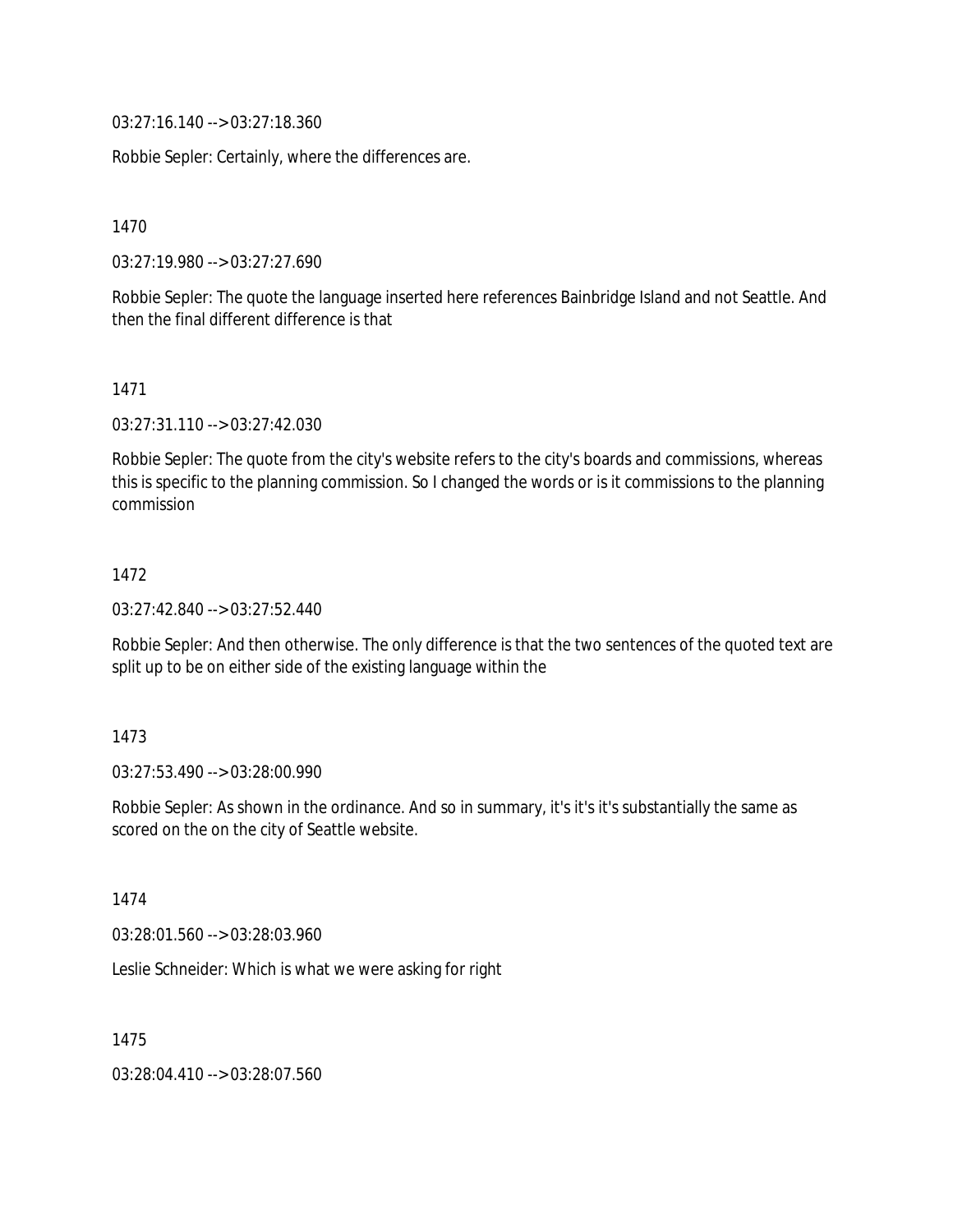Robbie Sepler: Exactly. And the full code is included in materials.

1476

03:28:09.120 --> 03:28:12.780

Robbie Sepler: I'd be happy to read if that'd be helpful. Otherwise, it's in the materials.

1477

03:28:13.350 --> 03:28:16.620

Leslie Schneider: Okay, thank you. Councilmember and as far

1478

03:28:19.170 --> 03:28:25.350

Rasham Nassar: As. Thank you. And thank you for the clarification deputy city attorney. I was not arguing whether or not the language.

1479

03:28:26.460 --> 03:28:27.510

Rasham Nassar: Was

1480

03:28:28.590 --> 03:28:37.950

Rasham Nassar: A true reflection of the city of Seattle's language. I was just really pointing out that I don't think it's personalized enough to Bainbridge Island.

1481

03:28:38.640 --> 03:28:50.940

Rasham Nassar: Considering Bainbridge islands prioritization currently on racial equity and inclusion, I would like to see that given greater emphasis in in the ordinance relating to how we staff are planning commission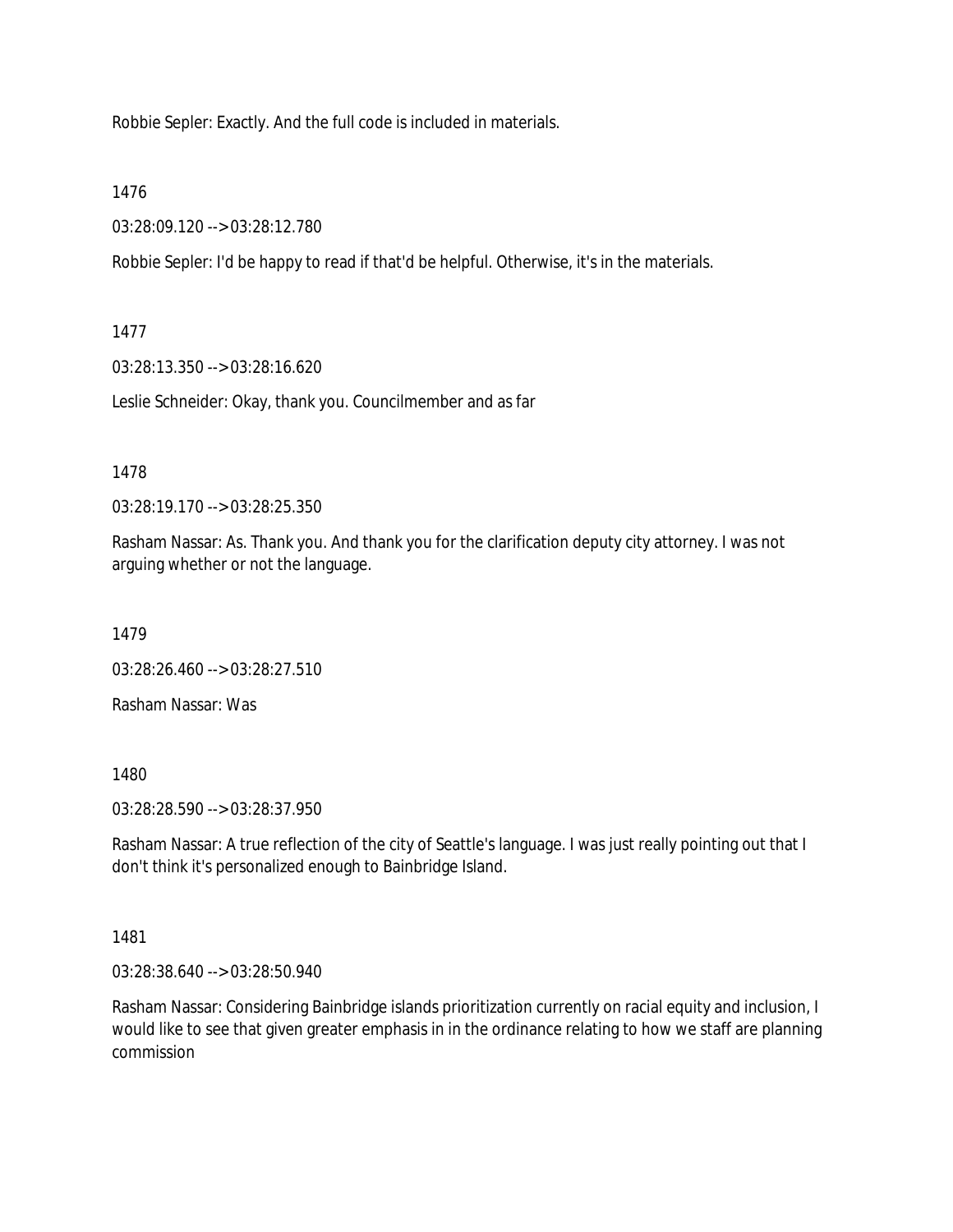03:28:52.200 --> 03:29:00.990

Rasham Nassar: I don't know that I need to state all the reasons why. But we've clearly had a very poor history of staffing our committees, especially the planning commission with people of color.

1483

03:29:01.980 --> 03:29:14.790

Rasham Nassar: As has been stated before, people of color have been absent in positions of power across our committees and commissions and boards on the city in our city. And so I see only a benefit and giving that a stronger emphasis and wait

1484

03:29:16.860 --> 03:29:18.510

Rasham Nassar: I also want to speak to the

1485

03:29:20.250 --> 03:29:30.750

Rasham Nassar: Comment about counselor head offices comment about the qualifications and specifically the removal of that provision that had that was previously included in the

1486

03:29:32.040 --> 03:29:45.480

Rasham Nassar: Recommendations from the subcommittee that spoke to or or inferred that the qualifications would be sought for the position with reference to

1487

03:29:46.680 --> 03:29:56.190

Rasham Nassar: How well they matched with the purpose of the planning commission and kind of the scope of the work of an individual planning commissioners in the body as a whole.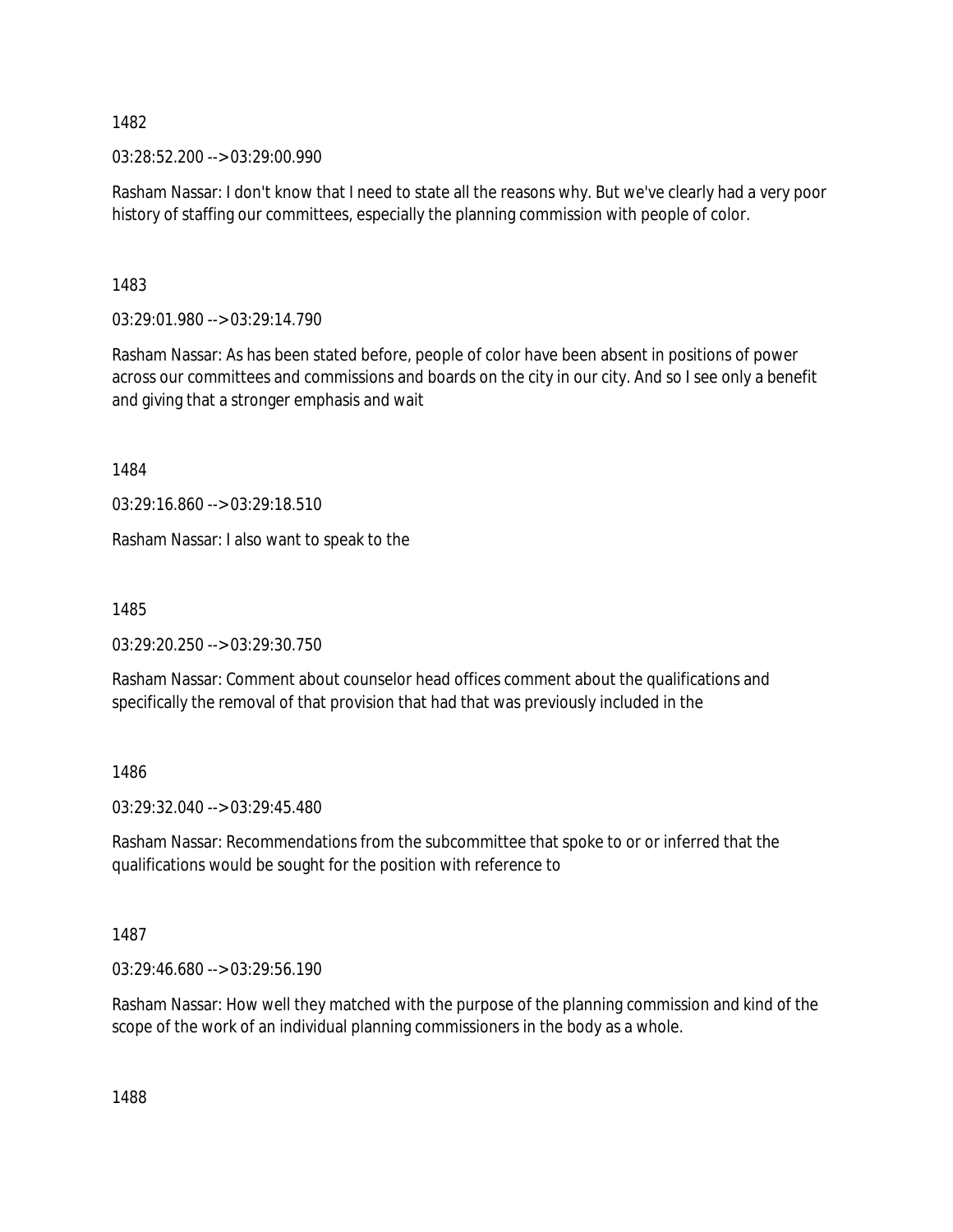03:29:58.710 --> 03:30:08.280

Rasham Nassar: We haven't talked about that. And I would welcome that conversation and reason being is that when we're not clear about what qualifications, we're looking for.

1489

03:30:09.270 --> 03:30:15.600

Rasham Nassar: My impression is that council members and whomever it makes up the interview panel.

1490

03:30:16.200 --> 03:30:33.450

Rasham Nassar: Subjectively applies qualifications when screening applicants and I feel that's unfair because if the qualifications are not explicitly mentioned or stated in the code and yet the process and the process is being subjectively their opinions or

1491

03:30:35.100 --> 03:30:41.940

Rasham Nassar: Thoughts about what qualifications of potential applicants should possess in order to be nominated to the position.

1492

03:30:42.540 --> 03:30:57.270

Rasham Nassar: Then that creates issues of transparency and unfairness. So I would welcome that conversation. We haven't had it yet. I don't know that. Tonight's the night to have it. But I think one thing that is clear is that personally for me. I'm not ready to approve this tonight.

1493

03:30:58.500 --> 03:31:11.130

Rasham Nassar: I still support submitting it to the race equity Task Force. I did not mention a lens. I think it's, it's not a matter of the application of a lens. It's just simply submitting it to the race equity Task Force for their review.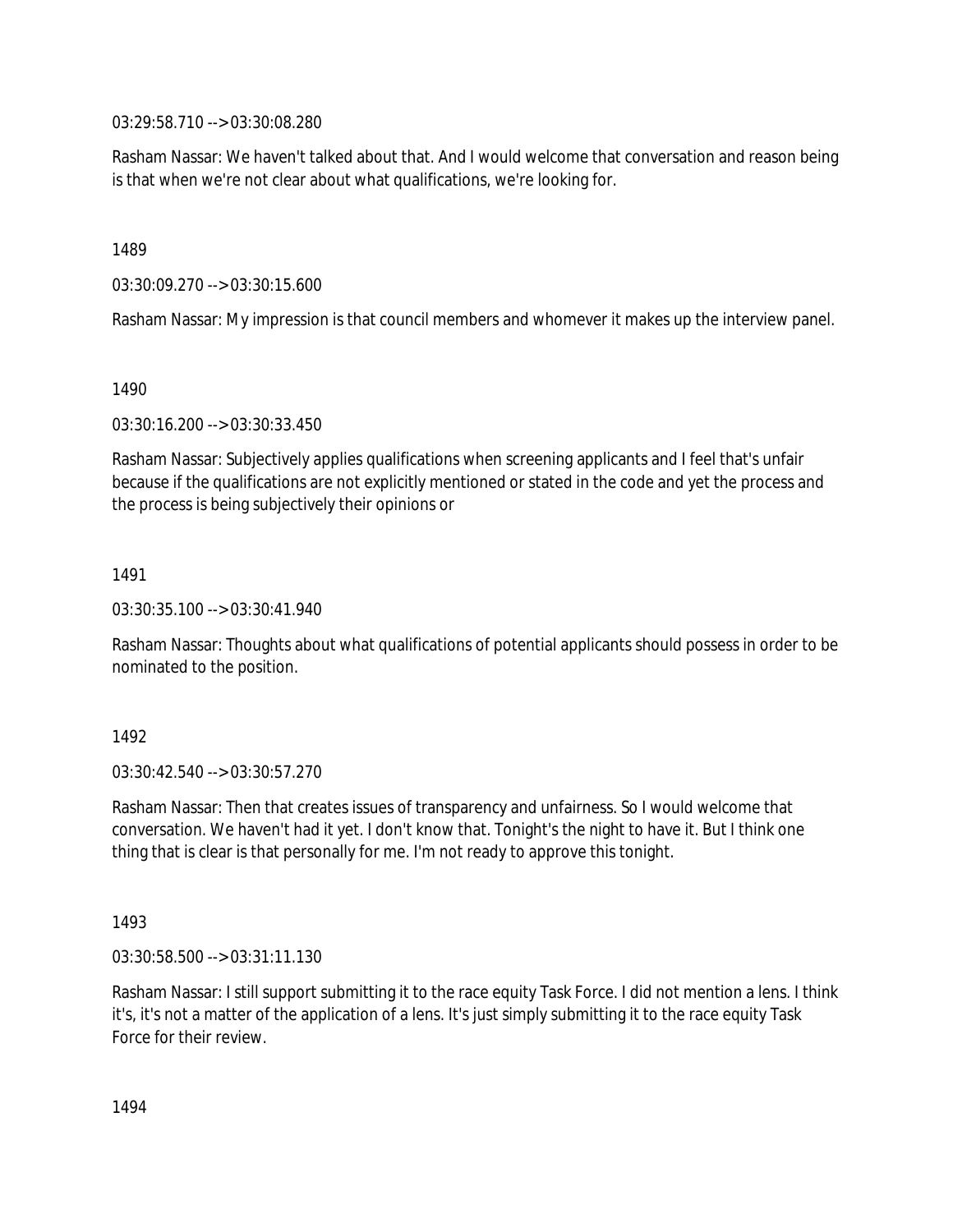03:31:13.770 --> 03:31:22.170

Rasham Nassar: And I, again, I don't see any downside to that just the benefit of including them in the process and they'd likely be very grateful to be included in this process.

1495

03:31:28.770 --> 03:31:30.450

Leslie Schneider: So kept some of our high top lists.

1496

03:31:33.240 --> 03:31:45.600

Kirsten Hytopoulos: I guess a couple things. One thing is is that is that this is I'm not sure what we'd be asking them, because we are the policymakers. This is our policy as to who is to who is who we are seeking to put on our planning commission

1497

03:31:46.050 --> 03:31:57.750

Kirsten Hytopoulos: We selected. I think it was, I think it was unanimous and please correct me if I'm wrong when we requested this language be included and this language included all you know all of these

### 1498

03:31:58.950 --> 03:32:04.200

Kirsten Hytopoulos: These groups of people. How is identifications. So what are we asking them.

1499

03:32:05.790 --> 03:32:14.790

Kirsten Hytopoulos: Worried or we referring to them this policy question. I think I'd like to understand what question specifically would we be asking the race equity task force.

1500

03:32:15.150 --> 03:32:23.100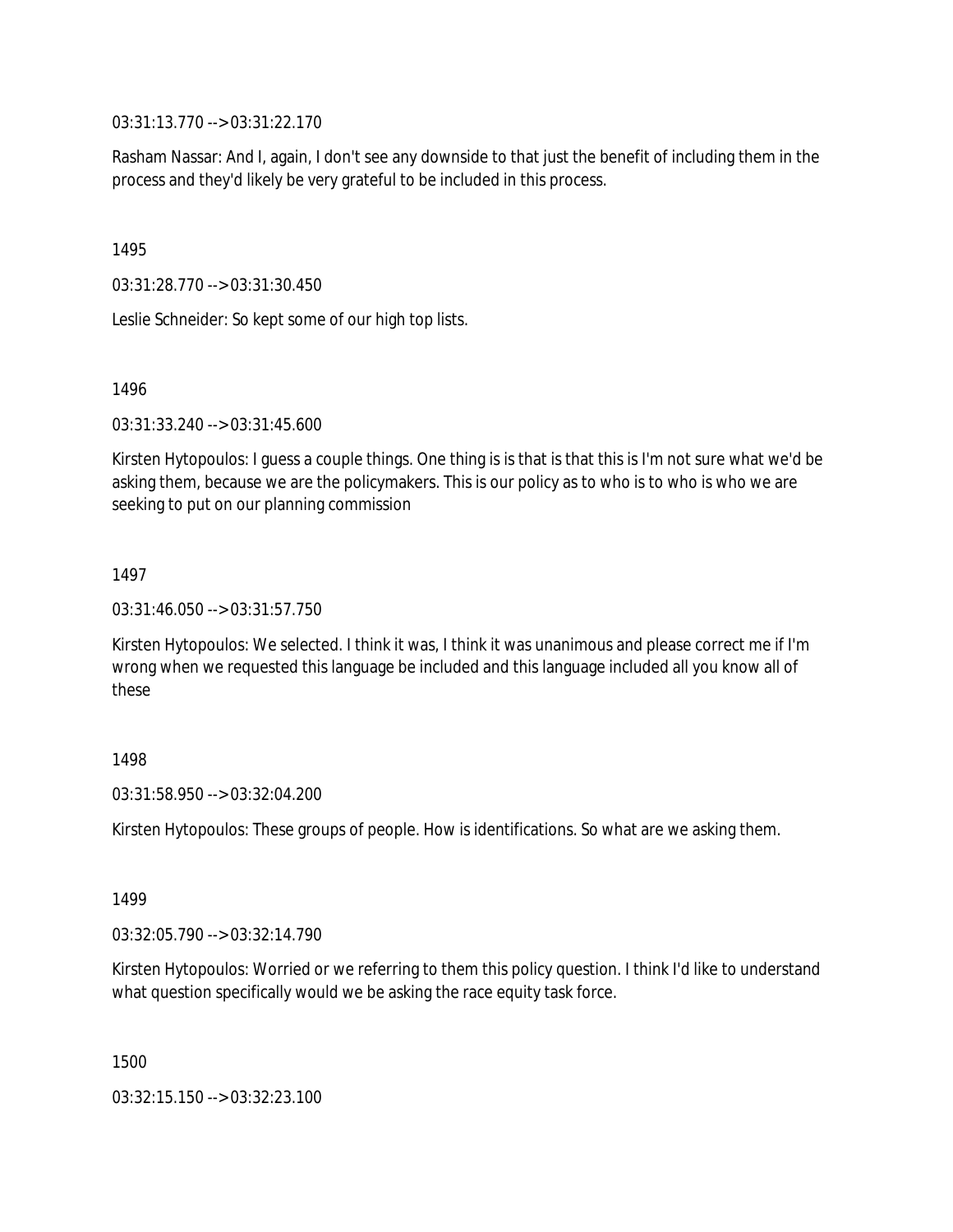Kirsten Hytopoulos: And with regards to the question of, I just want to go back to that language about the language that we that we turned down last time.

1501

03:32:24.510 --> 03:32:29.970

Kirsten Hytopoulos: About you know what what we we said we didn't want to be looking for.

1502

03:32:30.900 --> 03:32:44.730

Kirsten Hytopoulos: In a planning, Commissioner, was that they would be evaluated in terms of that they would be qualified for the perp their purpose role and duties of this body, which I think is the essence of anybody that you're selecting for

# 1503

03:32:45.120 --> 03:32:56.820

Kirsten Hytopoulos: That you're qualified to to perform the functions of that body so i'm i'm not sure what there is to discuss about that. But yes, please. Let's actually have a conversation about that. I guess the final. Finally, what I would say is

1504

03:32:57.960 --> 03:33:06.810

Kirsten Hytopoulos: Let's do this soon because when you talk about about referring to somewhere else or not moving forward. We just keep moving this forward. We keep delaying

1505

03:33:07.320 --> 03:33:15.480

Kirsten Hytopoulos: Advertising for this position and making this appointment and that feels uncomfortable to me. How long has this been now that we've been this has been open

1506

03:33:16.050 --> 03:33:27.900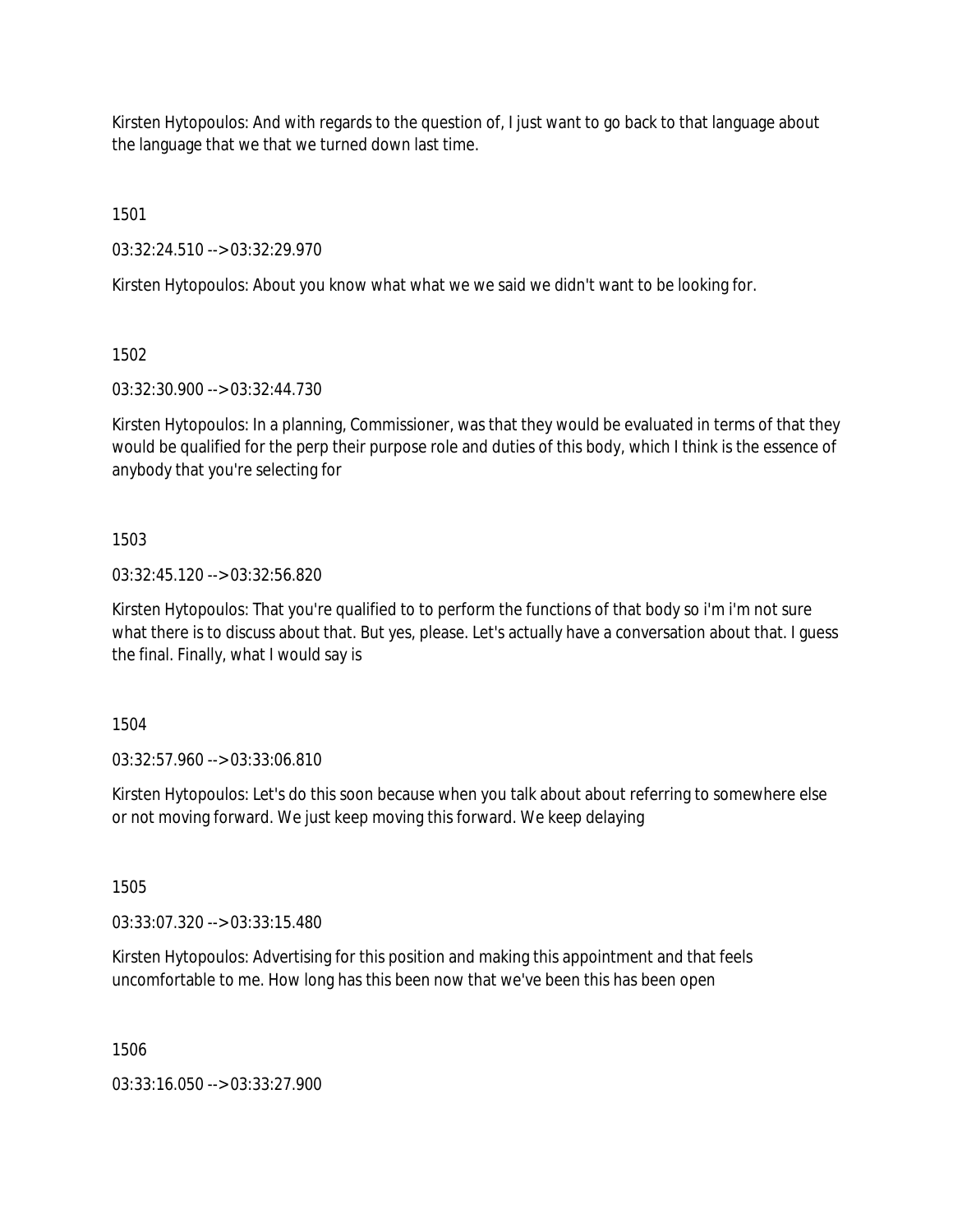Kirsten Hytopoulos: Is it is it two months. I'm not sure, but it feels like we just aren't moving this forward and that I don't think that that's appropriate. So I think that we need to move forward and and get this work done.

1507

03:33:29.340 --> 03:33:47.520

Leslie Schneider: Thank you. So just before I get to the next hands and I'm really grateful to see that we have two new voices. We haven't heard from yet that are coming up soon. I just want to remind us that there we can move to approve this and if we do. There are two other related motions in the packet

1508

03:33:48.750 --> 03:33:55.650

Leslie Schneider: So, you know, before we leave this. We just need to figure out whether we're just delaying the whole process, whether we have a specific way for right

1509

03:33:57.330 --> 03:33:58.350

Leslie Schneider: Deputy Mayor deets.

1510

03:33:58.830 --> 03:34:03.540

Joe Deets: Yeah. Thank you. Yeah, I'm kind of torn on this because actually

1511

03:34:04.590 --> 03:34:11.370

Joe Deets: Recent history. We did bring to the race actually task force a discussion item about their input for

1512

03:34:13.590 --> 03:34:20.820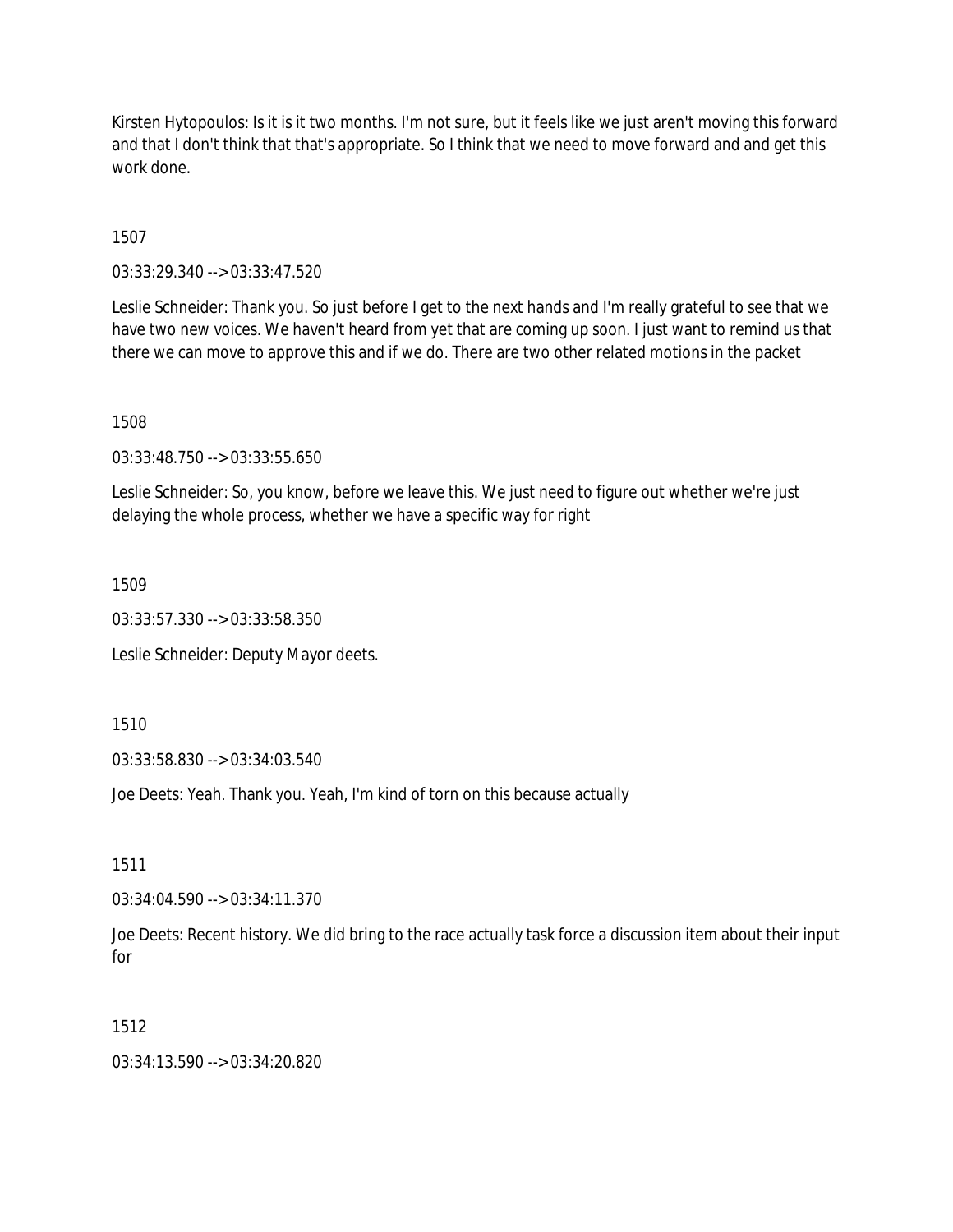Joe Deets: Appointing appointments to city advisory committee, we all know that. And it didn't go over very well.

1513

03:34:21.990 --> 03:34:36.360

Joe Deets: So I'm not, I kind of feel like we're we are spinning here. I mean that that we actually tried to do that. A what a month or so ago, and it didn't go over well. But now it's being suggested we do that again.

1514

03:34:38.070 --> 03:34:39.660

Joe Deets: I I'm a little bit

1515

03:34:41.730 --> 03:34:46.290

Joe Deets: This seems like we're just going around and around here. Can we make a decision, folks.

1516

03:34:47.430 --> 03:34:55.380

Joe Deets: Can we just please make a decision and we can change the policy when we, when we have Garr when we get our training.

1517

03:34:56.970 --> 03:35:09.690

Joe Deets: You know, this is all everything's a work in progress. But if we i i'm fine you know if if it was to go back to the reset with the task force we actually did that and they didn't like it. So why would it be different this time.

1518

03:35:12.810 --> 03:35:14.670

Leslie Schneider: Okay, so, um,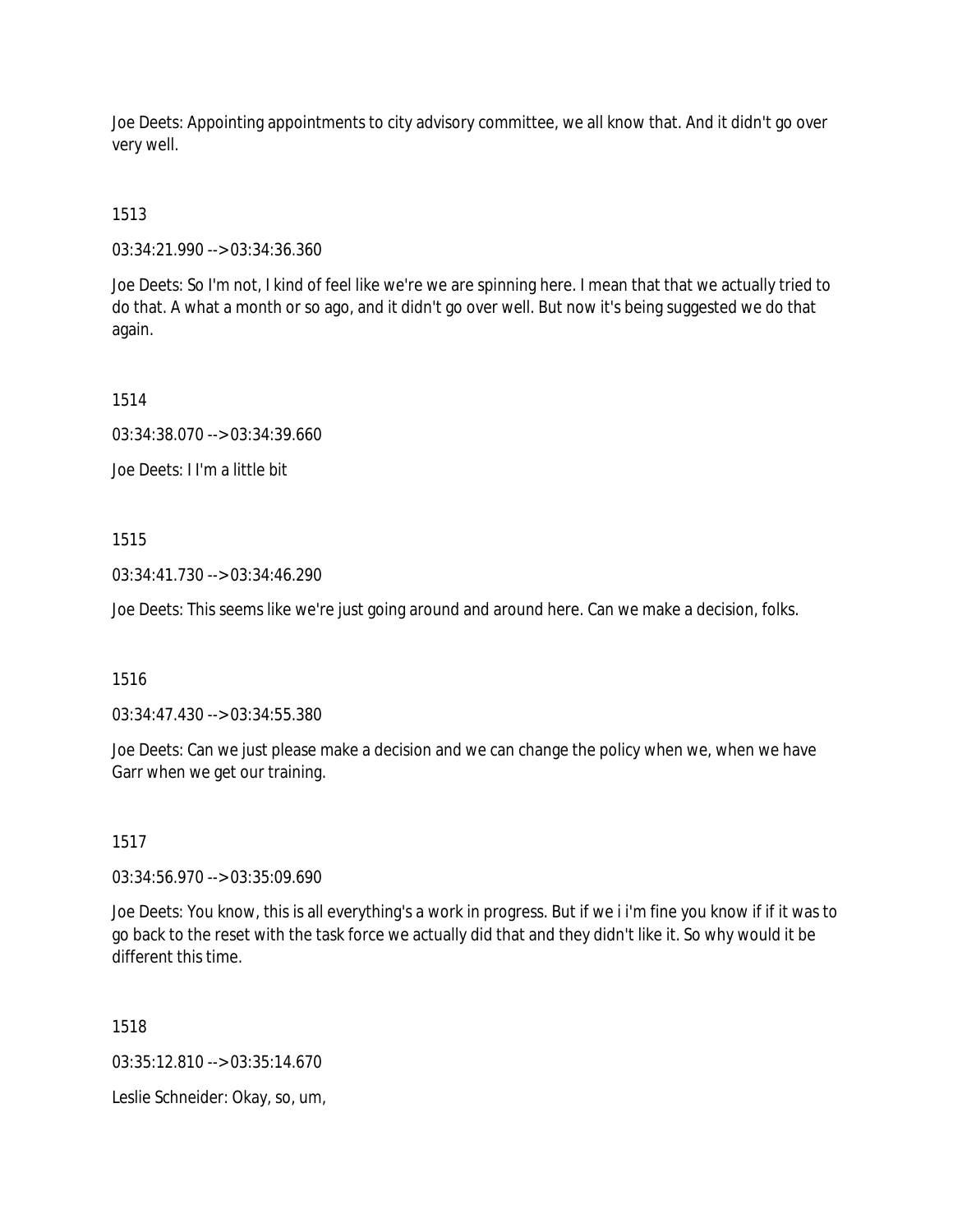03:35:17.340 --> 03:35:26.970

Leslie Schneider: Let's. I'm going to go ahead and get COUNCILMEMBER cars comments in here. Maybe just try damp down the emotion, a little bit.

1520

03:35:28.650 --> 03:35:43.740

Leslie Schneider: Deputy Mayor, um, I, I think you're expressing a lot of you know what some of us feel, let's just work the process and we'll see what happens. But one thing I do want to mention, though, is that we've had a lot of back and forth between

1521

03:35:45.150 --> 03:35:51.600

Leslie Schneider: Council member nisar and council member Hi topless. So if we could hear these other voices and

### 1522

03:35:52.260 --> 03:36:07.260

Leslie Schneider: And see if we can call the question because we are roughly an hour behind in our, in our schedule and we can say that we don't want to approve this, we want to talk about it more another time, that's fine, but um so COUNCILMEMBER car. Your hand is up.

1523

03:36:08.190 --> 03:36:19.740

Christy Carr: Thank you. Um, I actually had a question. Maybe for COUNCILMEMBER in a star or the city manager, because she worked with the raise equity task force on the work that wording for their welcoming sign

1524

03:36:20.460 --> 03:36:36.510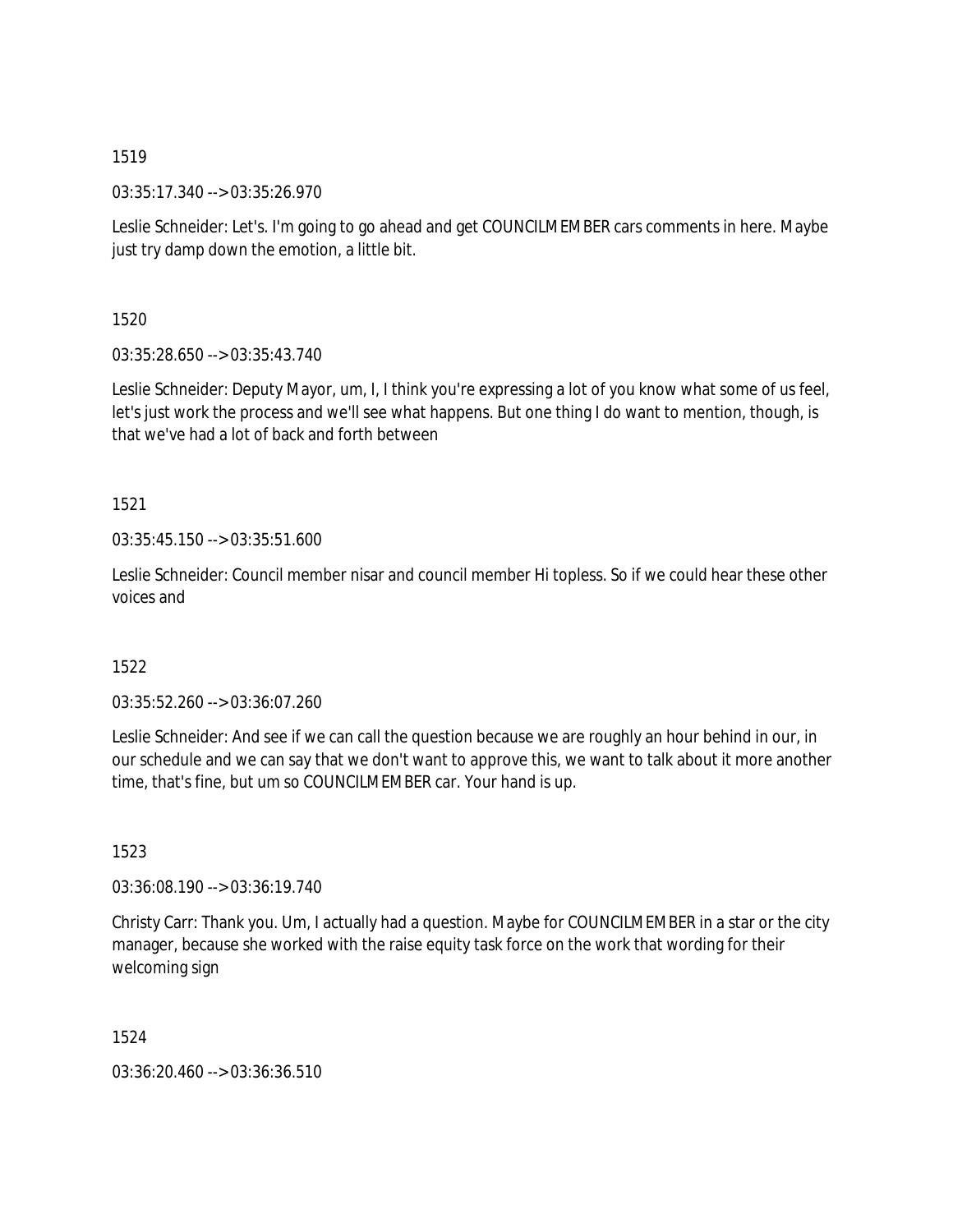Christy Carr: And I did understand as well from their presentation that maybe the original resolution or some of that language isn't used anymore, but was the task force suggested the following wording and an old suggestion or is that their current suggestion.

1525

03:36:37.530 --> 03:36:38.820

Christy Carr: Their current suggestion.

1526

03:36:40.590 --> 03:36:48.990

Morgan Smith: I think what they were referring to is that their original suggestion did not have a connection to our existing resolution about being a welcoming city.

## 1527

03:36:49.350 --> 03:36:56.460

Morgan Smith: And so just one ingredient. And what would happen next was to consider attaching the wording or having a connection of the wording.

1528

03:36:57.150 --> 03:37:04.230

Morgan Smith: To that existing resolution and part of the memo on that which I provided in the spring.

1529

03:37:04.800 --> 03:37:16.710

Morgan Smith: Also just suggested that our resolution could itself use some updating, so I do not, I should not speak for them, but I do not think that the wording they presented tonight was anything other than an example.

1530

03:37:17.910 --> 03:37:18.390

Christy Carr: Okay.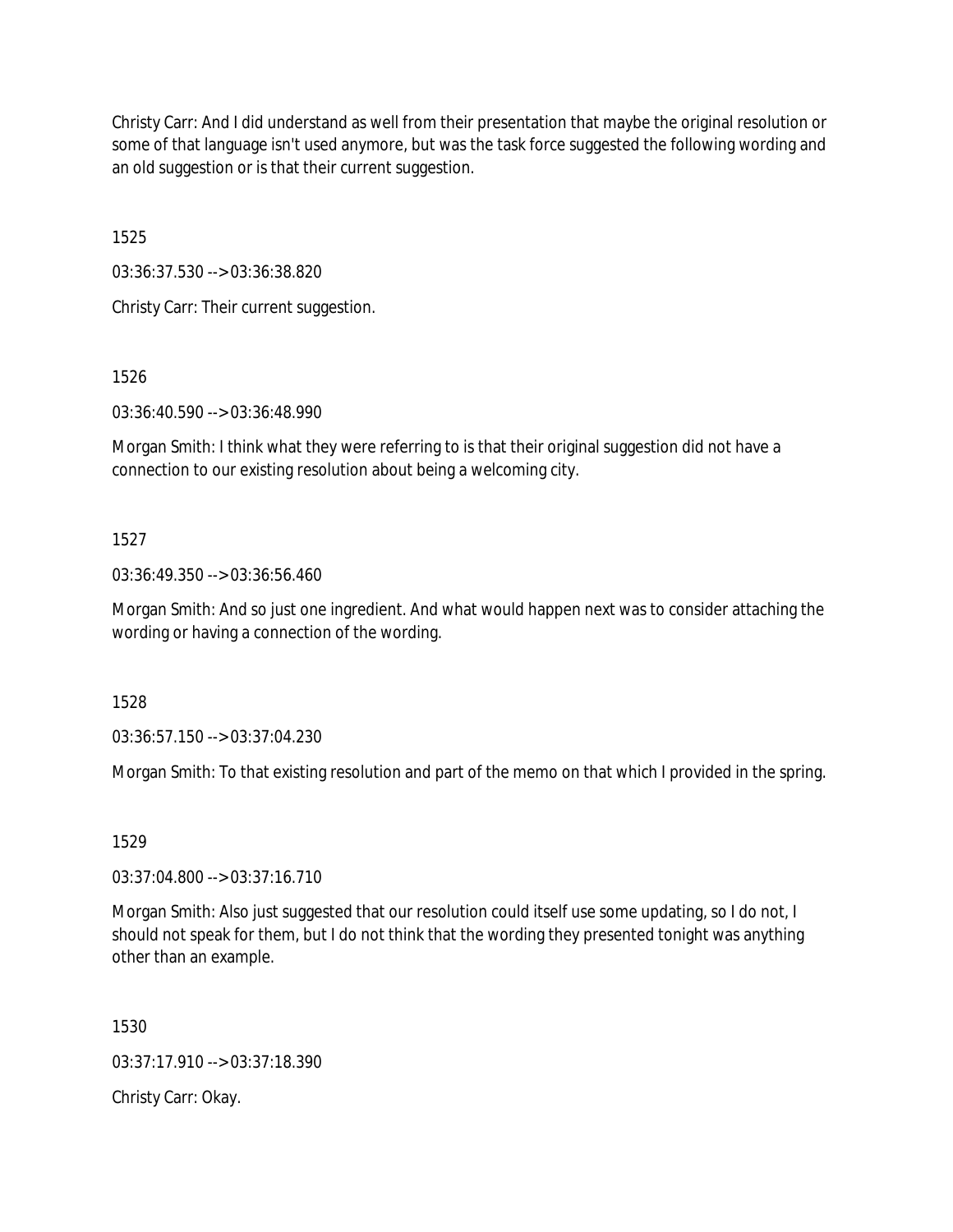03:37:19.500 --> 03:37:32.670

Christy Carr: All right. Well, I was just thinking maybe they'd are dumb. Thinking about the words that they would like to use on a sign welcoming people to our island and that could be language we use in our ordinance welcoming people to join the planning commission

1532

03:37:33.750 --> 03:37:44.370

Christy Carr: But yeah, I don't have an answer. I don't want to refer this to the race equity Task Force, I think. Councilmember deeps points are well taken. We tried that before and it didn't work very well.

1533

03:37:45.180 --> 03:37:56.100

Christy Carr: And if this isn't the language we want, then let's just take out the language and, and I do think that we do need to fill this position, and maybe we're not quite poised to have the language that's

1534

03:37:56.460 --> 03:38:05.640

Christy Carr: That is what we want it to say, and we're on that road to get there. But we're not there tonight and perhaps we need to fill this position before we have the perfect language.

1535

03:38:06.810 --> 03:38:09.630

Christy Carr: I think words are important. I totally agree with that.

1536

03:38:11.340 --> 03:38:24.600

Leslie Schneider: Um, thank you. Councilmember car. I will just say that I also would like to move this ordinance forward with the language as we recommended it from the last time around.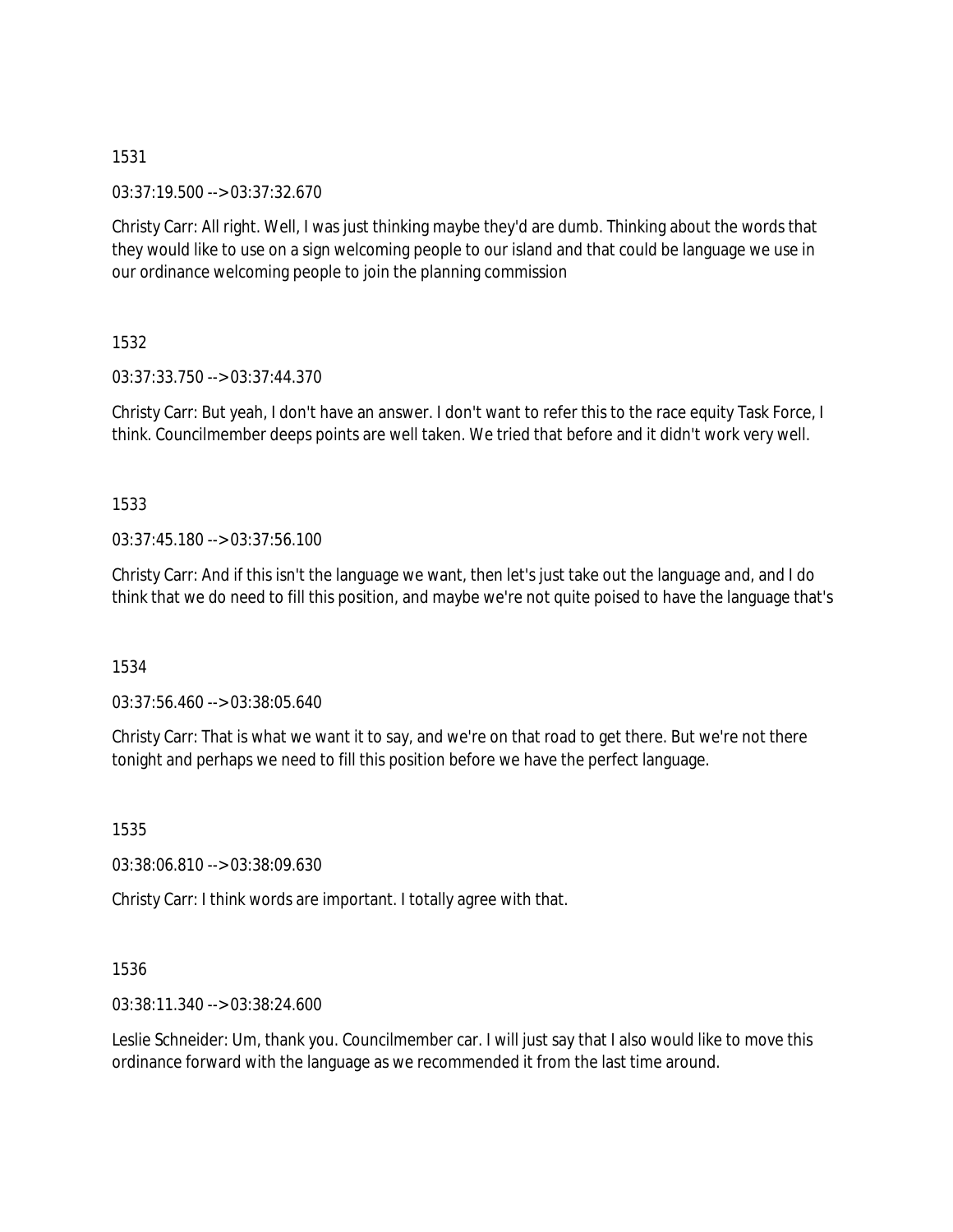03:38:26.610 --> 03:38:33.120

Leslie Schneider: Kelso member into star. If you could make it super brief, because I think we need to call the question.

# 1538

03:38:34.170 --> 03:38:51.690

Rasham Nassar: Yeah, I will. And I, and I feel, I feel a certain responsibility to speak to what is being used as an argument to support not referring to the task force, which is an assumption that the task force would not like to participate in this process or have this land on their plate.

1539

03:38:53.760 --> 03:38:56.790

Rasham Nassar: This work like this was never referred to the task force.

1540

03:38:57.930 --> 03:39:02.040

Rasham Nassar: And I don't know that the Council would appreciate me walking

# 1541

03:39:03.600 --> 03:39:12.090

Rasham Nassar: The Council in the public through the process that took place between the two Tuesdays between that the initial planning commission appointment.

1542

03:39:12.480 --> 03:39:29.340

Rasham Nassar: But it was never referred by the captain. There was no process or no language or no work item ever referred to the race equity task force the problem. There was that the ad that agenda item landed on the race equity Task Force agenda without their knowing or consent.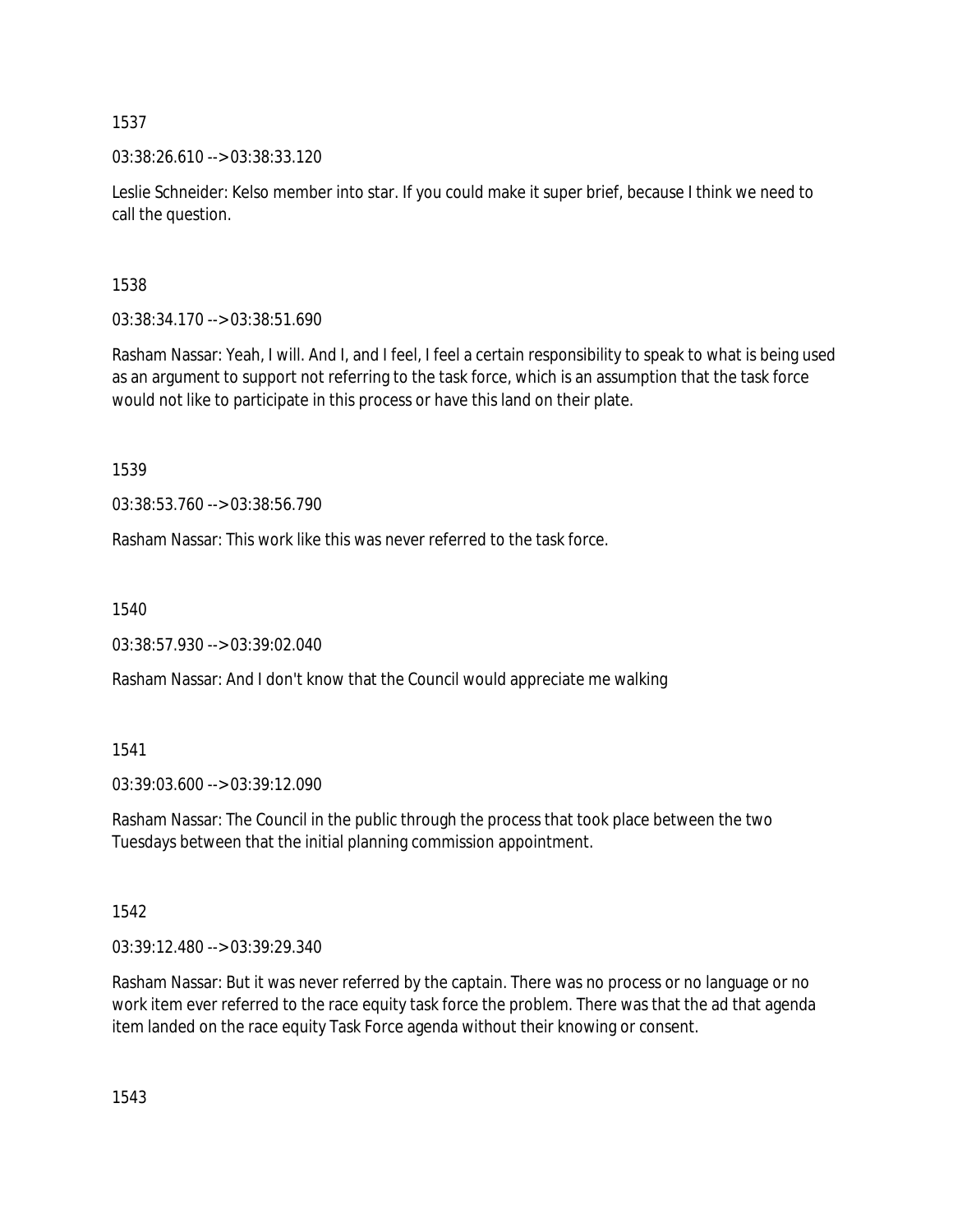03:39:30.420 --> 03:39:38.910

Rasham Nassar: Now I understand that the circumstances here might be similar for some individuals perspectives. But it's quite different.

### 1544

03:39:39.990 --> 03:39:51.390

Rasham Nassar: We refer work to committees, all the time. We refer legislation to review to the climate change committee, we don't have a climate lens in place yet, but we still refer certain things for their review in their comments.

1545

03:39:52.590 --> 03:40:02.490

Rasham Nassar: This is an opportunity for us to do to embolden and empower the race equity Task Force and involve them in our legislative process in the same way that we involve all our other committees.

1546

 $03:40:03.030 \rightarrow 03:40:11.700$ 

Rasham Nassar: In similar processes we involve them and empower them to be part of our decision making and we do it properly and appropriately and lawfully

### 1547

03:40:12.090 --> 03:40:26.820

Rasham Nassar: By formally voting as a council to refer a work item for review and recommendations to the task force with an anticipated date upon which they are obligated to return the recommendation. That's all that I'm requesting now.

1548

03:40:28.560 --> 03:40:33.120

Rasham Nassar: I'll stop there on that topic. I'm still very much in support of that and I'll vote that way.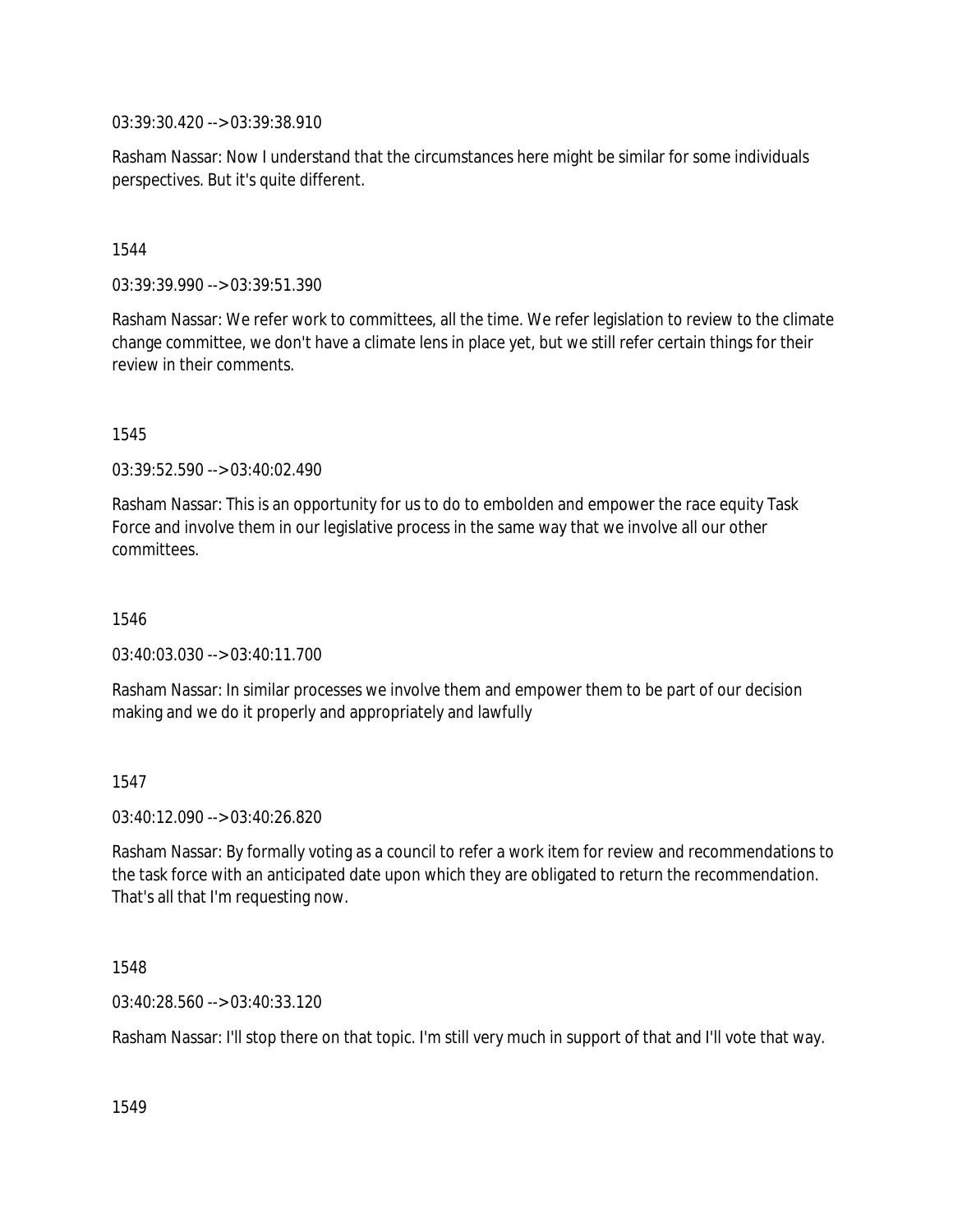03:40:34.770 --> 03:40:36.330

Rasham Nassar: With regard to the

1550

03:40:38.370 --> 03:40:42.420

Rasham Nassar: Qualifications I would like I'm

1551

03:40:42.990 --> 03:40:50.070

Leslie Schneider: Not talking about qualifications right now. I just, I would really like us to move on. And there's been many, many opportunities to speak.

#### 1552

03:40:50.790 --> 03:40:59.370

Leslie Schneider: I know you weren't the one that brought it up. Originally, so I'm not laying laying that on you, but I just feel that we need to move forward with what's on the table right now.

1553

03:41:00.300 --> 03:41:12.120

Rasham Nassar: If I may have an opportunity to speak if the Council does vote to approve this because then what happens for my understanding is that the city manager ism is an authorized to open up the

1554

03:41:12.720 --> 03:41:16.380

Rasham Nassar: RFP RFP process. Right. So the process will then begin

1555

03:41:17.340 --> 03:41:26.490

Rasham Nassar: And I feel like it's important for us to have that discussion, because I have information in front of me that suggests that council members have been applying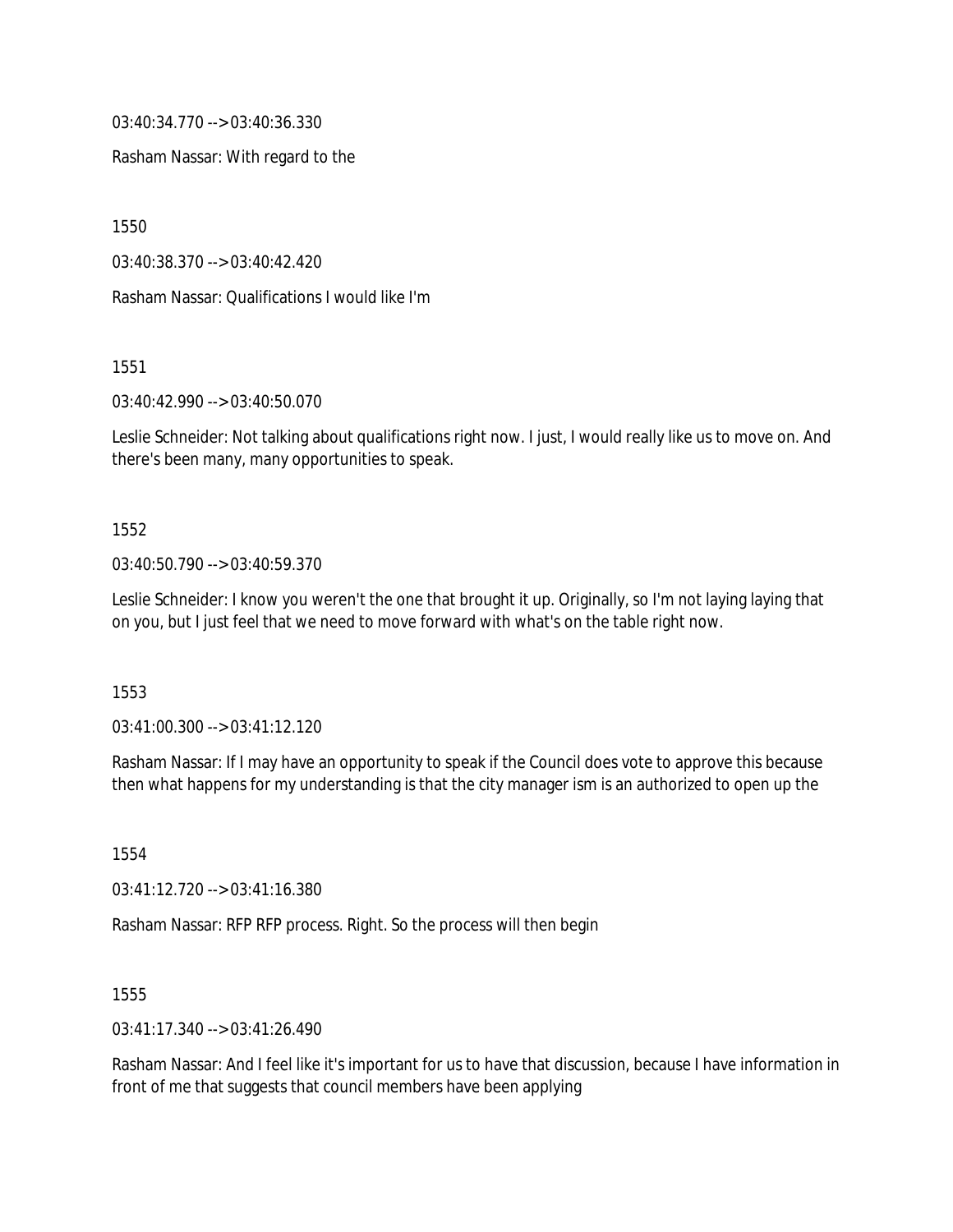03:41:26.880 --> 03:41:41.880

Rasham Nassar: Qualifications expectations and criteria in their selection and recommend in informing recommendations for appointments and the planning commission that's different to the to the Council's discussion and understanding of how potential applicants in the planning commission are screened.

1557

03:41:43.050 --> 03:41:55.380

Leslie Schneider: But I think that what is on the table right now in the recommended motion. It does not include the language that COUNCILMEMBER high topless was hoping would be in there. So I think that that point.

### 1558

03:41:57.540 --> 03:42:02.220

Leslie Schneider: I don't think you need to fight for that because I think that already is in in the

1559

03:42:03.930 --> 03:42:05.550

Leslie Schneider: In what we decided last week.

1560

03:42:06.600 --> 03:42:21.240

Leslie Schneider: Is there anyone who would like to make the the motion to approve ordinance number 2020 dash 19 council member had topless.

1561

03:42:25.500 --> 03:42:27.990

Kirsten Hytopoulos: Yep, I'm let's see what I'm looking for it.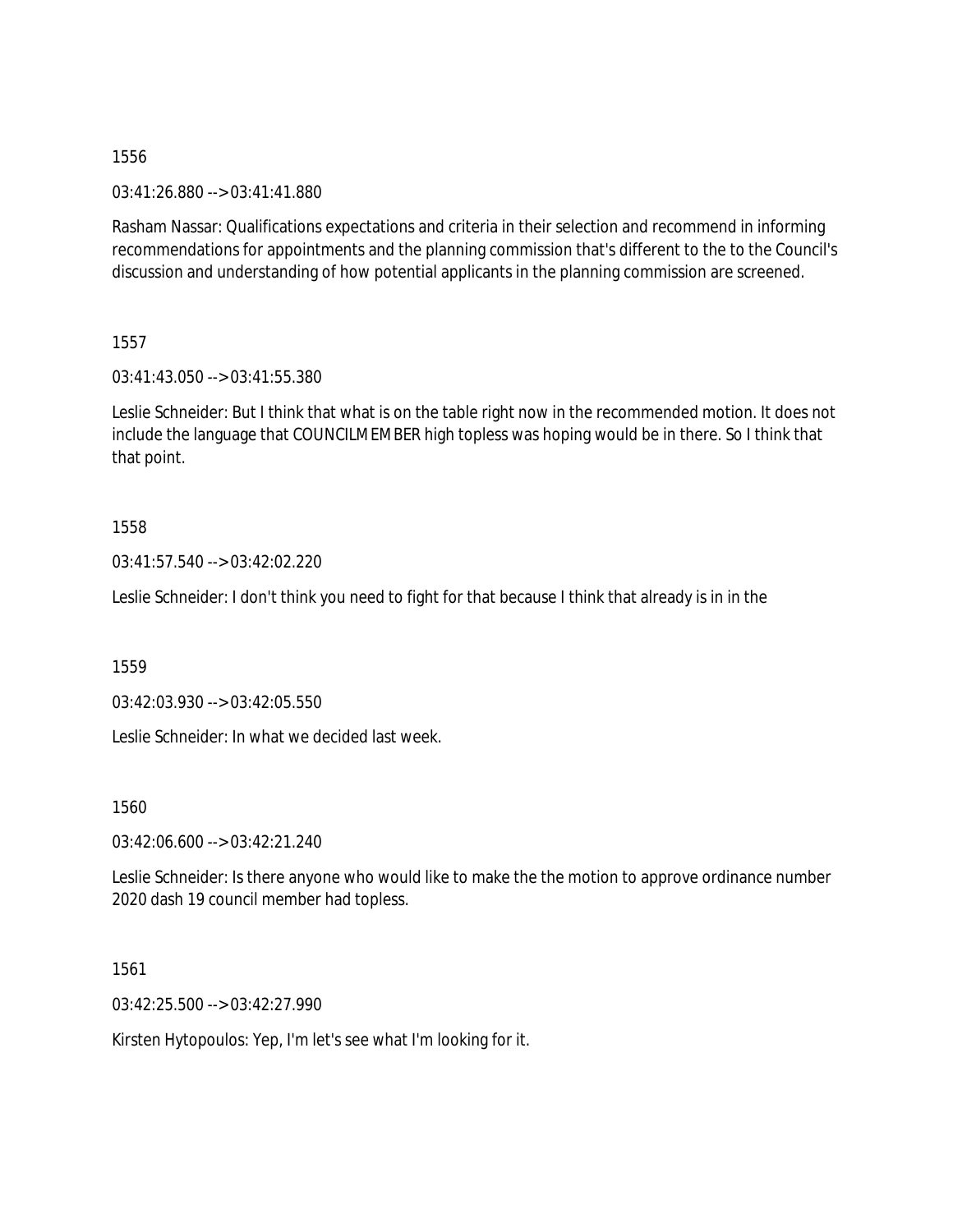03:42:32.460 --> 03:42:36.030

Kirsten Hytopoulos: I moved to approve or is it just, I moved to approve ordinance number

1563 03:42:37.500 --> 03:42:38.340 Kirsten Hytopoulos: Yeah, that's it.

1564 03:42:39.990 --> 03:42:40.830 Leslie Schneider: And is there a second

1565 03:42:45.240 --> 03:42:47.700 Leslie Schneider: COUNCILMEMBER car. Second to that.

1566 03:42:48.780 --> 03:42:51.330 Leslie Schneider: All those in favor please say I

1567 03:42:52.650 --> 03:42:53.100 Christy Carr: Write

1568 03:42:54.090 --> 03:42:55.380 Leslie Schneider: All those opposed.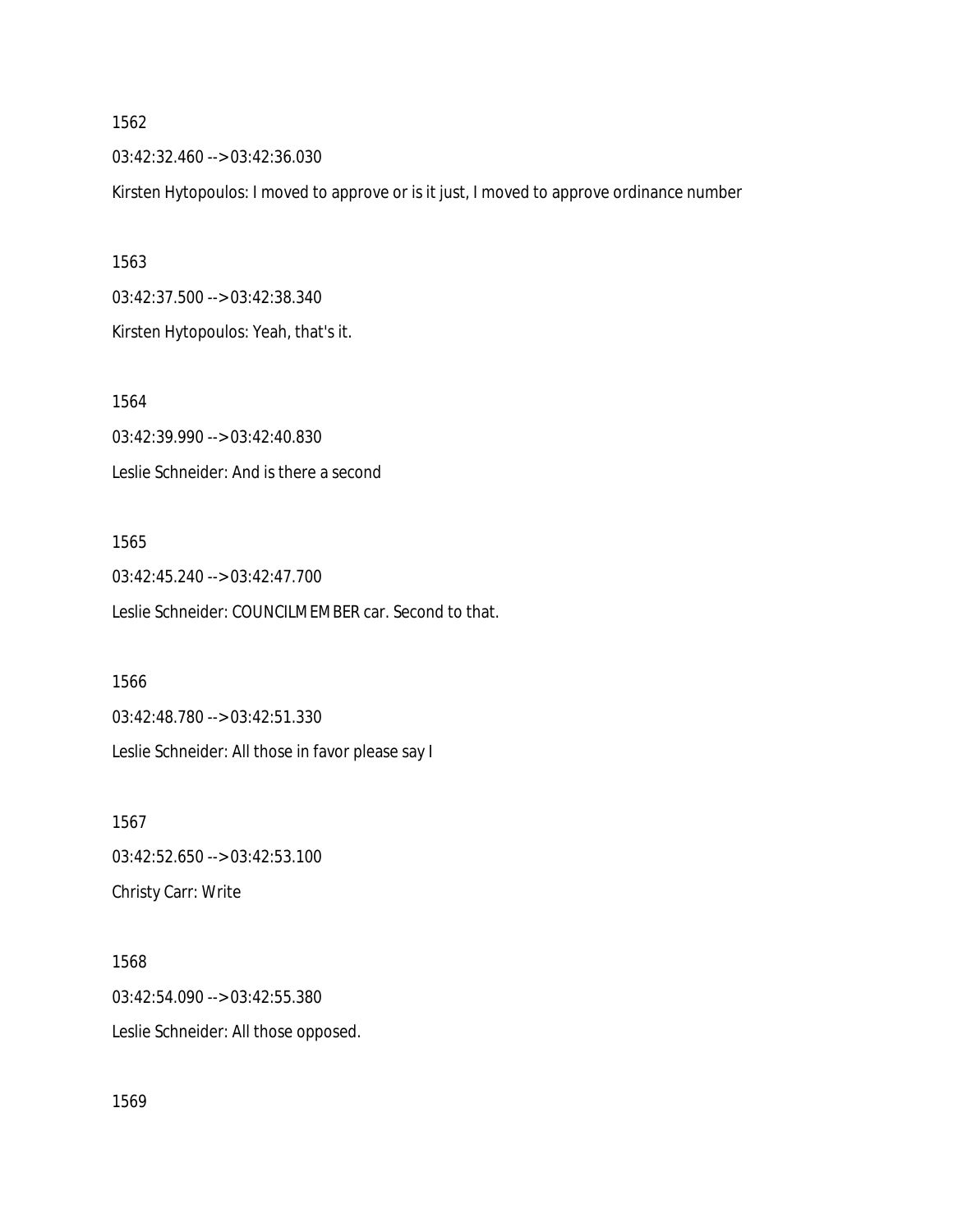03:42:57.450 --> 03:42:58.860

Leslie Schneider: Okay, um,

1570

03:42:59.910 --> 03:43:04.170

Leslie Schneider: Can remember Polycom council member nisar voted name and

1571

03:43:05.220 --> 03:43:07.860

Leslie Schneider: The ordinance passes for two two.

#### 1572

03:43:09.780 --> 03:43:14.640

Leslie Schneider: Okay. There is a second motion if we are ready to do that.

1573

03:43:15.930 --> 03:43:17.220 Leslie Schneider: Council member and us are

#### 1574

03:43:19.980 --> 03:43:26.040

Rasham Nassar: I won't be making the motion tonight, but I do have questions for the city manager, if, if the motion passes passes.

### 1575

03:43:28.380 --> 03:43:28.740

Leslie Schneider: Okay.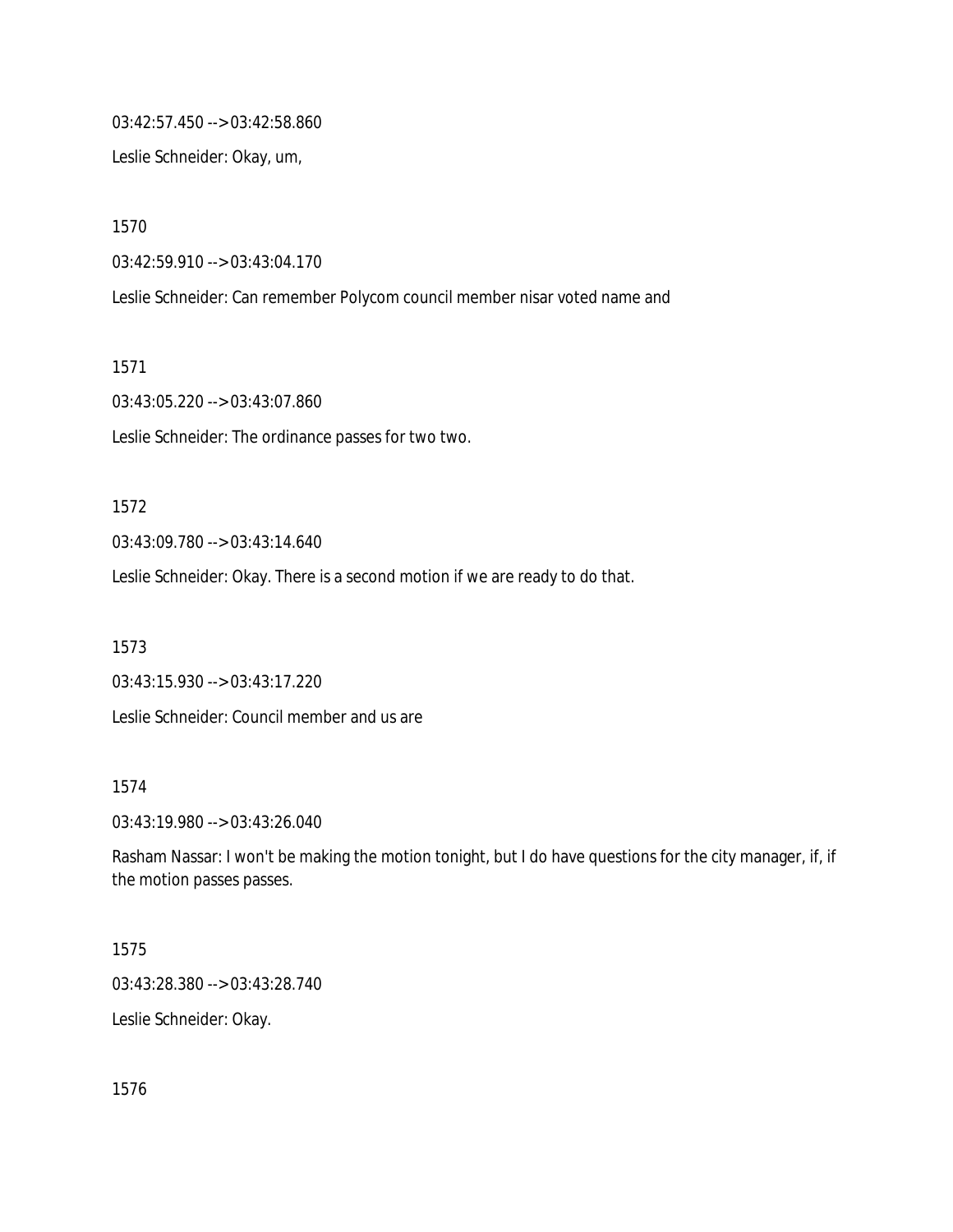03:43:29.940 --> 03:43:35.100

Leslie Schneider: So if we are ready. Someone could make the motion if we're not ready, then we can we can move on.

1577

03:43:39.390 --> 03:43:43.650

Kirsten Hytopoulos: Okay, I'll make the motion I moved to direct the city manager to update the coded language of

1578

03:43:47.190 --> 03:43:56.400

Kirsten Hytopoulos: Contained to the joint land you subcommittees recommendations to reflect the amended language of bi MC 214 oh to OC one adopted under ordinance number

1579

03:44:00.390 --> 03:44:02.850

Leslie Schneider: Council member car seconds that and

1580

03:44:04.770 --> 03:44:05.580

Leslie Schneider: Discussion.

1581

03:44:09.150 --> 03:44:11.910

Leslie Schneider: COUNCILMEMBER into sorry, did you want to ask your question now.

1582

03:44:15.630 --> 03:44:19.560

Leslie Schneider: After the vote. Okay. So, all those in favor please say aye.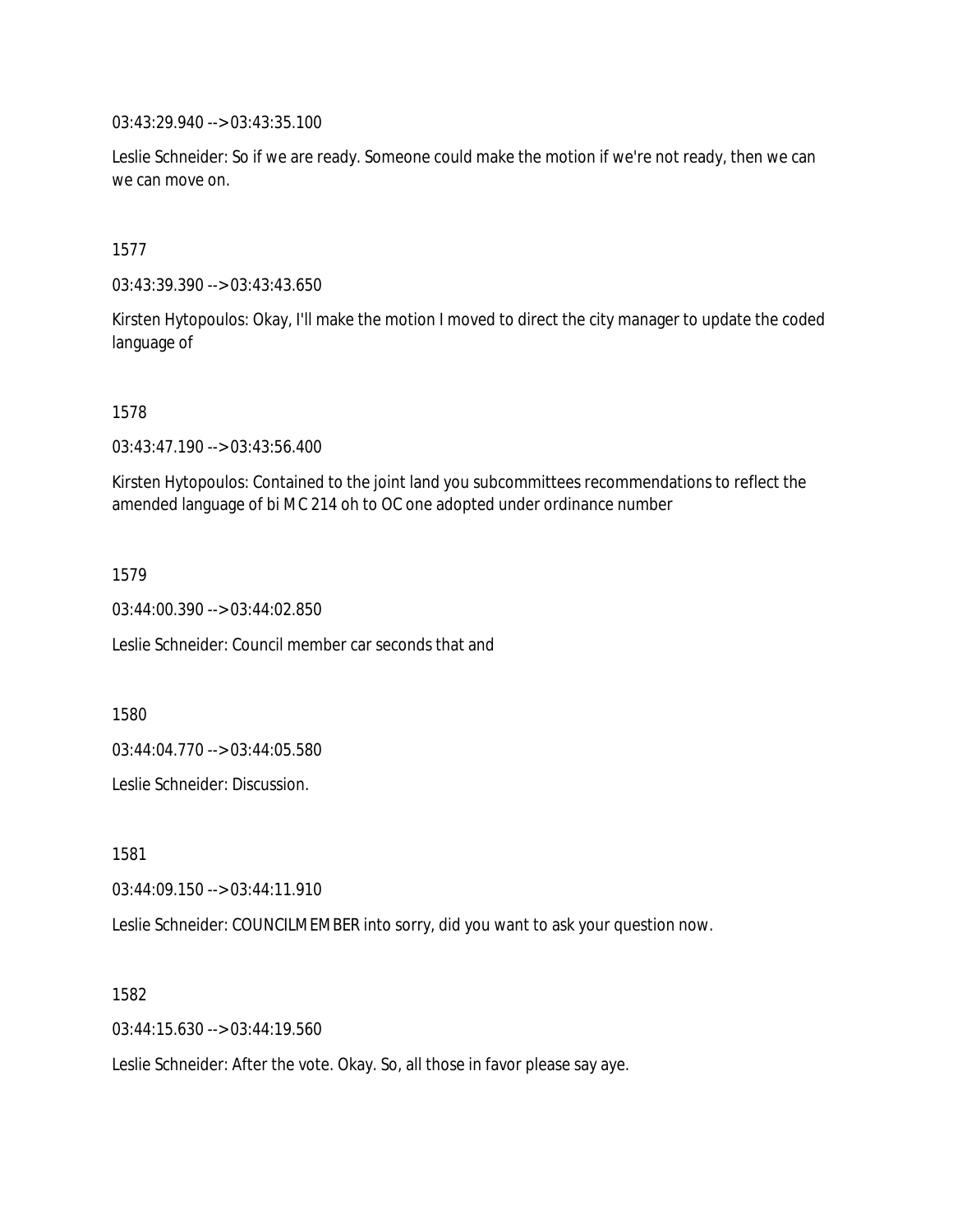03:44:20.940 --> 03:44:21.330 Christy Carr: Aye.

1584

03:44:21.960 --> 03:44:24.030

Leslie Schneider: Any opposed.

1585

03:44:25.680 --> 03:44:33.990

Leslie Schneider: Okay, I'm COUNCILMEMBER Polycom COUNCILMEMBER into SAR voted voted. Nay, and that passes for to to

#### 1586

03:44:36.300 --> 03:44:41.340

Leslie Schneider: All right, and council member into sorry, did you want to ask the your question.

1587

03:44:42.360 --> 03:44:45.600

Rasham Nassar: Yeah. So now we have a process that's underway.

1588

03:44:46.800 --> 03:44:51.840

Rasham Nassar: What, what are the next steps in terms of expanding the interview panel.

1589

03:44:53.640 --> 03:45:02.160

Rasham Nassar: And what where have we landed as a Council with regard to how all the qualifications are going to be screened in terms of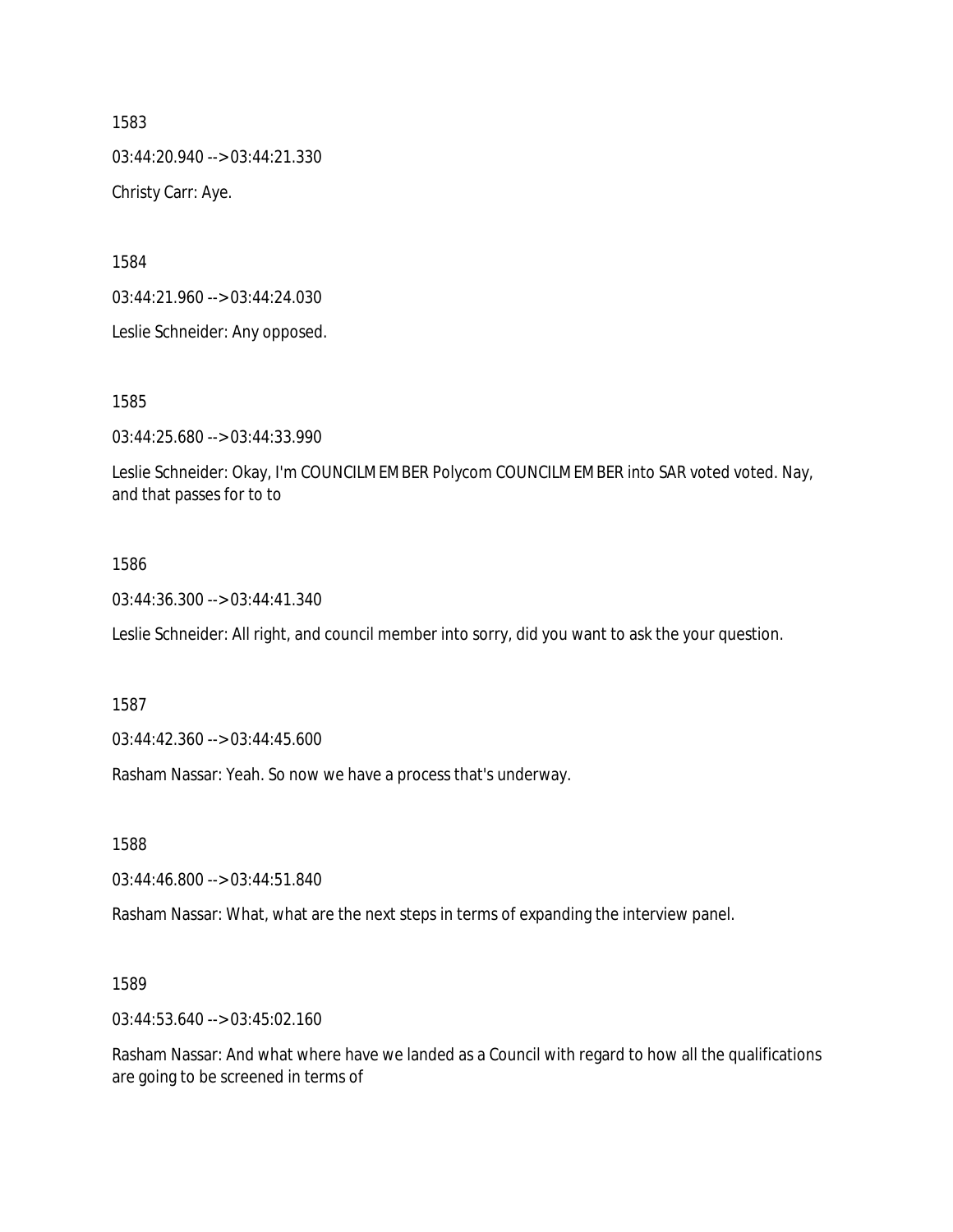03:45:03.480 --> 03:45:08.280

Rasham Nassar: How the panel will issue their recommendations for appointments

1591

03:45:12.180 --> 03:45:20.430

Rasham Nassar: So my question. First is for the city manager. Do we have the language that we've that we've approved in the memorandum

1592

03:45:21.270 --> 03:45:35.760

Rasham Nassar: That came to counsel on the it's in the packet we approved it last time with the changes speak says that we will have one additional planning commission and one additional council member to the interview panel. So I'm just, I'm talking about process. Now, how is that going to be a

1593

03:45:35.850 --> 03:45:39.300

Morgan Smith: Question for the Council, I don't select who sits on that panel.

1594

03:45:40.590 --> 03:45:51.990

Leslie Schneider: So if I could jump in there. The last motion there would be to direct the city manager to proceed with filling the current Planning Commission vacancy. According to the joint land use subcommittee recommendations as amended.

1595

03:45:55.440 --> 03:45:57.930

Kirsten Hytopoulos: Right. So moved. We haven't made that motion.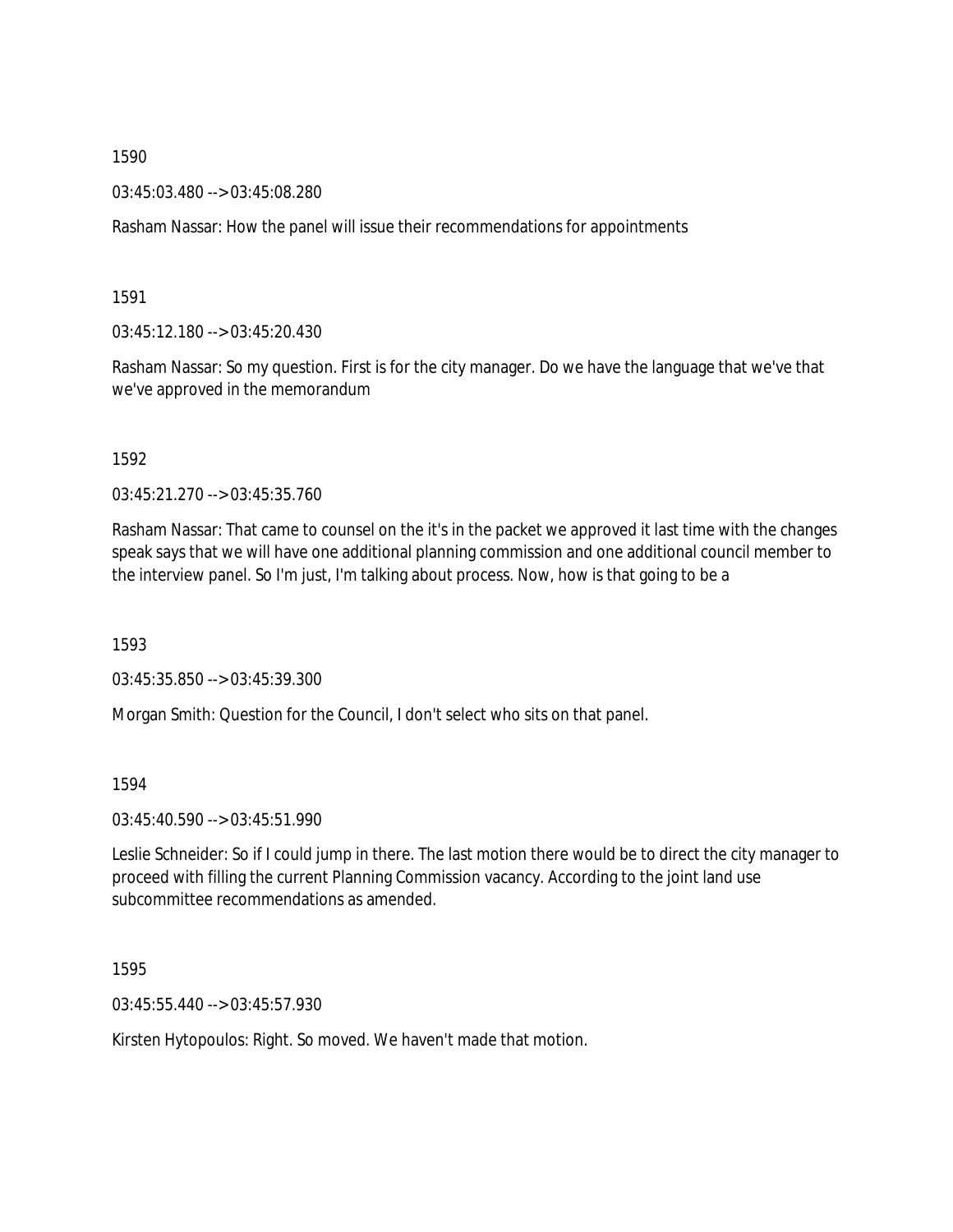03:46:00.270 --> 03:46:03.750

Leslie Schneider: Is there a second for that. Okay. Councilmember car seconds.

1597

03:46:04.800 --> 03:46:05.730 Leslie Schneider: Discussion.

1598 03:46:09.240 --> 03:46:11.850 Leslie Schneider: All right. All those in favor please say aye.

1599 03:46:13.380 --> 03:46:13.740 Christy Carr: Hi.

1600

03:46:14.250 --> 03:46:15.270

Leslie Schneider: Any opposed.

1601

03:46:17.040 --> 03:46:23.250

Leslie Schneider: Okay. Councilmember Polycom COUNCILMEMBER nisar voted day that passes for to to

1602 03:46:24.870 --> 03:46:25.410 Leslie Schneider: All right.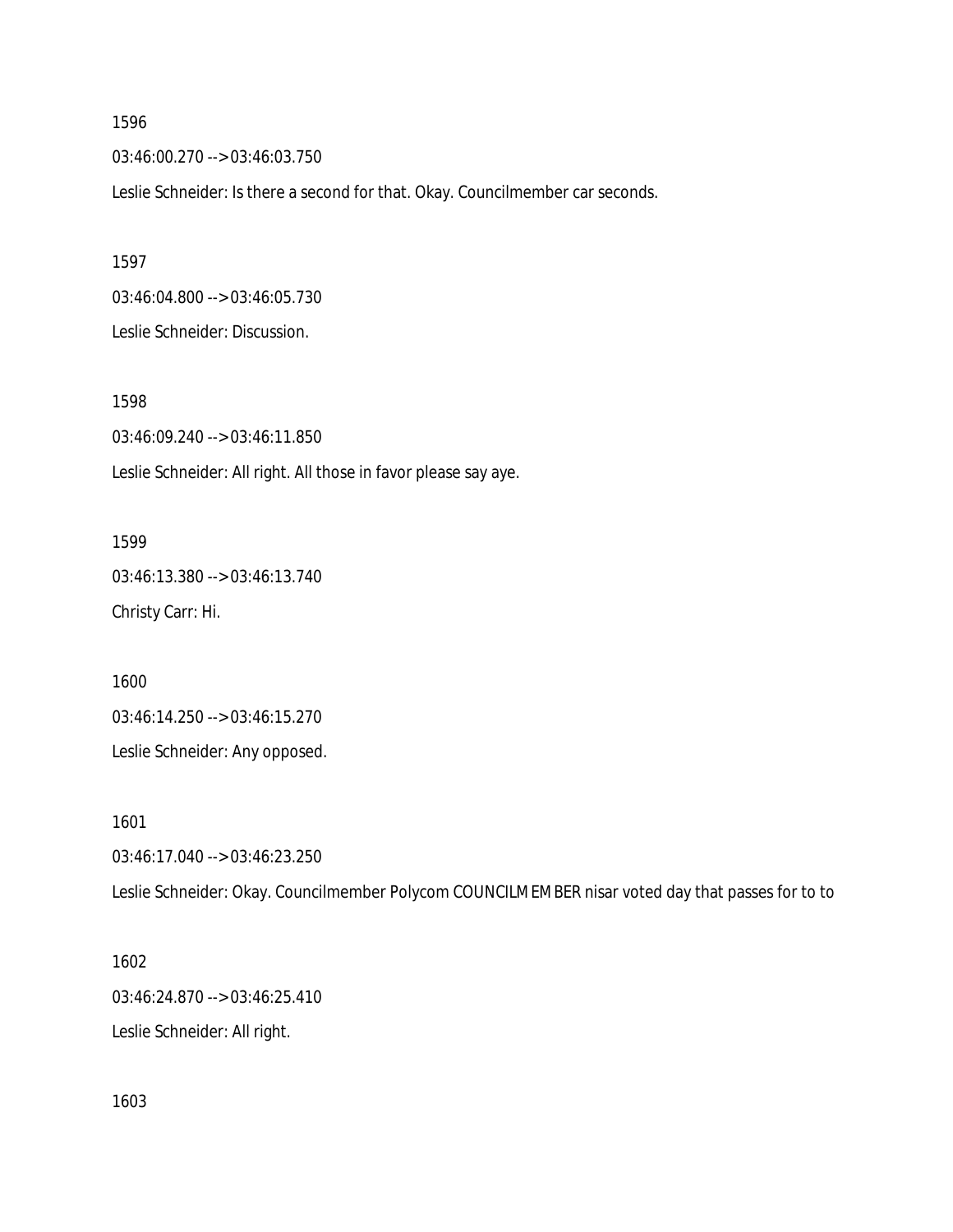03:46:27.390 --> 03:46:38.220

Leslie Schneider: Thank you all, we're moving forward. It's not easy. We have some difficult conversations but I appreciate the work that we all did here tonight.

1604

03:46:40.320 --> 03:46:49.710

Leslie Schneider: Um, okay. So we have our finance director back with us. We still need to go back and yes councilman

1605

03:46:50.670 --> 03:46:52.320

Rasham Nassar: hands raised.

1606

03:46:52.560 --> 03:46:57.000

Leslie Schneider: Oh, you know what, I lost my I lost it. Okay, um,

1607

03:46:58.200 --> 03:47:01.860

Leslie Schneider: I have COUNCILMEMBER nisar his hand raised and

1608

03:47:01.980 --> 03:47:12.120

Rasham Nassar: I know I'm taking a lot of time here, and I appreciate the Council me to speak, but this is really important and I prefer to take the approach of doing it right, rather than doing it quickly.

1609 03:47:13.320 --> 03:47:14.850 Rasham Nassar: And so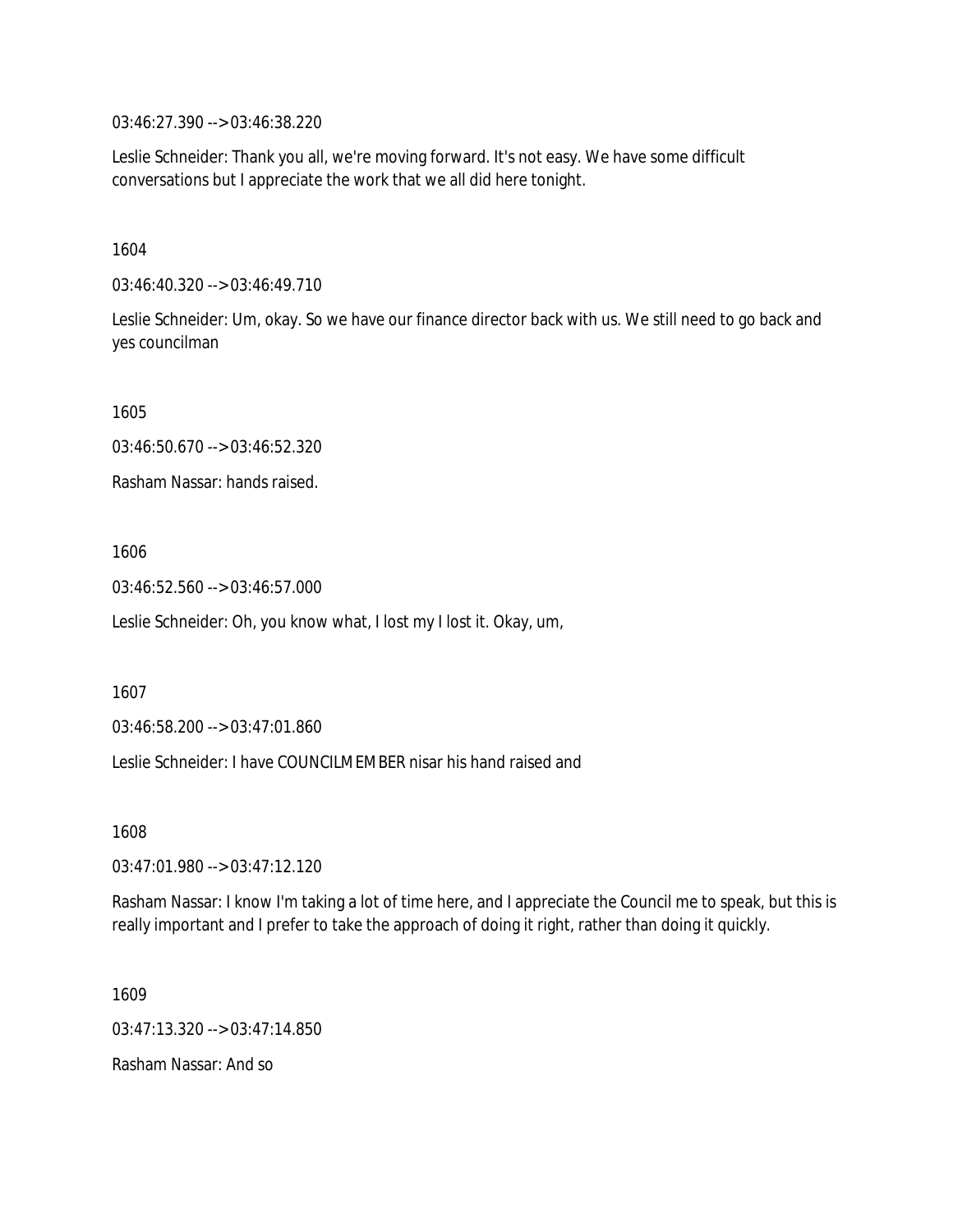03:47:16.140 --> 03:47:29.220

Rasham Nassar: We've just now effectively offered city manager to open up the process, but we still don't really have all the points of that process laid out. So I would like some confirmation from the Council that we can add to a future agenda.

1611

03:47:30.240 --> 03:47:46.110

Rasham Nassar: Maybe before the RF cues issued or sometime in between that we sit as a council together and study session or whatever and figure out the points that of clarification that are begging to be clarified. Most importantly, the qualifications.

1612

03:47:47.580 --> 03:47:53.700

Rasham Nassar: And then again, how are we going to select the who's going to be the council member on the interview panel and kind of working out all of those details so

1613

03:47:54.810 --> 03:48:03.570

Rasham Nassar: I guess we'll just discuss it at a future date looks I'm seeing some head nod. So it looks like there's some consensus in the Council that yes, indeed, we need to take this up at another day. So I'll just look forward to that.

1614

03:48:04.020 --> 03:48:16.860

Leslie Schneider: So see manager. Is this something that we could chat about on Thursday and just figure out sort of wearing them what points might still be valid to come back to council and when

1615

03:48:17.760 --> 03:48:20.760

Leslie Schneider: Yeah. Okay. Great. Thank you.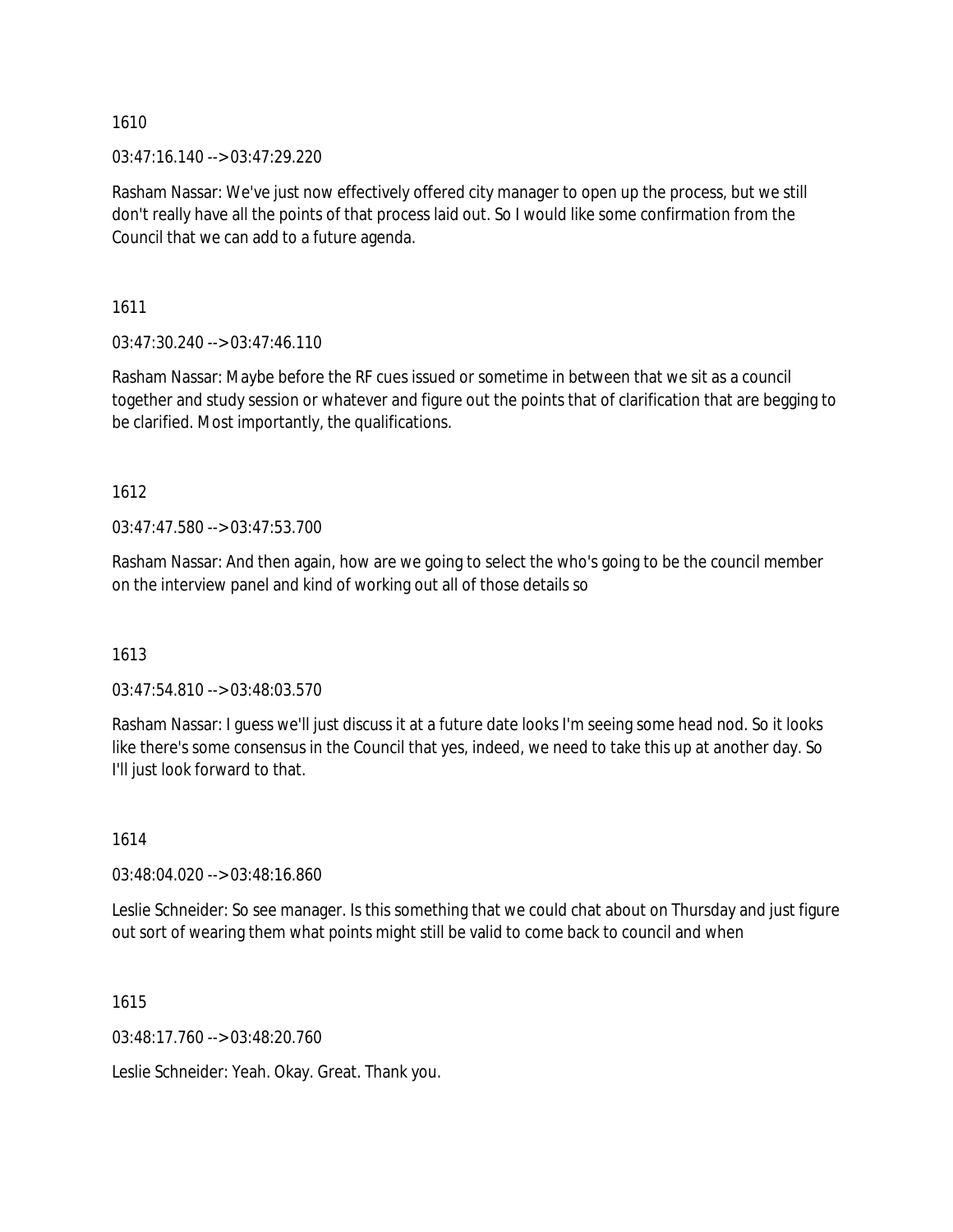03:48:21.480 --> 03:48:24.690

Morgan Smith: And before we move. Are we done with this topic.

1617

03:48:25.530 --> 03:48:40.440

Morgan Smith: Yes. Before we move on, it's, it's up to counsel, whether it's you feel like you want to receive the rest of the mid year report, we can either bring it to an additional meeting or we could send it, we could send you the written report.

1618

03:48:41.610 --> 03:48:45.180

Morgan Smith: Via email, you have the materials. It's up to you. Duane is online now.

1619

03:48:46.830 --> 03:48:48.540

Leslie Schneider: Right, thank you. Duane um

1620

03:48:49.740 --> 03:48:52.410

Leslie Schneider: We are almost at 10 o'clock.

1621

03:48:55.980 --> 03:48:57.420

Morgan Smith: It may be worth you're

1622

03:48:58.080 --> 03:49:03.270

Leslie Schneider: Done with but we still have a few items to go that sometimes can can drag out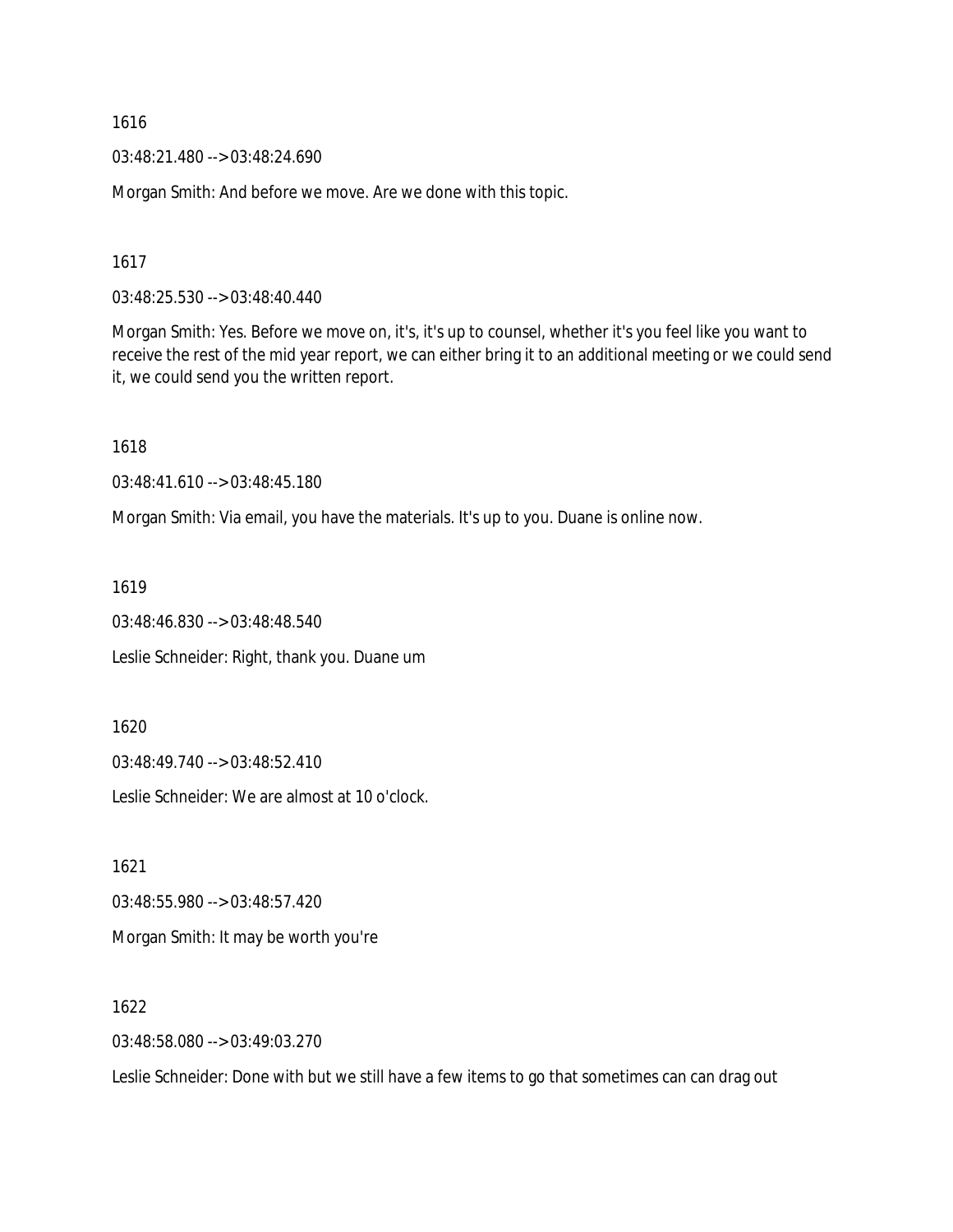03:49:03.360 --> 03:49:14.550

Morgan Smith: My suggestion would be since the materials were in the packet. Maybe if there are any questions that Duane could answer, and if not you can post them as follow ups, but rather than resuming the presentation. We could just use this time for any Council questions.

1624

03:49:15.120 --> 03:49:21.300

Leslie Schneider: I appreciate that. So COUNCILMEMBER nisar. Did you have a question for director pits.

1625

03:49:21.570 --> 03:49:24.180

Rasham Nassar: I do hi director pits. Thanks for hanging

1626

1629

03:49:24.780 --> 03:49:26.070 DeWayne Pitts: In there, so

1627 03:49:26.820 --> 03:49:28.500 DeWayne Pitts: I'm told it was an Ethernet issue.

1628 03:49:29.760 --> 03:49:30.510 Rasham Nassar: It happens.

03:49:31.590 --> 03:49:36.930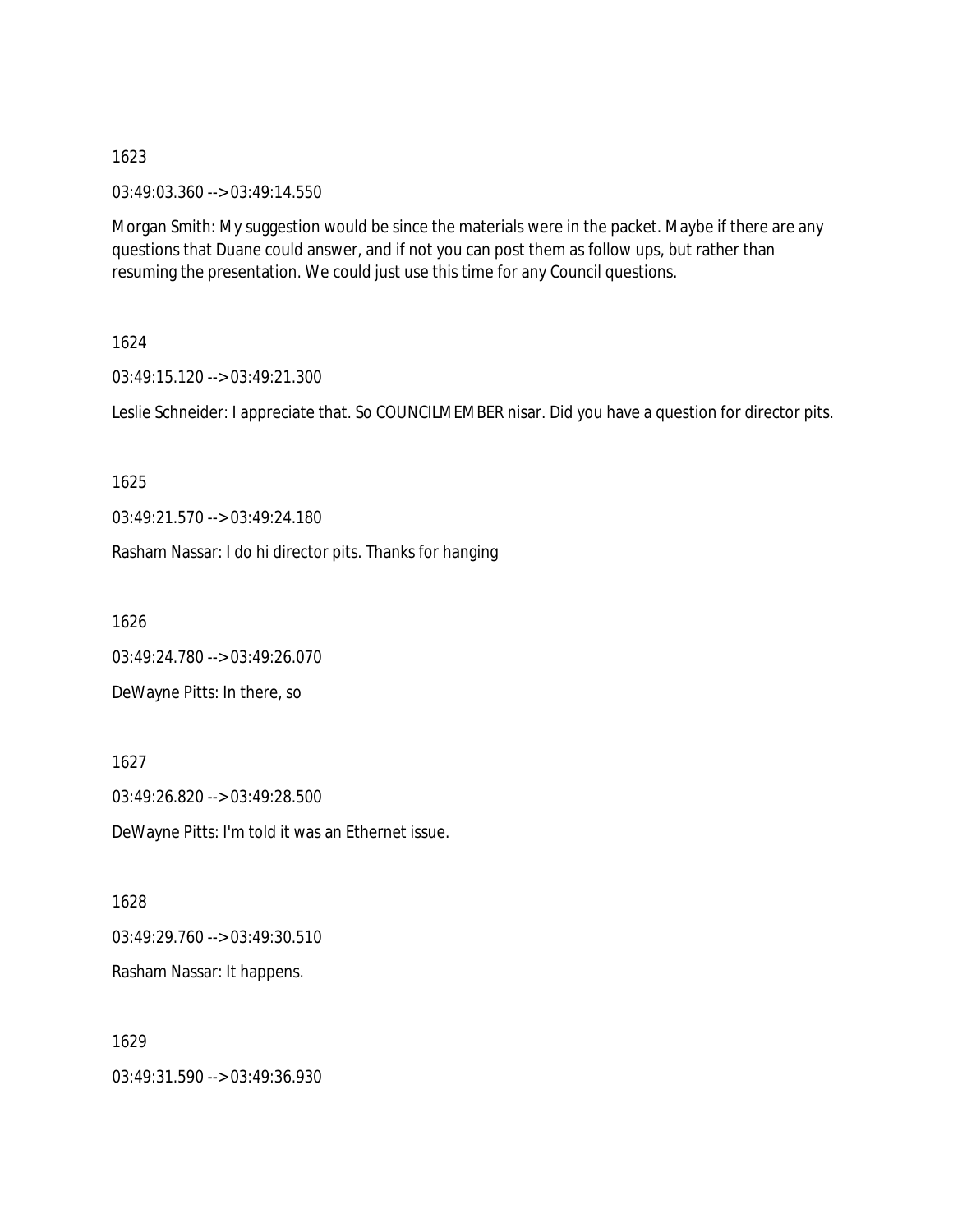Rasham Nassar: Ever I got really specific question. The main title was and I'm referring to

1630

03:49:38.130 --> 03:49:42.030

Rasham Nassar: I'm not sure exactly where in the in the presentation. It was but it refers to be no

1631

03:49:43.290 --> 03:49:58.830

Rasham Nassar: The main title refers to just be, you know, and while the August report lists be no tax and penalties. So I'm just wondering why the title change and why why there are penalties now listed in the title and what those penalties are

1632

03:50:00.060 --> 03:50:03.600

DeWayne Pitts: Are you referring to the revenue forecasts that Ellen had done earlier.

1633

03:50:04.530 --> 03:50:07.500

Rasham Nassar: Now it's in on Schedule A of your agenda item.

1634

03:50:08.280 --> 03:50:25.200

DeWayne Pitts: Oh, whether they're actually wasn't any that's that's probably a miss typing there actually wasn't any penalties with respect to be no taxes this year we waved all taxes penalty, excuse me, with, with respect to late filing. So that was probably just a typo.

1635

03:50:29.700 --> 03:50:31.200

Leslie Schneider: Great, thank you for that.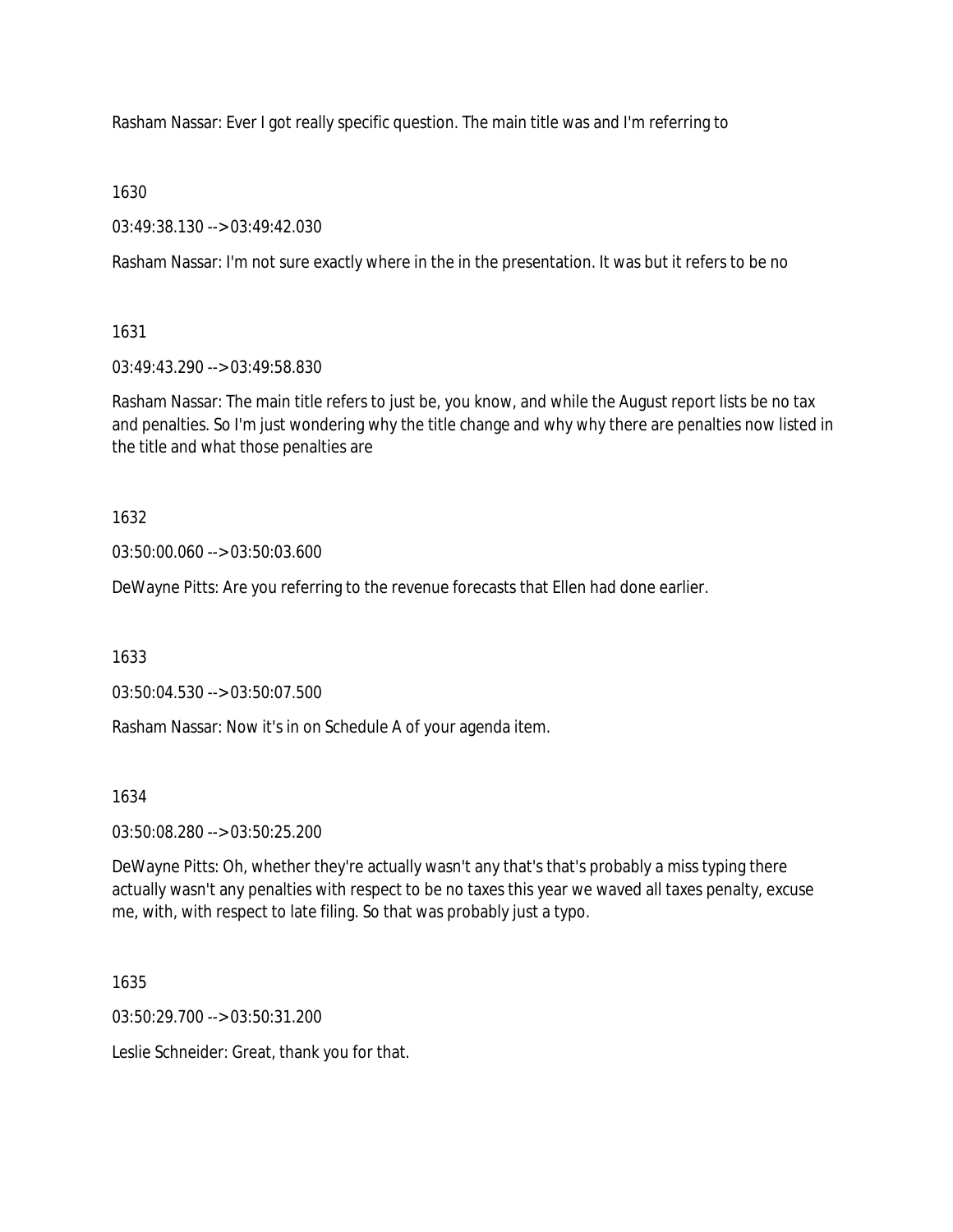03:50:33.780 --> 03:50:36.390

Leslie Schneider: We certainly haven't waived all the be, you know, taxes, right.

1637

03:50:37.980 --> 03:50:38.730

DeWayne Pitts: Taxes just

1638

03:50:40.830 --> 03:50:52.530

Leslie Schneider: Okay. All right. Well, I don't see any other hands up with more questions. So Duane thank you very, very much. I appreciate your struggles for getting back on with us and and we appreciate it.

#### 1639

03:50:52.800 --> 03:50:54.690

DeWayne Pitts: Well, thank you, and I'm sorry for the inconvenience.

1640

03:50:55.380 --> 03:50:56.280

Leslie Schneider: Thank you. Goodbye.

1641

03:50:57.840 --> 03:51:12.630

Leslie Schneider: Okay so we are onto the consent agenda now. And we know right away that we have pulled the ethics committee from consent but we're moving forward with with the historic preservation

1642

03:51:14.280 --> 03:51:15.390

Leslie Schneider: COUNCILMEMBER deets.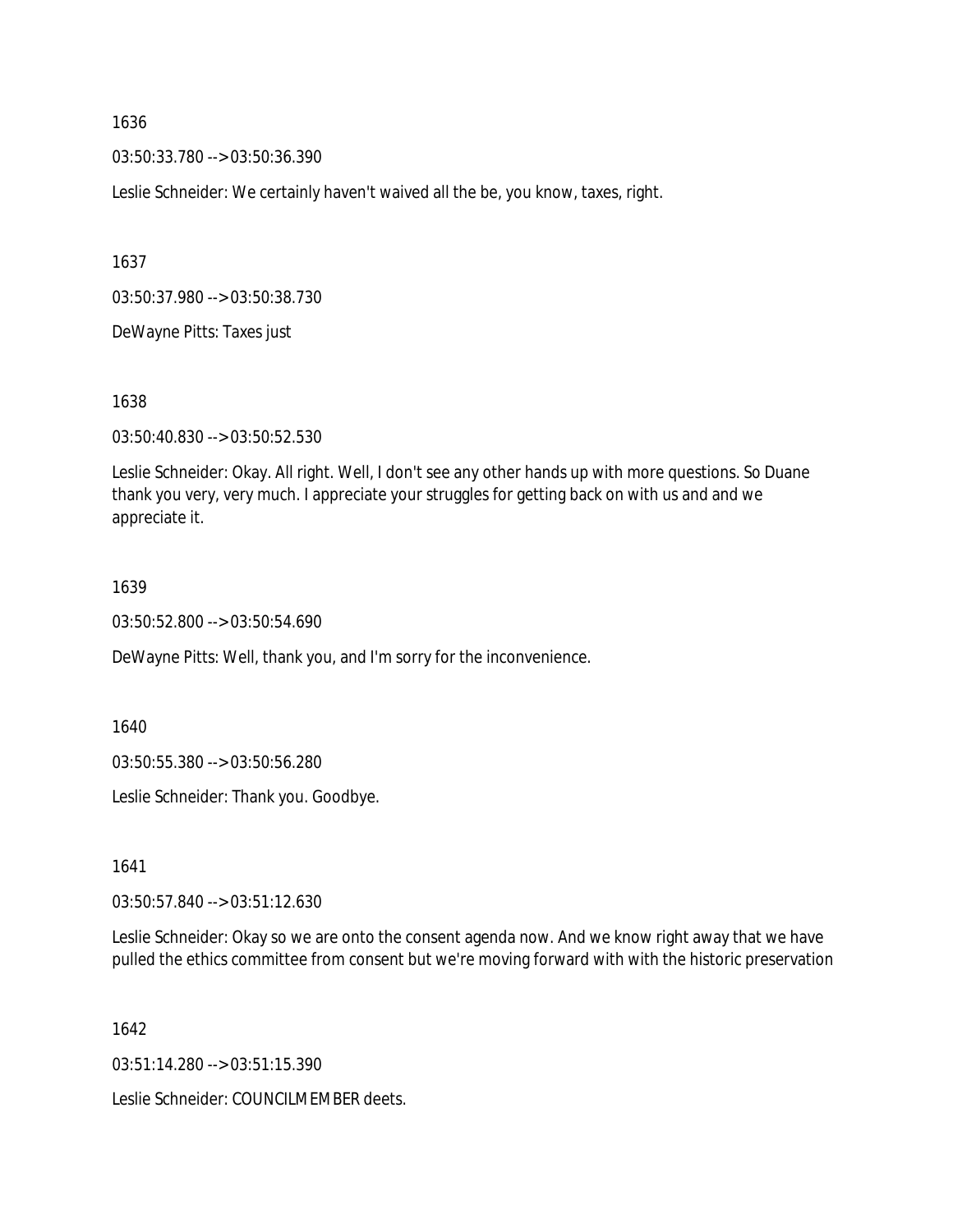03:51:16.170 --> 03:51:22.560

Joe Deets: Yeah, I think I could just make a motion. I moved to approve the Consent Agenda because it already took that part out.

1644

03:51:23.790 --> 03:51:26.160

Leslie Schneider: As modified, I guess, because we

1645

03:51:26.220 --> 03:51:30.450

Joe Deets: We gently modified it. So we're the modified is before us, so

1646

```
03:51:30.780 --> 03:51:31.110
```
Leslie Schneider: I think

1647

03:51:31.410 --> 03:51:34.170

Joe Deets: We can, so I moved to approve the Consent Agenda.

1648 03:51:36.450 --> 03:51:38.580 Joe Deets: Right, unless city attorney disagrees.

1649 03:51:39.300 --> 03:51:40.770 Joe Levan: Wouldn't hurt to say as bona fide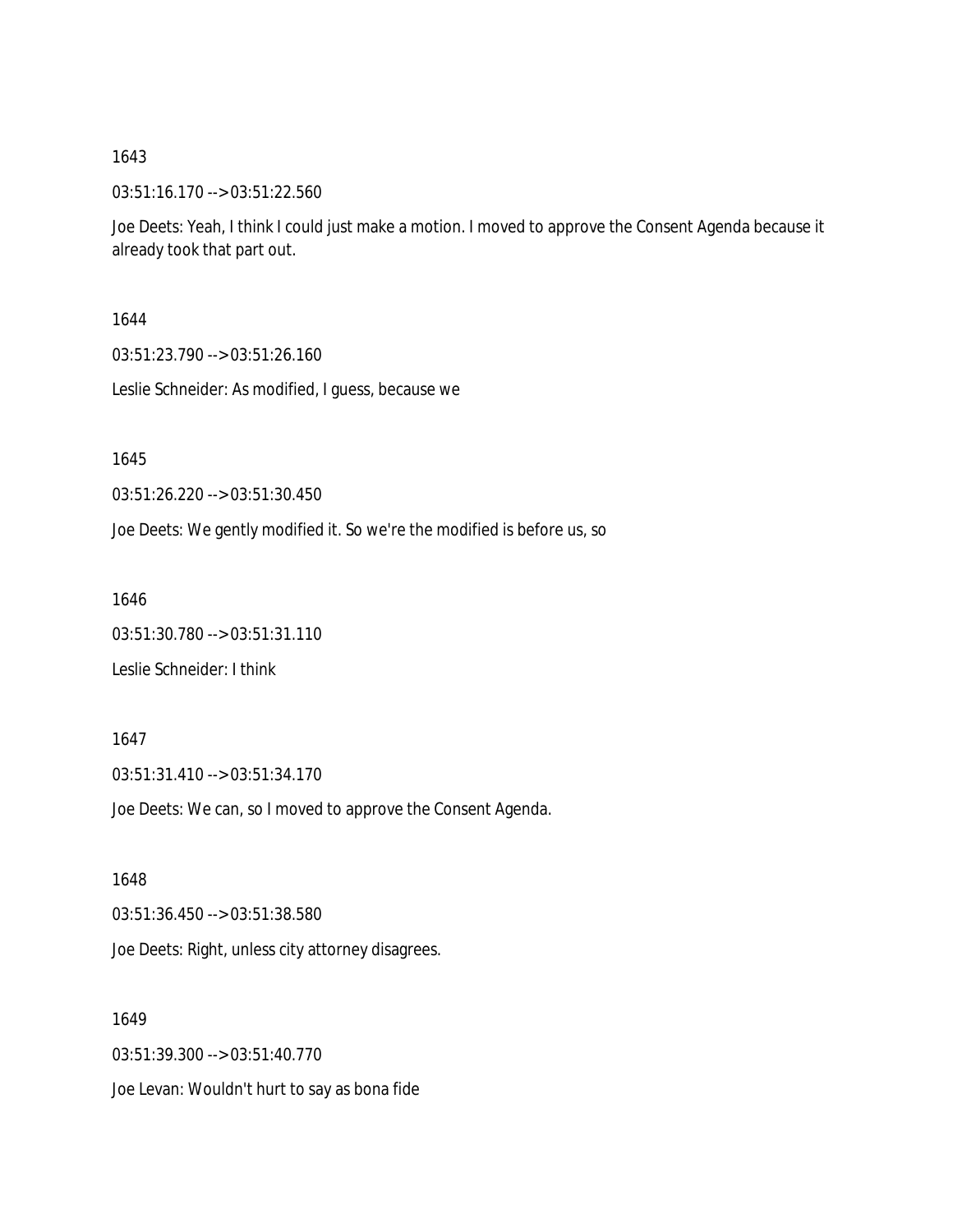03:51:41.010 --> 03:51:44.700

Joe Deets: Just took a I moved to approve the Consent Agenda as modified

#### 1651

03:51:46.380 --> 03:51:48.810

Leslie Schneider: COUNCILMEMBER Pollock seconds. Thank you very much.

#### 1652

03:51:50.040 --> 03:51:54.090

Leslie Schneider: Any further comments, suggestions, all those in favor please say I

### 1653

03:51:55.980 --> 03:51:59.220

Leslie Schneider: Any opposed, that passes unanimously. Thank you.

#### 1654

03:52:04.140 --> 03:52:07.710

Leslie Schneider: Oh, I didn't even see okay didn't even print the rest of it.

1655

03:52:09.000 --> 03:52:13.740

Leslie Schneider: So we are now on to committee reports item. Does anybody have any

1656

03:52:18.420 --> 03:52:20.820

Leslie Schneider: COUNCILMEMBER deep Deputy Mayor do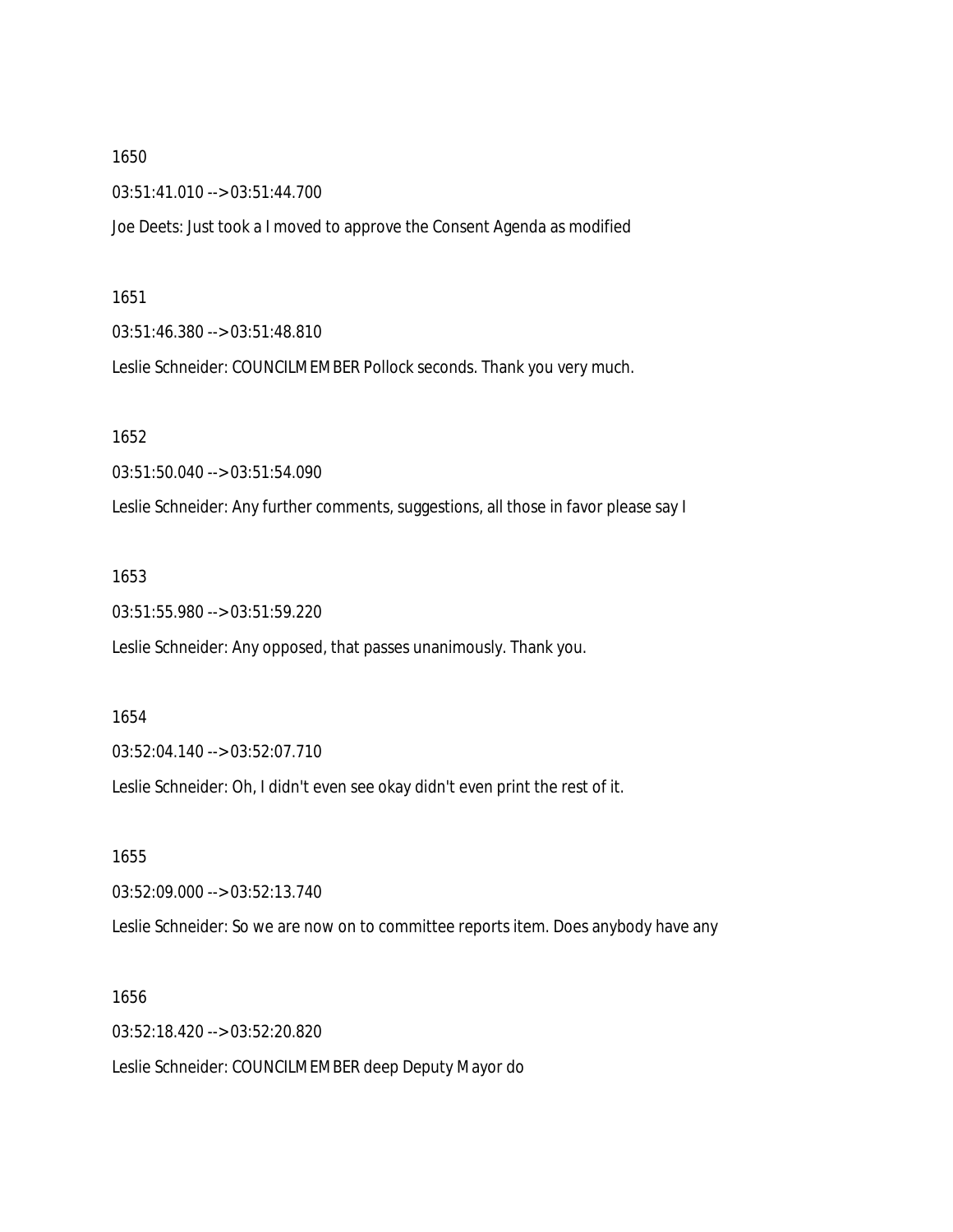03:52:22.140 --> 03:52:23.070

Joe Deets: You call me anything.

1658

03:52:25.200 --> 03:52:25.680 Well, I

1659

03:52:27.480 --> 03:52:36.180

Joe Deets: Couple committees that i thought i since I'm liaison to the business community. I don't know if that my title for that. But in any case.

### 1660

03:52:36.570 --> 03:52:47.880

Joe Deets: This is a little different because I we don't have a city committee that I then go to and you know that we don't have any other city Advisory Committee. It's just me.

1661

03:52:48.240 --> 03:52:56.280

Joe Deets: Doing things. And so to speak. So I started to attend chamber board meetings because

1662

03:52:57.240 --> 03:53:05.580

Joe Deets: Like that or not. They are a significant business organization and I had a I attended a meeting last week. So I just wanted to share that with you.

1663

03:53:06.120 --> 03:53:26.070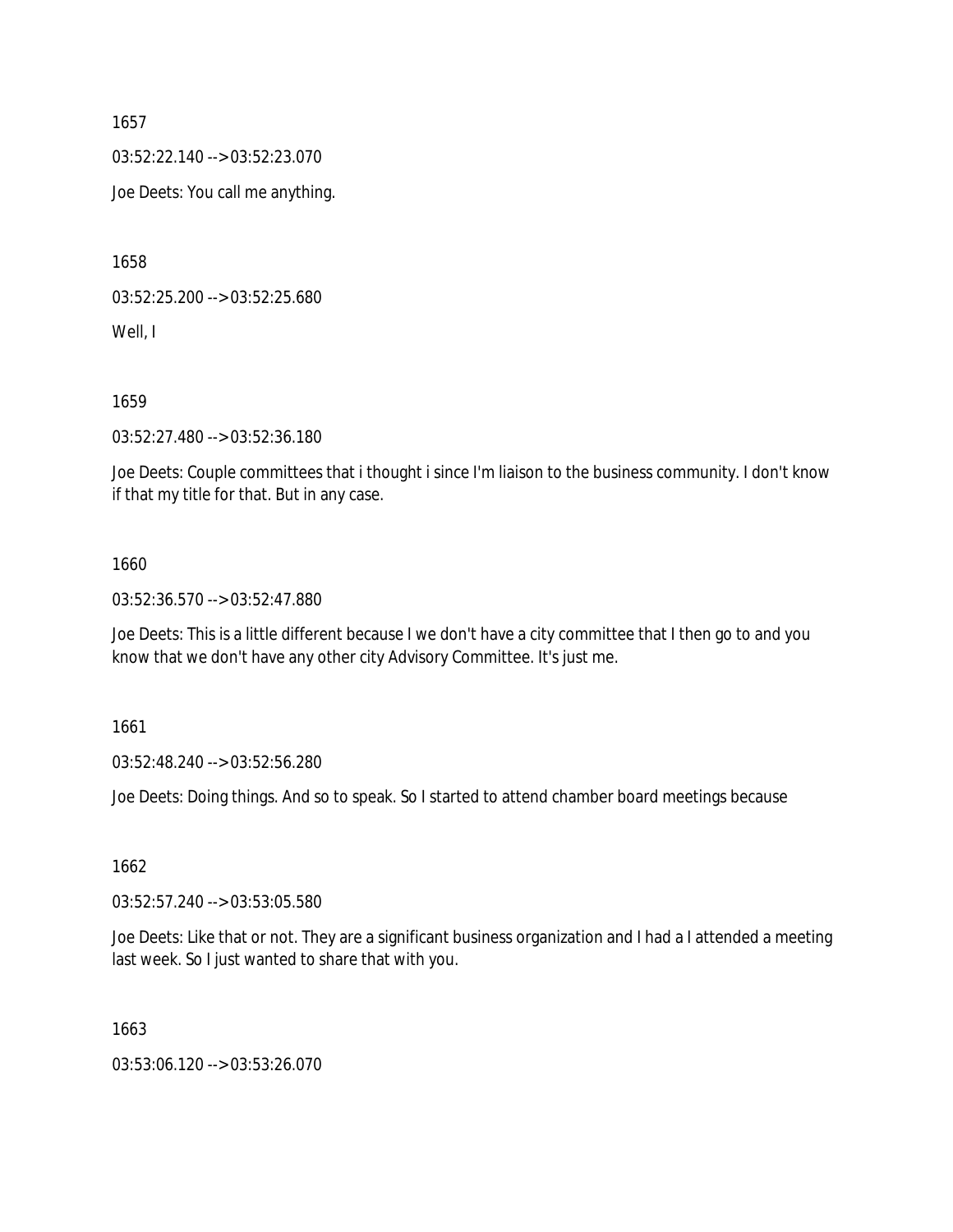Joe Deets: And it also just I was quite impressed. I'll just say with the diversity in the economic sphere of the chamber. There was a number of banks representative from the Bluebell reserve housing Resources Board parks Town and Country several small businesses so

1664

03:53:27.120 --> 03:53:30.900

Joe Deets: This was enlightening to me to see the diversity economic diversity.

1665

03:53:31.980 --> 03:53:40.530

Joe Deets: In represented on the board of the chamber. So it just for your information, just wanted to share that. And I'm just curious.

1666

03:53:41.400 --> 03:53:53.100

Joe Deets: You know my role as a liaison, I would appreciate any feedback colleagues you wish to give me because it is a little different because it's not a city advisory committee.

1667

03:53:54.450 --> 03:54:03.090

Joe Deets: Type of situation. So my role. What I'm trying to do is just engage with anyone who's going to talk to me.

1668

03:54:05.010 --> 03:54:15.930

Joe Deets: Part of my big focus is on economic recovery, but it could be almost anything. So any. You don't have to talk now, but I'll just say I'm I would be interested to hear your thoughts. So

1669

03:54:16.320 --> 03:54:26.340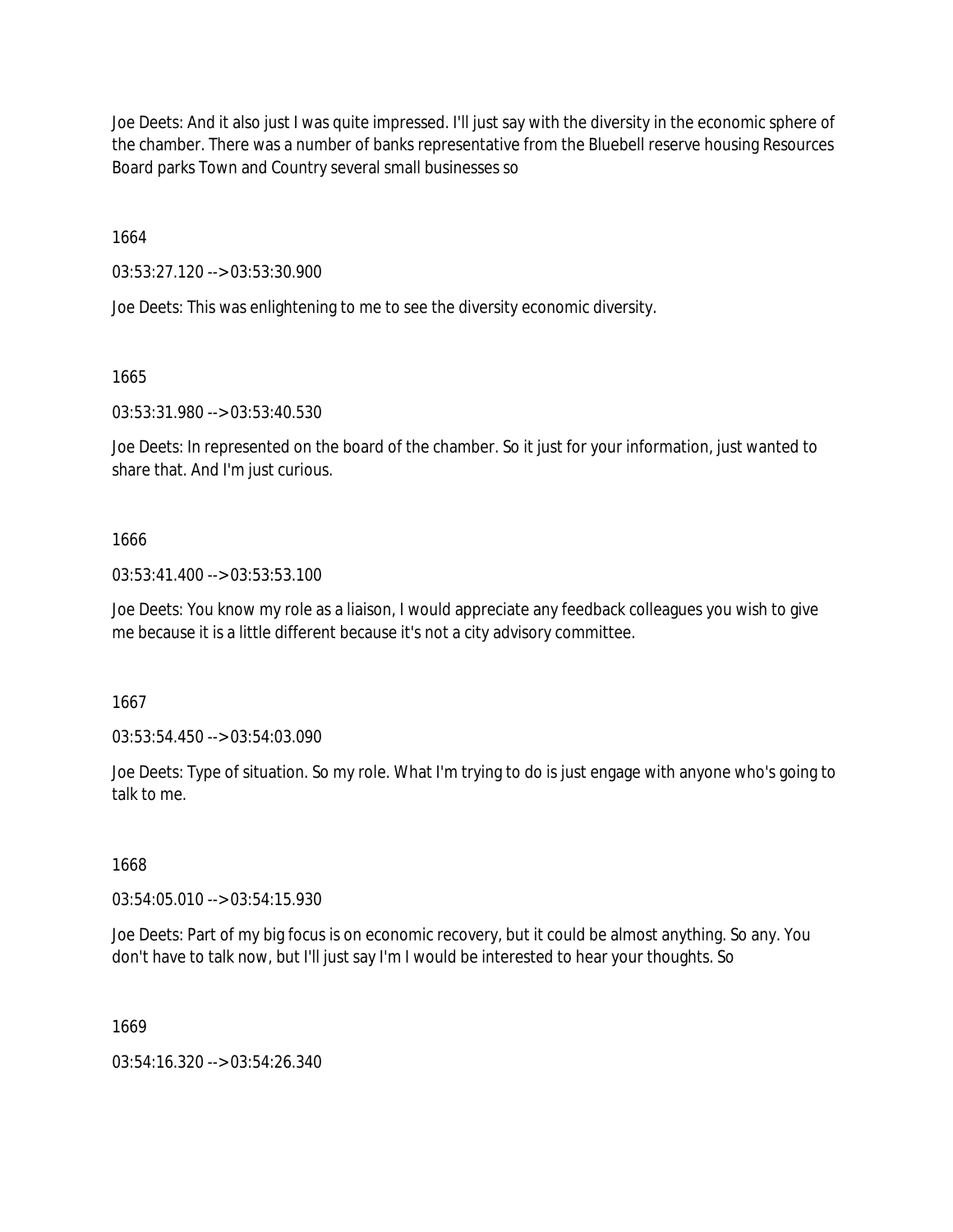Joe Deets: I'm doing a good job as a liaison to the business community, at least in your eyes so so that's kind of that's not exactly a report. It's more of a

1670

03:54:27.570 --> 03:54:29.220

Joe Deets: I don't know, open inquiry, I guess.

1671 03:54:29.340 --> 03:54:30.120 Leslie Schneider: A check in.

1672 03:54:30.540 --> 03:54:31.290 Joe Deets: check in. Yeah.

1673 03:54:32.250 --> 03:54:33.180 Leslie Schneider: Great, thank you.

1674 03:54:35.220 --> 03:54:35.610 Leslie Schneider: Um,

1675 03:54:35.640 --> 03:54:39.870

Leslie Schneider: I don't see other hands up. I guess I want to just quickly.

1676

03:54:41.040 --> 03:54:51.180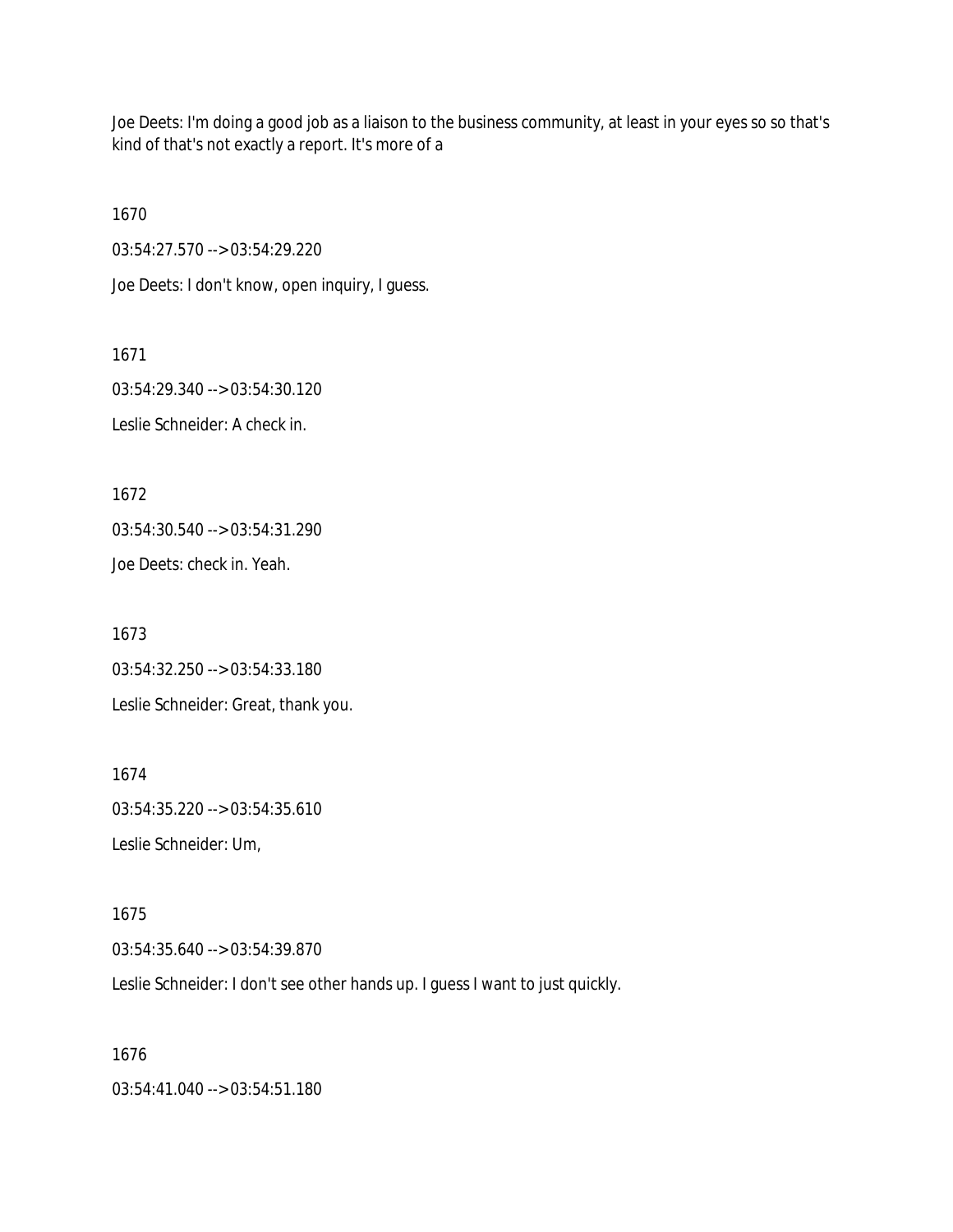Leslie Schneider: Let people know that you know I'm on the on trans Paul and there's, you know, it's been really kind of fun being on that committee in the last few months because

1677

03:54:52.950 --> 03:54:57.300

Leslie Schneider: Christmas Vicki has come in with a bunch of proposals and we've gotten some grants for the

## 1678

03:54:58.740 --> 03:55:10.350

Leslie Schneider: For the eagle harbor and so forth. So I'm still kind of, you know, I feel like I'm still new in the process, but I just wanted to bring to your attention. We just recently.

## 1679

03:55:10.980 --> 03:55:27.690

Leslie Schneider: Sort of approved to work plan going into 2021 and that would incorporate that would include incorporating vision into the county wide competition as appropriate. I'm sort of picking a few of these here i'm not i'm not going down the full list.

1680

03:55:31.350 --> 03:55:41.400

Leslie Schneider: Discussion transportation funding opportunities outside of the F hw a and honestly I couldn't tell you right now. What that acronym means but

1681

03:55:42.870 --> 03:55:44.370

Leslie Schneider: But then, just to share

1682

03:55:45.480 --> 03:56:02.880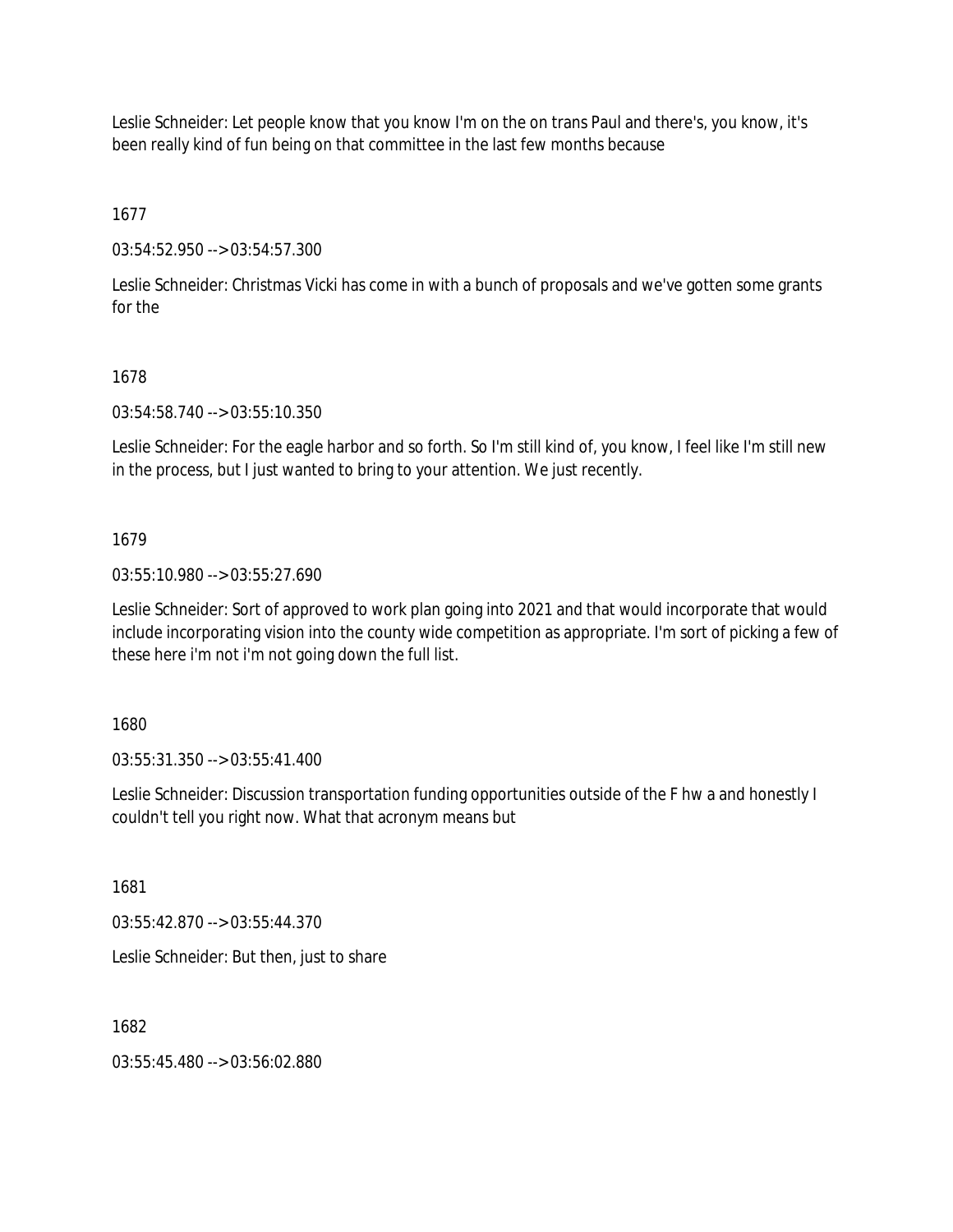Leslie Schneider: Sort of a policy or a challenge that we ran into is that when we were sort of talking about the different transportation projects in the in kits that county. There was one project that rated very, very highly and then in fact didn't move forward. And that was the

1683

03:56:03.960 --> 03:56:17.460

Leslie Schneider: That was a the Kingston. It was related to the Kingston ferry and changes that needed to happen for offloading the ferry and so forth. And it turns out that it was kind of too big to fund it didn't fit.

1684

03:56:17.820 --> 03:56:36.870

Leslie Schneider: With the funding that we had relative to all the different requirements that we had to fulfill. And so that was just a very interesting kind of a step conversation. And I think that might be why this item here is to discuss transportation funding opportunities outside of this one bucket.

1685

03:56:38.280 --> 03:56:39.780

Leslie Schneider: So I'm not

1686

03:56:41.070 --> 03:56:52.500

Leslie Schneider: I'm just kind of mentioning it because I wanted you to know that I am involved in it. I am very interested in it. If there are people who would like to talk with me more about it. Happy to communicate with you about transport and maybe

1687

03:56:52.710 --> 03:57:02.430

Leslie Schneider: Your questions will cause me to dig in and learn a little bit more. So it's not a great committee report, but I just wanted to follow up with with y'all on that.

1688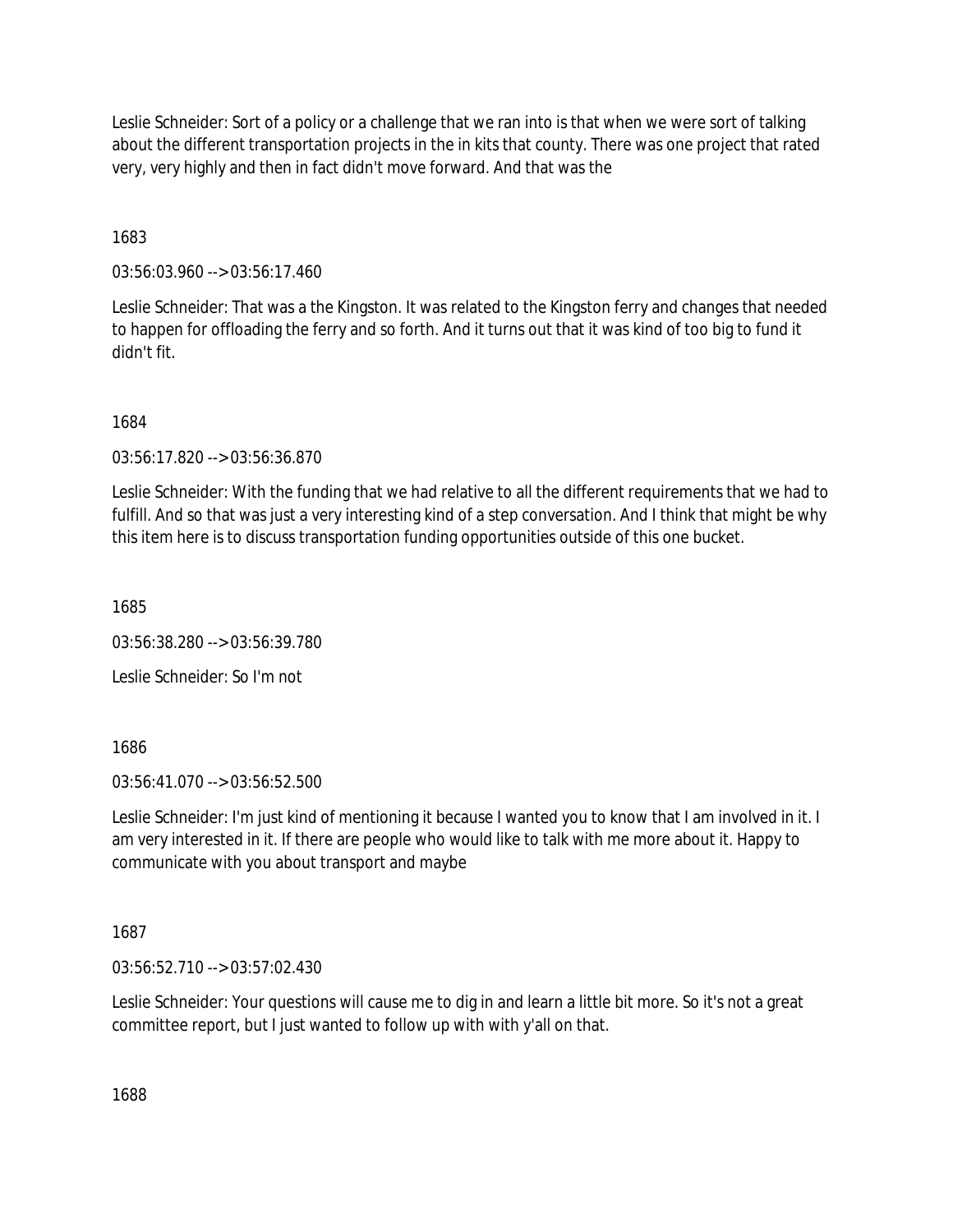03:57:04.290 --> 03:57:08.970

Leslie Schneider: All right, I don't see any other hands up so we can

1689

03:57:12.450 --> 03:57:13.980

Leslie Schneider: Always my agenda.

1690

03:57:15.930 --> 03:57:18.120

Leslie Schneider: So we can move on to for the good of the order

1691 03:57:26.190 --> 03:57:27.570 Leslie Schneider: Deputy Mayor deeks

1692 03:57:29.010 --> 03:57:33.120 Joe Deets: Seem to be. I'm the only one that has anything to say for the good of the order

1693 03:57:38.580 --> 03:57:41.040 Joe Deets: I want to have it just

1694 03:57:42.270 --> 03:57:45.840 Joe Deets: Have a conversation with you, my colleagues about

1695 03:57:47.940 --> 03:57:55.560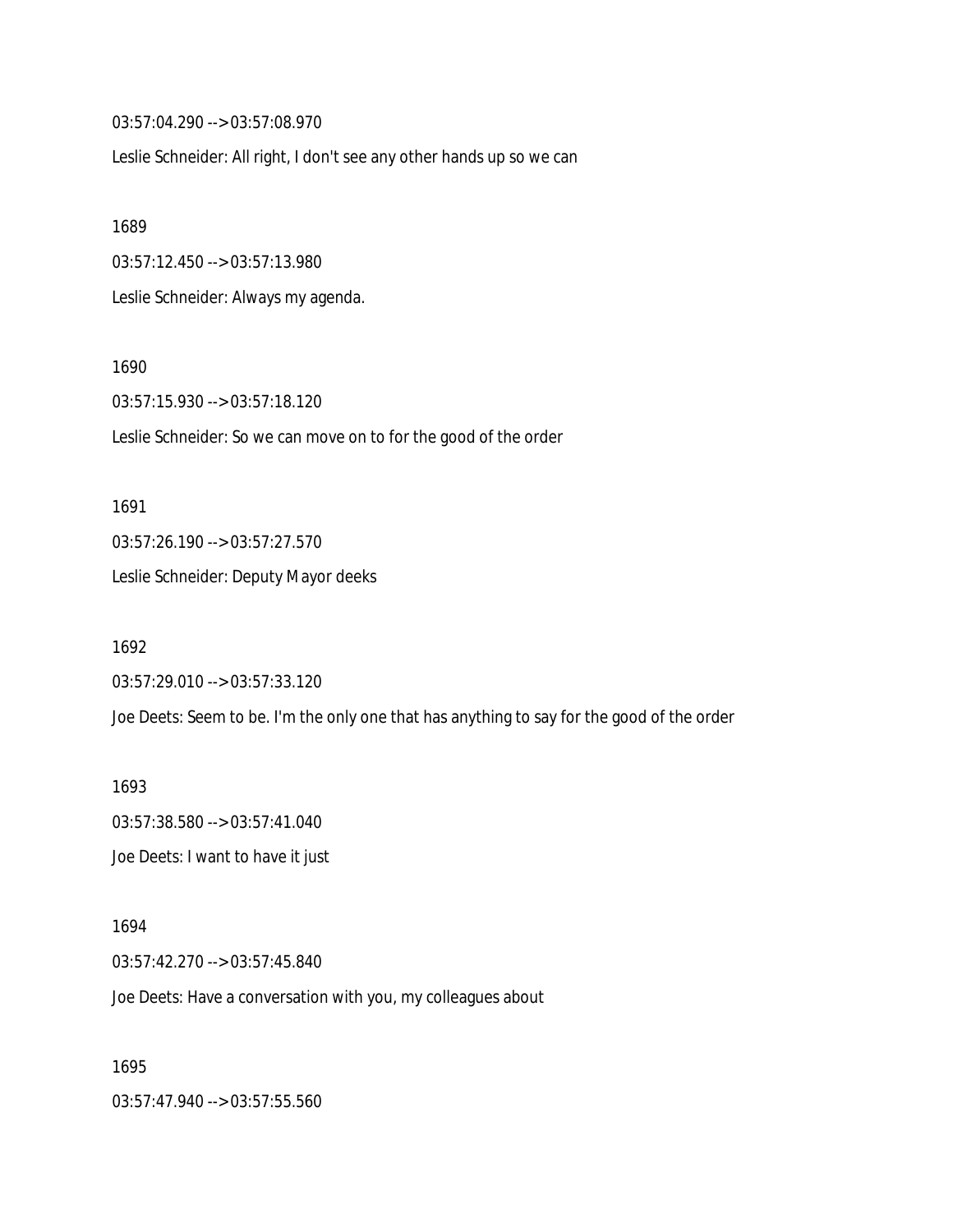Joe Deets: Council members attendance as liaison to the advisory committees to which they are part of and

## 1696

03:57:57.540 --> 03:58:05.910

Joe Deets: I'm on a task force that's had four meetings and I've had a colleague who's Miss three of those meetings.

## 1697

03:58:06.930 --> 03:58:20.790

Joe Deets: And my question is, should there be at least an expectation that council members attend these meetings, if they intend if they want to be considered as a liaison.

## 1698

03:58:21.690 --> 03:58:39.510

Joe Deets: So it's, it's, I'm not. I don't want to. It's not to pick names or anything here, but it's really an expectation if we sign on as a liaison that we actually attend meetings. And so this is an open question. I just want to get folks as feedback and have a conversation about that.

1699

03:58:41.400 --> 03:58:42.300

Leslie Schneider: doesn't ever Pollock.

1700

03:58:43.260 --> 03:58:43.890

Michael Pollock: That's fine.

1701

03:58:45.060 --> 03:58:47.610

Michael Pollock: No problem. I think you're referring to the Green Team.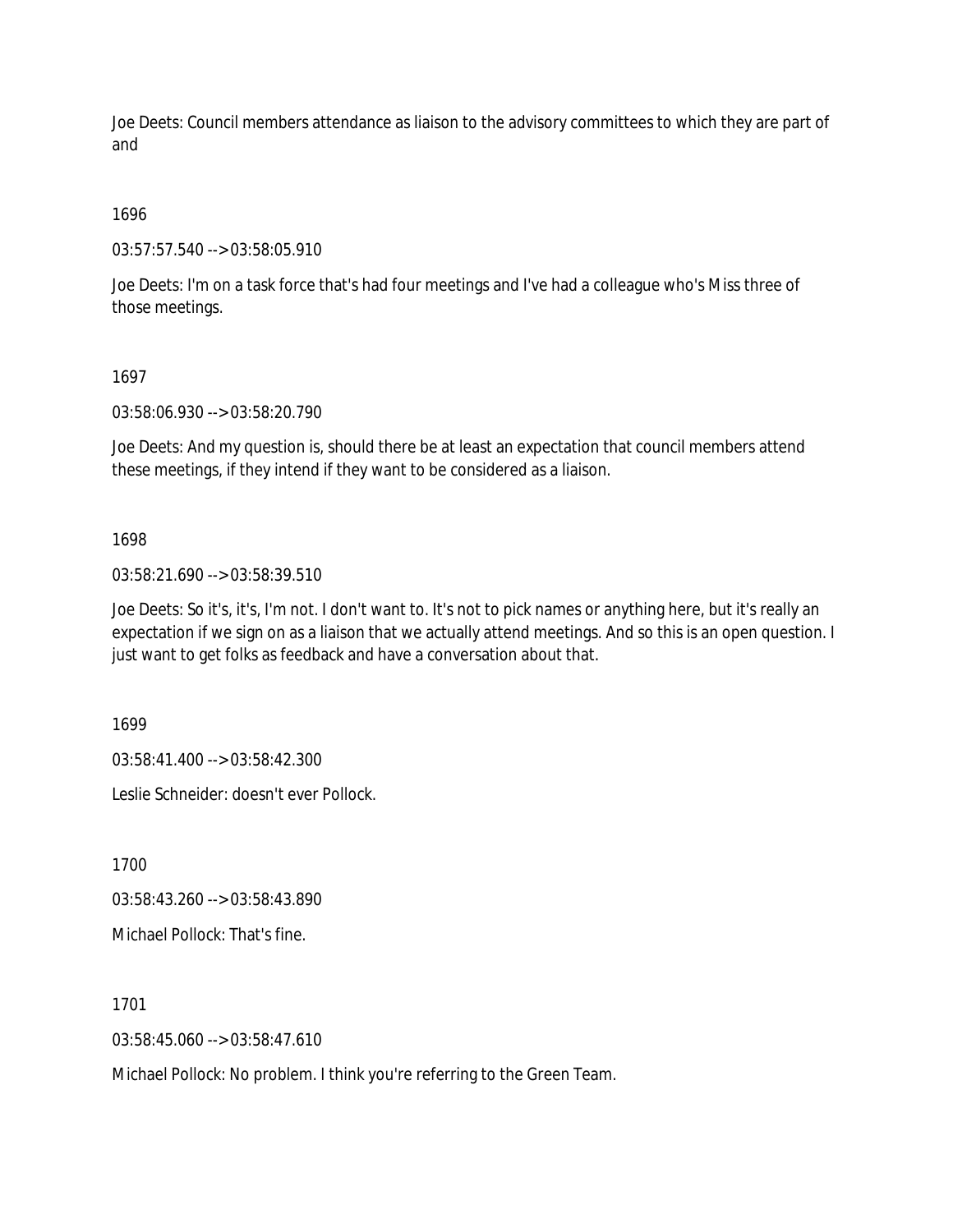03:58:50.340 --> 03:58:52.500

Michael Pollock: Joe the green building design. Sorry.

1703

03:58:52.590 --> 03:59:10.290

Michael Pollock: Yeah yeah yeah I mean I I agreed to be a liaison on that. But I guess I viewed that as as filling in. And we're really working as a team, if you couldn't make something I could, but we could both be there to there was no harm in that. So that's my sense of it.

1704

03:59:12.570 --> 03:59:13.860

Michael Pollock: If you feel differently.

1705

03:59:15.120 --> 03:59:19.740

Michael Pollock: That's fine. I mean, I don't, I don't need to be on that particular

1706

03:59:22.290 --> 03:59:22.860

Michael Pollock: Community.

1707

03:59:24.750 --> 03:59:35.370

Michael Pollock: If you'd prefer that I'm okay with that. But anyway, that was when I was back in January, I guess what seems like forever ago but that was kind of my understanding, so

1708

03:59:36.420 --> 03:59:37.590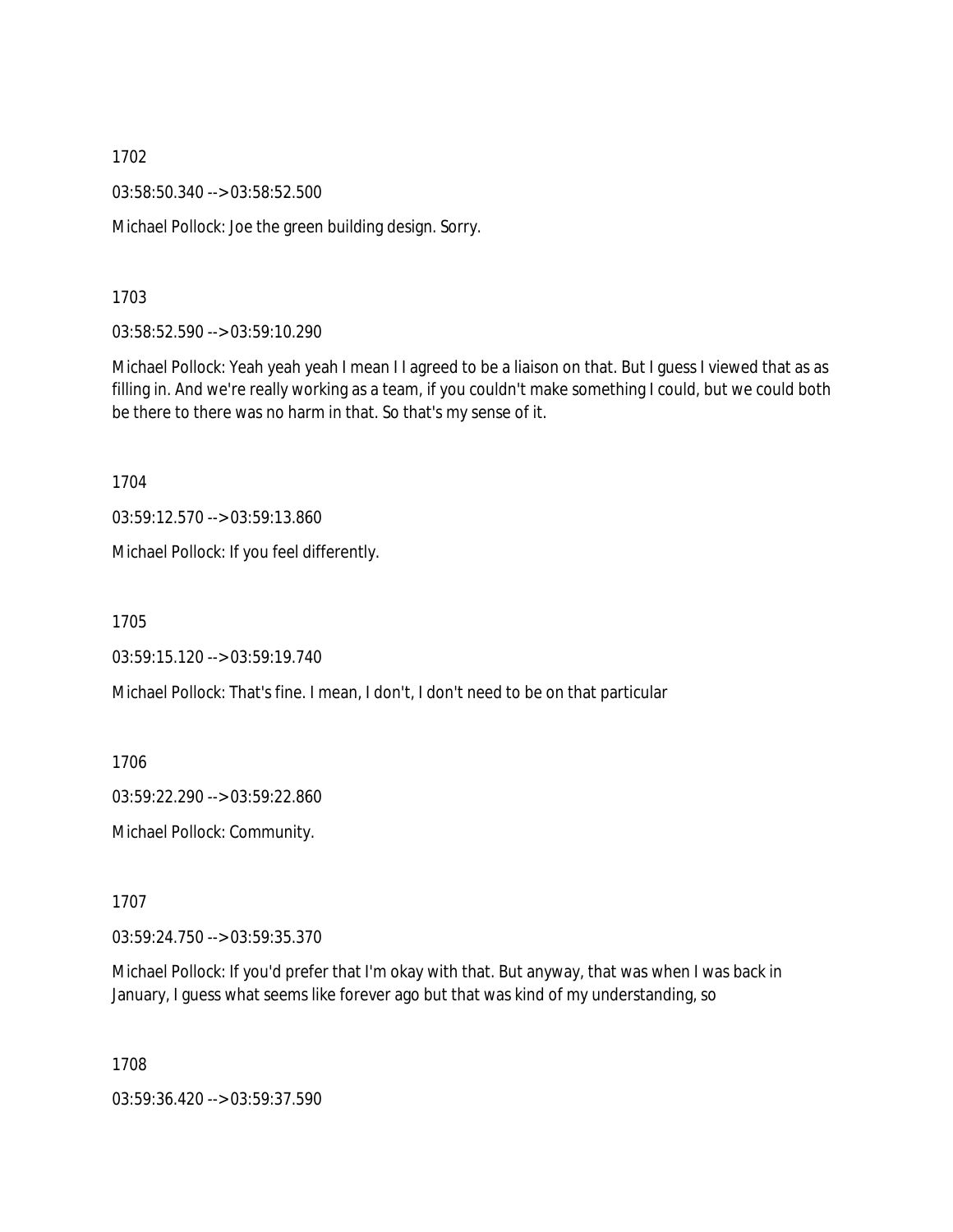Michael Pollock: I'm happy. Either way,

1709

03:59:40.260 --> 03:59:44.790

Leslie Schneider: I guess I don't see any of your hands are right now. I guess I was under the assumption that

# 1710

03:59:46.110 --> 03:59:50.070

Leslie Schneider: liaisons would if they couldn't make it. They would

## 1711

03:59:51.090 --> 04:00:00.540

Leslie Schneider: They would raise that as an issue, and in some cases we've had liaison who have said, hey, is anybody else able to come make this meeting because I can't make it. So that's another option.

1712

04:00:03.660 --> 04:00:04.320

Leslie Schneider: So,

# 1713

04:00:05.370 --> 04:00:12.900

Leslie Schneider: Deputy Mayor. Do you want to bring this up at another for for discussion, because I don't think we really want to have that discussion now.

# 1714

04:00:12.960 --> 04:00:25.950

Joe Deets: I just, I just wanted to highlight in. And again, Michael, it's not, you know, I'm not trying to pick on you, but it all. Two and a half years being on council it. What I found is if I can't make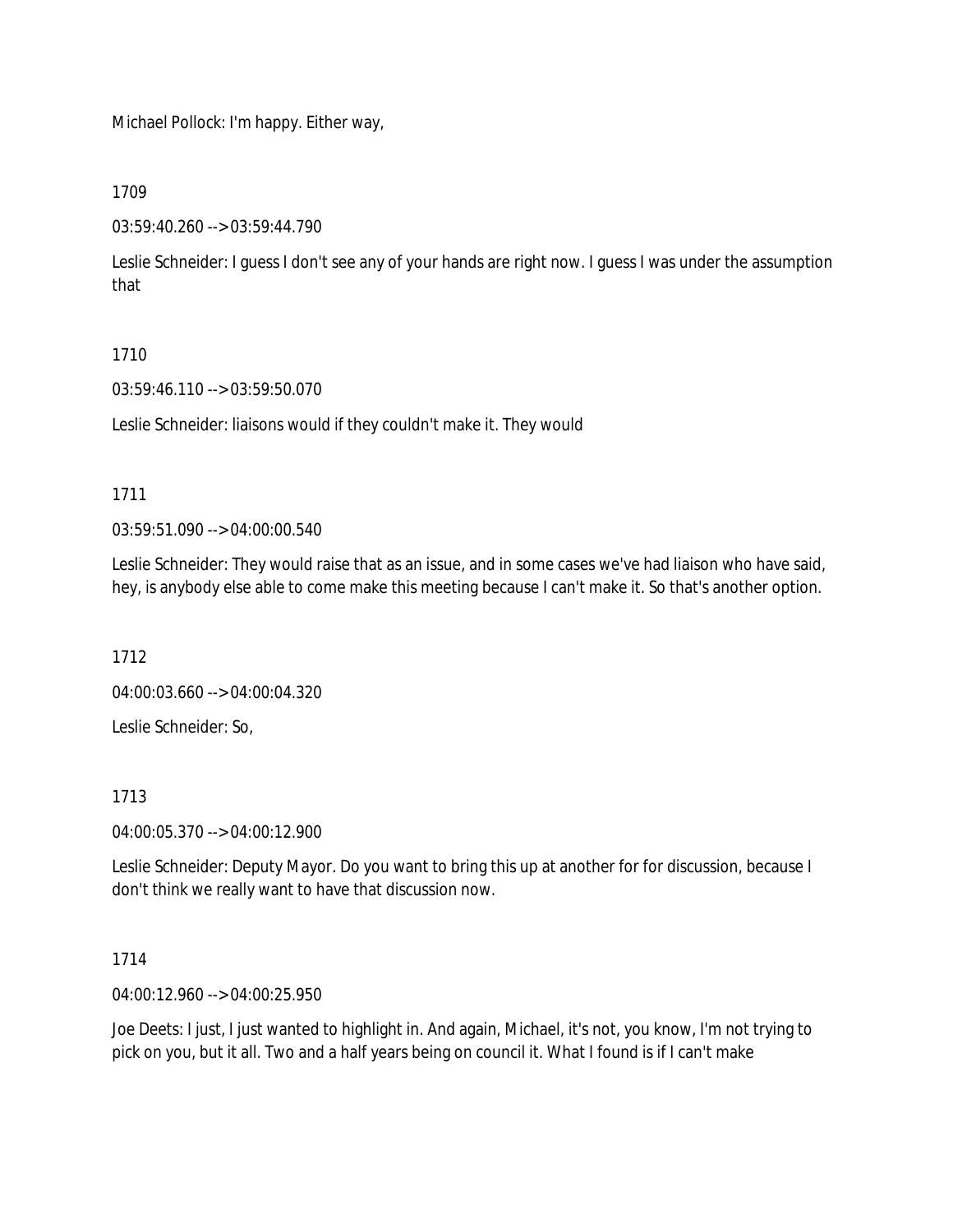04:00:27.210 --> 04:00:39.870

Joe Deets: A meeting and that happens is I have someone fill in for me and and I don't know if that's not in I don't believe that's an enemy of the governing rules. It was a very informal process like the climate change.

1716

04:00:40.950 --> 04:00:52.860

Joe Deets: Council member the CCA See I if I couldn't make that COUNCILMEMBER Peltier was very happy to step in and I would say I can't make it. Michael or COUNCILMEMBER Peltier can you

1717

04:00:53.280 --> 04:01:04.260

Joe Deets: Do that and he did and and that's how we did it. So there was always someone one of us there. And it kind of a tag team. So I just, just kind of wanted so

1718

04:01:04.740 --> 04:01:20.010

Joe Deets: If you sign on as a liaison there's expectation. You go to the meetings or you find someone to fill in for you. So that's been my expectation and maybe it'd be good. Is that what everyone else's expectation. It'd be nice to know that.

1719

04:01:21.330 --> 04:01:22.170

Leslie Schneider: COUNCILMEMBER car.

1720

04:01:30.450 --> 04:01:39.120

Christy Carr: Thank you. Four times getting unmuted. I'm new. As you guys know, and so I guess I would, I don't want to have it now, but I would appreciate a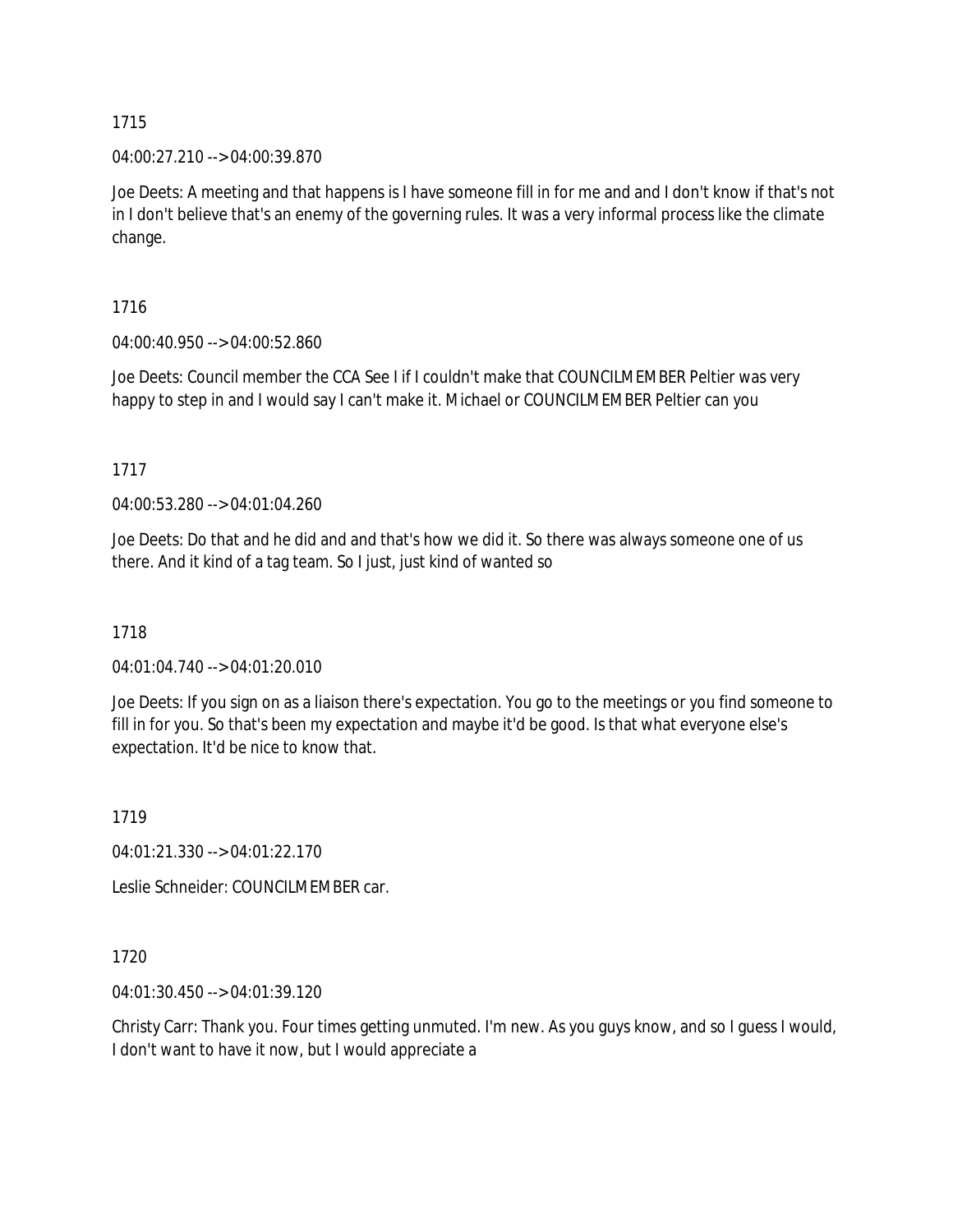04:01:39.720 --> 04:01:54.450

Christy Carr: Conversation about expectations. I know we all have a lot of commitments, both with council and committee meetings and our lives in general. And so whether or not we update the governance manual to reflect those expectations or we keep it more formal

1722

04:01:55.710 --> 04:02:05.220

Christy Carr: Between the liaisons that's fine. But I think that, at least for this current Council, we should be on the same page about what those expectations are that would be really helpful for me.

1723

04:02:07.800 --> 04:02:12.990

Leslie Schneider: Okay. Um, I'm seeing some head nodding from a majority of Council.

1724

04:02:14.760 --> 04:02:21.450

Leslie Schneider: Maybe city manager, that's something that you and Deputy Mayor and I could talk about on Thursday.

1725

04:02:24.360 --> 04:02:24.960

Leslie Schneider: Alright.

1726

04:02:26.250 --> 04:02:30.180

Leslie Schneider: Thank you are. I don't see any other hands for for the good of the order

1727

04:02:31.410 --> 04:02:33.240